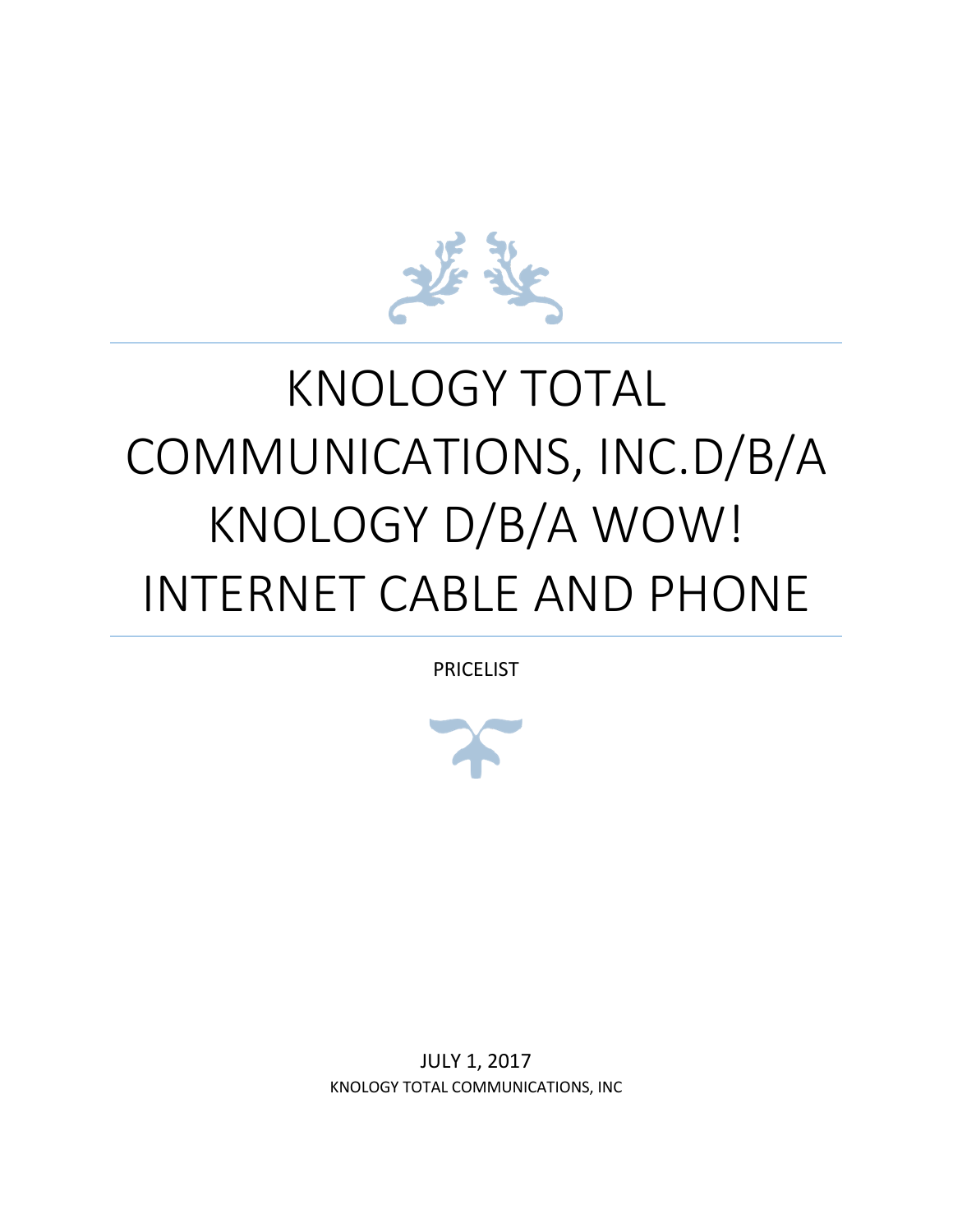# **PRICE LIST**

**OF**

# **KNOLOGY TOTAL COMMUNICATIONS, INC., d/b/a KNOLOGY or d/b/a** *WOW! Internet, Cable and Phone*

# **CONSISTING**

**OF**

# **SCHEDULE OF RATES,**

#### **RULES AND REGULATIONS**

## **FOR**

## **TELEPHONE SERVICE WITHIN THE STATE OF ALABAMA**

# **Ashford, Cottonwood, and Gordon (Areas to Which Rate, Terms and Conditions Apply)**

**ISSUED BY:** Arlene Morgan, Director of Regulatory Compliance\_\_\_\_\_

**ADDRESS:** 2660 Montgomery Highway Dothan, Alabama 36303

ALABAMA PUBLIC SERVICE COMMISSION

**July 1, 2017**

Issue Date: November 1, 2016 Effective Date: December 2, 2016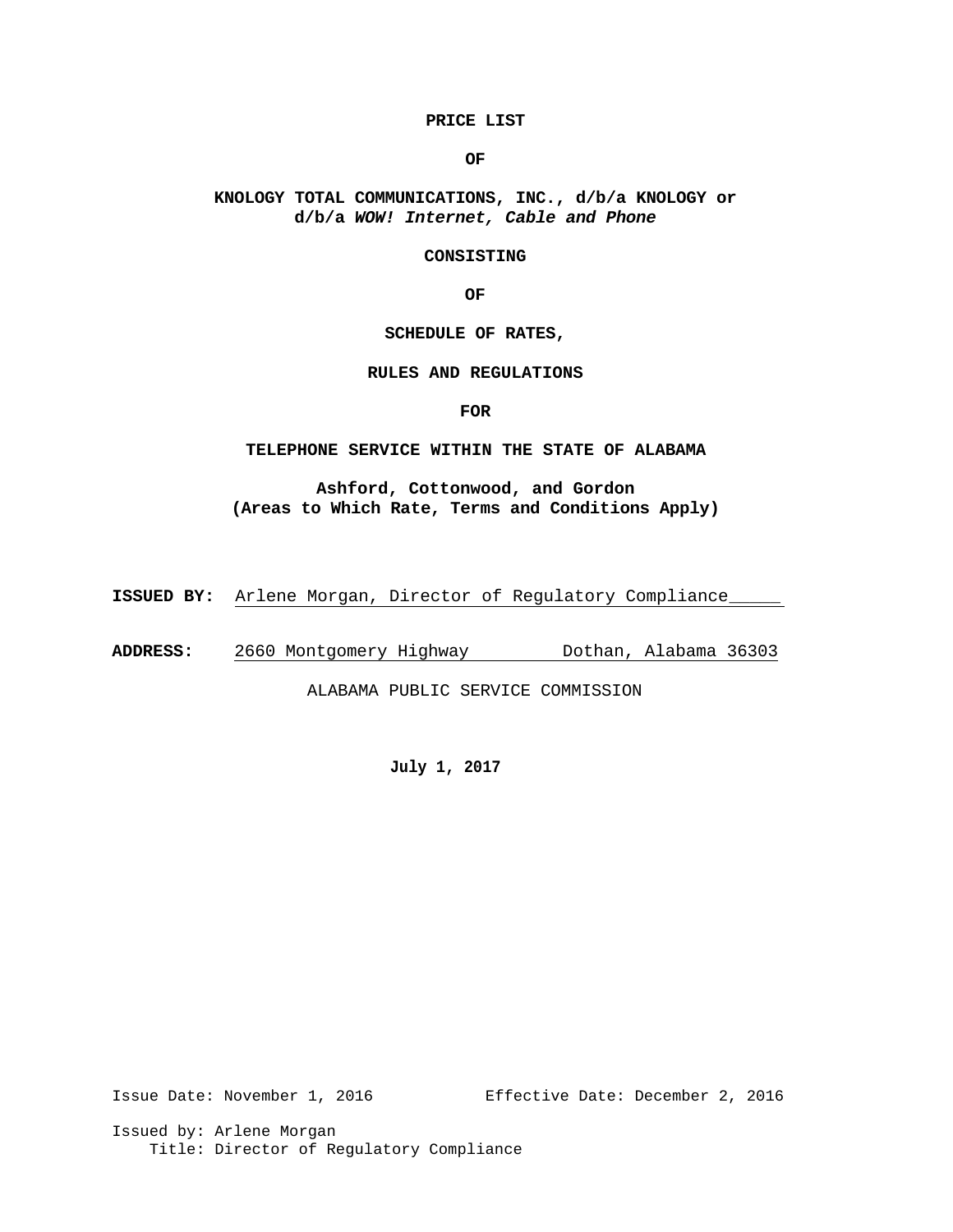KNOLOGY TOTAL COMMUNICATIONS, INC., d/b/a Knology Contents or d/b/a *WOW!* Internet, Cable and Phone **Original** Sheet 1

#### **CONTENTS**

Section

INDEX

- SECTION 1 RATE SUMMARY
- SECTION 2 BASIC LOCAL EXCHANGE SERVICE
- SECTION 3 RESERVED FOR FUTURE USE
- SECTION 4 MESSAGE TELECOMMUNICATIONS SERVICE
- SECTION 5 RESERVED FOR FUTURE USE
- SECTION 6 SERVICE CONNECTION CHARGES
- SECTION 7 MISCELLANEOUS SERVICE ARRANGEMENTS
- SECTION 8 COIN TELEPHONE SERVICE
- SECTION 9 MOBILE TELEPHONE AND PAGING SERVICES
- SECTION 10 INTRALATA PRIVATE LINE SERVICE
- SECTION 11 FOREIGN EXCHANGE SERVICE
- SECTION 12 CHARGES APPLICABLE UNDER SPECIAL CONDITIONS
- SECTION 13 INTERCONNECTION WITH COMMUNICATIONS EQUIPMENT AND SYSTEMS PROVIDED BY THE CUSTOMER

Issue Date: June 5, 2013 Effective Date: August 13, 2013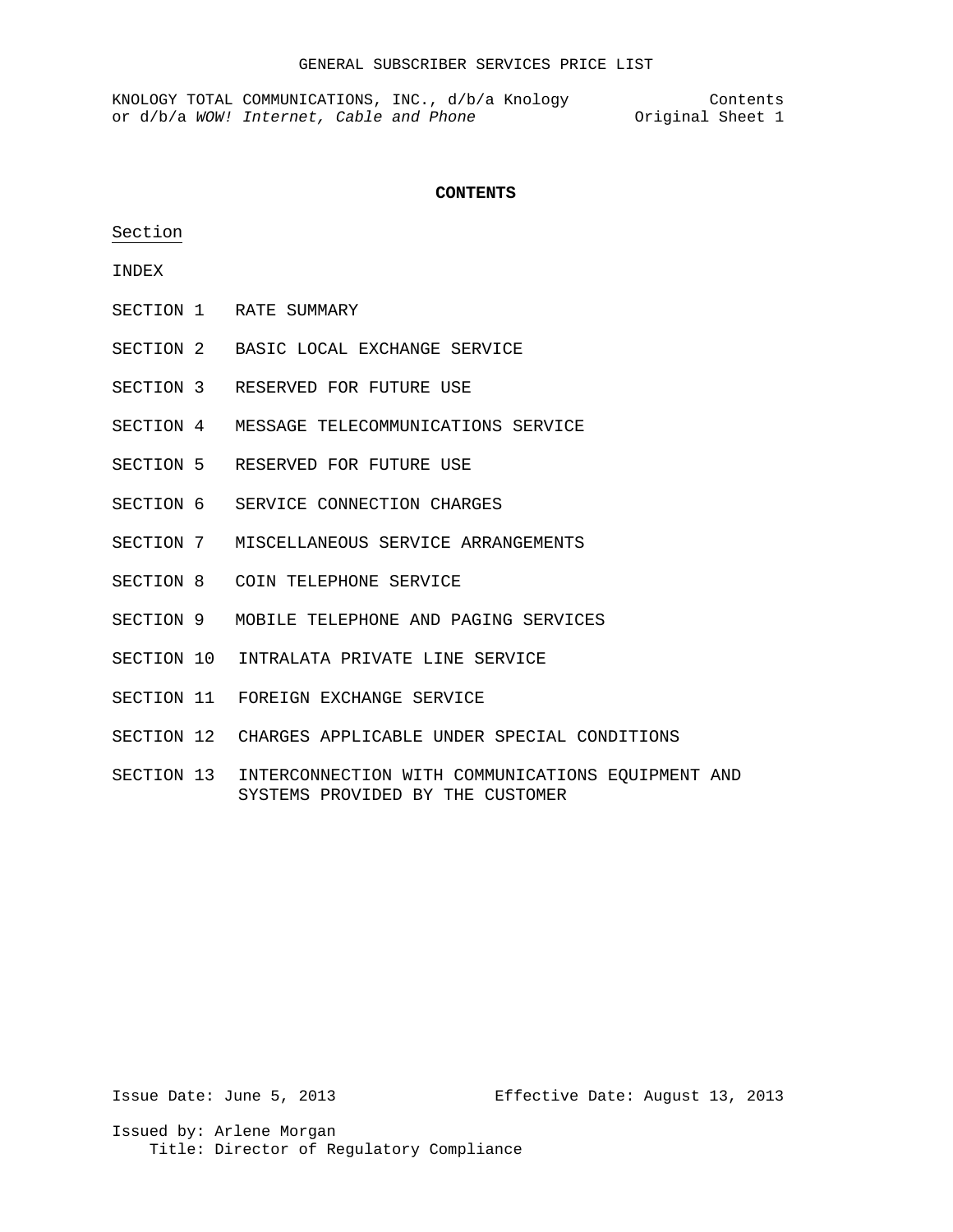KNOLOGY TOTAL COMMUNICATIONS, INC., d/b/a Knology Contents or d/b/a *WOW!* Internet, Cable and Phone **Original** Sheet 2 **CONTENTS**

# SECTION 14 EMERGENCY SERVICE

- SECTION 15 RESERVED FOR FUTURE USE
- SECTION 16 RESERVED FOR FUTURE USE
- SECTION 25 GENERAL RULES AND REGULATIONS
- SECTION 26 DEFINITIONS
- SECTION 27 DIRECTORY LISTINGS
- SECTION 28 SUPPLEMENTAL EQUIPMENT
- SECTION 100 RESERVED FOR FUTURE USE
- SECTION 200 RESERVED FOR FUTURE USE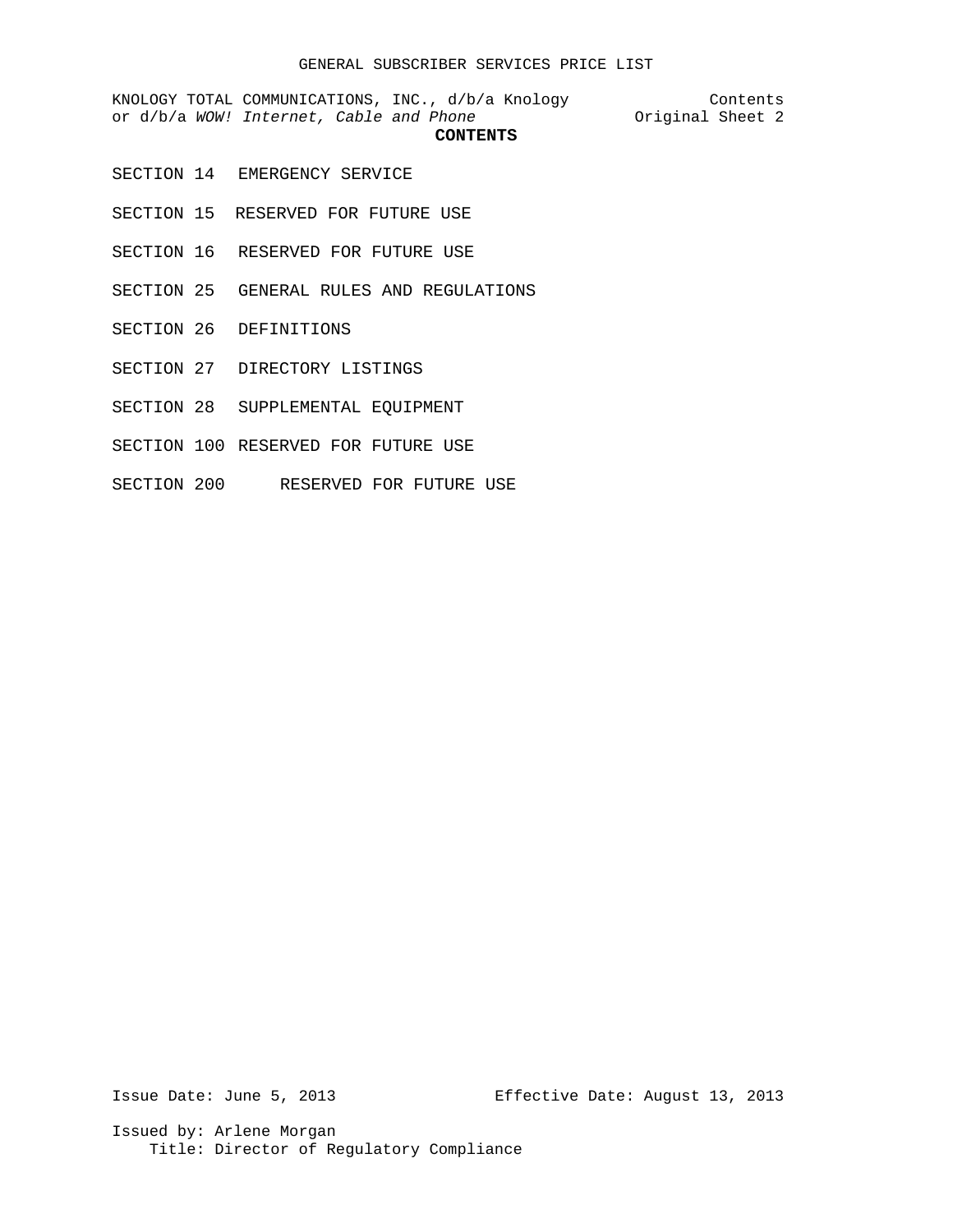| KNOLOGY TOTAL COMMUNICATIONS, INC., d/b/a Knology<br>or d/b/a WOW! Internet, Cable and Phone<br><b>INDEX</b> | Original Sheet 1 | Index        |
|--------------------------------------------------------------------------------------------------------------|------------------|--------------|
| Subject                                                                                                      | Section          | Sheet No.    |
| $-A-$                                                                                                        |                  |              |
| Abuse or Fraudulent Use of Service                                                                           | 25               | 2            |
| Access to Customer's Premises                                                                                | 25               | 20           |
| Acoustic or Inductive Connections                                                                            | 13               | 11           |
| Acronyms and Abbreviations                                                                                   | 26               | 17           |
| Additional Listings Charge                                                                                   | 27               | 3            |
| Adjustments for Local Taxing Authority Payments                                                              | 25               | 15           |
| Advance Payments                                                                                             | 25               | 10           |
| Alabama Relay Center Restrictions                                                                            | 2                | 9            |
| Alphabetical Listing of Exchanges                                                                            | 2                | $\mathbf{1}$ |
| Alterations                                                                                                  | 25               | 11           |
| Application for Service                                                                                      | 25               | 7            |
| Application of Business Rate                                                                                 | 25               | 7            |
| Application of Regulation                                                                                    | 25               | 1            |
| Application of Residence Rate                                                                                | 25               | 8            |
| Application of Service Charges                                                                               | 6                | 4            |
| $-B-$                                                                                                        |                  |              |
| Basic Local Exchange Service                                                                                 | 2                | 1            |
| Basic Local Service Rate Groups                                                                              | 2                | 1            |
| Basic Local Exchange Rates                                                                                   | 2                | 2            |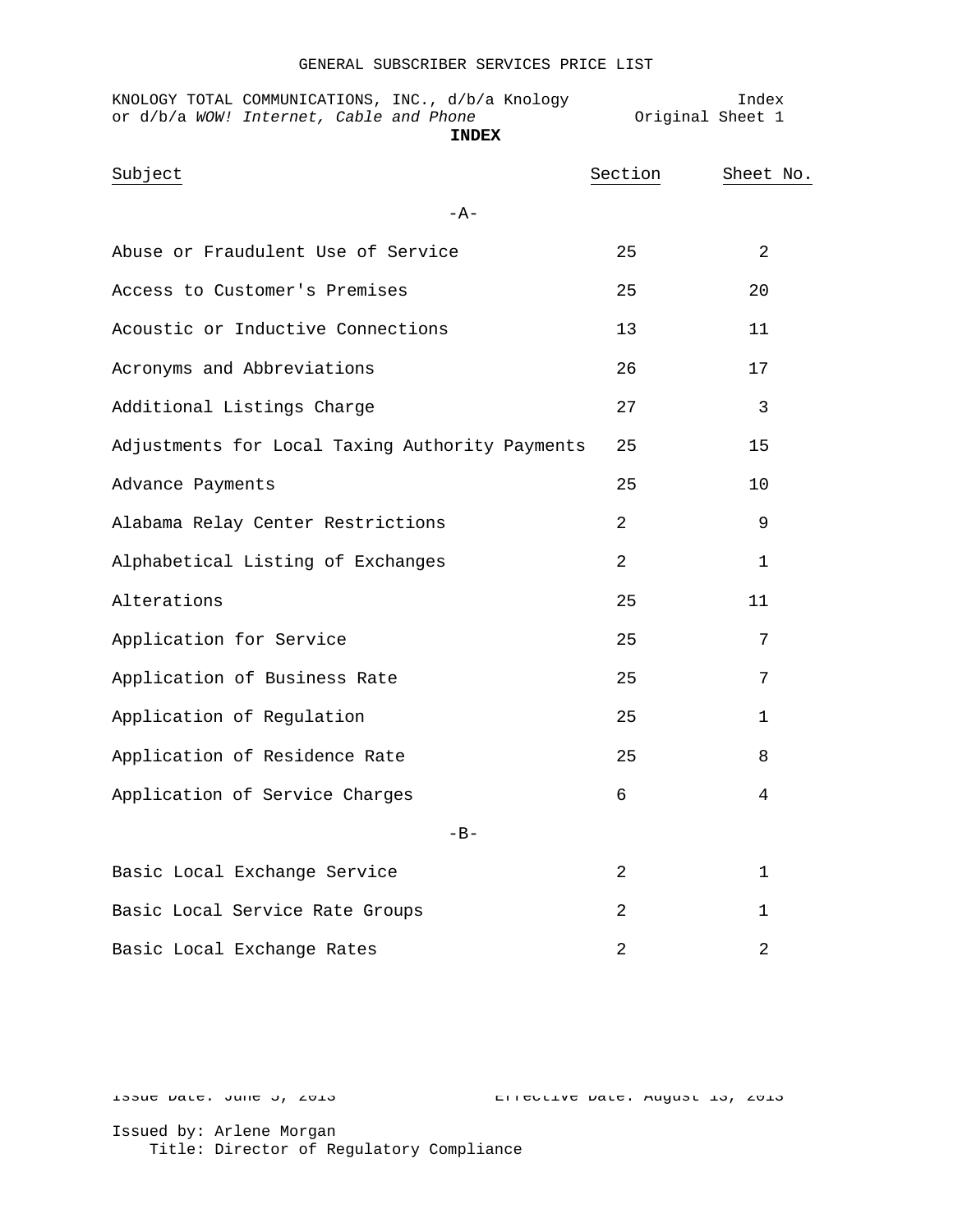|  | KNOLOGY TOTAL COMMUNICATIONS, INC., d/b/a Knology |  |  |                  | Index |  |
|--|---------------------------------------------------|--|--|------------------|-------|--|
|  | or d/b/a WOW! Internet, Cable and Phone           |  |  | Original Sheet 2 |       |  |

| <b>INDEX</b>                                                |                |                |
|-------------------------------------------------------------|----------------|----------------|
| Subject                                                     | Section        | Sheet No.      |
| $-B-$                                                       |                |                |
| Business Rate Application                                   | 25             | 7              |
| $-C-$                                                       |                |                |
| Central Office Work Charge                                  | 6              | $\overline{a}$ |
| Coin Telephone Service                                      | 8              | $\mathbf{1}$   |
| Concession Service                                          | $\overline{2}$ | 16             |
| Construction In Residential Developments                    | 12             | 4              |
| Custom Calling Services                                     | 7              | 2              |
| Customer Billing                                            | 25             | 10             |
| Customer Premises Inside Wire                               | 13             | 15             |
| Customer Provided Equipment                                 | 13             | 1              |
| Customer Provided Coin Operated Telephones (COCOT) 8        |                | 1              |
| $-D-$                                                       |                |                |
| Definitions                                                 | 26             | $\mathbf{1}$   |
| Deposits                                                    | 25             | 14             |
| Directory Assistance Local                                  | $\overline{2}$ | 3              |
| Directory Listings                                          | 27             | 1              |
| Discontinuance of Service for Failure to<br>Maintain Credit | 25             | 15             |

Dual Party Relay Service 2 2 7

Issue Date: June 5, 2013 Effective Date: August 13, 2013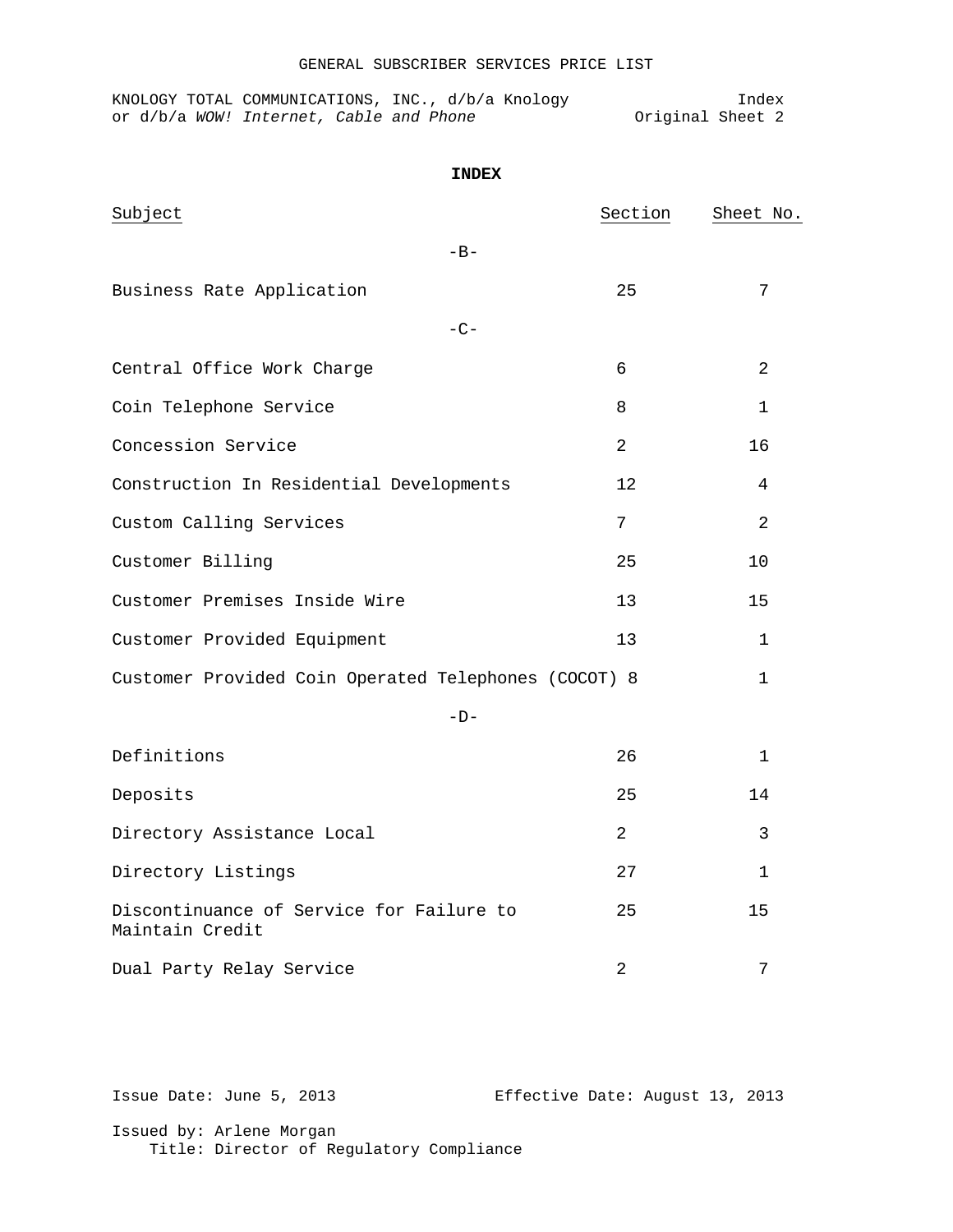| KNOLOGY TOTAL COMMUNICATIONS, INC., d/b/a Knology<br>or d/b/a WOW! Internet, Cable and Phone | <b>INDEX</b> |                | Index<br>Original Sheet 3 |
|----------------------------------------------------------------------------------------------|--------------|----------------|---------------------------|
| Subject                                                                                      |              | Section        | Sheet No.                 |
|                                                                                              | $-E-$        |                |                           |
| Establishment and Furnishing of Service                                                      |              | 25             | 7                         |
| Establishment of Credit                                                                      |              | 25             | 14                        |
| Exchange Service Area                                                                        |              | $\overline{2}$ | 1                         |
| Exchange Regrading                                                                           |              | 2              | 2                         |
| Extended Area Service                                                                        |              | $\overline{2}$ | 2                         |
|                                                                                              | $-{\rm F}-$  |                |                           |
| Foreign Exchange Service                                                                     |              | 11             | $\mathbf 1$               |
|                                                                                              | $-G-$        |                |                           |
|                                                                                              | $-H-$        |                |                           |
|                                                                                              | $-I-$        |                |                           |
| IntraLATA Private Line Service                                                               |              | 10             | $\mathbf{1}$              |
|                                                                                              | $-J-$        |                |                           |
| Joint Use of Service                                                                         |              | 7              | 21                        |
|                                                                                              | $-K-$        |                |                           |
|                                                                                              | $-L-$        |                |                           |
| Lifeline Assistance                                                                          |              | $\overline{a}$ | 10                        |
| Limitations and Use of Service                                                               |              | 25             | 21                        |
| Line Extension Charges                                                                       |              | 12             | 1                         |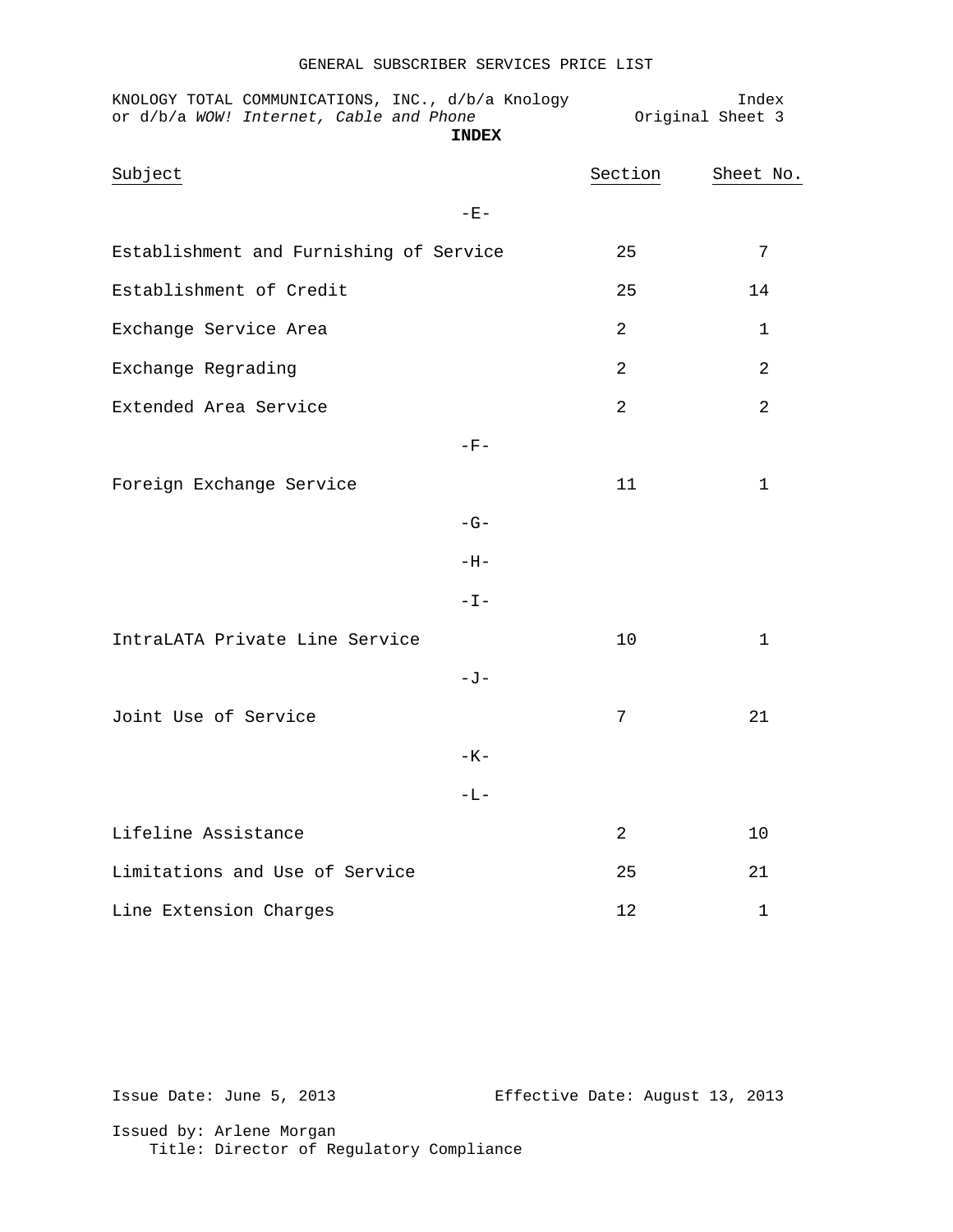| KNOLOGY TOTAL COMMUNICATIONS, INC., d/b/a Knology<br>or d/b/a WOW! Internet, Cable and Phone<br><b>INDEX</b> | Original Sheet 4 | Index        |
|--------------------------------------------------------------------------------------------------------------|------------------|--------------|
| Subject                                                                                                      | Section          | Sheet No.    |
| $-L-$                                                                                                        |                  |              |
| Local Calling Areas                                                                                          | 2                | $\mathbf{1}$ |
| Local Verification/Interrupt Service                                                                         | 2                | 6            |
| Local Operator Service<br>Requiring Telephone Number Assistance                                              | 2                | 6            |
| $-M-$                                                                                                        |                  |              |
| Maintenance of Service Charge                                                                                | 6                | 3            |
| Minimum Contract Period                                                                                      | 25               | 3            |
| Mobile Telephone Services                                                                                    | 9                | 1            |
| Moves or Changes of Existing Construction                                                                    | 12               | 4            |
| $-N-$                                                                                                        |                  |              |
| Network Interface Charge                                                                                     | 6                | 2            |
| Number Change Charge                                                                                         | 6                | 3            |
| $-0-$                                                                                                        |                  |              |
| Obligation and Liability of the Company                                                                      | 25               | 17           |
| Off Premises Station Services                                                                                | 7                | 19           |
| Operator Assisted Local Calls<br>and Local Calling Card Service Calls                                        | 2                | 4            |
| Optional Calling Plans                                                                                       | 4                | 1            |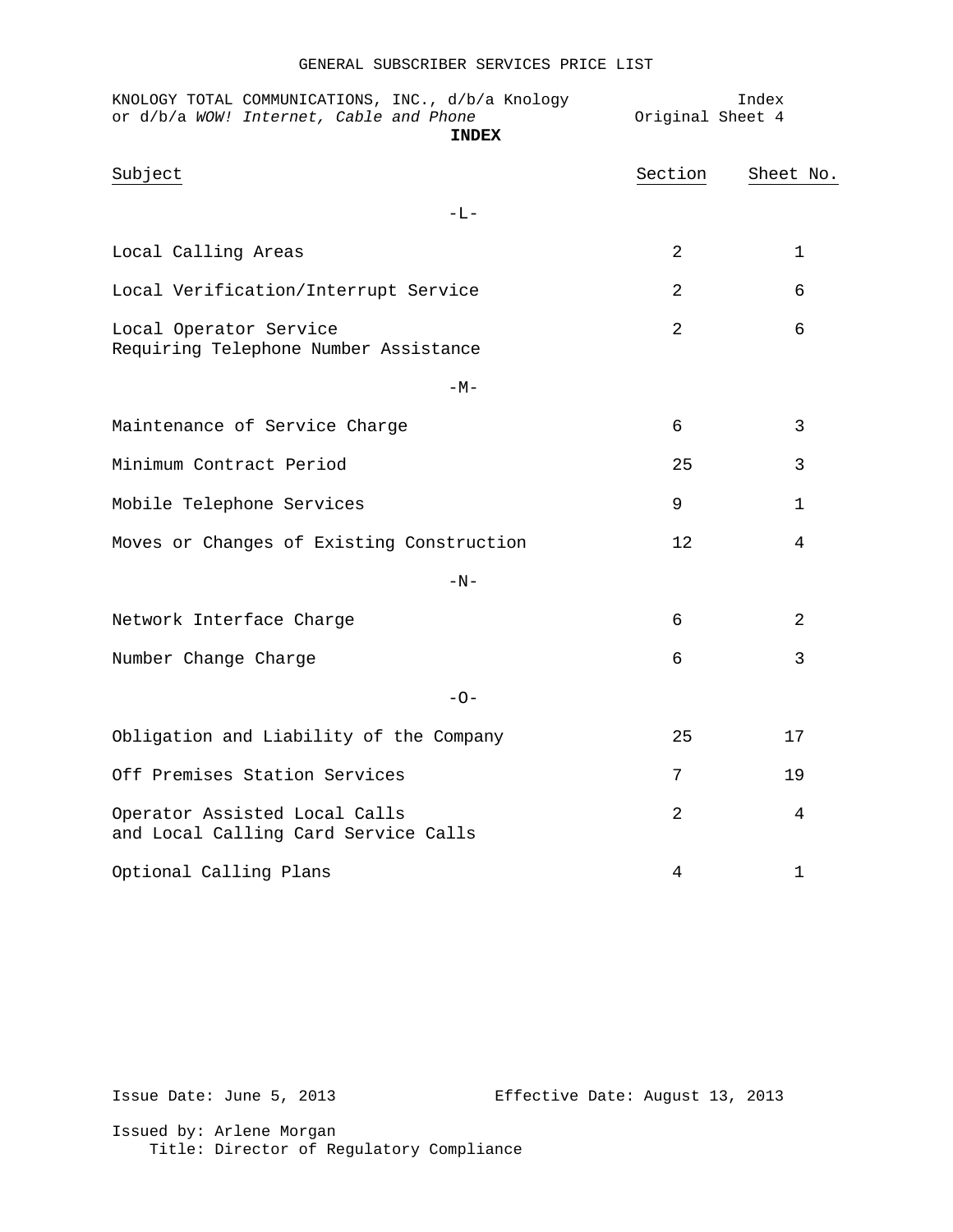| KNOLOGY TOTAL COMMUNICATIONS, INC., d/b/a Knology<br>or d/b/a WOW! Internet, Cable and Phone<br><b>INDEX</b> |       | Original Sheet 5 | Index          |  |
|--------------------------------------------------------------------------------------------------------------|-------|------------------|----------------|--|
| Subject                                                                                                      |       | Section          | Sheet No.      |  |
|                                                                                                              | $-P-$ |                  |                |  |
| Private Line Service                                                                                         |       | 10               | 1              |  |
| Public Telephone Service                                                                                     |       | 8                | $\mathbf{1}$   |  |
|                                                                                                              | $-Q-$ |                  |                |  |
|                                                                                                              | $-R-$ |                  |                |  |
| Radio Paging Service                                                                                         |       | 9                | 6              |  |
| Remote Call Forwarding                                                                                       |       | 7                | 16             |  |
| Resale of Service                                                                                            |       | 25               | 6              |  |
| Restoration Charge                                                                                           |       | 6                | $\mathsf{3}$   |  |
| Restoration and Suspension Charge                                                                            |       | 6                | $\mathsf{3}$   |  |
| Return Check Charge                                                                                          |       | 6                | $\overline{a}$ |  |
|                                                                                                              | $-S-$ |                  |                |  |
| Service Order Work Charge                                                                                    |       | 6                | 2              |  |
| Special Construction                                                                                         |       | 12               | 11             |  |
|                                                                                                              | $-T-$ |                  |                |  |
| Telephone Numbers                                                                                            |       | 25               | 11             |  |
| Temporary Service                                                                                            |       | 12               | 3              |  |
| Termination Charge                                                                                           |       | 6                | 3              |  |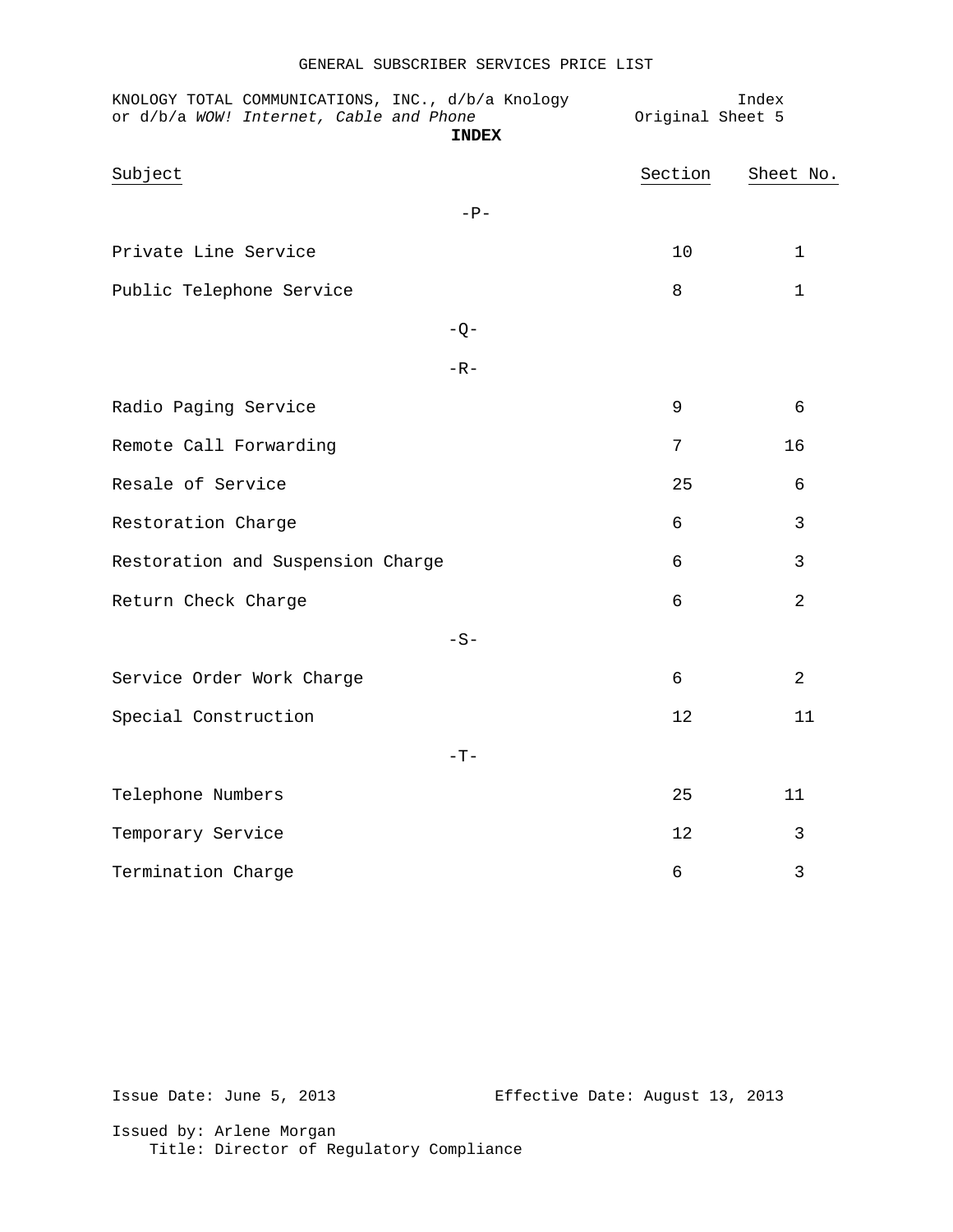| KNOLOGY TOTAL COMMUNICATIONS, INC., d/b/a Knology<br>or d/b/a WOW! Internet, Cable and Phone | <b>INDEX</b> | Original Sheet 6 | Index          |
|----------------------------------------------------------------------------------------------|--------------|------------------|----------------|
| Subject                                                                                      |              | Section          | Sheet No.      |
|                                                                                              | $-T-$        |                  |                |
| Termination of Service                                                                       |              | 25               | 4              |
| Toll Restriction Service                                                                     |              | 7                | 15             |
| Touchtone Calling Service                                                                    |              | 7                | 1              |
|                                                                                              | $-U-$        |                  |                |
| Use of Service                                                                               |              | 25               | $\overline{2}$ |
|                                                                                              | $-V-$        |                  |                |
|                                                                                              | $-W-$        |                  |                |
|                                                                                              | $-X-$        |                  |                |
|                                                                                              | $-Y-$        |                  |                |
|                                                                                              | $-Z-$        |                  |                |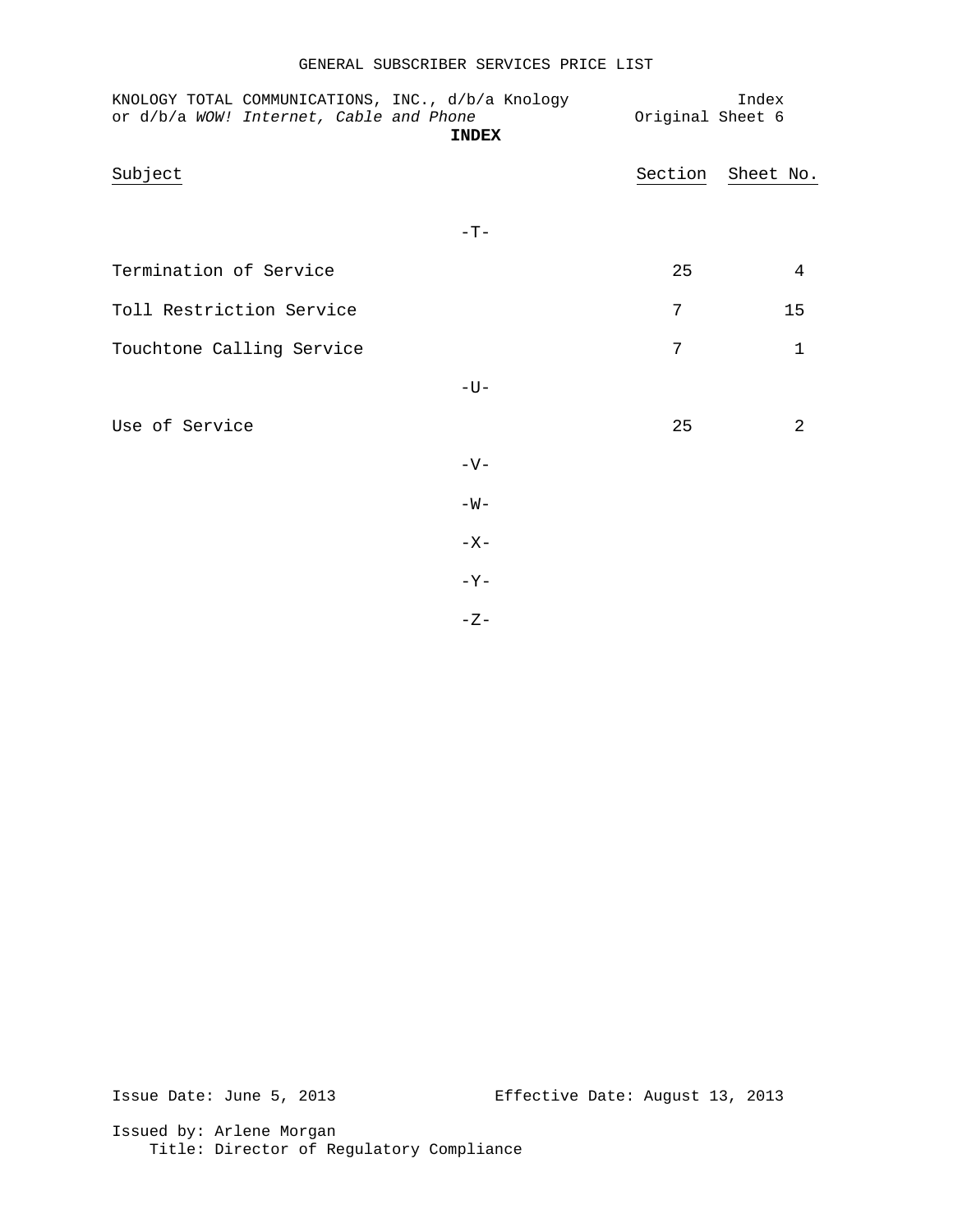KNOLOGY TOTAL COMMUNICATIONS, INC., d/b/a Knology Section 1 or d/b/a *WOW!* Internet, Cable and Phone **Original** Sheet 1

# **S1. RATE SUMMARY**

This schedule provides the summary of rates and charges and makes reference to the Price list schedules where more detailed information may be found.

| Service                                  | Section | Monthly<br>Charge    |
|------------------------------------------|---------|----------------------|
| Access Line for COCOT                    | 8       | \$51.77              |
| Central Office Charge                    | 6       | \$20.00/vist         |
| Concession Rate                          | 2       | up to<br>\$25.00/m0. |
| Construction Charges                     | 12      | various              |
| Custom Calling Services                  | 7       |                      |
| Call Waiting                             | 7       | \$3.50               |
| Three-Way Calling                        | 7       | \$4.00               |
| Speed Calling (8 Code)                   | 7       | \$3.50               |
| Speed Calling (30 Code)                  | 7       | \$3.50               |
| Call Forwarding                          | 7       | \$3.50               |
| Call Forwarding-Remote                   | 7       | \$6.00               |
| Warmline                                 | 7       | \$2.00               |
| Do Not Disturb                           | 7       | \$1.50               |
| Directory Assistance - Local<br>Payphone | 2       | \$1.50<br>\$0.25     |
| Directory Listings                       | 27      | \$0.00               |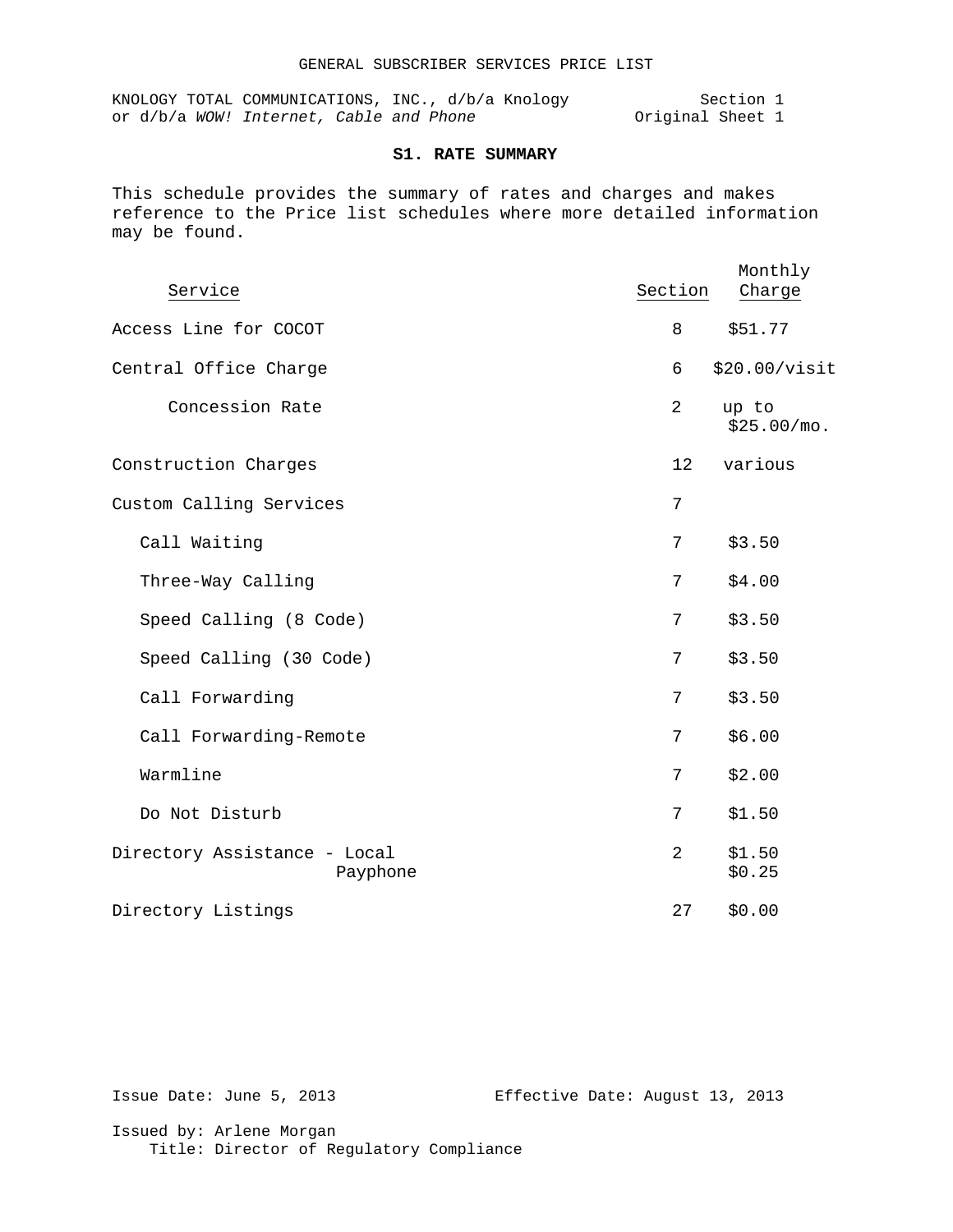## GENERAL SUBSCRIBER SERVICES PRICE LIST

KNOLOGY TOTAL COMMUNICATIONS, INC., d/b/a Knology Section 1 or d/b/a *WOW! Internet, Cable and Phone* First Revised Sheet 2 Cancels Original Sheet 2

# **S1. RATE SUMMARY**

| Service                                                               | Section        | Monthly<br>Charge             |
|-----------------------------------------------------------------------|----------------|-------------------------------|
| Individual Business - Tone                                            | 2              | \$32.60                       |
| Individual Residence - Tone                                           | 2              | \$16.30                       |
| Insufficient Funds Check                                              | 6              | \$30.00                       |
| Interrupt                                                             | $\mathfrak{D}$ | \$5.00                        |
| Joint Use                                                             | 7              | 50% of appl.<br>business rate |
| Key System - Tone                                                     | 11             | \$40.19                       |
| Mobile Telephone Service                                              | 9              | \$25.00                       |
| MTS Service                                                           | 4              | various                       |
| Network Interface Charge                                              | 6              | \$7.50                        |
| Off-premises Station Service<br>First mile<br>Per additional 1/4 mile | 7<br>7         | \$4.00<br>\$0.75              |
| Public Telephone                                                      | 8              | \$0.25                        |
| Public Telephone Toll Screening                                       | 8              | \$2.00                        |
| Reconnect Charge<br>(Service Order plus Central Office Work Charge)   | 6              | \$32.00                       |

Issue Date: May 7, 2014 Effective Date: June 1, 2014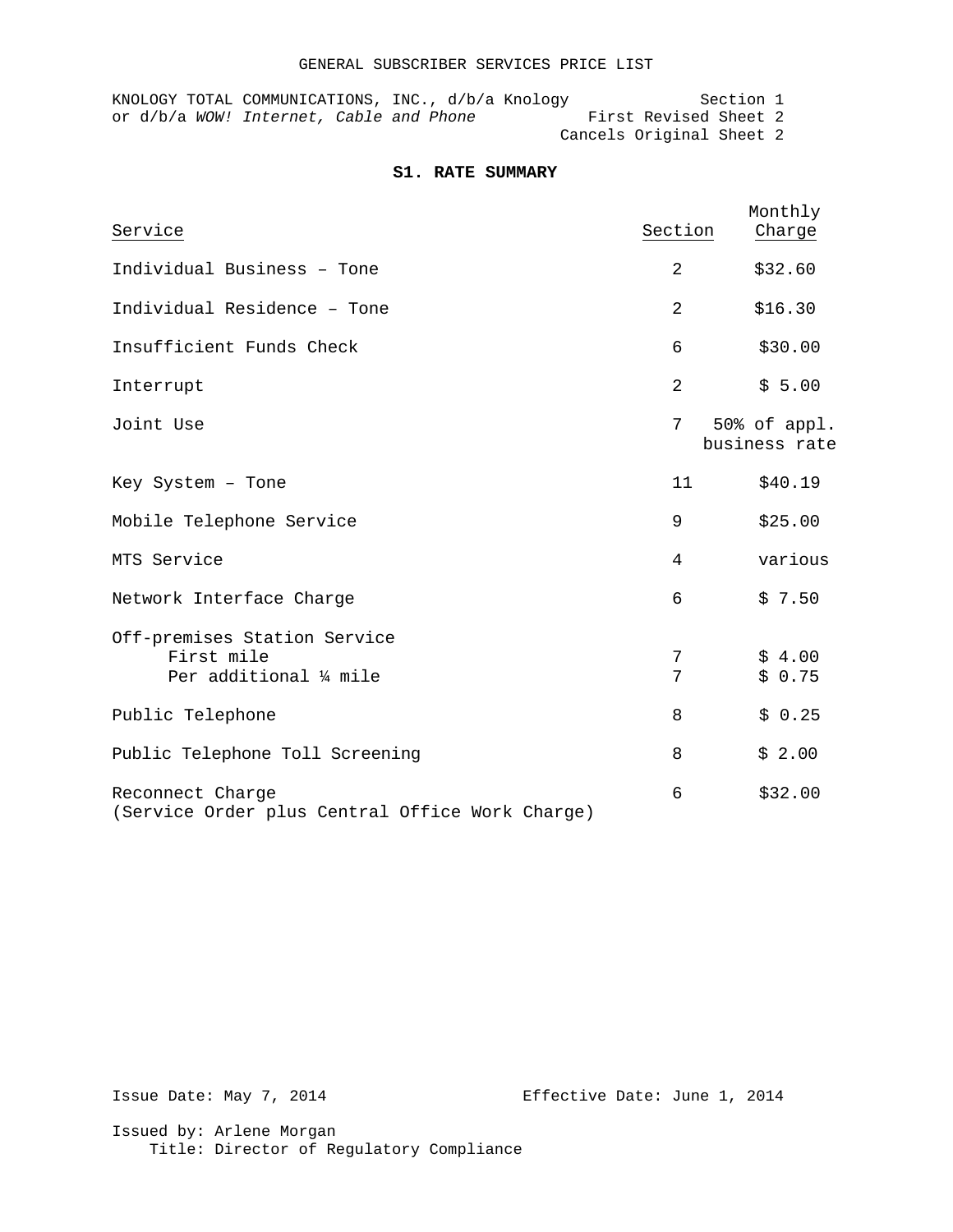|  | KNOLOGY TOTAL COMMUNICATIONS, INC., d/b/a Knology |  |  |                          | Section 1 |  |
|--|---------------------------------------------------|--|--|--------------------------|-----------|--|
|  | or d/b/a WOW! Internet, Cable and Phone           |  |  | First Revised Sheet 3    |           |  |
|  |                                                   |  |  | Cancels Original Sheet 2 |           |  |

## **S1. RATE SUMMARY**

| Service               | Section | Monthly<br>Charge |
|-----------------------|---------|-------------------|
| Semi-Public Telephone | 8       | \$0.25            |
| Service Order Charges | 6       | \$12.00           |
| Three Way Calling     | 7       | \$4.00            |
| Toll Restriction      | 7       | \$2.00            |
| Verification          | 2       | \$2.50            |

Issue Date: May 7, 2014 Effective Date: June 1, 2014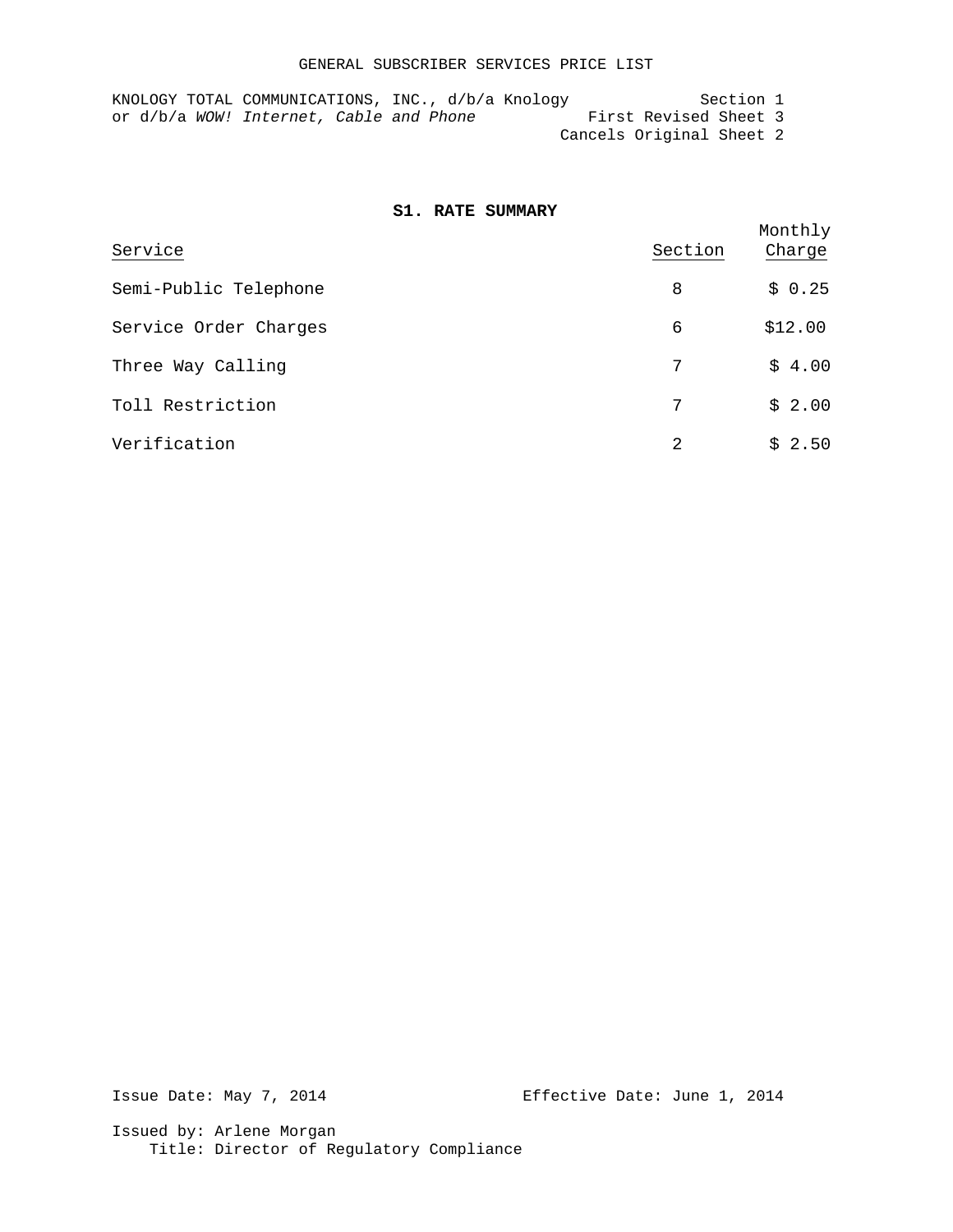## GENERAL SUBSCRIBER SERVICES PRICE LIST

KNOLOGY TOTAL COMMUNICATIONS, INC., d/b/a Knology Section 2 or d/b/a WOW! Internet, Cable and Phone **Original Contents Sheet 1** 

# **S2. BASIC LOCAL EXCHANGE SERVICE**

| <b>CONTENTS</b> |                                                                       | Sheet No. |
|-----------------|-----------------------------------------------------------------------|-----------|
| S2.1            |                                                                       | 1         |
| S2.2            | Basic Local Service Rate Groups                                       | 1         |
| S2.3            |                                                                       | 1         |
| S2.4            | Alphabetical Listing of Exchanges                                     | 1         |
| S2.5            | Local Calling Areas                                                   | 1         |
| S2.6            |                                                                       | 1         |
|                 | S2.7 Basic Local Exchange Rates                                       | 2         |
| S2.8            | Zone Charges (Mileage Charges)                                        | 2         |
| S2.9            | Exchange Regrading                                                    | 2         |
|                 | S2.10 Extended Area Service                                           | 2         |
|                 | S2.11Local Directory Assistance                                       | 3         |
|                 | S2.12 Operator Assisted Local Calls and Local<br>Calling Card Service | 4         |
|                 | S2.13 Local Operator Verification/Interruption Service                | 6         |
|                 | S2.14 Dual Party Relay Service (Alabama Relay Center) .               | 7         |
|                 | S2.15 Lifeline Assistance Program                                     | 10        |
|                 | S2.16 Alabama Lata-Wide Calling Plan                                  | 14        |
|                 | S2.17 Concession Service                                              | 16        |

Issue Date: June 5, 2013 Effective Date: August 13, 2013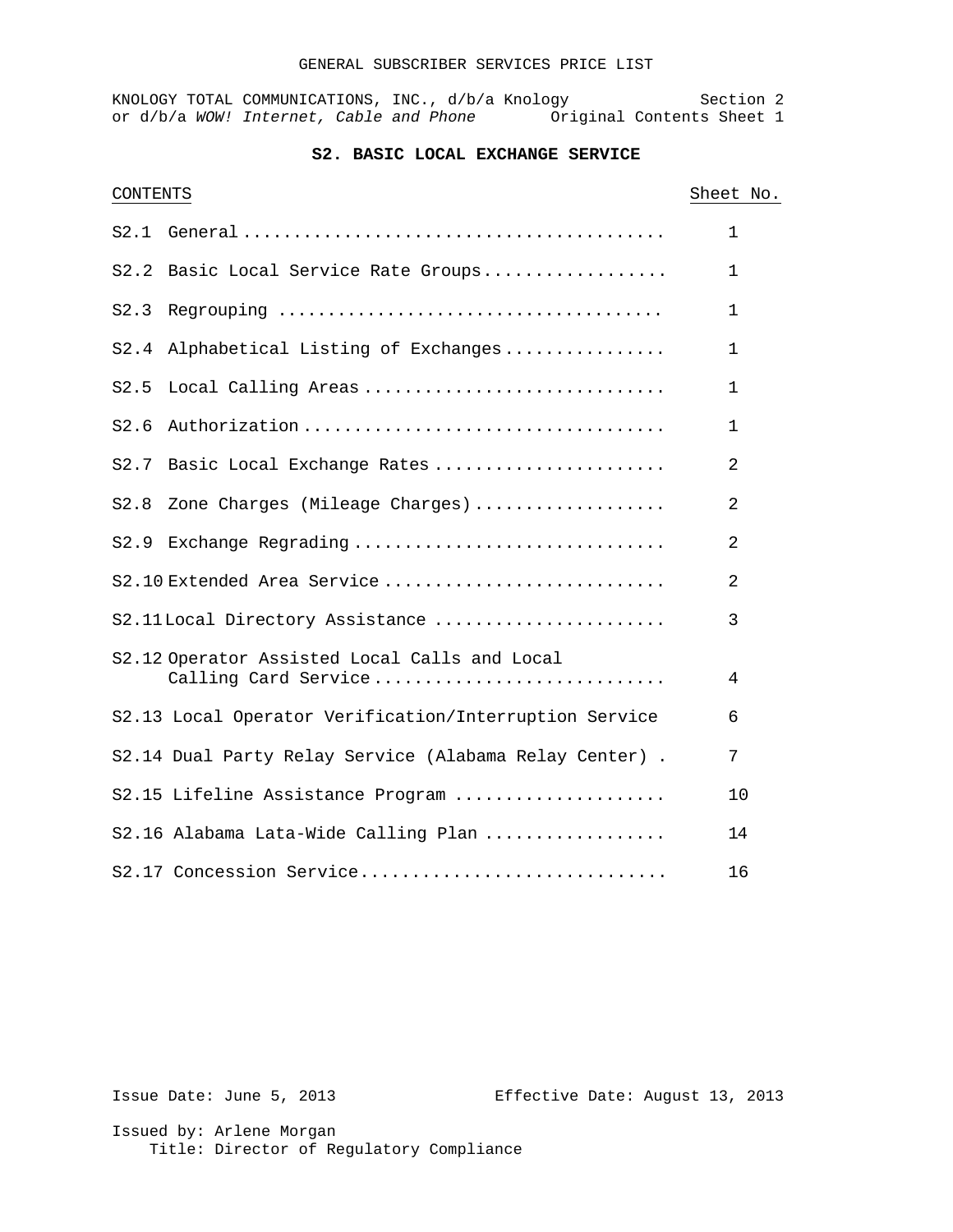KNOLOGY TOTAL COMMUNICATIONS, INC., d/b/a Knology Section 2<br>or d/b/a WOW! Internet, Cable and Phone or d/b/a WOW! Internet, Cable and Phone or d/b/a WOW! Internet, Cable and Phone

## **S2. BASIC LOCAL EXCHANGE SERVICE**

## S2.1 GENERAL

- A. Basic local telephone service is provided by means of station, wire, switching and other facilities, and plant and equipment to enable the establishment of telephone communications between stations in the same or different exchanges at monthly rates applies under a group rate system. The facilities used to provide such basic local telephone service are also used in the furnishing of toll telephone services at rates applicable for such services.
- B. The base rate area and exchange service area for each areas for each exchange are on maps located in Section 29 of this Price list.
- C. The rates for service not specifically shown in this section are presented in other sections of this Price list.

#### S2.2 BASIC LOCAL SERVICE RATE GROUPS

Not Applicable

S2.3 REGROUPING

Not Applicable

## S2.4 ALPHABETICAL LISTING OF EXCHANGES

| Ashford    | 899 |
|------------|-----|
| Cottonwood | 691 |
| Gordon     | 522 |

S2.5 LOCAL CALLING AREAS

| Exchange                            |            | Exchanges in<br>Local Calling Area  |            |
|-------------------------------------|------------|-------------------------------------|------------|
| Ashford<br>Cottonwood 691<br>Gordon | 899<br>522 | Ashford<br>Cottonwood 691<br>Gordon | 899<br>522 |

#### S2.6 AUTHORIZATION

Not applicable.

Issue Date: June 5, 2013 Effective Date: August 13, 2013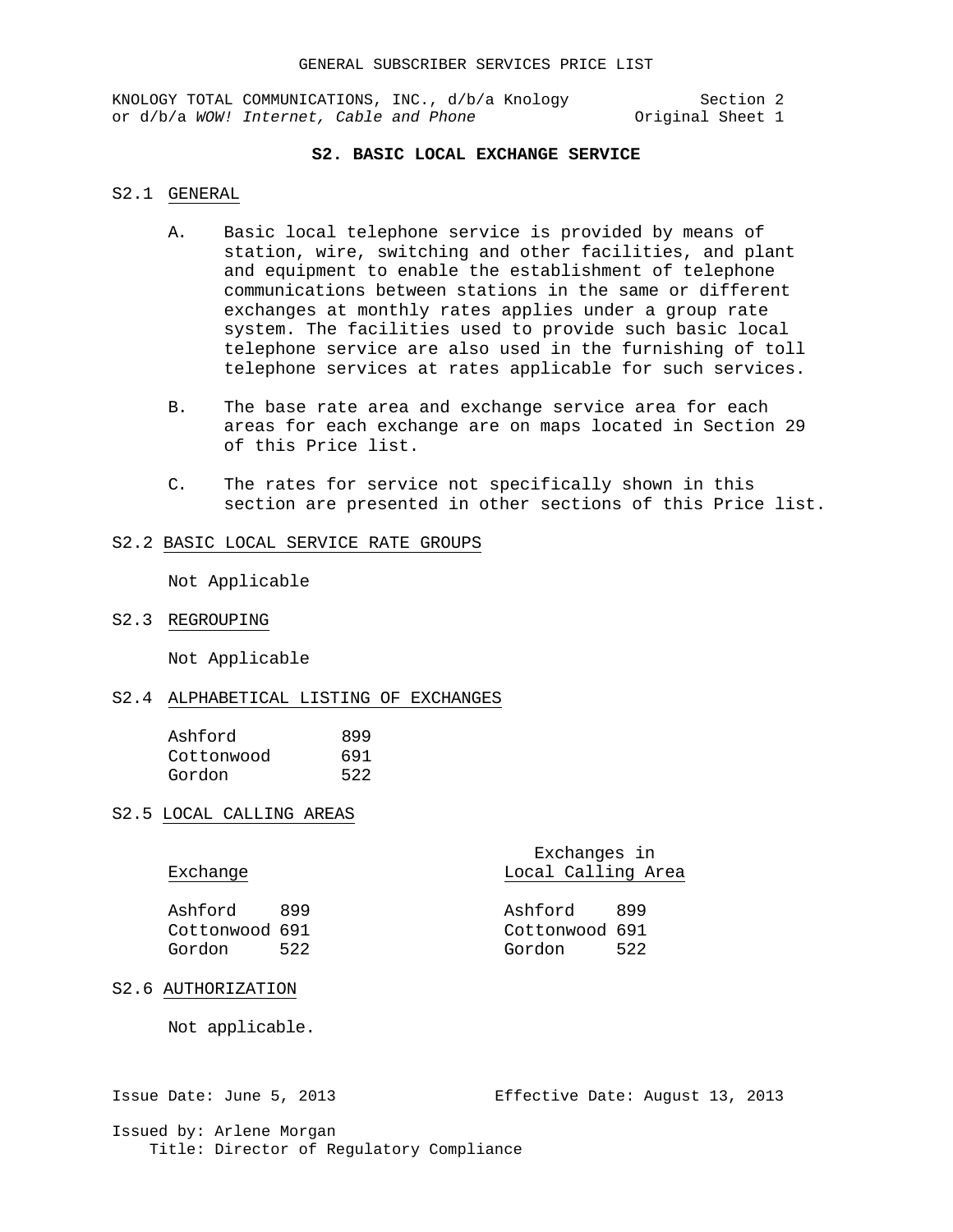KNOLOGY TOTAL COMMUNICATIONS, INC., d/b/a Knology Section 2 or d/b/a *WOW!* Internet, Cable and Phone **Original** Sheet 2

# **S2. BASIC LOCAL EXCHANGE SERVICE**

#### S2.7 BASIC LOCAL EXCHANGE RATES (per line)\*

| Business      |                   |
|---------------|-------------------|
| Exchange Name | One Party<br>Tone |
| Ashford       | \$32.60           |
| Cottonwood    | \$32.60           |
| Gordon        | \$32.60           |
| Residence     |                   |
| Exchange Name | One Party<br>Tone |
| Ashford       | \$16.30           |
| Cottonwood    | \$16.30           |
| Gordon        | \$16.30           |

\*The Basic Service Rates listed do not include any federal, state or local fees or taxes, including without limitation, E-911 charges and the \$0.15 dual-party relay surcharge, which shall be shown separately on a customer's bill.

## S2.8 ZONE CHARGES (MILEAGE CHARGES)

Not Applicable.

#### S2.9 EXCHANGE REGRADING

Not Applicable.

## S2.10 EXTENDED AREA SERVICE

#### A. General

Extended Area Service will be implemented between those exchanges which meet all criteria and conditions as set forth by the Alabama Public Service Commission in the Special Telephone Rules, Rule T-24.

Issue Date: June 5, 2013 Effective Date: August 13, 2013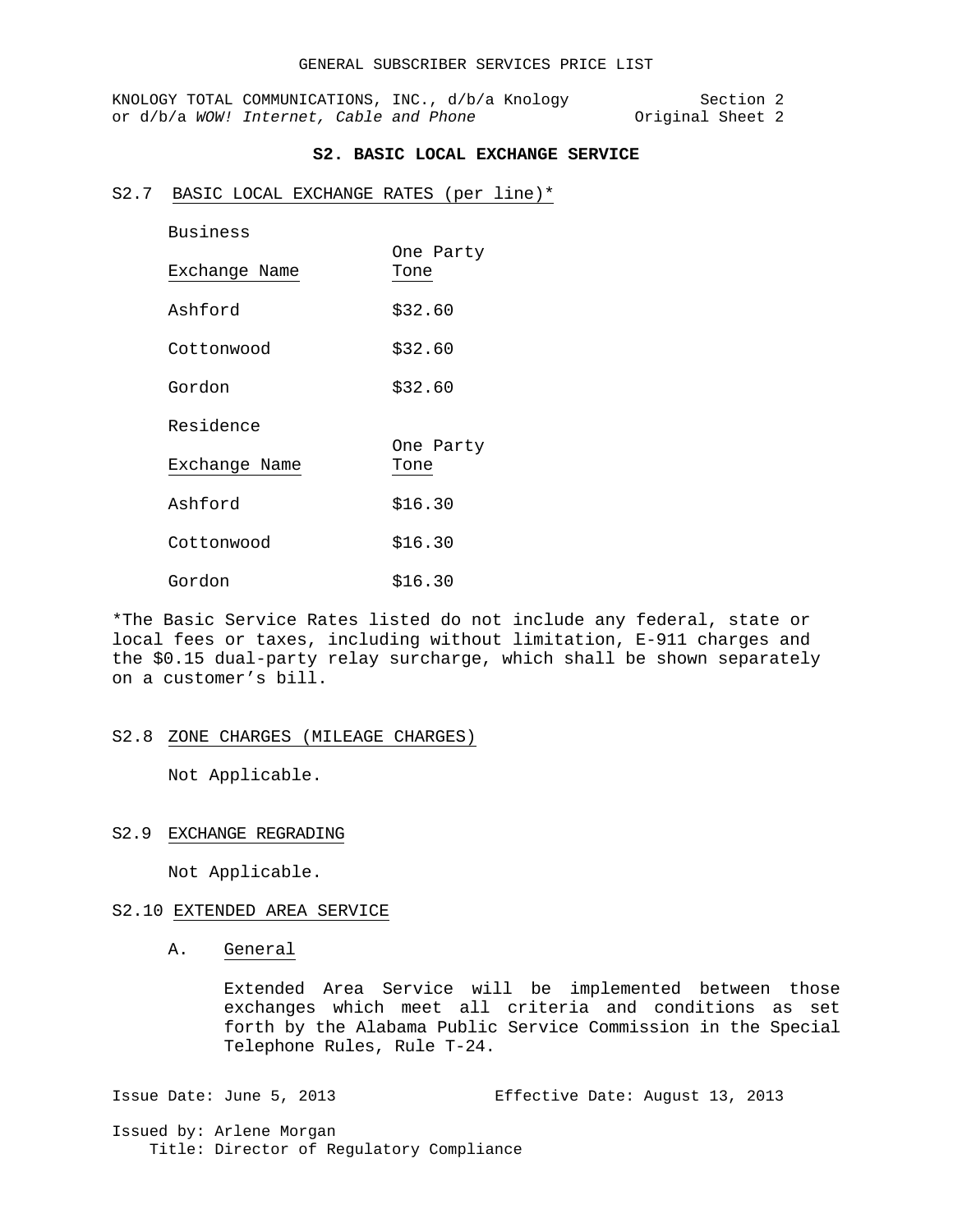KNOLOGY TOTAL COMMUNICATIONS, INC., d/b/a Knology Section 2<br>or d/b/a WOW! Internet, Cable and Phone (2013) Since S or d/b/a WOW! Internet, Cable and Phone **S2. BASIC LOCAL EXCHANGE SERVICE**

## S2.11 LOCAL DIRECTORY ASSISTANCE

- A. GENERAL
	- a. a name to get telephone number, and/or directory address; and or
	- b. a telephone number to get name, and/or directory address, except in instances where customers have specified that these items not be disclosed by telephone number requests.

# B. CONDITIONS

- a. The charges specified below will be applicable to all subscribers except for:
	- 1.) residence customers who are unable to use telephone directory because of visual or physical handicap which can be confirmed by a physician, appropriate group or agency.
	- 2.) calls from public and semi-public coin telephones.
- b. For charging purposes, a call to local Directory Assistance Service is defined as a call:
	- 1.) resulting in obtaining no name, address, and/or telephone number for a maximum of two subscribers; or
	- 2.) resulting in obtaining no name, address, and telephone number because there was no such listing or there was a special customer request to not disclose the customer's name and address.
- c. For residence customers, there will be a local allowance of four (4) calls per month at no charge for each residence main line service. This call allowance is not transferable between separate accounts, even for the same customer.
- d. A Local Directory Assistance Service Surcharge, as specified in C below, will be applicable to all calls to Local Directory Assistance Service handled by the operator ("0"), provided that the "O" operator is not the only source for local directory assistance, or dialed by the customer ("0+").

Issue Date: June 5, 2013 Effective Date: August 13, 2013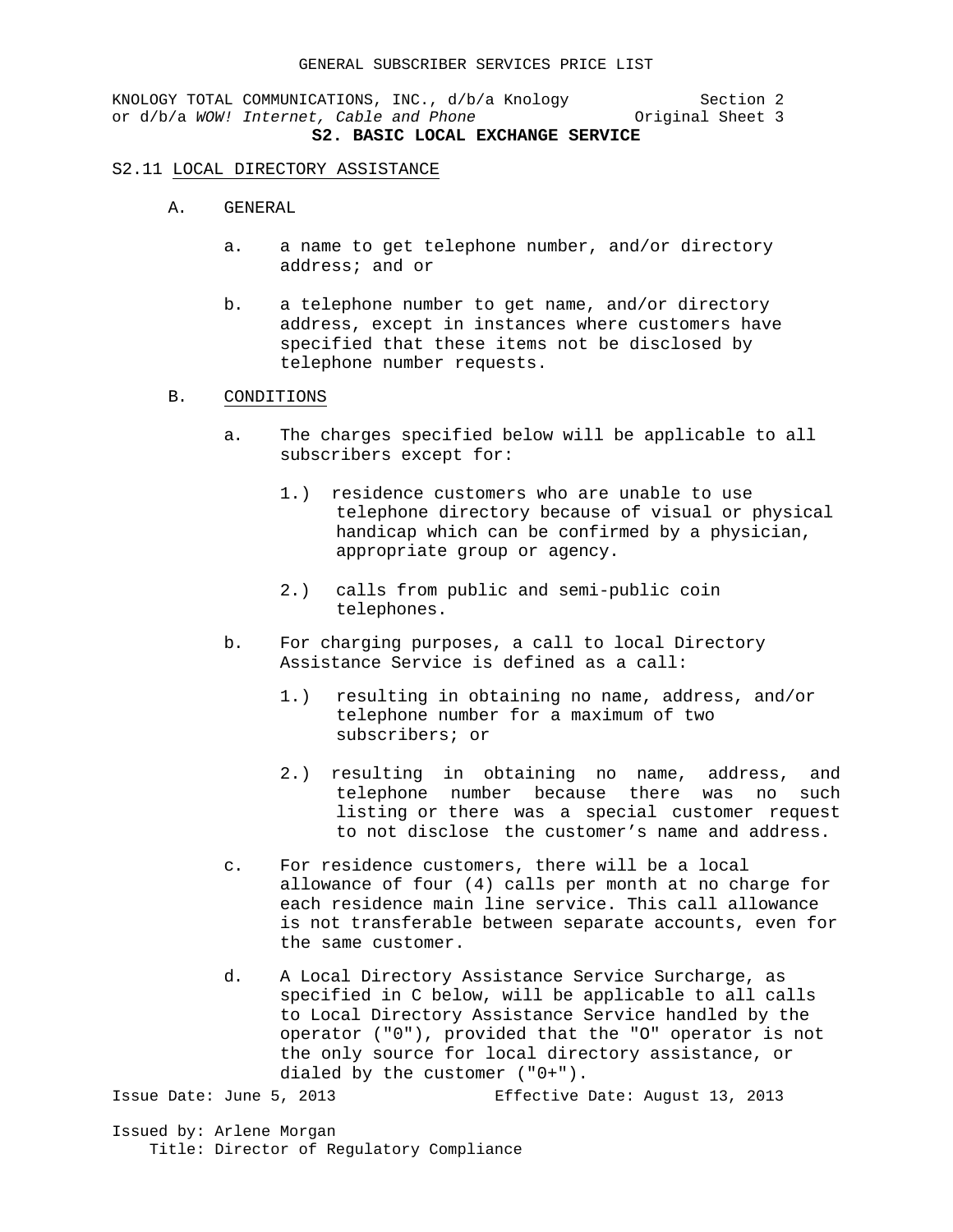KNOLOGY TOTAL COMMUNICATIONS, INC., d/b/a Knology Section 2<br>or d/b/a WOW! Internet, Cable and Phone (2013) Sincet 4 or d/b/a WOW! Internet, Cable and Phone

# **S2. BASIC LOCAL EXCHANGE SERVICE**

#### S2.11 LOCAL DIRECTORY ASSISTANCE (Cont'd)

- B. CONDITIONS (Cont'd)
	- e. There will be a charge for all customer calls to Local Directory Assistance Service, except as specified in B.a. and B.c.
	- f. An unused monthly residence local allowance, as described in B.c., will not be credited to the customer's account in any other month service is rendered.

## C. Rates

Directory Assistance Service Charge ....... \$1.50 per call

Directory Assistance Service Surcharge .... \$1.50 per call

Directory Assistance Service Surcharge from a customer-owned, coin operated telephone (COCOTS) (Intrastate-only) ...... \$0.25 Per call

## S2.12 OPERATOR ASSISTED LOCAL CALLS AND LOCAL CALLING CARD SERVICE

A. General

For any Dial Calling Card Station, Operator Station or Person-To-Person message completed within the Local Calling Area, the appropriate service charge specified in this Price list will be applied except as specified below.

- B. Application Of Charges
	- 1. The appropriate service charge, as specified in S2.12.C following, will be applied to each completed call except:
	- a. for calls to the Company for official telephone business,
	- b. for emergency calls to agency type telephone numbers such as to those agencies of the federal, state or local government which have the capability and legal authority to provide aid in emergency situations and to any emergency medical number,
	- c. when the caller identifies himself as being handicapped and unable to place the call due to his handicap,

Issue Date: June 5, 2013 Effective Date: August 13, 2013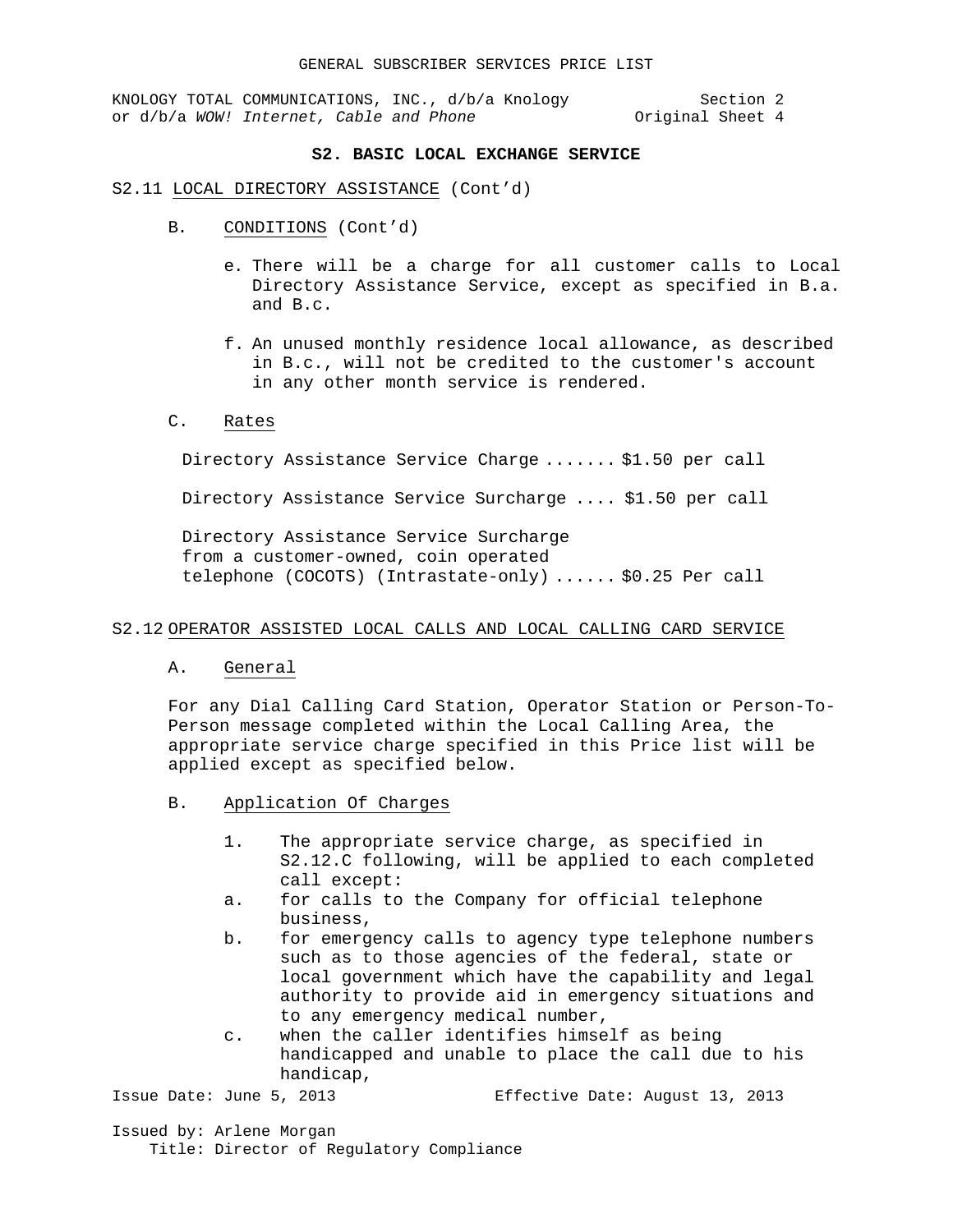KNOLOGY TOTAL COMMUNICATIONS, INC., d/b/a Knology Section 2<br>or d/b/a WOW! Internet, Cable and Phone (2013) Sincet 5 or d/b/a WOW! Internet, Cable and Phone

# **S2. BASIC LOCAL EXCHANGE SERVICE**

- S2.12 OPERATOR ASSISTED LOCAL CALLS AND LOCAL CALLING CARD SERVICE (Cont'd)
	- B. Application of Charges (Cont'd)
		- 1. (Cont'd)
		- d. when the caller advises he has had service trouble in reaching the terminating number,
		- e. for local emergency calls from a coin station,<br>f. for station-paid calls from hotel quests, or
		- for station-paid calls from hotel guests, or
		- 2. The call may be billed to the originating telephone, calling card, third number, collect, or any other Company-approved identification number.
	- C. Rates And Charges
		- 1. The following charges for operator system served local calls apply in addition to the local dial rates:
			- a. Billing Surcharges Automated

|  | Station to Station |  | \$3.25 |
|--|--------------------|--|--------|
|--|--------------------|--|--------|

- (2) Third Party (2) \$3.35<br>(3) Calling or Bank card (Bong only) \$3.25
- (3) Calling or Bank card (Bong only) \$3.25<br>(4) Calling or Bank card (Full) \$3.25
- (4) Calling or Bank card (Full)  $$3.25$ <br>(5) Collect  $$3.25$ (5) Collect

# b. Billing Surcharges – Live Operator

|  | Station to Station |  |  |  | \$4.50 |
|--|--------------------|--|--|--|--------|
|--|--------------------|--|--|--|--------|

- (2) Third Party<br>(3) Calling or Bank Card (3) S3.25
	- (3) Calling or Bank Card \$3.25<br>(3) Collect \$4.50  $(3)$  Collect

## c. Billing Surcharges – Person to Person

|                          |    | (1) | Station to Station     |                                 |  | \$6.25 |
|--------------------------|----|-----|------------------------|---------------------------------|--|--------|
|                          |    | (2) | Third Party            |                                 |  | \$6.25 |
|                          |    | (3) | Calling or Bank Card   |                                 |  | \$6.25 |
|                          |    | (4) | Collect                |                                 |  | \$6.25 |
|                          | 2. |     | Conversation Charges   |                                 |  |        |
|                          |    | a.  | First minute           |                                 |  | \$0.49 |
|                          |    | b.  | Each additional minute |                                 |  | \$0.49 |
| Issue Date: June 5, 2013 |    |     |                        | Effective Date: August 13, 2013 |  |        |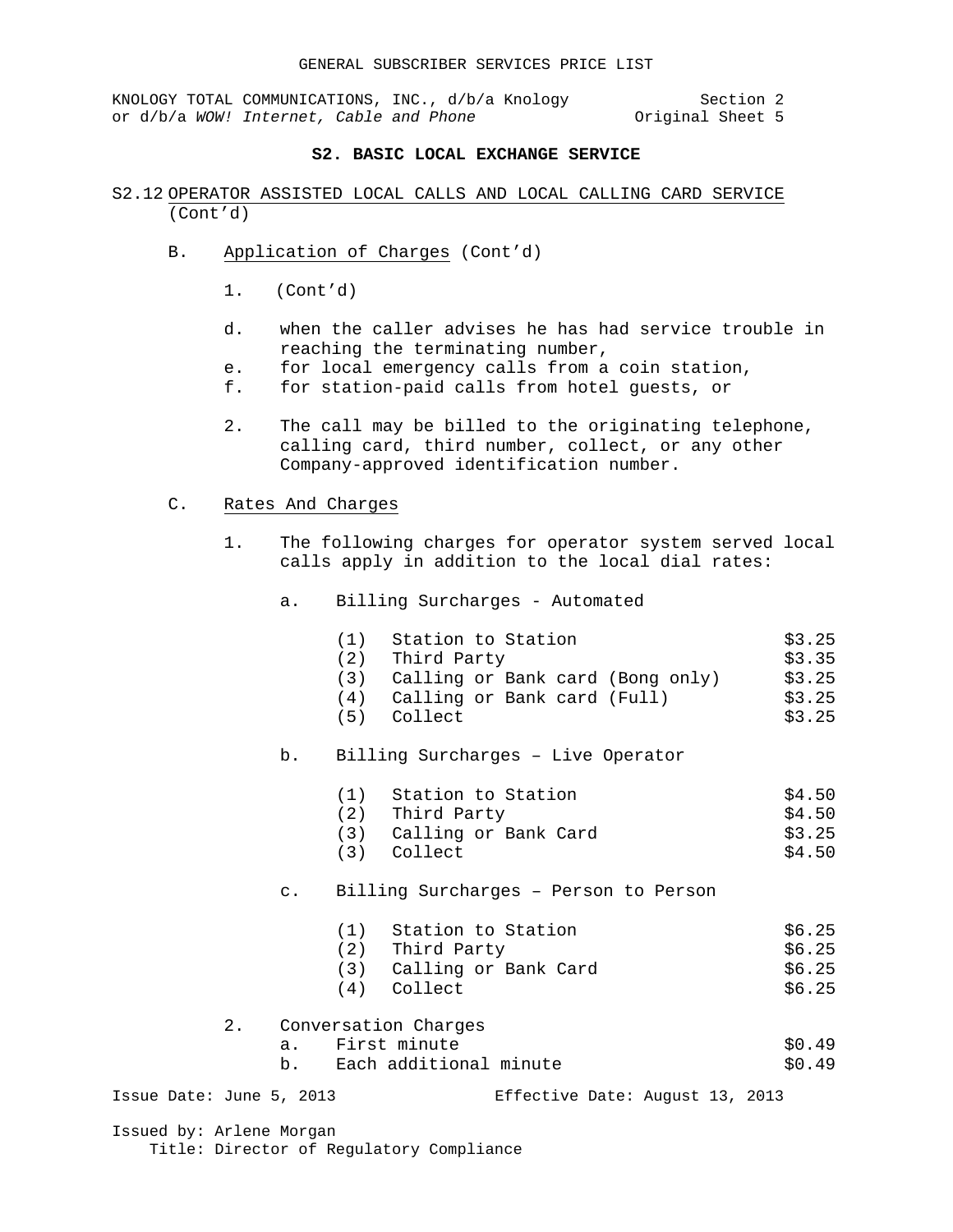KNOLOGY TOTAL COMMUNICATIONS, INC., d/b/a Knology Section 2<br>or d/b/a WOW! Internet, Cable and Phone or d/b/a WOW! Internet, Cable and Phone or d/b/a WOW! Internet, Cable and Phone

### **S2. BASIC LOCAL EXCHANGE SERVICE**

# S2.12 OPERATOR ASSISTED LOCAL CALLS AND LOCAL CALLING CARD SERVICE (Cont'd)

## D. Operator Assisted Premium Plan

A premium is defined as a commission applicable to surcharge revenue associated with local operator assisted call requests sent to the Company by the customer. Such premiums may be payable to subscribing customers based on the Company's surcharge revenue generated by said calls.

These calls must:

- 1. originate from a telephone line associated with the customer's account,
- 2. originate and terminate in the same Basic Local Calling Area,
- 3. be carried and completed by the Company via Company facilities and
- 4. be billed by the Company.

In the event the company billing records used to determine the premiums are destroyed or lost, the Company shall not be liable for payments of premiums on such lost data.

## S2.13 LOCAL OPERATOR VERIFICATION/INTERRUPTION SERVICE

## A. General

Verification Service provides operator assistance in determining if a called line is in use. Interruption Service provides for operator interruption of voice conversation in progress on a called line to advise the interrupted subscriber that the interrupting party has an emergency need to reach him. Data use of a subscriber line will be verified, but not interrupted. The customer may request these services for a charge, where facilities are available, by calling the "0" operator.

#### B. Application of Charges

- 1. The charges specified in Section S2.13.C will apply to all requests except
- a. emergency requests from official emergency agencies when the request is received on an agency line from agency personnel;

Issue Date: June 5, 2013 Effective Date: August 13, 2013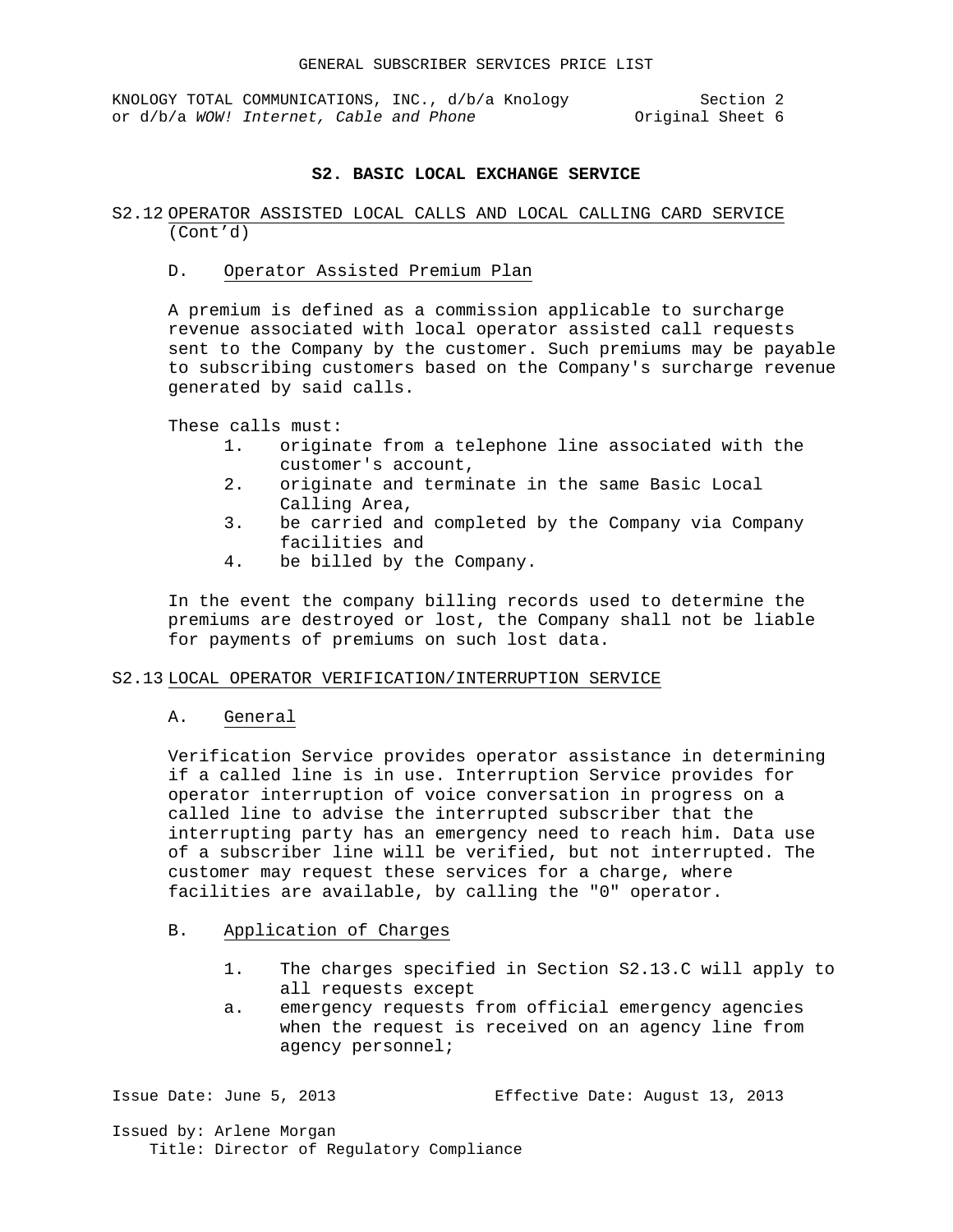KNOLOGY TOTAL COMMUNICATIONS, INC., d/b/a Knology Section 2<br>or d/b/a WOW! Internet, Cable and Phone (2013) Singles Original Sheet 7 or d/b/a WOW! Internet, Cable and Phone

## **S2. BASIC LOCAL EXCHANGE SERVICE**

#### S2.13 LOCAL OPERATOR VERIFICATION/INTERRUPTION SERVICE (Cont'd)

- B. Application of Charges (Cont'd)
	- 1. (Cont'd)
	- b. emergency requests in which the caller identifies that the request is to one of the following:
	- (1) an official public emergency agency,<br>(2) an emergency medical number, or
	- (2) an emergency medical number, or<br>(3) a privately endowed and operate
	- a privately endowed and operated suicide, drug, alcohol, or runaway crisis reporting center; or
	- c. requests in which the operator encounters a trouble condition or has reason to believe a trouble condition exists.
- C. Rates
	- 1. Verification Charge applies each time the operator verifies that a line is in use.  $$2.50$
	- 2. Interruption Charge applies each time the operator interrupts voice conversation in progress and does not depend on whether the called-<br>party agrees to release the line.  $$5.00$ party agrees to release the line.
	- 3. If an operator both verifies the condition of the line and interrupts conversation on the same request, only the interrupt charge applies.
	- 4. The charges for Verify/Interrupt Service are in addition to any applicable message rates.

## S2.14 DUAL PARTY RELAY SERVICE

- A. The Company is charging a \$0.15 surcharge for Dual Party Relay Service, which is reflected in the customer's total bill, as ordered by the Alabama Public Service Commission in Dockets U3089 and 20906.
- B. Application

For the purposes of this Section, the following definitions, rules and regulations are applicable, in addition to the definitions contained in Section 26 and to the rules and regulations contained in Section 25 of this Price List. In the event of any conflict between the provisions of this Section and the provisions of Sections 25 and 26, then the provisions of this Section shall prevail.

Issue Date: June 5, 2013 Effective Date: August 13, 2013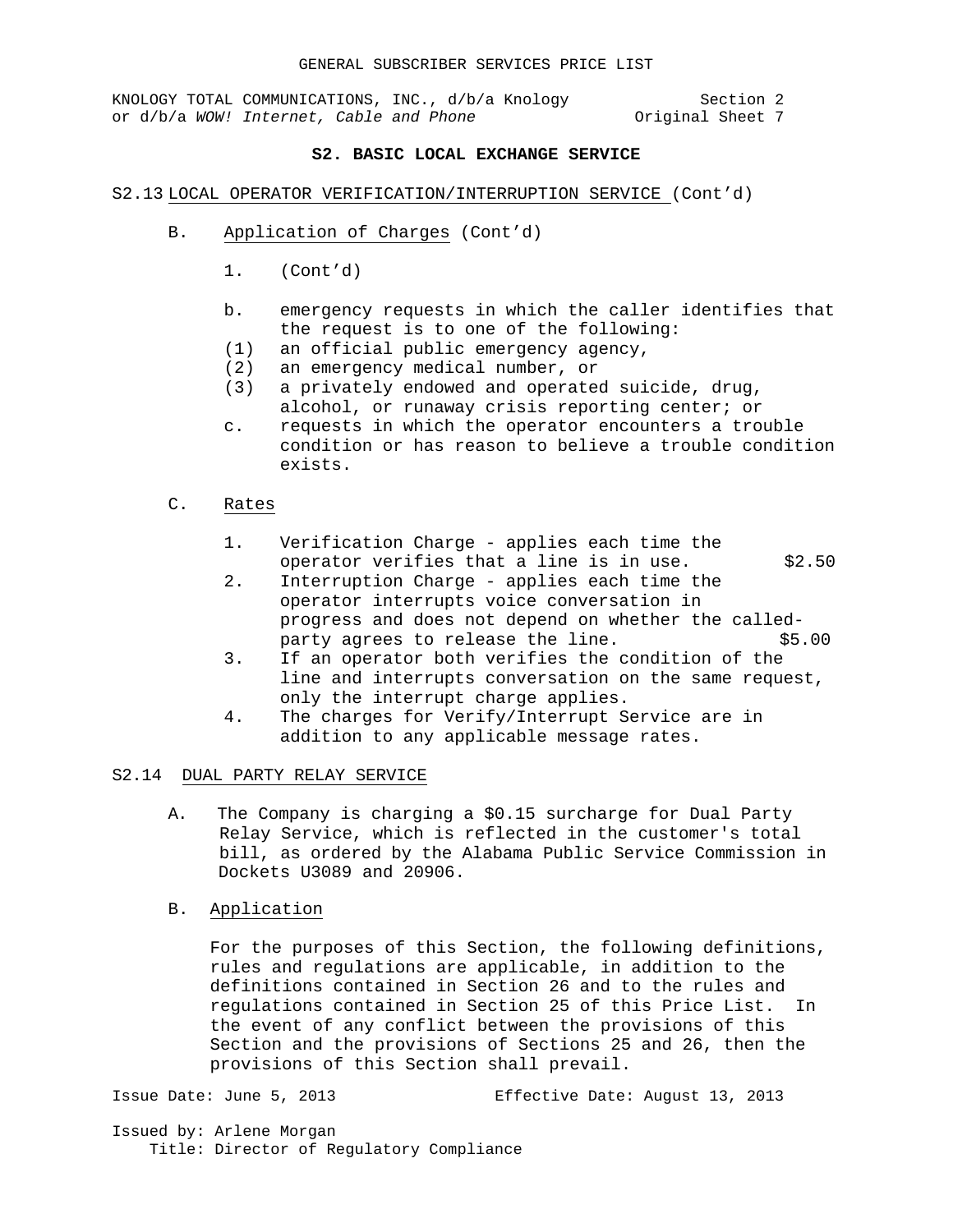KNOLOGY TOTAL COMMUNICATIONS, INC., d/b/a Knology Section 2<br>or d/b/a WOW! Internet, Cable and Phone (2013) Sincet 8 or d/b/a WOW! Internet, Cable and Phone

# **S2. BASIC LOCAL EXCHANGE SERVICE**

#### S2.14 DUAL PARTY RELAY SERVICE (Cont'd)

C. Description of Service

Dual Party Relay permits the hearing and speech impaired users of Telecommunications Devices for the Deaf (TDD) to communicate with users of ordinary telephones. Communication takes place when a communications assistant relays conversations (voice to TDD or TDD to voice). These calls are between one party who must communicate by means of a TDD and another who communicates by means of an ordinary telephone. Messages are rated from the rate center of the calling party to the rate center of the called party.

## D. Definitions

Alabama Relay Center - A center located at a predetermined point outside the Company's Network, staffed with communications assistants of a predetermined carrier, which permits the hearing and speech impaired users of Telecommunications Devices for the Deaf (TDD) to communicate with users of ordinary telephones.

Bill to Third Party - A billing arrangement which permits a long distance "voice to TDD" or "TDD to voice" call to be charged to an authorized station, as determined by the Company, other than the station originating the call or the station where the call is terminated. These calls may be billed only to a third number within Alabama.

Person-To-Person Call - A MTS (Long Distance Message Telecommunications Service) class of service where the person originating the "voice to TDD" or "TDD to voice" call specifies to the communications assistant at the Alabama Relay Center a particular person to be reached. When the person originating such a call agrees to talk to anyone other than the one specified, the classification of the call remains person to person.

Station-To-Station Call - A MTS (Long Distance Message Telecommunications Service) class of service where the person originating the "voice to TDD or TDD to voice" call gives to the communications assistant at the Alabama Relay Center the telephone number of the desired station, and does not specify a particular person to be reached.

Issue Date: June 5, 2013 Effective Date: August 13, 2013 Issued by: Arlene Morgan Title: Director of Regulatory Compliance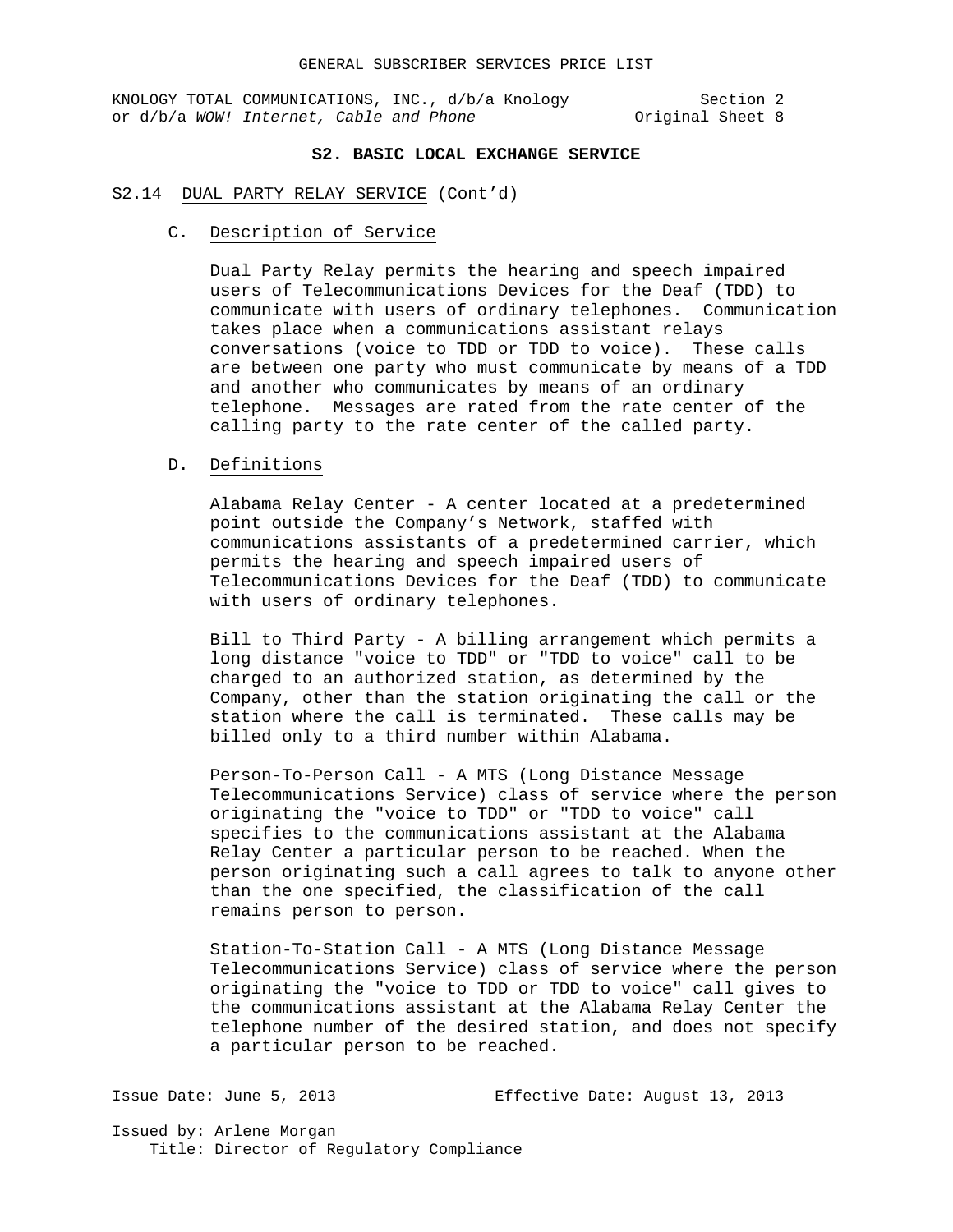KNOLOGY TOTAL COMMUNICATIONS, INC., d/b/a Knology Section 2 or d/b/a *WOW!* Internet, Cable and Phone **Original** Sheet 9

#### **S2. BASIC LOCAL EXCHANGE SERVICE**

- S2.14 DUAL PARTY RELAY SERVICE (Cont'd)
	- D. Definitions (Cont'd)
		- 1. "Dial Station" is that Station-to-Station Service in which a call is dialed by the customer, except when an operator assists in the completion of calls between hearing and speech impaired Customers who use Telecommunications Devices for the Deaf (TDD), and users of ordinary telephones.
		- 2. "Customer Dialed Calling Card Station" is that Stationto-Station service in which a call is dialed by the customer, except when an operator assists in the completion of calls between hearing and speech impaired Customers who use Telecommunications Devices for the Deaf (TDD), and users of ordinary telephones.

The use of this calling service limits the billing of calls through the Alabama Relay Center to an Alabama Calling Card Number.

# E. Restrictions

The following calls may not be placed through the Alabama Relay Center:

- Calls to 976, 900 or 700 numbers.
- Calls to time or weather recorded messages.
- Calls to other informational recordings.
- Station sent paid calls from coin telephones.
- Operator handled conference service and other teleconference calls.
- All calls billed to Cards (i.e., Credit Cards and Calling Cards) other than those assigned by the telephone company.

Issue Date: June 5, 2013 Effective Date: August 13, 2013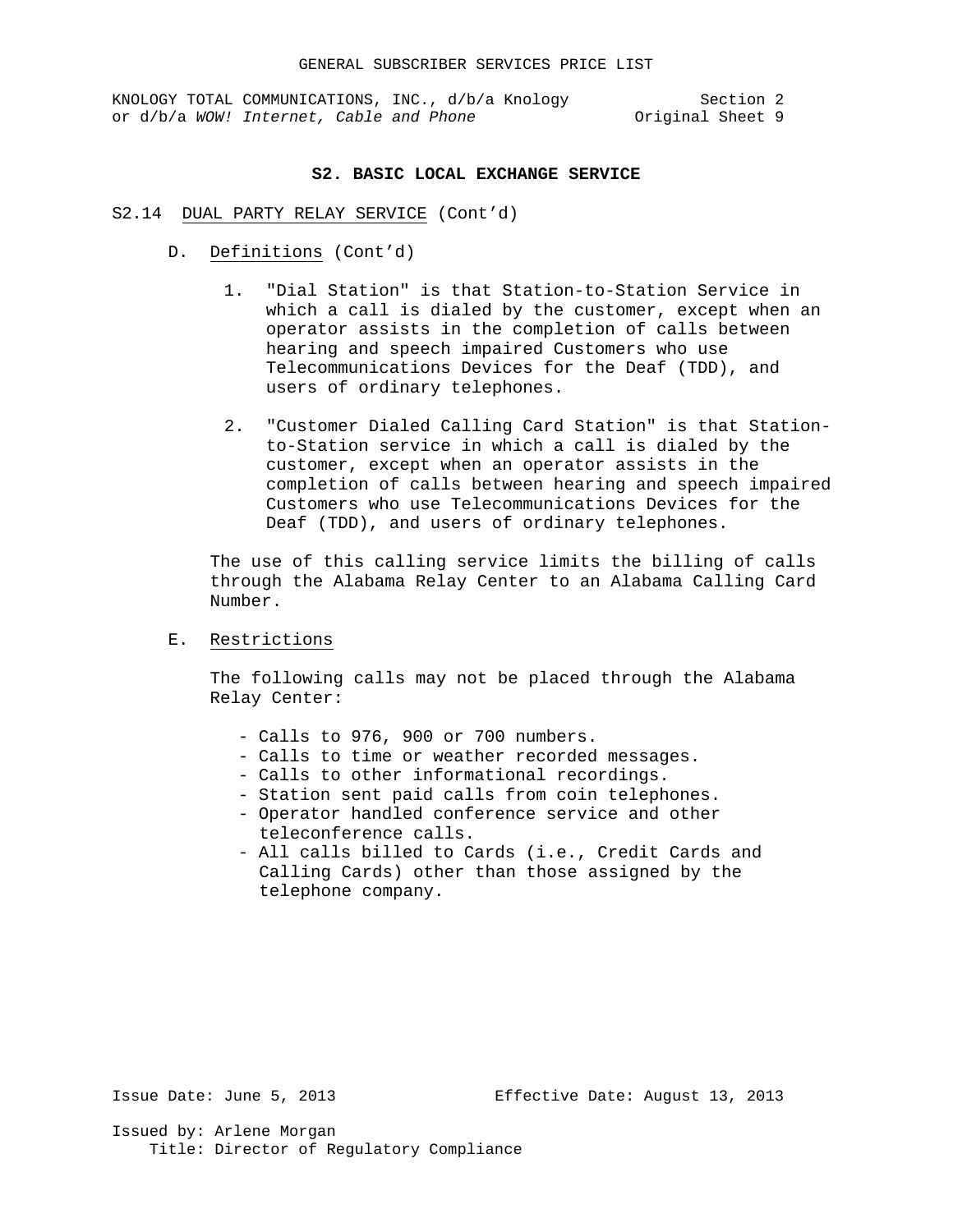KNOLOGY TOTAL COMMUNICATIONS, INC., d/b/a Knology section 2<br>or d/b/a WOW! Internet, Cable and Phone First Revised Sheet 10 or d/b/a WOW! Internet, Cable and Phone

## **S2. BASIC LOCAL EXCHANGE SERVICE**

#### S2.15 LIFELINE ASSISTANCE PROGRAM

Consistent with Federal Communications Commission (FCC) Rules, 47 C.F.R. Section 54.101, Lifeline Assistance is a government assistance program developed to reduce rates for primary residential telephone service or residential broadband service to qualifying subscribers who receive income-based benefits. The Company participates in this program to increase the availability of telecommunications services and broadband internet access services (broadband) to all consumers in its service areas.

#### A. General

Lifeline Assistance reduces an eligible residential customer's monthly rates for either local telephone service or broadband service. If an eligible customer chooses the support for local telephone service, then an eligible customer receives a federally subsidized credit toward the monthly cost of basic telephone service toward the residential access line rate. If an eligible customer chooses the support for broadband service, then an eligible customer receives a federally subsidized credit toward the monthly cost of broadband service toward the residential broadband service rate.

## B. Regulations

To constitute a qualifying low-income customer eligible to receive Lifeline services, a customer must meet the requirements set forth in either paragraph 1. or 2. below:

- 1. A customer's household income must be at or below 135% of the Federal Poverty Guidelines for a household of that size;
	- a. For purposes of these rules, "income" is defined as all income actually received by all members of a household. This includes salary before deductions for taxes, public assistance benefits, social security payments, pensions, unemployment compensation, veteran's benefits, unemployment compensation, veteran's inheritances, alimony, child support payments, worker's compensation benefits, gifts, lottery winnings, and the like. The only exceptions are student financial aid, military housing and cost-of-living allowances, irregular income from occasional small jobs such as baby-sitting or lawn mowing, and the like.

Issue Date: November 1, 2016 Effective Date: December 2, 2016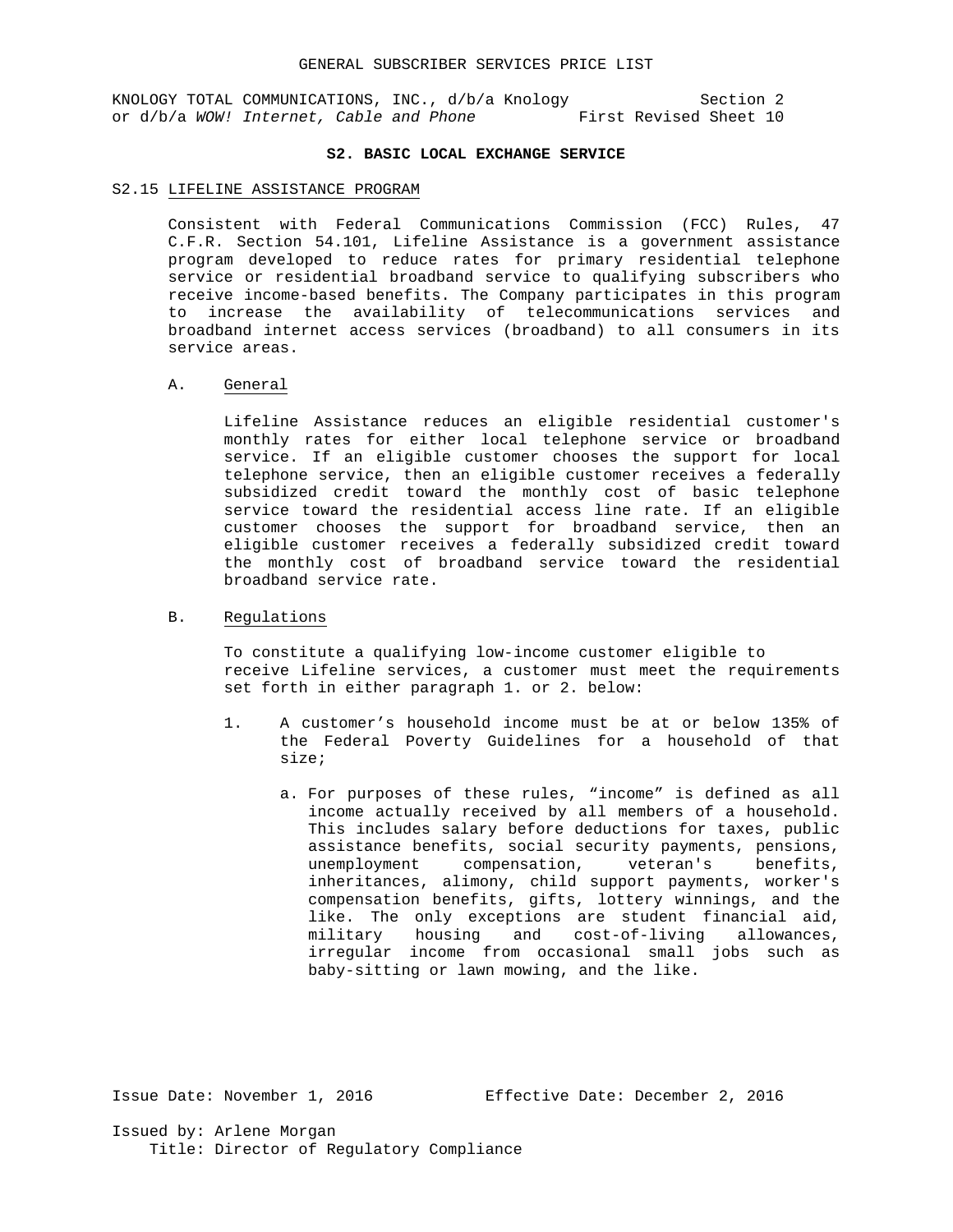KNOLOGY TOTAL COMMUNICATIONS, INC., d/b/a Knology section 2<br>or d/b/a WOW! Internet, Cable and Phone First Revised Sheet 11 or d/b/a WOW! Internet, Cable and Phone

# **S2. BASIC LOCAL EXCHANGE SERVICE**

#### S2.15 LIFELINE ASSISTANCE PROGRAM (Cont'd)

- B. Regulations (Cont'd)
	- 1. (Cont'd)
		- b. A "household" is any individual or group of individuals who are living together at the same address as one economic unit. A household may<br>include related and unrelated persons. An include related and unrelated persons. An<br>"economic unit" consists of all adult "economic unit" consists of individuals contributing to and sharing in the income and expenses of a household. An adult is any person eighteen (18) years or older. If an adult has no or minimal income, and lives with someone who provides financial support to him/her, both people shall be considered part of the same household. Children under the age of eighteen (18) living with their parents or guardians are considered to be part of the same household as their parents or guardians.
	- 2. Lifeline Assistance is also available to all residential customers who participate in any of the following low income assistance programs. A subscriber will also be considered to be eligible even if he does not personally participate in any of the following programs, so long as an individual who lives in his household, and for whom he is financially responsible, does participate in at least one of these programs:
		- (a) Supplemental Security Income (SSI)<br>(b) Supplemental Nutrition Assistance 1
		- (b) Supplemental Nutrition Assistance Program (SNAP)
		- Medicaid
		- (d) Federal Public Housing Assistance (FPHA)
		- (e) Veterans Pension and Survivors Benefit Programs
	- 3. In addition to meeting the qualifications provided in paragraph 1. or 2. of this section, in order to constitute a qualifying low-income customer, a customer must not already be receiving a Lifeline service (voice or broadband from either a wireless provider or a fixed provider), and there must not be anyone else in the subscriber's household subscribed to a Lifeline service (voice or broadband from either a wireless provider or fixed provider). Furthermore, a customer must subscribe to broadband service that meets the minimum service standards set forth in Section 54.408 of the FCC Rules.

Issue Date: Novemb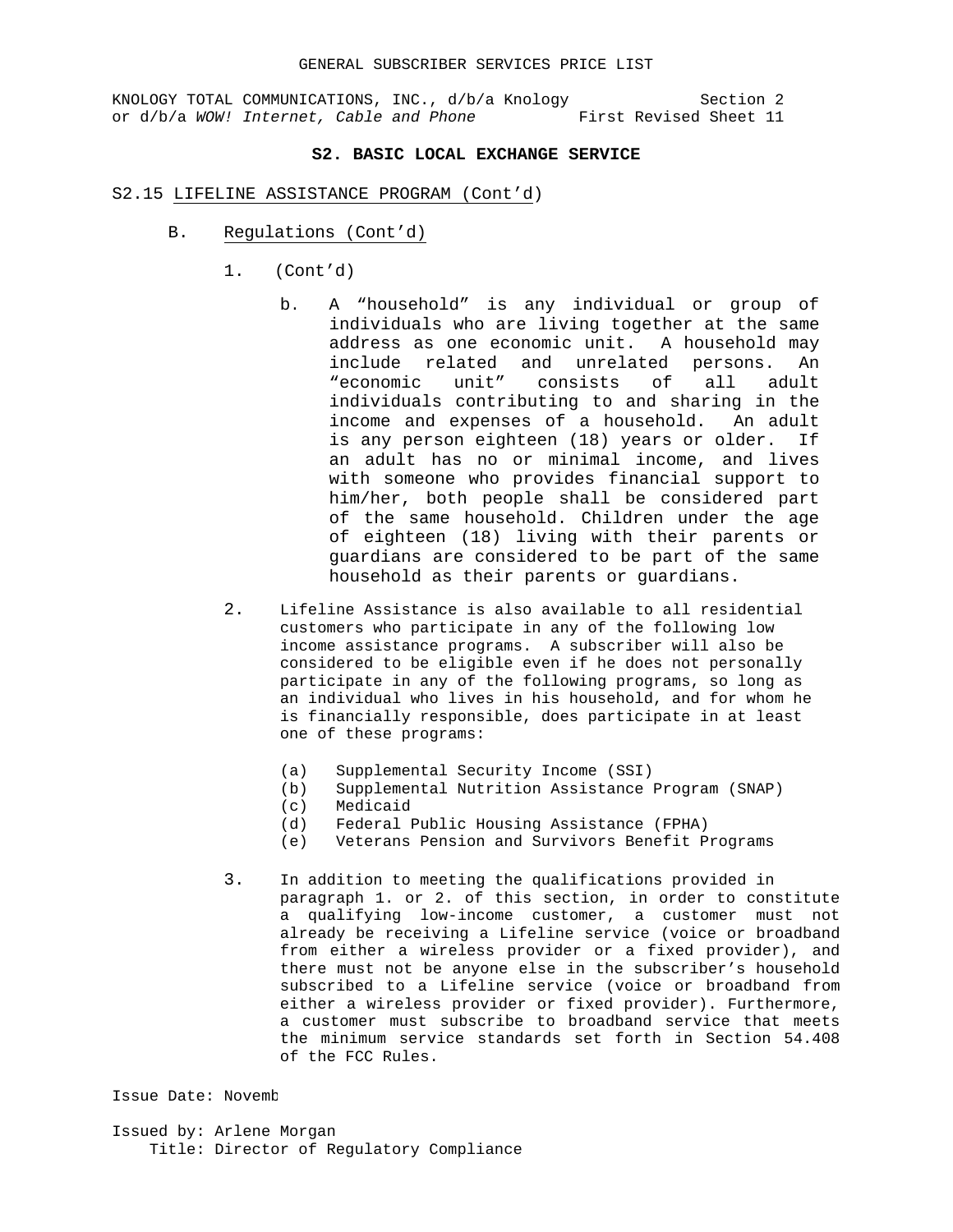KNOLOGY TOTAL COMMUNICATIONS, INC., d/b/a Knology Section 2 or d/b/a *WOW! Internet, Cable and Phone* First Revised Sheet 12

# **S2. BASIC LOCAL EXCHANGE SERVICE**

#### S2.15 LIFELINE ASSISTANCE PROGRAM (Cont'd)

- B. Regulations (Cont'd)
	- 4. Until the National Lifeline Eligibility Verifier has been implemented in the state, qualifying subscribers must provide the Company with acceptable documentation as proof of their eligibility to receive Lifeline service under the income-based or program-based requirements. The Company will confirm a subscriber's continued eligibility to receive Lifeline service on an annual basis by requiring the subscriber to sign a certification as to his/her present qualifications for Lifeline service. Upon a determination of ineligibility, the credit will be discontinued on the bill if the customer fails to provide proof of eligibility within thirty (30) days following written notification to the customer.
	- 5. If the Company receives notification from the program administrator that the subscriber is receiving Lifeline service from another eligible telecommunications carrier or that more than one member of a subscriber's household is receiving Lifeline service, the subscriber will be deenrolled from Lifeline Assistance without notice within five (5) business days following the Company's receipt of that notice.
	- 6. The Company will process all applications and apply the appropriate credit on the customer's monthly bill. A secondary service charge is not applicable for<br>existing customers who subscribe to Lifeline existing customers who subscribe to Assistance.
	- 7. As a participant in Lifeline Assistance, customers are eligible to receive Toll Limitation Service at no charge. This service will only be provided at the customer's request.
	- 8. Local service deposit requirements will be waived for customers who voluntarily receive Toll Limitation Service.

Issued by: Arlene Morgan

Title: Director of Regulatory Compliance

Issue Date: November 1, 2016 Effective Date: December 2, 2016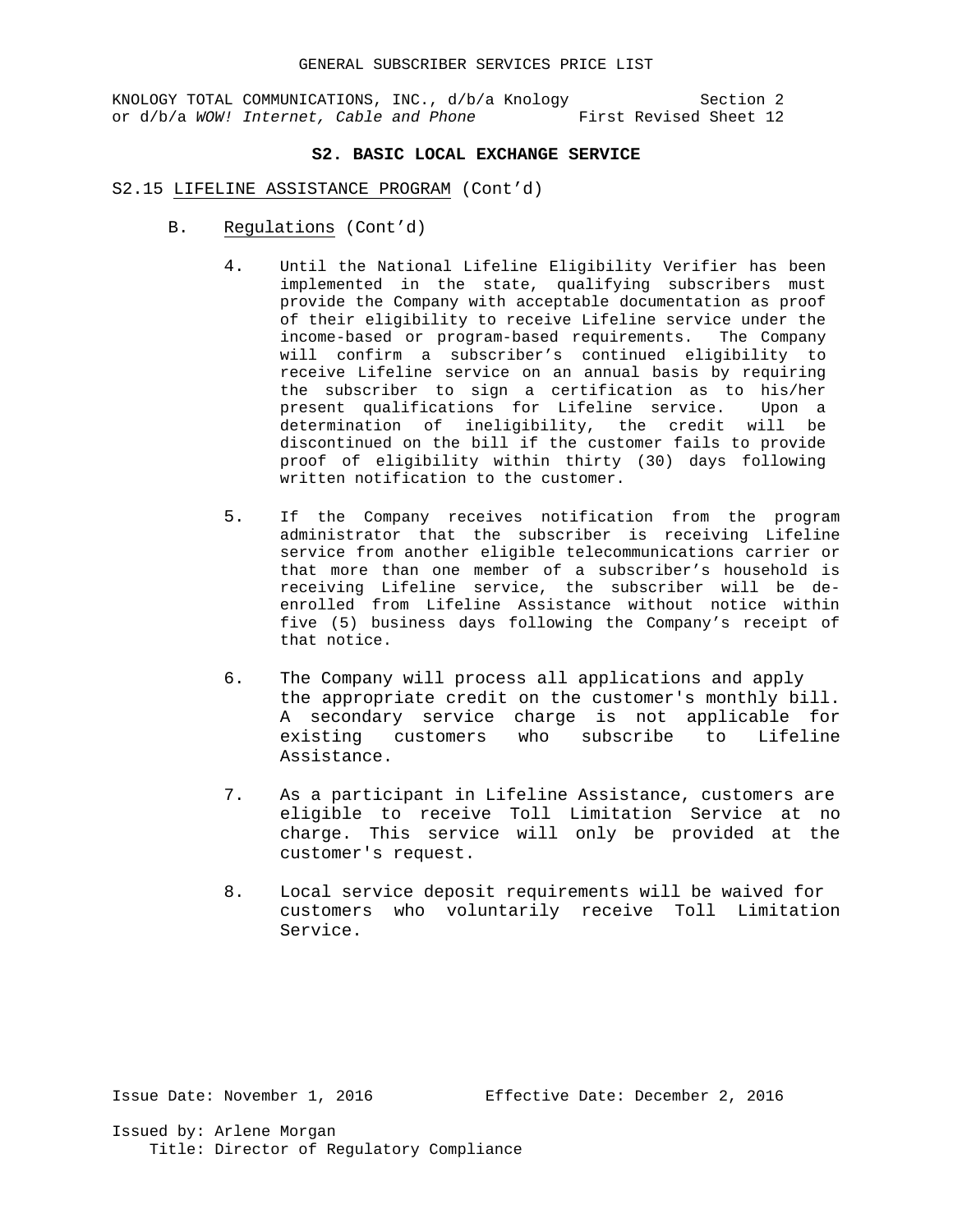KNOLOGY TOTAL COMMUNICATIONS, INC., d/b/a Knology Section 2<br>or d/b/a WOW! Internet, Cable and Phone First Revised Sheet 13 or d/b/a WOW! Internet, Cable and Phone

#### **S2. BASIC LOCAL EXCHANGE SERVICE**

- S2.15 LIFELINE ASSISTANCE PROGRAM (Cont'd)
	- B. Regulations (Cont'd)
		- 9. Participants in Lifeline Assistance shall not be disconnected from Local Service for non-payment of toll charges. In addition, the Company will not deny re-establishment of local service to customers who are eligible for Lifeline Assistance and have previously been disconnected for non-payment of toll charges. Lifeline Assistance will not be connected if an outstanding balance is owed by the customer for local service.
		- 10. If an eligible customer chooses the support for local telephone service, the partial payments that are received from Lifeline customers will first be applied to local service charges and then to any outstanding toll charges.
		- 11. One low income credit is available per household and is applicable to the primary residential connection only.
		- 12. A telephone service Lifeline customer may subscribe to any local service offering available to other residential customers.
		- 13. Lifeline subscribers may apply their Lifeline discount to the Company's family shared calling plans and to bundled service packages or packages containing optional calling features available to Lifeline customers. The calling plan must be in the name of the eligible subscriber, and a household may receive only one Lifeline supported service. Partial payments from Lifeline subscribers purchasing bundled packages or packages containing optional calling features will first be applied to pay down the allocated price of the Lifeline voice services.

Issue Date: November 1, 2016 Effective Date: December 2, 2016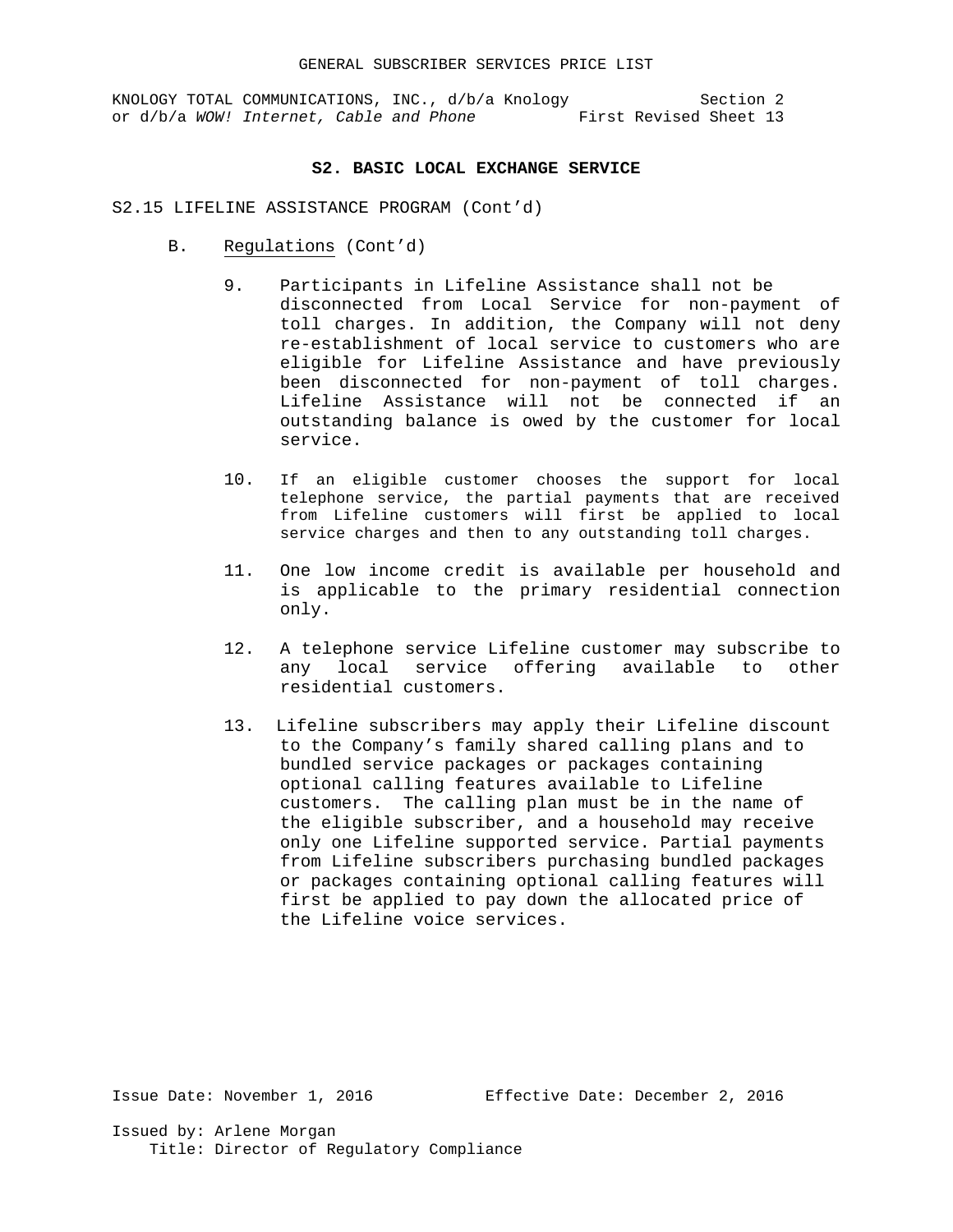KNOLOGY TOTAL COMMUNICATIONS, INC., d/b/a Knology Section 2<br>or d/b/a WOW! Internet, Cable and Phone First Revised Sheet 14 or d/b/a WOW! Internet, Cable and Phone S2. BASIC LOCAL EXCHANGE SERVICE

- S2.16 LIFELINE ASSISTANCE PROGRAM (Continued)
	- C. Credits
	- 1. Voice Telephone Service
		- a. The following monthly credits will apply for each customer eligible for Lifeline Assistance.

```
Monthly Credit<br>$9.25
a) Federal Credit
```
- b. Credit amount will not exceed the basic charge for local telephone service, which includes the Subscriber Line Charge, access line and local usage.
- c. Pursuant to FCC Rules 47. C.F.R. Section 54.403, stand-alone voice service with broadband below the minimum standards set forth in Section 54.408 of the FCC Rules will be phased out as described below.

(i)Beginning  $12/1/2019$  - the support amount will be \$7.25 per month (ii)Beginning 12/1/2020 – the support amount will be \$5.25 per month (iii)Beginning 12/1/2021 – the support amount will be \$0.00 (see Note 1)

 Note 1: The support amount for standalone voice service, or Voice service not bundled with broadband which meets The minimum standards set forth in Section 54.408, Provided by a provider in a census block will remain at \$5.25

#### 2. Broadband Service

service.

 a. The following monthly credit will apply for each customer eligible for Lifeline Assistance who chooses to apply its Lifeline Assistance to broadband service.

|                | Monthly Credit |
|----------------|----------------|
| Federal Credit | \$9.25         |

a) Federal Credit

b. Credit amount will not exceed the basic charge for broadband

Issue Date: November 1, 2016 Fifective Date: December 2, 2016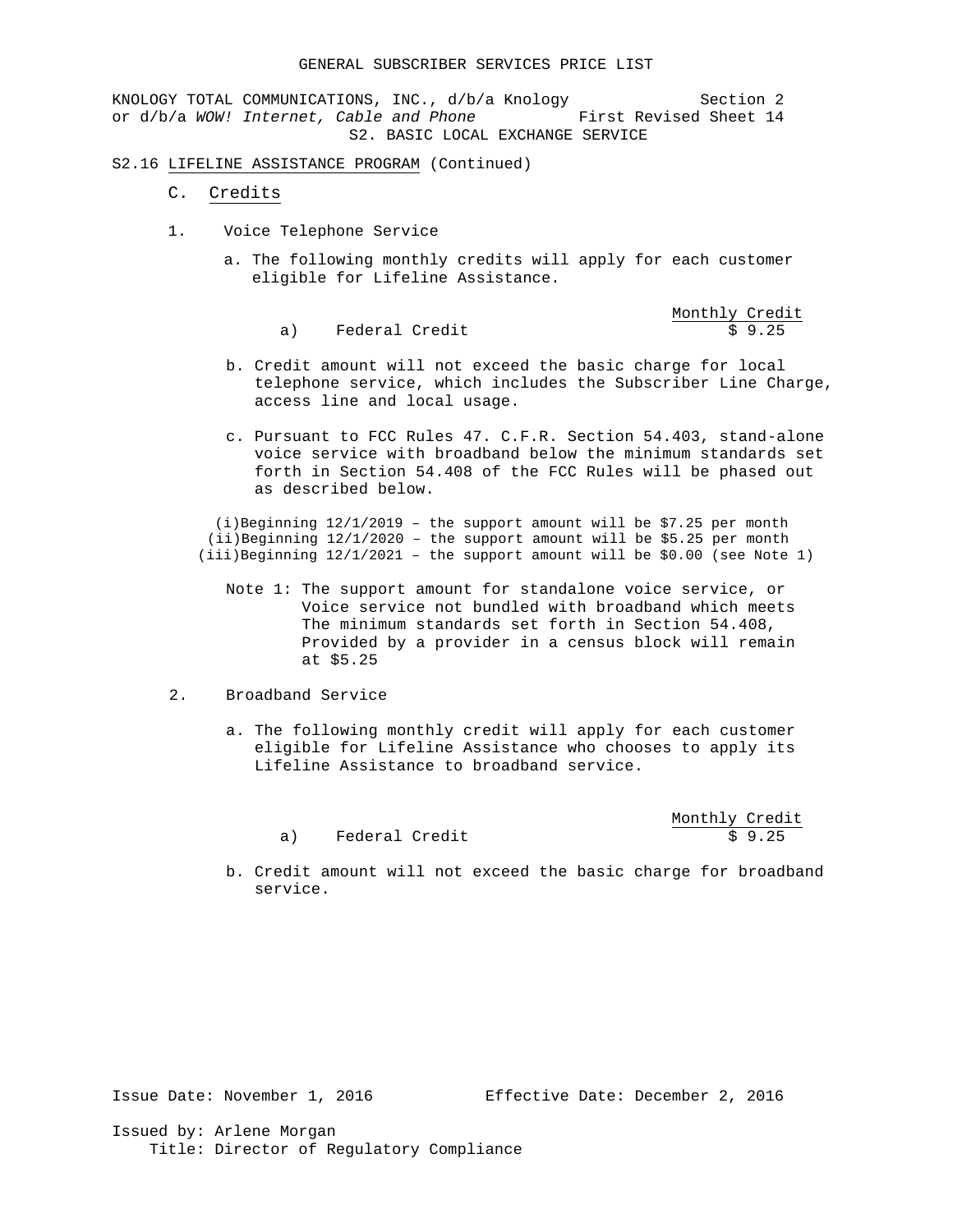KNOLOGY TOTAL COMMUNICATIONS, INC., d/b/a Knology Section 2<br>or d/b/a WOW! Internet, Cable and Phone or iginal Sheet 15 or d/b/a WOW! Internet, Cable and Phone

## **S2. BASIC LOCAL EXCHANGE SERVICE**

#### S2.16 ALABAMA LATA-WIDE CALLING PLAN

A. General

The Alabama LATA-Wide Calling Plan is a seven-digit or tendigit calling plan that provides one-way calling for customers in the Ashford, Cottonwood and Gordon exchanges to all exchanges within the LATA in which they reside.

- B. Regulations
	- 1. The LATA-Wide Calling Plan is available to residential and business customers.
	- 2. LATA-Wide calling provides residential customers with the option to (1) subscribe to a Usage Option Enhanced for a flat monthly rate plus a per minute rate, (2) subscribe to a Block of Time plus a per minute rate for minutes over the Block of Time or (3) Bundle with any current Knology Long Distance Plans.
	- 3. LATA-Wide calling is provided to business customers when bundled with any current Knology Long Distance Plans.
	- 4. The LATA-Wide Block of Time Plan provides calling for residential voice service only. Calls not consistent with residential voice applications, such as Internet access services, commercial facsimile or auto-dialing, permanent call forwarding, three-way calling, resale, telemarketing, or other non-residential use will be billed at the per minute rate used for minutes over the Block of Time.
	- 5. The same Lifeline credits that are applied for regular Residential One-Party service will apply for Lifeline customers that choose to subscribe to the LATA-Wide Call plan.
	- 6. All non-recurring charges are waived for the initial subscription to this plan. Nonrecurring charges will apply on subsequent call plan changes.

Issue Date: June 5, 2013 Effective Date: August 13, 2013 Issued by: Arlene Morgan Title: Director of Regulatory Compliance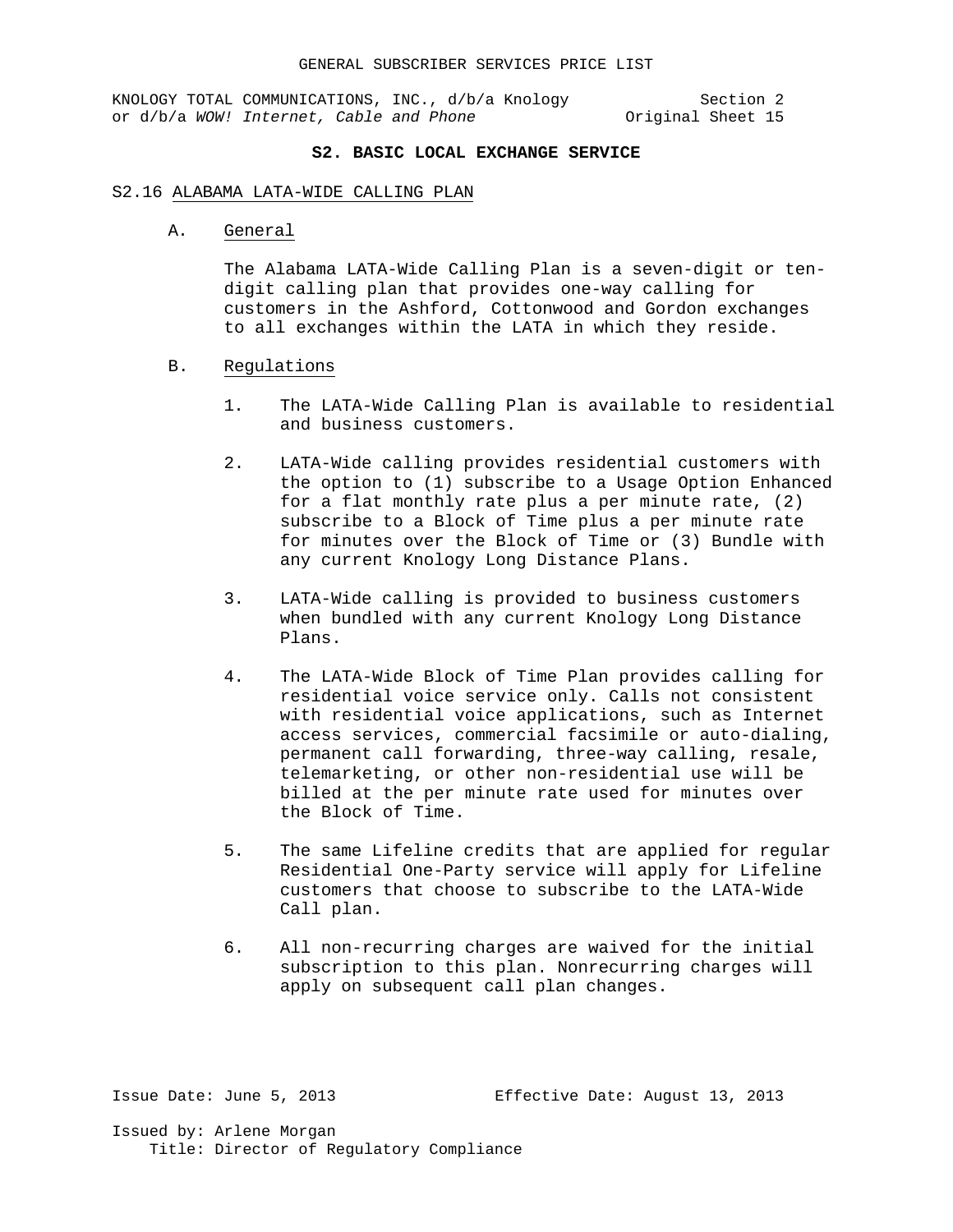KNOLOGY TOTAL COMMUNICATIONS, INC., d/b/a Knology Section 2 or d/b/a *WOW!* Internet, Cable and Phone **Original** Sheet 16

# **S2. BASIC LOCAL EXCHANGE SERVICE**

## S2.16 ALABAMA LATA-WIDE CALLING PLAN (Cont'd)

C. Residential Rates

|    |                                                                                  | Rate<br>Per Month | Rate<br>Per Minute         |
|----|----------------------------------------------------------------------------------|-------------------|----------------------------|
| 1. | LATA-Wide Enhanced Option Plan                                                   | $$18.30*$         | \$0.07                     |
| 2. | Clever Choice Area Calling<br>(1200 Minute Block)<br>Description in Section 7.7. | $$38.30*$         | \$0.05                     |
| 3. | Bundled with Knology Long<br>Distance<br>Simple 10<br>Sensible 7<br>Flat 5       | N/A<br>N/A<br>N/A | \$0.10<br>\$0.07<br>\$0.05 |

\*This rate includes the Residential One-Party rate as identified in Section 2.7 of the Company's General Subscriber Services Tariff.

D. Business Rates

|                                                                                                     | Rate<br>Per Month | Rate<br>Per Minute         |
|-----------------------------------------------------------------------------------------------------|-------------------|----------------------------|
| Bundled with Knology Long<br>Distance<br>Business Flat 12<br>Business Sensible 7<br>Business Flat 5 | N/A<br>N/A<br>N/A | \$0.12<br>\$0.07<br>\$0.05 |

# E. Per Minute Default Plans

|    |           | Rate | Rate<br>Per Month Per Minute |  |
|----|-----------|------|------------------------------|--|
| 1. | Residence | N/A  | \$0.15                       |  |
| 2. | Business  | N/A  | \$0.15                       |  |

Issue Date: June 5, 2013 Effective Date: August 13, 2013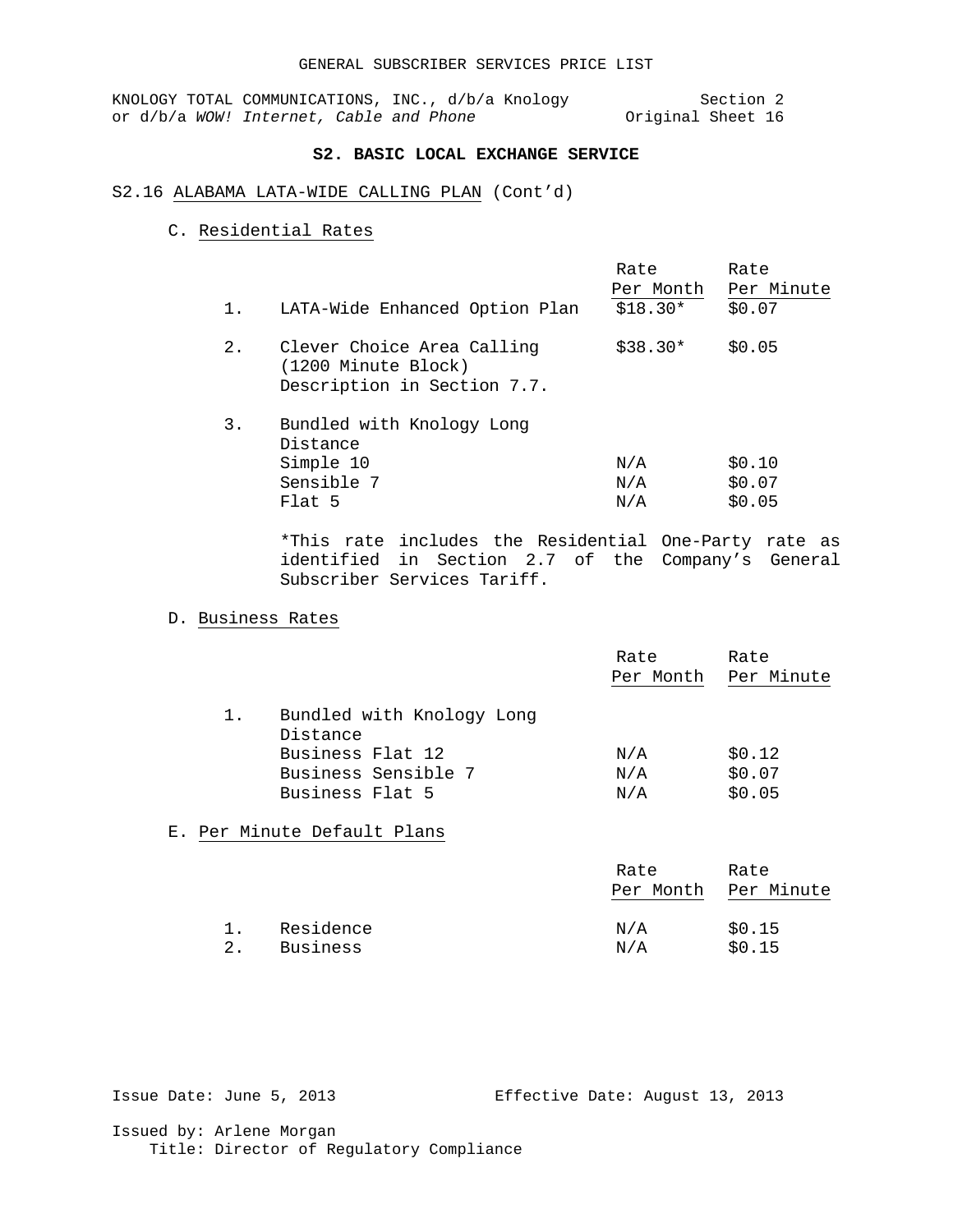KNOLOGY TOTAL COMMUNICATIONS, INC., d/b/a Knology Section 2<br>or d/b/a WOW! Internet, Cable and Phone or iginal Sheet 17 or d/b/a WOW! Internet, Cable and Phone

# **S2. BASIC LOCAL EXCHANGE SERVICE**

#### S2.17 CONCESSION SERVICE

A. General

Employees' Telephone Service is offered to all nonprobationary employees at their residence when such service is provided by this Company.

# B. Conditions

- 1. Employees' Telephone Service at their residence is available to all full time employees of the Company after the probationary period.
- 2. One primary listing may be provided in the name of the employee (except that the listing of a married woman may be in her or her husband's name.)

## C. Rates

- 1. A credit up to \$25.00 a month is provided to employees to be applied against the residence rate for exchange services and zone charges.
- 2. Service may be furnished by the Company at its expense in the residence of employees, when in its judgment, the interests of the Company in rendering continuous service to the public will be advanced, and shall be limited to employees who are frequently contacted at their residence outside of regular office hours concerning affairs relating to the business of the Company.

Issue Date: June 5, 2013 Effective Date: August 13, 2013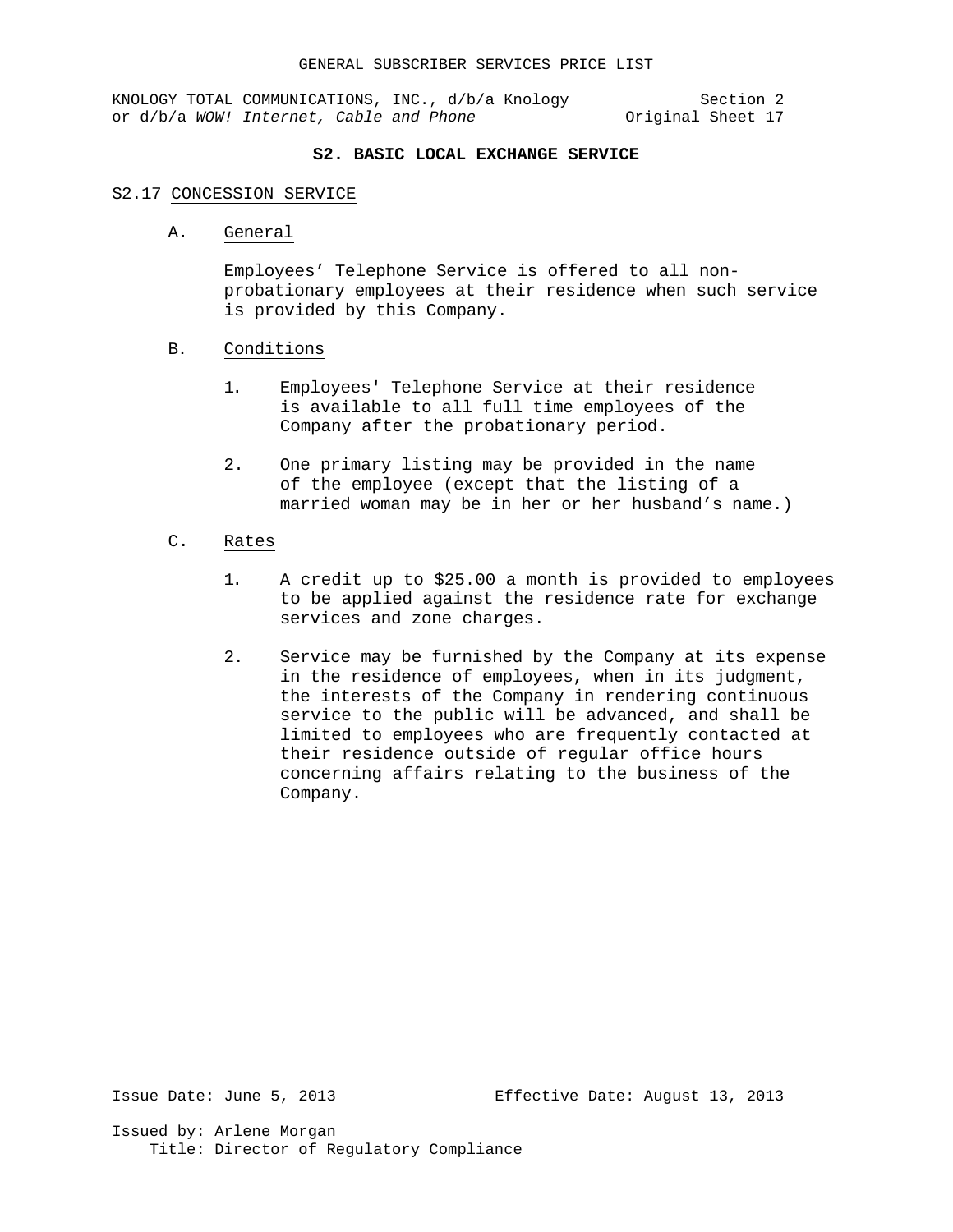KNOLOGY TOTAL COMMUNICATIONS, INC., d/b/a Knology Section 3 or d/b/a *WOW!* Internet, Cable and Phone **Original** Sheet 1

# **S3. RESERVED FOR FUTURE USE**

Issue Date: June 5, 2013 Effective Date: August 13, 2013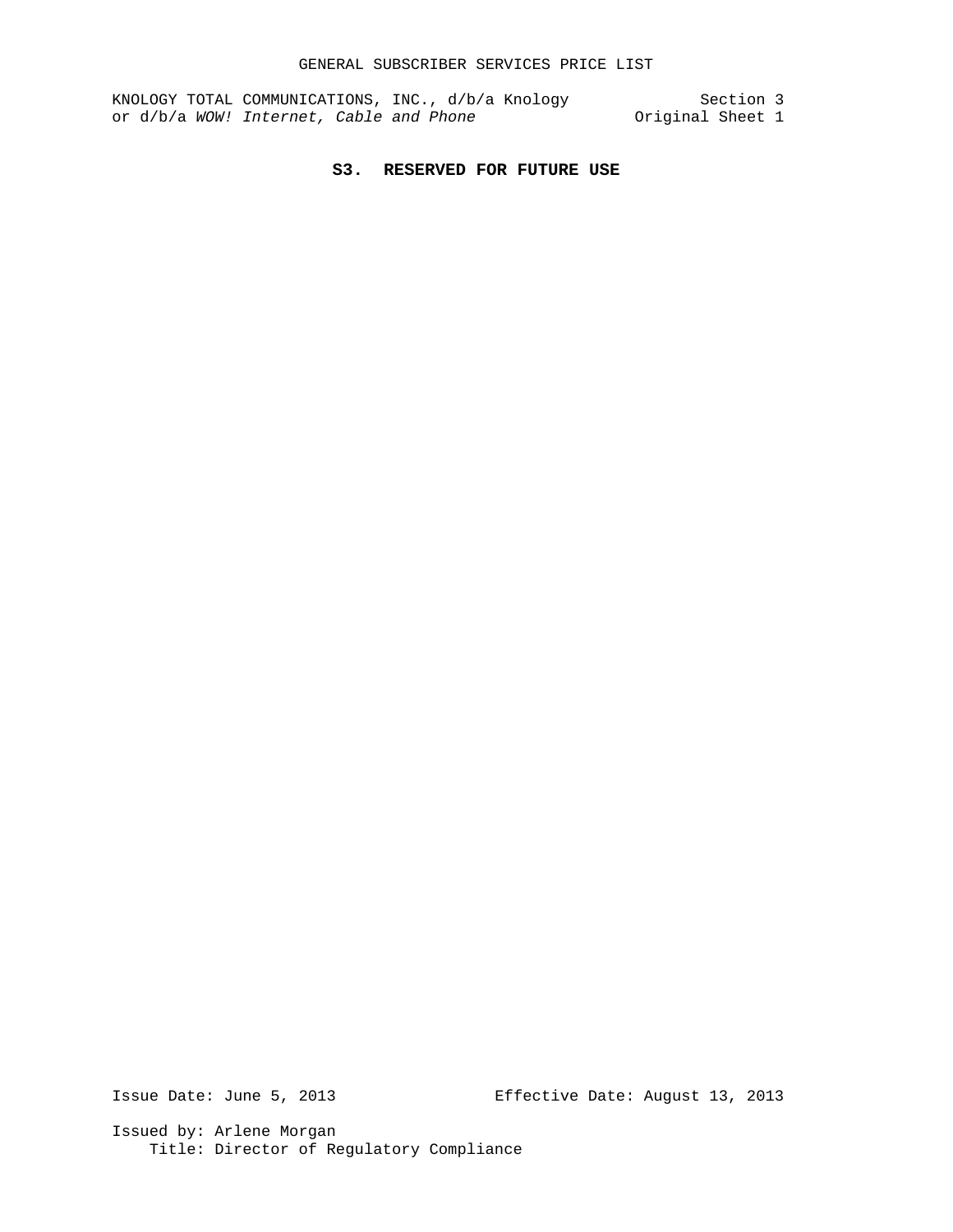## GENERAL SUBSCRIBER SERVICES PRICE LIST

KNOLOGY TOTAL COMMUNICATIONS, INC., d/b/a Knology Section 4 or d/b/a WOW! Internet, Cable and Phone **Original Contents Sheet 1** 

# **S4. MESSAGE TELECOMMUNICATIONS SERVICE**

| CONTENTS |                 |                                                 | Sheet No. |                               |
|----------|-----------------|-------------------------------------------------|-----------|-------------------------------|
|          |                 | S4.1 Optional Calling Plans                     |           |                               |
|          | Α.<br><b>B.</b> | Description of Service                          |           | $\mathbf 1$<br>$\mathfrak{D}$ |
|          |                 | S4.2 Interstate Long Distance Operator Services |           | $\mathfrak{D}$                |
|          | $\mathsf{A}$ .  |                                                 |           | 2                             |
|          |                 | S4.3 Intrastate Long Distance Operator Services |           | 3                             |
|          | Ά.              |                                                 |           |                               |

Issue Date: June 5, 2013 Effective Date: August 13, 2013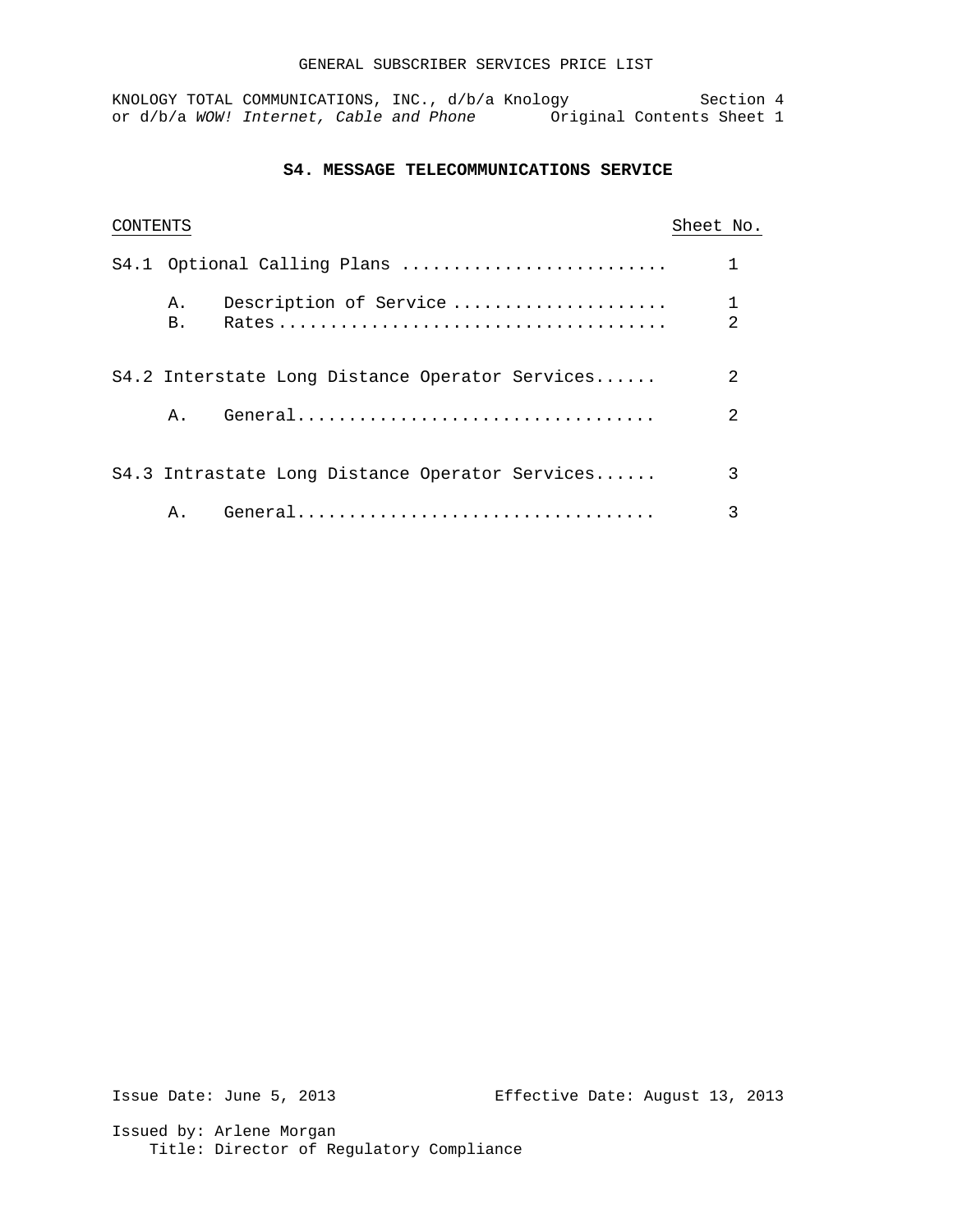KNOLOGY TOTAL COMMUNICATIONS, INC., d/b/a Knology Section 4<br>or d/b/a WOW! Internet, Cable and Phone (2013) Sincet 1 or d/b/a WOW! Internet, Cable and Phone

# **S4. MESSAGE TELECOMMUNICATIONS SERVICE**

#### S4.1 OPTIONAL CALLING PLANS

- A. Description of Service
	- 1. General

Optional Calling Plans are specific area calling plans applicable to intrastate subscriber-dialed, stationto-station sent, paid area calling messages placed from the Optional Calling Plan subscriber's telephone to stations in the prescribed terminating exchange, exchanges or area.

- B. Rate
	- 1. County Seat Calling
		- a. County Seat Calling Service will be offered when associated with residence individual line, in the exchanges listed in b. following.
		- b. Monthly Charges

| 24 Hours Per Day,      |                 |  |
|------------------------|-----------------|--|
| 7 Days Per Week        |                 |  |
| $1^{\text{st}}$ Hr. or | Additional 1/10 |  |
| Fraction               | Hr. or Fraction |  |
| Thereof                | Thereof         |  |
| \$3.00                 | \$.30           |  |
| \$3.00                 | \$.30           |  |
| \$3.00                 | \$.30           |  |
|                        |                 |  |

S4.2 INTERSTATE LONG DISTANCE OPERATOR SERVICES

- A. General
	- 1. The following charges for operator system served interstate long distance calls apply in addition to the local dial rates:
	- a. Billing Surcharges Automated

| (1)                      | Station to Station               | \$5.99 |
|--------------------------|----------------------------------|--------|
| (2)                      | Third Party                      | \$6.99 |
| (3)                      | Calling or Bank card (Bong only) | \$4.99 |
| (4)                      | Calling or Bank card (Full)      | \$5.99 |
| ' 5 )                    | Collect                          | \$5.99 |
| Issue Date: June 5, 2013 | Effective Date: August 13, 2013  |        |
| Issued by: Arlene Morgan |                                  |        |

Title: Director of Regulatory Compliance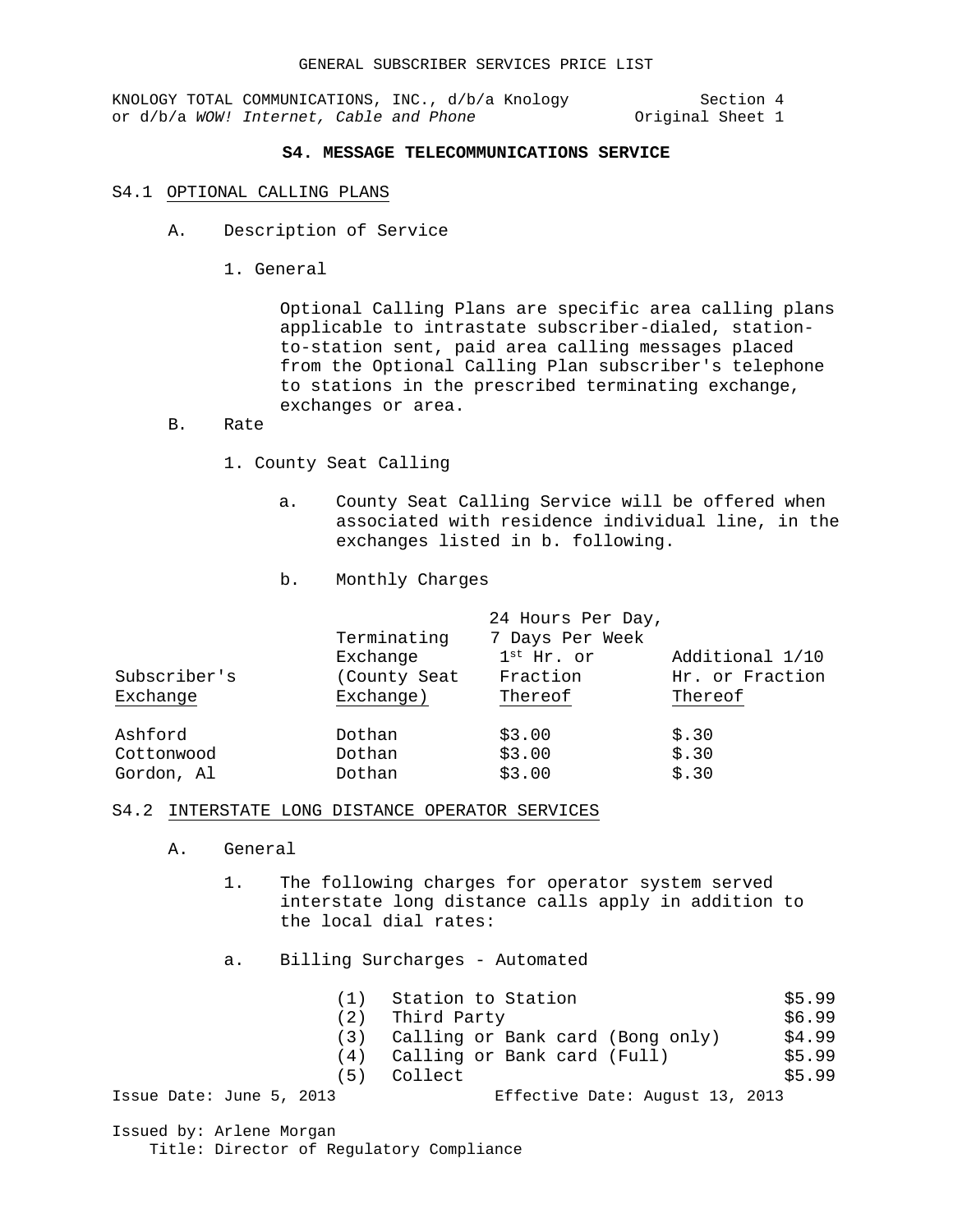KNOLOGY TOTAL COMMUNICATIONS, INC., d/b/a Knology Section 4 or d/b/a *WOW!* Internet, Cable and Phone **Original** Sheet 2

# **S4. MESSAGE TELECOMMUNICATIONS SERVICE**

#### S4.2 INTERSTATE LONG DISTANCE OPERATOR SERVICES (Cont'd)

- A. General (Cont'd)
	- 1. (Cont'd)

# b. Billing Surcharges – Live Operator

| (1) Station to Station | \$7.50             |
|------------------------|--------------------|
| maind possess          | $A \cap \cap \cap$ |

- (2) Third Party \$9.99
- (3) Calling or Bank Card \$7.50<br>(3) Collect \$7.50 (3) Collect

## c. Billing Surcharges – Person to Person

| (1) Station to Station   | \$12.50 |
|--------------------------|---------|
| (2) Third Party          | \$12.50 |
| (3) Calling or Bank Card | \$12.50 |
| (4) Collect              | \$12.50 |
|                          |         |

# 2. Conversation Charges a. First minute<br>b. Each additional minute  $$1.15$ Each additional minute

# S4.3 INTRASTATE LONG DISTANCE OPERATOR SERVICES

## A. General

- 1. The following charges for operator system served intrastate long distance calls apply in addition to the local dial rates:
	- a. Billing Surcharges Automated

|     | (1) Station to Station               | \$3.25 |
|-----|--------------------------------------|--------|
| (2) | Third Party                          | \$3.35 |
|     | (3) Calling or Bank card (Bong only) | \$2.35 |
|     | (4) Calling or Bank card (Full)      | \$3.25 |
|     | (5) Collect                          | \$3.25 |
|     |                                      |        |

## b. Billing Surcharges – Live Operator

| (1) Station to Station                                  | \$4.50 |
|---------------------------------------------------------|--------|
| (2) Third Party                                         | \$4.50 |
| $\sim$ $\sim$ $\sim$ $\sim$ $\sim$ $\sim$ $\sim$ $\sim$ | 20 OF  |

- (3) Calling or Bank Card \$3.25<br>(3) Collect \$4.50
- $(3)$  Collect

Issue Date: June 5, 2013 Effective Date: August 13, 2013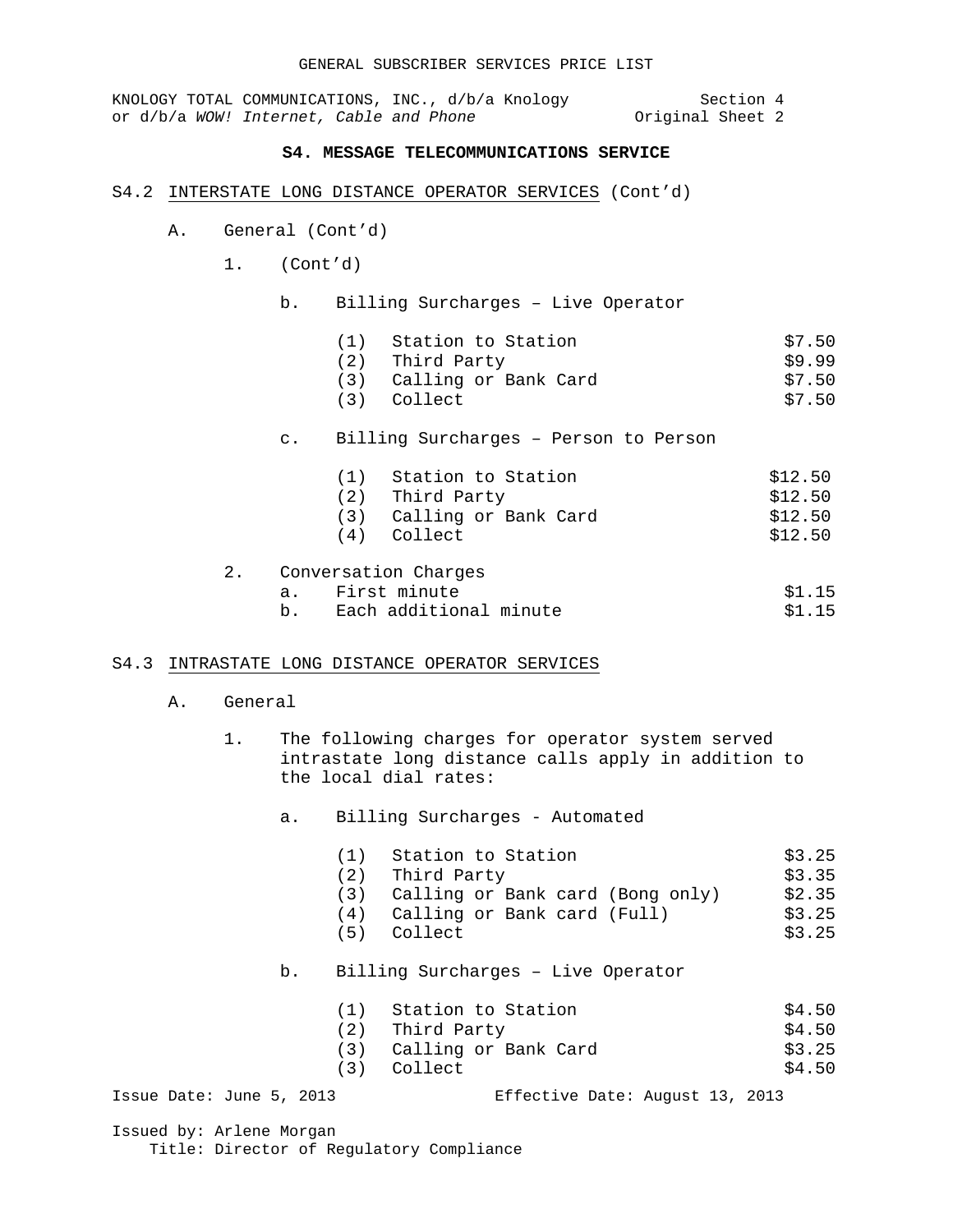KNOLOGY TOTAL COMMUNICATIONS, INC., d/b/a Knology Section 4 or d/b/a *WOW!* Internet, Cable and Phone **Original** Sheet 3

# **S4. MESSAGE TELECOMMUNICATIONS SERVICE**

# S4.3 INTRASTATE LONG DISTANCE OPERATOR SERVICES (Cont'd)

- A. General (Cont'd)
	- 1. (Cont'd)

## c. Billing Surcharges – Person to Person

|    | (1)                                     | Station to Station<br>(2) Third Party<br>(3) Calling or Bank Card<br>(4) Collect | \$6.25<br>\$6.25<br>\$6.25<br>\$6.25 |
|----|-----------------------------------------|----------------------------------------------------------------------------------|--------------------------------------|
| 2. | Conversation Charges<br>a. First minute |                                                                                  | \$0.49                               |

b. Each additional minute  $$0.49$ 

Issue Date: June 5, 2013 Effective Date: August 13, 2013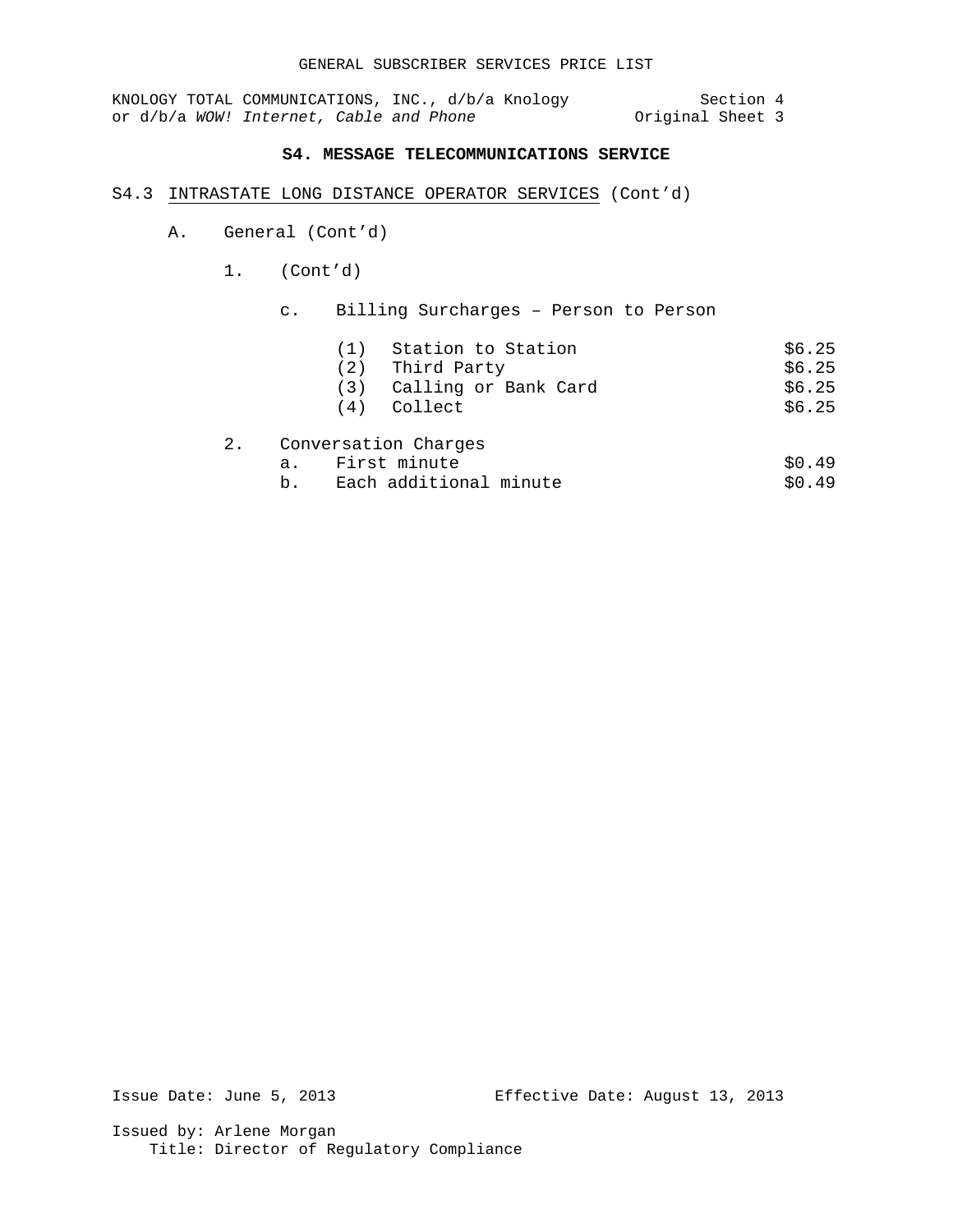# **S5. RESERVED FOR FUTURE USE**

Issue Date: June 5, 2013 Effective Date: August 13, 2013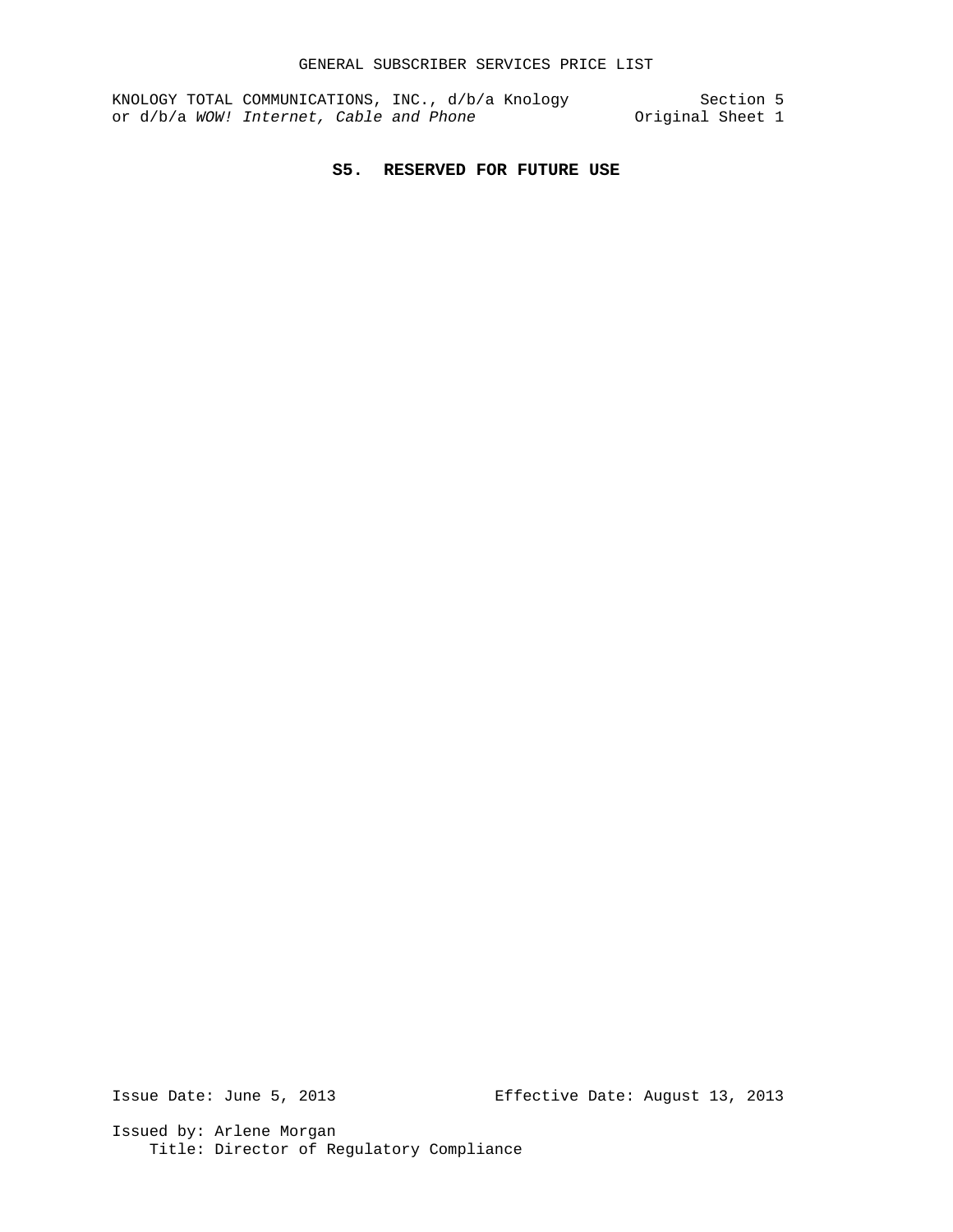## GENERAL SUBSCRIBER SERVICES PRICE LIST

KNOLOGY TOTAL COMMUNICATIONS, INC., d/b/a Knology Section 6 or d/b/a WOW! Internet, Cable and Phone **Original Contents Sheet 1** 

## **S6. SERVICE CONNECTION CHARGES**

# CONTENTS Sheet No.

|      |                 |                                   | 2              |
|------|-----------------|-----------------------------------|----------------|
|      | Α.              | Service Order Work Charge         | 2              |
|      | <b>B.</b>       | Central Office Work Charge        | 2              |
|      | $\mathcal{C}$ . | Network Interface Charge          | $\mathfrak{D}$ |
|      | D.              | Returned Check Charge             | 2              |
|      | Ε.              | Restoration and Suspension Charge | 3              |
|      | F.              | Termination Charge                | 3              |
|      | G.              | Number Change Charge              | 3              |
|      | Η.              | Maintenance of Service Charge     | 3              |
| S6.3 |                 | Application of Service Charge     | $\overline{4}$ |
|      | Ά.              |                                   | $\overline{4}$ |
|      | <b>B.</b>       | Application                       | 6              |
|      |                 |                                   | 7              |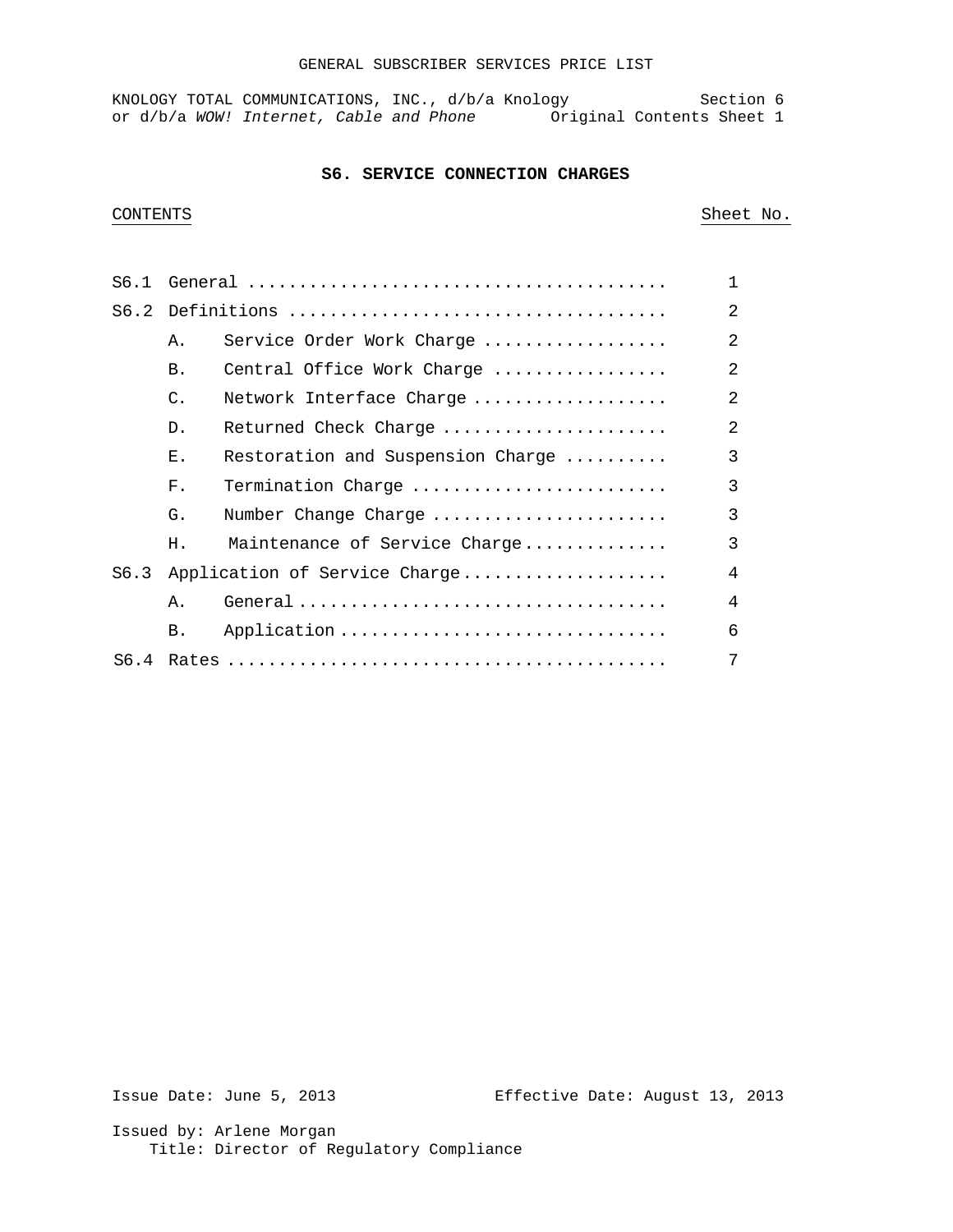KNOLOGY TOTAL COMMUNICATIONS, INC.,  $d/b/a$  Knology  $d/b/a$  WOW! Internet, Cable and Phone  $0$ riginal Sheet 1 or d/b/a WOW! Internet, Cable and Phone

# **S6. SERVICE CONNECTION CHARGES**

# S6.1 GENERAL

- A. Service charges are the nonrecurring charges applied to the services ordered or connected to service at the customer's request. These include charges for initial commencement of service, changes, restoration, and rearranging of service or facilities.
- B. Service charges may be paid under one of the following plans, at the option of the subscriber.
	- 1. Plan 1 Payment in full at the time service is requested.
	- 2. Plan 2 Payment in full, on first month's billing.
	- 3. Plan 3 Time payment of Service Connection Charges, over a period of 4 months. Service charges may be paid in monthly installments of not less than \$10.00 if the total service charge is more than \$36.00. In the event service is terminated prior to the 4 months period, all outstanding amounts will become due and payable immediately.
- C. In all cases where special or unusual construction or installation is required, such charges are in addition to the prescribed service charges.

Issue Date: June 5, 2013 Effective Date: August 13, 2013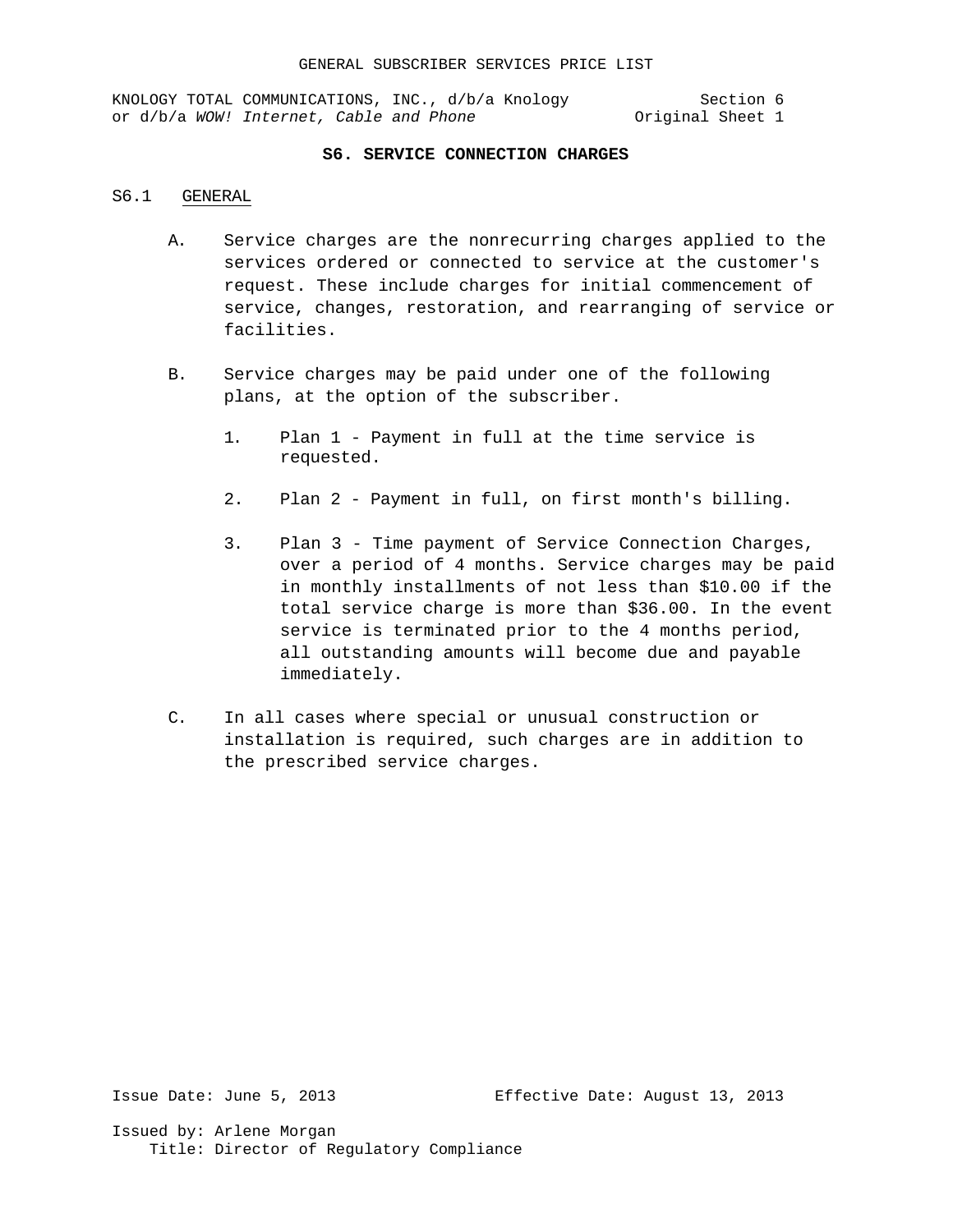KNOLOGY TOTAL COMMUNICATIONS, INC., d/b/a Knology Section 6<br>or d/b/a WOW! Internet, Cable and Phone 0riginal Sheet 2 or d/b/a WOW! Internet, Cable and Phone

# **S6. SERVICE CONNECTION CHARGES**

## S6.2 DEFINITIONS

- A. Service Order Work Charge: The charge that applies for work performed by the Company in connection with the receiving, recording and processing of customer requests for service.
- B. Central Office Work Charge: The charge applied to work associated with testing and connection functions required within the central office.
- C. Network Interface Charge: This charge is applicable for work performed by the Company in connection with the installation of a network interface.
- D. Returned Check Charge: The charge applied to each insufficient funds check returned.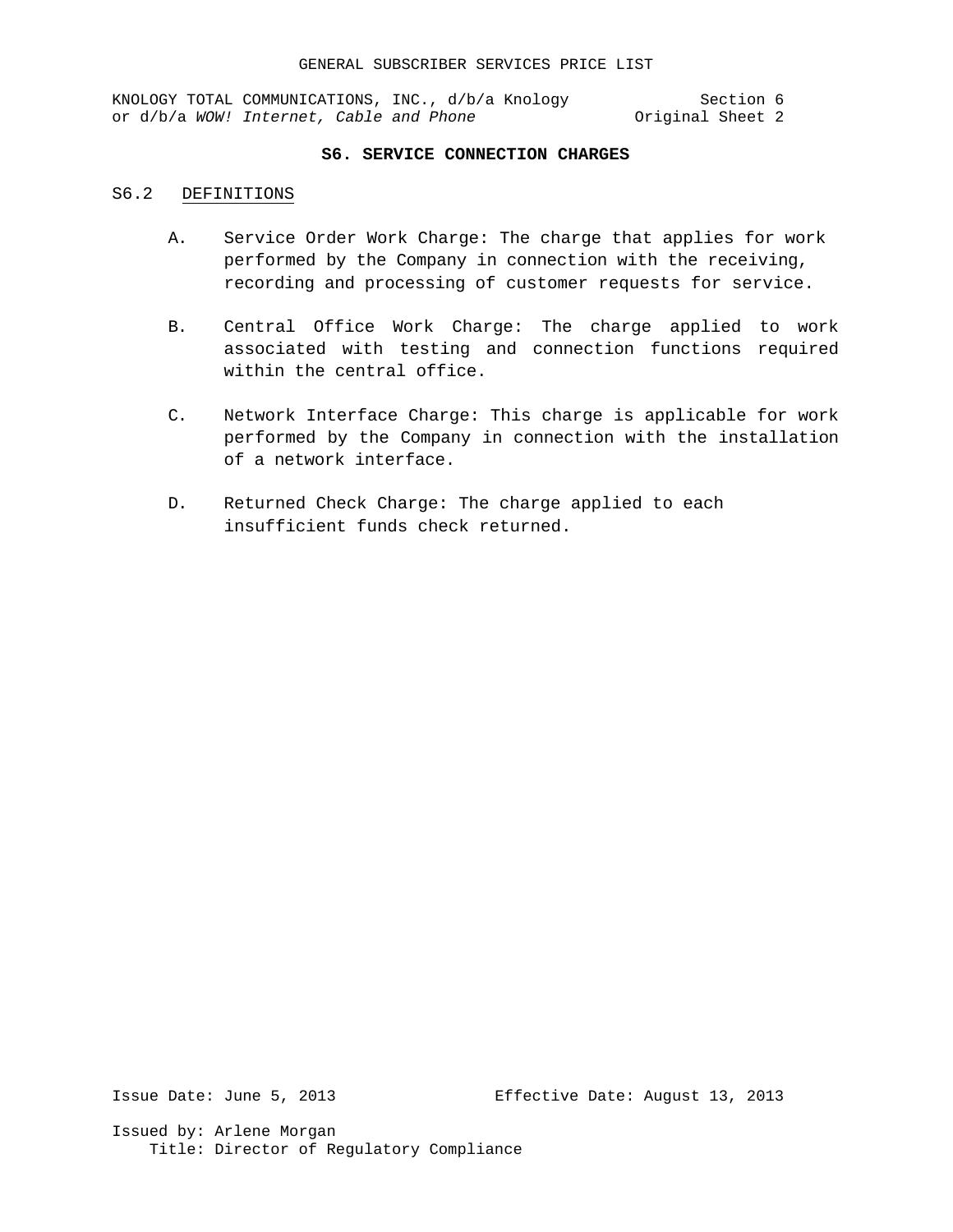KNOLOGY TOTAL COMMUNICATIONS, INC., d/b/a Knology Section 6<br>or d/b/a WOW! Internet, Cable and Phone 0riginal Sheet 3 or d/b/a WOW! Internet, Cable and Phone

## **S6. SERVICE CONNECTION CHARGES**

# S6.2 DEFINITIONS (Cont'd)

- E. Restoration and Suspension Charge: The charge applied for restoration of service after suspension for nonpayment or to the suspension of service temporarily at the request of the customer.
- F. Termination Charge: The charge applied when a customer discontinues an item of service or equipment prior to the expiration for the initial service period designated for such item.
- G. Number Change Charge: The charge applied when a customer requests a change in the customer's telephone number.
- H. Maintenance of Service Charge: The charge applied to each visit by the Company to the customer's premises where a service difficulty or trouble report results from customerprovided equipment, unless the maintenance responsibility rests with the Company because of a maintenance contract.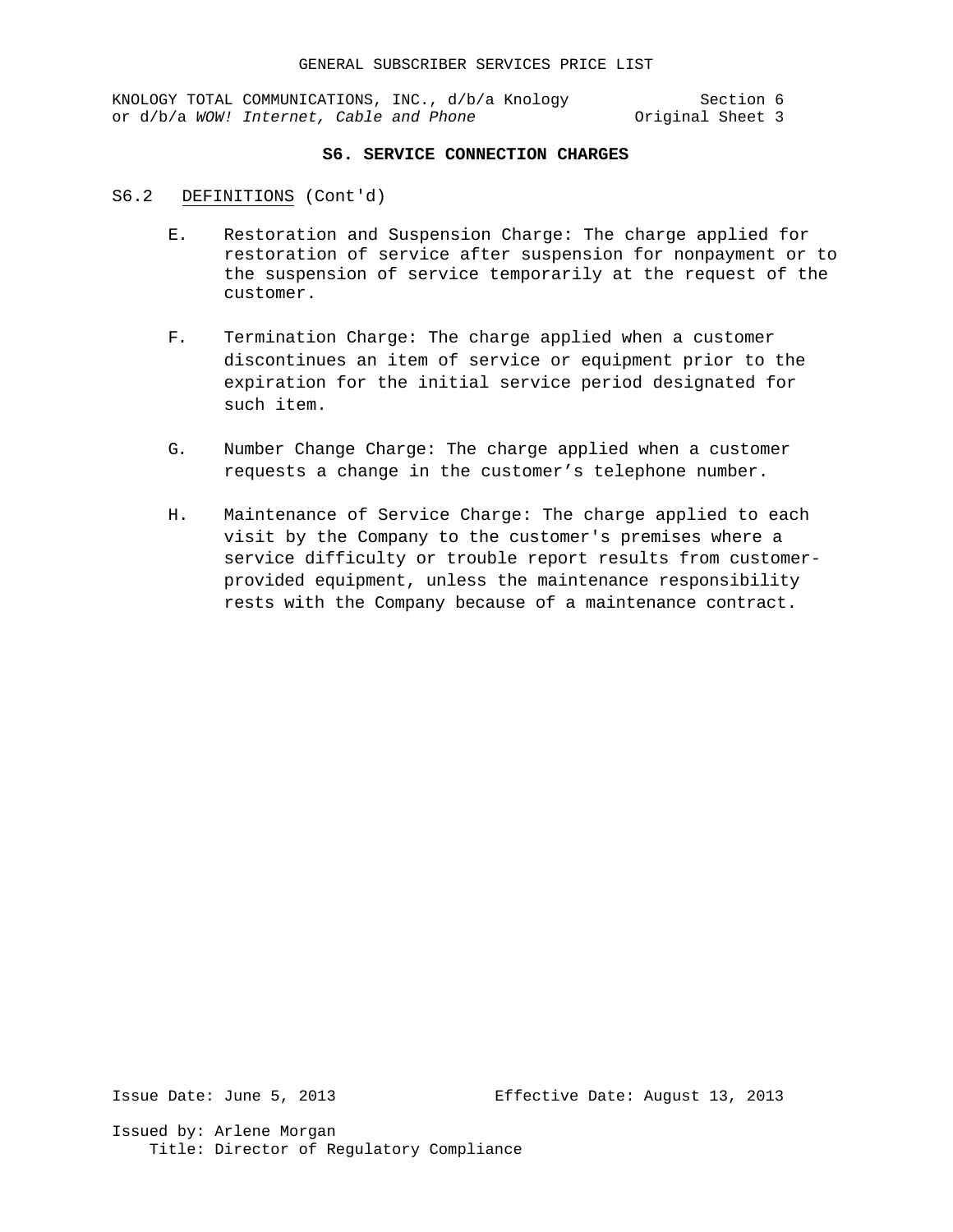KNOLOGY TOTAL COMMUNICATIONS, INC.,  $d/b/a$  Knology  $d/b/a$  WOW! Internet, Cable and Phone  $0$ riginal Sheet 4 or d/b/a WOW! Internet, Cable and Phone

# **S6. SERVICE CONNECTION CHARGES**

#### S6.3 APPLICATION OF SERVICE CHARGES

- A. General
	- 1. Service charges as used herein and in other sections of this Price list are applicable to the ordering, connecting, moving, changing, rearranging and furnishing of telephone service and other telephone facilities and service. The charges apply as follows except as provided hereinafter in other sections of this Price list and/or the Company's Tariff, as applicable.
	- 2. Service order charges are applicable to the following services:
		- a. All classes of Basic Local Exchange Service
		- b. Coin Telephone Service
		- c. Telephone Answering Service
		- d. Mobile Telephone Service
		- e. Private Branch Exchange Service
		- f. Key and Push Button Service
		- g. Wide Area Telecommunications Service
		- h. Directory Listings
		- i. Miscellaneous Service Arrangement and Auxiliary Equipment
	- 3. Where the service desired necessitates the use of more than one item of service subject to the service charge, the total charge is the sum of the separate service charges for each item of service furnished except as hereinafter provided.

Issue Date: June 5, 2013 Effective Date: August 13, 2013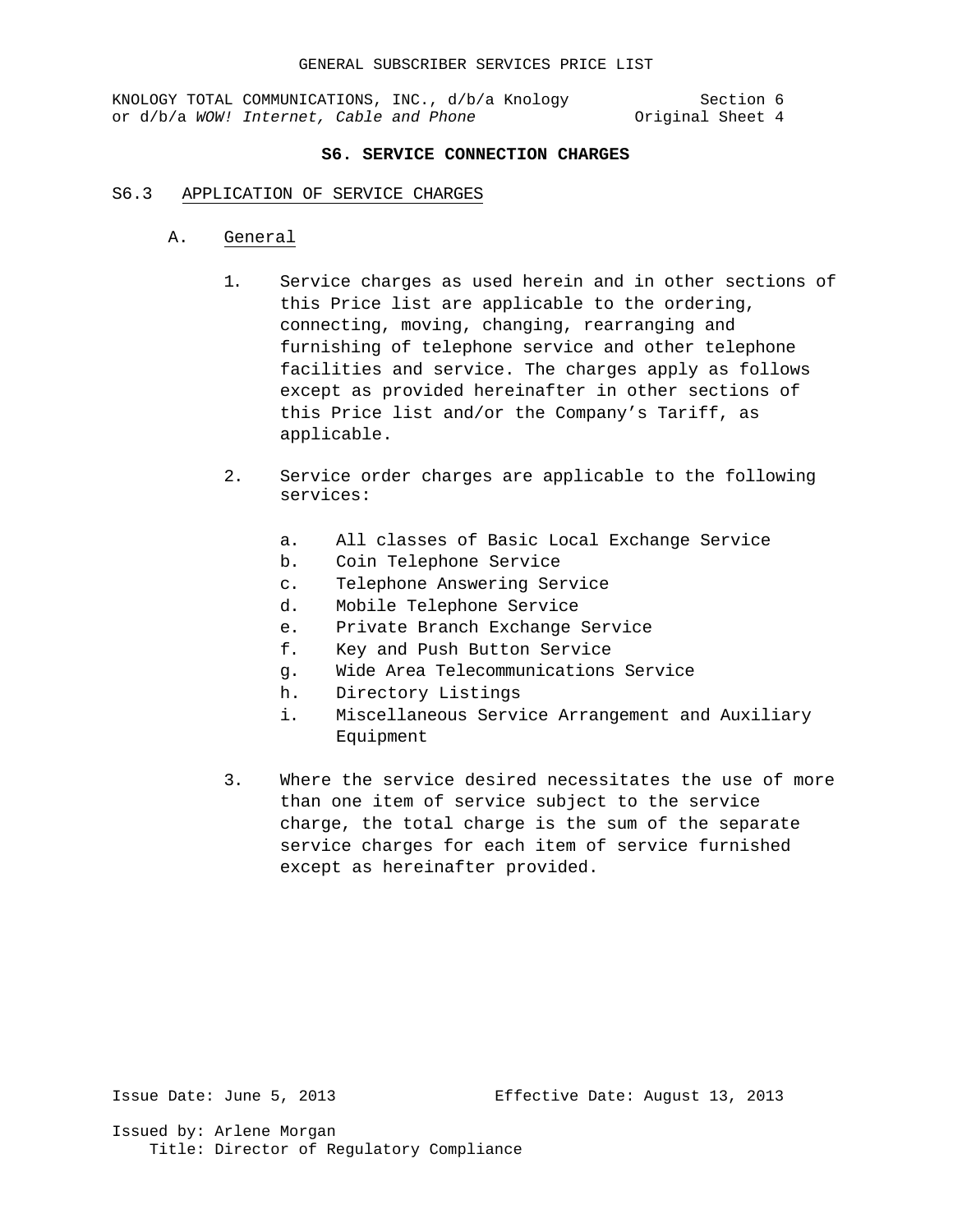KNOLOGY TOTAL COMMUNICATIONS, INC.,  $d/b/a$  Knology  $d/b/a$  WOW! Internet, Cable and Phone  $0$ riginal Sheet 5 or d/b/a WOW! Internet, Cable and Phone

## **S6. SERVICE CONNECTION CHARGES**

- S6.3 APPLICATION OF SERVICE CHARGES (Cont'd)
	- A. General (Cont'd)
		- 4. When service is reestablished at a location which has been destroyed or made untenable by fire, wind or flood, service charges for connection, move or change do not apply when service is reestablished within a reasonable time. If the subscriber desires service at a new location for a temporary period, service charges for connection will apply for the establishment of service at a temporary location, but no service charge will apply when service is reestablished at the former location.
		- 5. Service charges may be paid at the time of application of service or as otherwise provided herein.
		- 6. Where service is established at a concession rate, except employees' concessions, no concession is allowed from the regular service charges.
		- 7. Service charges apply to changing or adding touchtone service, custom calling features, number changes or any other miscellaneous service, as specified in this Price List.

Issue Date: June 5, 2013 Effective Date: August 13, 2013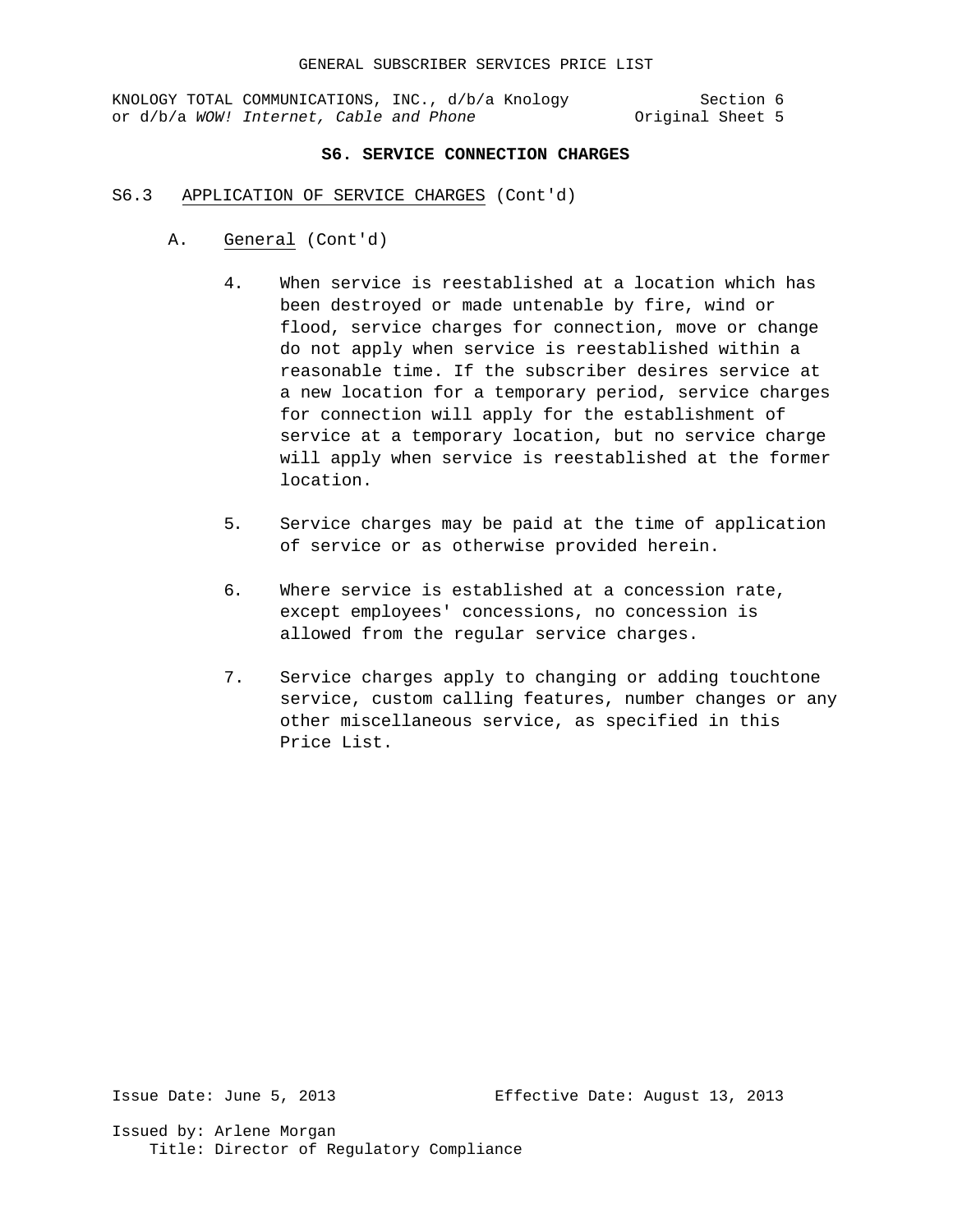KNOLOGY TOTAL COMMUNICATIONS, INC.,  $d/b/a$  Knology  $d/b/a$  WOW! Internet, Cable and Phone  $0$ riginal Sheet 6 or d/b/a WOW! Internet, Cable and Phone

# **S6. SERVICE CONNECTION CHARGES**

- S6.3 APPLICATION OF SERVICE CHARGES (Cont'd)
	- B. Application
		- 1. Service Order Charge Applies per customer request for establishment of service, for changes in miscellaneous directory listings, number changes, custom calling features and touchtone service, or for work performed by the Company for the same account. Where more than one account is located at the same premises, work in each individual account will be considered separately.
		- 2. Central Office Work Charge Applies for work in the central office necessary to effect customer requested changes in service.
		- 3. Network Interface Charge Applies to the work performed by the Company in connection with installation of a network interface.
		- 4. Restoration and Suspension Charge This charge is made up of a primary service order charge and Central Office Work Charge.
		- 5. Termination Charge Applies when a customer terminates a service which bears a basic termination liability prior to the expiration of the initial service period specific for that service.
		- 6. Number Change Charge- Applies when a customer requests a change in the customer's telephone number.
		- 7. Maintenance- Applies to each visit to a customer's premise where service difficulty or trouble report occurs from customer provided equipment.

Issue Date: June 5, 2013 Effective Date: August 13, 2013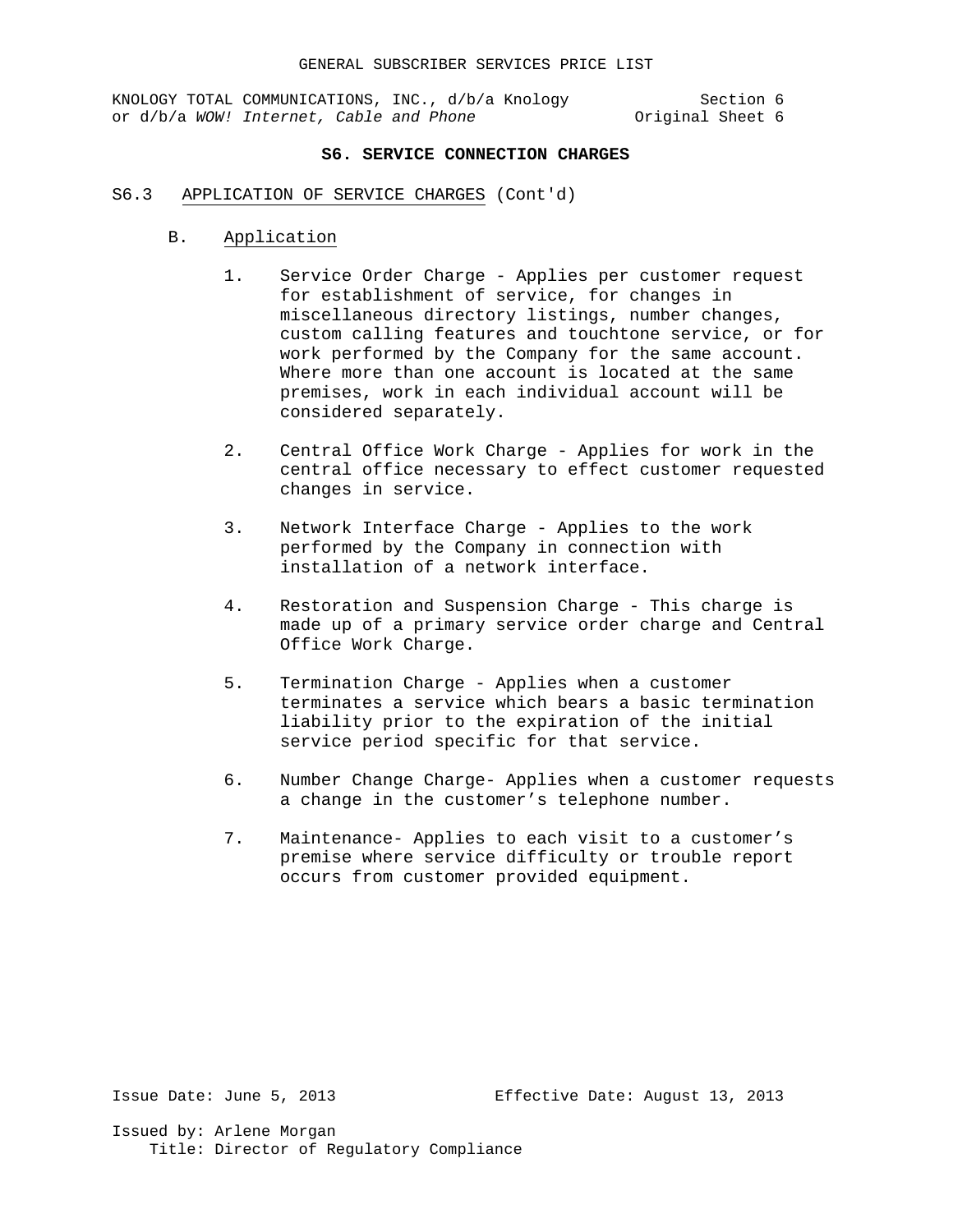KNOLOGY TOTAL COMMUNICATIONS, INC., d/b/a Knology Section 6<br>or d/b/a WOW! Internet, Cable and Phone First Revised Sheet 7 or d/b/a WOW! Internet, Cable and Phone Cancels Original Sheet 7

## **S6. SERVICE CONNECTION CHARGES**

S6.4 RATES

|    |                                             | Residence Business                                                                         |                   |     |
|----|---------------------------------------------|--------------------------------------------------------------------------------------------|-------------------|-----|
|    | A. Service Order Charge                     |                                                                                            | $$12.00$ $$12.00$ |     |
|    | B. Central Office Work Charge               | 20.00                                                                                      | 20.00             |     |
|    | C. Network Interface Charge                 | 7.50                                                                                       | 7.50              |     |
|    | D. Returned Check Charge                    | 30.00                                                                                      | 30.00             | (I) |
|    | E. Restoration and Suspension<br>of Service | Service Order and Central Office                                                           | Work Charge       |     |
|    | F. Termination Charge                       | See specific offering in this<br>Price List and/or the Company's<br>Tariff, as applicable. |                   |     |
| G. | Number Change Charge                        | Service Order and Central Office                                                           | Work Charge       |     |

Issue Date: May 7, 2014 Effective Date: June 1, 2014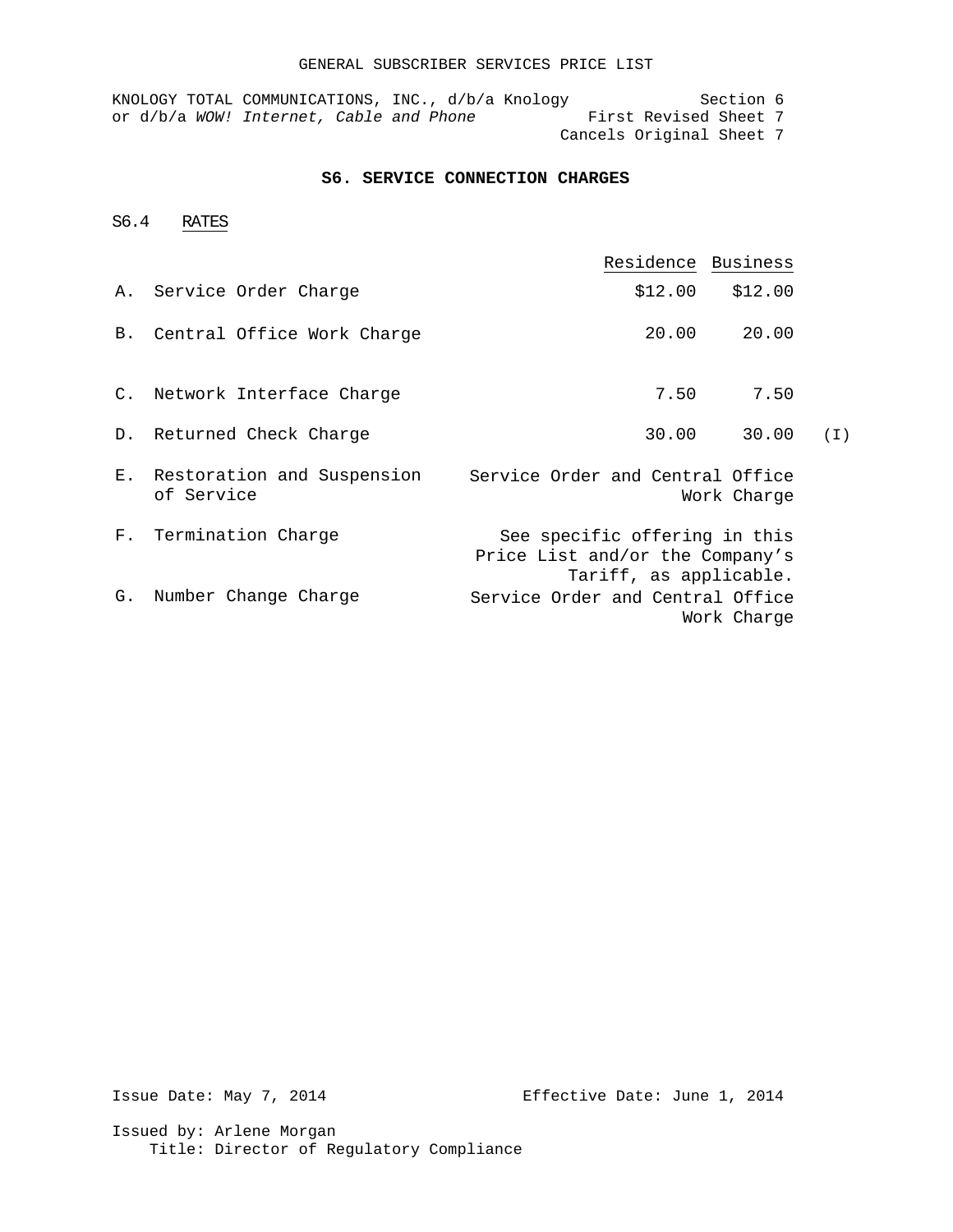CONTENTS Sheet No.

# **S7. MISCELLANEOUS SERVICE ARRANGEMENTS**

|                                                            |                                                                                                         | 1                                                                                                                                                                                                  |
|------------------------------------------------------------|---------------------------------------------------------------------------------------------------------|----------------------------------------------------------------------------------------------------------------------------------------------------------------------------------------------------|
| Α.<br>Β.                                                   |                                                                                                         | 1<br>1.                                                                                                                                                                                            |
|                                                            |                                                                                                         | 2                                                                                                                                                                                                  |
| Α.<br>B <sub>1</sub><br>$C_{\bullet}$<br>D.<br>Ε.<br>$F$ . | Basic Feature Definitions<br>Advanced Feature Definitions<br>Demonstration Period<br>Features Unlimited | 2<br>4<br>10<br>10<br>12<br>12                                                                                                                                                                     |
|                                                            |                                                                                                         | 15                                                                                                                                                                                                 |
| Α.<br><b>B.</b><br>$\mathsf{C}$ .                          | Conditions                                                                                              | 15<br>15<br>15                                                                                                                                                                                     |
|                                                            |                                                                                                         | 16                                                                                                                                                                                                 |
| Α.<br><b>B</b> .                                           |                                                                                                         | 16<br>17                                                                                                                                                                                           |
|                                                            |                                                                                                         | 19                                                                                                                                                                                                 |
| Α.<br><b>B</b> .<br>C.                                     | $\mathcal{C}$ onditions $\ldots \ldots \ldots \ldots \ldots \ldots \ldots \ldots \ldots$                | 19<br>19<br>20                                                                                                                                                                                     |
|                                                            |                                                                                                         | 21                                                                                                                                                                                                 |
| Α.<br><b>B.</b><br>C.                                      | Conditions                                                                                              | 21<br>21<br>22                                                                                                                                                                                     |
|                                                            |                                                                                                         | 23                                                                                                                                                                                                 |
| Α.<br><b>B.</b><br>C.<br>D.                                | Clever Choice 500<br>Clever Choice 1000<br>Clever Choice Unlimited<br>Clever Choice Area Calling        | 23<br>24<br>25<br>28                                                                                                                                                                               |
|                                                            |                                                                                                         | Touchtone Calling Service<br>Custom Calling Services<br>S7.3 Toll Restriction Service<br>S7.4 Remote Call Forwarding<br>Off Premises Station Services<br>Joint Use of Service<br>Packaged Services |

Issue Date: June 5, 2013 Effective Date: August 13, 2013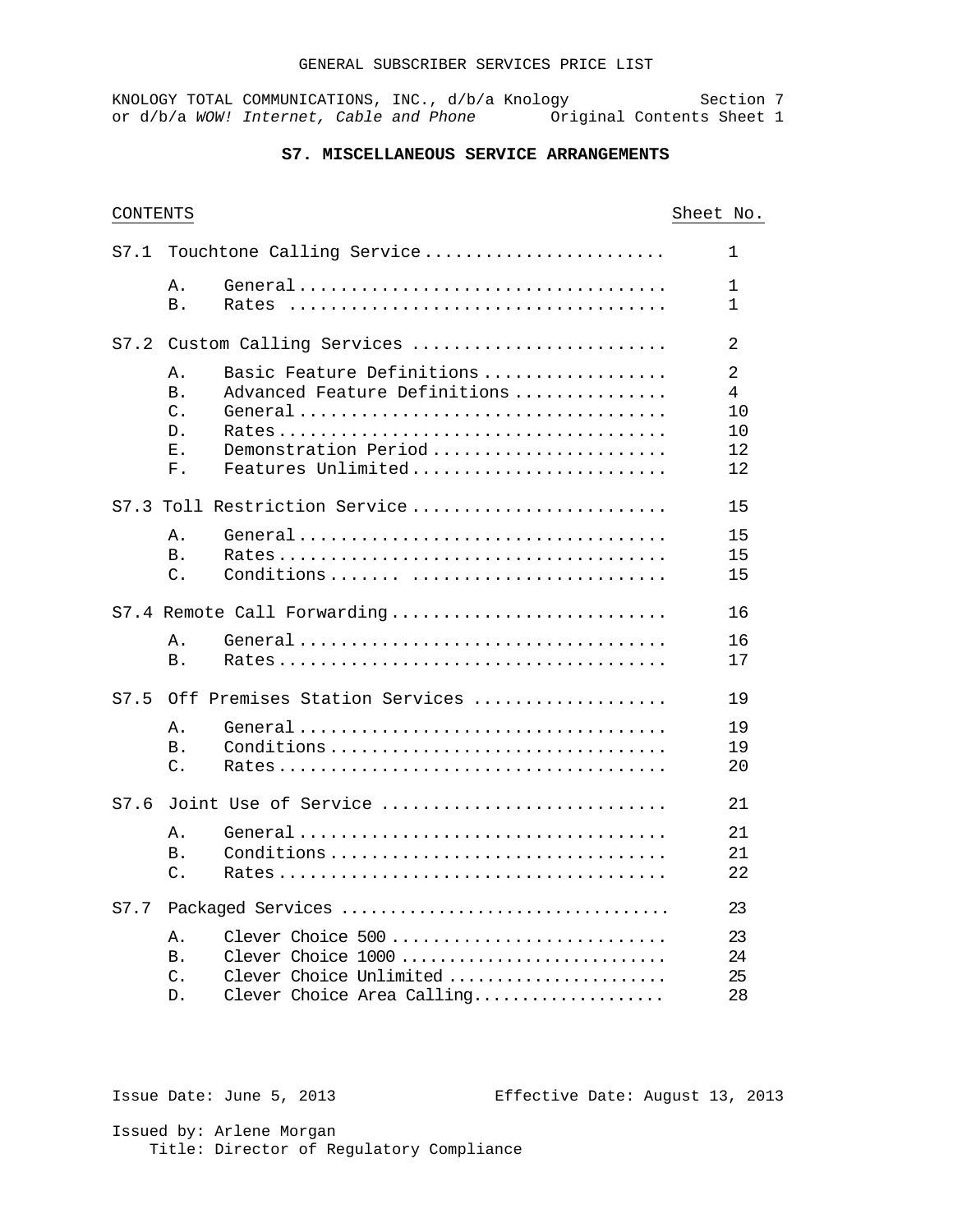#### **S7. MISCELLANEOUS SERVICE ARRANGEMENTS**

#### S7.1 TOUCHTONE CALLING SERVICE

- A. General
	- 1. Touchtone Calling Service provides for the origination of telephone calls though the use of pushbuttons.
	- 2. The service is available in all exchanges to business and residence subscribers.
	- 3. Touchtone Calling Service requires special central office equipment and will be provided only from central offices where facilities are available.
	- 4. The monthly rate is the combination of the rate for Touchtone service, plus the regular rate applicable to the class of service provided. Upon installation, the appropriate service charges apply.

## B. Rates

|       |             | Monthly<br>Rate | Nonrecurring<br>Charge                                   |
|-------|-------------|-----------------|----------------------------------------------------------|
| $1$ . | Residence - | $\star$         | Service<br>Order and<br>Central<br>Office Work<br>Charge |
| $2$ . | Business -  | $^\star$        | Service<br>Order and<br>Central<br>Office Work<br>Charge |

\* Included in touchtone class of service and rates for basic local telephone service in Section 2 and the Company's Tariff.

Issue Date: June 5, 2013 Effective Date: August 13, 2013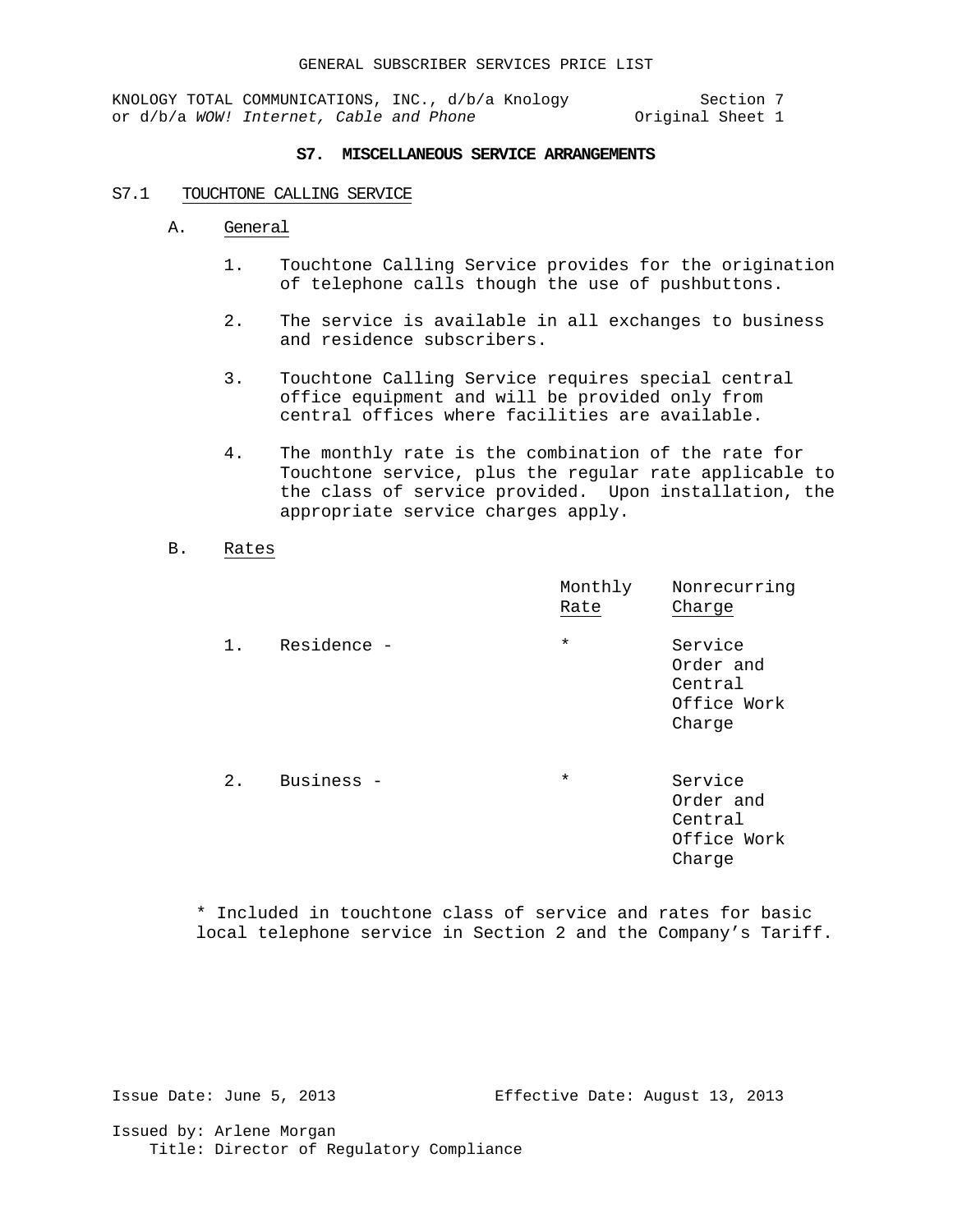KNOLOGY TOTAL COMMUNICATIONS, INC., d/b/a Knology Section 7<br>or d/b/a WOW! Internet, Cable and Phone (2011) or d/b/a WOW! Internet, Cable and Phone

# **S7. MISCELLANEOUS SERVICE ARRANGEMENTS**

#### S7.2 CUSTOM CALLING SERVICES

- A. Basic Feature Definitions
	- 1. Call Waiting With Cancel This feature informs you with a burst of tone during a telephone conversation that another call is waiting to be answered. You can answer the call either by depressing the switchhook or by hanging up and being rung back. You are allowed to dial a special code to disable Call Waiting for the duration of one call.
	- 2. Call Forwarding This feature allows you to dial a special code to have your calls redirected from your telephone number to another telephone number. The feature can be cancelled by dialing another special code. The Call Forwarding customer is responsible for the payment of any applicable message unit charge or direct distance dialed message toll charge for each call between his Call Forwarding telephone and the telephone to which the call is being forwarded. The charge applies to all calls that are answered at the telephone to which the calls are being forwarded, including person-to-person and collect calls, even though they may not be accepted at the answering service.
	- 3. Three-Way Calling This feature allows you to add a third party to an existing telephone conversation. You can do this by flashing the switchhook to place the original call on hold, dialing the third party, and flashing the switchhook again to create a three-way call.

Issue Date: June 5, 2013 Effective Date: August 13, 2013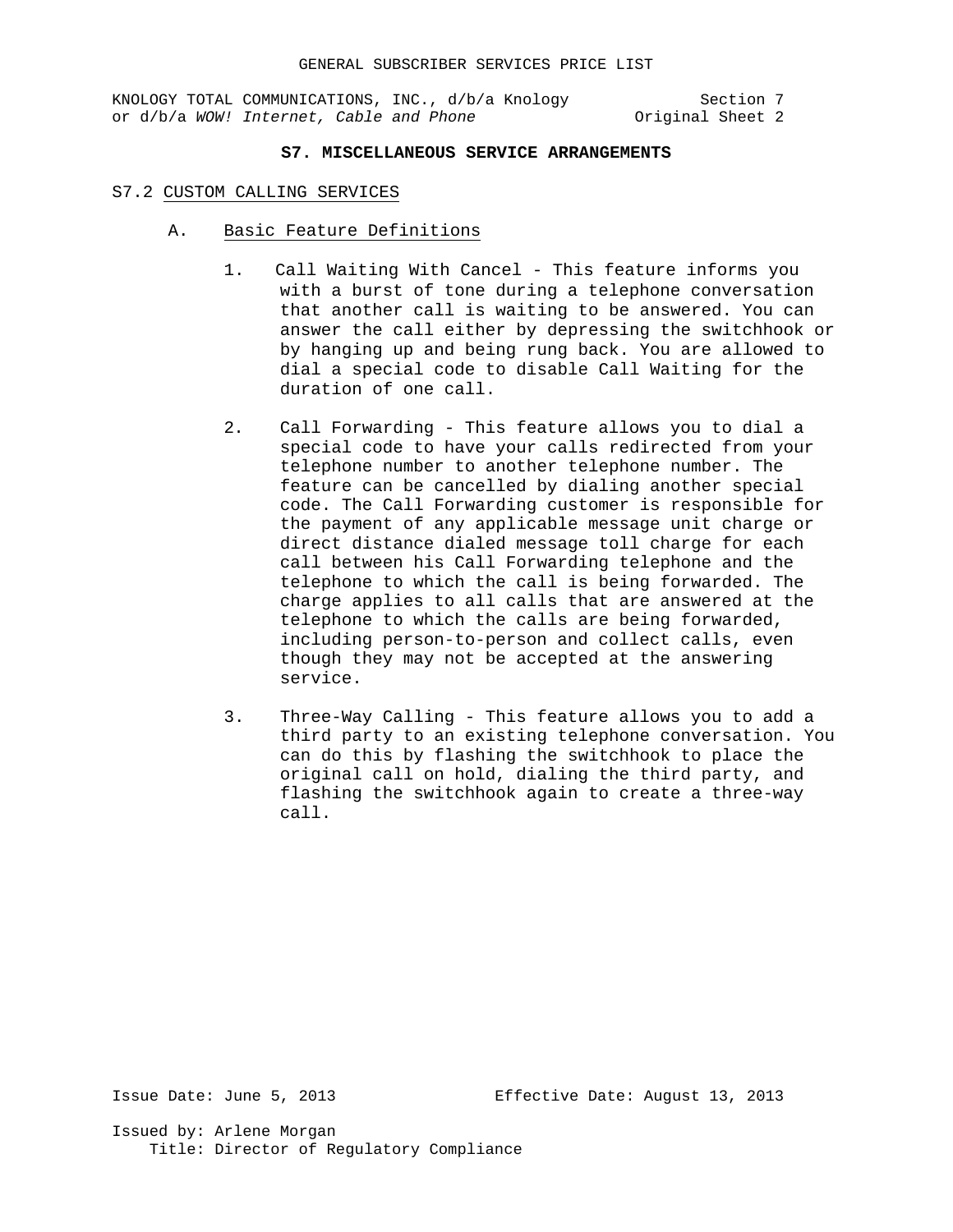KNOLOGY TOTAL COMMUNICATIONS, INC., d/b/a Knology Section 7<br>3 or d/b/a WOW! Internet, Cable and Phone original Sheet or d/b/a WOW! Internet, Cable and Phone

# **S7. MISCELLANEOUS SERVICE ARRANGEMENTS**

#### S7.2 CUSTOM CALLING SERVICES (Cont'd)

- A. Basic Feature Definitions (Cont'd)
	- 4. Speed Calling This feature allows you to call selected telephone numbers by dialing a one- or twodigit code. There are two types of Speed Calling:

One-Digit (8-Code) Speed Calling allows you to create a list of up to eight frequently dialed numbers which are called by dialing a one-digit code. The one-digit code can be any number from 2 through 9.

Two-Digit (30-Code) Speed Calling allows you to create a list of up to thirty frequently dialed numbers which are called by dialing a two-digit code. The two-digit code can be any number from 20 through 49.

5. Distinctive Ringing - This feature allows your telephone line to have up to three telephone numbers, each having its own unique ringing pattern. You can determine for whom a call is intended by the sound of the ringing pattern. If you also have Call Waiting, each telephone number will have a unique Call Waiting tone. Personal Ringing and Call Waiting Tones are applied as follows:

Main Number - One long ring or tone Second Number - Two short rings or tones Third Number - A short, long, short ringing pattern or tone

6. Call Hold - This feature lets you dial a special code and place someone on hold when you want to initiate a second call, or when you need to talk privately with someone else in the room. You can also place a call on hold, hang up, listing for ringing, and retrieve the call from another extension off of the same line.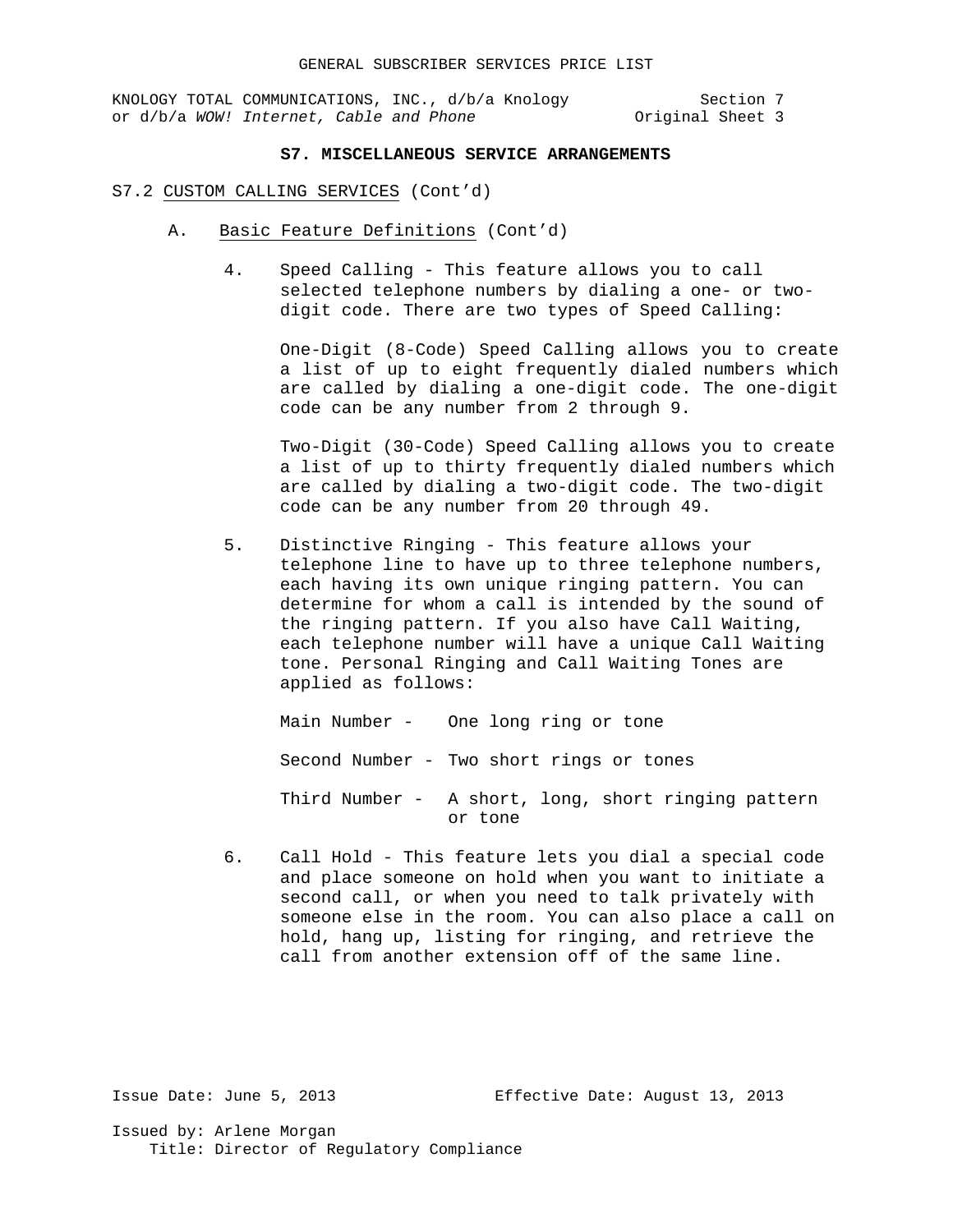KNOLOGY TOTAL COMMUNICATIONS, INC., d/b/a Knology Section 7<br>or d/b/a WOW! Internet, Cable and Phone (2013) Sincet 4 or d/b/a WOW! Internet, Cable and Phone

# **S7. MISCELLANEOUS SERVICE ARRANGEMENTS**

- S7.2 CUSTOM CALLING SERVICES (Cont'd)
	- A. Basic Feature Definitions (Cont'd)
		- 7. Call Wake-Up This feature lets you dial a special code that allows you to program a wake-up time by a 24 hour clock. The telephone will then ring you back at the preprogrammed time.
		- 8. Warm Line This feature allows a predetermined telephone number to be automatically dialed if you take your telephone off the hook and do not dial any digits within a certain period of time. The time-out interval may be set from 1 to 28 seconds.
		- 9. Remote Access Call Forwarding This feature provides a customer the Call Forwarding Variable feature and the capability to activate and deactivate the service remotely from any line/equipment capable of Touch-Tone signaling, rather than only from the base station line. This feature does not require that a courtesy call be completed to the forward-to-telephone number.
		- 10. Do Not Disturb This feature allows you to receive phone calls only from people to whom you give a PIN (personal identification number. If Do Not Disturb with PIN is activated on your phone, only people that you have selected to give your PIN to will be able to reach you until you deactivate this feature.

# B. Advanced Feature Definitions

- 1. Repeat Dialing This feature allows you to dial an access code to have your telephone continuously attempt to redial a busy number that you tried to call. When the line is free, you will be alerted with a special ring, and the call will automatically be made. You can also use Repeat Dialing to redial the last number you called.
- 2. Call Return This feature allows you to dial a code and have a call automatically returned to the last party who called or attempted to call you if the number is available and the number delivery has not been cancelled.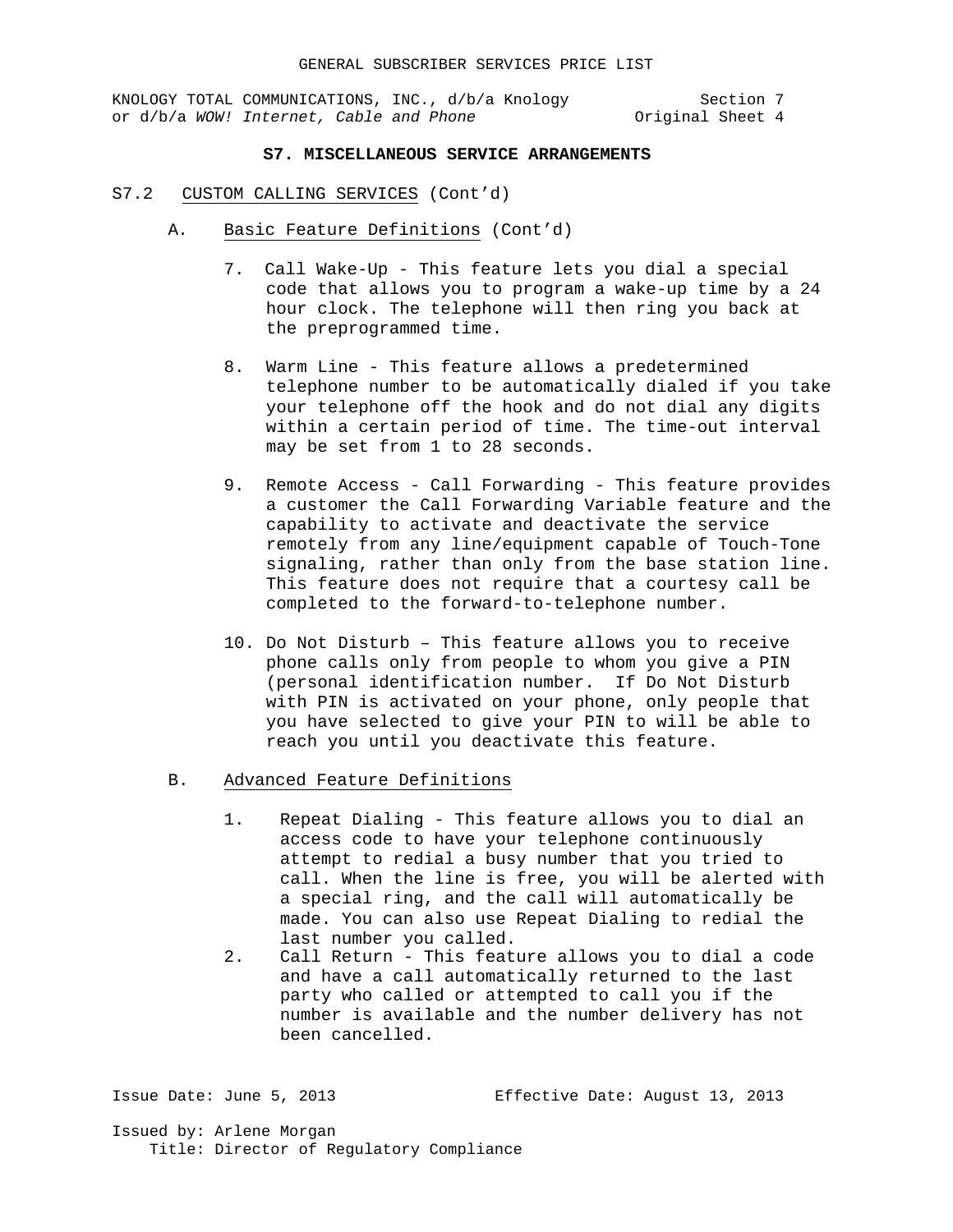KNOLOGY TOTAL COMMUNICATIONS, INC., d/b/a Knology Section 7<br>or d/b/a WOW! Internet, Cable and Phone (2013) Singles Sorten Cable and Phone or d/b/a WOW! Internet, Cable and Phone

#### **S7. MISCELLANEOUS SERVICE ARRANGEMENTS**

#### S7.2 CUSTOM CALLING SERVICES (Cont'd)

- B. Advanced Feature Definitions (Cont'd)
	- 3. Call Trace This feature allows you to automatically initiate a trace of the last incoming call. After receiving such a call, you simply dial a special code to have the calling party's telephone number printed at the Telephone Company's switching office. By activating the Call Trace feature, the customer automatically authorizes the Telephone Company to store the results of any or all traces initiated by the customer at the Telephone Company's switching office and to release the results of such traces directly to the customer's serving law enforcement agency upon a further request by the customer. The trace record will provide only the incoming telephone number and no way identifies the person(s) actually placing the call(s). The customer must contact the Telephone Company within ten (10) days after activating a call trace or the trace record will be automatically deleted from the system.
	- 4. Caller ID This feature is allows you to view the calling party's telephone number prior to answering a call. A special customer provided display device on or next to telephone is required to allow you to view the calling number. If the calling telephone number is not available for forwarding to the called party, the customer's display device will record the time and date, and show "OUT OF AREA", and in some cases, dashes (--- ----), for non -available numbers. The calling telephone is unavailable for cellular carrier and interexchange carrier calls.

Any customer subscribing to Caller ID will be responsible for the provision of a display device which will be located on the customer's premises. The installation, repair and technical capability of that equipment to function in conjunction with the feature specified herein will be the responsibility of the customer. The Company assumes no liability and will be held harmless for any incompatibility of this equipment to perform satisfactorily with the network features described herein.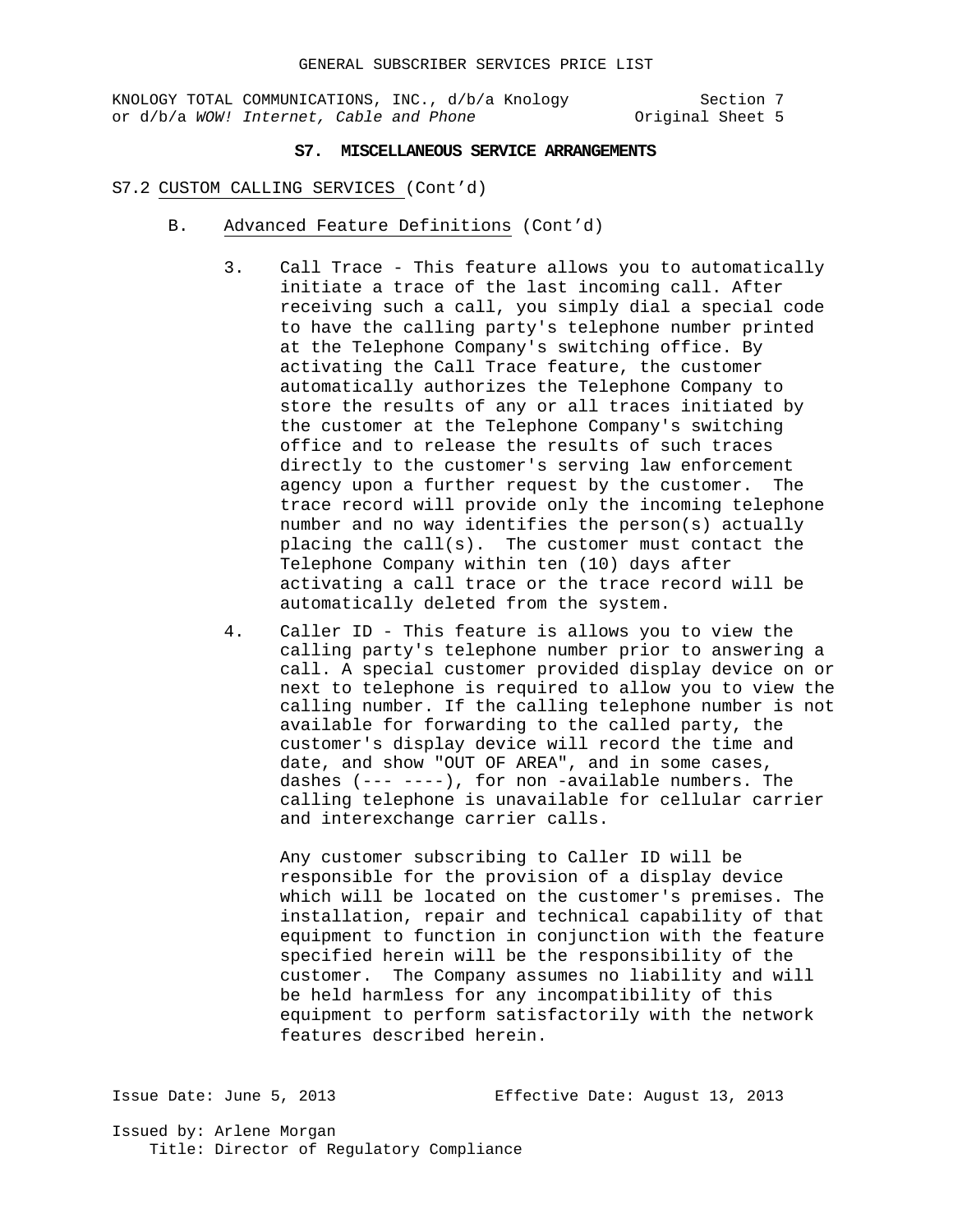KNOLOGY TOTAL COMMUNICATIONS, INC., d/b/a Knology Section 7<br>or d/b/a WOW! Internet, Cable and Phone or d/b/a WOW! Internet, Cable and Phone or d/b/a WOW! Internet, Cable and Phone

#### **S7. MISCELLANEOUS SERVICE ARRANGEMENTS**

#### S7.2 CUSTOM CALLING SERVICES (Cont'd)

- B. Advanced Feature Definitions (Cont'd)
	- 4. Caller ID (Cont'd)

Telephone numbers are not available on operator handled or credit card calls.

Telephone numbers transmitted via Caller ID are intended solely for the use of the Caller ID subscriber. Resale of this information is prohibited by this Price List.

5. Caller ID Blocking - This feature allows you to prevent your telephone number from being made available to the party you are calling. There are two types of blocking; (1) per call and (2) per line. Caller ID Blocking per call allows you to prevent the delivery of your number for the duration of one call. To do this, you dial a special code prior to making the call.

This feature will be available, subject to the availability of facilities, without presubscription and at no charge.

Caller ID Blocking per line allows you to prevent the delivery of your number on all calls.

This feature is available only to established shelters of domestic violence intervention agencies and law enforcement agency offices and must be established/removed via a service order.

Issue Date: June 5, 2013 Effective Date: August 13, 2013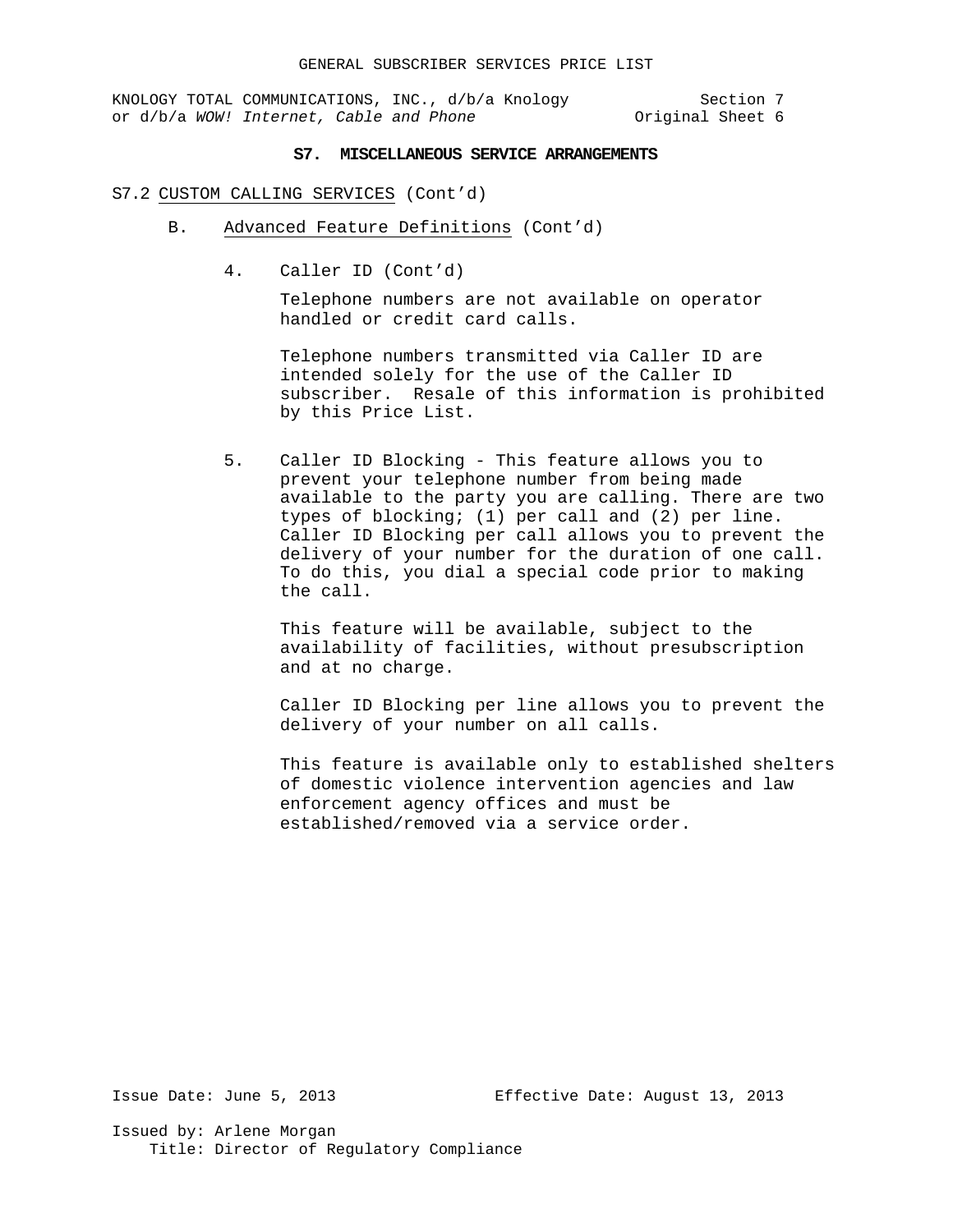KNOLOGY TOTAL COMMUNICATIONS, INC., d/b/a Knology Section 7<br>or d/b/a WOW! Internet, Cable and Phone (2013) Singles or dyplane Sheet 7 or d/b/a WOW! Internet, Cable and Phone

# **S7. MISCELLANEOUS SERVICE ARRANGEMENTS**

- S7.2 CUSTOM CALLING SERVICES (Cont'd)
	- B. Advanced Feature Definitions (Cont'd)
		- 6. Priority Ringing This feature allows you to program your telephone line to ring with a special ringing pattern whenever you are called by a select list of telephone numbers. Your telephone will ring with a normal ringing pattern for all other calling numbers. If you also have Call Waiting, you will hear a distinctive Call Waiting tone whenever someone on your list calls you while you are on the telephone.
		- 7. Preferred Call Forwarding This feature allows you to create a list of telephone numbers that are to be forwarded when they call you. When you activate this feature and a call arrives from a telephone number that appears on your list, the call is forwarded.
		- 8. Preferred Call Block This feature allows you to create a list of specific telephone numbers from which you do not wish to receive calls. Calls from telephone numbers on your list are intercepted and sent to an announcement that informs the caller that you are not receiving any calls at that time. After receiving an offending call, you can dial a special code to add the caller's number to your call Screening List, even if you do not know the calling party's telephone number.
		- 9. Preferred Call Acceptance This feature allows you to screen incoming calls by creating a list of telephone numbers from which you are willing to accept calls. Calls from numbers not contained on your list are routed to an announcement that informs them that you are not receiving calls at that time.

Issue Date: June 5, 2013 Effective Date: August 13, 2013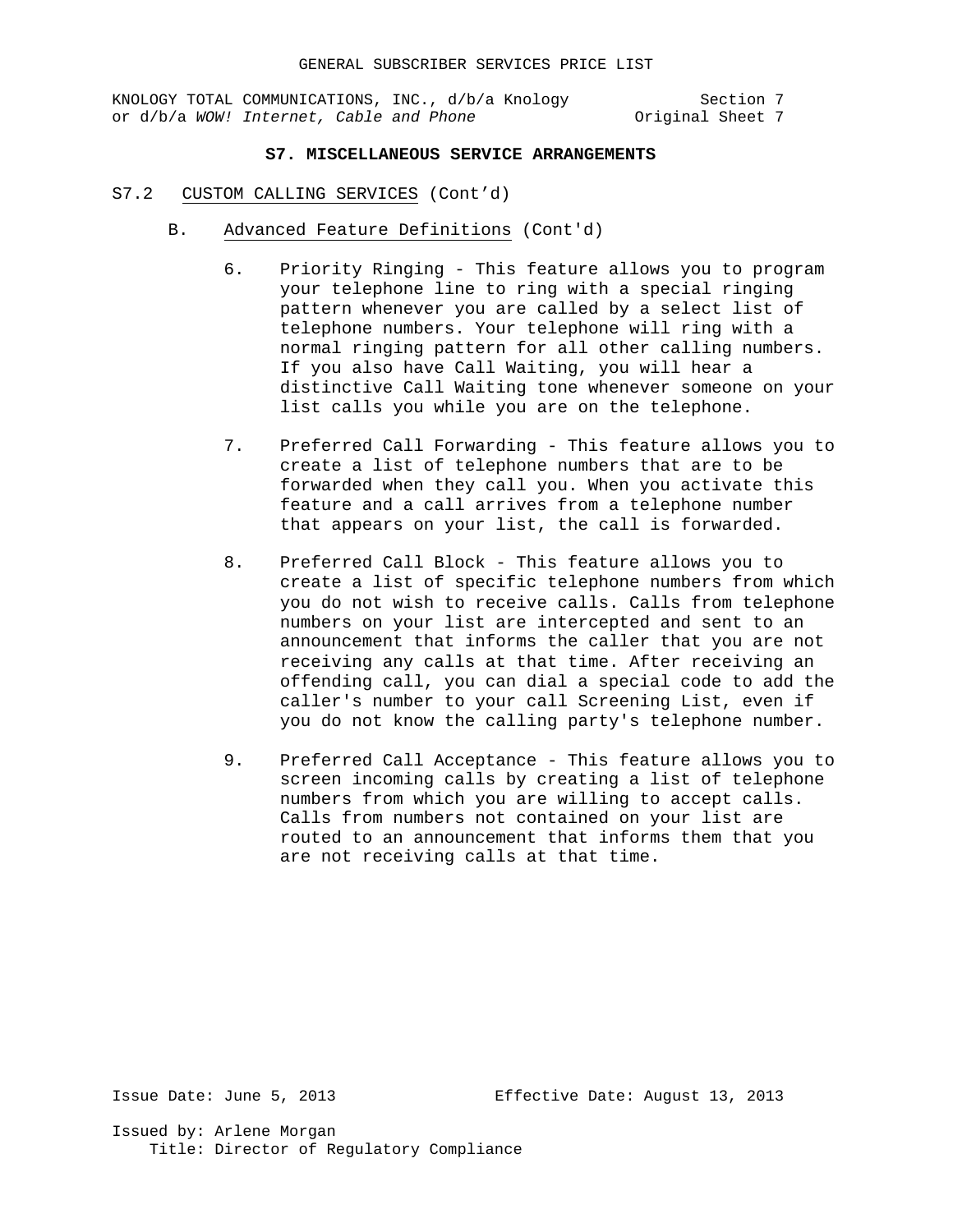# **S7. MISCELLANEOUS SERVICE ARRANGEMENTS**

#### S7.2 CUSTOM CALLING SERVICES (Cont'd)

- B. Advanced Feature Definitions (Cont'd)
	- 10. Caller ID Deluxe (Name and Number Delivery)- This feature enables the customer to view on a display unit the calling party Directory Name and Directory Number (DN) on incoming telephone calls. A maximum of 15 characters is allowed for transmission of the calling party Directory Name. When Caller ID - Deluxe is activated on a customer's line, the calling party Directory Name and Directory Number on incoming calls will be displayed on the called CPE during the first long silent interval of the ringing cycle. The date and time of the call is also transmitted to the Caller ID - Deluxe customer.

If the incoming call originates from a customer provided or Company Public Telephone or a Company provided Semi-Public Telephone, the name information transmitted will always be "Pay Phone."

If the incoming call is from a caller who subscribes to Distinctive Ringing service, the name and number transmitted will always be the main directory listing information, rather than the Distinctive Ringing service listed name and number.

If the incoming call originates from a Multi-Line Hunt Group, the name and number transmitted will always be the main listed directory name and number of the hunt group, unless, facilities permitting, the lines are Telephone Number (TN) identified within the group.

Issue Date: June 5, 2013 Effective Date: August 13, 2013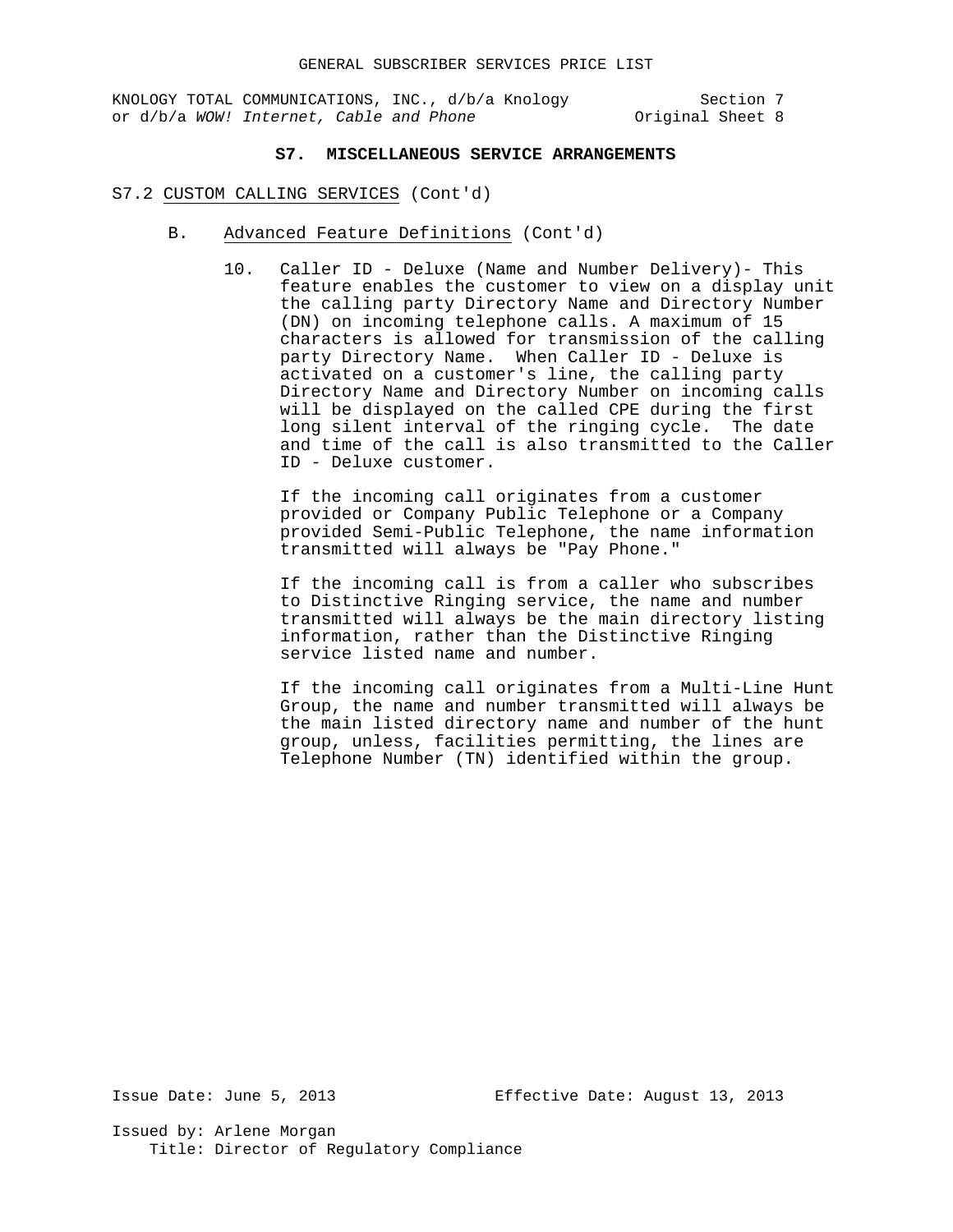KNOLOGY TOTAL COMMUNICATIONS, INC.,  $d/b/a$  Knology  $d/b/a$  WOW! Internet, Cable and Phone  $0$ riginal Sheet 9 or d/b/a WOW! Internet, Cable and Phone

## **S7. MISCELLANEOUS SERVICE ARRANGEMENTS**

#### S7.2 CUSTOM CALLING SERVICES (Cont'd)

- B. Advanced Feature Definitions (Cont'd)
	- 10. Caller ID Deluxe (Name and Number Delivery)(Cont'd)

If the incoming call is from a caller served by a PBX, generally only the main listed name and number of the PBX will be transmitted and available for display. However, in certain circumstances, where facilities permit, the information associated with the actual station originating the call may be transmitted and available for display.

- 11. Call Transfer This is an arrangement that enables a subscriber to receive or originate calls on the subscriber's number and transfer that call to a second number. This is done by depressing the switch-hook of the receiver button and dialing the third party's number. The subscriber then hangs up the phone, leaving the two parties connected. Call transfer can only be used in connection with individual line service, and both lines must be served out of the same central office. Call transfer is also only available to those customers who subscribe to Three-Way Calling.
- 12. Anonymous Call Block Allows the customer to reject incoming calls from people using the ID Masking feature (i.e., that have intentionally blocked their identification (name and number) display information). This feature is activated by dialing a pre-assigned code. Once activated, an announcement will play to those callers using ID Masking stating that no anonymous calls will be accepted, and they should unblock their number and call again. This feature can be deactivated by dialing a pre-assigned code. This is a monthly subscription service. Availability of service depends upon the Company obtaining suitable interconnection arrangements with other local exchange companies.

Issue Date: June 5, 2013 Effective Date: August 13, 2013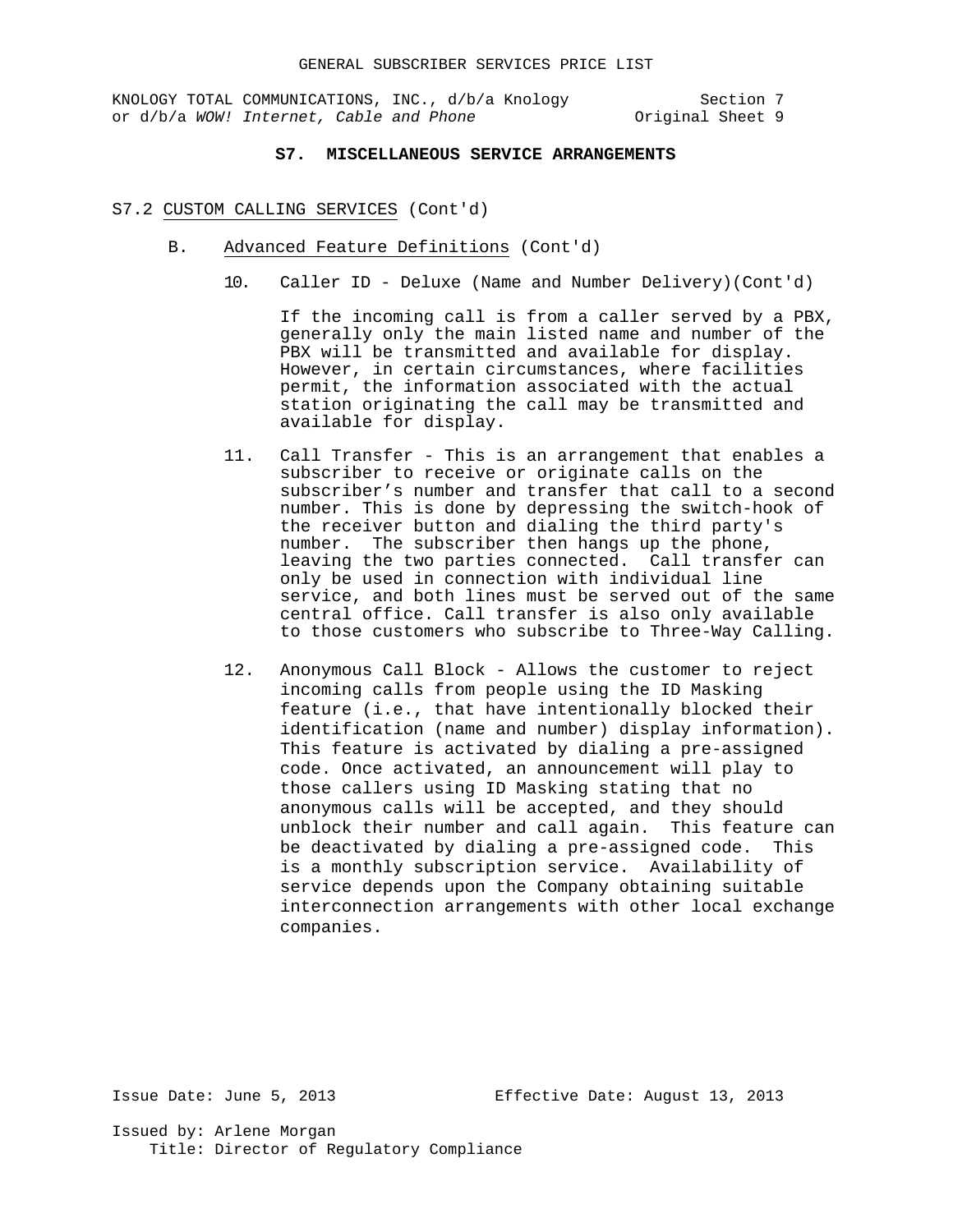# **S7. MISCELLANEOUS SERVICE ARRANGEMENTS**

## S7.2 CUSTOM CALLING SERVICES (Cont'd)

- A. General
	- 1. Custom Calling Services are furnished subject to the availability of special central office facilities.
	- 2. No assurance can be given that transmission will be fully satisfactory during conference and call forwarding calls.
- D. Rates
	- 1. The following rates and charges are in addition to all other applicable rates and charges for service furnished. Monthly Rate

|                                 |  | MONCHITY RALE |                        |
|---------------------------------|--|---------------|------------------------|
| a. Basic Features               |  |               | Per C.O. Line Equipped |
|                                 |  |               |                        |
| Call Forwarding                 |  |               | \$3.50                 |
| Remote Access - Call Forwarding |  |               | \$6.00                 |
| Three-Way Calling               |  |               | \$4.00                 |
| *Call Waiting                   |  |               | \$3.50                 |
| Call Waiting w/Cancel           |  |               | \$4.00                 |
| Coord Calling (8 and 0)         |  |               | ぐっ にい                  |

| Speed Calling (8 code)       | \$3.50       |
|------------------------------|--------------|
| Speed Calling (30 code)      | \$3.50       |
| Distinctive Ringing (each    | \$3.50       |
| additional telephone number) |              |
| Call Hold                    | \$2.00       |
| Call Wake-Up                 | \$2.00       |
| Warm line                    | \$2.00       |
| Do Not Disturb               | \$1.50       |
| Multiple Feature Discounts:  |              |
| 2 features                   | 10% discount |
| 3 features                   | 20% discount |
| 4 or more features           | 30% discount |

\* This service is no longer available to new subscribers. However, this service will continue to be maintained for existing subscribers as long as they remain in service with Knology Total Communications.

Issue Date: June 5, 2013 Effective Date: August 13, 2013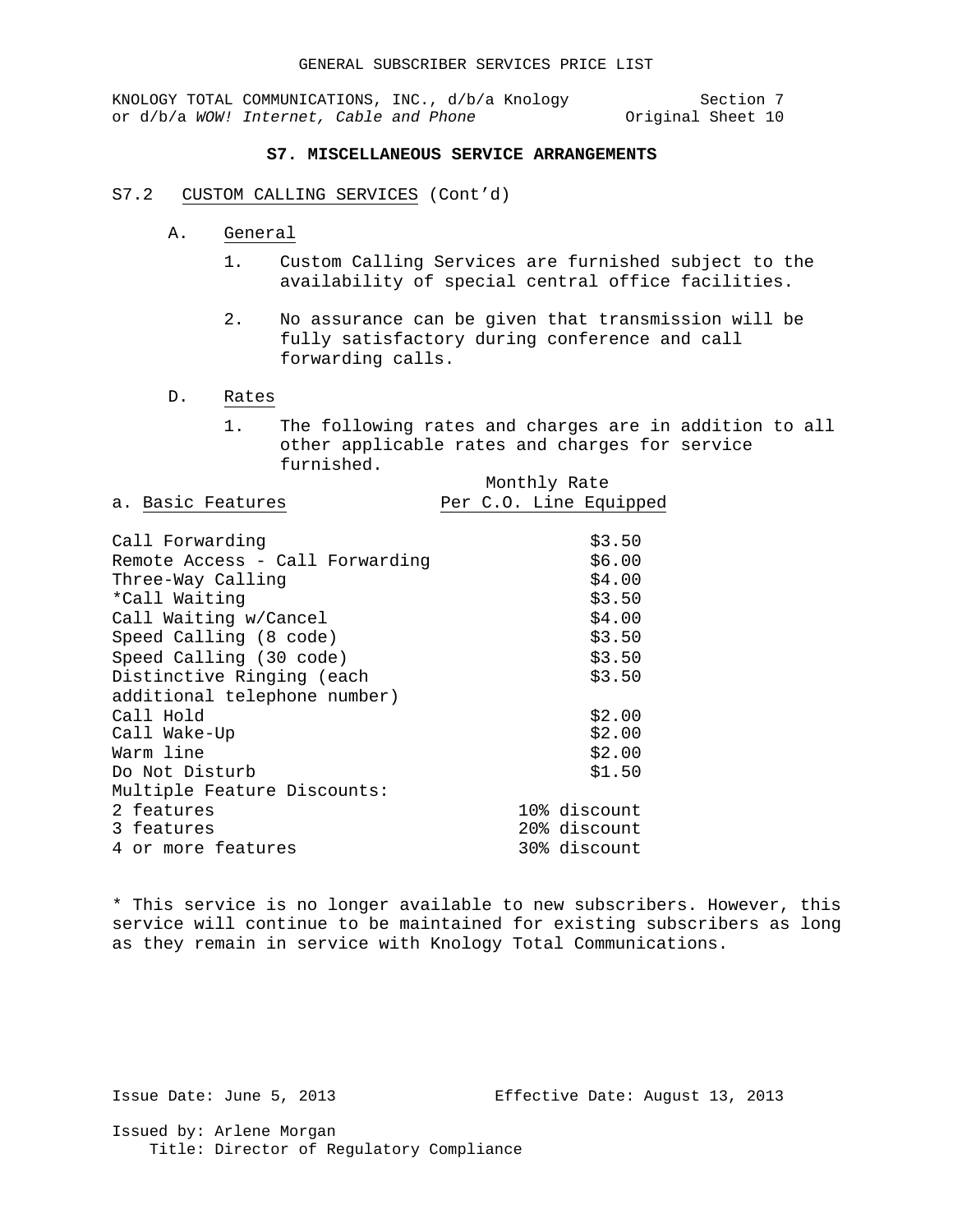# **S7. MISCELLANEOUS SERVICE ARRANGEMENTS**

## S7.2 CUSTOM CALLING SERVICES (Cont'd)

| D.1. Rates (Cont'd)                                                                                                                                                                                                                                                   | Monthly Rate                                                                                                         |
|-----------------------------------------------------------------------------------------------------------------------------------------------------------------------------------------------------------------------------------------------------------------------|----------------------------------------------------------------------------------------------------------------------|
| b. Advanced Features                                                                                                                                                                                                                                                  | Per C.O. Line Equipped                                                                                               |
| Repeat Dialing<br>Call Return<br>Call Trace<br>Caller ID<br>Caller ID Blocking (per call)<br>Caller ID Blocking (per line)<br>Priority Ringing<br>Preferred Gall Forwarding<br>Preferred Call Block<br>Preferred Call Acceptance<br>Caller ID Deluxe<br>Call Transfer | \$4.00<br>\$4.00<br>\$5.00<br>\$6.50<br>\$0.00<br>\$0.00<br>\$3.50<br>\$3.50<br>\$3.50<br>\$3.50<br>\$8.50<br>\$4.00 |
| Anonymous Call Block                                                                                                                                                                                                                                                  | \$4.50                                                                                                               |
| Multiple Feature Discounts:<br>2 features<br>3 features<br>4 or more features<br>c. Features Unlimited                                                                                                                                                                | 10% discount<br>20% discount<br>30% discount                                                                         |
| Residential:                                                                                                                                                                                                                                                          |                                                                                                                      |
| First line, each<br>Additional Line(s), each<br>Business:*                                                                                                                                                                                                            | \$17.45<br>\$11.50                                                                                                   |
| First Line, each                                                                                                                                                                                                                                                      | \$20.45                                                                                                              |
| Additional Line(s), each                                                                                                                                                                                                                                              | \$20.00                                                                                                              |

\* Includes service for more than one (1) business lines. Rates for one (1) business line and rates for residential service may be found in the Company's General Services Subscriber Tariff.

Issue Date: June 5, 2013 Effective Date: August 13, 2013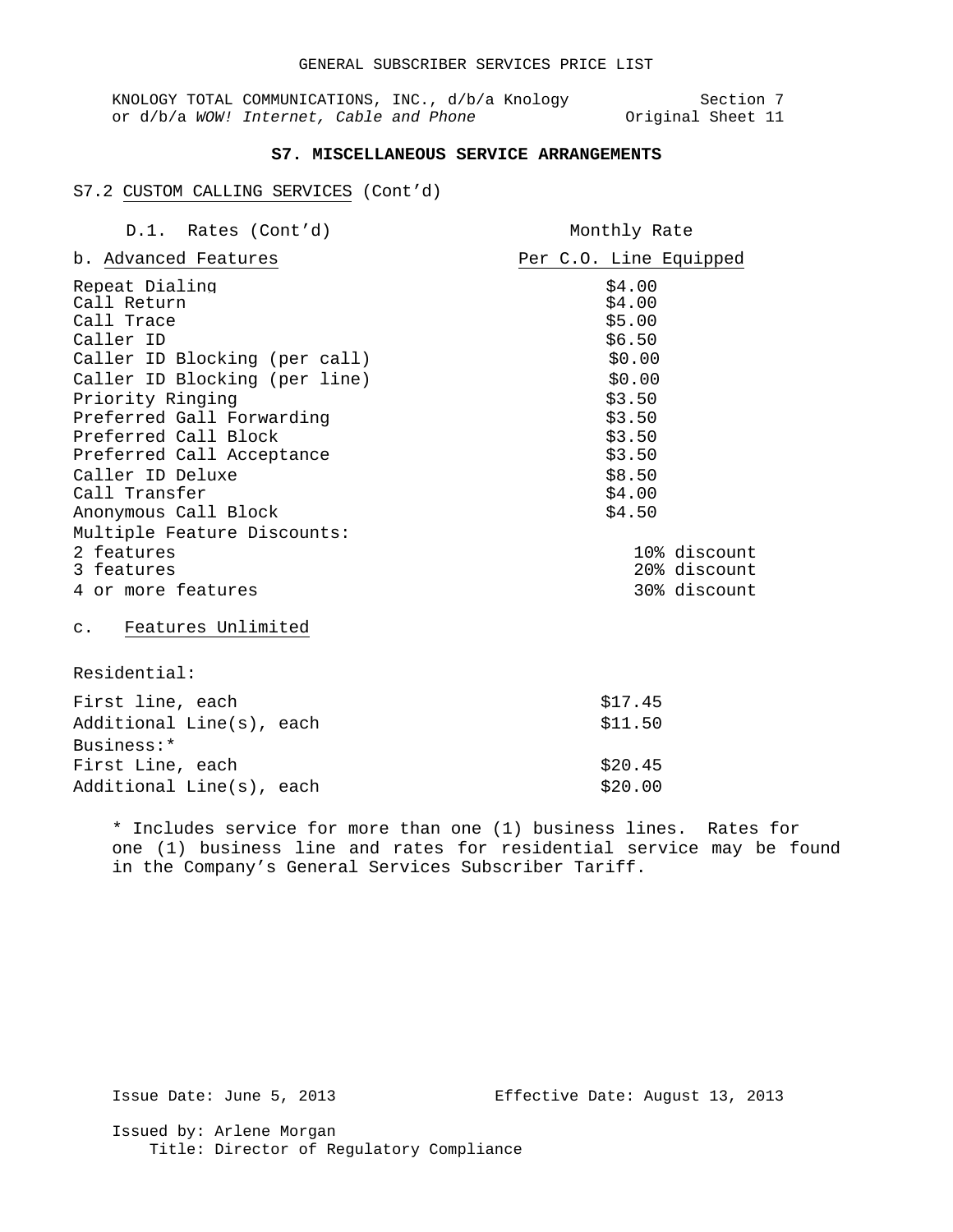KNOLOGY TOTAL COMMUNICATIONS, INC., d/b/a Knology Section 7<br>or d/b/a WOW! Internet, Cable and Phone 91 0riginal Sheet 12 or d/b/a WOW! Internet, Cable and Phone

# **S7. MISCELLANEOUS SERVICE ARRANGEMENTS**

## S7. CUSTOM CALLING SERVICES (Cont'd)

- E. Demonstration Period
	- 1. General
		- a. The Demonstration Period gives the Company the option of waiving recurring charges, nonrecurring charges, or both, in order to promote the sale of Custom Calling Services.
	- 2. Regulations
		- a. Individual promotional periods will be for a minimum of 30 days and will not exceed 90 days.
		- b. Within a promotional period, individual line subscribers may be offered the use of the features through a free trial program of up to 60 days. The purpose of this offering is to acquaint subscribers with the benefits of these features. If, at the conclusion of the free trial program, the subscriber elects to retain any or all of the features, rates specified in Section 7.2.D will apply from the date the service was permanently established. Features which the subscriber does not elect to retain will be discontinued and no charge will apply, installation or service charges for this initial installation may not apply. A customer can take advantage of this offer only once within the same serving central office within a twelve (12) month period.
		- c. Appropriate notification of waived charges will be made to eligible customers.
- F. Features Unlimited

#### Description

Features Unlimited is a package of features available to both residential and business customers. Features Unlimited is monthly subscription service. Rates are listed in Section 7.2.D.1.c.

Issue Date: June 5, 2013 Effective Date: August 13, 2013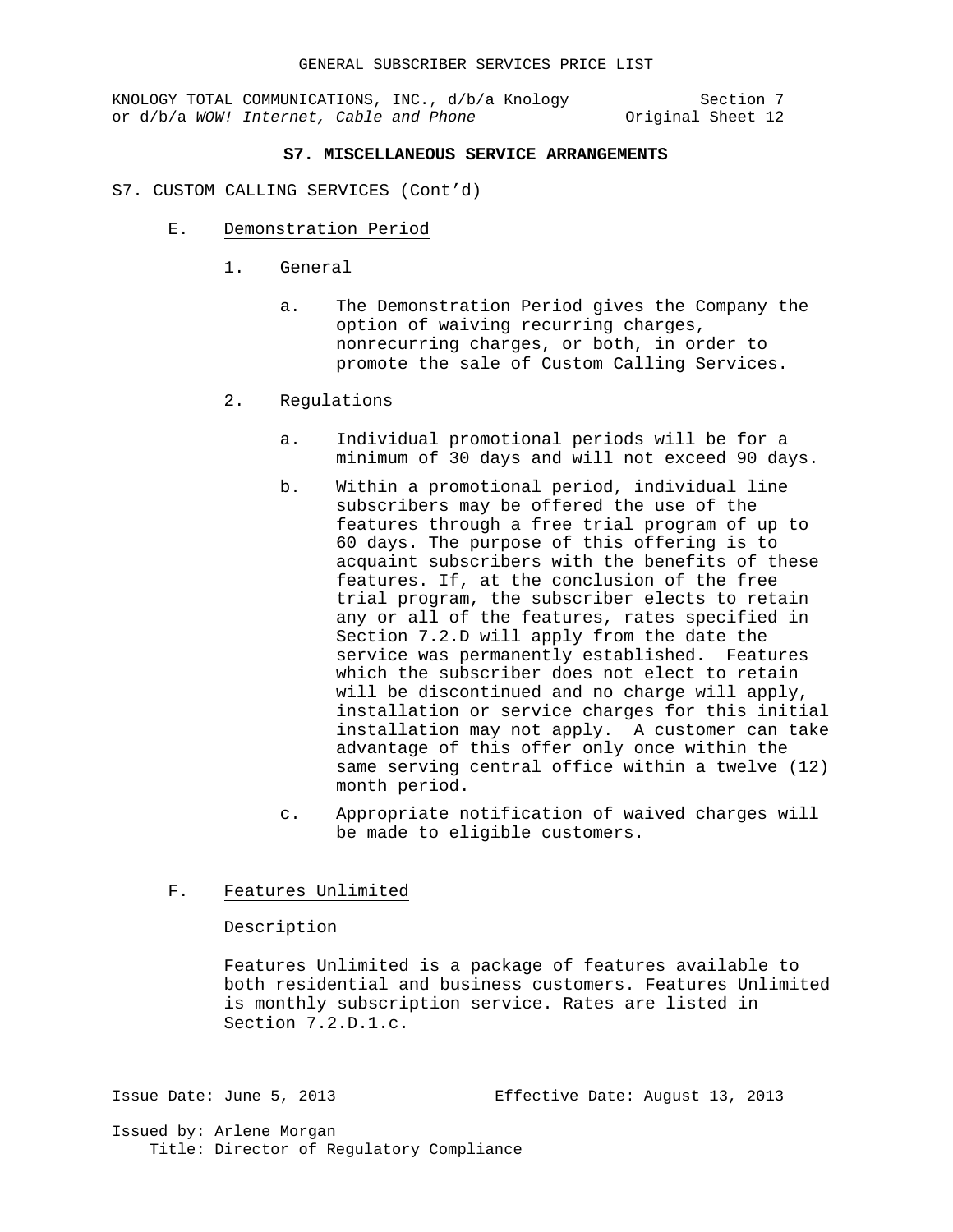KNOLOGY TOTAL COMMUNICATIONS, INC., d/b/a Knology Section 7<br>or d/b/a WOW! Internet, Cable and Phone 9 0riginal Sheet 13 or d/b/a WOW! Internet, Cable and Phone

## **S7. MISCELLANEOUS SERVICE ARRANGEMENTS**

# S7.2 CUSTOM CALLING SERVICES (Cont'd)

F. Features Unlimited (Cont'd)

Features

Featured Unlimited includes the features specified in the following. All features may not be available in all areas. All features may not be available due to interoperability with each other.

Anonymous Call Block Repeat Dial Call Forward Busy Call Forward No Answer Call Forwarding Call Return Call Waiting Call Waiting ID Caller ID Caller ID Number Only Cancel Call Waiting Distinctive Ring Message Waiting Indication Preferred Call Acceptance Preferred Call Block Preferred Call Forwarding Speed Call 8 or Speed Call 30 3-Way Calling Priority Ringing Voice Mail Box

Terms and Conditions

- 1. A customer may select an unlimited number of compatible services and features from the Features list. All terms and conditions specified elsewhere in this Price List and/or customer service order or agreement, as applicable, shall apply.
- 2. Nonrecurring charges as specified elsewhere in this Price list do not apply for transactions involving additions, deletions, or changes to the service/features requested as part of Features Unlimited.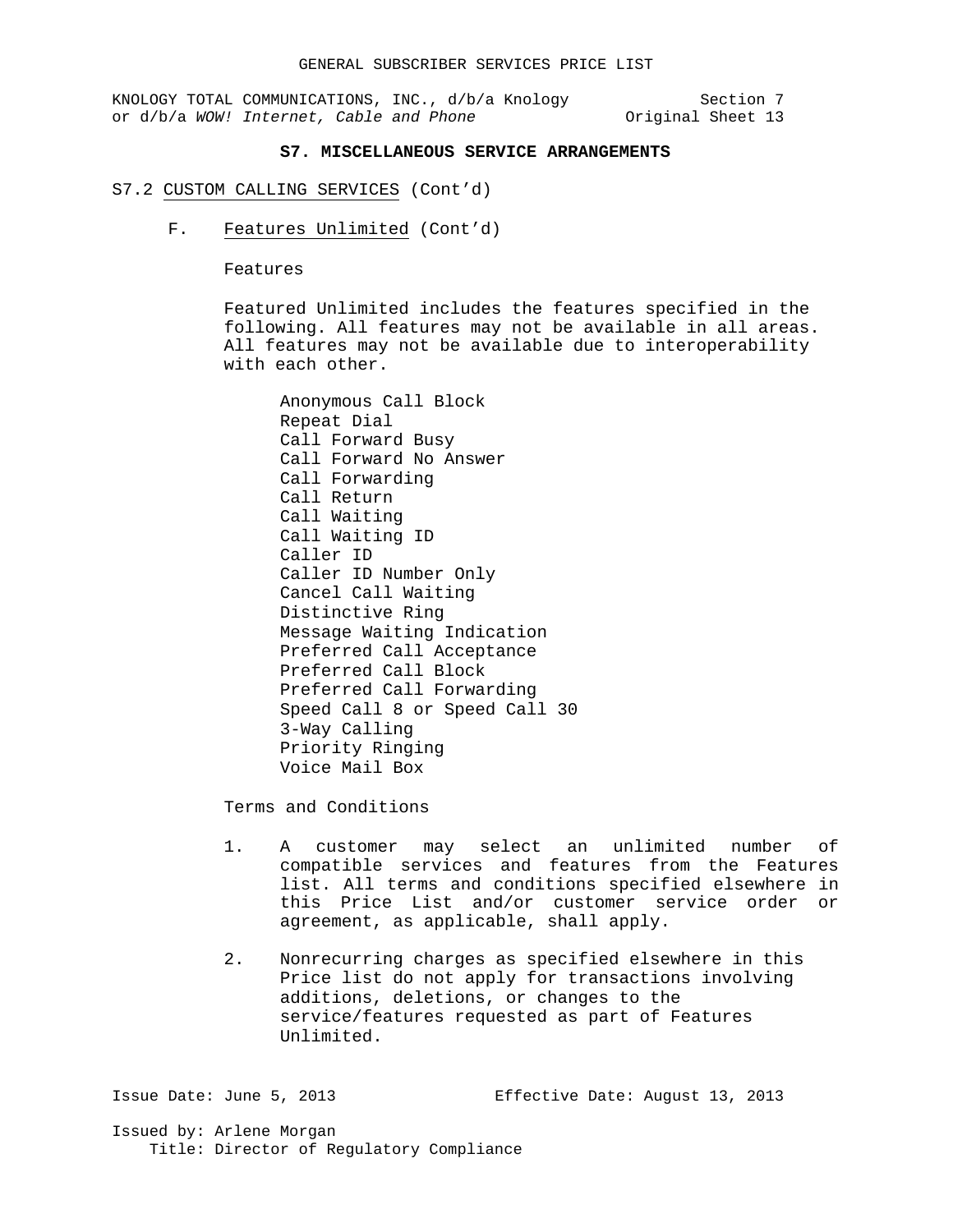## **S7. MISCELLANEOUS SERVICE ARRANGEMENTS**

## S7.2 CUSTOM CALLING SERVICES (Cont'd)

F. Features Unlimited (Cont'd)

Terms and Conditions (Cont'd)

- 3. Customer may subscribe to Features Unlimited for secondary access lines. All access lines must be billed to the same account and located at the same premise.
- 4. Features Unlimited features must be activated by the customer before they can be used without incurring usage charges.

Issue Date: June 5, 2013 Effective Date: August 13, 2013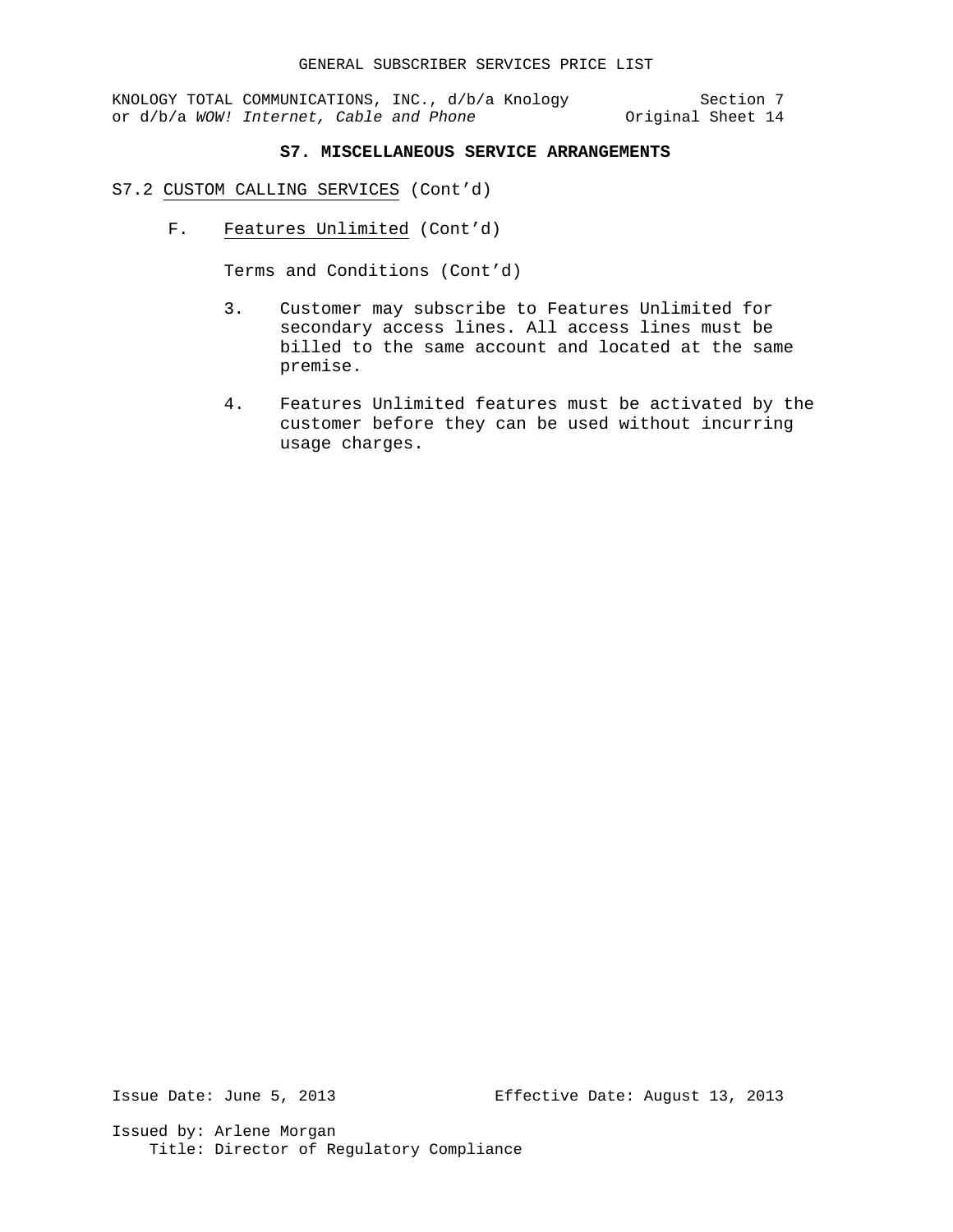## **S7. MISCELLANEOUS SERVICE ARRANGMENTS**

#### S7.3 TOLL RESTRICTION SERVICE

- A. General
	- 1. This service is one-party service with Dial "1" outward toll restriction and collect and third number inward toll restriction. Outward toll is allowed for credit card, collect or third number billing through Dial "0" access.
	- 2. The service is offered in exchanges subject to the availability of the appropriate equipment.
	- 3. Inward Collect Call and Inward Third Number Charge Restriction may not be available for calls placed from certain geographical locations.
- B. Rates

|                                                               | Monthly<br>Rate | Nonrecurring<br>Charge                             |  |
|---------------------------------------------------------------|-----------------|----------------------------------------------------|--|
| 1. Originating Toll Restrictions                              | \$2.00          | Central Office<br>Work Charge<br>and Service Order |  |
| 2. Inward Collect Call                                        | \$0.00          | Service Order                                      |  |
| 3. Inward Third Number Charge                                 | \$0.00          | Service Order                                      |  |
| 4. Restricted Calling Service<br>(Package of all three above) | \$2.00          | Central Office<br>Work Charge<br>and Service Order |  |

# C. Conditions

In accordance with APSC Docket 21381, the initial request to block 900 and 976 calls is provided at no charge to the customer. All exchanges in the State of Alabama that have capability to block pay per call 900-976 numbers must offer this service.

Issue Date: June 5, 2013 Effective Date: August 13, 2013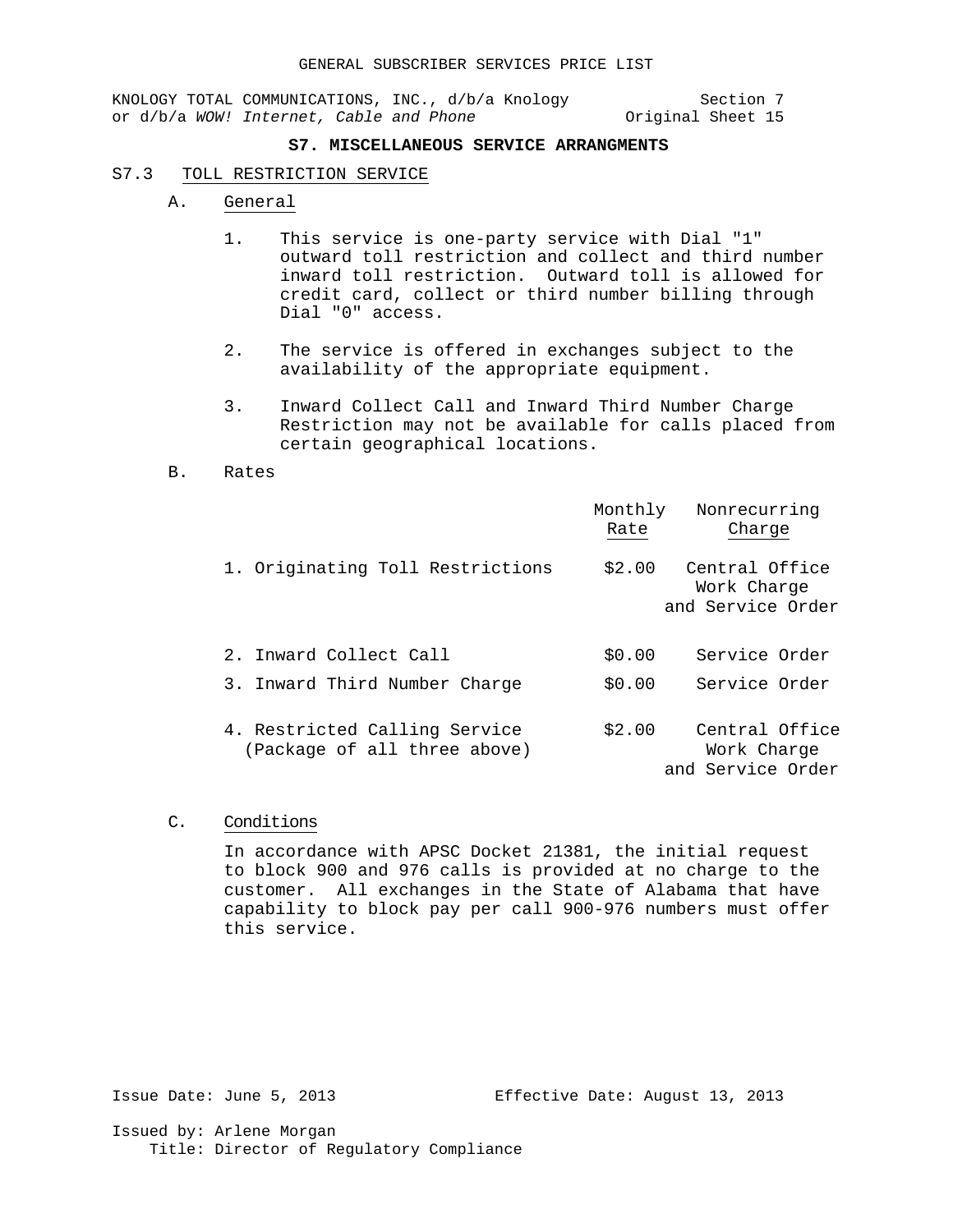KNOLOGY TOTAL COMMUNICATIONS, INC., d/b/a Knology Section 7<br>or d/b/a WOW! Internet, Cable and Phone 91 0riginal Sheet 16 or d/b/a WOW! Internet, Cable and Phone

## **S7. MISCELLANEOUS SERVICE ARRANGEMENTS**

#### S7.4 REMOTE CALL FORWARDING

- A. General
	- 1. Remote Call Forwarding (RCF) is a service whereby a call placed from a station (the originating station) to a customer's (the RCF customer) telephone number (the call forwarding location) is automatically forwarded by Company central office equipment to another station designated by the RCF customer (the terminating station).
	- 2. Remote Call Forwarding service is offered subject to availability of suitable facilities.
	- 3. RCF service is not offered where the terminating station is a coin telephone.
	- 4. The Company will not provide identification of the originating telephone number to the Remote Call Forwarding customer.
	- 5. Transmission characteristics may vary depending on the distance and routing necessary to complete the remote forwarded call.
	- 6. Remote Call Forwarding is not represented as suitable for satisfactory transmission of data.
	- 7. Call Forwarding should not be offered as a feature at the RCF terminating station.
	- 8. Remote Call Forwarding is provided on the condition that the customer subscribe to sufficient RCF features and facilities to adequately handle calls to the RCF customer without interfering with or impairing any services offered by the Company. If in the opinion of the Company, additional Remote Call

Issue Date: June 5, 2013 Effective Date: August 13, 2013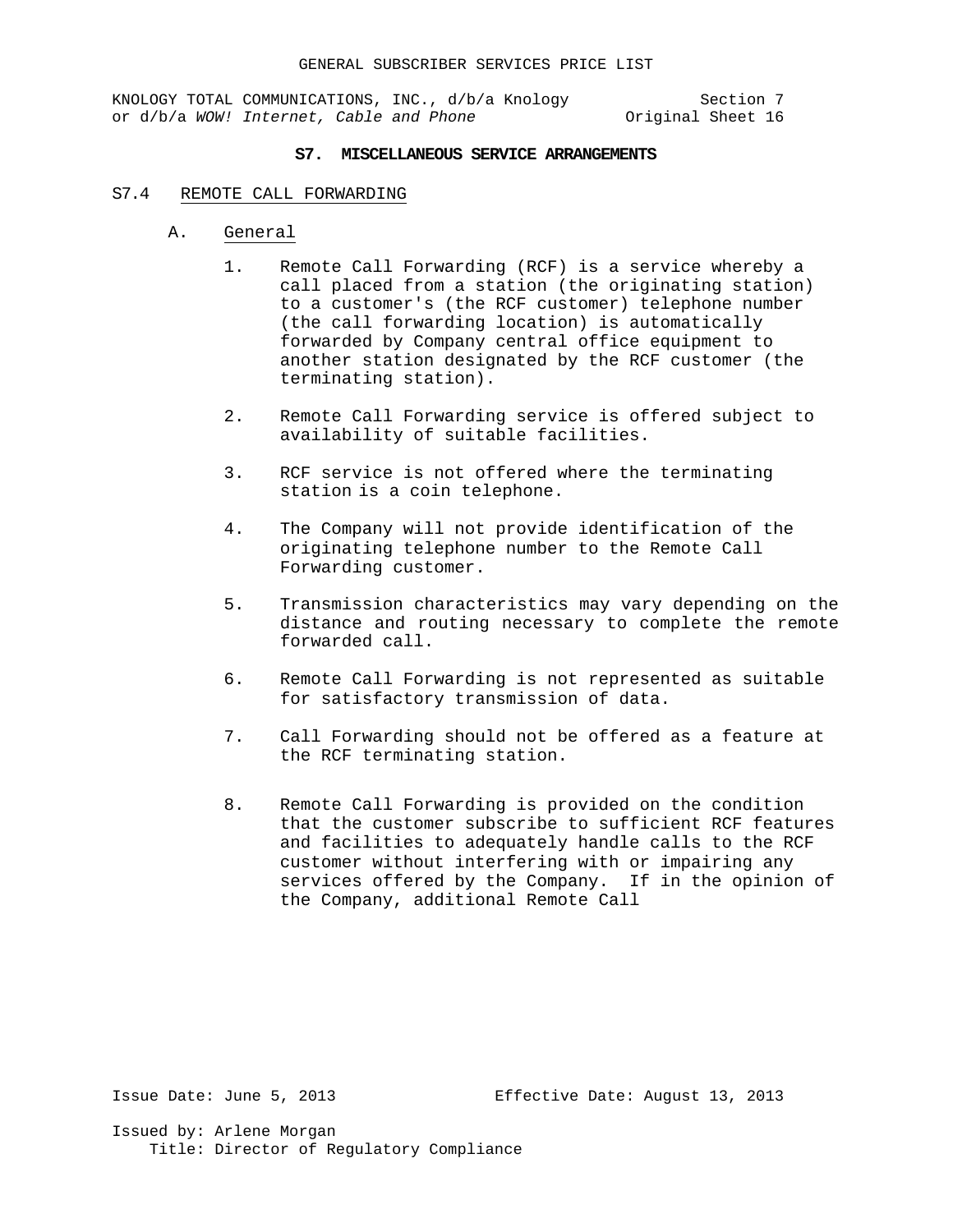KNOLOGY TOTAL COMMUNICATIONS, INC., d/b/a Knology Section 7<br>17 or d/b/a WOW! Internet, Cable and Phone or d/b/a Worly Original Sheet or d/b/a WOW! Internet, Cable and Phone

## **S7. MISCELLANEOUS SERVICE ARRANGEMENTS**

- S7.4 REMOTE CALL FORWARDING (Cont'd)
	- A. General (Cont'd)
		- 8. (Cont'd)

Forwarding features at the call forwarding location or facilities at the terminating station line are needed, the customer will be required to subscribe to such additional RCF features and facilities. In the event the customer refuses to subscribe to such additional RCF features and facilities, said customer's RCF service shall be subject to termination.

- 9. When the Call Forwarding number is to be located in a multi-office exchange, the Company will determine the serving central office.
- 10. Remote Call Forwarding will be provided for local calling where the RCF telephone number and the terminating station are both located in the same exchange. Further, Remote Call Forwarding will be provided for local calling on an interexchange basis in those instances where the exchange serving the RCF telephone number and the exchange serving the terminating station have the identical local calling area.
- 11. The minimum contract period for this service is two months.
- B. Rates
	- 1. The following charges are for the Remote Call Forwarding feature only and are in addition to applicable charges for service and equipment with which it is used.

a. Monthly Rates

|                    | Residence | Business |
|--------------------|-----------|----------|
| $(1)$ Per feature, | \$12.50   | \$12.50  |
| arranged:          |           |          |

Issue Date: June 5, 2013 Effective Date: August 13, 2013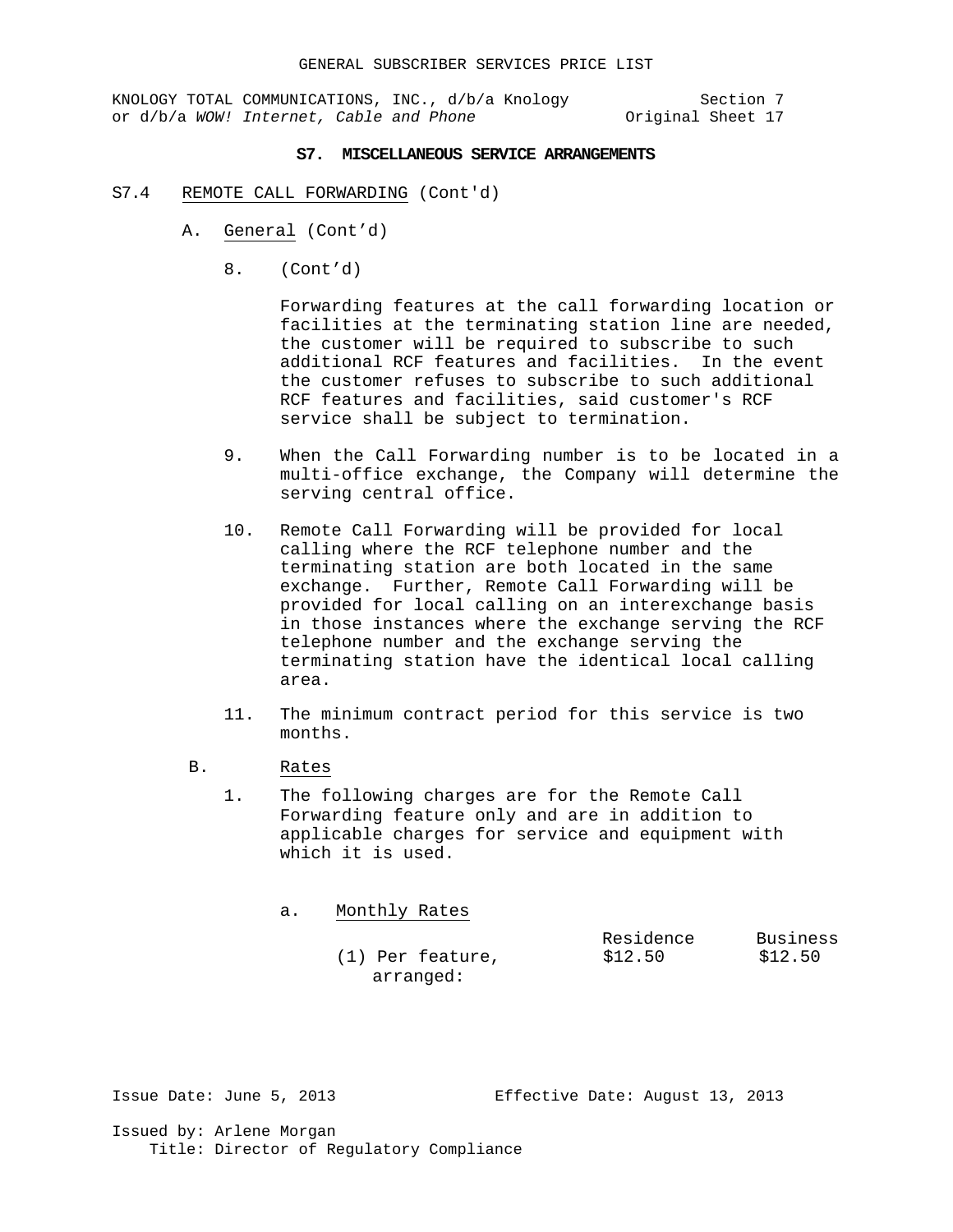KNOLOGY TOTAL COMMUNICATIONS, INC., d/b/a Knology Section 7<br>or d/b/a WOW! Internet, Cable and Phone original Sheet 18 or d/b/a WOW! Internet, Cable and Phone

## **S7. MISCELLANEOUS SERVICE ARRANGEMENTS**

- S7.4 REMOTE CALL FORWARDING (Cont'd)
	- B. Rates (Cont'd)
		- 1. (Cont'd)
			- b. Nonrecurring Charges
				- (1) A one time charge will be assessed for implementation of service. A central office work charge and service order charge will apply.
				- (2) Changes at the request of the customer in either the number at the call forwarding location or the number to which calls are forwarded will be assessed a central office work charge and service order charge.
		- 2. The message charges applicable to remotely forwarded calls shall be comprised of two separate charges: (1) a charge for that portion of the call from the originating station to the call forwarding location, and (2) a charge for that portion of the call from the call forwarding location to the terminating station. The respective charge for each such portion shall be as follows:
			- a. Between the originating station and call forwarding location. The charge for this portion of a remotely forwarded call shall be the charge specified in this tariff for the type of call involved.
			- b. Between the call forwarding location and the terminating station. The Remote Call Forwarding customer is responsible for all toll charges, as specified in the applicable Price list. These charges apply to all calls answered at the terminating station, including person-to-person and collect calls, even though such calls might not be accepted at the answering location.

Issue Date: June 5, 2013 Effective Date: August 13, 2013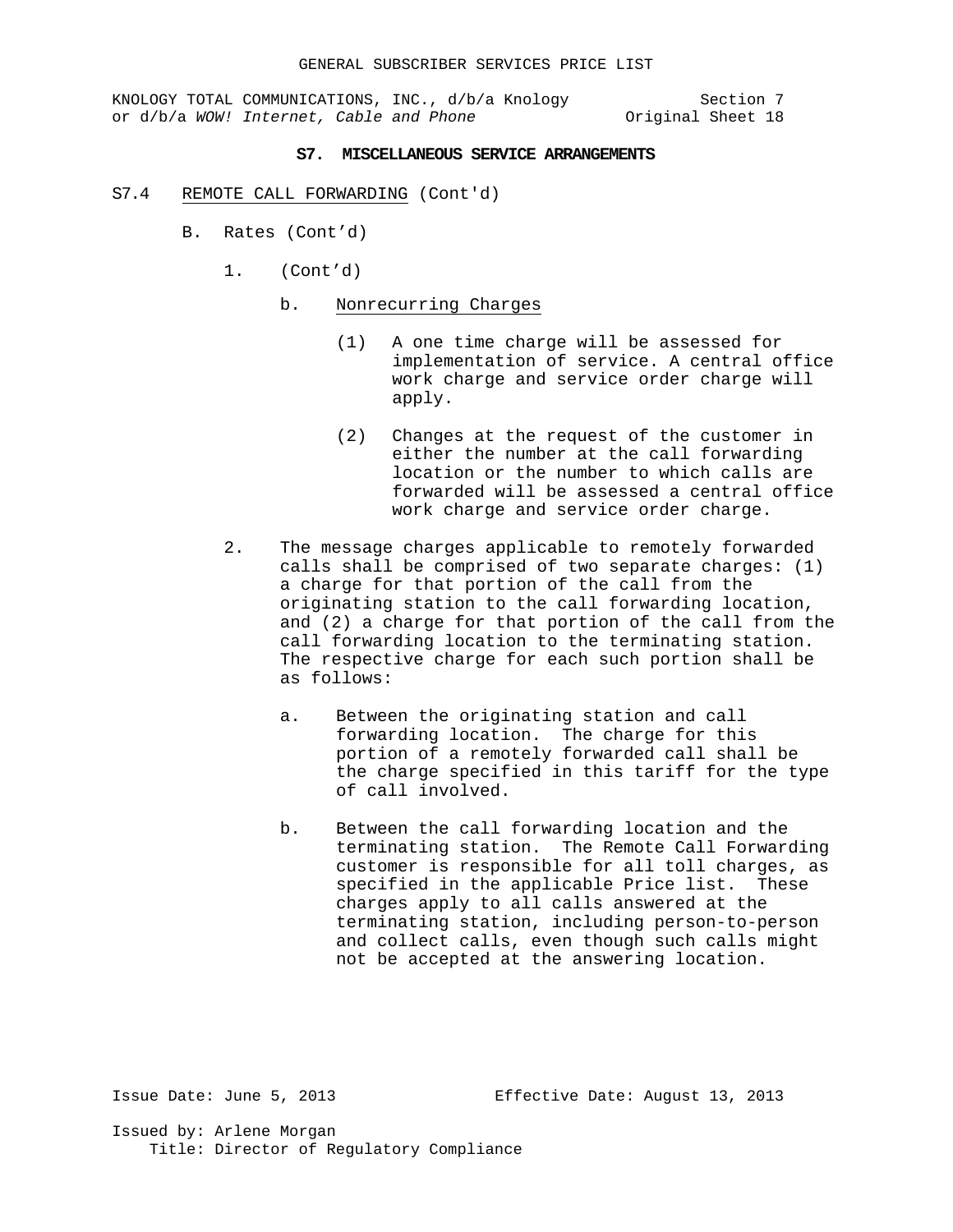#### **S7. MISCELLANEOUS SERVICE ARRANGEMENTS**

## S7.5 OFF PREMISES STATION SERVICE

A. General

An auxiliary station is an additional station connected on the same circuit as the main station, and having the same number as the telephone station.

## B. Conditions

- 1. Off premises stations may be furnished subject to the following conditions:
	- a. When provided on party lines, such stations are subject to removal by the Company whenever they interfere with the satisfactory operation of the line.
	- b. May be located on the premises of another customer and restricted to answering incoming calls only provided the other has his own separate service at the same location.
	- c. Business off premises stations may be provided at a residence location of the same customer where residence main station service is also provided.
	- d. Residence off premises stations may be provided at a business location of the same customer where business main station service is also provided.
	- e. Mileage charges shown applicable will be based upon the route measurement mileage between the locations of the main stations.

Issue Date: June 5, 2013 Effective Date: August 13, 2013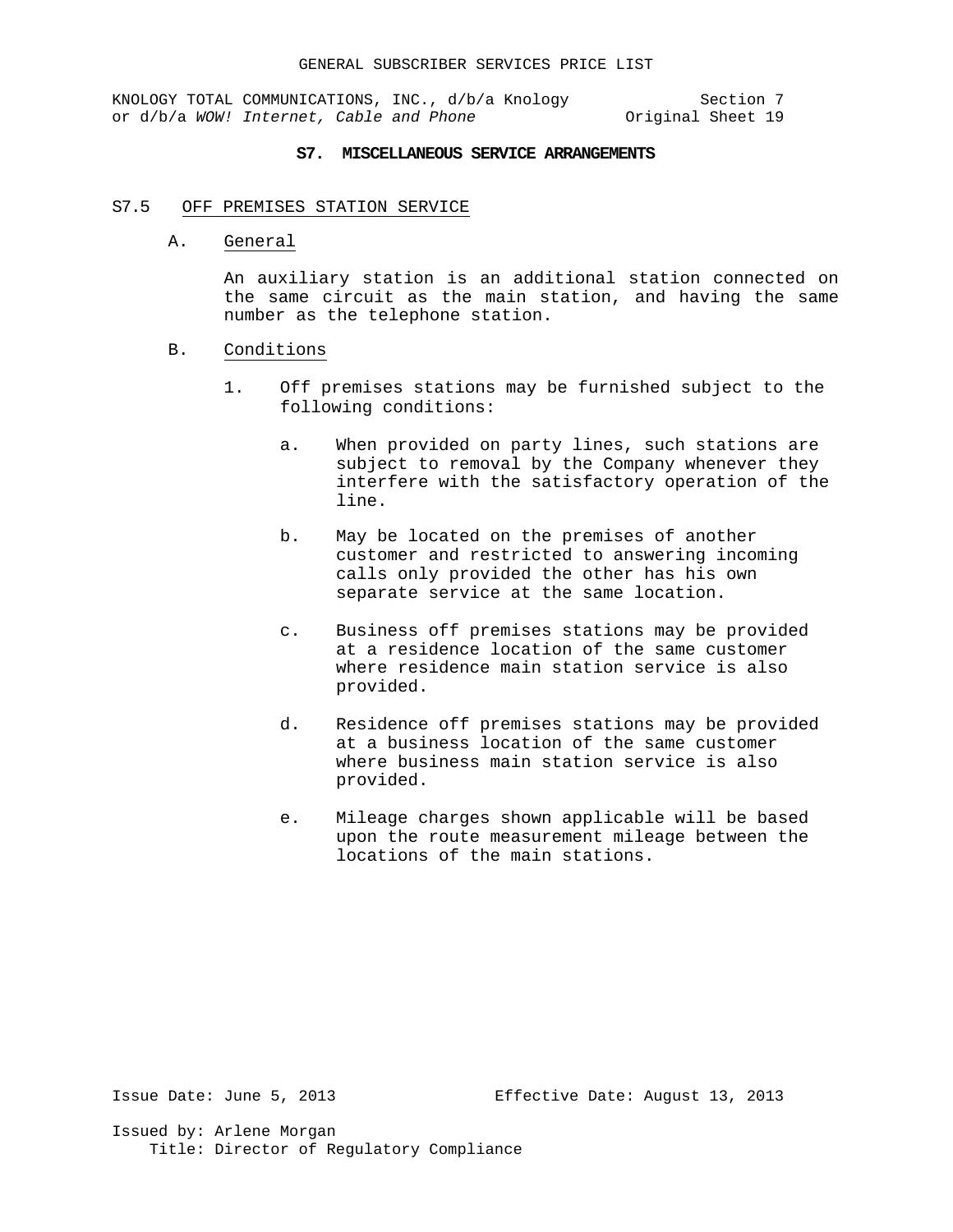# **S7. MISCELLANEOUS SERVICE ARRANGEMENTS**

## S7.5 OFF PREMISES STATION SERVICE (Cont'd)

C. Rates

| $\sim$<br>MONTNI | Ra: |
|------------------|-----|
|                  |     |

1. Off Premises Station Mileage, 1st mile or fraction of a mile,  $$4.00$ 

per additional 1/4 mile or fraction thereof route measurement  $$0.75$ 

Issue Date: June 5, 2013 Effective Date: August 13, 2013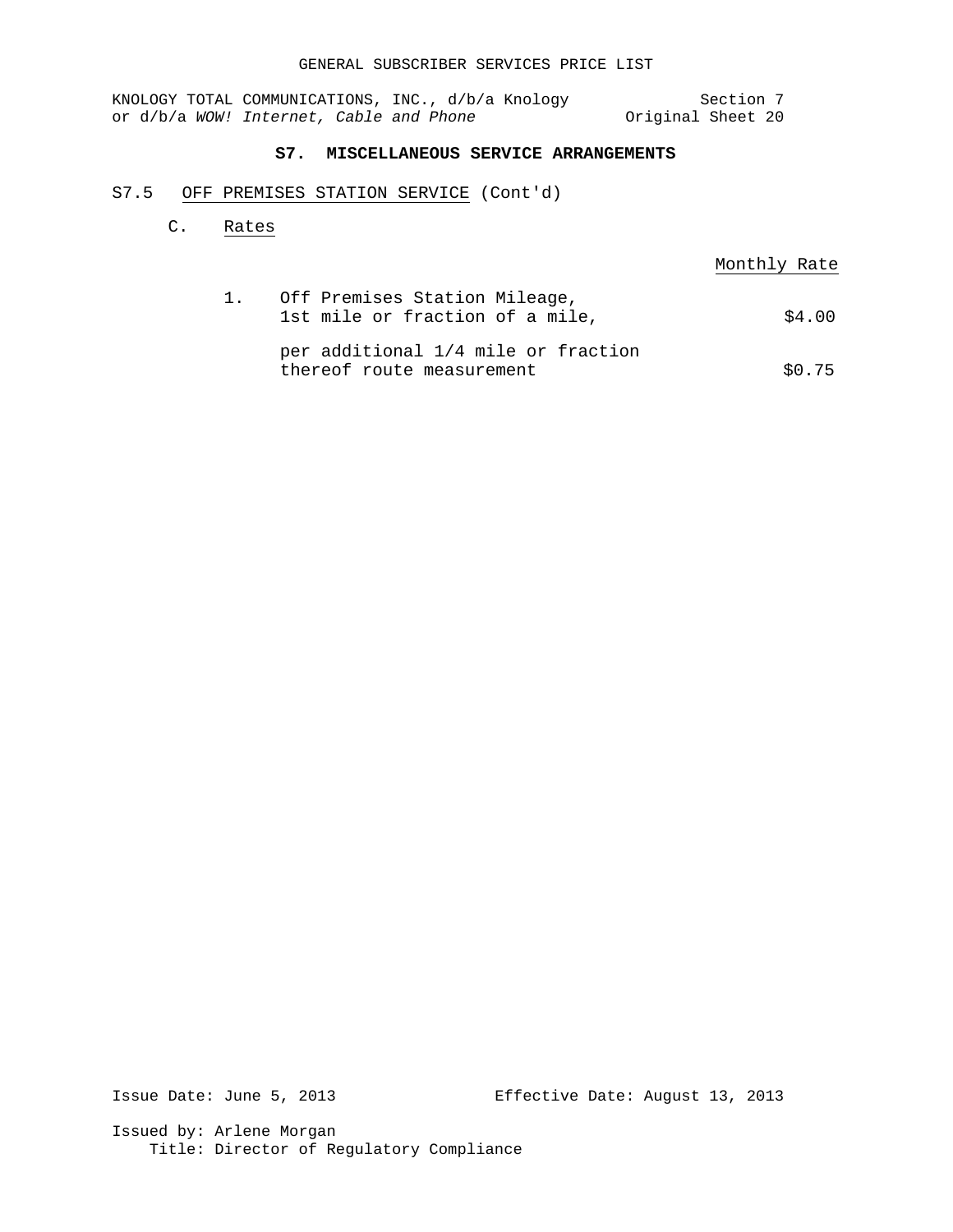#### **S7. MISCELLANEOUS SERVICE ARRANGEMENTS**

# S7.6 JOINT USE OF SERVICE

A. General

Joint Use of Service permits a person, firm, or corporation to share the use of telephone service provided to a business customer.

- B. Conditions
	- 1. Joint Use of Service will be furnished with the approval of the Company only with business individual access lines.
	- 2. Joint Use of Service will be furnished to a customer who is in a business of a secretarial nature, or of renting, or leasing space to transient or permanent tenants.
	- 3. The joint user must be located on the premises, or in the same office, or in the same suite of offices as the customer, or in an office adjacent to and directly accessible from the customer's office.
	- 4. A joint user will be furnished one directory listing without charge.
	- 5. Applications for joint use of service shall be made by the customer.
	- 6. The customer will be responsible for all charges incurred by the joint user.
	- 7. Additional listings and supplemental services may be furnished to the joint user at the request of the customer and at regular rates.

Issue Date: June 5, 2013 Effective Date: August 13, 2013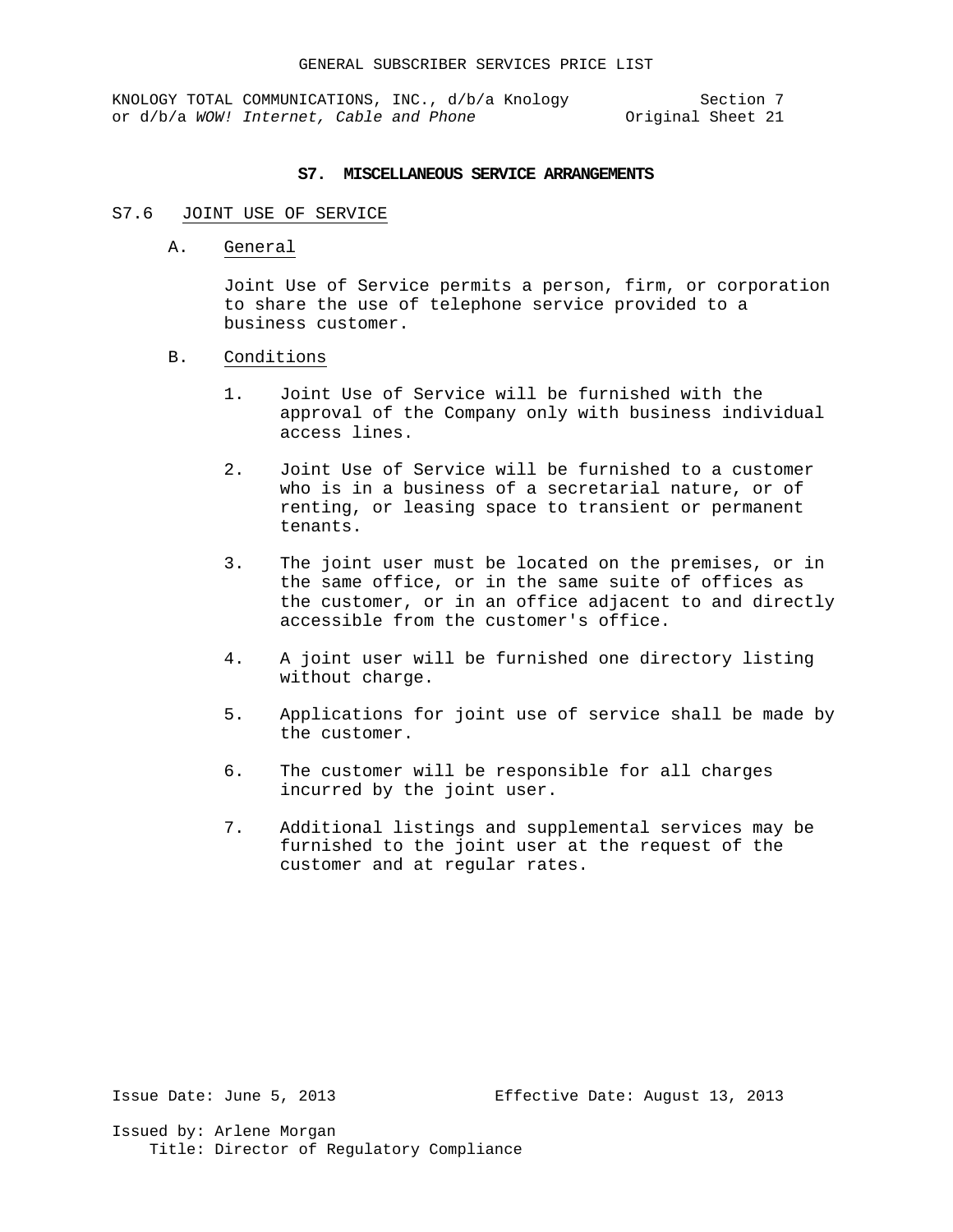# **S7. MISCELLANEOUS SERVICE ARRANGEMENTS**

- S7.6 JOINT USE OF SERVICE (Cont'd)
	- B. Conditions (Cont'd)
		- 8. After the listing for the joint user has been included in the directory, Joint Use of Service may not be discontinued during the life of the directory, except under the following conditions:
			- a. The customer's service is discontinued;
			- b. The joint user moves from the premises where the customer's service is located;
			- c. The joint user establishes his own primary service on the same premises.
	- C. Rates

# Monthly Rates

1. Joint Use of Service, each 50% of<br>applicable access line busines access line business rate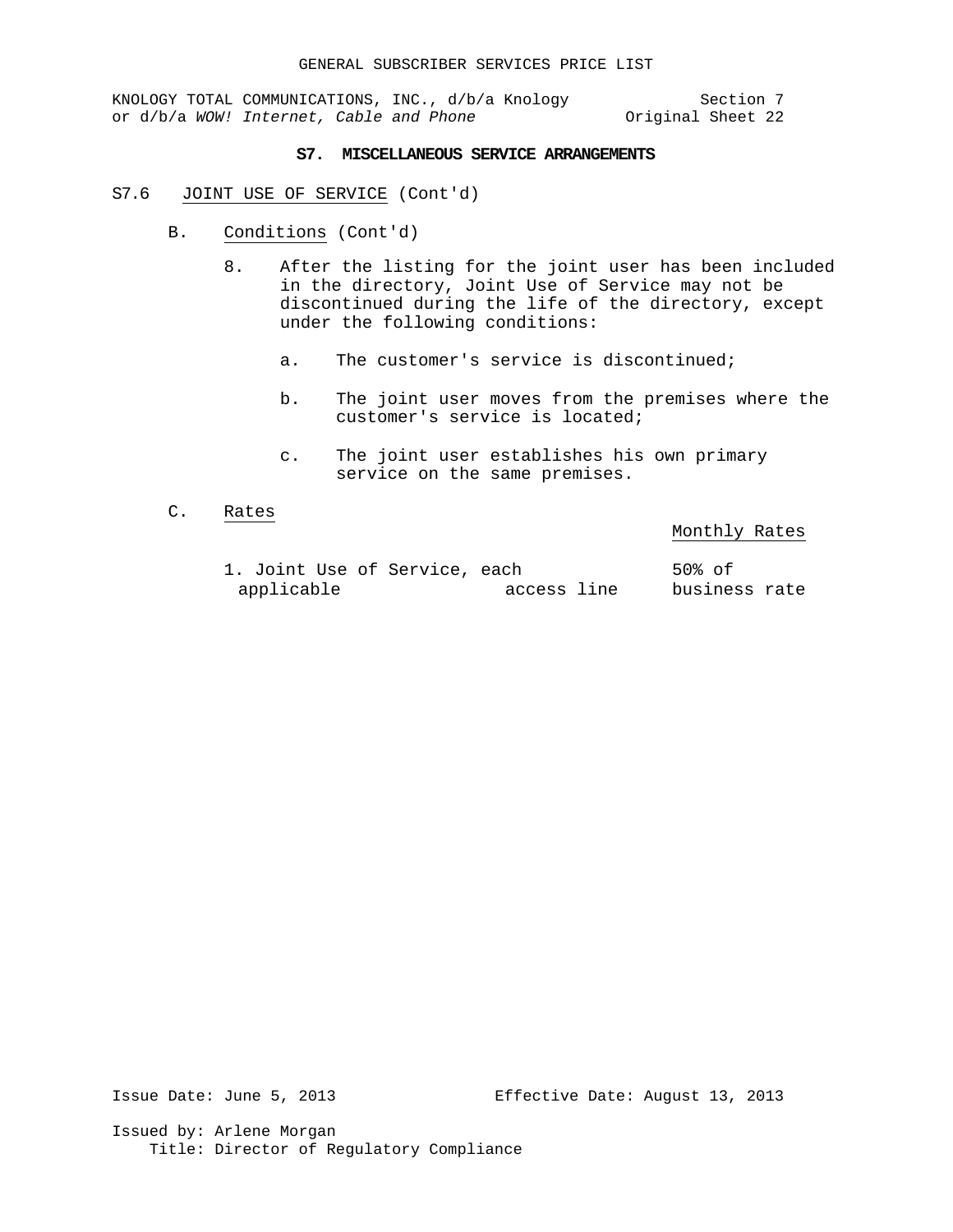## **S7. MISCELLANEOUS SERVICE ARRANGEMENTS**

#### S7.7 PACKAGED SERVICES

- A. Clever Choice 500
	- 1. Description

Clever Choice 500 is a package available to residential customers that offers a standard residential access line, the features offered with Features Unlimited as specified in S7.2.F and 500 long distance minutes with minutes over 500 rated at \$0.05 per minute.

- 2. Terms and Conditions
	- a. AH recurring charges applicable to a standard residential access line apply to Clever Choice 500 subscribers.
	- b. A customer may select an unlimited number of compatible services and features from the Features Unlimited list specified in S7.2.F.
	- c. Nonrecurring charges as specified elsewhere in this Price LIST do not apply for transactions involving additions, deletions, or changes to the service requested as part of Clever Choice 500.
	- d. The subscriber must be subscribed to Knology Long Distance service in order to be eligible for this plan.
	- e. Clever Choice 500 is offered to residential customers only.
- 3. Rates

Monthly Rate

Clever Choice 500 \$49.95

Issue Date: June 5, 2013 Effective Date: August 13, 2013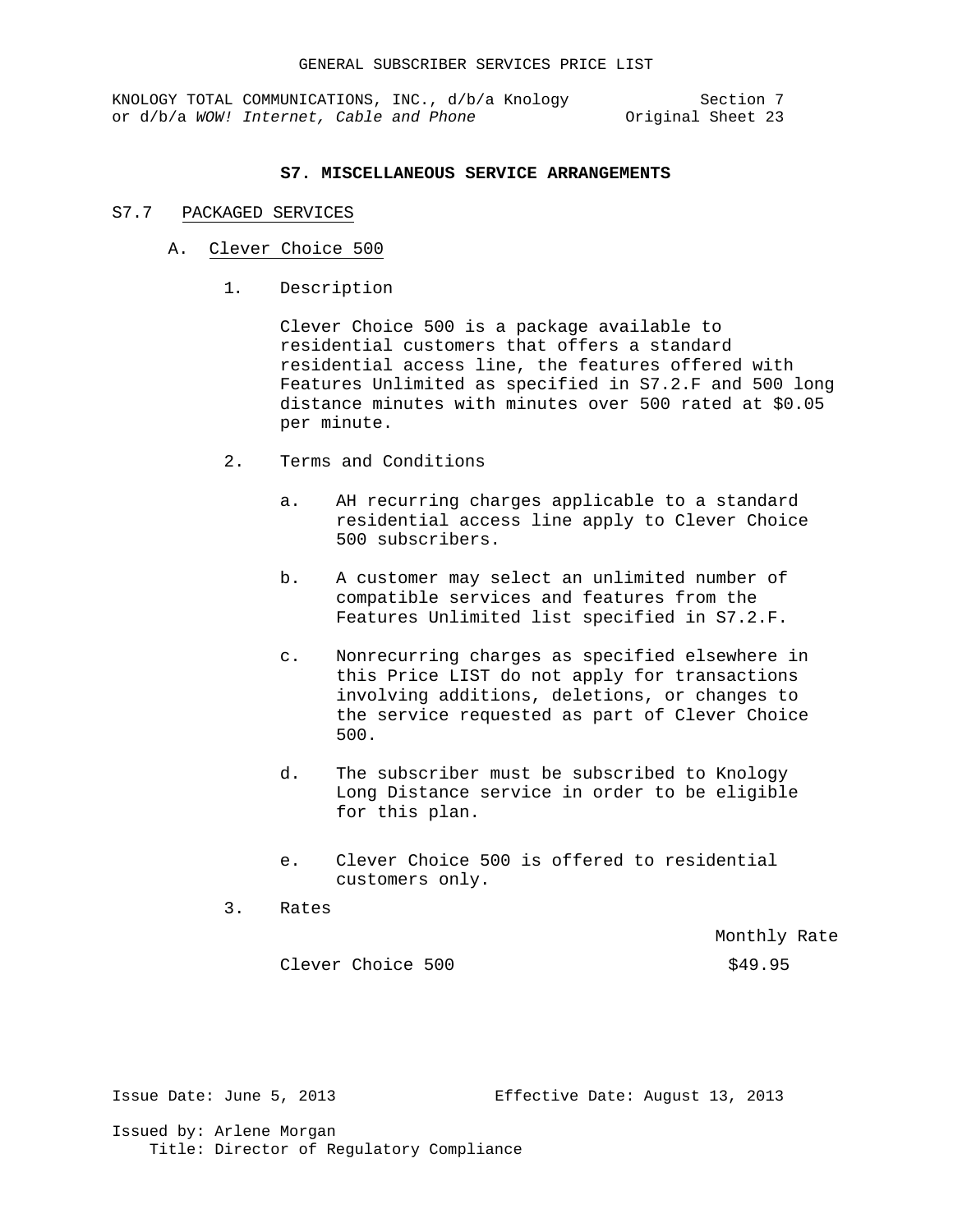KNOLOGY TOTAL COMMUNICATIONS, INC., d/b/a Knology Section 7<br>or d/b/a WOW! Internet, Cable and Phone 91 Original Sheet 24 or d/b/a WOW! Internet, Cable and Phone

# **S7. MISCELLANEOUS SERVICE ARRANGEMENTS**

- S7.7 PACKAGED SERVICES (Cont'd)
	- B. Clever Choice 1000
		- 1. Description

Clever Choice 1000 is a package available to residential customers that offers a standard residential access line, the features offered with Features Unlimited as specified in Section 7.2.F and 1,000 long distance minutes, with minutes over 1,000 rated at \$.05 per minute.

- 2. Terms and Conditions
	- a. All recurring charges applicable to a standard residential access line apply to Clever Choice 1000 subscribers.
	- b. A customer may select an unlimited number of compatible services and features from the Features Unlimited list specified in S7.2.F.
	- c. Nonrecurring charges as specified elsewhere in this Price list do not apply for transactions involving additions, deletions, or changes to the service requested as part of Clever Choice 1000.
	- d. The subscriber must be subscribed to Knology Long Distance service in order to be eligible for this plan.
	- e. Clever Choice 1000 is offered to residential customers only.
- 3. Rates

Monthly Rate

Clever Choice 1000 \$49.95

Issue Date: June 5, 2013 Effective Date: August 13, 2013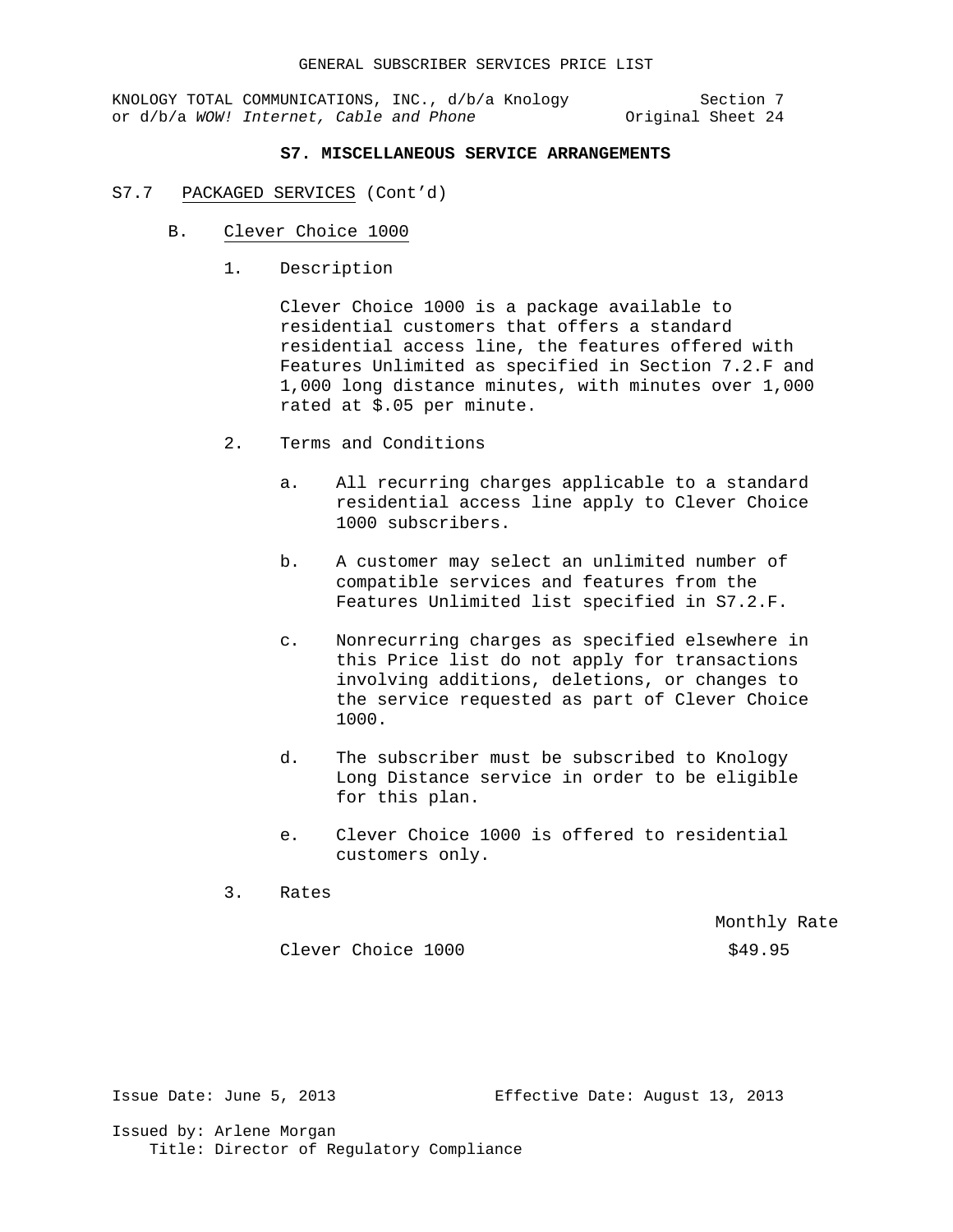KNOLOGY TOTAL COMMUNICATIONS, INC., d/b/a Knology Section 7<br>or d/b/a WOW! Internet, Cable and Phone 95 (1910) or d/b/a WOW! Internet, Cable and Phone

# **S7. MISCELLANEOUS SERVICE ARRANGEMENTS**

- S7.7 PACKAGED SERVICES (Cont'd)
	- C. Clever Choice Unlimited
		- 1. General

Clever Choice Unlimited is a package available to residential customers that offers a standard residential access line, the features offered with Features Unlimited, as specified in Section 7.2.F, and unlimited long distance.

- 2. Conditions
	- a. All recurring charges applicable to a standard residential access line apply to Clever Choice Unlimited subscribers.
	- b. A customer may select an unlimited number of compatible services and features from the Features Unlimited list specified in S7.2.F.
	- c. Nonrecurring charges as specified elsewhere in this Price list do not apply for transactions involving additions, deletions, or changes to the service requested as part of Clever Choice Unlimited.
	- d. The subscriber must be subscribed to Knology Long Distance for both intralata and interlata long distance service in order to be eligible for this plan.
	- e. Clever Choice Unlimited cannot be used for any use inconsistent with residential service.
	- f. This plan is not available to Customers with a multi-line account or an account that bills to another number or is the recipient of charges billed from another number unless the Customer establishes separate billing accounts for each line.
	- g. Customer lines associated with educational institutions, (colleges, universities, etc.) are not eligible for this plan.

Issue Date: June 5, 2013 Effective Date: August 13, 2013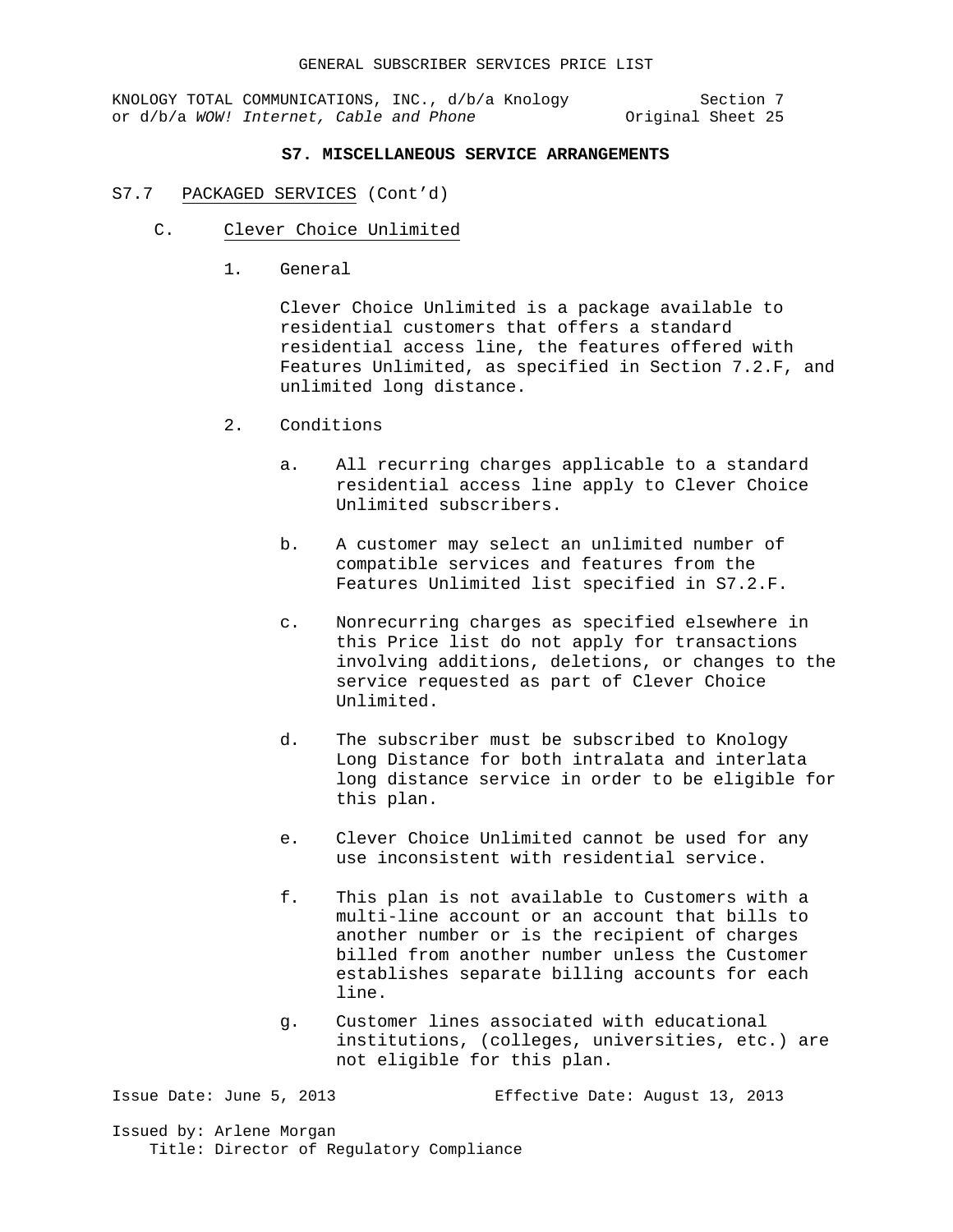KNOLOGY TOTAL COMMUNICATIONS, INC., d/b/a Knology Section 7<br>or d/b/a WOW! Internet, Cable and Phone 9001 0riginal Sheet 26 or d/b/a WOW! Internet, Cable and Phone

## **S7. MISCELLANEOUS SERVICE ARRANGEMENTS**

#### S7.7 PACKAGED SERVICES (Cont'd)

- C. Clever Choice Unlimited (Cont'd)
	- 2. Conditions (Cont'd)
		- h. Unlimited plan usage does not include multiparty conference calls, calls to 900 numbers, directory assistance, calling card, operator services, international calling, toll free calling services, internet or data calls.
		- i. This plan is not available for resale.
		- j. If the Company determines that usage is not consistent with typical Residential Customer usage, the Customer may be subject to an additional fee of \$50.00\* per month or offered an alternative plan at the Company's sole discretion.

For the purposes of this plan, typical residential usage is presumed to be total usage that does not exceed 5,000 minutes per month of interstate and/or intrastate service per account.

- k. In order to be eligible for this plan, the Company must be able to verify that the Customer meets these eligibility requirements. Customers who no longer meet these eligibility requirements will not be eligible for this plan and will be contacted by the Company and offered an alternative plan.
- l. The Company reserves the right to exclude certain terminating telephone numbers from this plan. Calls to these numbers will be billed at \$0.05 per minute.

\*Only one additional fee will apply when both interstate and intrastate service is provided to the customer.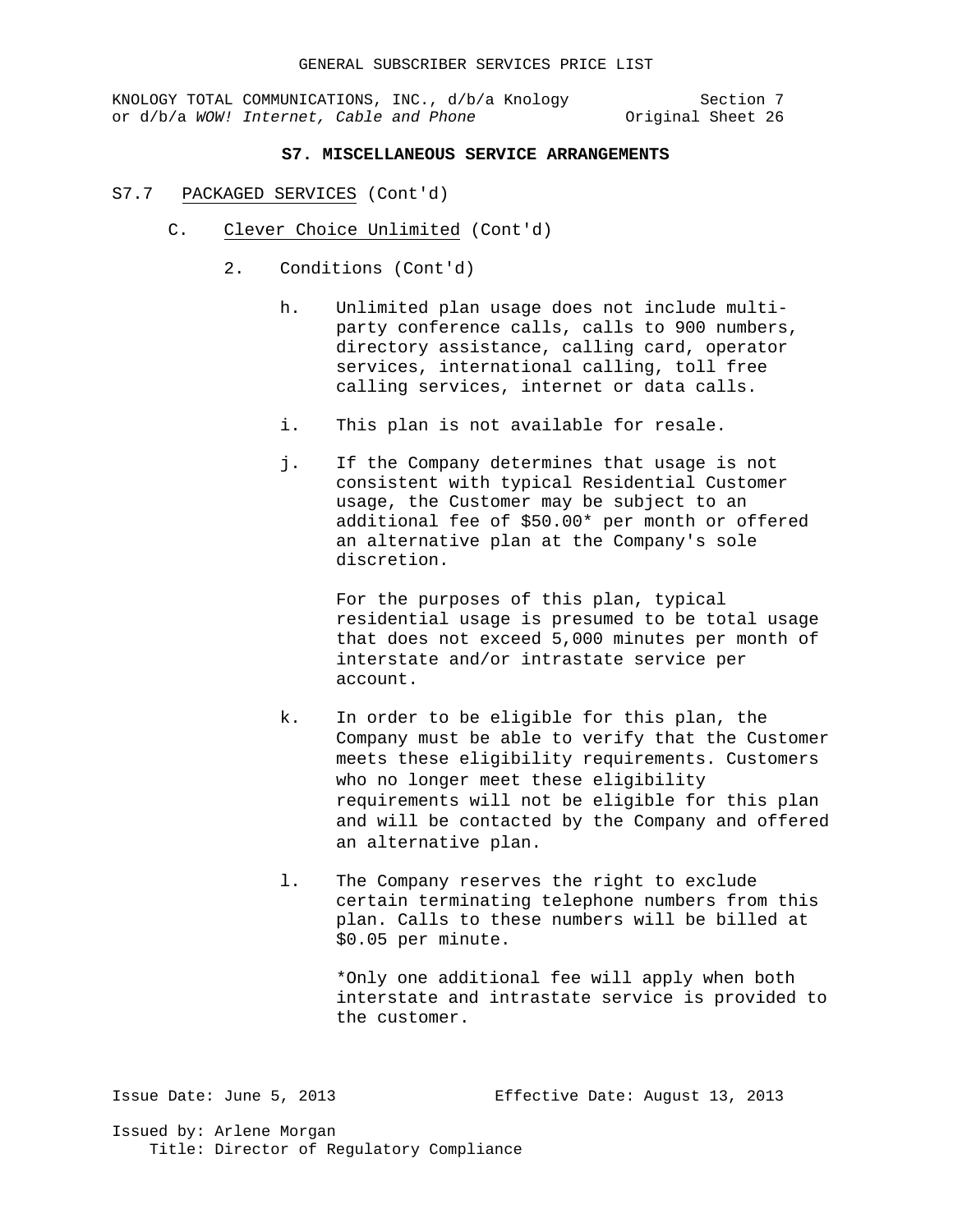# **S7. MISCELLANEOUS SERVICE ARRANGEMENTS**

- S7.7 PACKAGED SERVICES (Cont'd)
	- C. Clever Choice Unlimited (Cont'd)
		- 3. Rates

Monthly Rate

Clever Choice Unlimited  $$69.95$ 

Issue Date: June 5, 2013 Effective Date: August 13, 2013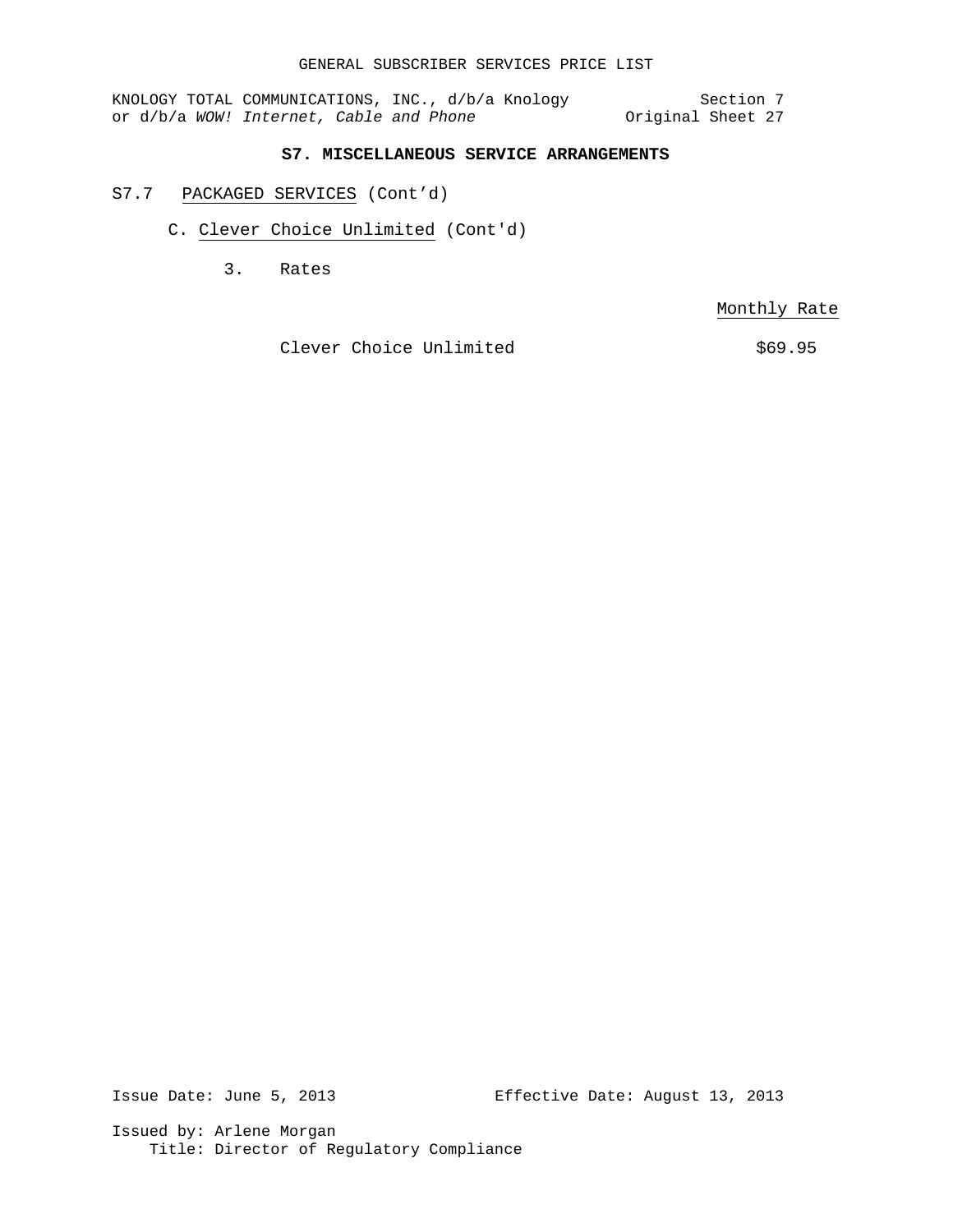KNOLOGY TOTAL COMMUNICATIONS, INC., d/b/a Knology Section 7<br>or d/b/a WOW! Internet, Cable and Phone 91 0 0 Section 1 or d/b/a WOW! Internet, Cable and Phone

## **S7. MISCELLANEOUS SERVICE ARRANGEMENTS**

- S7.7 PACKAGED SERVICES (Cont'd)
	- D. Clever Choice Area Calling
		- 1. Description

Clever Choice Area Calling is a package available to residential customers that offers a standard residential access line and 1,200 intrastate/intralata long distance minutes with minutes over 1,200 rated at \$0.05 per minute.

- 2. Terms and Conditions
	- a. All recurring charges applicable to a standard residential access line apply to Clever Choice Area Calling subscribers.
	- b. The subscriber must be subscribed to Knology Long Distance service in order to be eligible for this plan.
	- c. Clever Choice Area Calling is offered to residential customers only.
	- d. Clever Choice Area Calling plan usage does not include multi-party conference calls, calls to 900 numbers, directory assistance, calling card, operator services, international calling, toll free calling services, internet or data calls.
	- e. The Company reserves the right to exclude certain terminating telephone numbers from this plan. Calls to these numbers will be billed at \$0.05 per minute.
	- f. This plan is not available for resale.
- 3. Rates

Monthly Rate

Clever Choice Area Calling 638.30

Issue Date: June 5, 2013 Effective Date: August 13, 2013 Issued by: Arlene Morgan Title: Director of Regulatory Compliance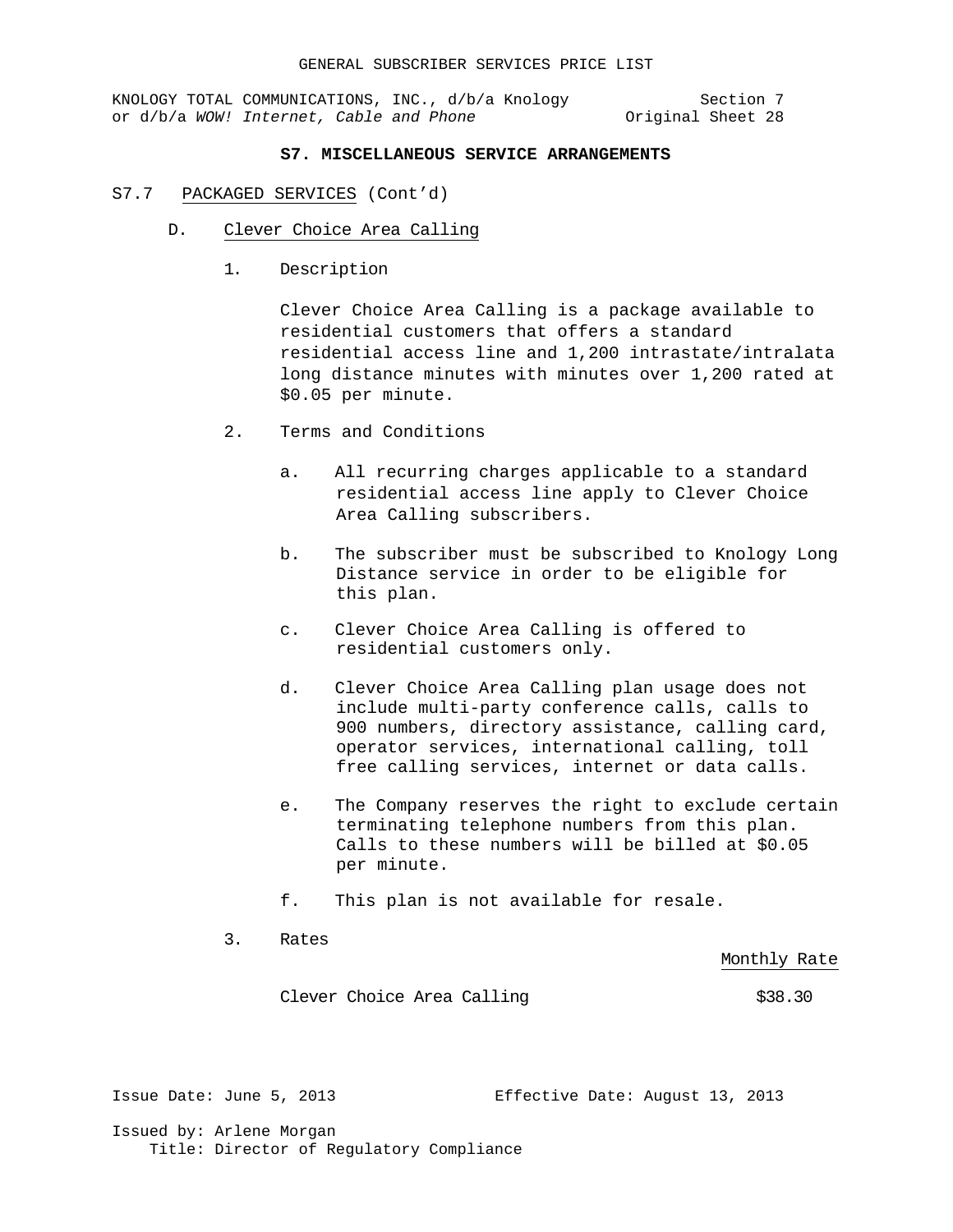### GENERAL SUBSCRIBER SERVICES PRICE LIST

KNOLOGY TOTAL COMMUNICATIONS, INC., d/b/a Knology Section 8 or d/b/a WOW! Internet, Cable and Phone **Original Contents Sheet 1** 

## **S8. COIN TELEPHONE SERVICE**

| <b>CONTENTS</b> |                 |                                                                                 | Sheet No. |   |
|-----------------|-----------------|---------------------------------------------------------------------------------|-----------|---|
|                 |                 | S8.1 Public Telephone Service                                                   |           |   |
|                 | Ά.              |                                                                                 |           |   |
|                 |                 | S8.2 Reserved for Future Use                                                    |           |   |
|                 |                 | S8.3 Access Line Service for Customer Owned<br>Coin Operated Telephones (COCOT) |           |   |
|                 | Α.<br><b>B.</b> | Definition and Requirements                                                     |           | 3 |

Issue Date: June 5, 2013 Effective Date: August 13, 2013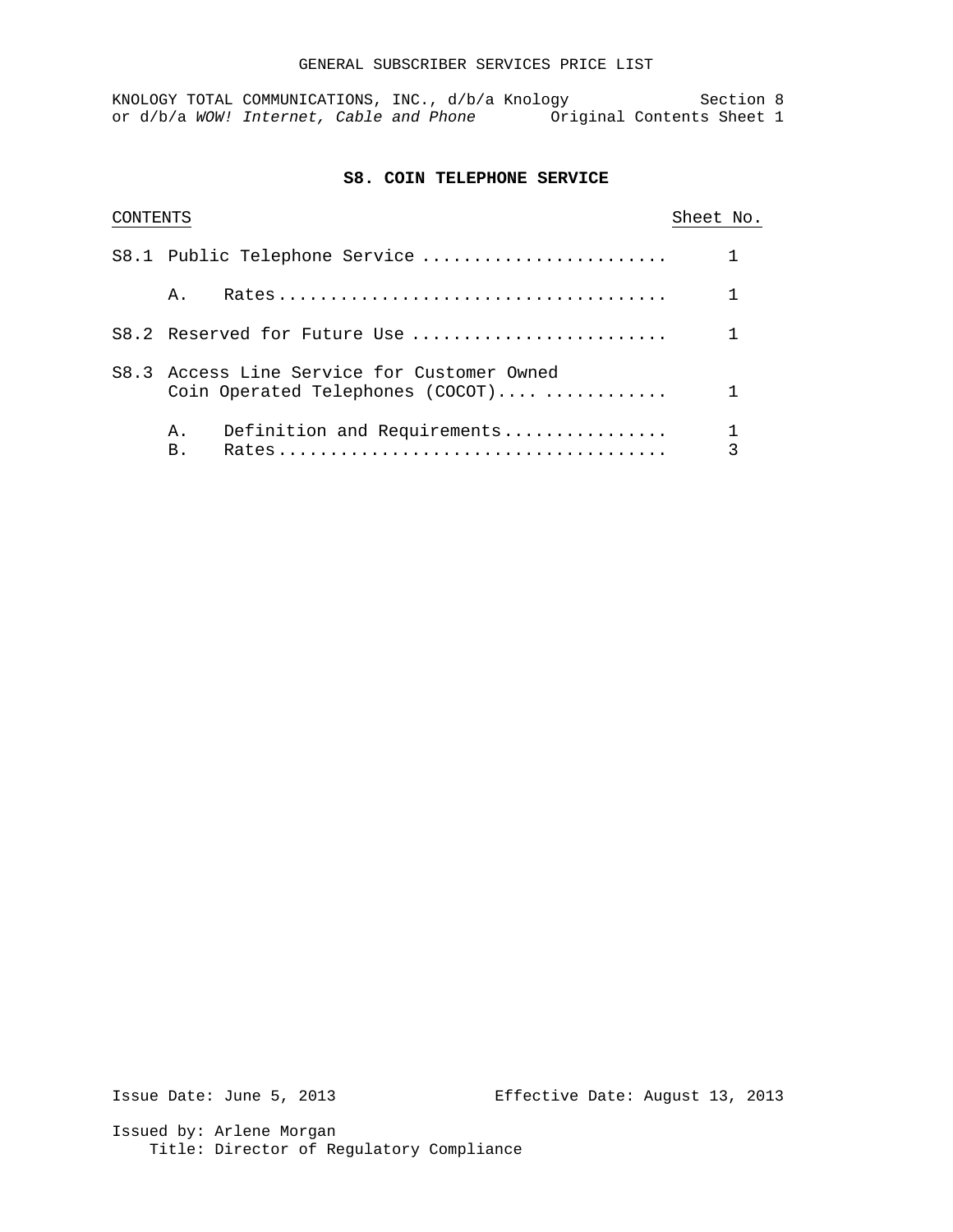#### **S8. COIN TELEPHONE SERVICE**

### S8.1 PUBLIC TELEPHONE SERVICE

A. Rates (See Note 1)

Each local message \$.25

Note 1: This is the local coin rate which applies to callers (endusers) from payphones (public and semi-public) which are provided by the Company.

#### S8.2 RESERVED FOR FUTURE USE

# S8.3 ACCESS LINE SERVICE FOR CUSTOMER-PROVIDED PUBLIC TELEPHONES (COCOT)

- A. Definition and Requirements
	- 1. Access Line Service for customer provided public telephones is an exchange line service provided at the request of a subscriber for telecommunications use by the general public.
	- 2. This access line service is provided on a flat rate basis, until such time as measured service is offered.
	- 3. This access line service is provided for use with customer provided coin-operated and non-coin public telephones.
	- 4. The subscriber shall be responsible for the installation maintenance and operation of customer provided public telephones used in connection with this service.
	- 5. Customer provided public telephones must be connected to the Company network in compliance with part 68 of the FCC'S Rules and Regulations.
	- 6. The service is furnished subject to the condition that all applicable regulations in section 25 of this Price List will be adhered to.

Issue Date: June 5, 2013 Effective Date: August 13, 2013 Issued by: Arlene Morgan Title: Director of Regulatory Compliance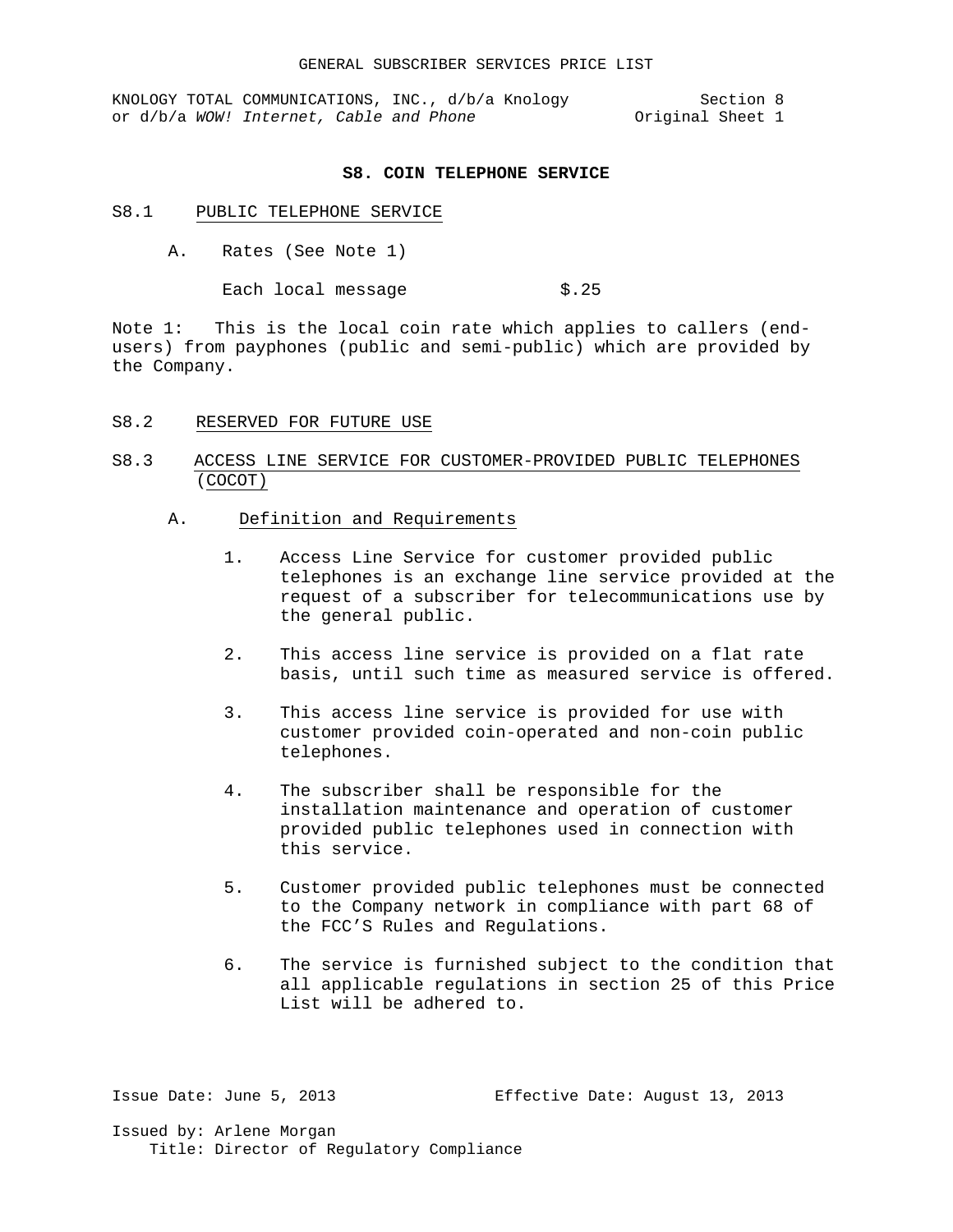## **S8. COIN TELEPHONE SERVICE**

- S8.3 ACCESS LINE SERVICE FOR CUSTOMER-PROVIDED PUBLIC TELEPHONES (COCOT) (Cont'd)
	- A. Definition and Requirements (Cont'd)
		- 7. The service is provided for use by the subscriber but may be used by others when so authorized by the subscriber, provided that all such usage is subject to the provisions of this Price list.
		- 8. This service is not subject to concessions.
		- 9. This service may not be suspended at a reduced rate.
		- 10. Access line service for customer provided public telephones cannot be included on accounts containing other classes of service. A separate account is required for this offering at each location.
		- 11. The Company will provide screening information on unauthorized toll call charges to the line.
		- 12. The Company is not responsible for refunds of coins deposited in customer provided coin-operated public telephones.
		- 13. Customer provided public telephones may not be attached to other types of access lines.
		- 14. Customer provided non-coin public telephones must provide for local call completion.

Issue Date: June 5, 2013 Effective Date: August 13, 2013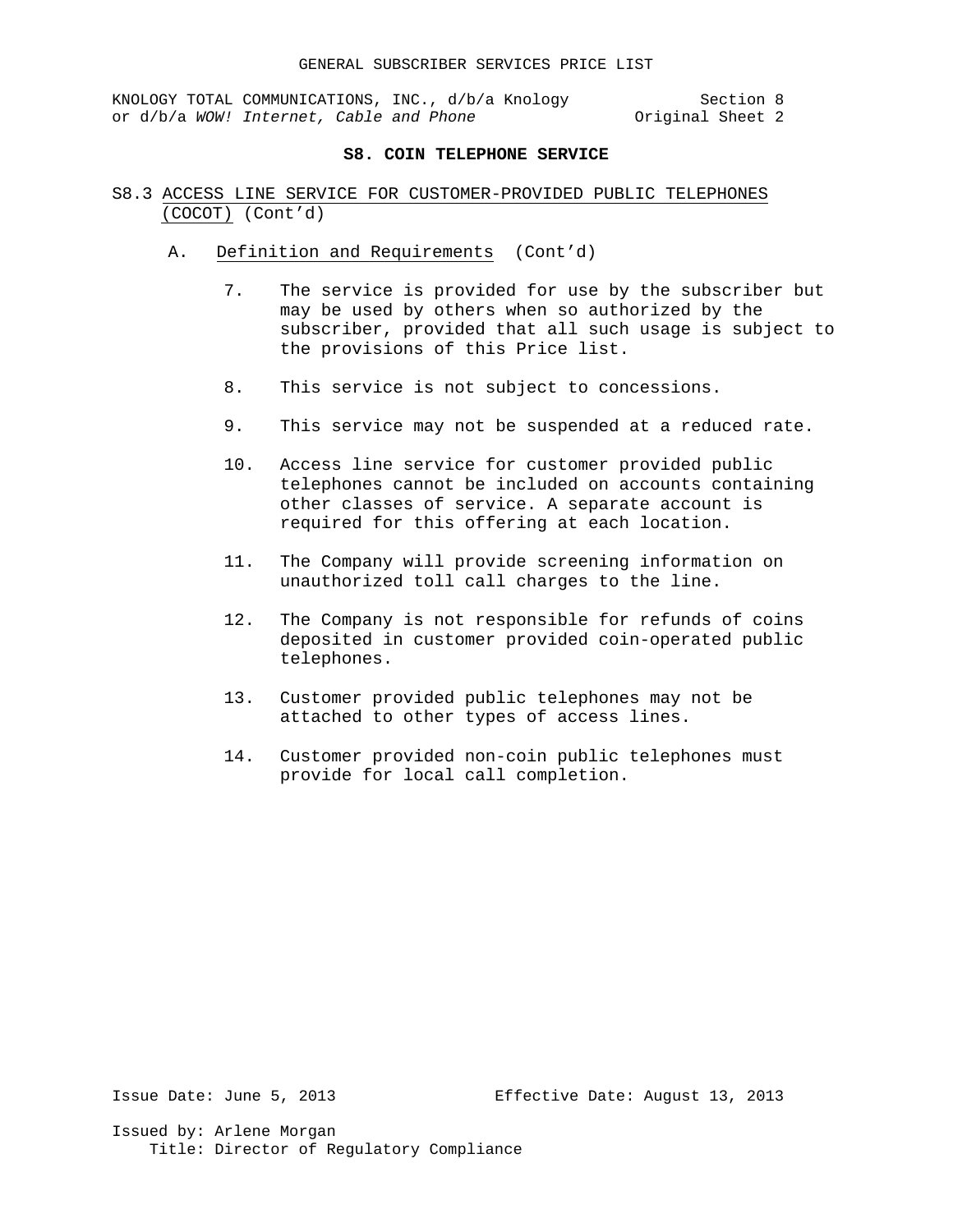### **S8. COIN TELEPHONE SERVICE**

- S8.3 ACCESS LINE SERVICE FOR CUSTOMER-PROVIDED PUBLIC TELEPHONES (COCOT) (Cont'd)
	- B. Rates
		- 1. Access line service for customer provided public telephones is provided on a flat Rate basis.
			- (a) Monthly service charges per access line.

| Class of | Touchtone |
|----------|-----------|
| Service  | Rate      |
|          |           |

- 1. Flat rate coin-operated \$51.77 Public Telephone Access
- 2. Flat rate non-coin \$51.77 Public Telephone Access Line
- (b) Service charges are applied on the same basis as individual Business Subscriber Line Service.
- (c) The Subscriber is responsible for Directory Assistance service charges.
- (d) Other rates and regulations in this Price List not discussed herein that pertain to Business Subscriber Line Service apply.

Issue Date: June 5, 2013 Effective Date: August 13, 2013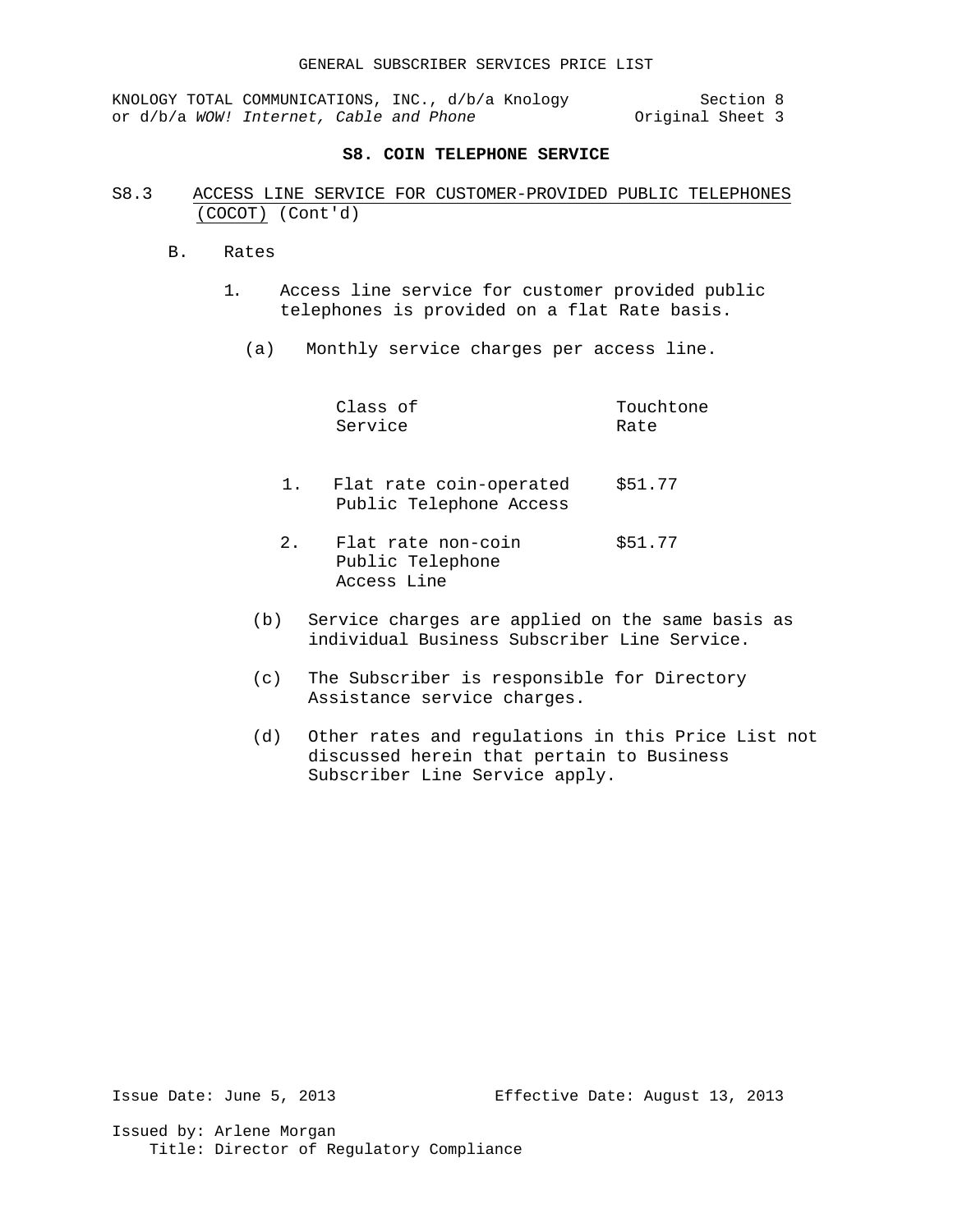#### **S8. COIN TELEPHONE SERVICE**

- S8.3 ACCESS LINE SERVICE FOR CUSTOMER-PROVIDED PUBLIC TELEPHONES (COCOT) (Cont'd)
	- B. Rates (Cont'd)
		- 1. Cont'd)
			- (e) Directory listings in connection with two-way public telephone access lines are furnished under the rates and regulations as other business service.
			- (f) Screening of toll call option charge per access line per month is .........\$2.00.
			- (g) Coin supervision service rate, each

The Company concurs in the NECA tariff on file with the FCC for this rate element.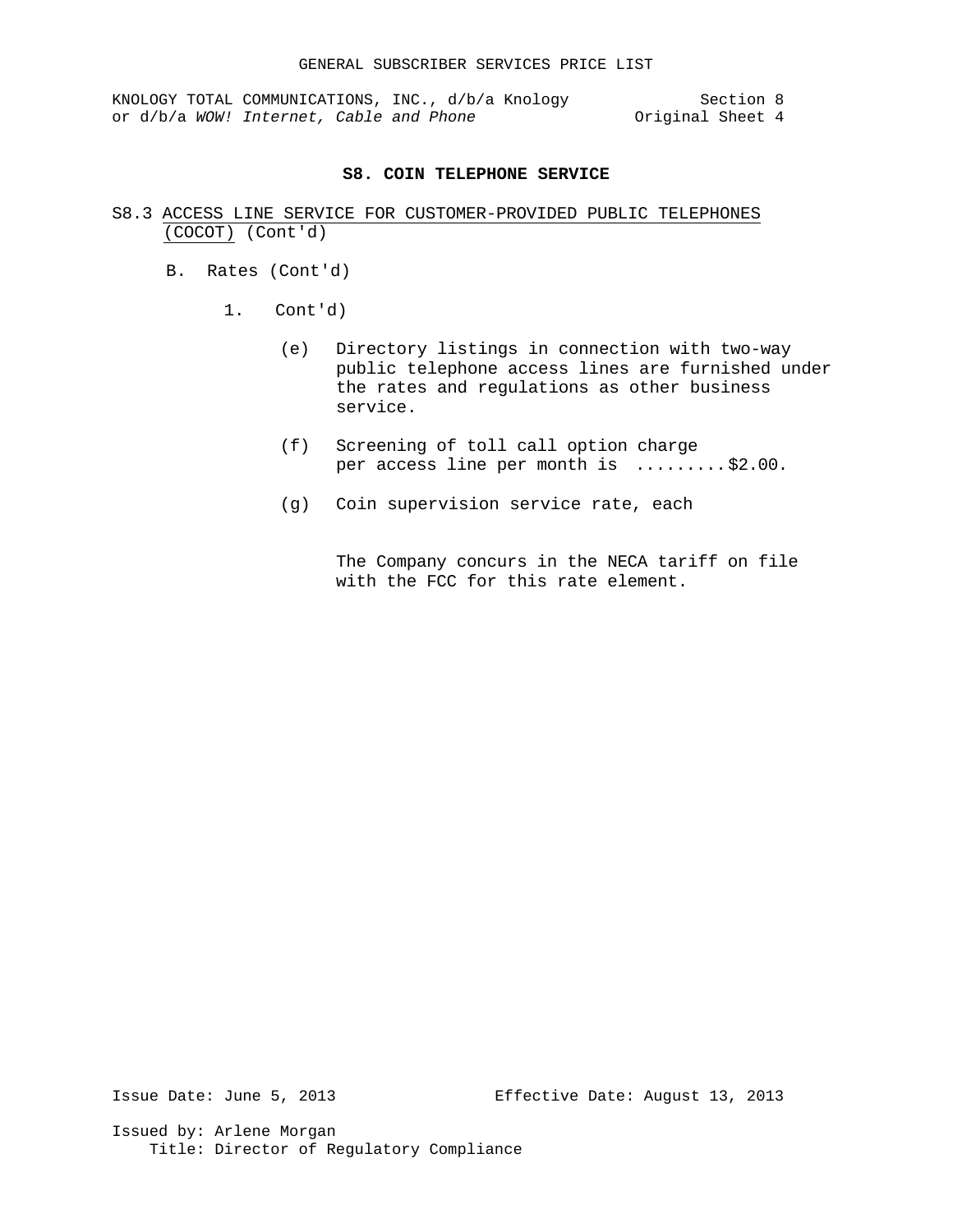## **S9. MOBILE TELEPHONE AND PAGING SERVICES**

| <b>CONTENTS</b><br>Sheet No. |                                   |                |
|------------------------------|-----------------------------------|----------------|
|                              | S9.1 Mobile Telephone Services    | 1              |
| Α.                           |                                   | $\mathbf{1}$   |
| B <sub>1</sub>               | Undertaking of the Company        | $\mathbf{1}$   |
| $\mathcal{C}$ .              | Obligation of Customer            | $\overline{2}$ |
| $D$ .                        | Liability of the Company          | $\overline{2}$ |
| $E$ .                        | Order of Precedence in Adding     |                |
|                              | Mobile Units                      | 2              |
| $F$ .                        | Use of Service and Facilities     | 3              |
| G.                           | Use of Service for Unlawful       |                |
|                              |                                   | 3              |
| Η.                           | Miscellaneous Devices Provided by |                |
|                              | the Customer                      | 3              |
| $T$ .                        | Directory Listings                | $\overline{3}$ |
| J.                           |                                   | 5              |
|                              | S9.2 Radio Paging Service         | 6              |
| Α.                           | Conditions                        | 6              |
| <b>B</b> .                   | Availability                      | 7              |
| $\mathcal{C}$ .              | Provision of Equipment            | 7              |
| $D$ .                        | Obligation of the Subscriber      | 7              |
| $F_{\rm{L}}$ .               | Undertaking of the Company        | 8              |
| $F_{\perp}$                  | Initial Contract Period and       |                |
|                              | Termination of Service            | 8              |
| G.                           |                                   | 8              |

Issue Date: June 5, 2013 Effective Date: August 13, 2013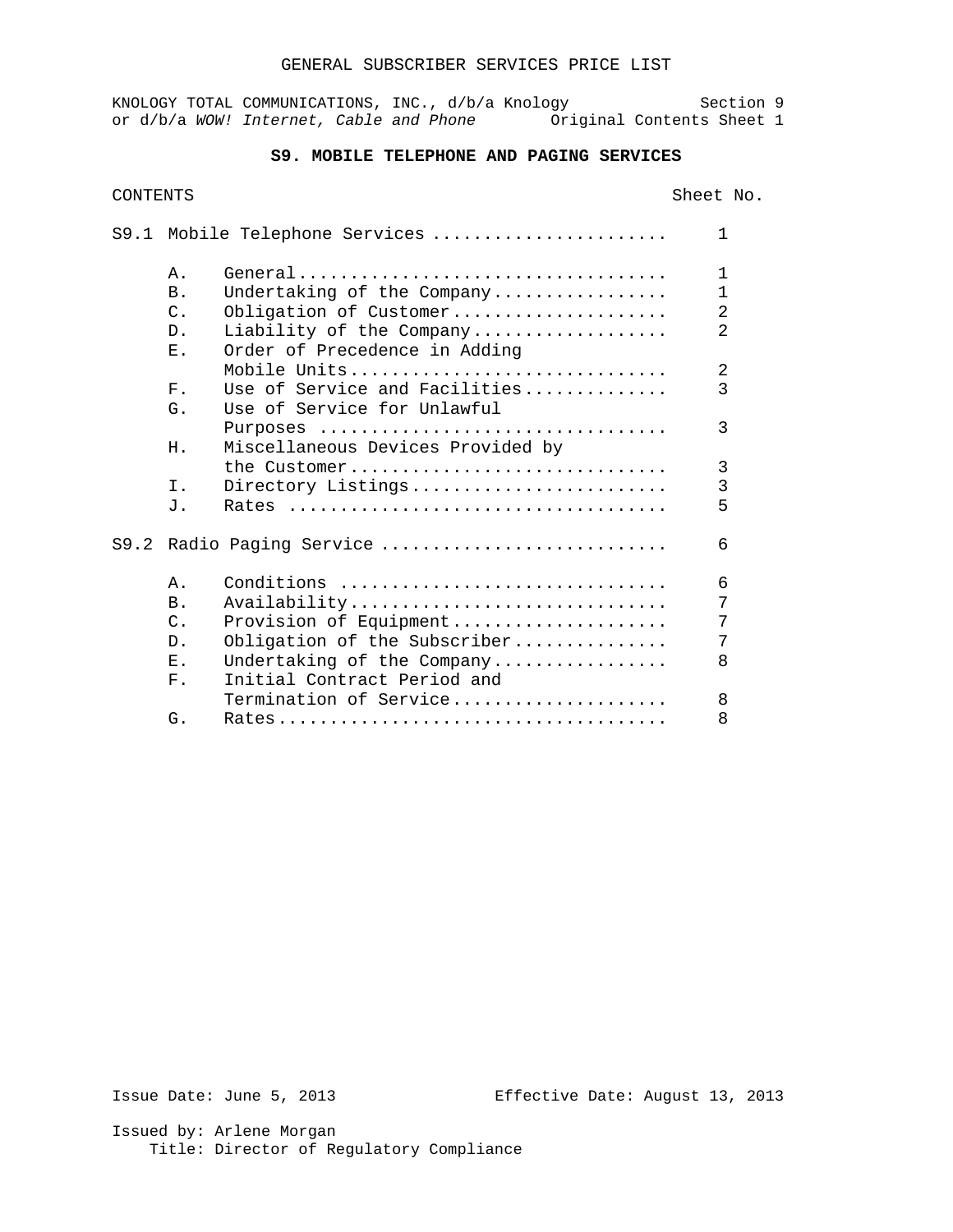KNOLOGY TOTAL COMMUNICATIONS, INC., d/b/a Knology Section 9<br>1 or d/b/a WOW! Internet, Cable and Phone Sor d/b/a WOW! Internet, Cable and Phone or d/b/a WOW! Internet, Cable and Phone

#### **S9. MOBILE TELEPHONE AND PAGING SERVICES**

#### S9.1 MOBILE TELEPHONE SERVICE

- A. General
	- 1. Mobile Telephone Service is a communications service between a wire telephone and a mobile unit or between two mobile units, transmitted through a land radio telephone dial exchange station. The following rules, rates, and regulations apply to dial mobile telephone service furnished by the Company or furnished with other carriers within the Mobile Service Areas.
	- 2. Mobile Telephone Service is available to mobile units equipped for this service when within range of a land radio telephone dial exchange station through which such service is furnished, and subject to transmission, atmospheric and like limitations.
	- 3. The radio equipment in this mobile unit provided by the customer shall be suitable for the proper operation of the service.
	- 4. The Company reserves the right to limit the length of conversation when necessary in times of emergency to avoid a shortage of facilities.

## B. Undertaking of the Company

- 1. The Company's obligation to furnish service is dependent upon its ability to secure and retain suitable facilities and rights for the construction and maintenance of the necessary circuits and equipment.
- 2. In connection with general service, the Company does not undertake to transmit messages, but offers the use of its facilities for communications between its customers.

Issue Date: June 5, 2013 Effective Date: August 13, 2013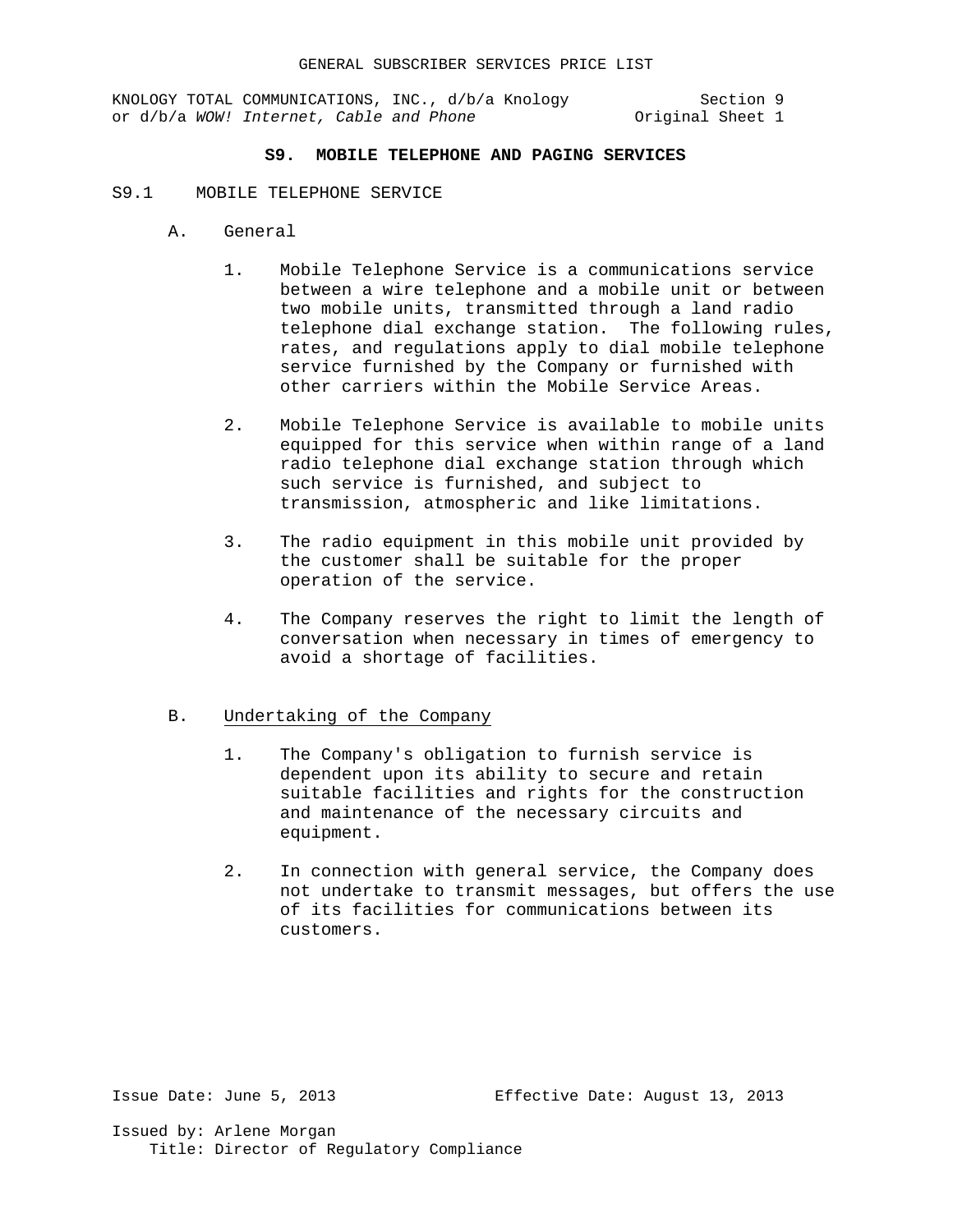KNOLOGY TOTAL COMMUNICATIONS, INC., d/b/a Knology Section 9<br>or d/b/a WOW! Internet, Cable and Phone (2001) Singles Original Sheet 2 or d/b/a WOW! Internet, Cable and Phone

## **S9. MOBILE TELEPHONE AND PAGING SERVICES**

#### S9.1 MOBILE TELEPHONE SERVICE (Cont'd)

- C. Obligation of the Customer
	- 1. The calling party (or customer) shall establish his identity in the course of any communication as often as may be necessary.
	- 2. The calling party (or customer) shall be solely responsible for establishing the identity of the person or persons with whom connection is made at the called station.
	- 3. The customer is required to furnish, install and maintain the storage battery, charging equipment and noise suppressors on his mobile unit required for the proper operation of the service.

# D. Liability of Company

When the lines of other telephone companies are used in establishing connections to points not reached by the Company lines, the company is not liable for any act or omission of the other company or companies.

### E. Order of Precedence in Adding Mobile Units

- 1. When facilities in a mobile service area are insufficient to permit furnishing mobile telephone service to all who desire such service, applications for service to new customers or to additional mobile units or existing customers shall be filed in accordance with categories of precedence in the order listed below. All applications in the same category shall be filed in the order in which they are received and all such applications shall have precedence over applications in a lower category.
	- a. Category 1 Public Safety and Health:

Official federal, state, county and municipal government agencies protecting the public safety and health; private organizations and persons engaged primarily in protecting the public safety and health; private organizations and persons

Issue Date: June 5, 2013 Effective Date: August 13, 2013 Issued by: Arlene Morgan

Title: Director of Regulatory Compliance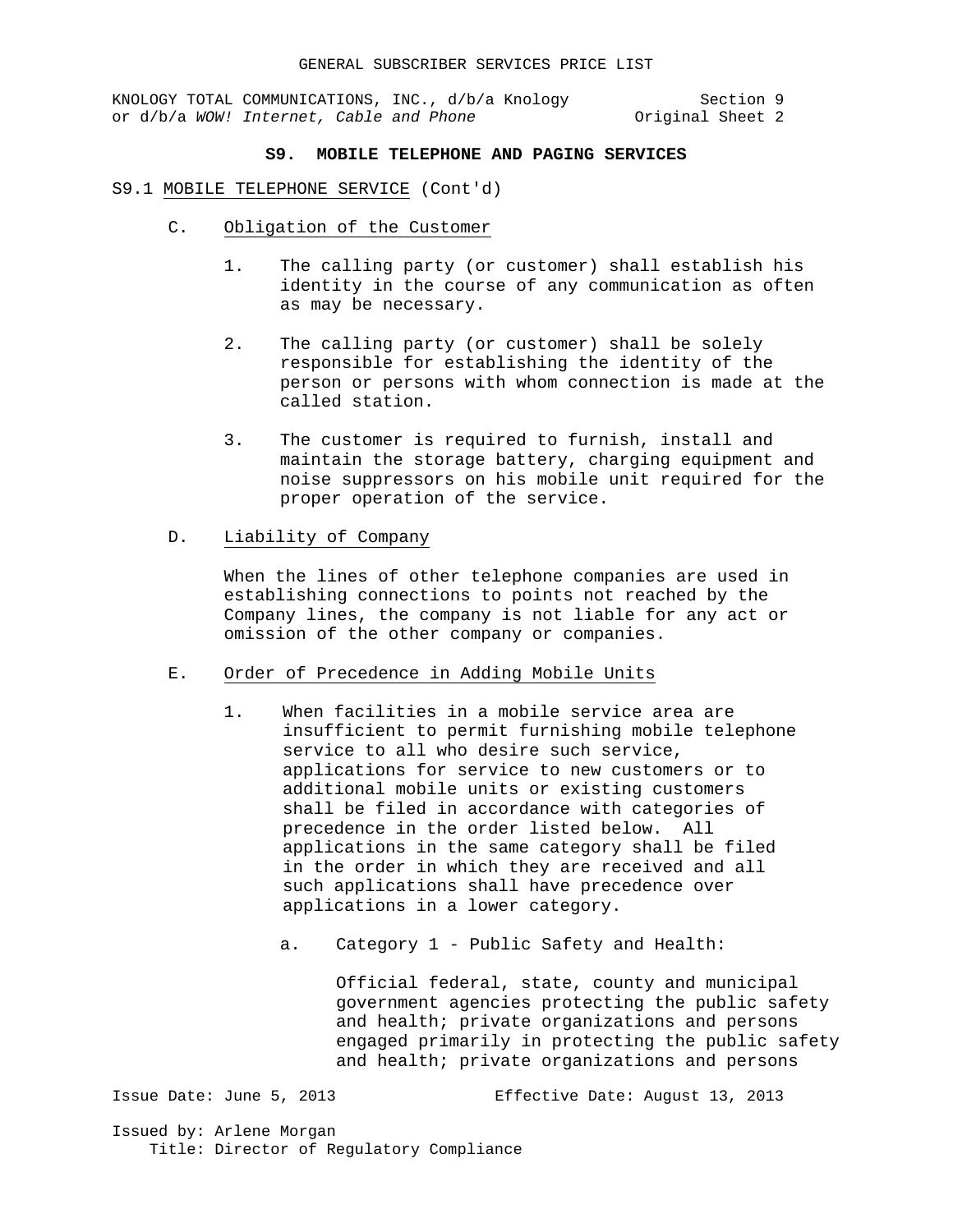KNOLOGY TOTAL COMMUNICATIONS, INC., d/b/a Knology Section 9<br>or d/b/a WOW! Internet, Cable and Phone (2013) Singles Sheet 3 or d/b/a WOW! Internet, Cable and Phone engaged primarily in protecting the public safety

#### **S9. MOBILE TELEPHONE AND PAGING SERVICES**

S9.1 MOBILE TELEPHONE SERVICE (Cont'd)

- E. Order of Precedence in Adding Mobile Units (Cont'd)
	- 1. (Cont'd)
		- a. Category 1 Public Safety and Health (Cont'd):

and health, such as physicians, hospitals, ambulance services, volunteer fire department, American Red Cross, licensed protective patrols and armored cars and similar agencies.

b. Category 2 - Carriers and Utilities:

Contract carriers, common carriers, and public utilities (exclusive of taxicabs arid delivery service), for communications other than correspondence of the general public.

c. Category 3 - Other Public Services:

Emergency repair organization, not included in Category 1, protecting health and property; press associations, newspapers and broadcasting stations.

d. Category 4 - Physically Handicapped:

Persons, who, because of physical handicaps, operate specifically-equipped vehicles and are unable to leave such vehicles without assistance.

e. Category 5 - Industrial:

Gas or oil producing or drilling operators; producers and distributors of fuel and lumber and other construction materials and equipment; food processing distribution and storage organizations; producers of substantial quantities of foods, business concerns engaged in construction of housing and industrial of public works; taxicabs and delivery service.

Issue Date: June 5, 2013 Effective Date: August 13, 2013 Issued by: Arlene Morgan

Title: Director of Regulatory Compliance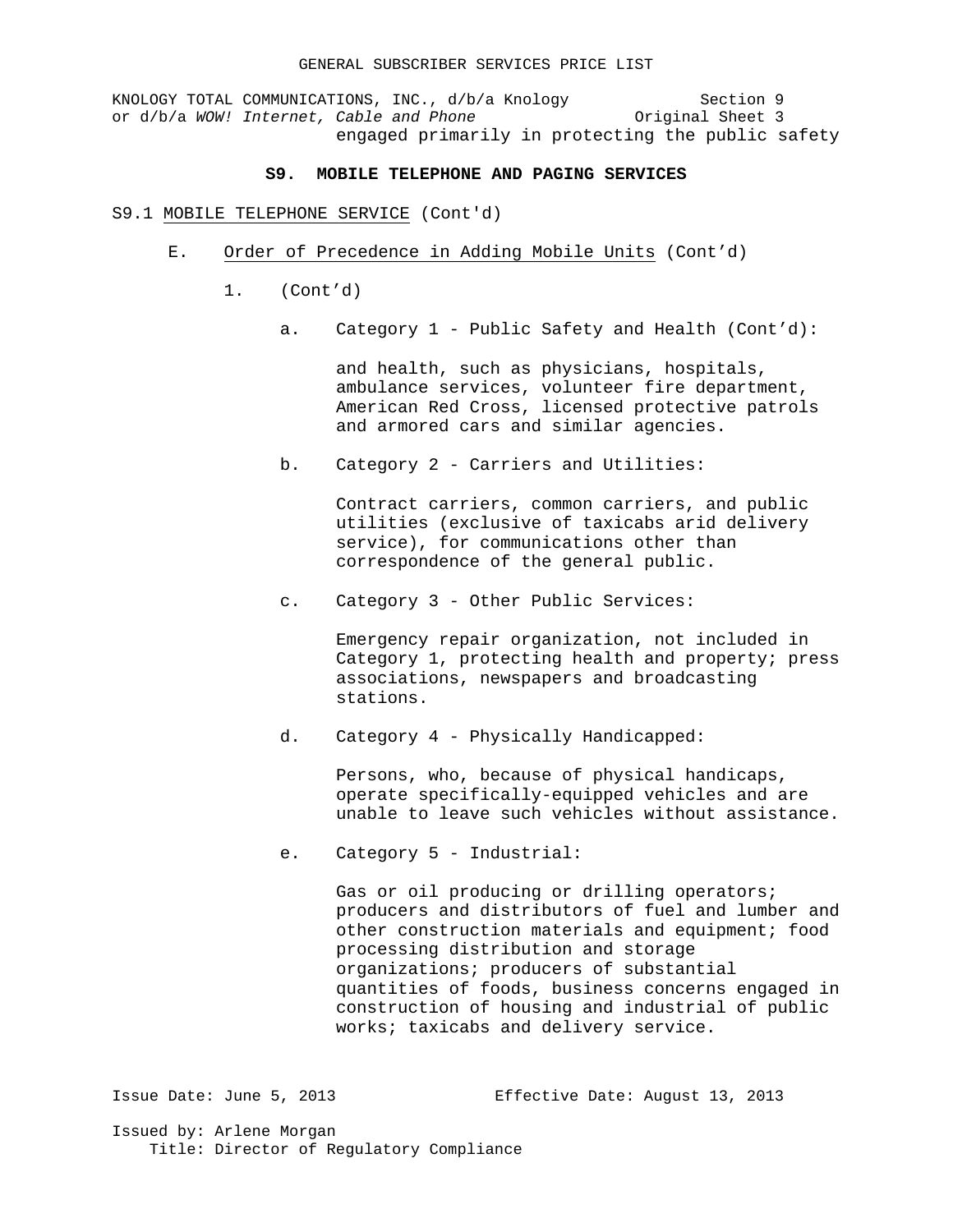KNOLOGY TOTAL COMMUNICATIONS, INC., d/b/a Knology Section 9<br>1 or d/b/a WOW! Internet, Cable and Phone Sor d/b/a WOW! Internet, Cable and Phone or d/b/a WOW! Internet, Cable and Phone

## **S9. MOBILE TELEPHONE AND PAGING SERVICES**

#### S9.1 MOBILE TELEPHONE SERVICE (Cont'd)

- F. Use of Service and Facilities
	- 1. The service is intended only for communications in which the customer has a direct interest and shall not be used for any purpose for which a payment or other compensation shall be received by him from any other person, firm or corporation for such use, or in the collection, transmission or delivery of any communications for others.
	- 2. The service is not intended for the purpose of performing any service in competition with the service which Company and/or participating companies may now or hereafter furnish.
- G. Use of Service for Unlawful Purposes

The service is furnished subject to the condition that it will not be used for an unlawful purpose. Service will be discontinued if any law enforcement agency acting within its apparent jurisdiction, advises in writing that such service is being used in violation of law. The Company will refuse to furnish service when it has reasonable grounds to believe that such service will be used in violation of law.

H. Miscellaneous Devices Provided by the Customer

Except as otherwise provided in this Price List, nothing herein shall be construed to permit the use of a recording device, or of a device to interconnect any line or channel of the Company with any other communications line or channel of the Company or of any other person.

I. Directory Listings

Directory listings will be provided and billed at the rates in accordance with the Company's regular practices for the listing of residence and business subscribers.

Issue Date: June 5, 2013 Effective Date: August 13, 2013 Issued by: Arlene Morgan

Title: Director of Regulatory Compliance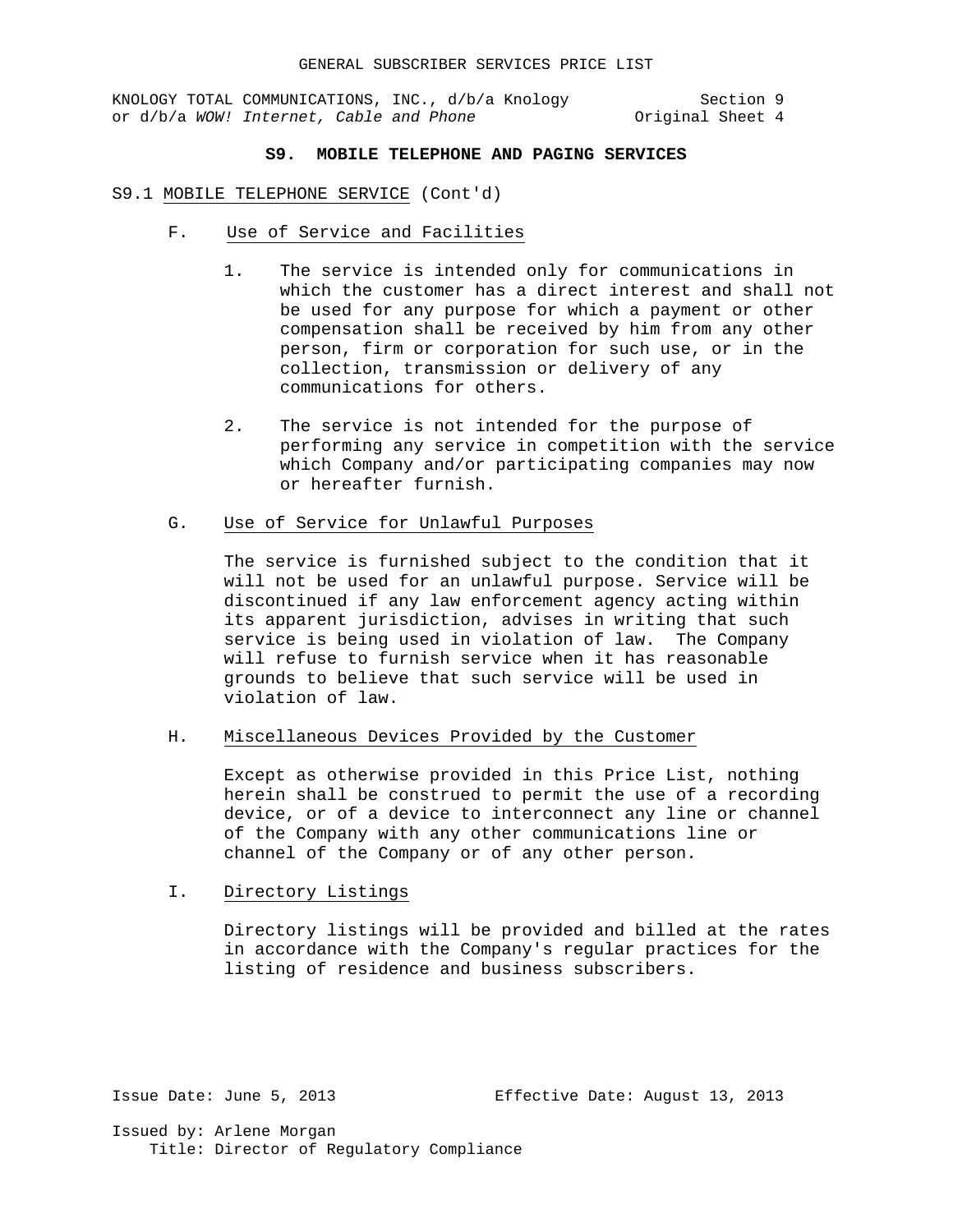#### **S9. MOBILE TELEPHONE AND PAGING SERVICES**

#### S9.1 MOBILE TELEPHONE SERVICE (Cont'd)

- J. Rates
	- 1. General
		- a. Unlimited local service is furnished between any wire telephone within the mobile service area and a mobile unit and/or fixed station within range of the land radio telephone dial exchange station serving that area.
		- b. Unlimited local service is furnished between any two mobile units and/or fixed stations within range of the land radio telephone dial exchange station serving that area.
		- c. Toll service is furnished at the same rates and regulations applicable to regular business or residence land telephone service.
	- 2. Rates

|    |                                      | Monthly<br>Rate | Installation<br>Charge                      |
|----|--------------------------------------|-----------------|---------------------------------------------|
| а. | Improved Mobile<br>Telephone Service | \$25.00         | Service Order<br>and Central<br>Office Work |

Issue Date: June 5, 2013 Effective Date: August 13, 2013

Charge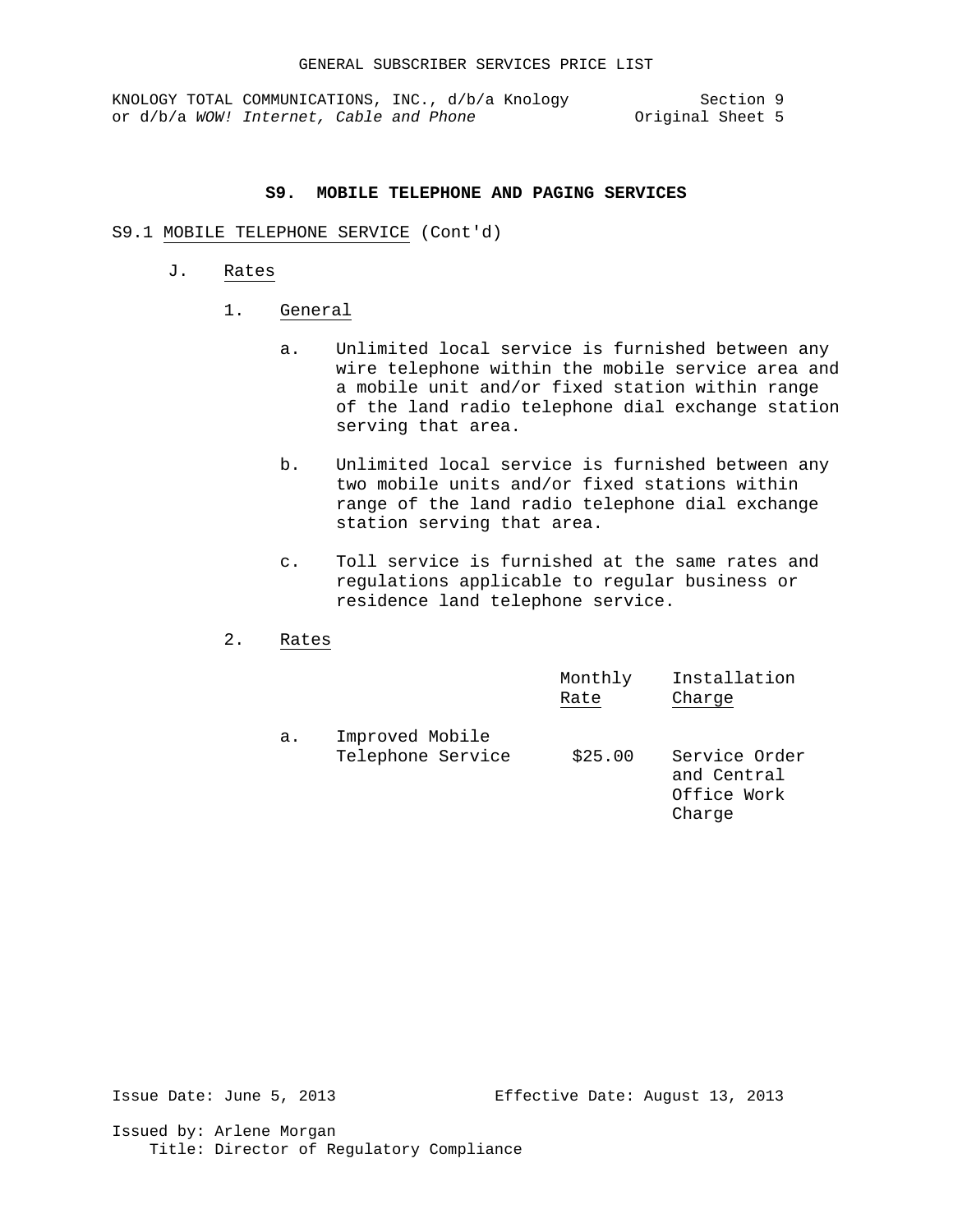# **S9. MOBILE TELEPHONE AND PAGING SERVICES**

#### S9.2 RADIO PAGING SERVICE

- A. Conditions
	- 1. Radio Paging Service is offered subject to all regulations of this Price list, except as specifically modified in this section of the Price List.
	- 2. Radio Paging Service is furnished through dial switching equipment and a land radio telephone station to a personal paging receiver equipped for such service.
	- 3. Radio Paging Service is a one way tone only service to the paging receiver, which is accessed by dialing a regular telephone number through central offices equipped for this service.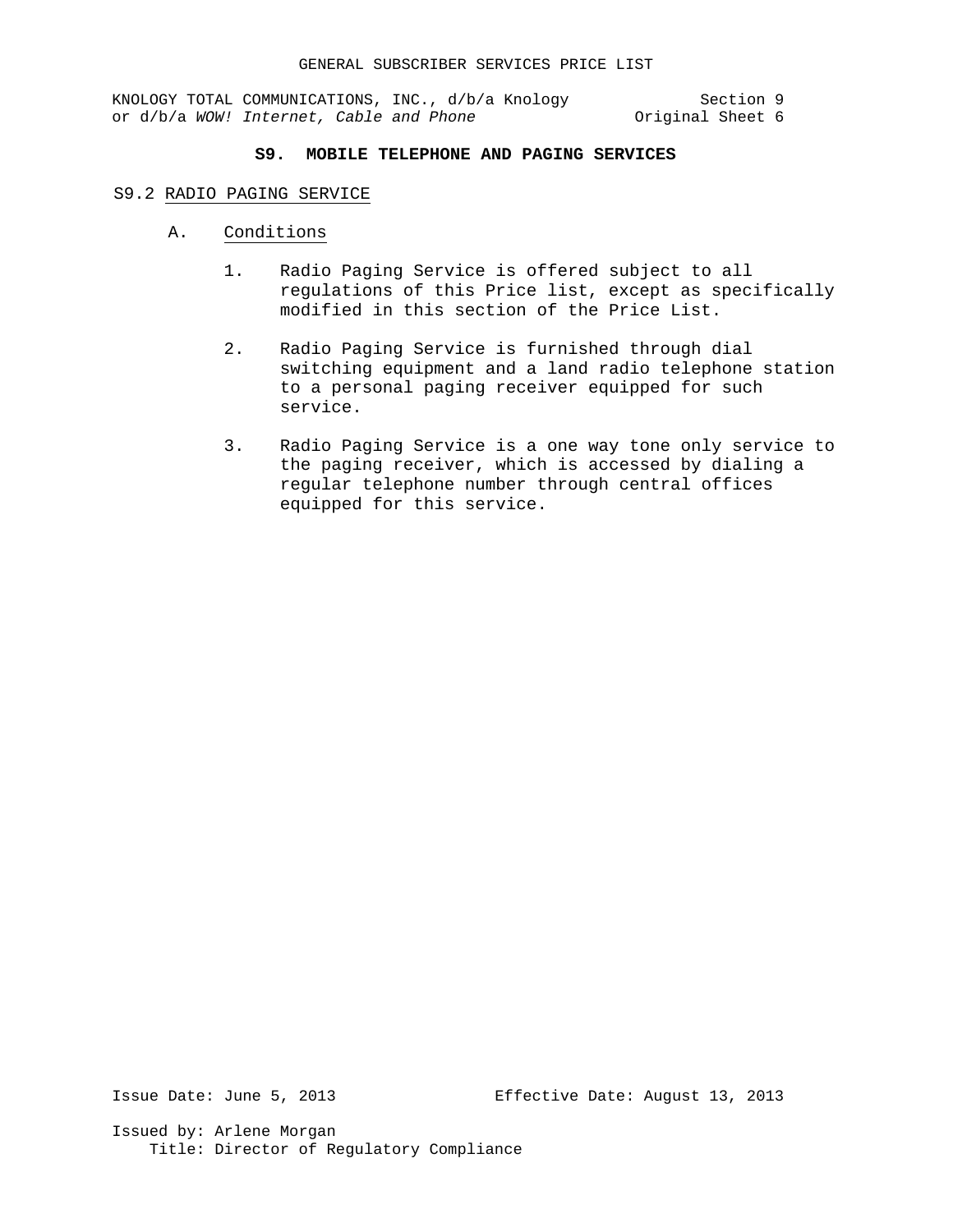KNOLOGY TOTAL COMMUNICATIONS, INC., d/b/a Knology Section 9<br>or d/b/a WOW! Internet, Cable and Phone 9 or d/b/a WOW! Internet, Cable and Phone

## **S9. MOBILE TELEPHONE AND PAGING SERVICES**

#### S9.2 RADIO PAGING SERVICE (Cont'd)

B. Availability of Service

Radio Paging Service is available to land based paging receivers equipped for this service when within range of a land radio telephone station through which such service is furnished subject to transmission, atmospheric, and like limitations and other variable conditions which may from time to time exist, which are not controllable by the Company.

#### C. Provision of Equipment

The paging receivers may be provided by the customer. If provided by the customer, the Company will determine if such customers provided equipment is suitable for the proper operation of the service.

D. Obligation of the Subscriber

The subscriber must come to a Company Business Office in person to make application. The subscriber shall provide the Company with such required information as is from time to time determined necessary for the security of the Company investment in the subscriber's service. Such information to include license numbers, insurance policy numbers, employer, employee number, social security number, etc. The subscriber assumes all responsibility for all applicable service charges.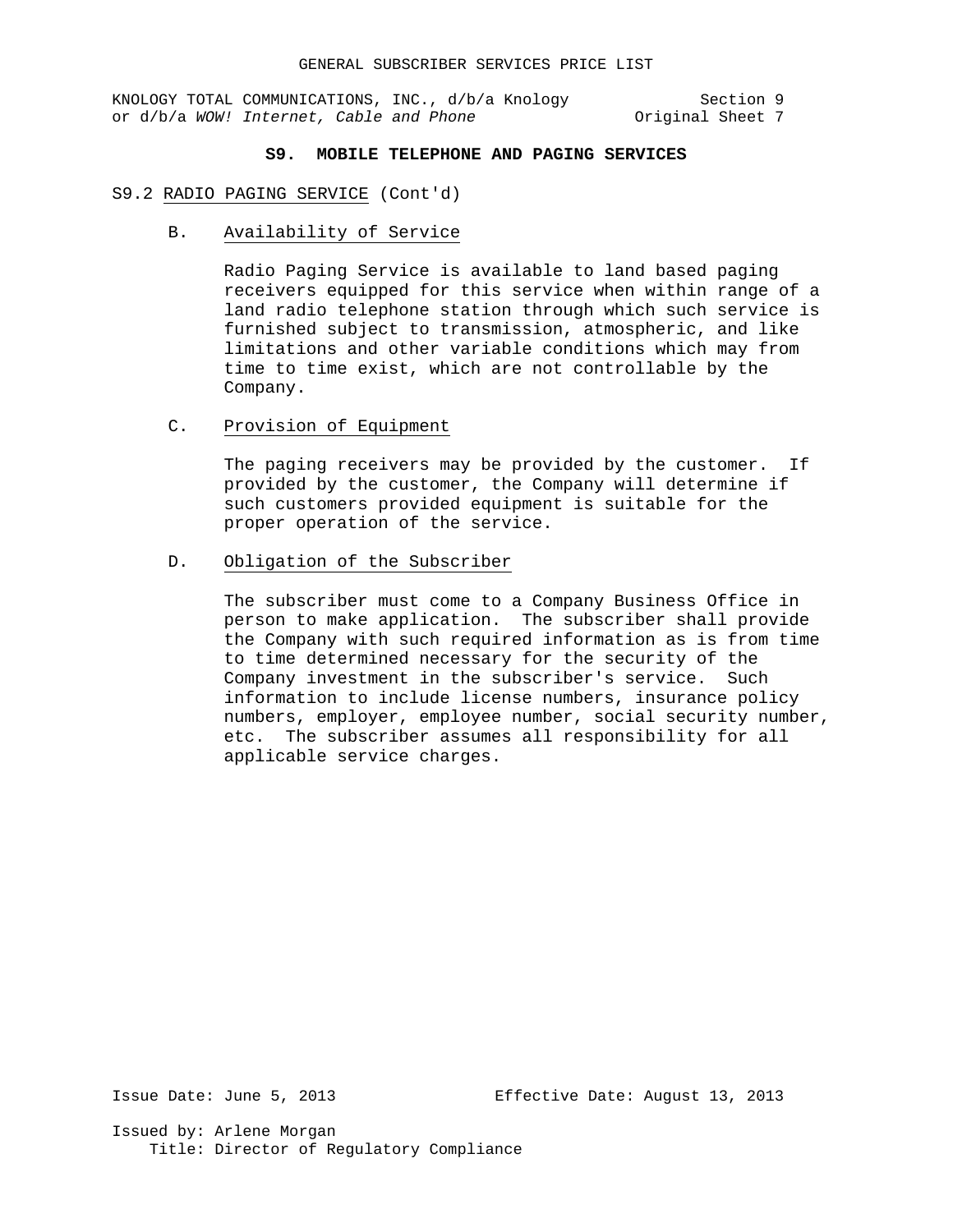KNOLOGY TOTAL COMMUNICATIONS, INC., d/b/a Knology Section 9<br>or d/b/a WOW! Internet, Cable and Phone (2013) Sincet 8 or d/b/a WOW! Internet, Cable and Phone

# **S9. MOBILE TELEPHONE AND PAGING SERVICES**

#### S9.2 RADIO PAGING SERVICE (Cont'd)

- E. Undertaking of the Company
	- 1. The Company's obligation to furnish service is dependent upon its ability to secure and retain suitable facilities and rights for the construction and maintenance of the necessary channels, circuits and other equipment. In case of a shortage of facilities, applications for service will be filled in order of precedence as specified preceding.
	- 2. Paging receiver numbers are furnished only to the customer and will not be listed in either the Company's directory or in information records available to the general public.
- F. Initial Contract Period and Termination of Service
	- 1. The initial contract period for Radio Paging Service is 30 days.
	- 2. Service may be terminated by the subscriber after the initial contract period subject to payment of all applicable charges.
- G. Rates

|                      | Monthly<br>Rate | Service<br>Charges                                    |
|----------------------|-----------------|-------------------------------------------------------|
| Radio Paging Service | \$10.00         | Service Order<br>and Central<br>Office Work<br>Charge |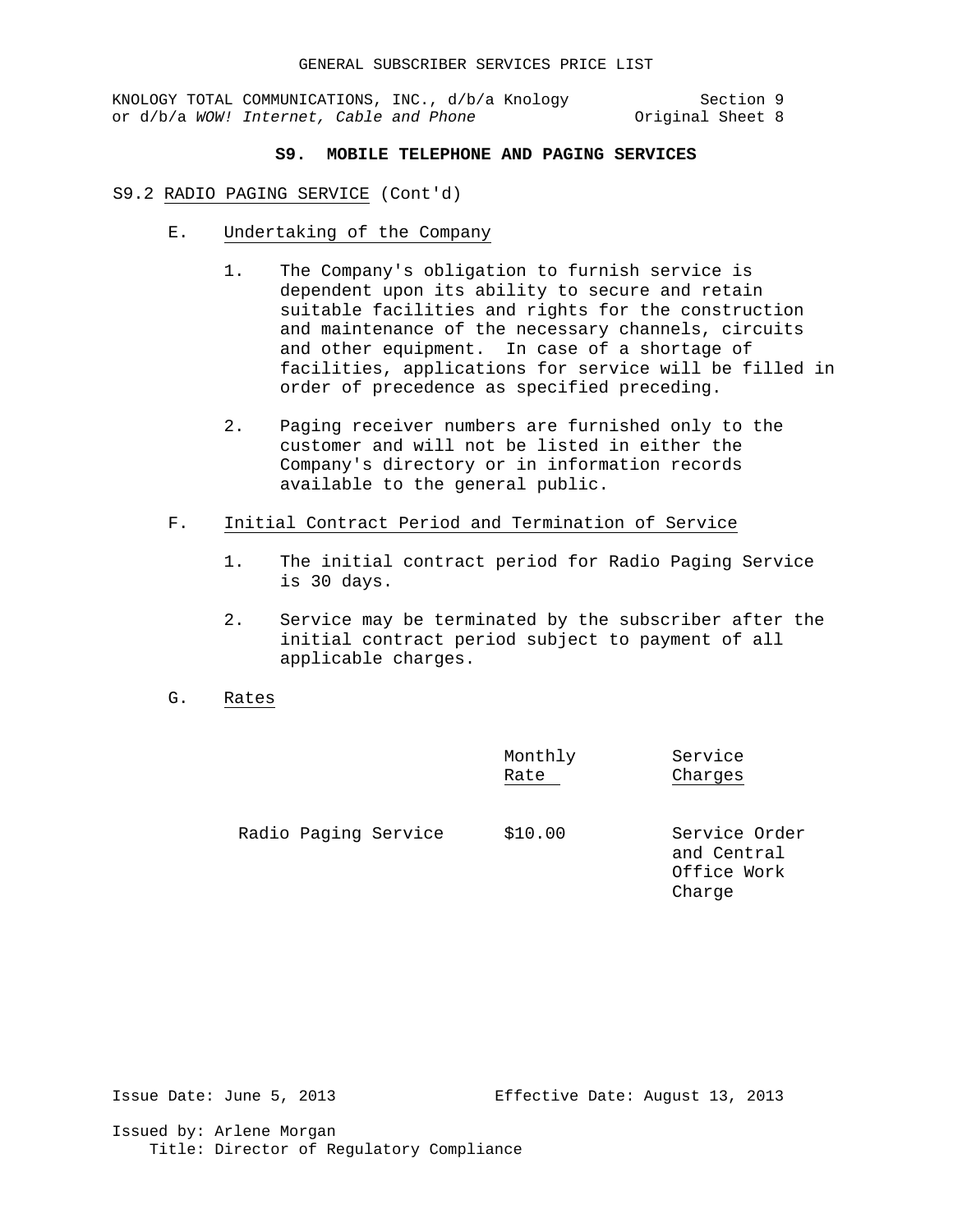#### GENERAL SUBSCRIBER SERVICES PRICE LIST

KNOLOGY TOTAL COMMUNICATIONS, INC., d/b/a Knology Section 10 or d/b/a WOW! Internet, Cable and Phone **Original Contents Sheet 1** 

### **S10. INTRALATA PRIVATE LINE SERVICE**

| CONTENTS |                                                                   | Sheet No.                        |
|----------|-------------------------------------------------------------------|----------------------------------|
| S10.1    | Undertaking of the Company                                        |                                  |
|          | Provision of Facilities<br>Α.<br>Work Performed Outside<br>B.     | 1                                |
|          | Regular Working Hours                                             | 1                                |
|          | C.<br>Scope                                                       | $\mathbf{1}$                     |
|          | Liability<br>$D$ .<br>Provision of Facilities<br>Ε.               | $\overline{2}$<br>$\overline{3}$ |
| S10.2    | DS1 Service                                                       | 4                                |
|          | Α.<br>General<br>Description of Service<br><b>B</b> .             | 4<br>5                           |
|          | $\mathsf{C}$ .<br>Definitions                                     | 6<br>7                           |
|          | Application of Rates<br>D.<br>Ε.<br>Responsibility of the Company | 8                                |
|          | F.<br>Responsibility of the Customer                              | 9                                |
|          | Rates and Charges<br>G.                                           | 10                               |
| S10.3    | Digital Data Service                                              |                                  |
|          | Α.<br>General                                                     | 15                               |
|          | Description of Service<br><b>B</b> .                              | 15                               |
|          | $\mathsf{C}$ .<br>Definitions                                     | 15                               |
|          | $D$ .<br>Rates and Charges                                        | 16                               |
| S10.4    | Voice Grade Service                                               |                                  |
|          | Α.<br>General                                                     | 19                               |
|          | Rate Categories<br><b>B</b> .                                     | 19                               |
|          | $\mathsf{C}$ .<br>Service Configurations                          | 21                               |
|          | Special Routing of IntraLATA<br>D.<br>Voice Grade Service         | 23                               |
|          | Service Descriptions<br>Ε.                                        | 24                               |
|          | Rate Regulations<br>$F$ .                                         | 30                               |
|          | G.<br>Rates and Charges                                           | 36                               |
|          |                                                                   |                                  |

Issue Date: June 5, 2013 Effective Date: August 13, 2013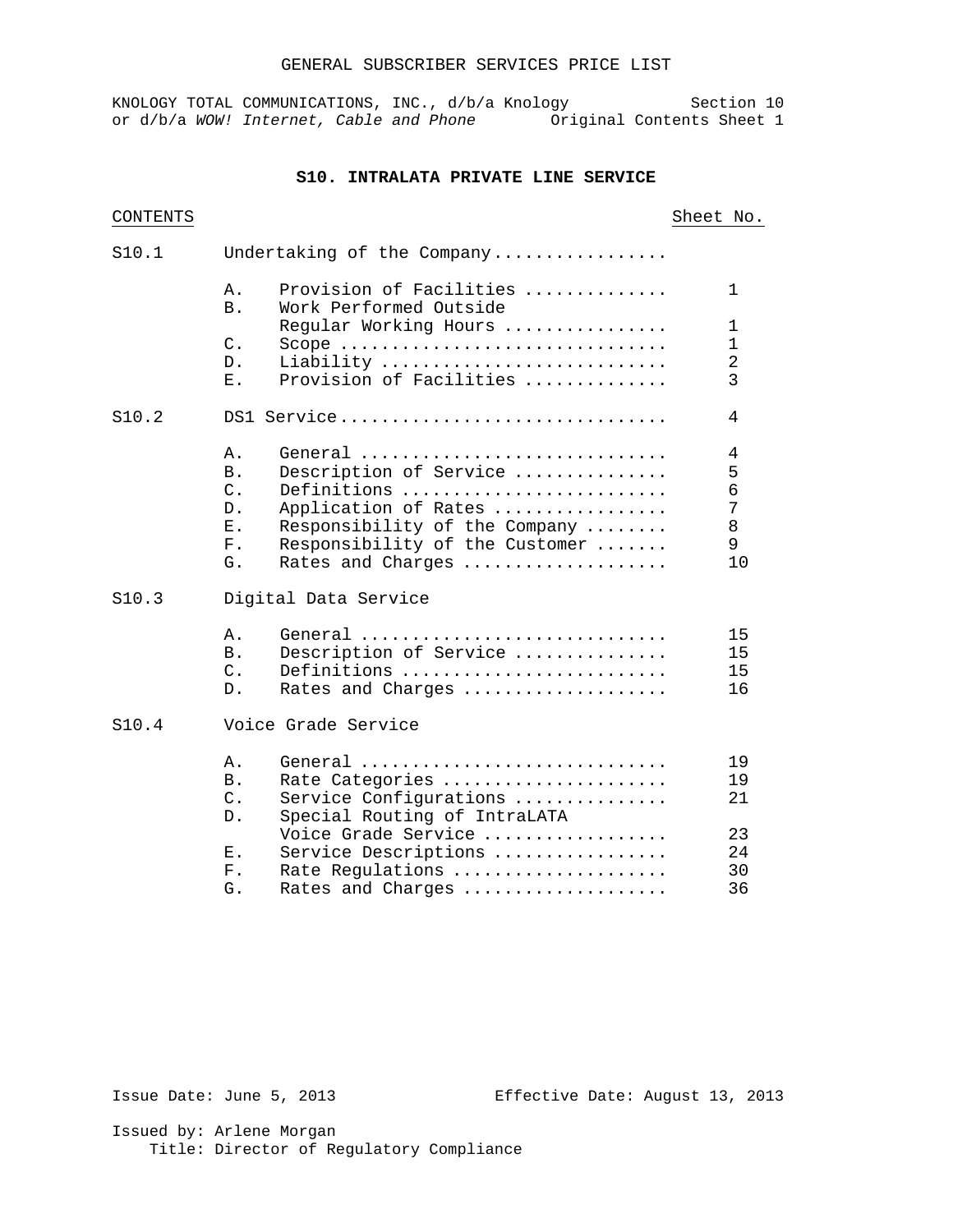KNOLOGY TOTAL COMMUNICATIONS, INC., d/b/a Knology Section 10<br>or d/b/a WOW! Internet, Cable and Phone original Sheet 1 or d/b/a WOW! Internet, Cable and Phone

## **S10. INTRALATA PRIVATE LINE SERVICE**

### S10.1 UNDERTAKING OF THE COMPANY

A. Provision of Facilities

The Company undertakes to maintain and repair the facilities which it furnishes. The Customer or authorized user may not rearrange, disconnect, remove or attempt to repair any equipment installed by the Company except upon the written consent of the Company.

B. Work Performed Outside Regular Working Hours

The rates and charges specified in this Price list contemplate that work will be performed during regular working hours and that work once begun will not be interrupted by the customer. If, at the request of the customer, work is performed outside of regular working hours, either to meet his convenience or because the time allowed is insufficient to permit completion during regular hours, or if the customer interrupts work which has begun, the customer may be required to pay any additional costs incurred.

- C. Scope
	- 1. IntraLATA Private Line Service is the furnishing of the Company facilities for communication between specified locations 24 hours daily seven days per week. Facilities may be those of the company only or those of the Company and connecting companies.
	- 2. The Company does not undertake to transmit messages.
	- 3. IntraLATA Private Line Services not specified in this Price list will be provided on an Individual Case Basis (ICB).
	- 4. IntraLATA Private Line Service is available to end user customers only. BellSouth, IXCs, competitive local exchange carriers and other carriers must order under the Company's Special Access Tariff.

Issue Date: June 5, 2013 Effective Date: August 13, 2013 Issued by: Arlene Morgan Title: Director of Regulatory Compliance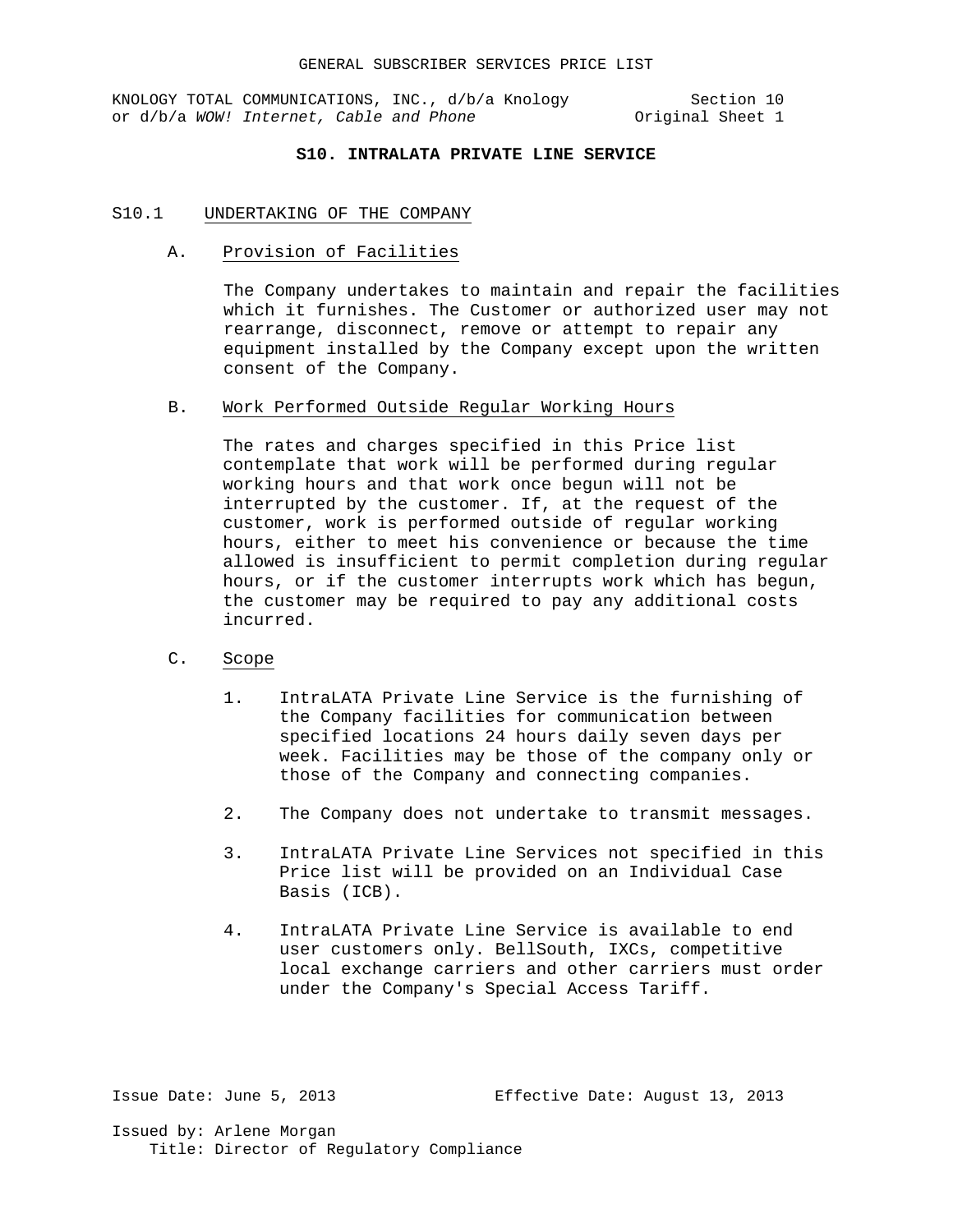KNOLOGY TOTAL COMMUNICATIONS, INC., d/b/a Knology Section 10<br>2 or d/b/a WOW! Internet, Cable and Phone original Sheet or d/b/a WOW! Internet, Cable and Phone

### **S10. INTRALATA PRIVATE LINE SERVICE**

- S10.1 UNDERTAKING OF THE COMPANY (Cont'd)
	- C. Scope (Cont'd)
		- 5. Provisions of Private Line Services referenced in this Section are subject to availability of Company facilities, equipment, and technical capabilities, and, as applicable, any limitations and operating characteristics of equipment and technical capabilities.
	- D. Liability
		- 1. The Company does not guarantee or make any warranty with respect to equipment provided for use in an explosive atmosphere. The customer indemnifies and holds the Company harmless from any and all loss, claims, demands, suits, or other action, or any liability whatsoever, where suffered, made, instituted or asserted by the customer or by any other party or person, or any personal injury to or death of any person or persons, and for any loss, damage or destruction of any property, whether owned by the customer or others, caused or claimed to have been caused directly or indirectly by the installation, operation, failure to operate, maintenance, removal, presence, condition, location, or use of said equipment so provided.
		- 2. The Company shall be under no liability for the quality or defects in voice recordings where Company combined transmitting and recording equipment is utilized in making such recordings.
		- 3. Unauthorized Devices

The Company shall not be held liable or responsible for any damage or harm that may occur as the result of unauthorized devices or the failure of the Company to detect unauthorized devices on the subscriber's line.

Issue Date: June 5, 2013 Effective Date: August 13, 2013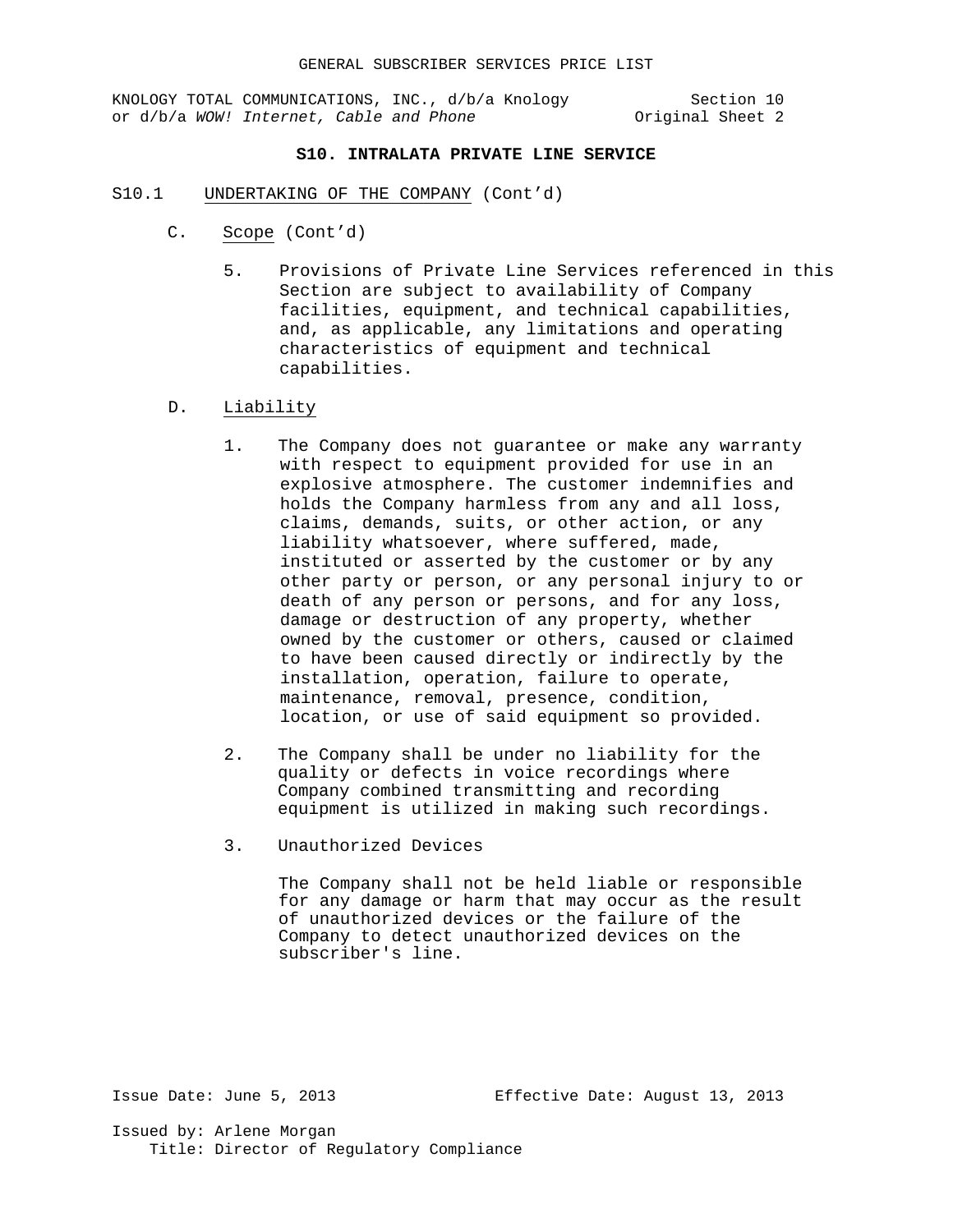#### **S10. INTRALATA PRIVATE LINE SERVICE**

- S10.1 UNDERTAKING OF THE COMPANY (Cont'd)
	- E. Provision of Facilities

The Company or the Company and other carriers will provide all facilities necessary for private line service to the demarcation point at a customer premises, except that, the customer or authorized user may provide his own terminal equipment or communications systems for use with such service as specified in 1.through 3. following, or as otherwise specified hereinafter.

- 1. Where the customer or authorized user provides his own communications system or terminal equipment, the customer or user shall provide all station apparatus and associated channels which are a part of the system and which are located on the same customer's premises as the system.
- 2. When a private line is used for data transmission which requires terminal equipment (data sets), such data sets may be provided by the customer or authorized user, except that the Company shall furnish all data sets located in the Company's central offices. Where the customer or authorized user elects to provide his own data set(s) on a given private line, it shall be the responsibility of the customer or authorized user to ensure the continuing compatibility of such data set(s) with the facilities furnished by the Company.
- 3. When a private line is used for transmission purposes other than voice, it is contemplated that the customer or authorized user will provide the station equipment for such other purposes.

Issue Date: June 5, 2013 Effective Date: August 13, 2013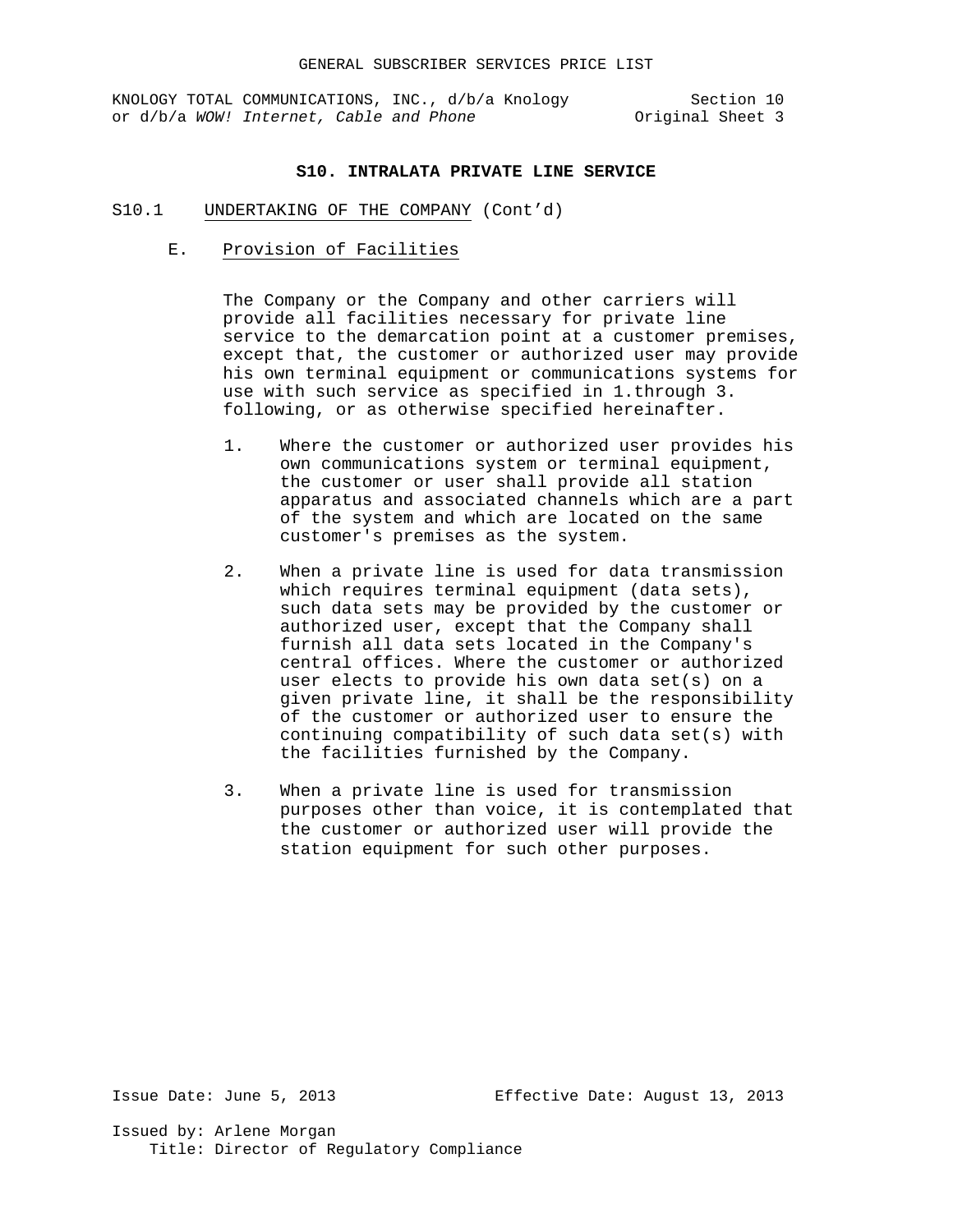KNOLOGY TOTAL COMMUNICATIONS, INC., d/b/a Knology Section 10<br>or d/b/a WOW! Internet, Cable and Phone original Sheet 4 or d/b/a WOW! Internet, Cable and Phone

## **S10. INTRALATA PRIVATE LINE SERVICE**

#### S10.2 DSl SERVICE

- A. General
	- 1. DSl service is furnished for Private Line IntraLATA communications by the Company.
	- 2. DSl service is a service for the transmission of digital signals only and using only digital transmission facilities.
	- 3. DSl service provides for the simultaneous two-way transmission of isochronous digital signals at DSl speeds of 1.544 Mbps where facilities are available.
	- 4. To insure satisfactory operation, the terminal equipment provided by the customer shall be compatible with the DS1/1.544 Mbps channel facility provided by the Company.
	- 5. Unless specified following, the regulations for DS1 service specified herein apply in addition to the regulations set forth in the General Rules and Regulations.
	- 6. The rates specified for DSl service following contemplate the provision of a digital quality facility over existing interoffice carrier equipment and/or exchange cable facilities compatible with this service. If such equipment, new facilities or changes to existing facilities are required for the provision of this service, a special construction charge based on the cost incurred to make the changes will apply in addition to the rates for DSl service.

Issue Date: June 5, 2013 Effective Date: August 13, 2013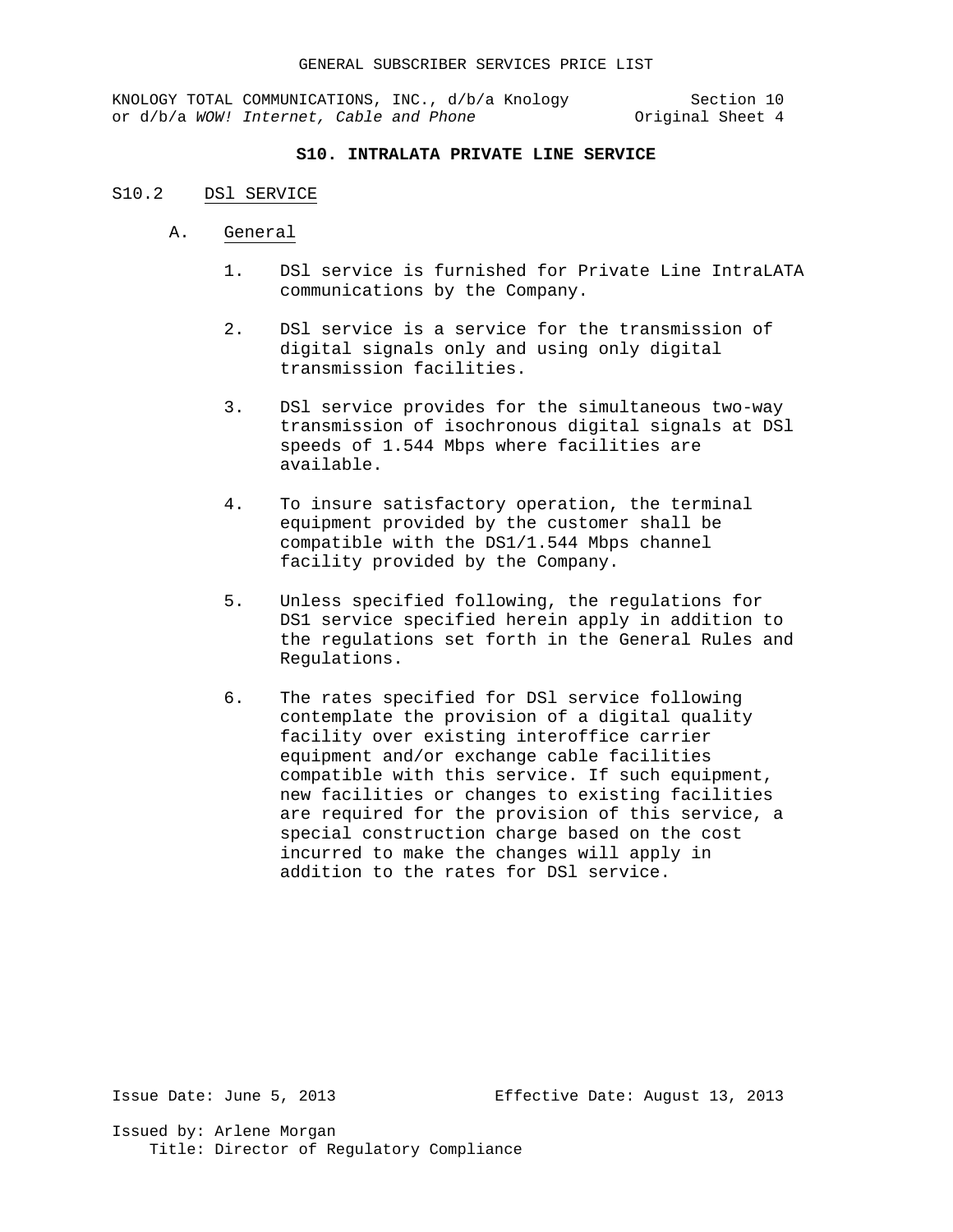KNOLOGY TOTAL COMMUNICATIONS, INC., d/b/a Knology Section 10<br>or d/b/a WOW! Internet, Cable and Phone original Sheet 5 or d/b/a WOW! Internet, Cable and Phone

### **S10. INTRALATA PRIVATE LINE SERVICE**

- S10.2DSl SERVICE (Cont'd)
	- B. Description of Service
		- 1. DS1 service is furnished for the simultaneous two-way transmission of serial, Bipolar Return-to-Zero, isochronous digital signals, except where intentional bipolar violations are introduced by Bipolar with 8 Zero Substitution (B8ZS) format, at a speed of DS 1/1.544 Mbps between two-points located within a LATA.
		- 2. DSl service is available on a month-to-month basis or under variable rates based on lengths of 12 months, 24 months, or 36 months, under conditions specified in this Price List.
		- 3. The Company does not represent its DS1 service as adapted for such connections and shall not be responsible for the through transmission of signals or the quality of such transmission on such connections.
		- 4. A Channel Service Unit (CSU) or appropriate Termination Equipment (TE) provided by the customer is required at a customer's or authorized user's premises to perform such functions as proper termination of service, amplification, signal shaping, and remote loop-back.
		- 5. The design, maintenance, and operation of DSl service contemplates communications originating and terminating as (1) a customer premises to customer premises channel via the Company's Serving Wire Center (SWC) and/or through remote SWC's; (2) a customer premises to the Serving Wire Center - and/or to remote SWC's - partial channel (link); or (3) a Central Office to Central Office (interoffice) partial channel (link); or (4) between SWC's of this Company and a central office of a connecting company within the LATA.

# C. Definitions

**Channel Service Unit** - The term "Channel Service Unit" (CSU) denotes equipment provided by the Customer to terminate a digital facility on the customer's or user's premises.

Issue Date: June 5, 2013 Effective Date: August 13, 2013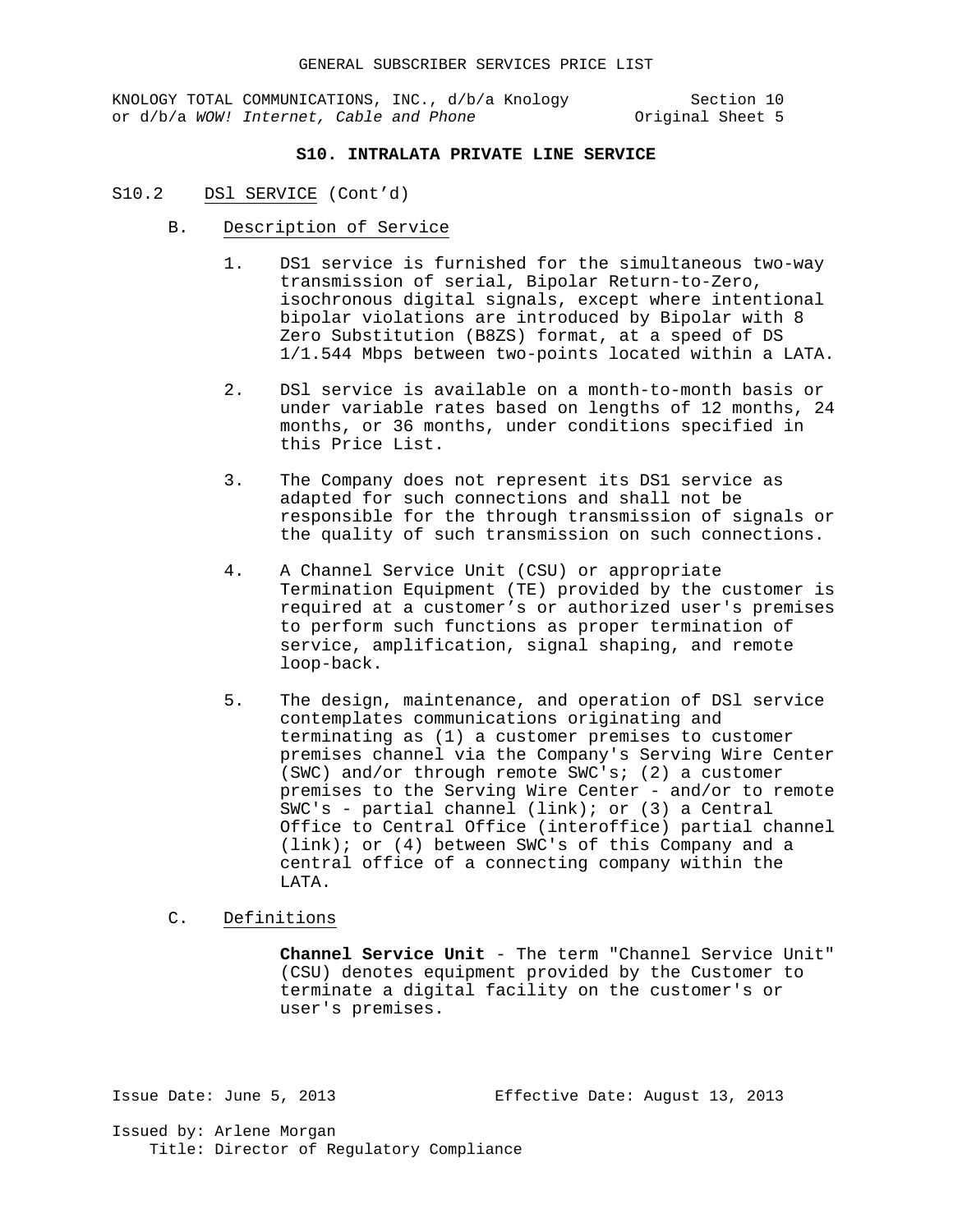KNOLOGY TOTAL COMMUNICATIONS, INC., d/b/a Knology Section 10<br>or d/b/a WOW! Internet, Cable and Phone original Sheet 6 or d/b/a WOW! Internet, Cable and Phone

### **S10. INTRALATA PRIVATE LINE SERVICE**

- S10.2 DSl SERVICE (Cont'd)
	- C. Definitions (Cont'd)

**Channelization** - is an optional channel service package to activate voice and data facilities.

**Digital Local Channel** - The term "Digital Local Channel" denotes a path for DSl service furnished from the demarcation point on the customer's premises to their Serving Wire Center ("SWC").

**DSl** - This denotes a channel service expressed in its digitally encoded data bit rate in accordance with the North American hierarchy of digital signal levels. It has a 1.544 Mbps transmission data rate, and provides for the two-way simultaneous transmission of isochronous timed, Bipolar Return-to-Zero (BRTZ) bit stream format, except where intentional bipolar violations are introduced by Bipolar with 8 Zero Substitution (B8ZS) format. Unframed signal formats are not permitted or compatible with Company equipment.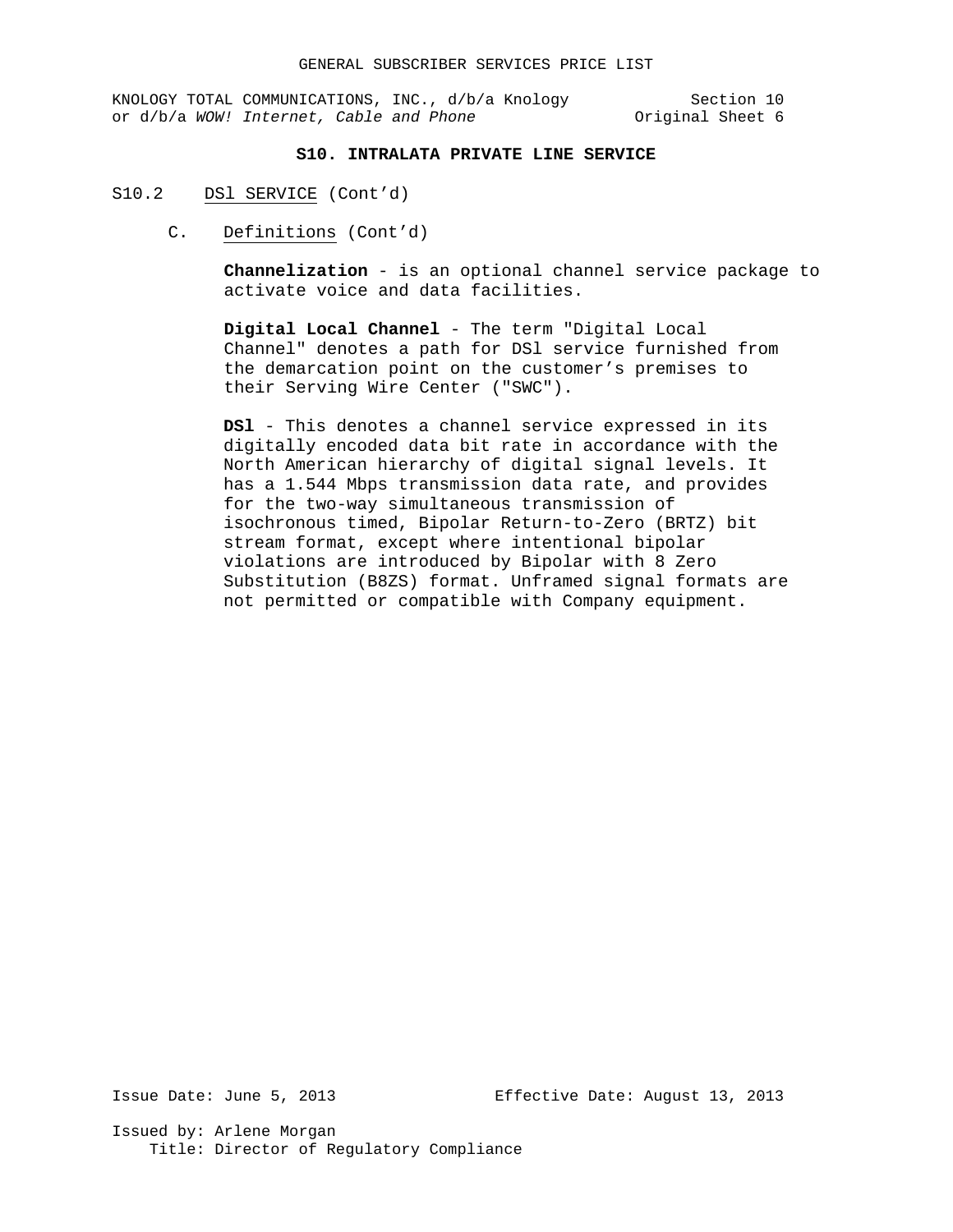KNOLOGY TOTAL COMMUNICATIONS, INC., d/b/a Knology Section 10<br>or d/b/a WOW! Internet, Cable and Phone original Sheet 7 or d/b/a WOW! Internet, Cable and Phone

## **S10. INTRALATA PRIVATE LINE SERVICE**

- S10.2 DS1 SERVICE (Cont'd)
	- C. Definitions (Cont'd)

**Interoffice Channel** - The term "Interoffice Channel" denotes a path (or paths) for digital transmission between Company SWC within the LATA, or between Company SWCs and other ILEC serving wire centers within the LATA. An interoffice channel may be furnished in such a manner as the Company may elect.

**Superframe Format** ("SF") - Provision of DS1 without Clear Channel Capability

**Extended Superframe Format ("EFT")** - Provision of DS1 with Clear Channel Capability.

- D. Application of Rates
	- 1. Digital Local Channels furnished between a Serving Wire Center and the customer's premises will be charged at rates set forth for Digital Local Channels under Rates and Charges.
	- 2. Interoffice Channels furnished between Central Offices will be charged at rates based on airline distance between the Central Offices.
	- 3. DS1 service is available on a month-to-month basis or under variable rate periods with rates based on lengths of 12 months, 24 months or 36 months.
	- 4. A Termination Liability Charge is applicable at the date of termination. The applicable charge is dependent on the contract period subscribed to and will be equal to the number of months remaining in the contract times the monthly rate provided under the contract.

Issue Date: June 5, 2013 Effective Date: August 13, 2013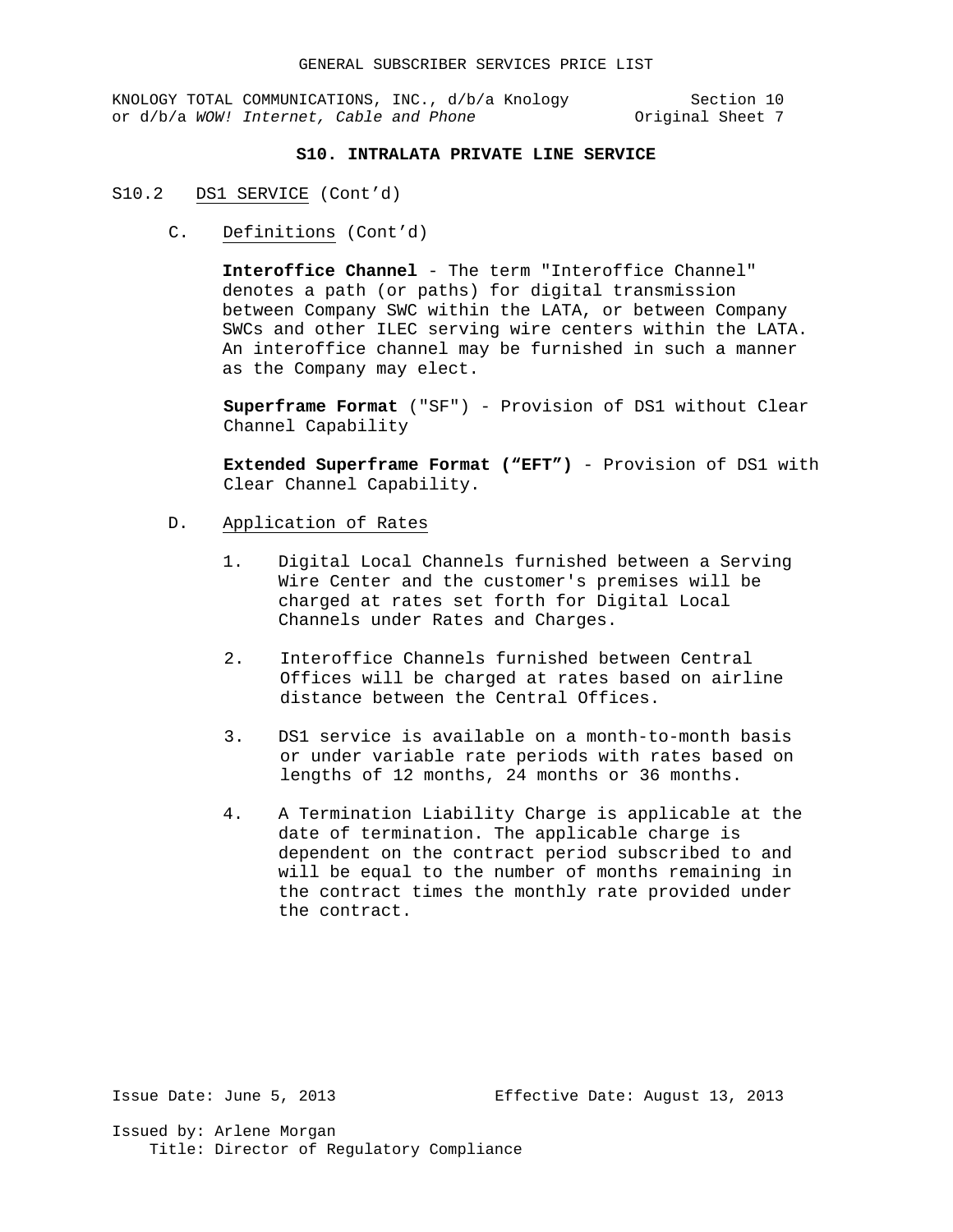KNOLOGY TOTAL COMMUNICATIONS, INC., d/b/a Knology Section 10<br>or d/b/a WOW! Internet, Cable and Phone (Original Sheet 8 or d/b/a WOW! Internet, Cable and Phone

# **S10. INTRALATA PRIVATE LINE SERVICE**

- S10.2 DS1 SERVICE (Cont'd)
	- E. Responsibility of the Company
		- 1. The responsibility of the Company shall be limited to the furnishings and maintenance of DS1 service to that point on the customer's premises where provision is made for the connection of customerprovided equipment. If the customer requires a different location in the same building, it can be provided under the Premises Network Wiring Charge found in this Price List.
		- 2. The Company shall not be responsible for installation, operation, or maintenance of any terminal equipment or communications systems provided by a customer. DS1 service is not represented as adapted for the use of such equipment or system. Where such equipment or system is connected to Company facilities the responsibility of the Company shall be limited to the furnishing of facilities suitable for DS 1 service and to the maintenance and operation in a manner proper for such digital service. The Company shall not be liable for the through transmission of signals generated by such equipment or system, or for the quality of, or defects in, such transmission or the reception of signals by such equipment or systems, or the damage to terminal equipment or communications systems provided by a customer or authorized user due to testing.
		- 3. The Company shall not be responsible to the customer if changes in any of the facilities, operations, or procedures of the Company utilized in the provision of DS 1 service render any facilities or equipment provided by a customer obsolete or require modification or alteration of such equipment or system or otherwise affects its use or performance.
		- 4. The Company undertakes to maintain and repair the facilities which it furnishes. The customer may not rearrange, disconnect, remove, or attempt to repair any equipment installed by the Company without prior written consent of the Company.

Issue Date: June 5, 2013 Effective Date: August 13, 2013 Issued by: Arlene Morgan Title: Director of Regulatory Compliance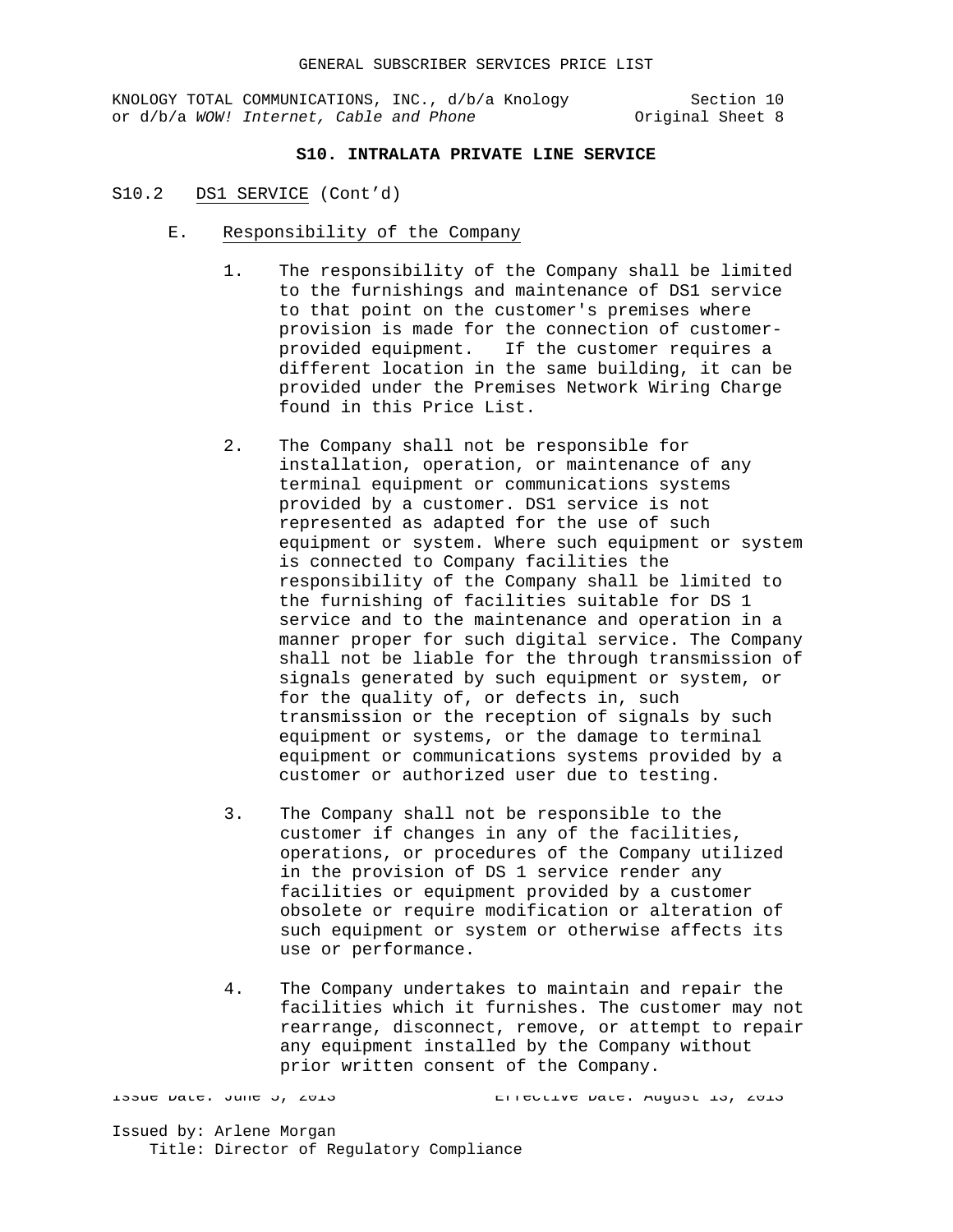KNOLOGY TOTAL COMMUNICATIONS, INC.,  $d/b/a$  Knology Section 10<br>or  $d/b/a$  WOW! Internet, Cable and Phone (Original Sheet 9 or d/b/a WOW! Internet, Cable and Phone

# **S10. INTRALATA PRIVATE LINE SERVICE**

- S10.2 DS1 SERVICE (Cont'd)
	- F. Responsibility of the Customer
		- 1. The customer is responsible for installing and testing his premises equipment or facilities to insure that when they are connected with DS1 service, such equipment or facilities are operating properly.
		- 2. The operating characteristics of the customer's premises equipment or facilities shall be such as not to interfere with any of the services offered by the Company. Such use is subject to the further provisions that the equipment provided by a customer does not: endanger the safety of Company employees or the public; damage, require change in or alteration of the equipment or other facilities of the company; interfere with the proper functioning of such equipment or facilities; impair the operation of the Company's facilities or otherwise injure the public in its use of the Company's services. Upon notice from the Company that the equipment provided by a customer is causing or is likely to cause such hazard or interference the customer shall take such steps as shall be necessary to remove or prevent such hazard or interference.
		- 3. The customer's responsibility shall include cooperative testing with the Company as may be necessary. Where regeneration and/or equalization adjustments or changes may be required to compensate for rearrangements and/or changes in outside plant facilities, the customer will be responsible for all expenses incurred in changes to his premises equipment.
		- 4. The customer shall be responsible for payment of a Trouble Determination Charge as set forth in this Price List for visits by the Company to the premises of the customer where the service difficulty or trouble report results from the use of equipment or facilities provided by the customer.

Issue Date: June 5, 2013 Effective Date: August 13, 2013 Issued by: Arlene Morgan Title: Director of Regulatory Compliance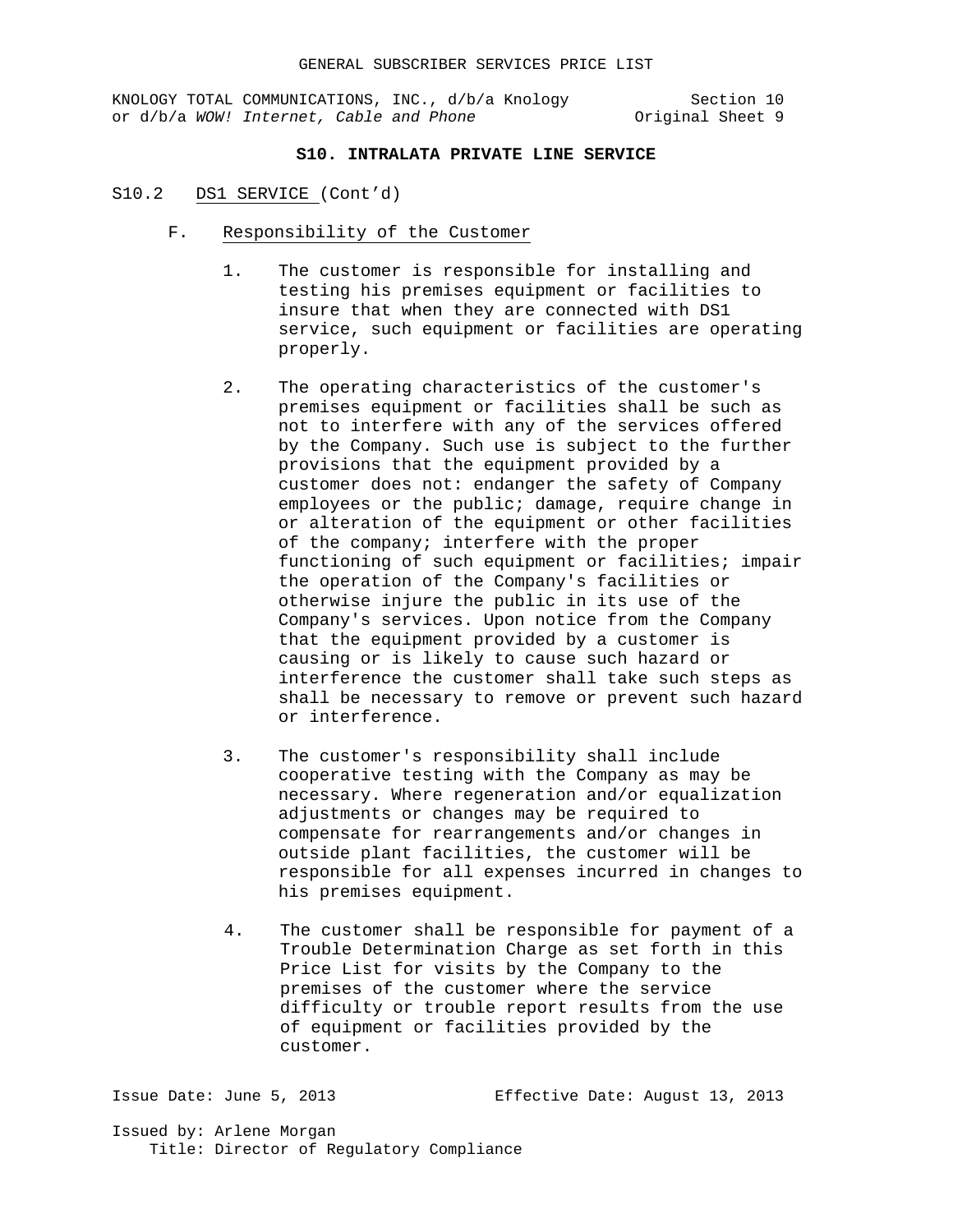### **S10. INTRALATA PRIVATE LINE SERVICE**

- S10.2 DS1 SERVICE (Cont'd)
	- G. Rates and Charges
		- 1. DSl Local Channel is furnished between a Serving Wire Center and the customer's premises. The local channel rate includes the central office trunk termination (COTT).
			- a. DS1 Local Channel, each DS1 with COTT

|          | Nonrecurring | Month    | 12     | 24     | 36.    |
|----------|--------------|----------|--------|--------|--------|
|          | Charge       | to Month | Months | Months | Months |
| Each DSl | \$300.00     | 335.00   | 279.00 | 261.00 | 244.00 |

b. Channelization (Optional)

**Per Month**

| DSl to Voice<br>\$312.00 |
|--------------------------|
|                          |

- 2. Interoffice Channels are furnished between Central Offices. Rates are based on the airline distance between Central Offices.
	- a. Interoffice Channel, each channel

|                                         | Nonrecurring<br>Charge | Month 12<br>to Month Months Months |       | 24    | 36<br>Months |
|-----------------------------------------|------------------------|------------------------------------|-------|-------|--------------|
| $(1)$ Fixed Monthly<br>rate             | \$310.00               | 75.00                              | 65.00 | 60.00 | 55.00        |
| (2) Each airline<br>mile or<br>fraction |                        |                                    |       |       |              |
| thereof                                 |                        | 21.00                              | 16.00 | 14.00 | 12.00        |

Issue Date: June 5, 2013 Effective Date: August 13, 2013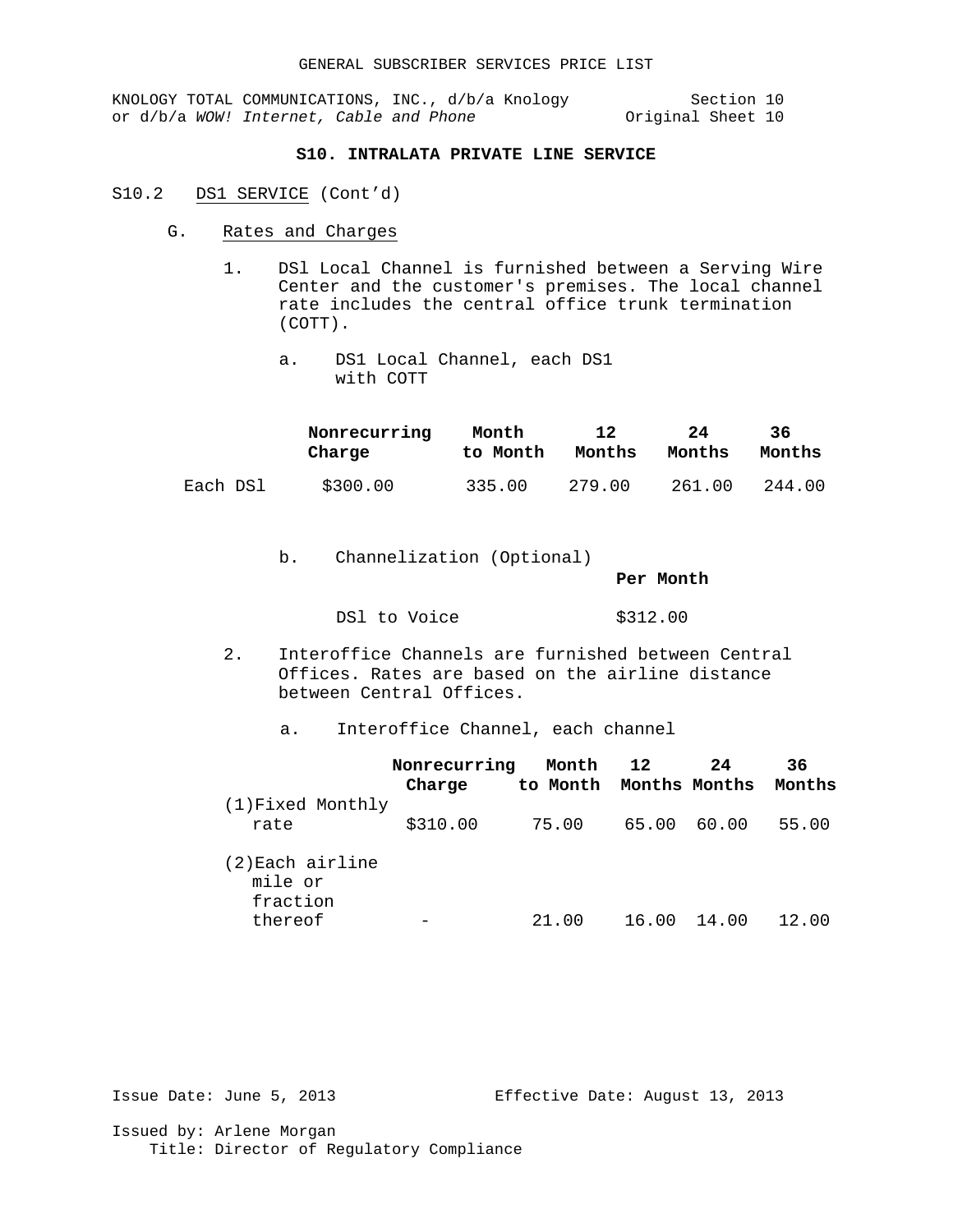#### **S10. INTRALATA PRIVATE LINE SERVICE**

- S10.2 DS1 SERVICE (Cont'd)
	- G. Rates and Charges (Cont'd)
		- 3. Clear Channel Capability (CCC).
			- a. Clear Channel Capability is furnished on a per DSl service channel basis.
			- b. Clear Channel Capability (CCC) is an arrangement that alters a DS 1/1.5444 Mbps signal with unconstrained information bits, to meet pulse density requirements outlined in Technical Reference 7352.5. This will allow a customer to transport an all zero octet over a DSl service channel providing an available combined maximum 1.536 Mbps data rate. This arrangement requires the customer signal at the channel interface to conform to Bipolar with 8 Zero Substitution (B8ZS) line code, as described in Technical Reference 73525.

Issue Date: June 5, 2013 Effective Date: August 13, 2013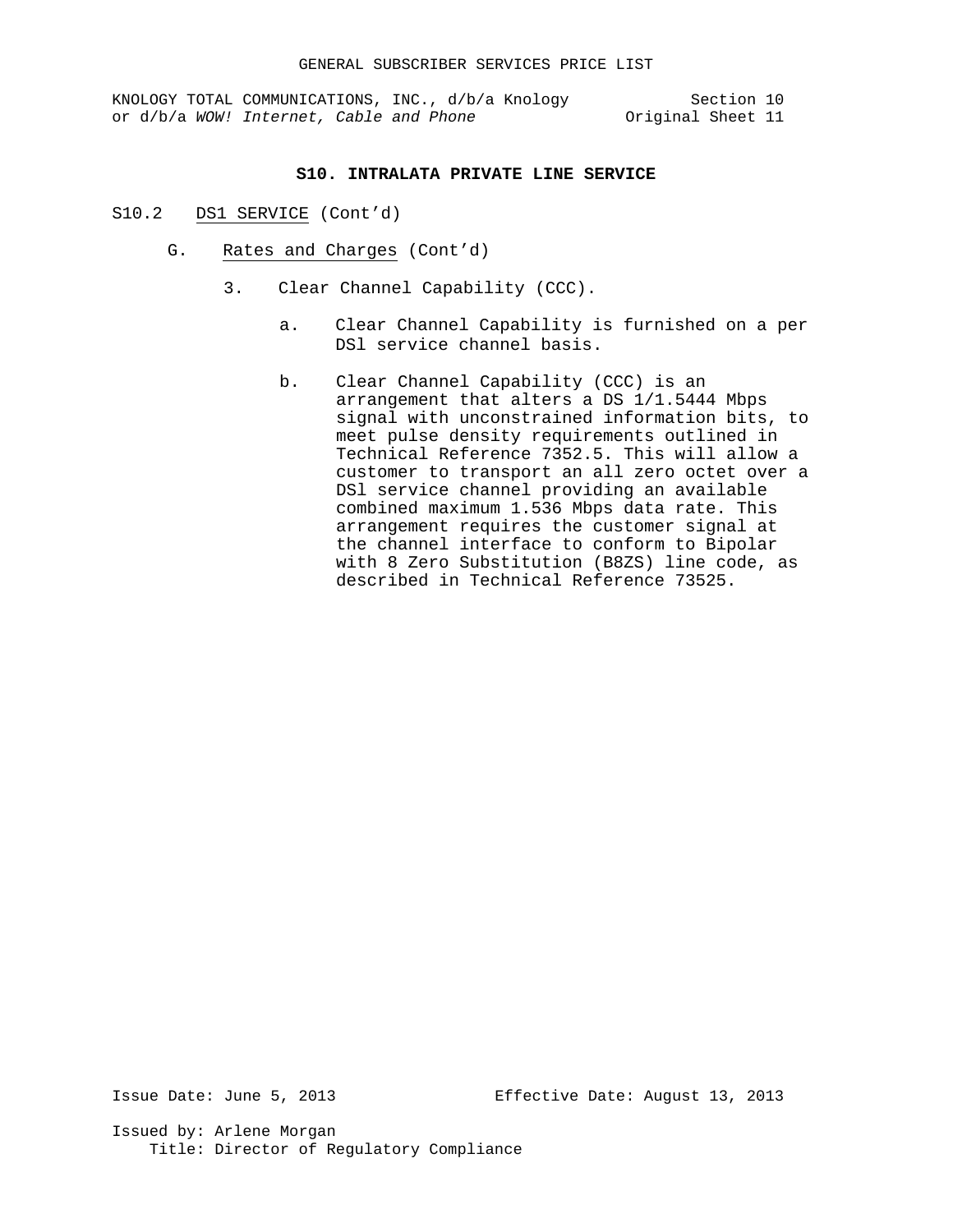## **S10. INTRALATA PRIVATE LINE SERVICE**

- S10.2 DS1 SERVICE (Cont'd)
	- G. Rates and Charges (Cont'd)
		- 3. Clear Channel Capability (Cont'd)
			- c. CCC is provided on DSl service channels between two customer designated premises, from a customer premises to their Serving wire Center or Node Central Office and/or to a remote Serving Wire Center or Node Central Office, and from a central office to a central office, and is subject to the availability of facilities. This optional feature may be ordered at the same time the DSl service channel is ordered, or it may be ordered as an additional feature of an existing DS1 service channel.
			- d. CCC is provided in an Extended Superframe Format. When CCC is ordered at time of DSl installation, there is no charge for CCC. Charges apply when CCC is added via Extended Superframe Format or removed via Superframe Format.

Per DSl service channel optioned as

|                                         | Monthly<br>Rate | Nonrecurring<br>Initial | Charge<br>Subsequent |
|-----------------------------------------|-----------------|-------------------------|----------------------|
| (a) Superframe Format (SF)              | $S -$           | $S -$                   | \$600.00             |
| (b) Extended Superframe<br>Format (ESF) |                 |                         | \$600.00             |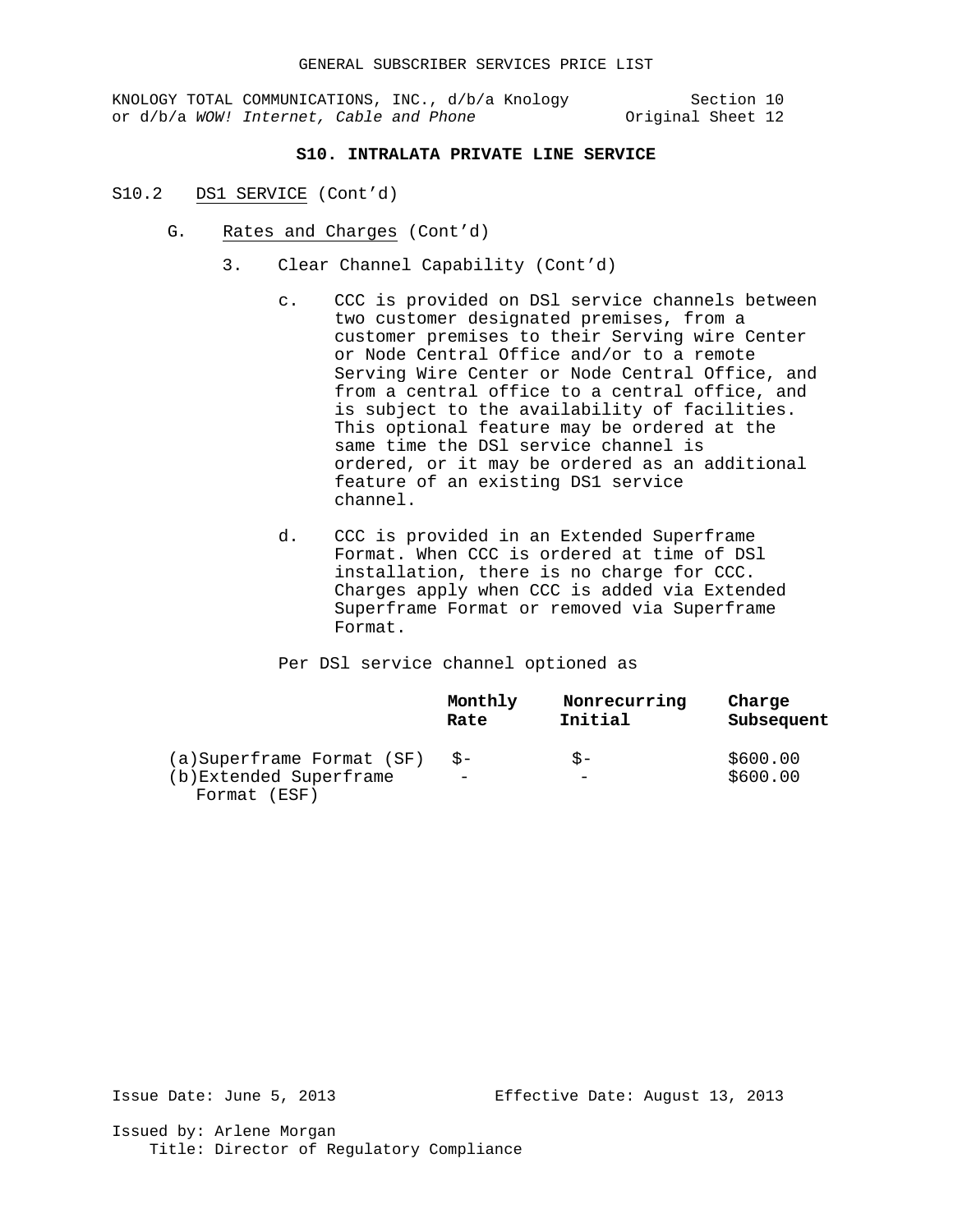KNOLOGY TOTAL COMMUNICATIONS, INC., d/b/a Knology Section 10<br>or d/b/a WOW! Internet, Cable and Phone original Sheet 13 or d/b/a WOW! Internet, Cable and Phone

# **S10. INTRALATA PRIVATE LINE SERVICE**

- S10.2 DS1 SERVICE (Cont'd)
	- G. Rates and Charges (Cont'd)
		- 4. Move Charge

A move charge, per DS1 service channel, applies for each DS1 Local Channel moved to a new location in the same building. This move charge is equal to the DSl Local Loop Channel Nonrecurring Charge, Service Change Charge - Inside Moves, plus Premise Visit Charges.

A move charge, per DSl service channel, applies for each DSl service moved to a new location in the Company territory within the same state. This move charge is equal to the sum of all nonrecurring charges applicable to a new DS1 service channel installation at the new location.

- 5. Service Change Charges
	- a. Service Establishment Charges are applicable, for each DSl service channel ordered, for receiving and recording information and/or for taking action in connection with a customer's request and processing the necessary data. These charges include engineering design, common centralized testing and coordination.
	- b. Service Change Charges are applicable for receiving and recording information and/or taking action in connection with a customer's Inside Move or transfer of service responsibility request, for processing the necessary data on an existing DS 1 service channel. A Service Change Charge is applicable for each DSl service channel associated with the customer request (in lieu of a Service Establishment Charge).

Issue Date: June 5, 2013 Effective Date: August 13, 2013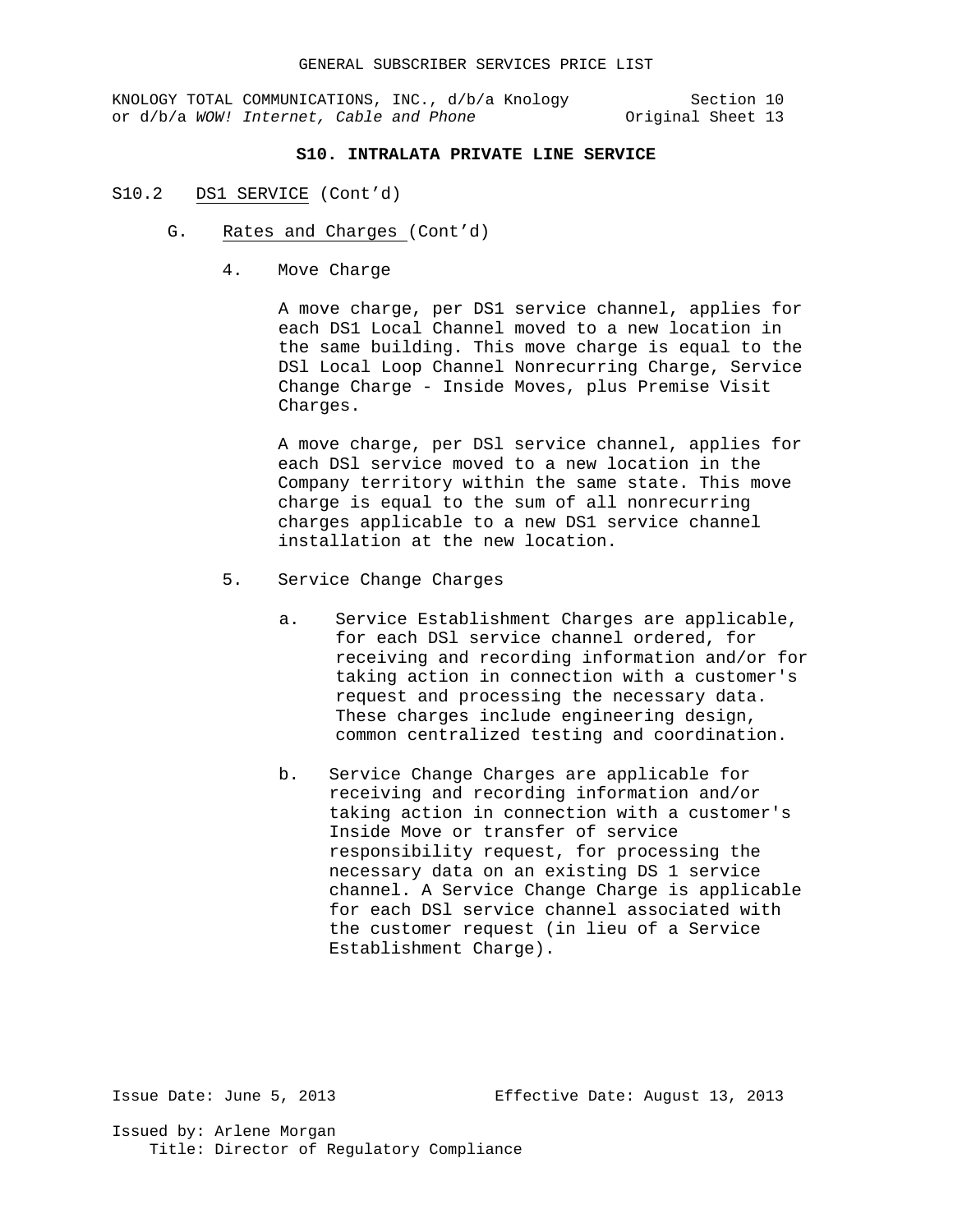KNOLOGY TOTAL COMMUNICATIONS, INC., d/b/a Knology Section 10<br>14 or d/b/a WOW! Internet, Cable and Phone original Sheet or d/b/a WOW! Internet, Cable and Phone

### **S10. INTRALATA PRIVATE LINE SERVICE**

- S10.2 DS1 SERVICE (Cont'd)
	- G. Rates and Charges (Cont'd)
		- 5. Service Change Charges (Cont'd)
			- c. Premises Visit Charges are applicable, per DSl Local Channel, for the termination of a channel at a customer's premises or for inside moves. Only one Premises Visit Charge applies when more than one channel service of the same type is terminated or moved at the same premises at the same time.
			- d. Connection charges are applicable for the connection and testing of DSl Local Channels and/or Interoffice Channels. These charges applied are those nonrecurring charges contained in A. and B. preceding.
			- e. Service Charge for DS1
				- 1. Service Establishment Charge

Per DS1 Service Channel

Issue Date: June 5, 2013 Effective Date: August 13, 2013 Issued by: Arlene Morgan Title: Director of Regulatory Compliance Nonrecurring Charge Each \$575.00 2. Service Change Charge Per DS1 Service Channel Nonrecurring Charge (a) For Inside Moves, each \$350.00 (b) For transfer of Responsibility each, \$350.00 3. Premises Visit Charge For DS1 Local Channel Nonrecurring Charge or For an inside move Per Visit  $\sim$  \$45.00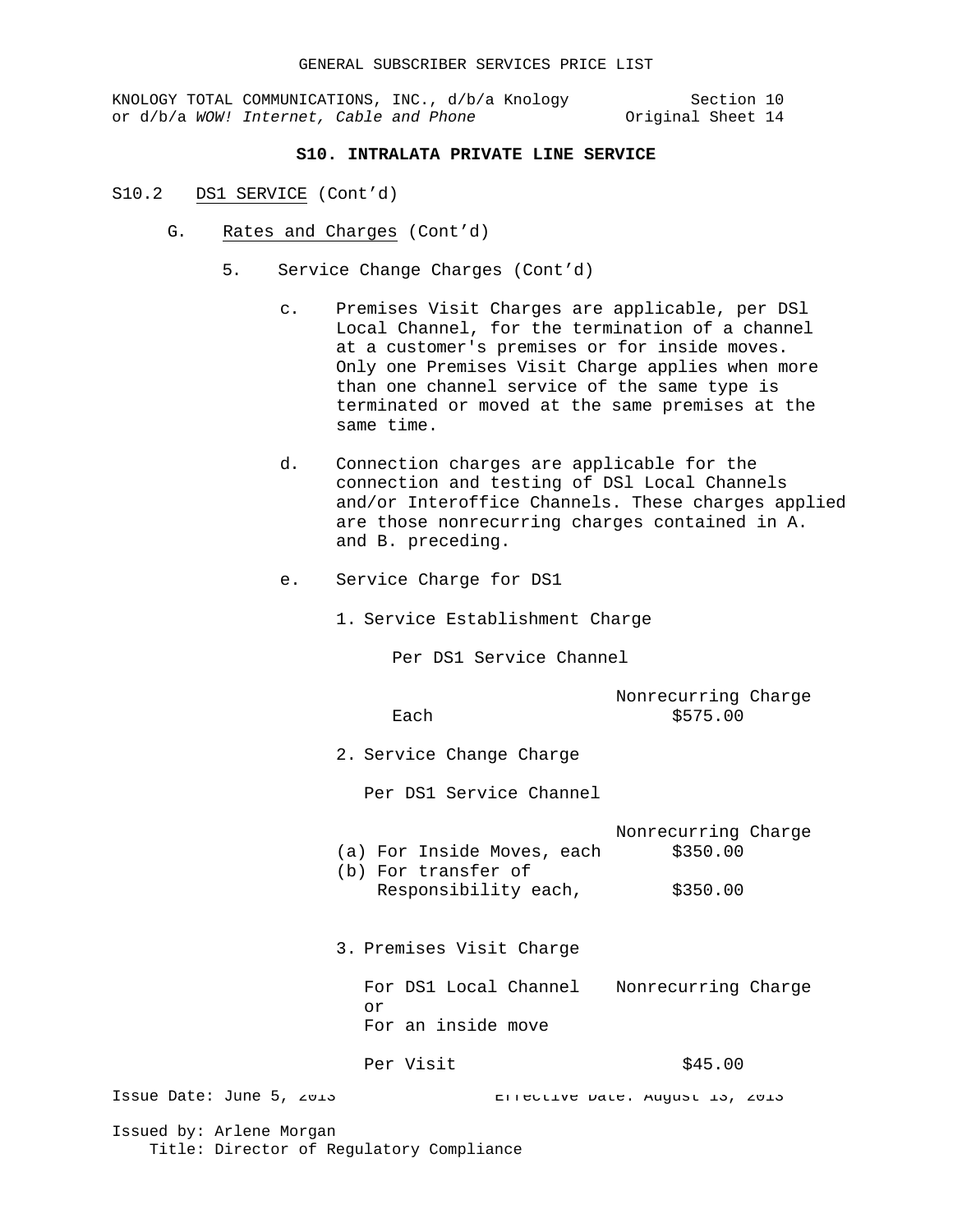## **S10. INTRALATA PRIVATE LINE SERVICE**

### S10.3 DIGITAL DATA SERVICES

- A. Digital Data Services are transmission services designed to transmit data in digital form end to end over Digital facilities.
- B. Description of Services

Digital Data Services are capable of the simultaneous twoway transmission of digital signals at synchronous speeds of 2.4, 4.8, 9.6, 19.2, 56 or 64 Kbps between points within a LATA.

## C. Definitions

Digital Local Channel - denotes a path for services furnished from the serving wire center to the demarcation point on the customer's premises.

Digital Interoffice Channel - denotes a path for services between the serving wire center and its primary node central office, or between node central offices, within a LATA. An interoffice channel may be furnished in such a manner as the Company may elect.

Multipoint Service - denotes a service which provides communications capability between more than 2 private line locations by means of bridging or hubbing arrangement.

Secondary Channel Capability - denotes the offering of a companion digital transmission capability over the same physical facility as the primary channel at a lower bit rate. Terminal equipment required to support secondary channel capability must be provided by the customer.

Issue Date: June 5, 2013 Effective Date: August 13, 2013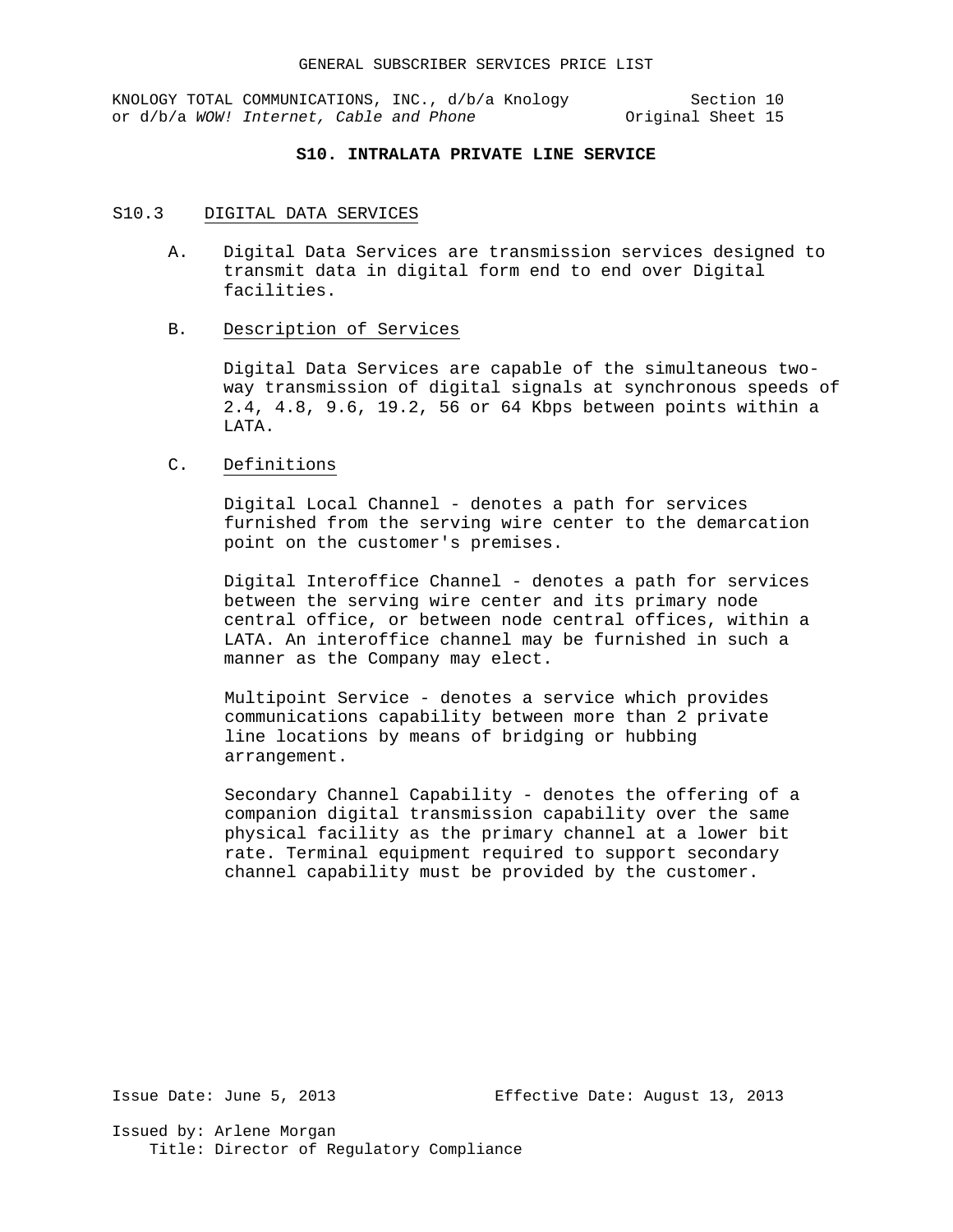### **S10. INTRALATA PRIVATE LINE SERVICE**

- S10.3 DIGITAL DATA SERVICES (Cont'd)
	- D. Rates and Charges
		- 1. Digital Local Channel is furnished between a Serving Wire Center and the customer's premises. The Digital Local Channel Charges apply per local Channel and include a Channel Termination at the Company's Central Office.

|                | Nonrecurring | First    | Month    | 12      | 24      |
|----------------|--------------|----------|----------|---------|---------|
|                | Charge       | Add'l    | to Month | Months  | Months  |
| a $2.4$ Kbps   | \$414.00     | \$271.00 | \$65.00  | \$58.75 | \$56.50 |
| $b. 4.8$ Kbps  | 414.00       | 271.00   | 65.00    | 58.75   | 56.50   |
| c. $9.6$ Kbps  | 414.00       | 271.00   | 65.00    | 58.75   | 56.50   |
| d. 19.2 Kbps   | 414.00       | 271.00   | 65.00    | 58.75   | 56.50   |
| e. 56.0 Kbps   | 459.00       | 311.00   | 105.00   | 93.00   | 86.00   |
| $f. 64.0$ Kbps | 499.00       | 351.00   | 105.00   | 93.00   | 86.00   |
|                |              |          |          |         |         |

2. A Digital Data Interoffice Channel is furnished between a serving wire center and the Central Office or between the Central Offices. A fixed rate and a rate per mile apply to each Digital Data Interoffice Channel provided.

a. Interoffice channel, each channel

|     |                                                               | Nonrecurring<br>Charge | Month<br>to Month | 12<br>Months | 24<br>Months |
|-----|---------------------------------------------------------------|------------------------|-------------------|--------------|--------------|
| (1) | Fixed Rates<br>Applicable<br>$(a)$ 2.4, 4.8,<br>9.6, and 19.2 | \$67.00                | \$22.00           | \$19.50      | \$19.00      |
|     | Kbps<br>$(b) 56.0$ and<br>$64.0$ Kbps                         | 67.00                  | 40.00             | 36.00        | 34.00        |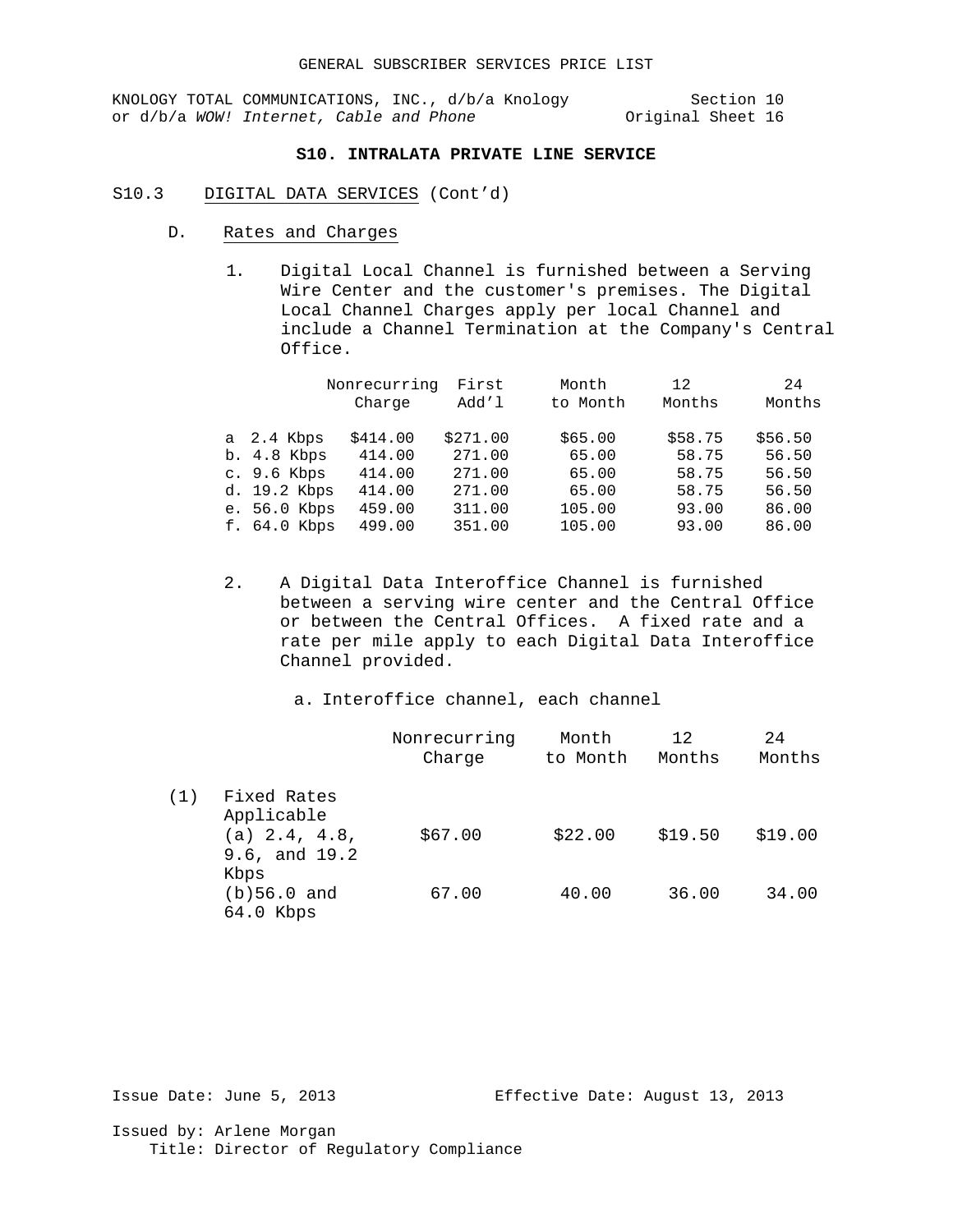KNOLOGY TOTAL COMMUNICATIONS, INC., d/b/a Knology Section 10<br>or d/b/a WOW! Internet, Cable and Phone 0riginal Sheet 17 or d/b/a WOW! Internet, Cable and Phone

## **S10. INTRALATA PRIVATE LINE SERVICE**

### S10.3 DIGITAL DATA SERVICES (Cont'd)

D. Rates and Charges (Cont'd)

2a. Interoffice channel, each channel (Cont'd)

|     |                                               | Nonrecurring<br>Charge | Month<br>to Month | 12<br>Months | 24<br>Months |
|-----|-----------------------------------------------|------------------------|-------------------|--------------|--------------|
| (2) | Each mile or<br>Fraction<br>thereof           |                        |                   |              |              |
|     | $(a)$ 2.4, 4.8,<br>$9.6$ , and $19.2$<br>Kbps | \$ -                   | \$2.05            | \$1.90       | \$1.75       |
|     | $(b) 56.0$ and<br>$64.0$ Kbps                 |                        | 4.10              | 3.80         | 3.50         |

- 3. Optional Features, Functions, and Charges
- a. Multipoint Service, per local or interoffice channel  $bridged<sup>1,2,3</sup>$  $bridged<sup>1,2,3</sup>$  $bridged<sup>1,2,3</sup>$  $bridged<sup>1,2,3</sup>$  $bridged<sup>1,2,3</sup>$

|     |                                         | Nonrecurring<br>Charge | Month<br>to Month | 12<br>Months | 2.4<br>Months |
|-----|-----------------------------------------|------------------------|-------------------|--------------|---------------|
| (1) | 2.4, 4.8,<br>$9.6$ , and $19.2$<br>Kbps | 28.00                  | \$25.00           | \$24.00      | \$22.00       |
| (2) | 56.0 and 64.0<br>Kbps                   | 28.00                  | 25.00             | 24.00        | 22.00         |

<span id="page-105-1"></span><span id="page-105-0"></span>Note 1: This option may not be available where 56.0 Kbps repeaters are required for digital local channels. Note 2: This option is not available with 64.0 Kbps or when the Data Over Voice Channel option is used. Note 3: Not available at all service locations.

<span id="page-105-2"></span>Issue Date: June 5, 2013 Effective Date: August 13, 2013

Issued by: Arlene Morgan Title: Director of Regulatory Compliance

ł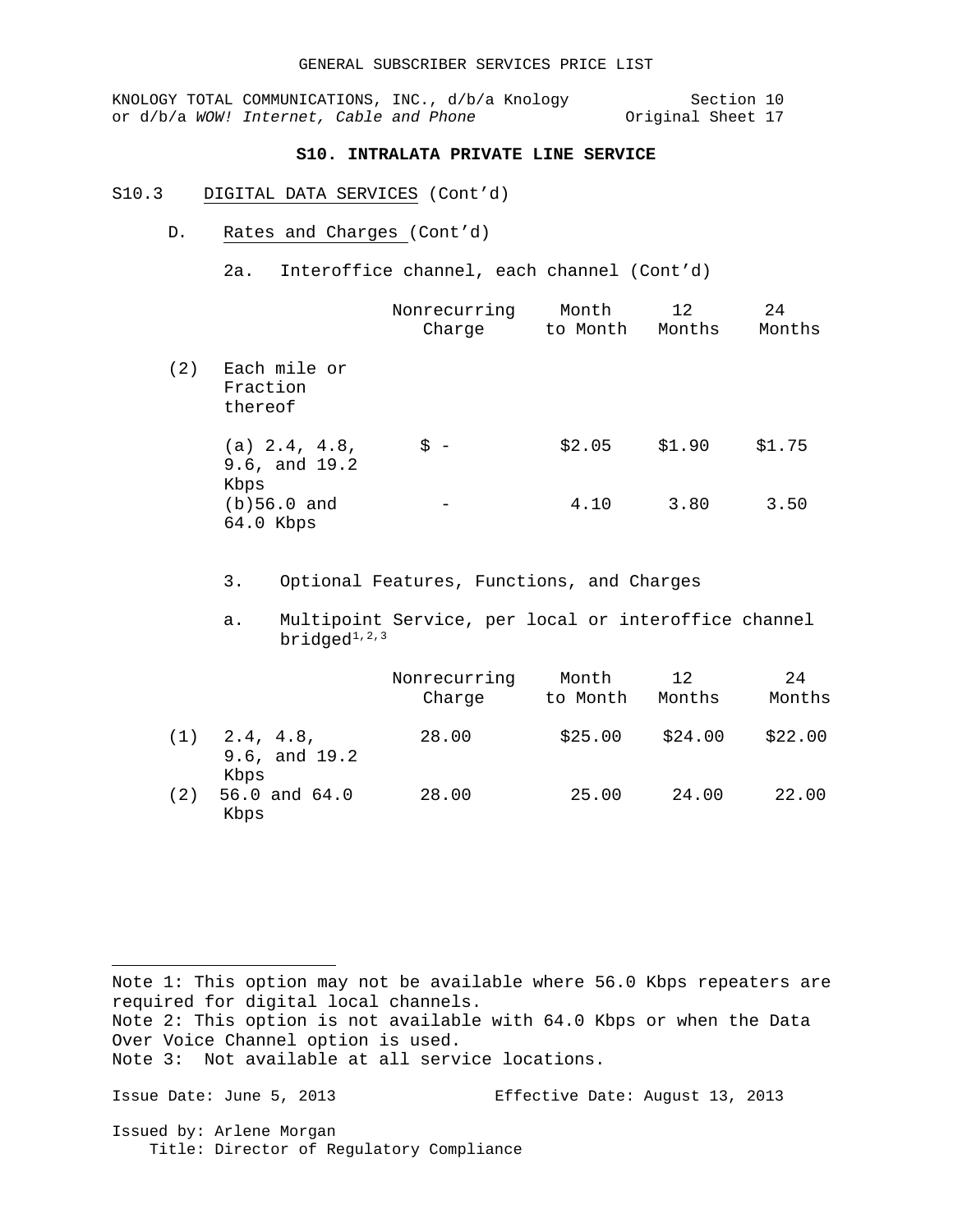KNOLOGY TOTAL COMMUNICATIONS, INC., d/b/a Knology Section 10<br>or d/b/a WOW! Internet, Cable and Phone 91 0riginal Sheet 18 or d/b/a WOW! Internet, Cable and Phone

# **S10. INTRALATA PRIVATE LINE SERVICE**

- S10.3 DIGITAL DATA SERVICES (Cont'd)
	- D. Rates and Charges (Cont'd)
		- 3. Optional Features, Functions, and Charges (Cont'd)
			- b. Secondary Channel Capability per local Channel Each<sup>[4](#page-106-0),[5](#page-106-1),[6](#page-106-2)</sup> \$140.00 \$15.00 \$14.00 \$13.00
			- c. Data Over Voice Channel, per local channel
				- 9.6 Kbps[7](#page-106-3) \$540.00 \$40.00 \$38.00 \$36.00
			- d. Speed Service Charge

Nonrecurring Charge

|  |                   | First |          |          | Additional |
|--|-------------------|-------|----------|----------|------------|
|  | Per Local Channel |       | \$300.00 | \$170.00 |            |

<span id="page-106-3"></span><span id="page-106-2"></span><span id="page-106-1"></span><span id="page-106-0"></span>Issue Date: June 5, 2013 Effective Date: August 13, 2013 Issued by: Arlene Morgan  $4$  This option may not be available where 56.0 Kbps repeaters are required for digital local channels. <sup>5</sup> This option is not available with 64.0 Kbps or when the Data Over Voice Channel option is used. <sup>6</sup> Not available at all service locations. <sup>7</sup> Not available at all service locations.

Title: Director of Regulatory Compliance

Ĩ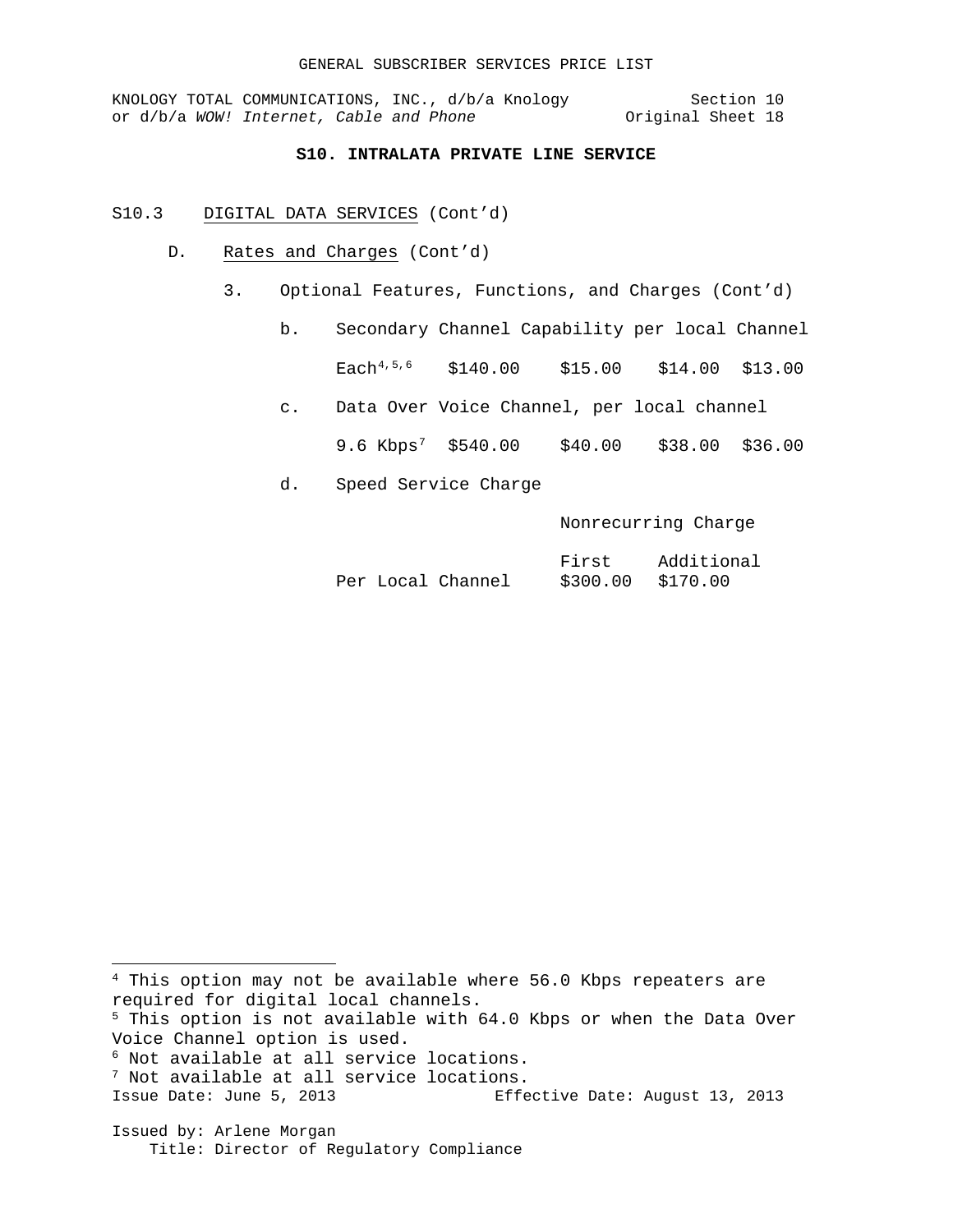## **S10. INTRALATA PRIVATE LINE SERVICE**

#### S10.4 VOICE GRADE SERVICE

- A. General
	- 1. Voice Grade Service provides for voice and/or data communications on a two-point or multipoint basis for service 7 days per week, 24 hours per day, for a minimum period of one month.
	- 2. Channel Services provided under the provisions of this Price List are offered for IntraLATA Services only. Voice Grade Services consist of Local Channels, Interoffice Channels, and Optional Features and Functions.

## B. Rate Categories

Following are the basic rate categories which apply to Voice Grade service.

1. Local Channels

A local Channel provides for a communications path between the demarcation point at a customer premises and the serving wire center of that premises. One local channel charge applies per channel termination.

2. Interoffice Channels

This rate category provides for the transmission facilities between serving wire centers associated with two customer premises, between serving wire centers associated with a customer premises and a Company hub, or between two Company hubs.

Interoffice mileage is portrayed as a flat rate and a rate per mile. For method of determining airline mileage, see the NECA Tariff.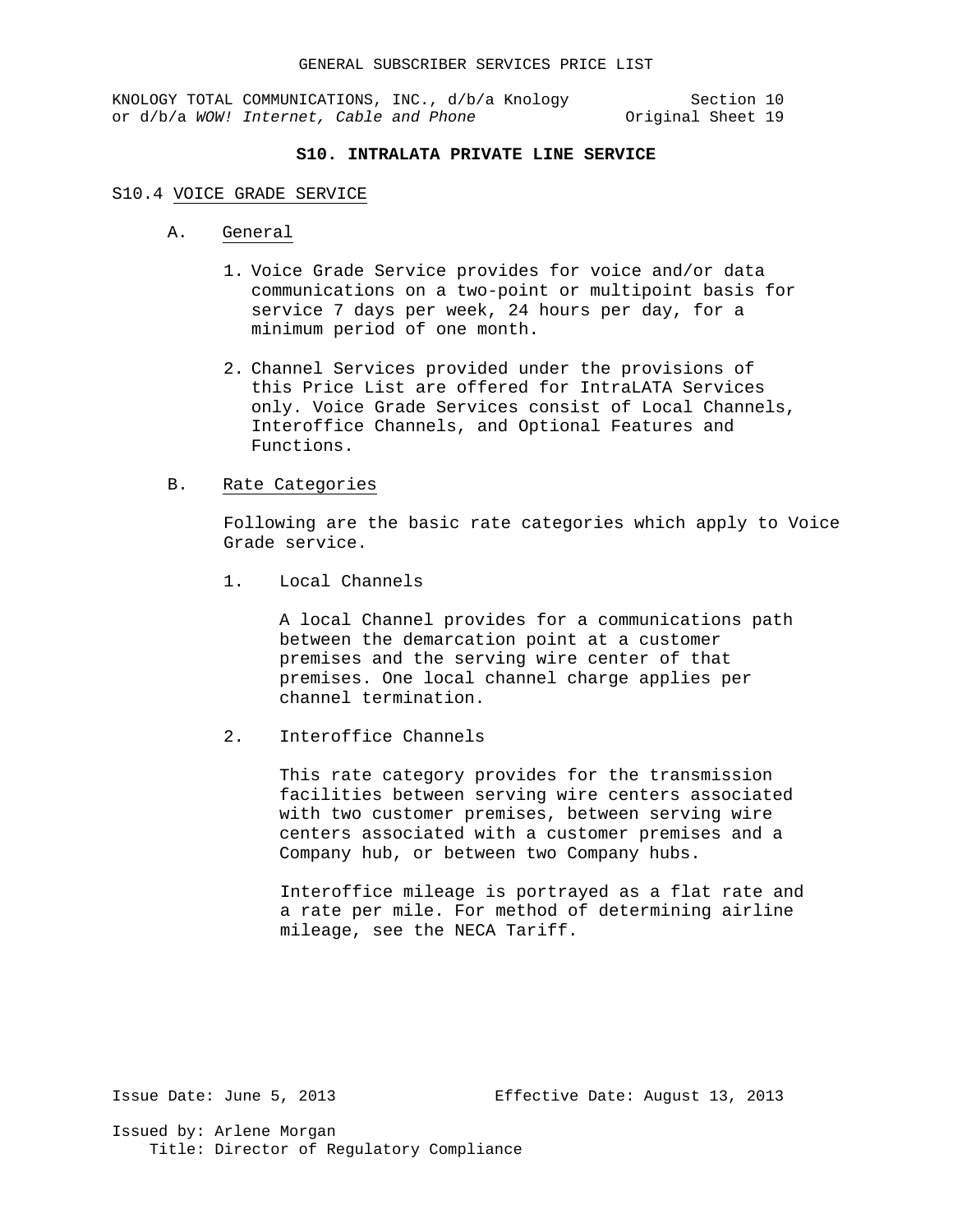# **S10. INTRALATA PRIVATE LINE SERVICE**

#### S10.4 VOICE GRADE SERVICE (Cont'd)

- B. Rate Categories (Cont'd)
	- 3. Optional Features and Functions

This rate category provides for features and functions which may be added to a service and to improve its quality or utility to meet specific communications requirements. These are not necessarily identifiable with specific equipment, but rather represent the end result in terms of the performance characteristics which may be obtained. This category includes a. and b. following.

a. Hub Functions

A hub is a Company designated wire center where bridging or multiplexing functions are performed, i.e., connecting three or more customer premises in a multipoint arrangements or channelizing analog or digital services requiring a lower capacity or bandwidth.

b. Provides for such things as signaling, conditioning, transfer arrangements, protection switching, etc.

Issue Date: June 5, 2013 Effective Date: August 13, 2013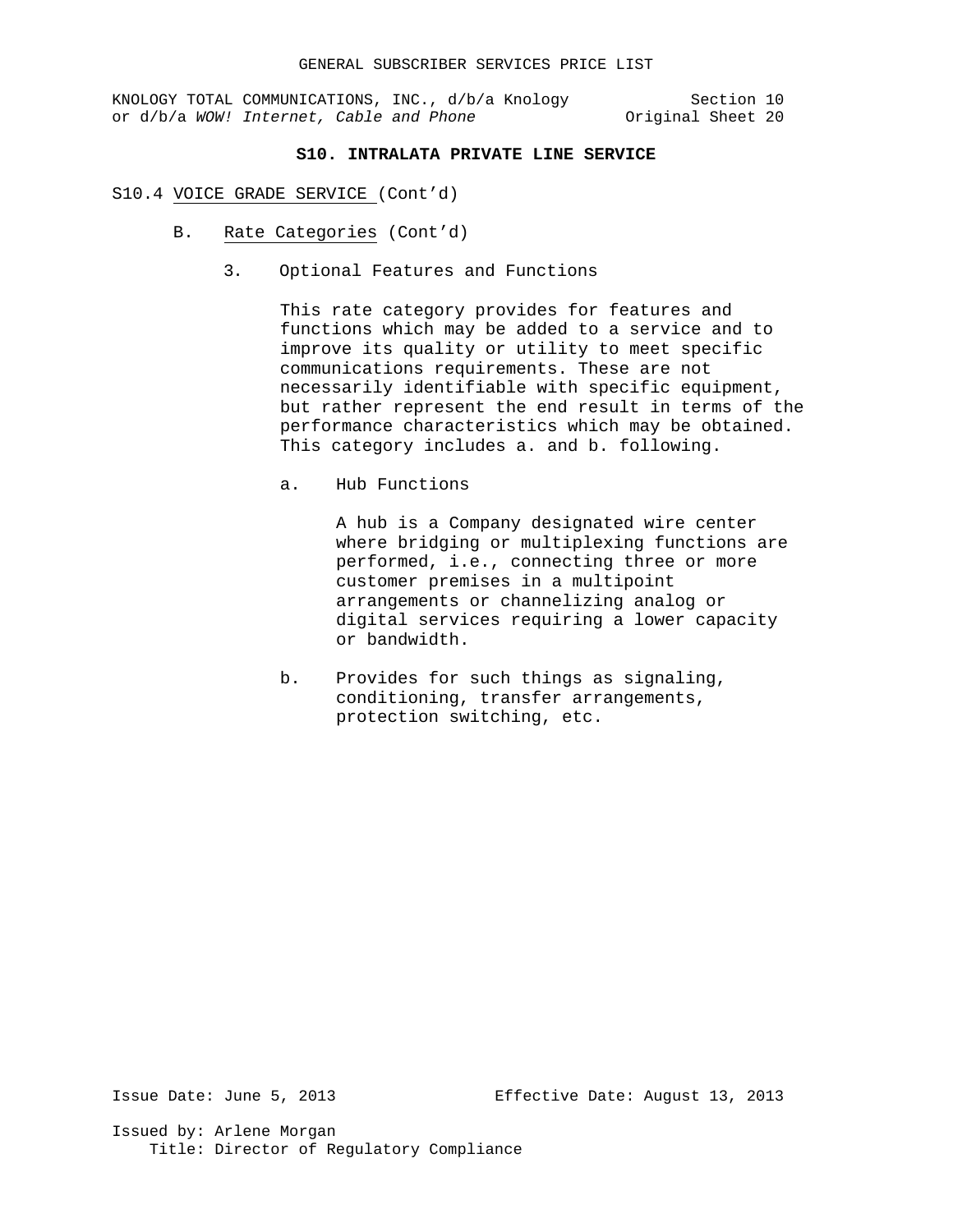KNOLOGY TOTAL COMMUNICATIONS, INC., d/b/a Knology Section 10<br>21 or d/b/a WOW! Internet, Cable and Phone or d/b/a Worly or d/b/a WOW! Internet, Cable and Phone

## **S10. INTRALATA PRIVATE LINE SERVICE**

- S10.4 VOICE GRADE SERVICE (Cont'd)
	- C. Service Configurations
		- 1. There are two types of service configurations which can be provided. These are described as follows:
			- a. Two-Point Service

A two-point service connects two customer premises either directly through a serving wire center(s) or through a Company hub where additional functions are performed.

- b. Multipoint Service
	- (1) Multipoint service connects three or more customer premises through a Company hub.
	- (2) There is no limitation on the number of mid-links available with multipoint service. However, when more than three midlinks are provided in tandem, the quality of the service may be degraded. A mid-link is a channel between hubs (i.e., bridging locations).
	- (3) Voice Grade Multipoint Channel services for data use have a limit of six two-wire facility type local channels or 20 fourwire facility type local channels when used with customer-provided station equipment.
	- (4) Only certain types of service are available for multipoint applications.

Issue Date: June 5, 2013 Effective Date: August 13, 2013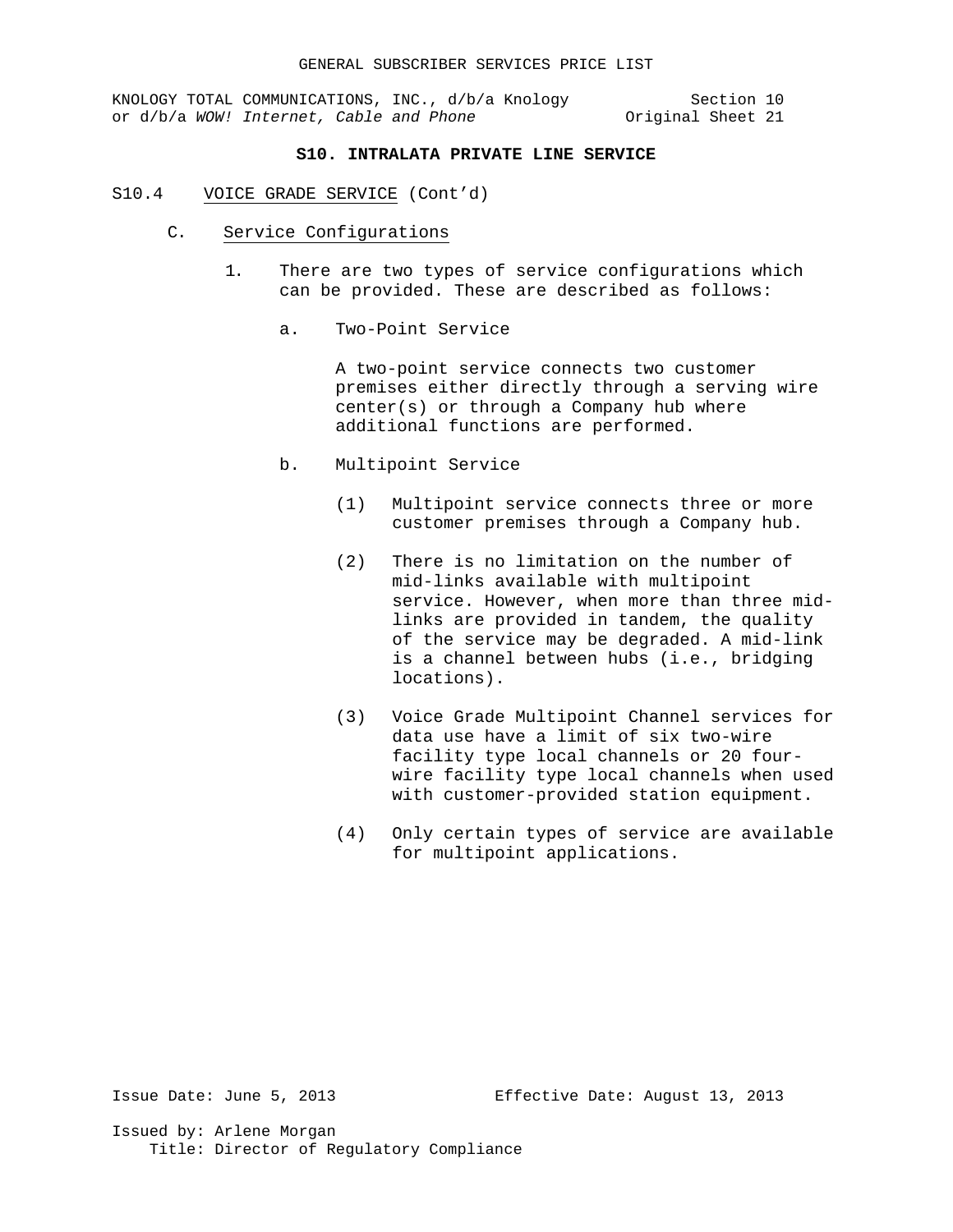# **S10. INTRALATA PRIVATE LINE SERVICE**

#### S10.4 VOICE GRADE SERVICE (Cont'd)

- D. Special Routing of IntraLATA Voice Grade Service
	- 1. The Voice Grade services furnished in this Tariff are provided over such routes as the Company may elect.
	- 2. Special routing is involved where, in order to comply with requirements specified by the customer, the Company furnishes the private line service in a manner which includes one or both of the following conditions:
		- a. Where two or more private lines must be furnished over different physical routes.
		- b. Where a private line must be furnished on a route which avoids specified geographical locations.
		- c. When special routing of services is furnished a customer, the rates will be determined on an individual case basis.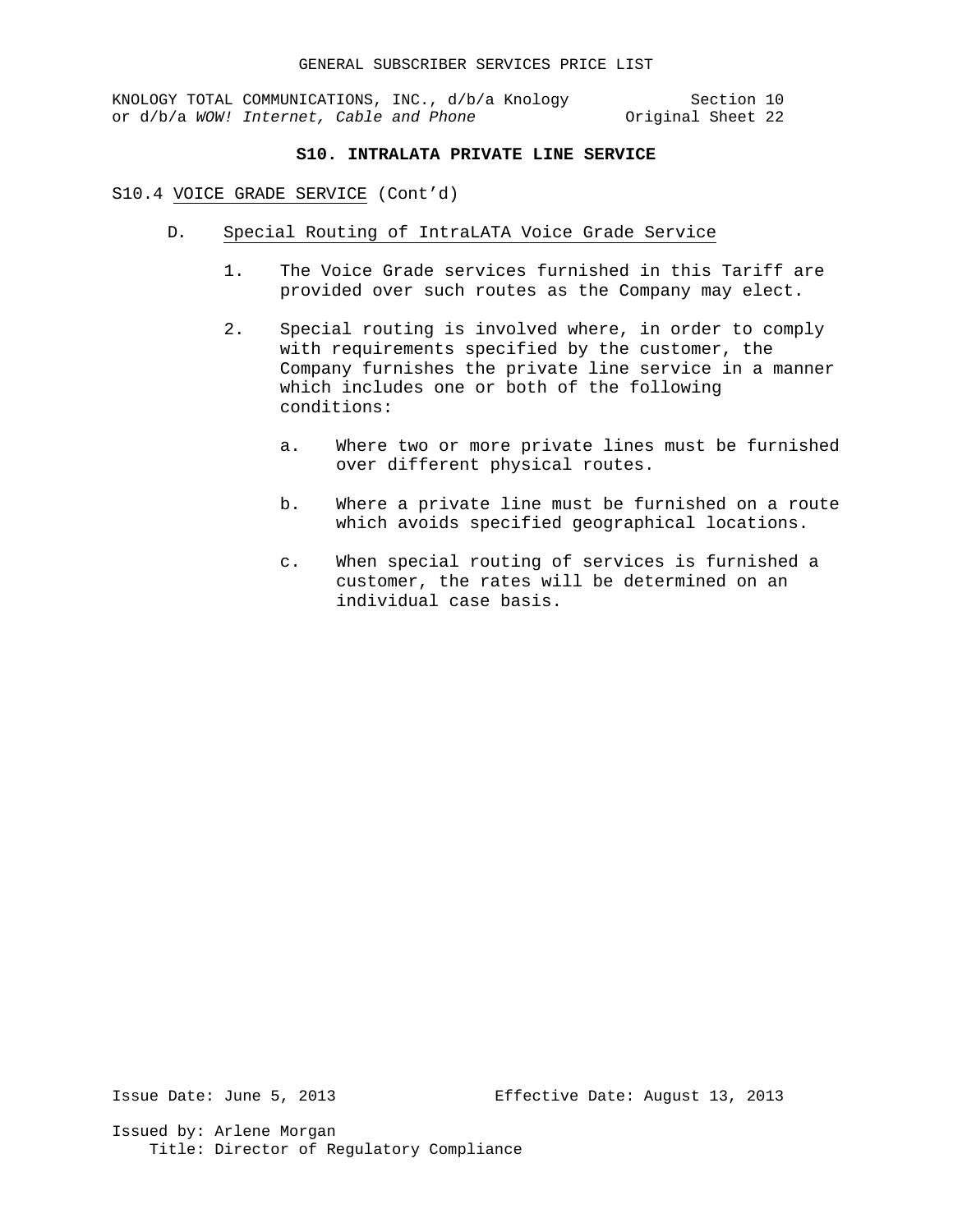## **S10. INTRALATA PRIVATE LINE SERVICE**

S10.4 VOICE GRADE SERVICE (Cont'd)

- E. Service Descriptions
	- 1. Voice Grade Service provides for voice and/or data communications on a two-point or multipoint basis for service 7 days per week, 24 hours per day, for a minimum period of one month. These channels may also be furnished on a link (partial channel) basis when connected to services such as DSL Channels which also provide tie line service will not be furnished to connect a flat rate system with a message rate system. The transmission characteristics and various types of services furnished are described in b. and c. following.
	- 2. Basic parameters and specifications for Voice Grade Service are described for the end to end operations as follows:

| Basic Parameters                                                            | For Speech Application 5 For Date Application                                                                                                                                   |                                                              |
|-----------------------------------------------------------------------------|---------------------------------------------------------------------------------------------------------------------------------------------------------------------------------|--------------------------------------------------------------|
| Net Loss                                                                    | Local Channels used with terminal equipment: Limit<br>specified in the following Local Channel<br>as<br>descriptions. Losses or gains present in CPE have<br>not been included. |                                                              |
| DC Resistance                                                               | Local Channel limit as specified in the following<br>Local Channel descriptions. Does not apply or<br>quarantee end to end DC continuity.                                       |                                                              |
| Frequency Error<br>300-3000 Hz<br>500-2500 Hz                               | Plus or Minus 5 Hz<br>Frequency Response (Referenced to 10000 Hz loss)<br>$-3dB$ to + 12 dB<br>-2dB to + 8dB                                                                    | Plus or Minus 5 Hz<br>$-3Db$ to $+12$ dB<br>$-2dB$ to $+8dB$ |
| Envelope Delay Distortion<br>800-2600Hz                                     | Not controlled                                                                                                                                                                  | Less than<br>1750<br>Microseconds                            |
| C-Notched Noise (with a Not controlled<br>$-13dBm0 1000 Hz Test$<br>Signal) |                                                                                                                                                                                 | Noise Level 24<br>below signal level                         |

Issue Date: June 5, 2013 Effective Date: August 13, 2013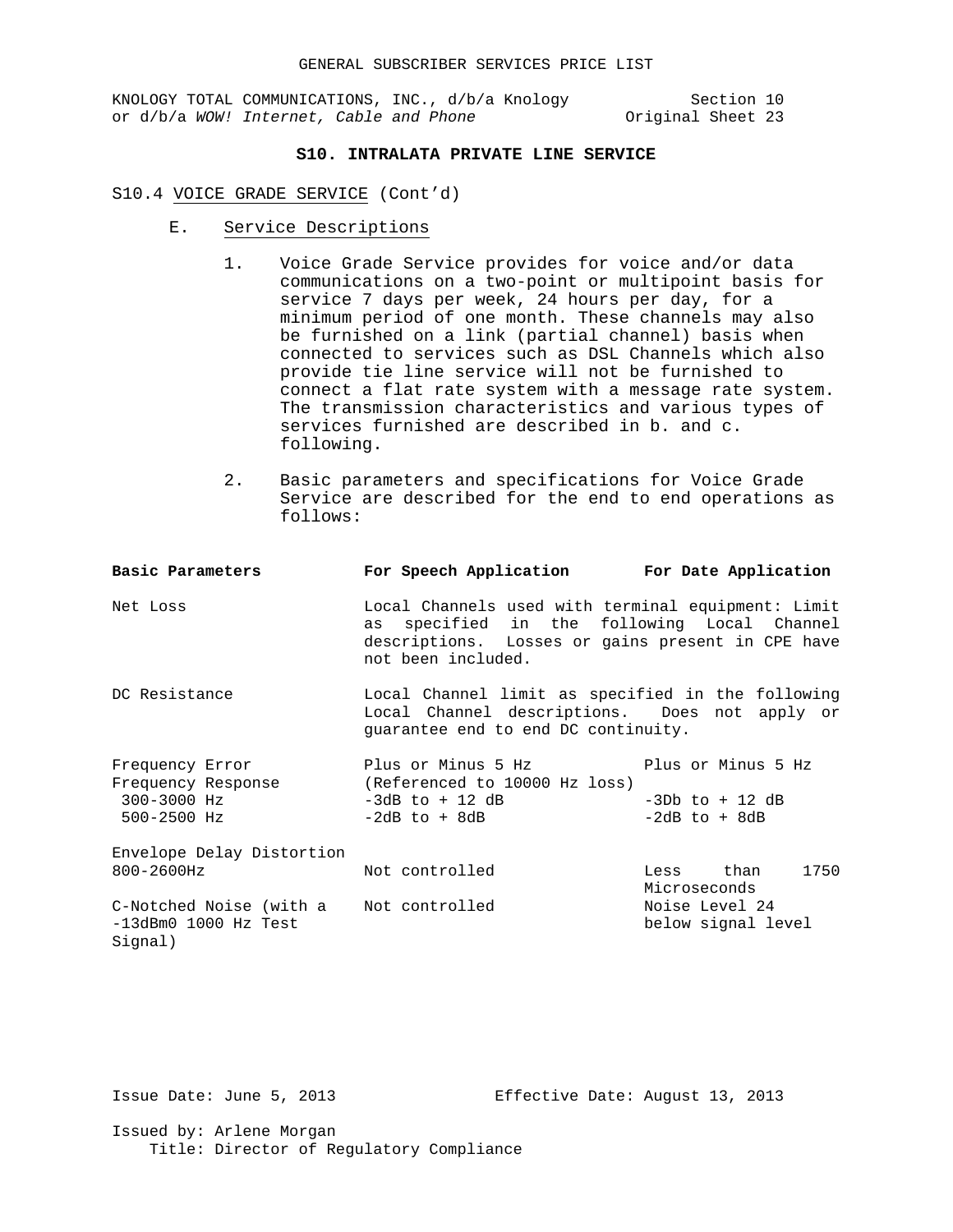|  | KNOLOGY TOTAL COMMUNICATIONS, INC., d/b/a Knology |  |  |                   | Section 10 |  |
|--|---------------------------------------------------|--|--|-------------------|------------|--|
|  | or d/b/a WOW! Internet, Cable and Phone           |  |  | Original Sheet 24 |            |  |

## **S10. INTRALATA PRIVATE LINE SERVICE**

# S10.4 VOICE GRADE SERVICE (Cont'd)

- E. Service Descriptions (Cont'd)
	- 2. (Cont'd)

| Basic Parameters                                          | For Speech Application | For Date Application                                                                          |
|-----------------------------------------------------------|------------------------|-----------------------------------------------------------------------------------------------|
| Impulse Noise                                             | Not controlled         | 15 Counts in 15<br>minutes at a<br>threshold of 6dB<br>below a - 13dBm0 rms<br>1000 Hz Signal |
| Phase Jitter                                              | Not Controlled         | 10 degrees peak to<br>peak                                                                    |
| Non-Linear Distortion<br>2 <sup>nd</sup> Order Distortion | Not Controlled         | 25 dB below signal<br>level                                                                   |
| 3rd Order Distortion                                      | Not Controlled         | 30 dB below signal<br>level                                                                   |

Issue Date: June 5, 2013 Effective Date: August 13, 2013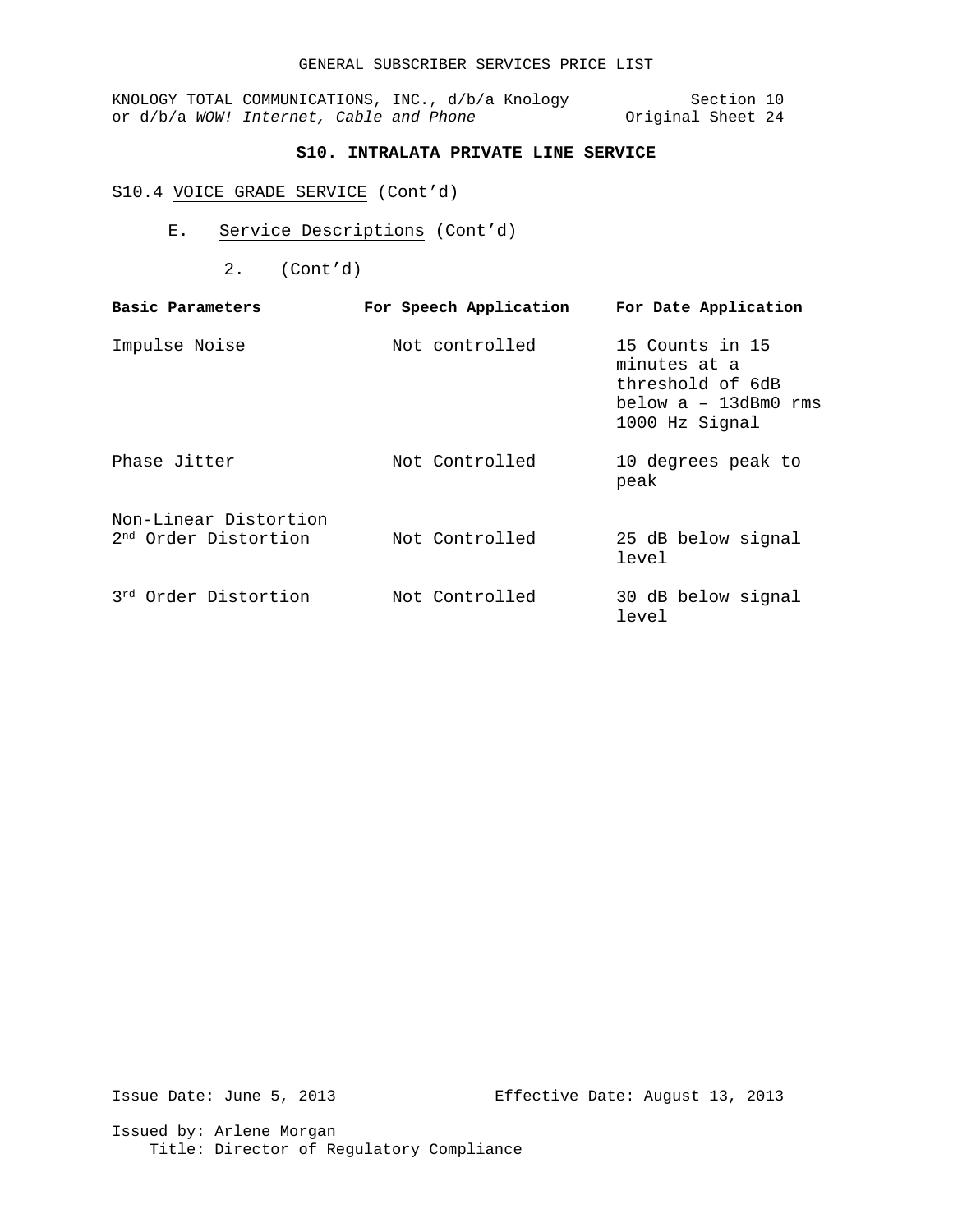KNOLOGY TOTAL COMMUNICATIONS, INC., d/b/a Knology Section 10<br>or d/b/a WOW! Internet, Cable and Phone original Sheet 25 or d/b/a WOW! Internet, Cable and Phone

## **S10. INTRALATA PRIVATE LINE SERVICE**

- S10.4 VOICE GRADE SERVICE (Cont'd)
	- E. Service Descriptions (Cont'd)
		- 3. Transmission parameters for voice grade service are described as follows:

Voice Grade

- a. Two-Wire A two-wire interface with effective two-wire facilities engineered for a 1004 Hz net loss of 0 to l0dB. Generally furnished for voice transmission or Supervisory Control Use. Multipoint service may be provided.
- b. Four-Wire A four-wire interface with effective four-wire facilities engineered for a 1004 Hz net loss of O to 16dB. Generally furnished for voice transmission. Multipoint service may be provided.

Data

- a. Two-Wire A Two-Wire interface with four-wire facilities engineered for a 1004 Hz net loss of 16dB. Generally used in the provision of analog data services. Multipoint services may be provided.
- b. Four-Wire A Four Wire interface with four-wire facilities engineered for a 1004 Hz net loss of 16dB. Generally used in the provision of analog data services. Multipoint service may be provided.
- 4. Telemetry/Alarm Bridging Service
	- a. Regulations
		- (1) This Price list section contains the regulations applicable for Telemetry/ Alarm Bridging Service.
		- (2) Except as otherwise specified following, the regulations contained herein are in

Issue Date: June 5, 2013 Effective Date: August 13, 2013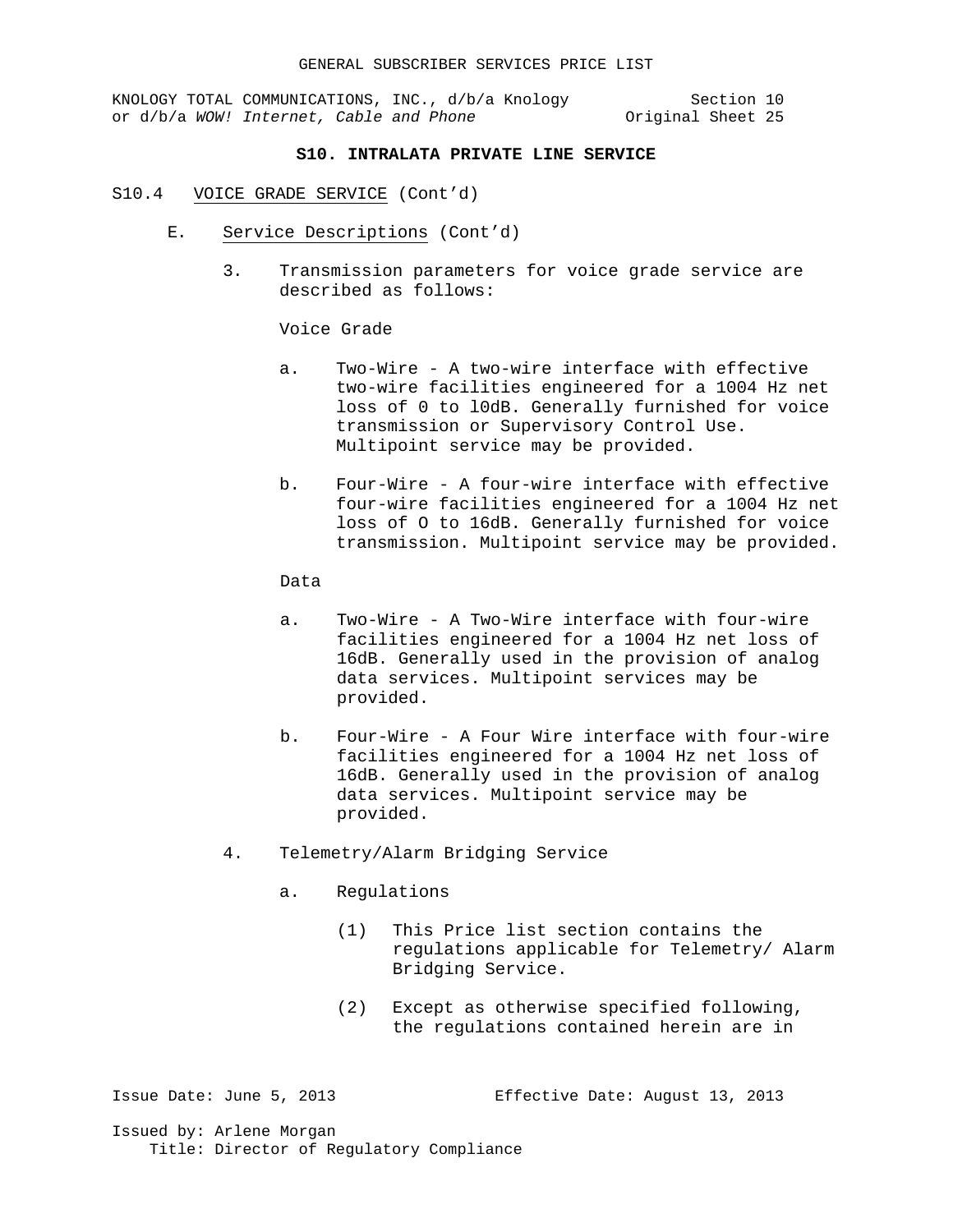#### **S10. INTRALATA PRIVATE LINE SERVICE**

S10.4 VOICE GRADE SERVICE (Cont'd)

- E. Service Descriptions (Cont'd)
	- 4. Telemetry/Alarm Bridging Service (Cont'd)
		- a. Regulations (Cont'd)
			- (2) (Cont'd) addition to the regulations found in other sections of this Price List.
			- (3) Telemetry/Alarm Bridging Service requires the use of equipment as specified following and voice grade local channels.
			- (4) Terminal equipment provided by the customer to use with this service must meet specifications for such customer-provided equipment found in other sections of this Price List.
			- (5) No more than 128 remote stations may be connected to a master station over an individual Split Band Active Bridge.
			- (6) In Split Band Active Bridging arrangements, secondary bridges must be directly connected to the primary bridge via midlink channels. Secondary bridges cannot be connected through other secondary bridges to allow additional layers of tandeming.

Issue Date: June 5, 2013 Effective Date: August 13, 2013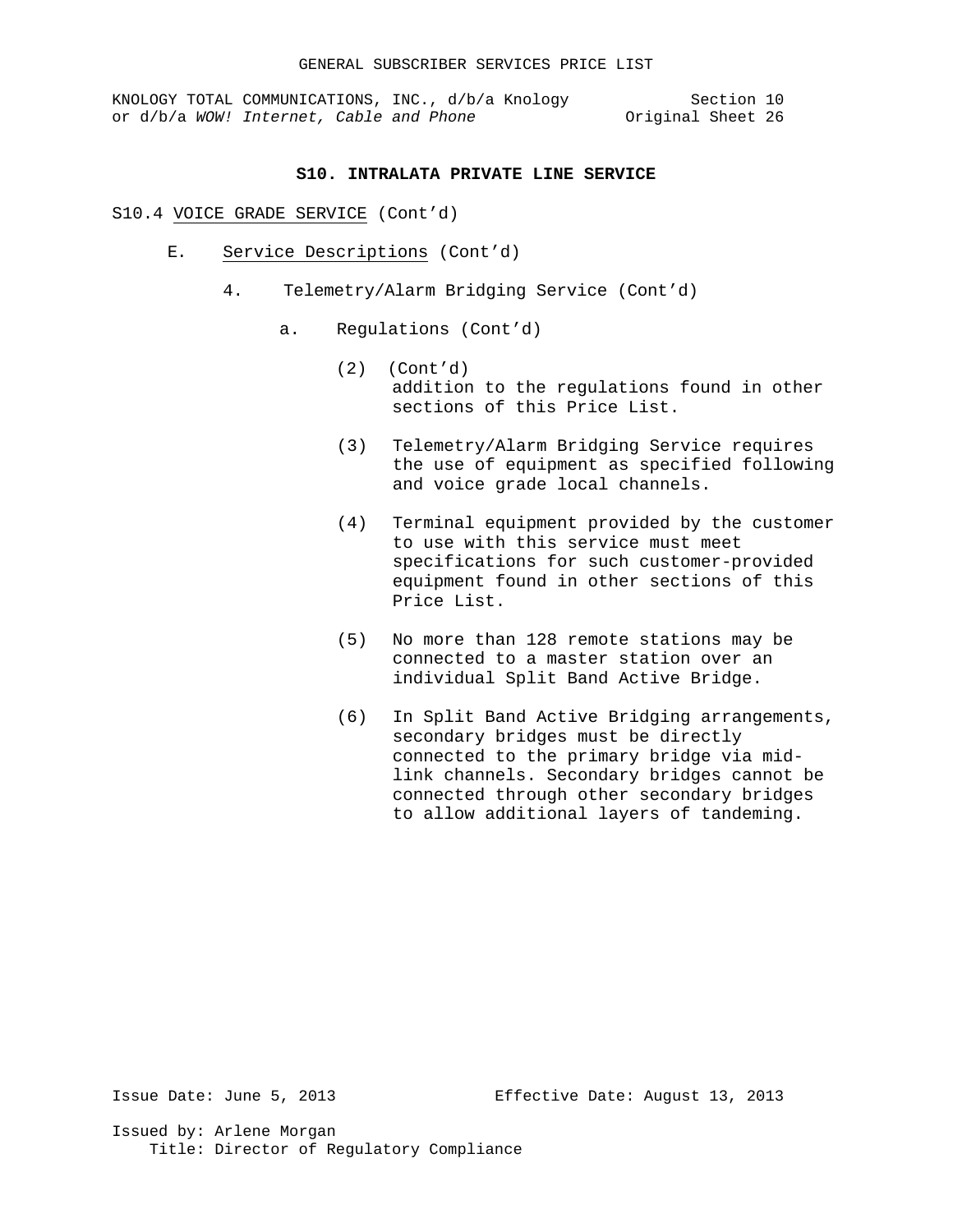# **S10. INTRALATA PRIVATE LINE SERVICE**

#### S10.4 VOICE GRADE SERVICE (Cont'd)

- E. Service Descriptions (Cont'd)
	- 4. Telemetry/Alarm Bridging Service (Cont'd)
		- a. Regulations (Cont'd)
			- (7) Secondary bridges, utilized in Split Band, Active Bridging arrangements, reduce the two-wire remote station capacity of the primary bridge. The initial secondary bridge reduces the primary bridge capacity by twelve two-wire remote station connections. Each subsequent secondary bridge reduces the primary bridge capacity by four additional two-wire remote station connections. At the customer's option external bridging may be provided for connecting secondary bridges at the rate applicable following without reducing the two-wire capacity of the primary bridge.
			- (8) Standard multipoint bridging charges as provided in other sections of this Price list are not applicable to this service except as provided in g. preceding.
			- (9) Access over remote station channels is provided through a local channel and through the appropriate channel connection as contained following. Interconnection of remote stations located outside the serving wire center where the bridge to which they are to be connected is located will require interoffice channels at charges contained in this Price List.
			- (10) Access over each four-wire mid-link channel for Split Band Active Bridging is through voice grade interoffice channels at charges contained in this Price list. Additionally, mid-link channel connections are required as described following.

Issue Date: June 5, 2013 Effective Date: August 13, 2013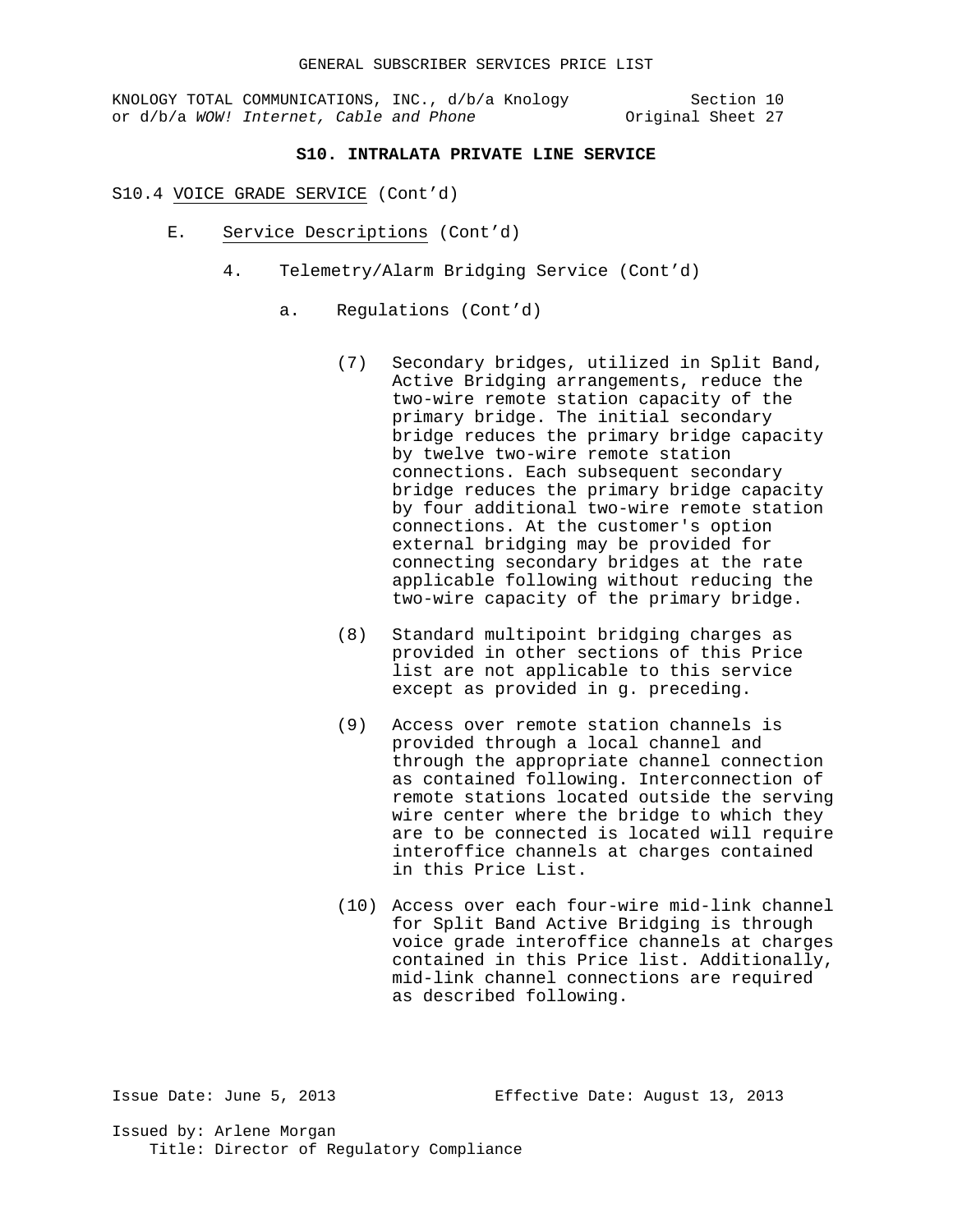# **S10. INTRALATA PRIVATE LINE SERVICE**

#### S10.4 VOICE GRADE SERVICE (Cont'd)

- E. Service Descriptions (Cont'd)
	- 4. Telemetry/Alarm Bridging Service (Cont'd)
		- b. Service Description
			- (1) Telemetry/Alarm Bridging Service is a multi-station, voice frequency, private line service designed to provide connections between a master station and a number of remote stations simultaneously. Direct transmission between remote stations is not intended. This service is intended for application in multipoint, voice frequency, data or tone signaling arrangements with transmission at rates up to 400 baud.

Issue Date: June 5, 2013 Effective Date: August 13, 2013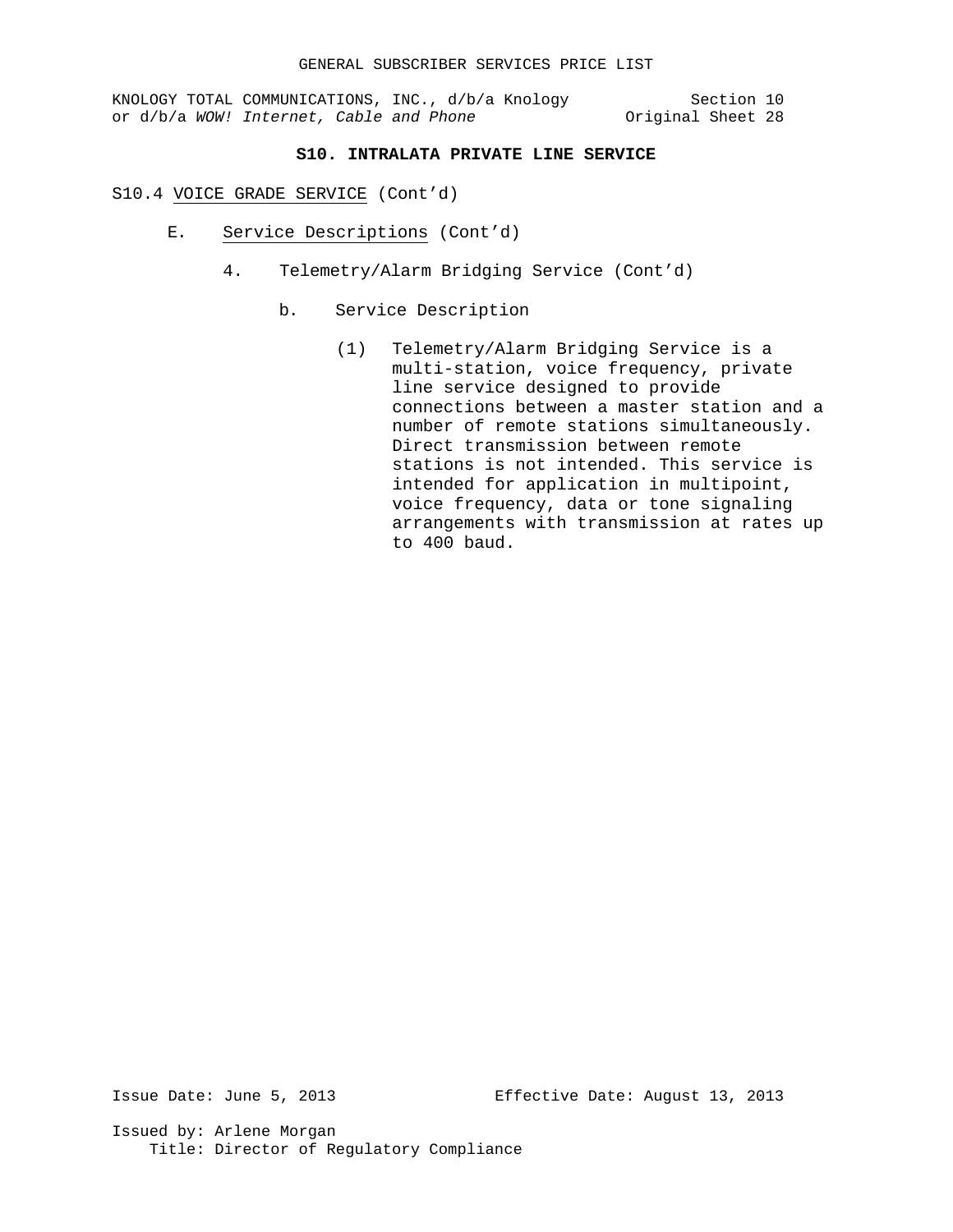# **S10. INTRALATA PRIVATE LINE SERVICE**

#### S10.4 VOICE GRADE SERVICE (Cont'd)

- E. Service Descriptions (Cont'd)
	- 4. Telemetry/Alarm Bridging Service (Cont'd)
		- b. Service Description (Cont'd)
			- 2. Telemetry/Alarm Bridging Service

Split Band, Active Bridging - A bridging arrangement providing for a four-wire (master station or mid-link channel) frequency split common port and multiple two-wire (remote station) ports intended for application in multipoint, voice frequency, data or tone signaling arraignments. Two-way (polling) communication between the master station and each remote station is intended.

- F. Rate Regulations
	- 1. Types of rates and charges.

The two types of rates and charges are monthly rates and nonrecurring charges and are described as follows:

a. Monthly Rates

Monthly rates are recurring charges that apply each month or fraction thereof that a service is provided. For billing purposes, each month is considered to have 30 days.

Issue Date: June 5, 2013 Effective Date: August 13, 2013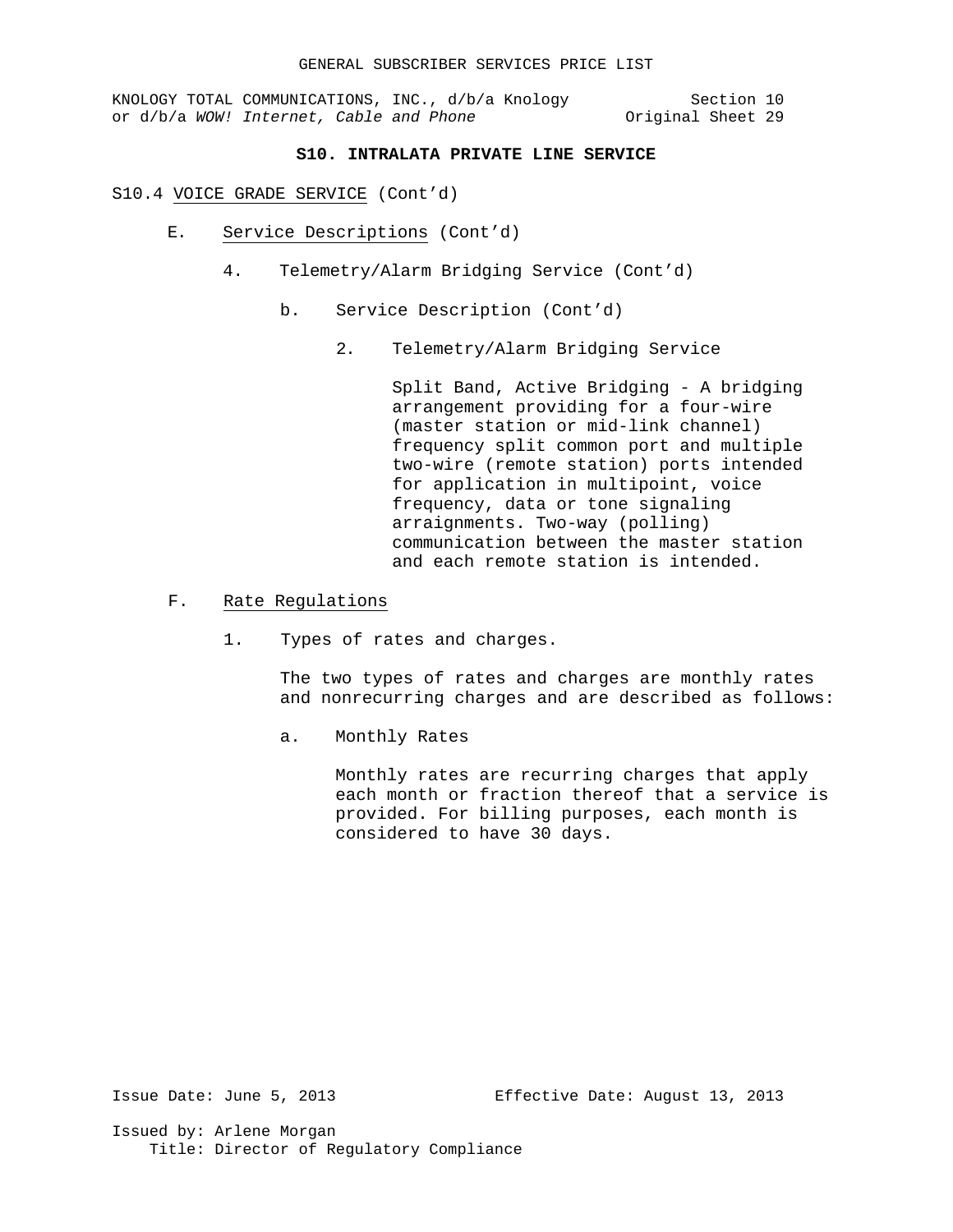KNOLOGY TOTAL COMMUNICATIONS, INC., d/b/a Knology Section 10<br>or d/b/a WOW! Internet, Cable and Phone 0riginal Sheet 30 or d/b/a WOW! Internet, Cable and Phone

## **S10. INTRALATA PRIVATE LINE SERVICE**

#### S10.4 VOICE GRADE SERVICE (Cont'd)

- F. Rate Regulations (Cont'd)
	- 1. Types of rates and charges. (Cont'd)
		- b. Nonrecurring Charges

Nonrecurring Charges are one-time charges that apply for a specified work activity. The three types of nonrecurring charges that apply are installation of service, installation of features and functions and service arrangements.

(1) Installation of Service

Nonrecurring charges apply for each service terminated at the customer's premises. For the installation of local channels when more than one of the same type of service, between the same locations, for the same customer is ordered and installed at the same time, one at each location is billed at the First Service Installed rate and the others are billed at the Additional Service Installed rate.

The nonrecurring charges for the Installation of Services are set forth following as Nonrecurring Charges for the Local Channel and the Interoffice Channel rate elements.

Issue Date: June 5, 2013 Effective Date: August 13, 2013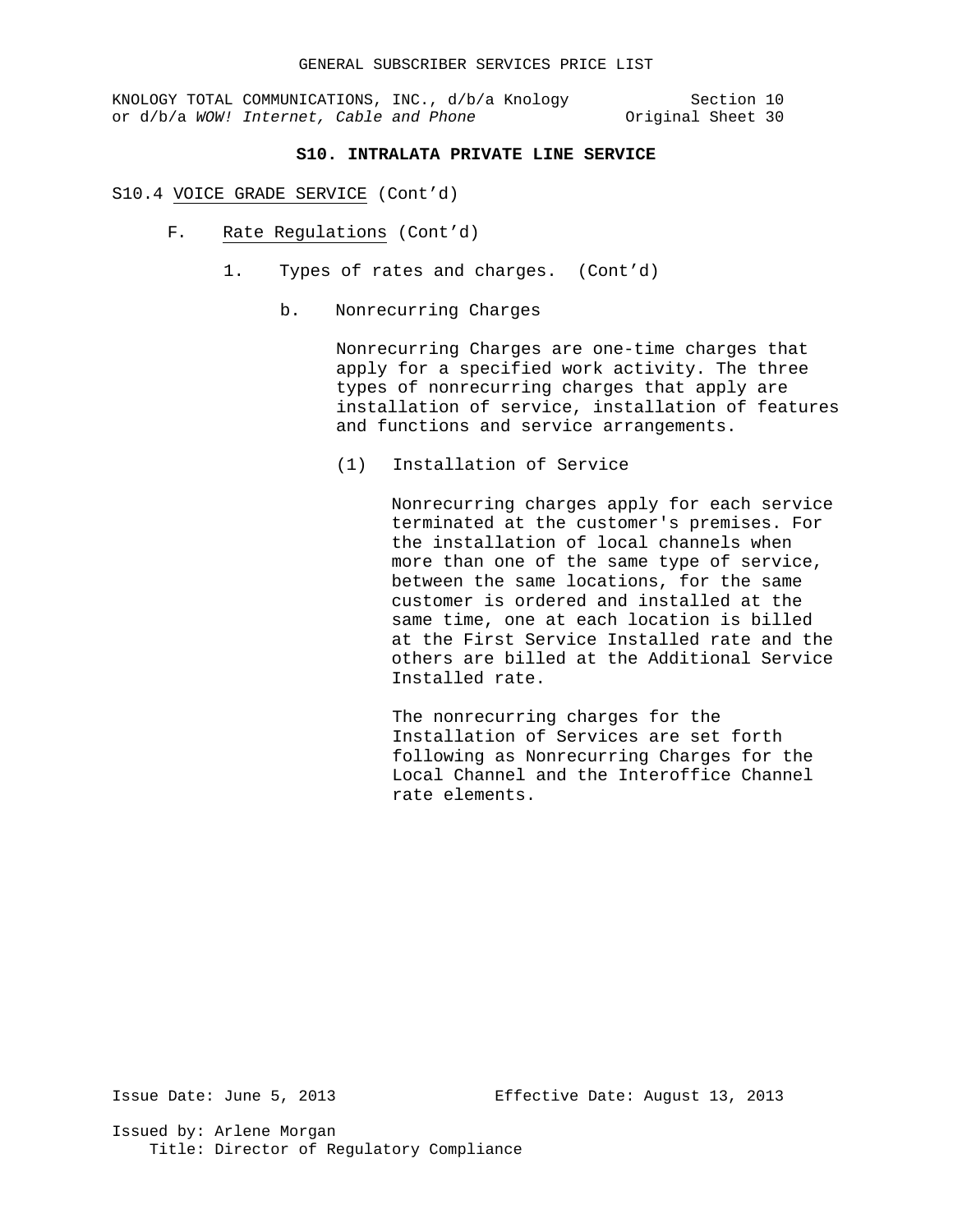KNOLOGY TOTAL COMMUNICATIONS, INC., d/b/a Knology Section 10<br>or d/b/a WOW! Internet, Cable and Phone (1999) Section 11 or d/b/a WOW! Internet, Cable and Phone

# **S10. INTRALATA PRIVATE LINE SERVICE**

#### S10.4 VOICE GRADE SERVICE (Cont'd)

- F. Rate Regulations (Cont'd)
	- 1. Types of rates and charges. (Cont'd)
		- b. Nonrecurring Charges (Cont'd)
			- (2) Nonrecurring charges apply for the installation of features and functions available with the various services. For some features and functions there is a lower charge if installed coincidently with the service, and a higher charge if installed subsequent to the service.
		- c. Service Rearrangements
			- (1) Service rearrangements are changes to existing (installed) services which do not result in either a change in the minimum period requirements or a change in the physical location of the point of termination at a customer premises. Changes which result in the establishment of new minimum period of obligations are treated as disconnects and starts. Changes in the physical location of the point of termination are treated as moves and are described and set forth in this Price List.

The charge to the customer for the service rearrangement is dependent on whether the change is administrative only in nature or involves actual physical change to the service.

Issue Date: June 5, 2013 Effective Date: August 13, 2013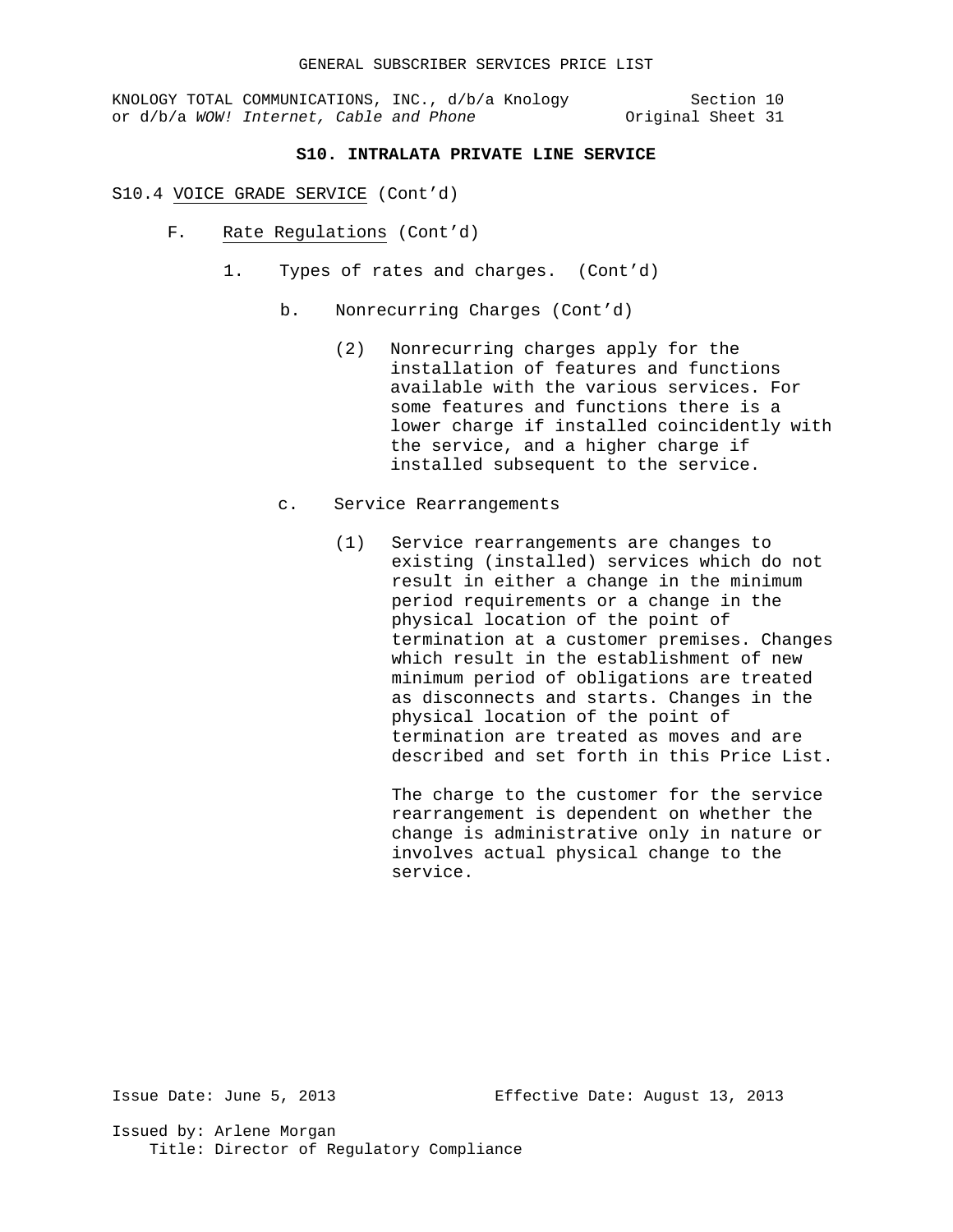KNOLOGY TOTAL COMMUNICATIONS, INC., d/b/a Knology Section 10<br>or d/b/a WOW! Internet, Cable and Phone (32) or d/b/a WOW! Internet, Cable and Phone

# **S10. INTRALATA PRIVATE LINE SERVICE**

#### S10.4 VOICE GRADE SERVICE (Cont'd)

- F. Rate Regulations (Cont'd)
	- 1. Types of rates and charges. (Cont'd)
		- c. Service Rearrangements (Cont'd) (1) (Cont'd)

Administrative changes will be made without charge(s) to the customer. Such changes require the continued provision and billing of the Private Line Service to the same entity (i.e., customer remains responsible for all outstanding indebtedness for the service). Administrative changes are as follows:

- Change of customer name (i.e., the customer of record does not change but rather the customer of record changes name),
- Change of customer or customer's premises address when the change of address is not a result of a physical relocation of equipment.
- Change in billing data (name, address or contact name or telephone number.
- (2) All other service rearrangements will be charged for as follows:
	- If the change involves the addition of other customer designated premises to an existing multipoint service, the nonrecurring charge for the local channel rate element will apply. The charges will apply only for the location(s) that is being added.
	- If the change involves the addition of an optional feature or function which has a separate nonrecurring charge, that nonrecurring charge will apply.

Issue Date: June 5, 2013 Effective Date: August 13, 2013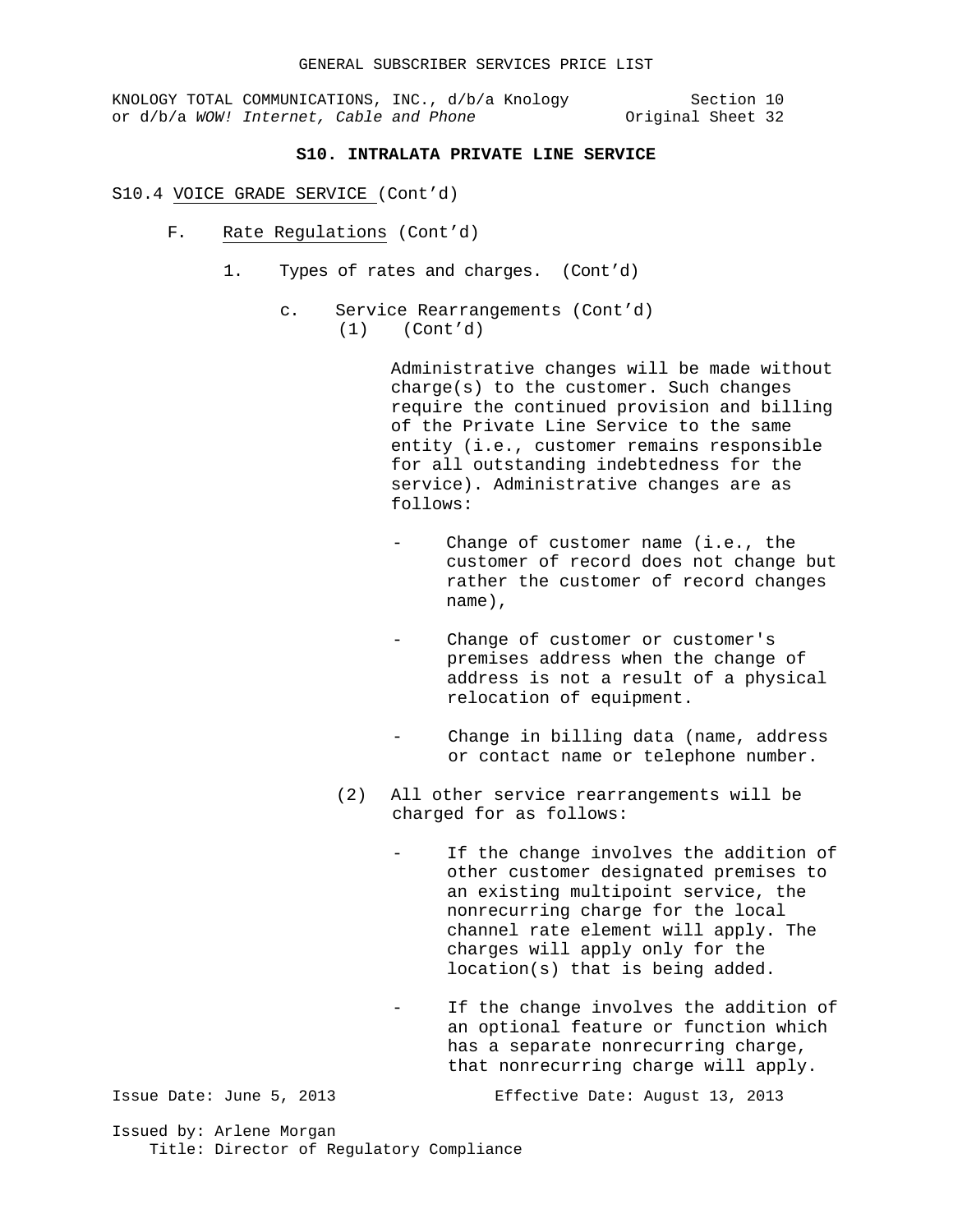#### **S10. INTRALATA PRIVATE LINE SERVICE**

S10.4 VOICE GRADE SERVICE (Cont'd)

- F. Rate Regulations (Cont'd)
	- 1. Types of rates and charges. (Cont'd)
		- c. Service Rearrangements (Cont'd)
			- (2) All other service rearrangements will be charged for as follows: (Cont'd)
				- If the change involves changing the type of signaling on a voice grade service the subsequent, nonrecurring charge will apply for the new type signaling. The charge will apply per service termination affected.
				- for all other changes, including a change of the customer of record involving no physical changes to the service provided or the addition of optional features without separate nonrecurring charges, a charge equal to a local channel rate element nonrecurring charge will apply. Only one such charge will apply per service, per change.

Issue Date: June 5, 2013 Effective Date: August 13, 2013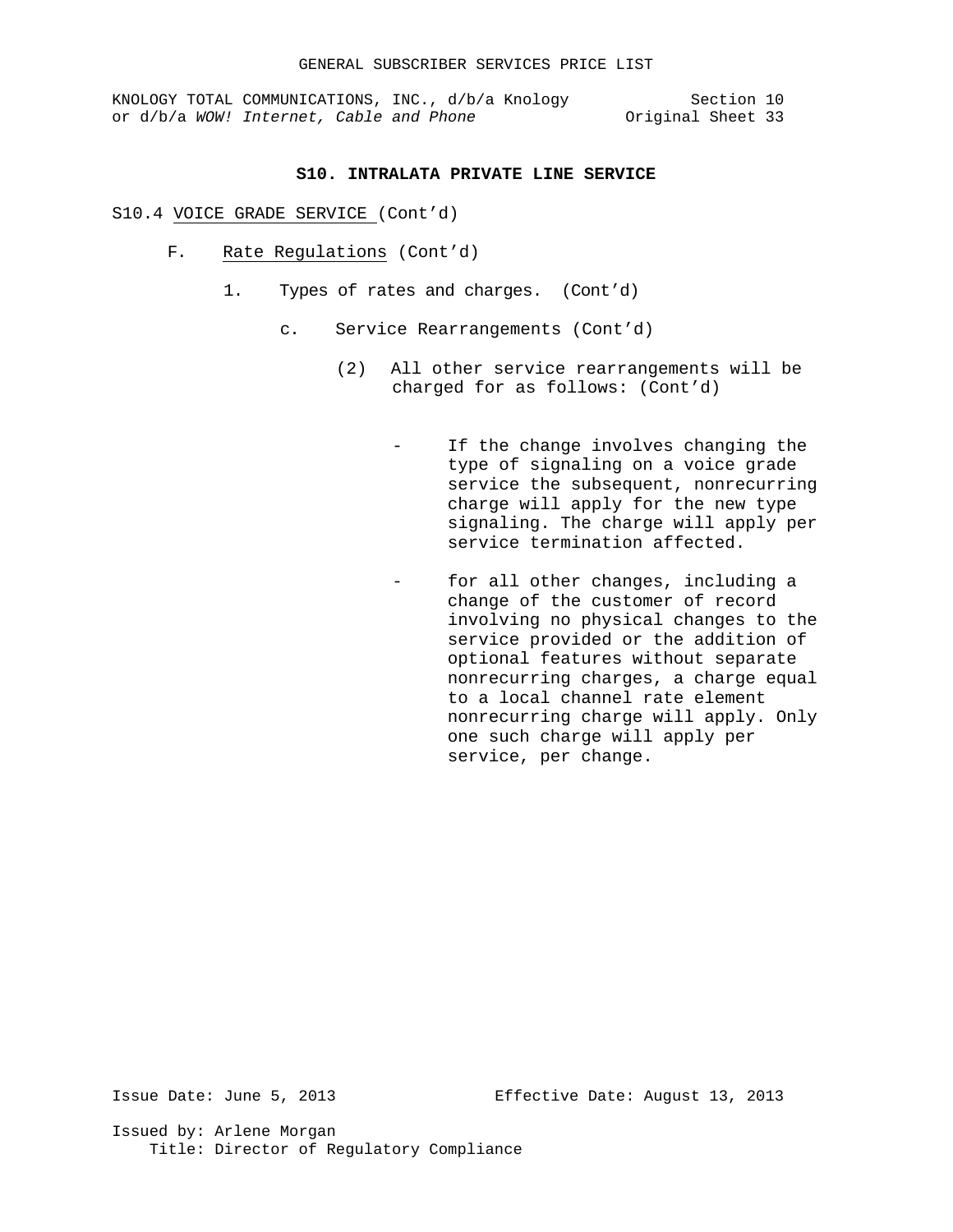KNOLOGY TOTAL COMMUNICATIONS, INC., d/b/a Knology Section 10<br>or d/b/a WOW! Internet, Cable and Phone (34) Original Sheet 34 or d/b/a WOW! Internet, Cable and Phone

## **S10. INTRALATA PRIVATE LINE SERVICE**

#### S10.4 VOICE GRADE SERVICE (Cont'd)

- F. Rate Regulations (Cont'd)
	- 2. Types of rates and charges. (Cont'd)
		- c. Service Rearrangements (Cont'd)
			- (3) Moves
				- (a) A move involves a change in the physical location of one of the following:
					- (i) The point of interface at the customer premises.
					- (ii) The customer's premises.
				- (b) The charges for the move are dependent on whether the move is to a new location within the same building or to a different building.
					- (i) Moves Within the Same Building

When the move is to a new location within the same building, the charge for the move will be an amount equal to onehalf the nonrecurring (i.e., installation) charge for the affected service termination at the customer's premises. There will be no change in the minimum period requirements. If a move is made at the same time a service rearrangement is made, the total charge will never exceed a full nonrecurring charge for the basic service.

Issue Date: June 5, 2013 Effective Date: August 13, 2013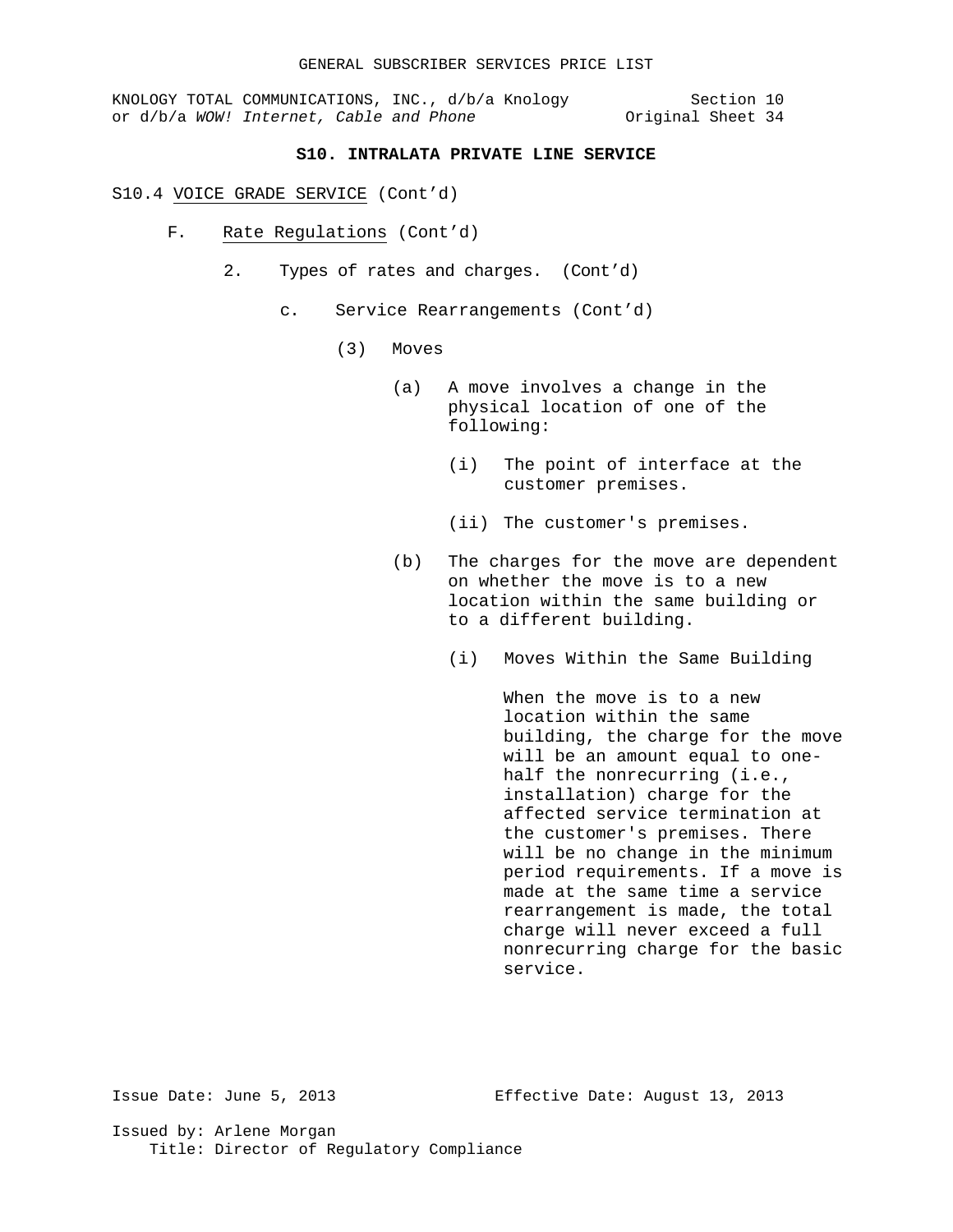KNOLOGY TOTAL COMMUNICATIONS, INC., d/b/a Knology Section 10<br>or d/b/a WOW! Internet, Cable and Phone original Sheet 35 or d/b/a WOW! Internet, Cable and Phone

# **S10. INTRALATA PRIVATE LINE SERVICE**

#### S10.4 VOICE GRADE SERVICE (Cont'd)

- F. Rate Regulations (Cont'd)
	- 3. Types of rates and charges. (Cont'd)
		- c. Service Rearrangements (Cont'd)
			- (3) Moves (Cont'd)
				- (b) The charges for the move are dependent on whether the move is to a new location within the same building or to a different building. (Cont'd)
					- (ii) Move to a Different Building

Moves to a different building will be treated as a discontinuance and start of service and all associated nonrecurring charges will apply. New minimum period requirements will be established at the new location. The customer will also remain responsible for satisfying all outstanding minimum period charges for the discontinued service.

Issue Date: June 5, 2013 Effective Date: August 13, 2013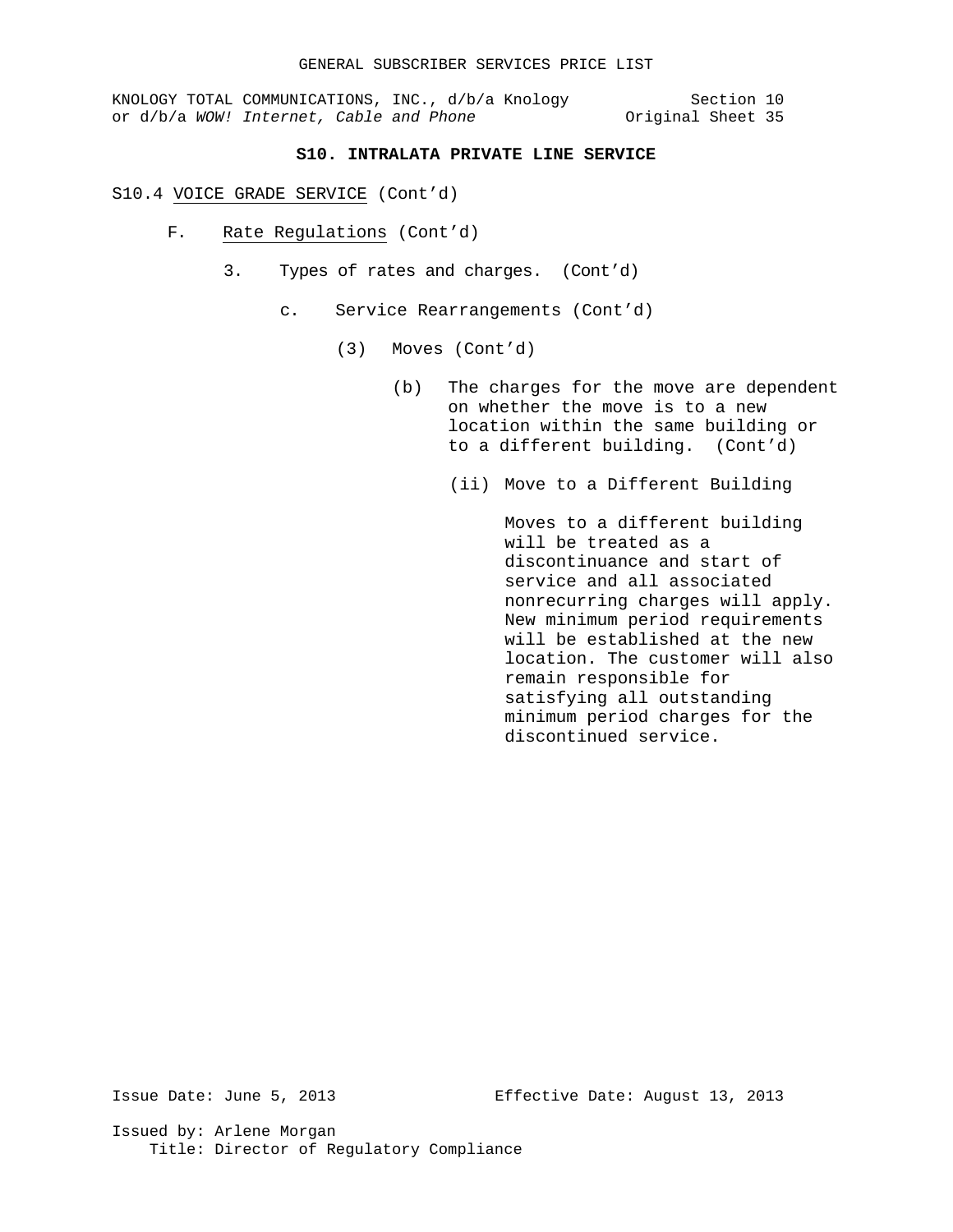## **S10. INTRALATA PRIVATE LINE SERVICE**

S10.4 VOICE GRADE SERVICE (Cont'd)

- G. Rates and Charges
	- 1. Digital Local Channels denotes a path furnished from the serving wire center to the demarcation point on the customer's premises.
		- a. Rates per digital local channel

|                  | Nonrecurring<br>Monthly<br>Charge |          |            |  |
|------------------|-----------------------------------|----------|------------|--|
|                  | Rate                              | First    | Additional |  |
| Voice            |                                   |          |            |  |
| Two or Four Wire | \$66.00                           | \$378.00 | \$156.00   |  |
| Data             |                                   |          |            |  |
| Two or Four Wire | \$72.00                           | \$432.00 | \$192.00   |  |

- 2. InterOffice Channels
	- a. When station locations of a voice grade service are located in different wire center serving areas, interoffice channel charges apply. Charges are based on the direct airline distance measured between the serving wire centers.

A fixed and per mile charge applies as set forth following:

|                     | Fixed<br>Monthly<br>Charge | Monthly<br>Charge | Per Mile | Nonrecurring<br>Charge<br>Per Channel |
|---------------------|----------------------------|-------------------|----------|---------------------------------------|
| Voice Grade Service | \$42.00                    | \$2.70            |          | \$115.20                              |

Issue Date: June 5, 2013 Effective Date: August 13, 2013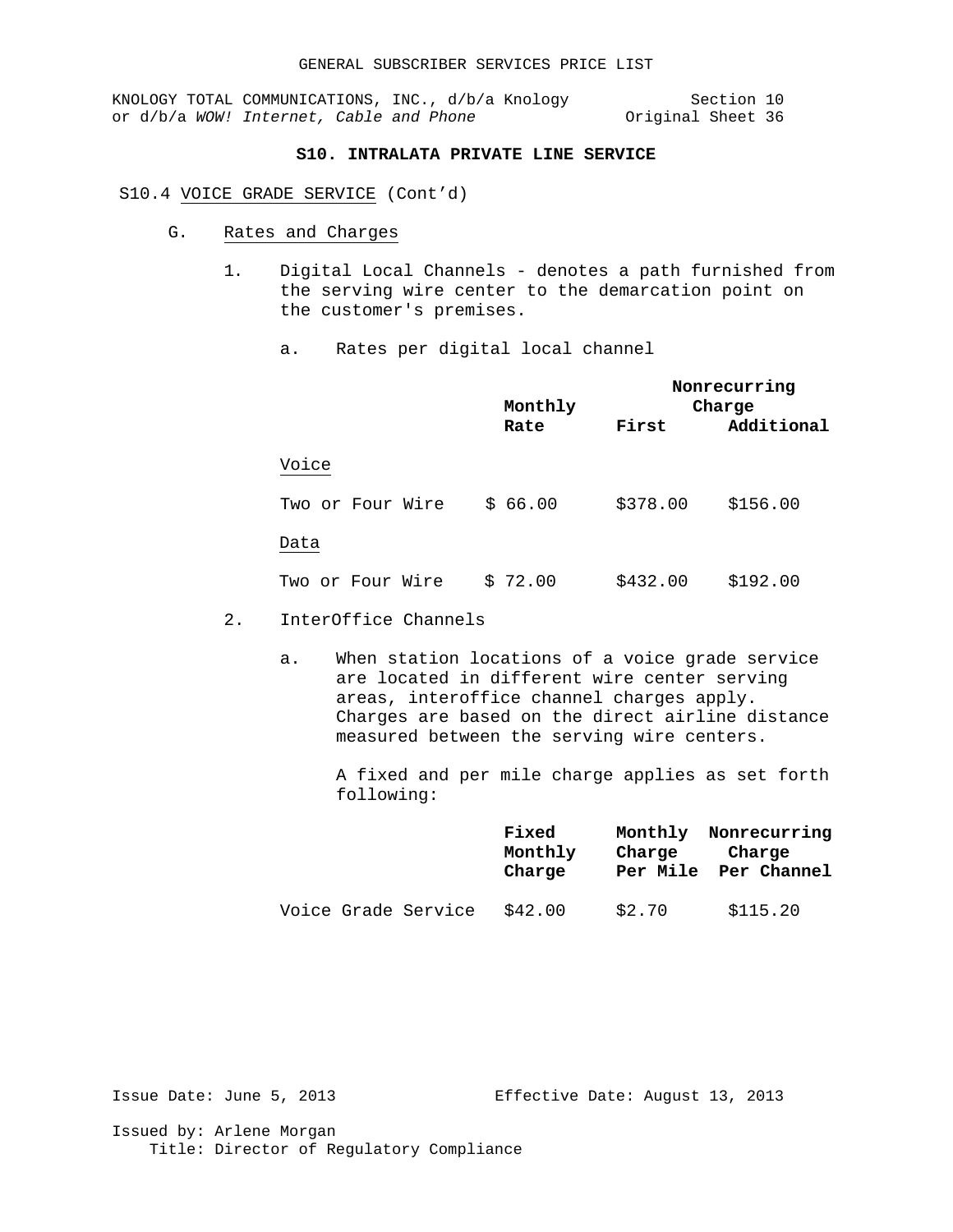## **S10. INTRALATA PRIVATE LINE SERVICE**

#### S10.4 VOICE GRADE SERVICE (Cont'd)

- G. Rates and Charges (Cont'd)
	- 3. Optional Features and Functions
		- a. Bridging

Bridging charges are applicable where more than two Local Channels, or one or more Local Channels and more than one Interoffice Channel, or more than one Local Channel and one Interoffice Channel are bridged or hubbed at the same wire center.

- (1) Voice Grade Bridges
- (a) Voice Bridging

Per Port

|                | Monthly<br>Rate | Nonrecurring<br>Charge |
|----------------|-----------------|------------------------|
| $(i)$ Two-Wire | \$18.00         | \$38.40                |
| (ii) Four-Wire | 19.20           | 38.40                  |
| naka Industria |                 |                        |

- (b) Data Bridging
	- Per Port
	- (i) Four-Wire \$30.00 \$40.80

Issue Date: June 5, 2013 Effective Date: August 13, 2013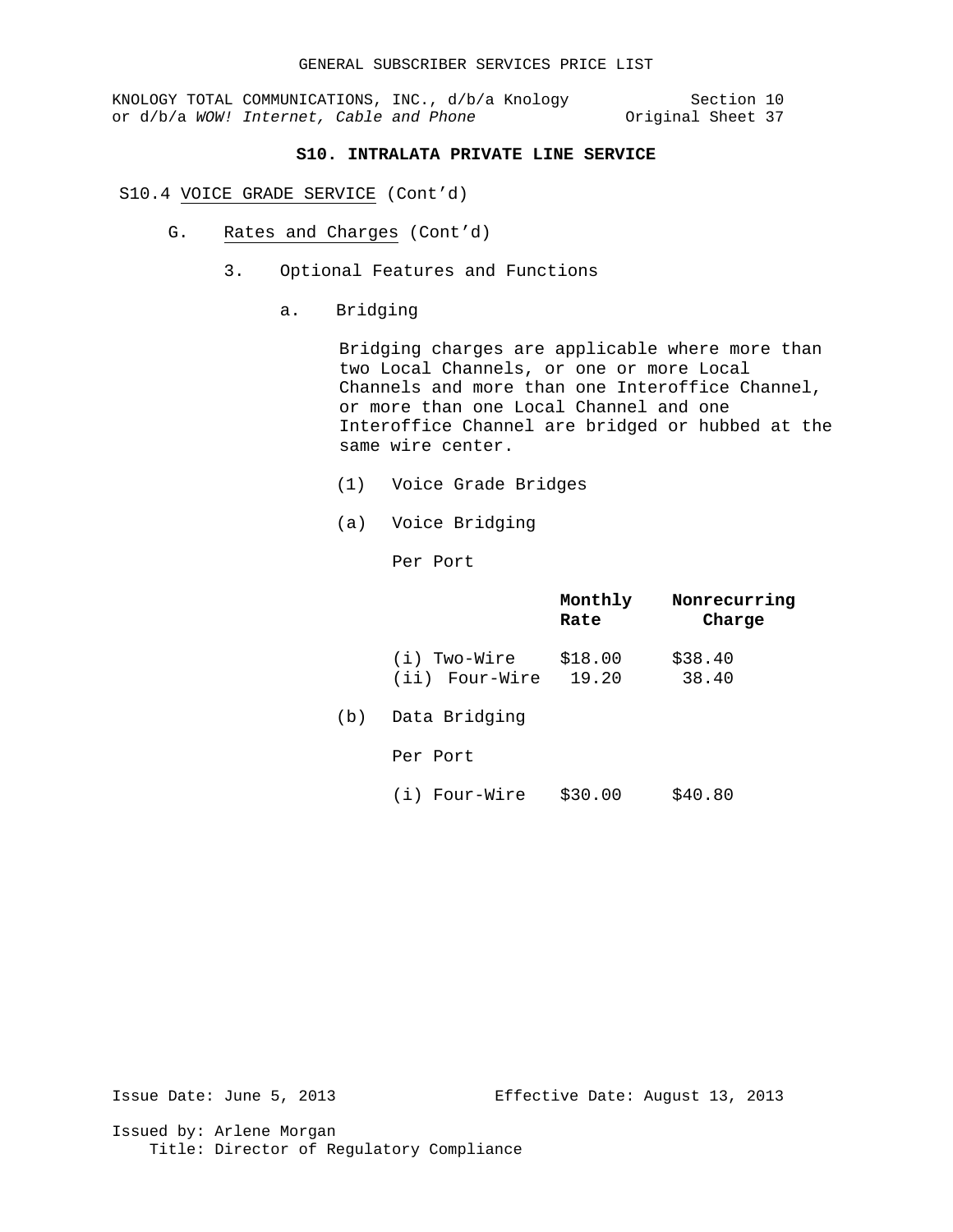KNOLOGY TOTAL COMMUNICATIONS, INC., d/b/a Knology Section 10<br>38 or d/b/a WOW! Internet, Cable and Phone original Sheet or d/b/a WOW! Internet, Cable and Phone

## **S10. INTRALATA PRIVATE LINE SERVICE**

## S10.4 VOICE GRADE SERVICE (Cont'd)

- G. Rates and Charges (Cont'd)
	- 3. Optional Features and Functions (Cont'd)
		- a. Bridging (Cont'd)
			- (1) Voice Grade Bridges (Cont'd)
				- (c) Telemetry and Alarm Bridging Split Band, Active Bridging
					- (i) Common Equipment, per central Office

|                           |                                                                                                                                         | Monthly<br>Rate                 | Nonrecurring<br>Charge                |
|---------------------------|-----------------------------------------------------------------------------------------------------------------------------------------|---------------------------------|---------------------------------------|
|                           | First Bridging Shelf,<br>Capacity of 48 two-<br>Wire Connections                                                                        | \$120.00                        | \$390.00                              |
|                           | Additional bridging shelf, 120.00<br>Capacity of 56 two-wire<br>Connections installed<br>Subsequent to the first<br>Bridging shelf      |                                 | 350.00                                |
|                           | Additional bridging shelf, 50.00<br>Capacity of 56 two-wire<br>Connections installed at<br>The same time as the first<br>Bridging shelf |                                 | 220.00                                |
|                           |                                                                                                                                         | connected                       | (ii) Channel connections, per channel |
|                           | Remote station channel 5.00<br>Connection                                                                                               |                                 | 36.00                                 |
|                           | Mid-link channel<br>Connection, First channel                                                                                           | 10.00                           | 46.00                                 |
|                           | Mid-link channel<br>Connection, Subsequent channels                                                                                     | 10.00                           | 46.00                                 |
| ISSUE Date, Julie 0, 2015 |                                                                                                                                         | ELLECLIVE Date. August 10, 2010 |                                       |
| Issued by: Arlene Morgan  |                                                                                                                                         |                                 |                                       |

Title: Director of Regulatory Compliance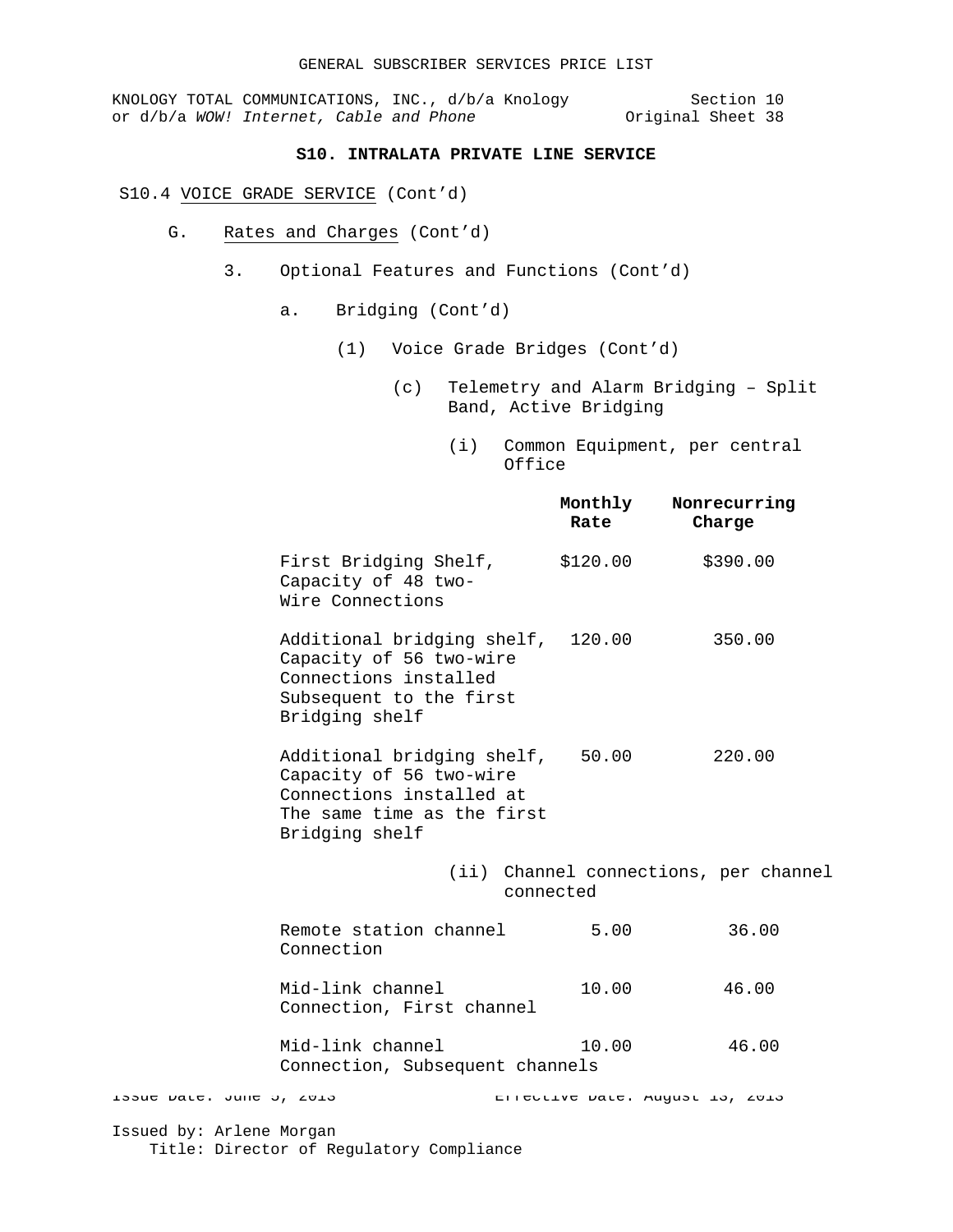## **S10. INTRALATA PRIVATE LINE SERVICE**

#### S10.4 VOICE GRADE SERVICE (Cont'd)

- G. Rates and Charges (Cont'd)
	- 3. Optional Features and Functions (Cont'd)
		- b. Signaling Arrangements

Signaling arrangements are provided at the customer's option to arrange channels for suitable signaling. Signaling is required on all off-premises extension channels and tie line channels associated with PBC (or similar) systems.

Per local channel

|                                | Nonrecurring      |         |            |  |
|--------------------------------|-------------------|---------|------------|--|
|                                | Charge<br>Monthly |         |            |  |
|                                | Rate              | Initial | Subsequent |  |
|                                |                   |         |            |  |
| (1) Ringdown-Manual            | \$13.20           | \$40.80 | \$216.00   |  |
| (2) Ringdown-Automatic         | 12.00             | 18.00   | 68.40      |  |
| $(3)$ E& M Type                | 12.00             | 52.80   | 198.00     |  |
| $(4)$ Type A $(0-199$ ohms)    | 7.20              | 48.00   | 138.00     |  |
| $(5)$ Type B $(200-299)$ ohms) | 7.20              | 44.40   | 138.00     |  |
| $(6)$ Type C $(900$ or more    | 3.60              | 14.40   | 138.00     |  |
| ohms)                          |                   |         |            |  |

## c. Conditioning (Voice Grade Services)

(1) Conditioning provides more specific transmission characteristics for data services. There are two types of C-conditioning and one type of D-conditioning, each with different technical specifications. C-type conditioning controls attenuation distortion and envelope delay distortion. D-type conditioning controls the signal to C-notched noise ratio and intermodulation distortion.

Issue Date: June 5, 2013 Effective Date: August 13, 2013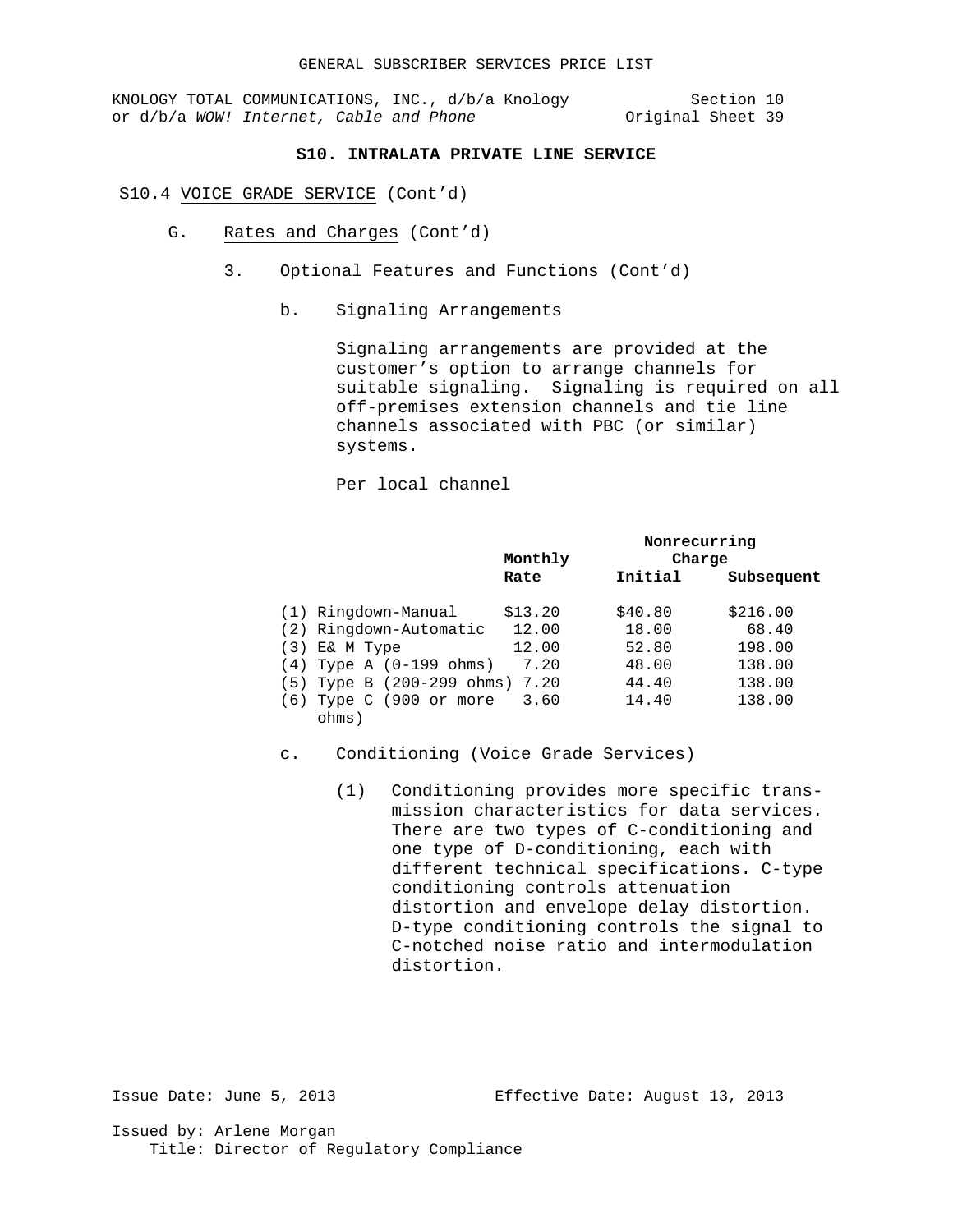## **S10. INTRALATA PRIVATE LINE SERVICE**

#### S10.4 VOICE GRADE SERVICE (Cont'd)

- G. Rates and Charges (Cont'd)
	- 3. Optional Features and Functions (Cont'd)
		- c. Conditioning (Voice Grade Services) (Cont'd)
			- (1) (Cont'd)

Conditioning is charged on a per Local Channel Basis for two-point and multipoint service. For two-point services the parameters apply to each service. For multipoint services the parameters apply to any path between any two service points.

(2) When a channel is equipped with Type D1 conditioning and is utilized for voice communications, the Company does not undertake to represent that the channel will be suitable for such voice transmission.

Issue Date: June 5, 2013 Effective Date: August 13, 2013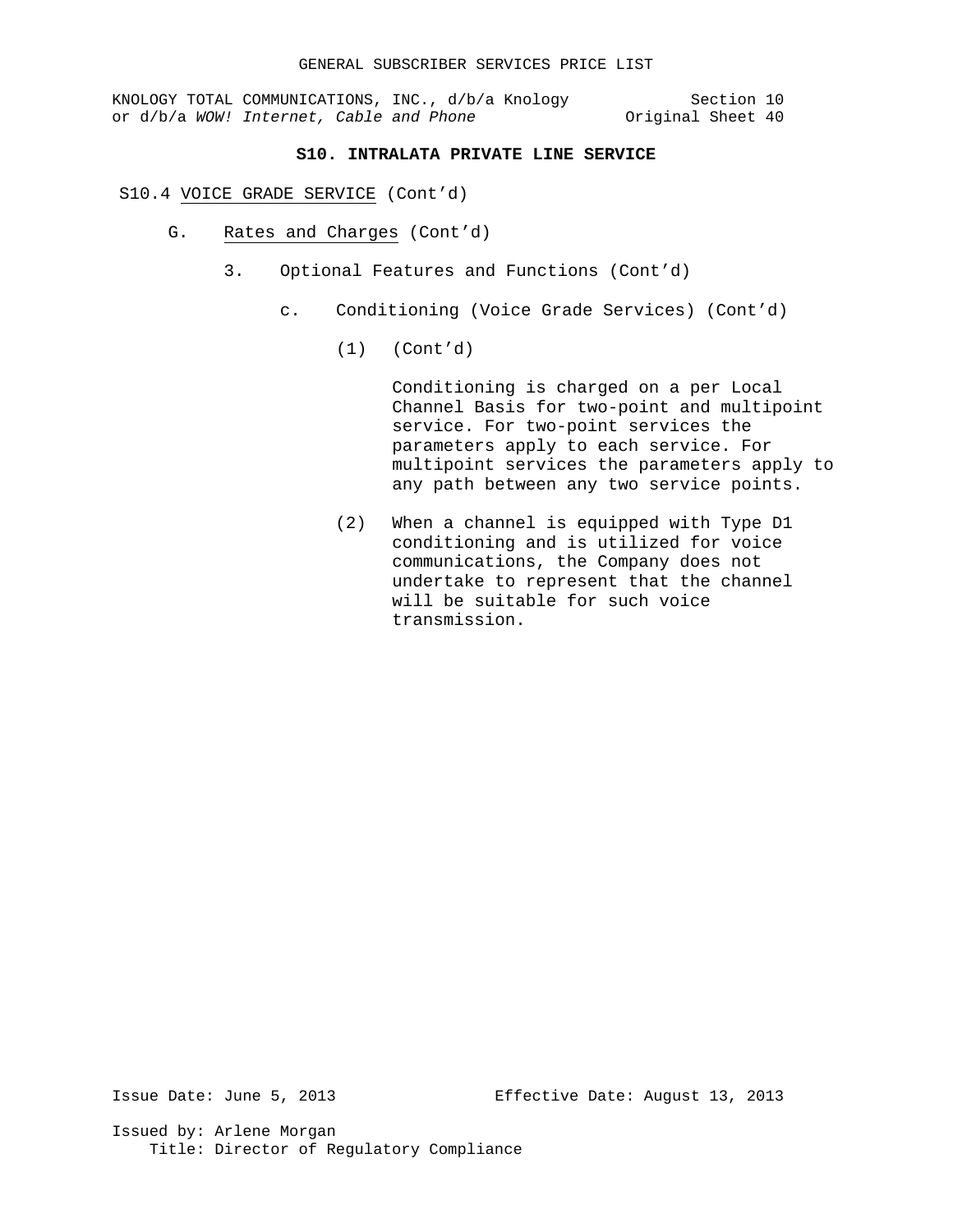## **S10. INTRALATA PRIVATE LINE SERVICE**

## S10.4 VOICE GRADE SERVICE (Cont'd)

- G. Rates and Charges (Cont'd)
	- 3. Optional Features and Functions (Cont'd)
		- c. Conditioning (Voice Grade Service (Cont'd)
			- (3) C-Type Conditioning

C-Types of Conditioning per local channel

|     |         | Monthly | Nonrecurring<br>Charge |            |  |  |
|-----|---------|---------|------------------------|------------|--|--|
|     |         | Rate    | Initial                | Subsequent |  |  |
| (a) | C1 Type | \$2.40  | \$12.00                | \$78.00    |  |  |
| (b) | C2 Type | \$2.40  | \$26.40                | \$88.80    |  |  |

4. D-Type Conditioning

D-Type Conditioning per local channel

(a) D1 Type \$2.40 \$19.20 \$82.80

Issue Date: June 5, 2013 Effective Date: August 13, 2013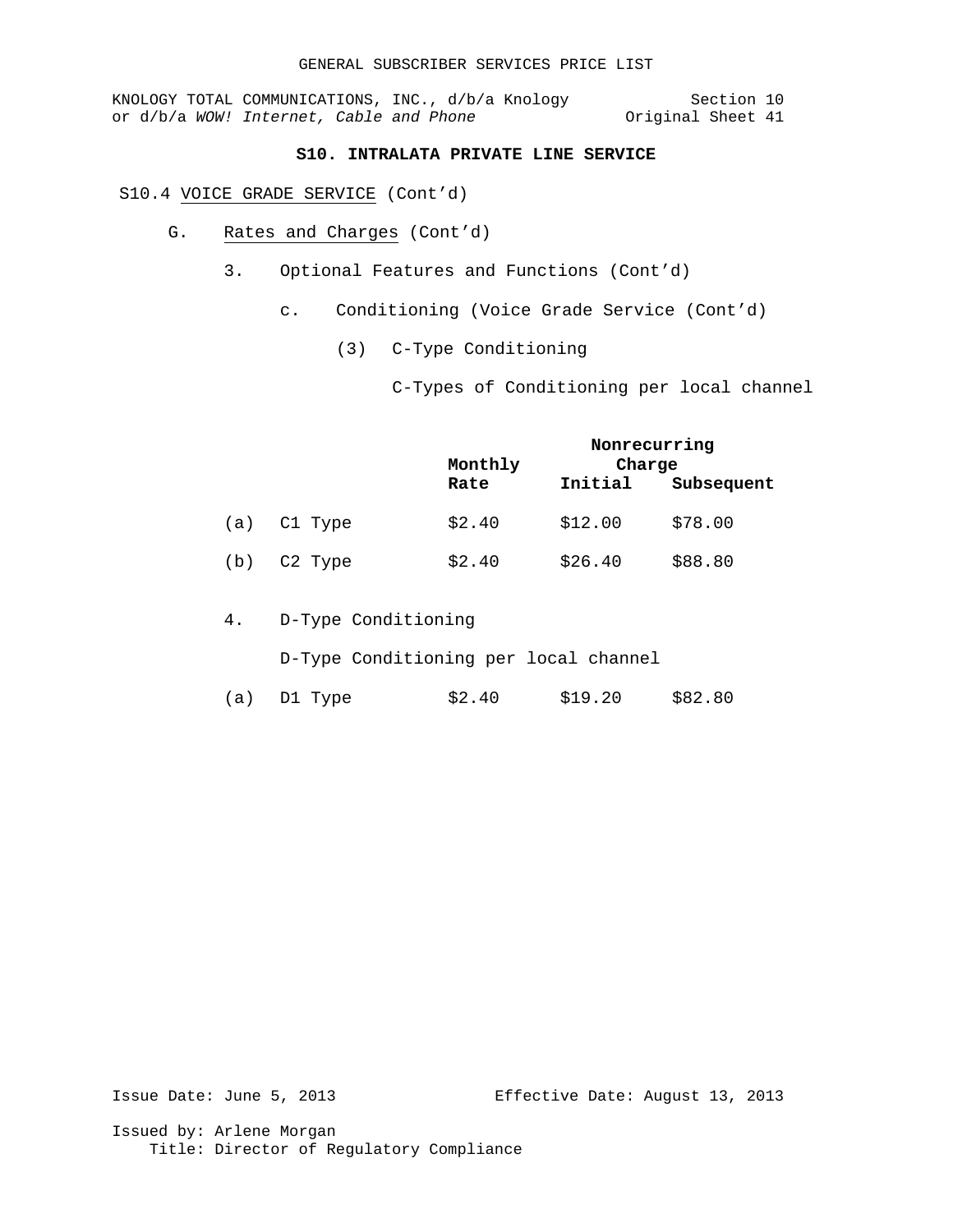## GENERAL SUBSCRIBER SERVICES PRICE LIST

KNOLOGY TOTAL COMMUNICATIONS, INC., d/b/a Knology Section 11 or d/b/a WOW! Internet, Cable and Phone **Original Contents Sheet 1** 

# **S11. FOREIGN EXCHANGE SERVICE**

| CONTENTS |                                                   | Sheet No. |   |
|----------|---------------------------------------------------|-----------|---|
| S11.1    |                                                   |           |   |
| S11.2    | Definitions                                       |           | 2 |
| S11.3    |                                                   |           |   |
| S11.4    | Applications, Billing and Collection<br>Procedure |           | 5 |

Issue Date: June 5, 2013 Effective Date: August 13, 2013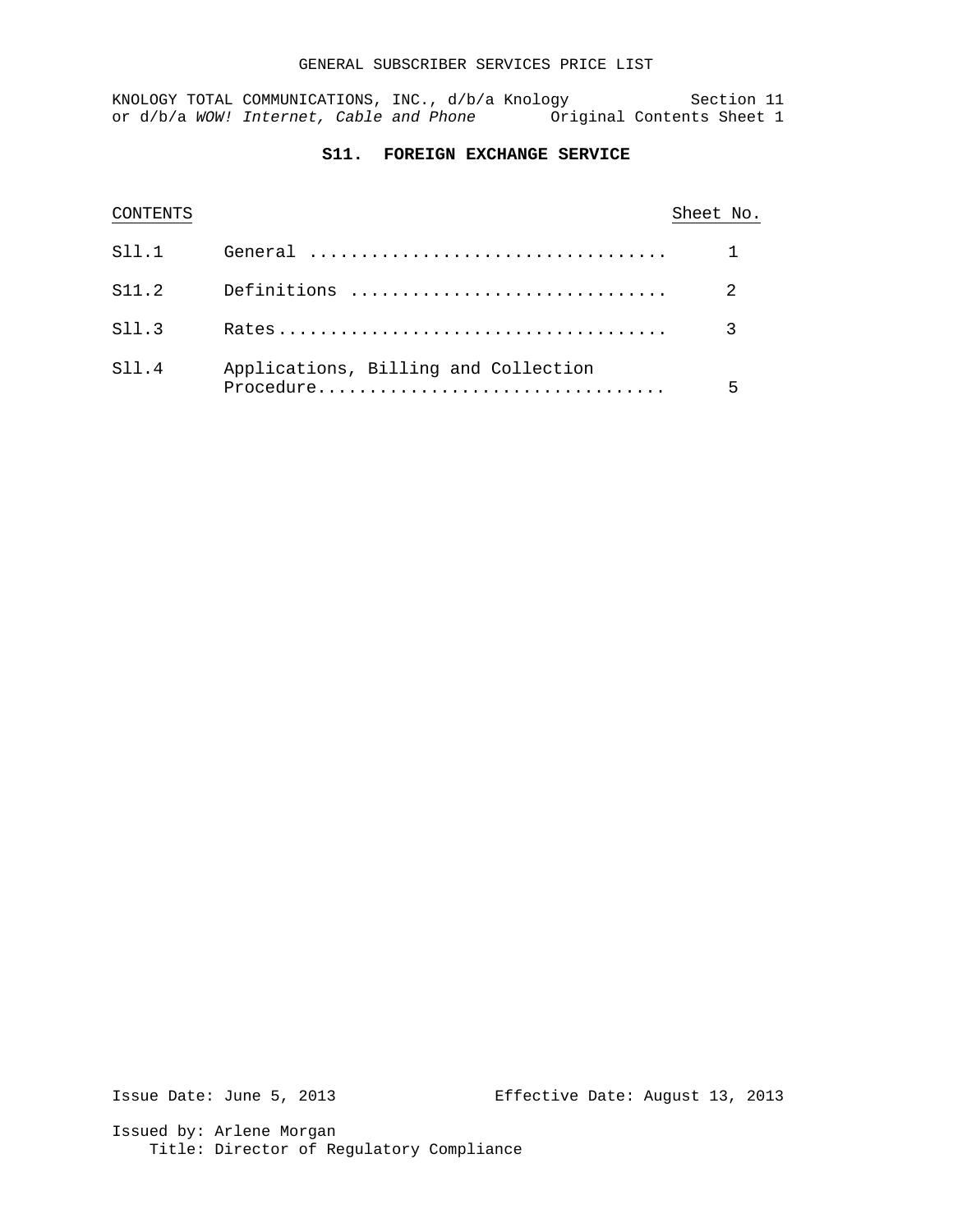KNOLOGY TOTAL COMMUNICATIONS, INC., d/b/a Knology Section 11<br>or d/b/a WOW! Internet, Cable and Phone (Original Sheet 1 or d/b/a WOW! Internet, Cable and Phone

# **Sll. FOREIGN EXCHANGE SERVICE**

## Sll.l GENERAL

- A. Foreign Exchange Service is furnished subject to the same restrictions as to the use of the service by others than the subscriber and his representatives, as apply in connection with other classes of the local exchange service.
- B. Subscribers to interexchange FX service contract for service with the Company owning the local exchange and normally do not contract with the other Company or companies involved, however, the Company owning the local exchange is responsible to its subscriber only for its own facilities and service.
- C. A subscriber of FX service will be required to also take regular exchange service from the local exchange. In no event shall the FX service be allowed to be connected to, or otherwise be made available for, the local exchange switchboard service.
- D. Foreign Exchange Service is offered as local exchange service and the use of this service for originating toll service is not contemplated.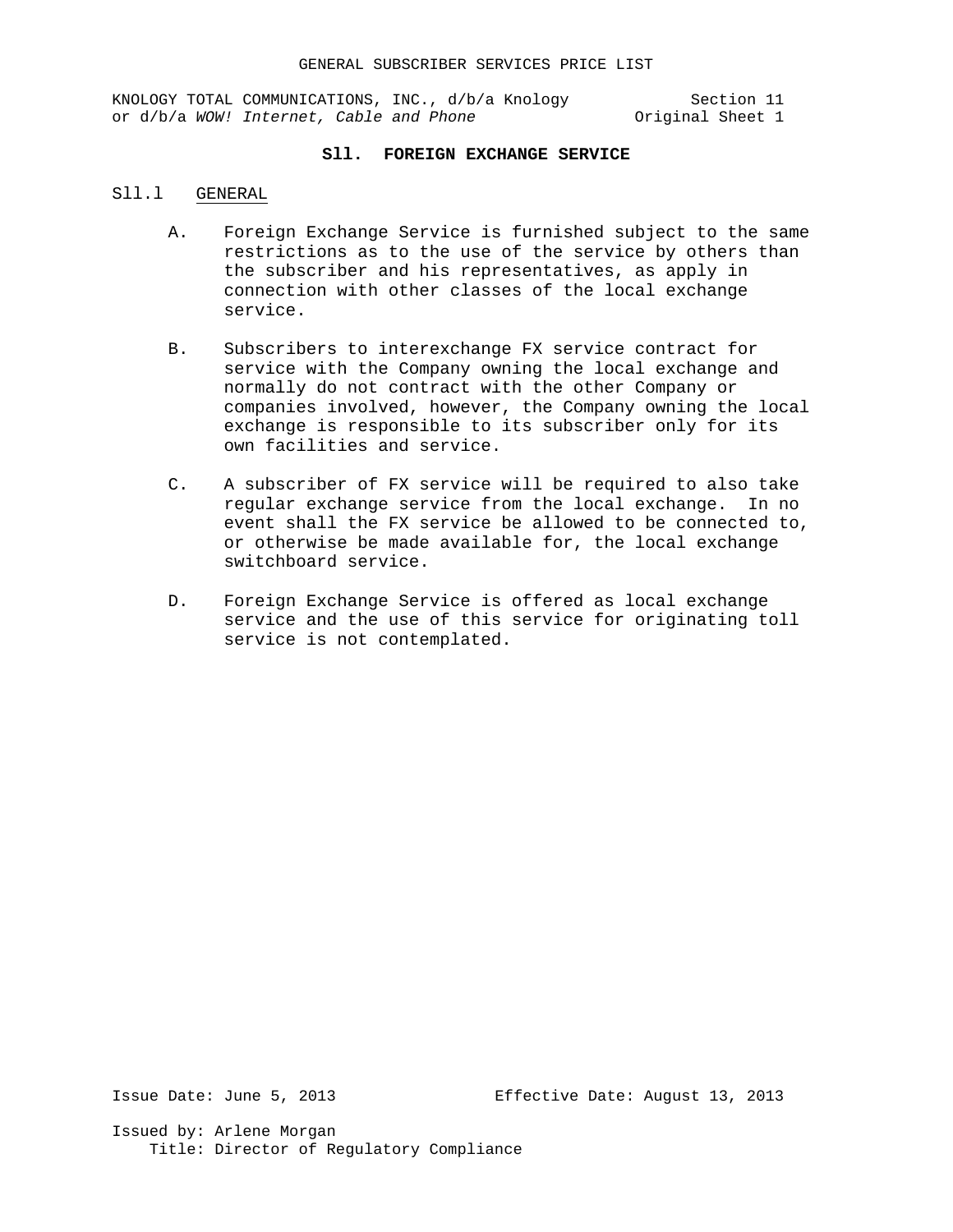KNOLOGY TOTAL COMMUNICATIONS, INC., d/b/a Knology Section 11<br>or d/b/a WOW! Internet, Cable and Phone (Original Sheet 2 or d/b/a WOW! Internet, Cable and Phone

# **S11. FOREIGN EXCHANGE SERVICE**

### S11.2 DEFINITIONS

- A. Foreign Exchange (or FX) Service is exchange (local) service furnished to a subscriber from an exchange other than the one from which he would normally be served. Such service is not in accord with the general plan of furnishing telephone service and such service is furnished only under special conditions, where warranted by the circumstances, including availability of facilities involved.
- B. The exchange in whose service area the customer is located and which furnishes the telephone or PBX termination for foreign exchange service and which bills and collects for such service is called the Local Exchange.
- C. The exchange which provided the central office facilities and thereby furnished the foreign exchange service is called the Serving Exchange.
- D. Where Foreign Exchange Service is provided between exchanges or exchange areas of the Company, it is called Intra-Company FX Service. Where such service is furnished between an exchange of the Company and that of another Company, it is called Inter-Company FX Service.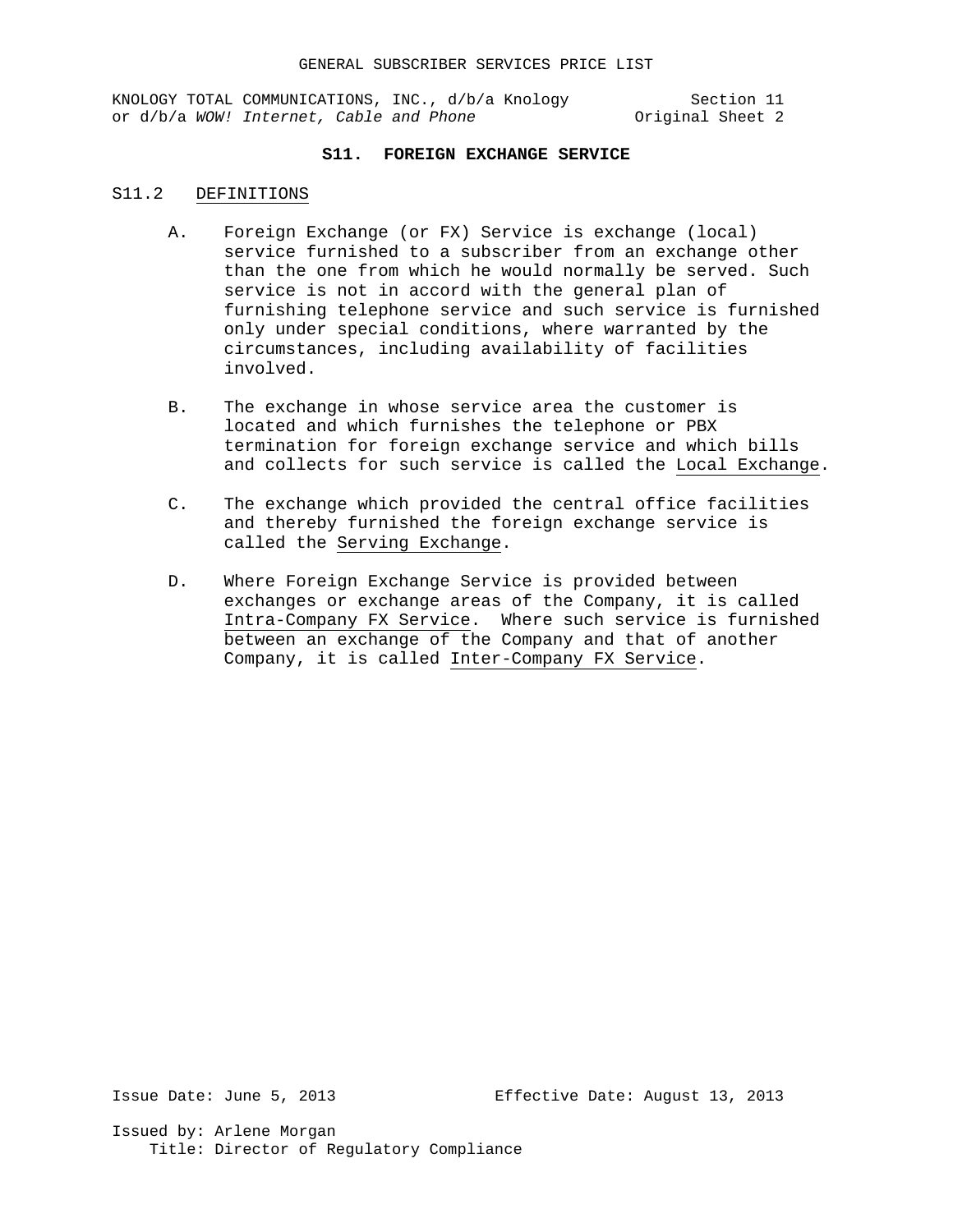KNOLOGY TOTAL COMMUNICATIONS, INC., d/b/a Knology Section 11<br>or d/b/a WOW! Internet, Cable and Phone 0riginal Sheet 3 or d/b/a WOW! Internet, Cable and Phone

## **Sll. FOREIGN EXCHANGE SERVICE**

## S11.3 RATES

- A. The monthly rate for Foreign Exchange Service is the monthly rate for individual access line, station, or PBX trunk, applicable in the serving exchange plus the regular authorized monthly charges for any exchange service facilities, except stations and PBX trunks (but including any applicable mileage charge), used in furnishing the service by the local exchange, plus;
	- 1. Mileage charges, route measurement, of Company owned circuit used in connecting the local exchange central office with the serving exchange central office, plus;
	- 2. Any additional charges made by another telephone company or companies in furnishing the circuit.
	- 3. The charge set out in (1) above is predicated on the Company having available facilities. If it is necessary for this Company to construct new facilities or to rent space on foreign poles to carry FX circuits, there will be an additional charge to be negotiated based on the cost of such facilities.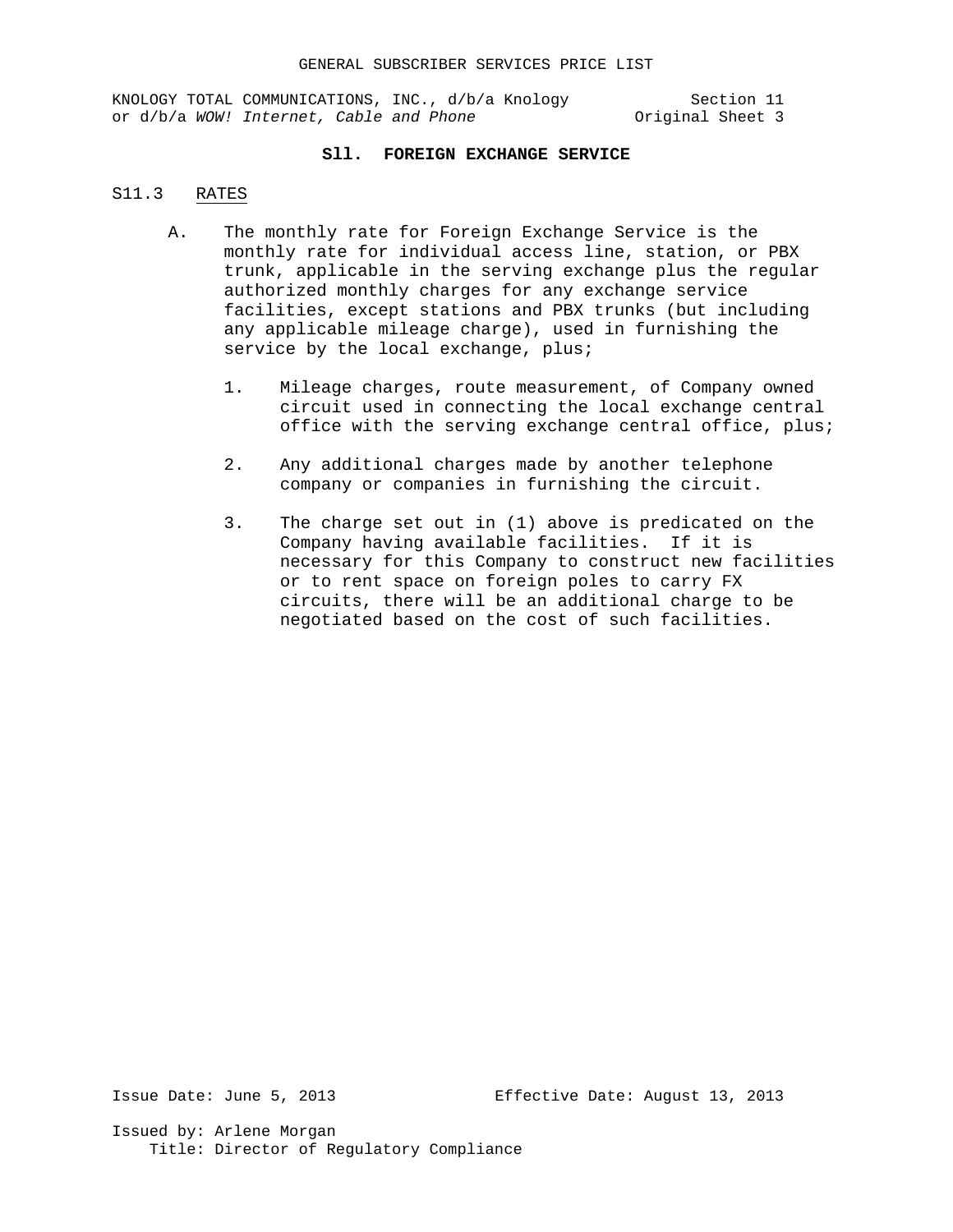KNOLOGY TOTAL COMMUNICATIONS, INC., d/b/a Knology Section 11<br>or d/b/a WOW! Internet, Cable and Phone (Original Sheet 4 or d/b/a WOW! Internet, Cable and Phone

# **Sll. FOREIGN EXCHANGE SERVICE**

- S11.3 RATES (Cont'd)
	- B. Installation and service connection charges for furnishing Foreign Exchange Service shall be the authorized charges for individual line main station, or PBX trunk applicable in the serving exchange, plus the regularly authorized installation charges for any exchange service facilities, except stations used in furnishing the service by the local exchange.
	- C. Non-recurring Charges

| First    | Additional |
|----------|------------|
| \$378.00 | \$432.00   |
| 156.00   | 192.00     |

- D. Application of Mileage Charges
	- 1. Interexchange Channel First mile................\$76.00<br>2. Interexchange Channel Additional miles.....\$2.00 each
	- 2. Interexchange Channel Additional miles......\$2.00 each
	- Interexchange Rate Usage Charge

| c. 21-30 miles \$80.00   |
|--------------------------|
| d. $31-50$ miles\$100.00 |
| e. Over 50 miles\$122.00 |
|                          |

Example: An Ashford Exchange number for a key system line in Dothan would incur the following charges:

## Local Service Charges:

|  |  | Line charge - Key system - tone\$40.10 |  |  |  |  |  |  |  |  |  |
|--|--|----------------------------------------|--|--|--|--|--|--|--|--|--|
|  |  | Interstate Access charge\$ 9.20        |  |  |  |  |  |  |  |  |  |
|  |  |                                        |  |  |  |  |  |  |  |  |  |

Special Service Charges:

| Interexchange Channel First mile\$76.00                 |  |  |  |  |  |
|---------------------------------------------------------|--|--|--|--|--|
| Interexchange Channel Additional miles (9 miles)\$18.00 |  |  |  |  |  |
| Interexchange Rate Usage charges\$40.00                 |  |  |  |  |  |

Issue Date: June 5, 2013 Effective Date: August 13, 2013 Issued by: Arlene Morgan

Title: Director of Regulatory Compliance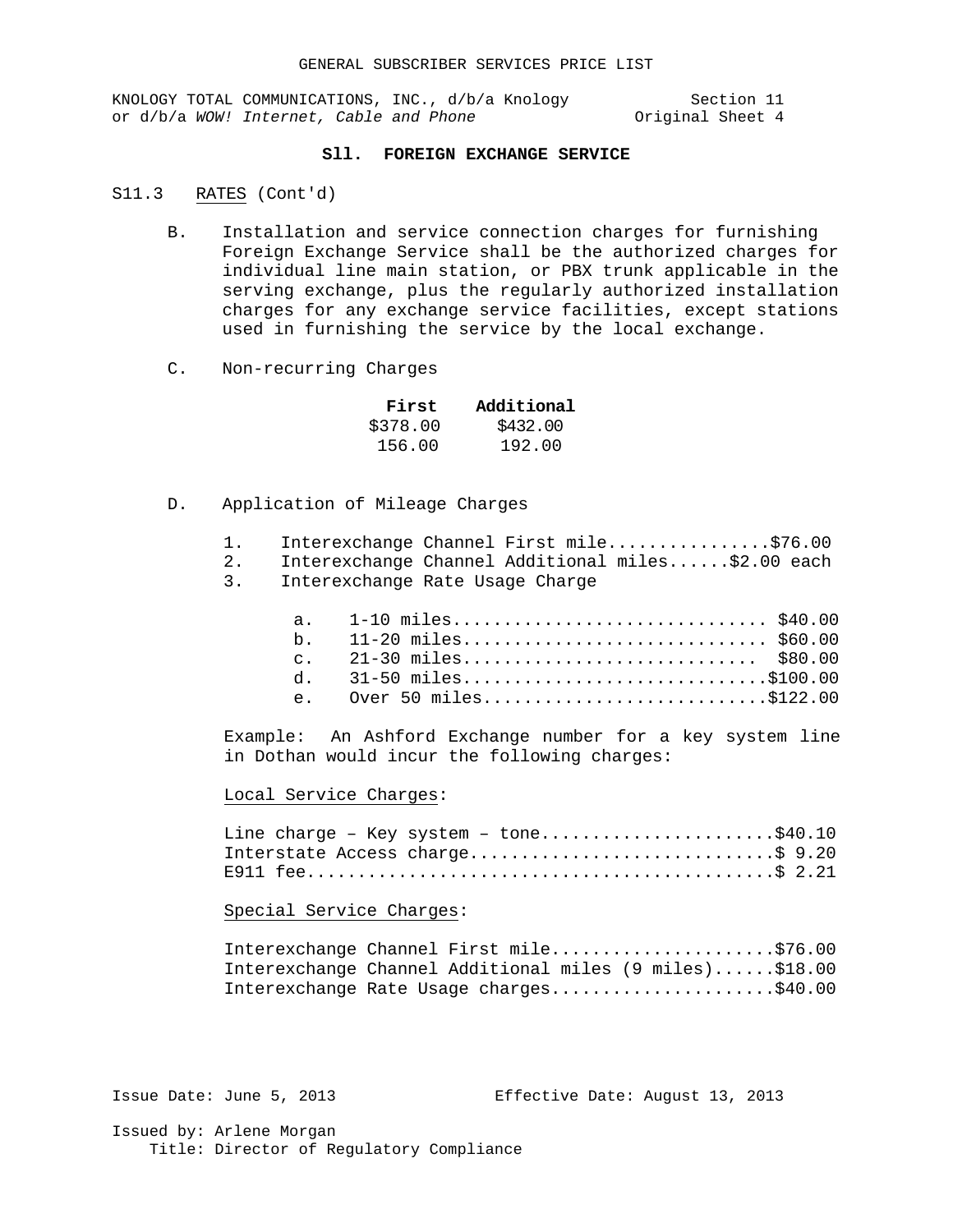#### **Sll. FOREIGN EXCHANGE SERVICE**

## S11.4 APPLICATIONS, BILLING AND COLLECTING PROCEDURE

- A. Interexchange FX Service will be furnished under the terms and conditions of the Foreign Exchange Service Agreement executed between this Company and the Company involved. This agreement contemplates that:
	- 1. When a party located in this Company's exchange service area desires this class of service, he shall apply for same to this Company, which will obtain from the Company furnishing the serving exchange service its charges and conditions for providing its parts of the applicants requested service, and on submission to applicant and his acceptance by executed contract of the overall charges, including those of this Company both for installation and monthly flat rate cost and conditions of service. This applicant becomes an FX subscriber of this Company which will perform all billing to and collecting from said subscriber for the entire service rendered.
	- 2. When a party located in another Company's exchange service area desires FX Service to an exchange belonging to this Company, his application should be made to the other Company which should handle all necessary arrangements for service, and on establishment of same, do all subscriber billing and collecting. This Company has no responsibility to the subscriber with respect to such matters.

Issue Date: June 5, 2013 Effective Date: August 13, 2013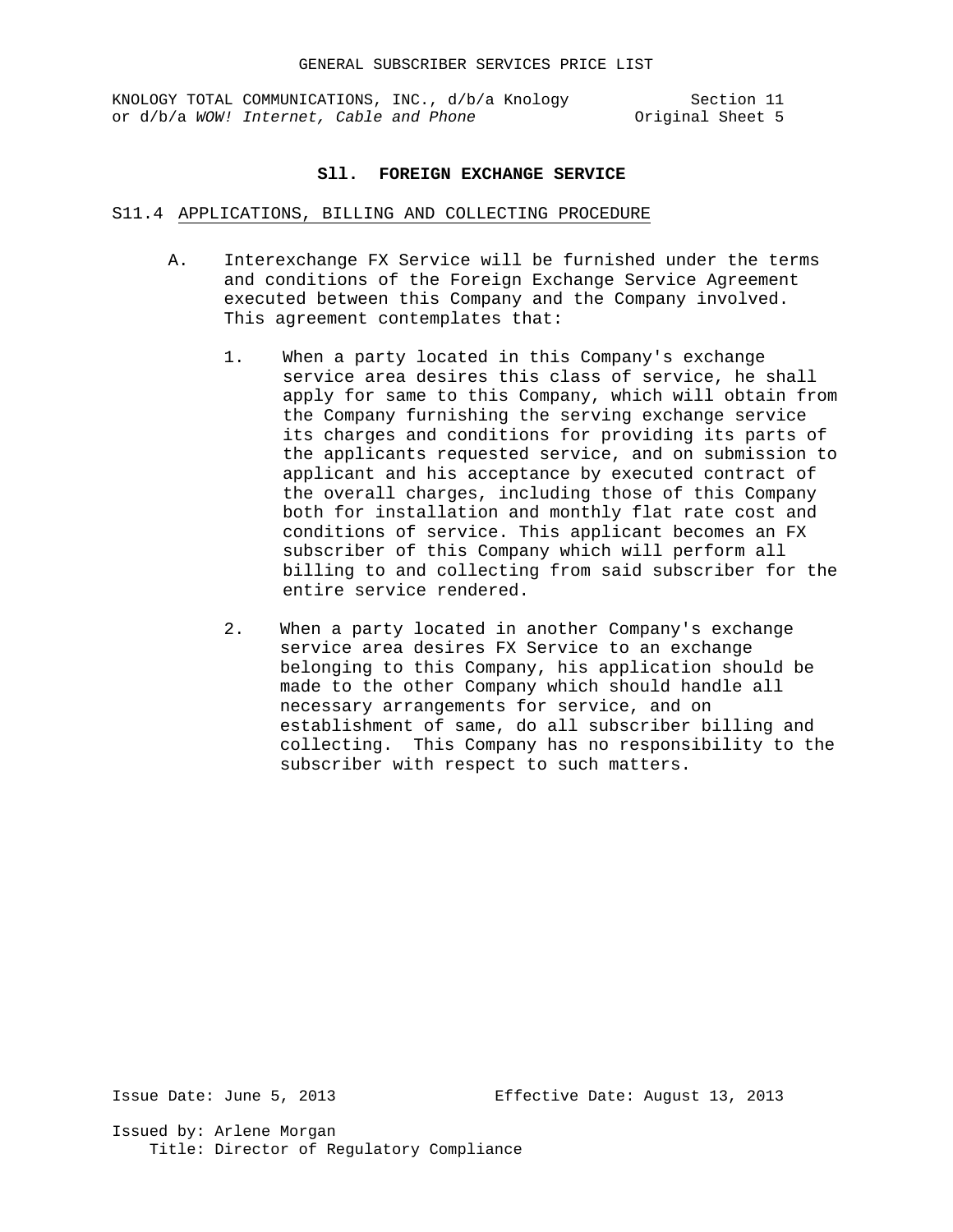## GENERAL SUBSCRIBER SERVICES PRICE LIST

KNOLOGY TOTAL COMMUNICATIONS, INC., d/b/a Knology Section 12 or d/b/a WOW! Internet, Cable and Phone **Original Contents Sheet 1** 

# **S12. CHARGES APPLICABLE UNDER SPECIAL CONDITIONS**

| CONTENTS |                                                                                                     | Sheet No. |
|----------|-----------------------------------------------------------------------------------------------------|-----------|
| S12.1    | Line Extension Charges                                                                              |           |
|          | General<br>Α.<br>Private Right-of-way<br>В.<br>Exceptions to Construction Charges<br>$\mathsf{C}$ . | 3<br>3    |
| S12.2    | Temporary Service                                                                                   | 3         |
| S12.3    | Moves or Changes of Existing Construction                                                           | 4         |
| S12.4    | Construction in Residential Developments                                                            | 4         |

Issue Date: June 5, 2013 Effective Date: August 13, 2013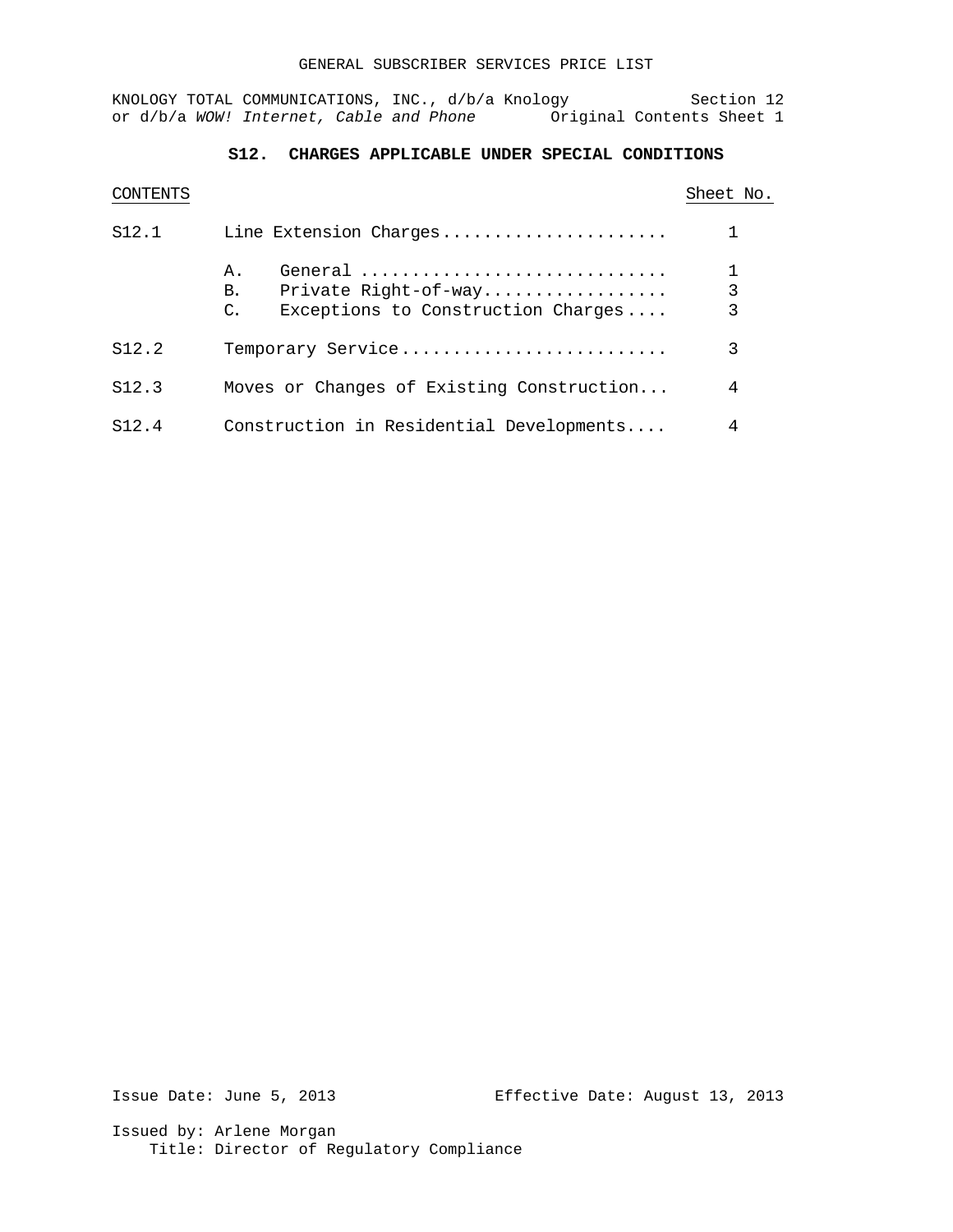KNOLOGY TOTAL COMMUNICATIONS, INC., d/b/a Knology Section 12<br>or d/b/a WOW! Internet, Cable and Phone (Original Sheet 1 or d/b/a WOW! Internet, Cable and Phone

## **S12. CHARGES APPLICABLE UNDER SPECIAL CONDITIONS**

#### S12.1 LINE EXTENSION CHARGES

- A. General
	- 1. The Company shall provide tariffed basic telephone service to the premises of a permanent residence or business within its franchised service territory, if the costs, including, but not limited to costs of facilities, rights-of-way and equipment of providing basic telephone service to the requiring party does not exceed eight thousand dollars (\$8,000).
	- 2. Should the cost of a new service installation for a permanent resident or business in the Company's franchised service territory exceed eight thousand dollars (\$8,000) a customer may request that the Company allocate any unused universal service funds received by the Company which have been set aside for this purpose. A determination of whether such funds exist shall be made at the sole discretion of the Company. A customer may be required to pay such excess costs under the conditions described in this Price List.
	- 3. Construction or installation charges are nonrecurring charges made under certain conditions as hereinafter set forth and are in addition to applicable charges for the class of service furnished, mileage charges and other charges that may be applicable.
	- 4. Construction charges are payable at the time the application for service is signed or when the amount is rendered, as the Company, at its option, may require.
	- 5. The word "Cost", wherever used in this section, is to be interpreted to mean the cost of labor and materials, and include charges for supervision and other overhead expense associated with the construction or installation.
	- 6. When attachments are made to poles of other companies, in lieu of providing new pole line construction for which the subscriber would regularly be charged construction charges under the provision of this section, the attachment rental charges to the Company for such attachments may be borne in whole or in part by the subscriber as the particular circumstances may warrant.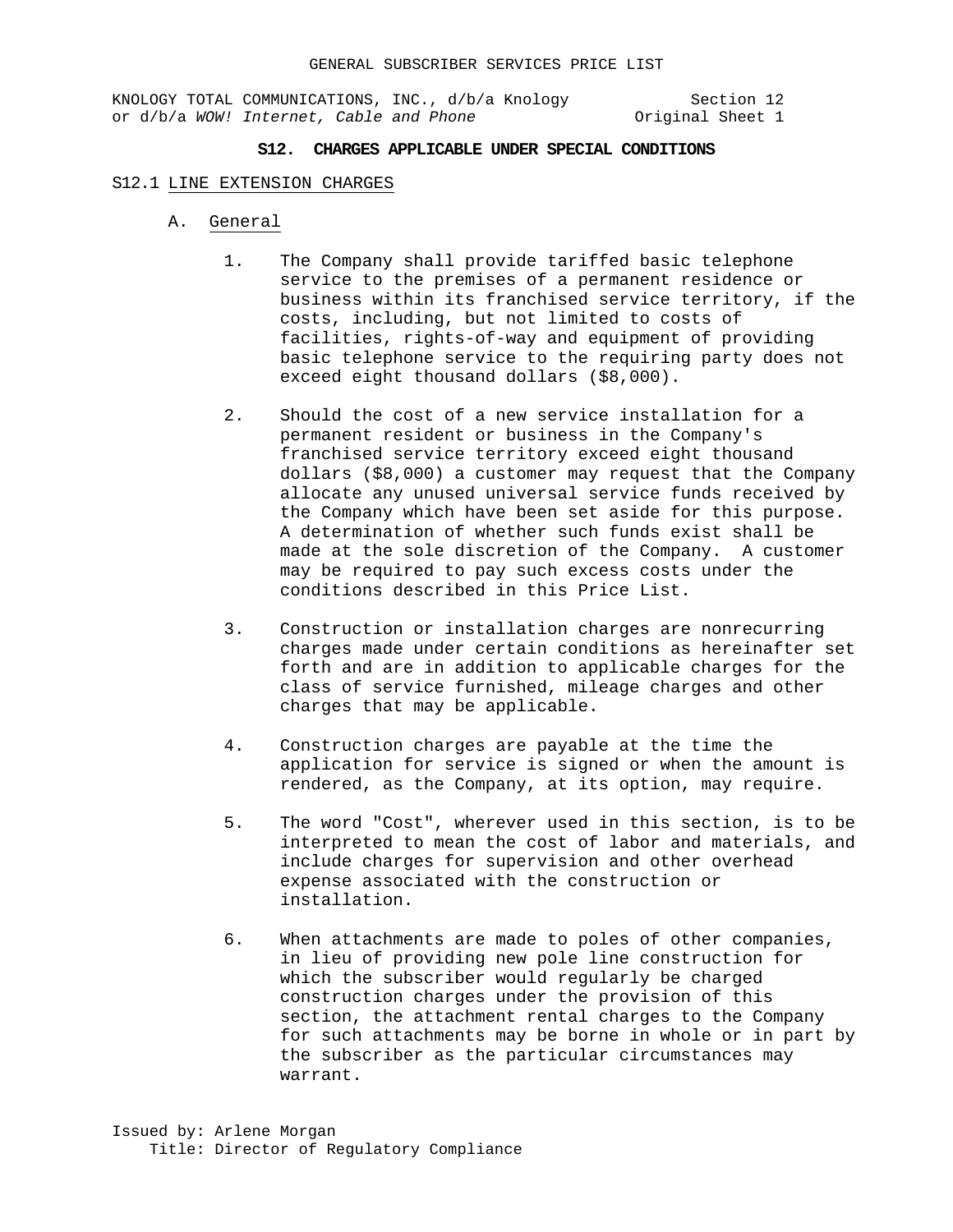## S**12. CHARGES APPLICABLE UNDER SPECIAL CONDITIONS**

- S12.1 LINE EXTENSION CHARGES (Cont'd)
	- A. General (Cont'd)
		- 7. Any poles, conduit, cable or other plant provided at the expense of the customer, on either a public highway or on private property shall not be used by the customer for any purpose other than service furnished by the Company for the support of cable, wire or other apparatus of the Company, except upon approval of the Company.
		- 8. In all cases of construction on public highway or on private property to serve customers in general, ownership of the poles, conduit, and other plant must be vested either in the Company or some other company with which the Company has joint use arrangement. All plant is maintained and replaced at the expense of the Company.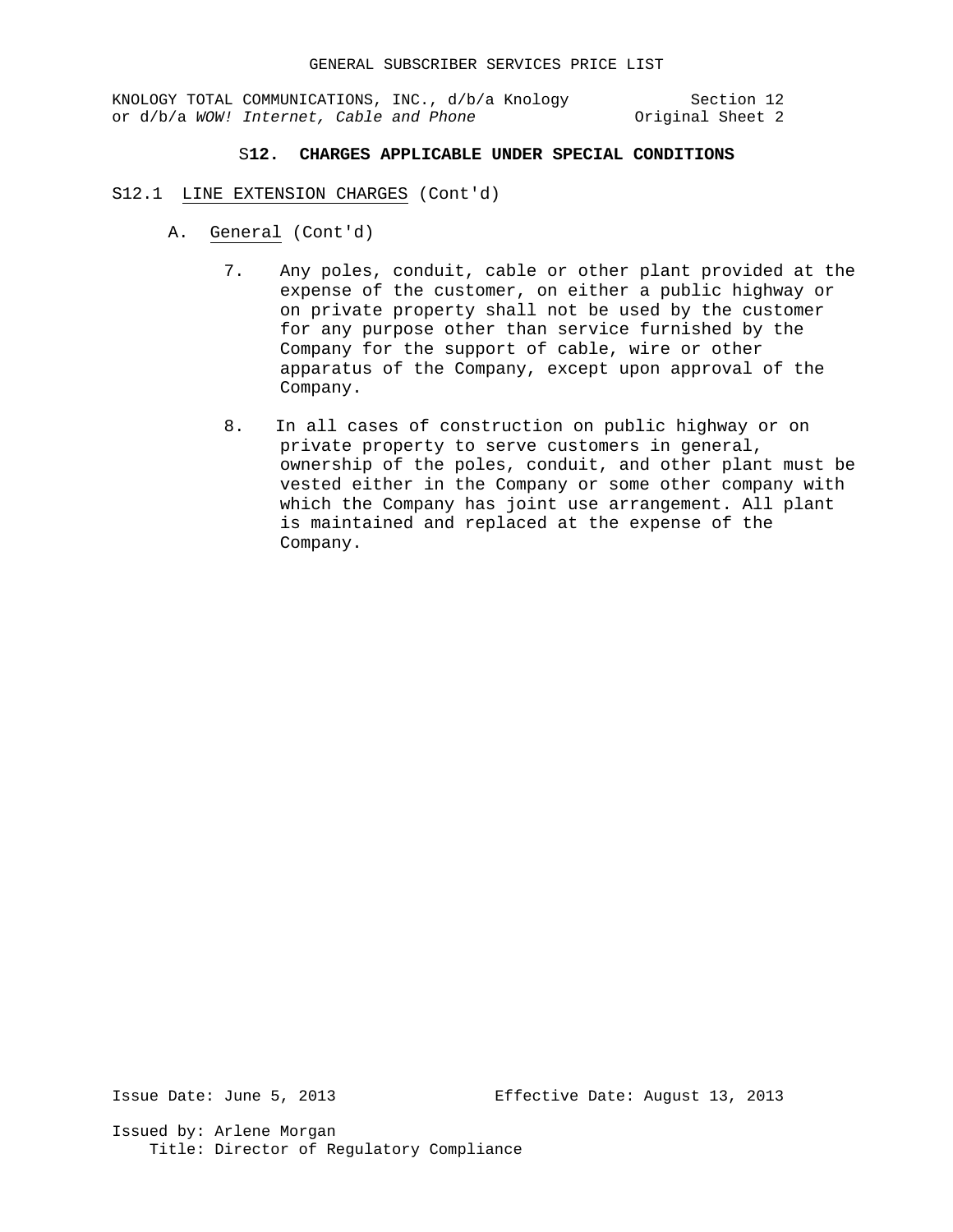# **S12. CHARGES APPLICABLE UNDER SPECIAL CONDITIONS**

- S12.1 LINE EXTENSION CHARGES (Cont'd)
	- B. Private Right-of-way

When the applicant is so located that it is necessary to use private right-of-way to furnish service and the Company is unable to obtain the required right-of-way without cost, the applicant may be required to pay the cost incurred in securing, clearing and retaining such right-of-way.

- C. Exceptions to Construction Charges
	- 1. Except as provided under "Temporary Service", no construction charge is made for the provision of new pole lines or wire on public highways within the Base Rate Area.
	- 2. Except as provided under "Temporary Service", where the applicant is located outside the Base Rate Area and the construction of outside plant is required to provide facilities to serve one or more applicants, the applicant or applicants may be required to bear the cost of such construction. Neither station installations, including drop wire, protector, nor any plant within the Base Rate Area shall be considered as construction costs.

## S12.2 TEMPORARY SERVICE

When construction is required for temporary service and there is no immediate prospect of reusing the plant provided, the subscriber is required to bear the total cost of such construction and installation and the cost of removal; provided, however, that the salvage value of any plant removed, excluding the telephone set, shall be deducted from the total cost to be paid by the subscriber.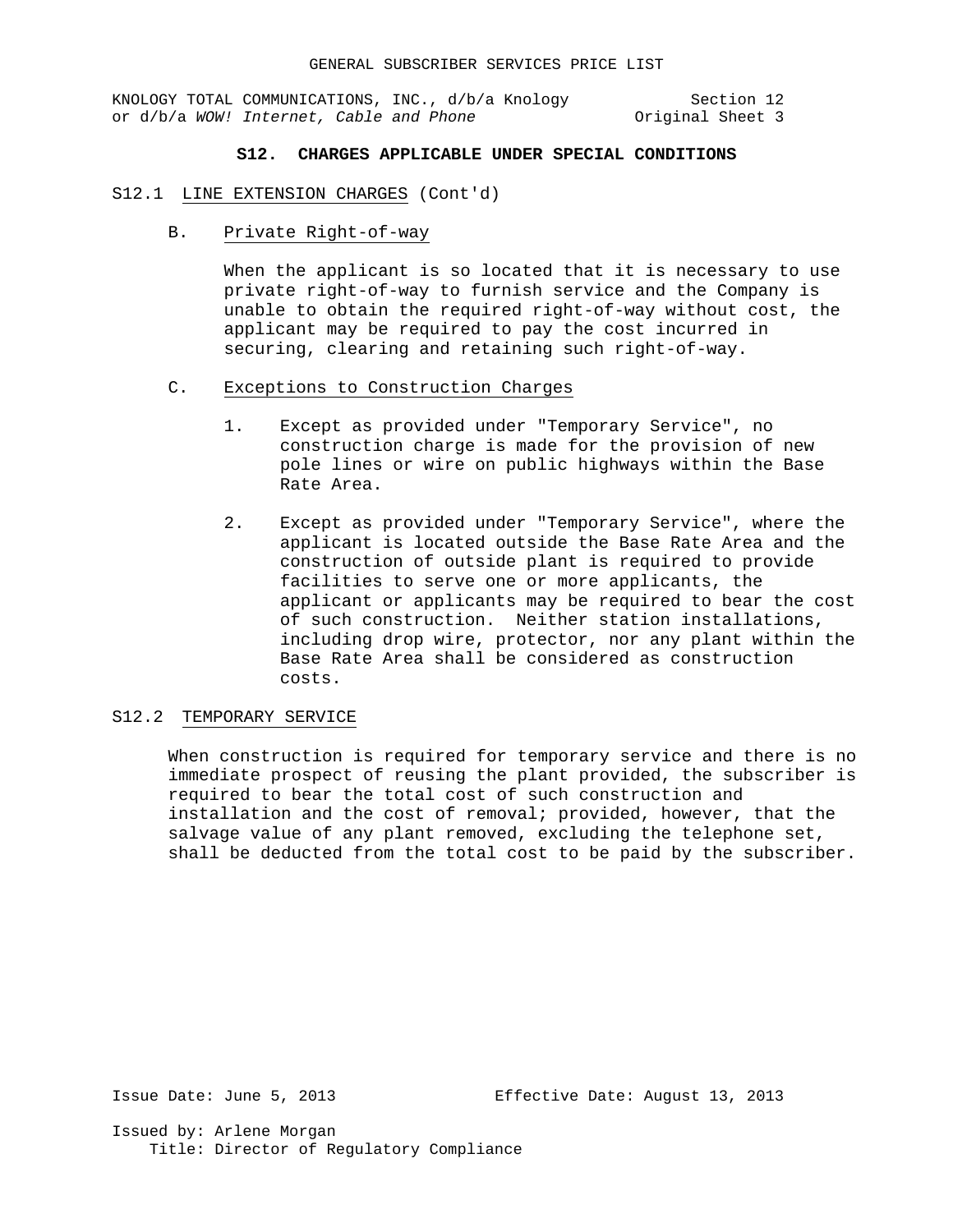## **S12. CHARGES APPLICABLE UNDER SPECIAL CONDITIONS**

#### S12.3 MOVES OR CHANGES OF EXISTING CONSTRUCTION

When the Company shall move or change existing construction or equipment for which no specific charge is quoted in this Price list, the person at whose request the move or change is made may be required to bear the cost of such change.

## S12.4 CONSTRUCTION IN RESIDENTIAL DEVELOPMENTS

All telephone service placed in residential developments of 5 or more adjoining lots in a recorded plan for the construction of single-family residence including mobile homes intended for yearround occupancy, or one or more adjoining lots for the construction of one or more apartment houses containing an aggregate of five or more family units, if telephone service to such residential or apartment house lots necessitates extending the Company's existing distribution lines.

A developer shall:

- A. At his own cost, provide the Company with easements satisfactory to the Company for occupancy and maintenance of distribution and service lines and related facilities, except in public ways which the Company has the legal right to occupy.
- B. At his own cost, clear the ground in which the aforesaid line and related facilities are to be built or placed, of trees, stumps and other obstructions.
- C. Place with the Company, in advance or upon other terms the Company may require the following charges when the developer requests construction ahead of the time the Company would normally provide service at customer request.

Issue Date: June 5, 2013 Effective Date: August 13, 2013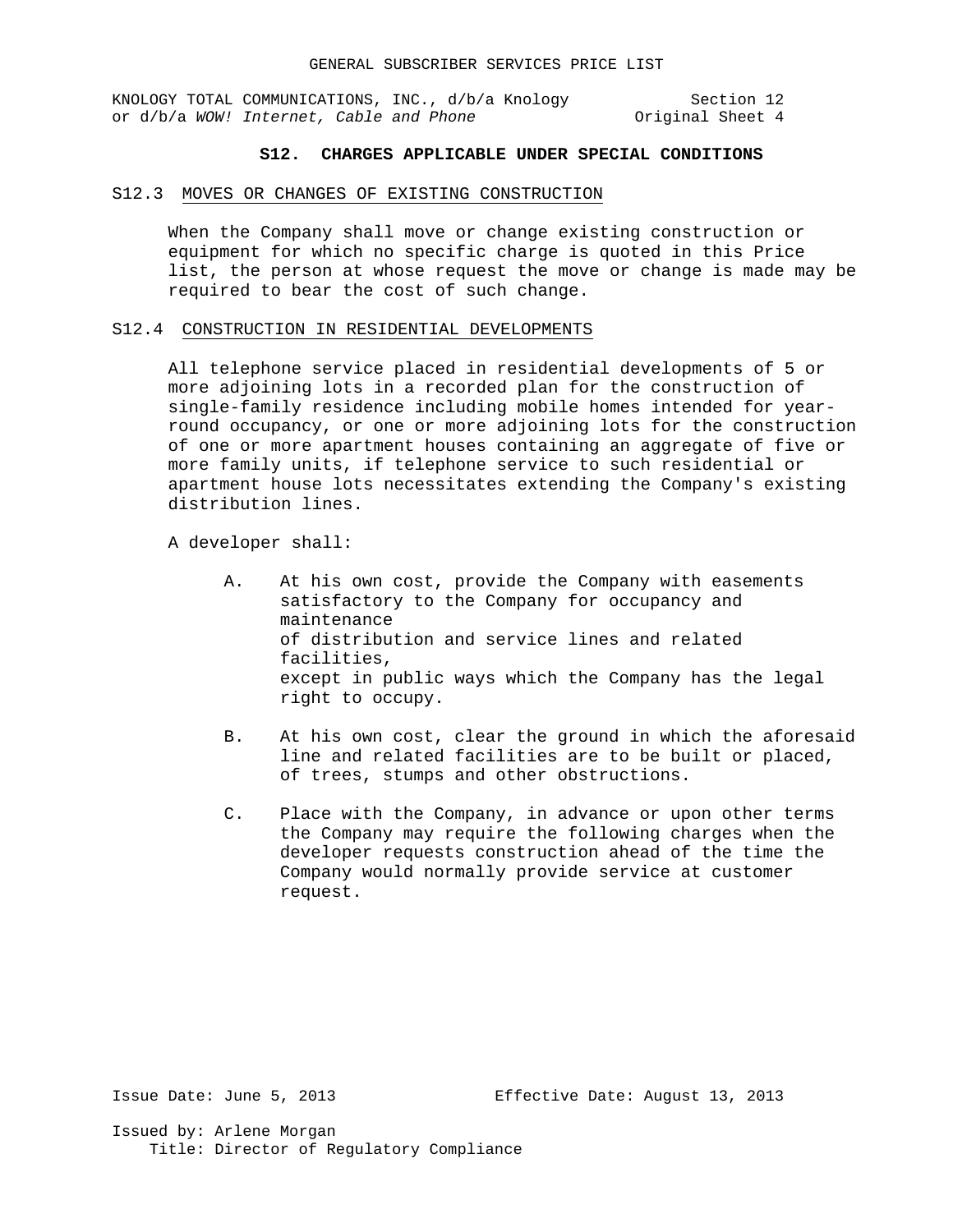## **S12. CHARGES APPLICABLE UNDER SPECIAL CONDITIONS**

- S12.4 CONSTRUCTION IN RESIDENTIAL DEVELOPMENTS (Cont'd)
	- D. A prepayment in aid of construction in an amount not in excess of 50% of the Company's costs of the distribution cable for the development.
	- E. Such prepayment in aid of construction will be refunded on a proportionate basis for each contract for telephone service received. The basis of total refund shall be 100 percent refund upon receipt of telephone contracts for telephone service from 50 percent of the total development within a 3 year period.

If the developer changes the plot plan after installation of the Company's lines has begun, or otherwise necessitates additional costs by his act or failure to act, such additional costs shall be borne by the developer or his agent.

All distribution and service lines installed within a development shall conform to the Company's construction standards; and shall be owned and maintained by the Company. Such installations shall be performed by the Company or by such other entity as the Company may authorize to do the work. The Company shall not be liable for injury or damage occasioned by the willful or negligent excavation, breakage or other interference with its facilities by other than its own employees or agents.

Issue Date: June 5, 2013 Effective Date: August 13, 2013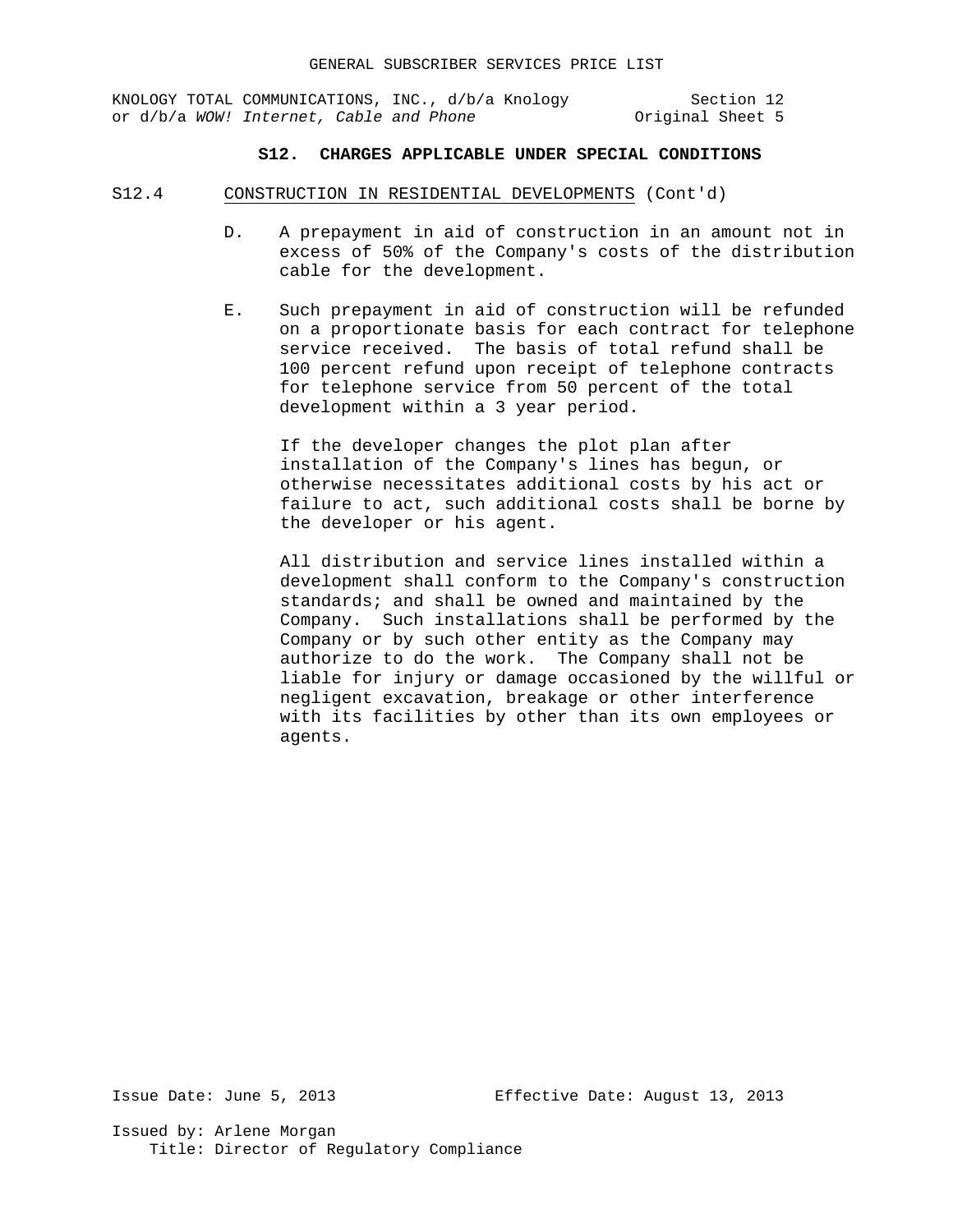# **S13. INTERCONNECTION WITH COMMUNICATIONS EQUIPMENT AND SYSTEMS PROVIDED BY THE CUSTOMER**

# CONTENTS Sheet No.

| S13.1 | General Regulations                                                                                                                                                                                                                                                                                                            |                                                         |  |  |  |  |  |  |  |
|-------|--------------------------------------------------------------------------------------------------------------------------------------------------------------------------------------------------------------------------------------------------------------------------------------------------------------------------------|---------------------------------------------------------|--|--|--|--|--|--|--|
|       | General<br>Α.<br>Responsibility of the Customer<br><b>B.</b><br>$C_{\bullet}$<br>Responsibility of the Company<br>Violations of Regulations<br>D.<br>Hazardous or Inaccessible Locations<br>Ε.<br>F.<br>Provisions of Channels and Equipment<br>Recording, Producing, and Automatic<br>G.<br>Answering and Recording Equipment | 1<br>$\mathbf{1}$<br>$\overline{2}$<br>4<br>4<br>5<br>5 |  |  |  |  |  |  |  |
| S13.2 | Connections of Registered Terminal Equipment<br>7<br>and Systems                                                                                                                                                                                                                                                               |                                                         |  |  |  |  |  |  |  |
| S13.3 | Connections of Grandfathered Terminal Equipment<br>and Grandfathered Communications Systems<br>10                                                                                                                                                                                                                              |                                                         |  |  |  |  |  |  |  |
| S13.4 | Acoustic or Inductive Connections<br>11                                                                                                                                                                                                                                                                                        |                                                         |  |  |  |  |  |  |  |
| S13.5 | Connections of Customer-Provided Communications<br>Systems Not Subject to Part 68 of FCC Rules and<br>Requlations<br>12                                                                                                                                                                                                        |                                                         |  |  |  |  |  |  |  |
| S13.6 | Connections of Customer-Provided Terminal<br>Equipment Specifically Excluded from the FCC<br>Registration Program<br>14                                                                                                                                                                                                        |                                                         |  |  |  |  |  |  |  |
| S13.7 | Customer Premises Inside Wire                                                                                                                                                                                                                                                                                                  | 15                                                      |  |  |  |  |  |  |  |
|       | General Regulations<br>Α.<br>Responsibility of the Customer<br><b>B.</b><br>$\mathsf C$<br>Responsibility of the Company<br>Violation of Regulations<br>D.                                                                                                                                                                     | 15<br>16<br>16<br>17                                    |  |  |  |  |  |  |  |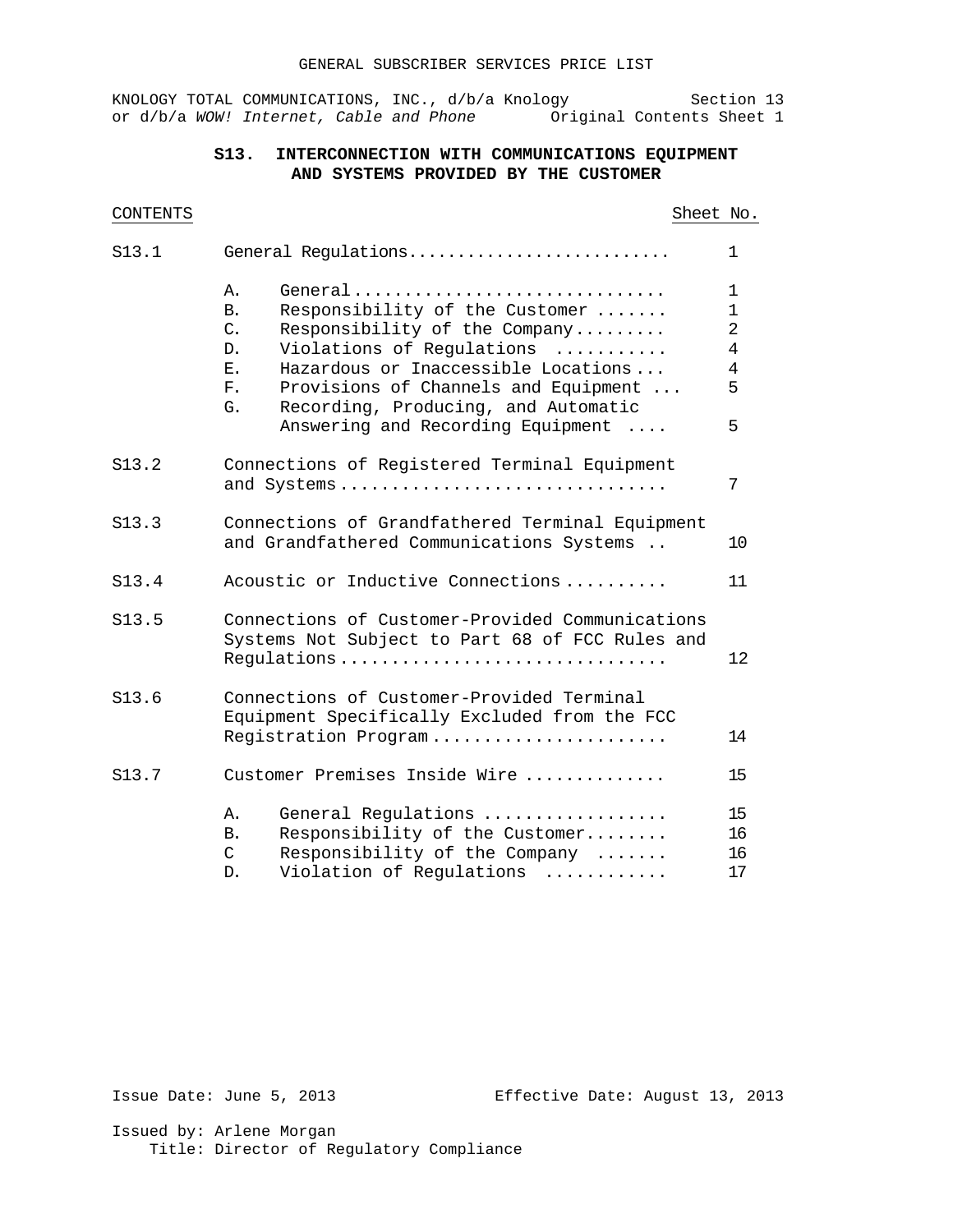KNOLOGY TOTAL COMMUNICATIONS, INC., d/b/a Knology Section 13<br>or d/b/a WOW! Internet, Cable and Phone original Sheet 1 or d/b/a WOW! Internet, Cable and Phone

# **S13. INTERCONNECTION WITH COMMUNICATIONS EQUIPMENT AND SYSTEMS PROVIDED BY THE CUSTOMER**

## S13.1 GENERAL REGULATIONS

A. General

This section addresses the responsibilities and liabilities of the customer and company where customer provided terminal equipment and communication systems interconnect with the regulated services of the Company. Customer provided refers to any equipment purchased by the customer or leased by the customer from the deregulated operations of the Company or from any other provider of such equipment.

B. Responsibility of the Customer

Customer-provided communications equipment may be used with the facilities furnished by the Company for telecommunications services as provided in this Price list. In all such cases the customer-provided communications equipment will be constructed, maintained and operated as to work satisfactorily with the facilities of the Company.

Where telecommunications service is available under this Tariff for use in connection with customer-provided communications systems, the operating characteristics of such equipment or system shall be such as not to interfere with any of the services offered by the Company. Such is subject to the further provisions that the customerprovided equipment or system does not endanger the safety of company employees or the public; damage, require change in or alteration of, the equipment or other facilities of the Company; interfere with the proper functioning of such equipment or facilities; impair the operation of the Company's service. Upon notice from the Company

Issue Date: June 5, 2013 Effective Date: August 13, 2013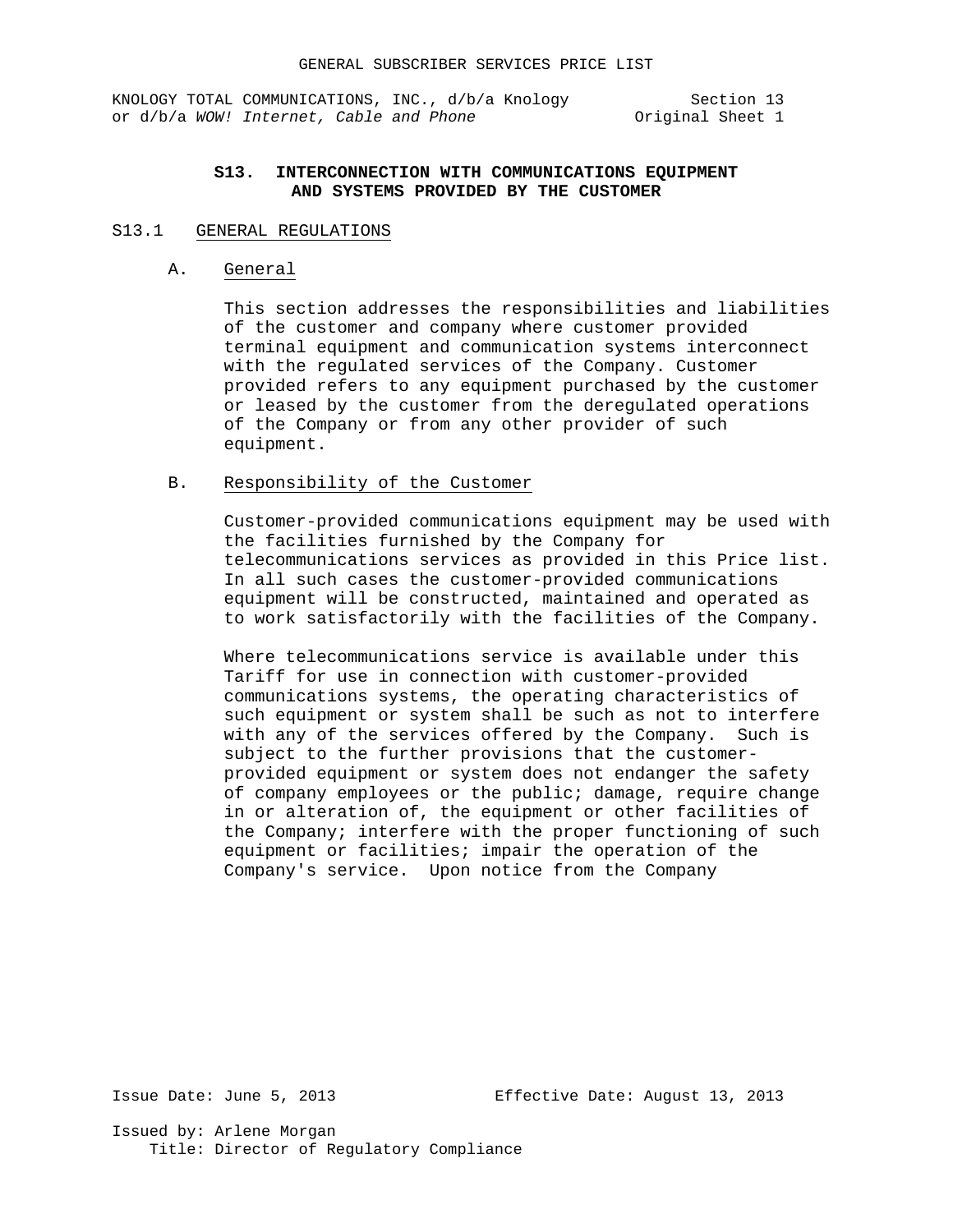KNOLOGY TOTAL COMMUNICATIONS, INC., d/b/a Knology Section 13<br>2 or d/b/a WOW! Internet, Cable and Phone Stiginal Sheet or d/b/a WOW! Internet, Cable and Phone

# **S13. INTERCONNECTION WITH COMMUNICATIONS EQUIPMENT AND SYSTEMS PROVIDED BY THE CUSTOMER**

# S13.1 GENERAL REGULATIONS (Cont'd)

# B. Responsibility of the Customer (Cont'd)

that the customer-provided equipment or system is causing or is likely to cause such hazard or interference, the customer shall make such change as shall be necessary to remove or prevent such hazard or interference. The customer indemnifies and saves the Company harmless against claims for infringement of patents arising from combining such equipment or system with, or using it in connection with, facilities of the Company; and against all other claims arising out of any act or omission of the customer in connection with facilities provided by the Company.

# C. Responsibility of the Company

The Company shall not be responsible for the installation, operation or maintenance of any customer-provided terminal equipment or communications system. Telecommunications or private line service is not represented as adapted to the use of customer-provided equipment or systems and where such are connected to the Company facilities the responsibility of the Company shall be limited to the furnishing of facilities suitable for telecommunications service and to the maintenance and operation of such facilities in a manner proper for such telecommunications service. Subject to this responsibility, the Company shall not be responsible for (1) the through transmission of signals generated by the customer-provided equipment or systems or for the quality of, or defects in, such transmission, or (2) the reception of signals by customerprovided equipment or systems, or address signaling where such signaling is performed by customer-provided signaling equipment.

Issue Date: June 5, 2013 Effective Date: August 13, 2013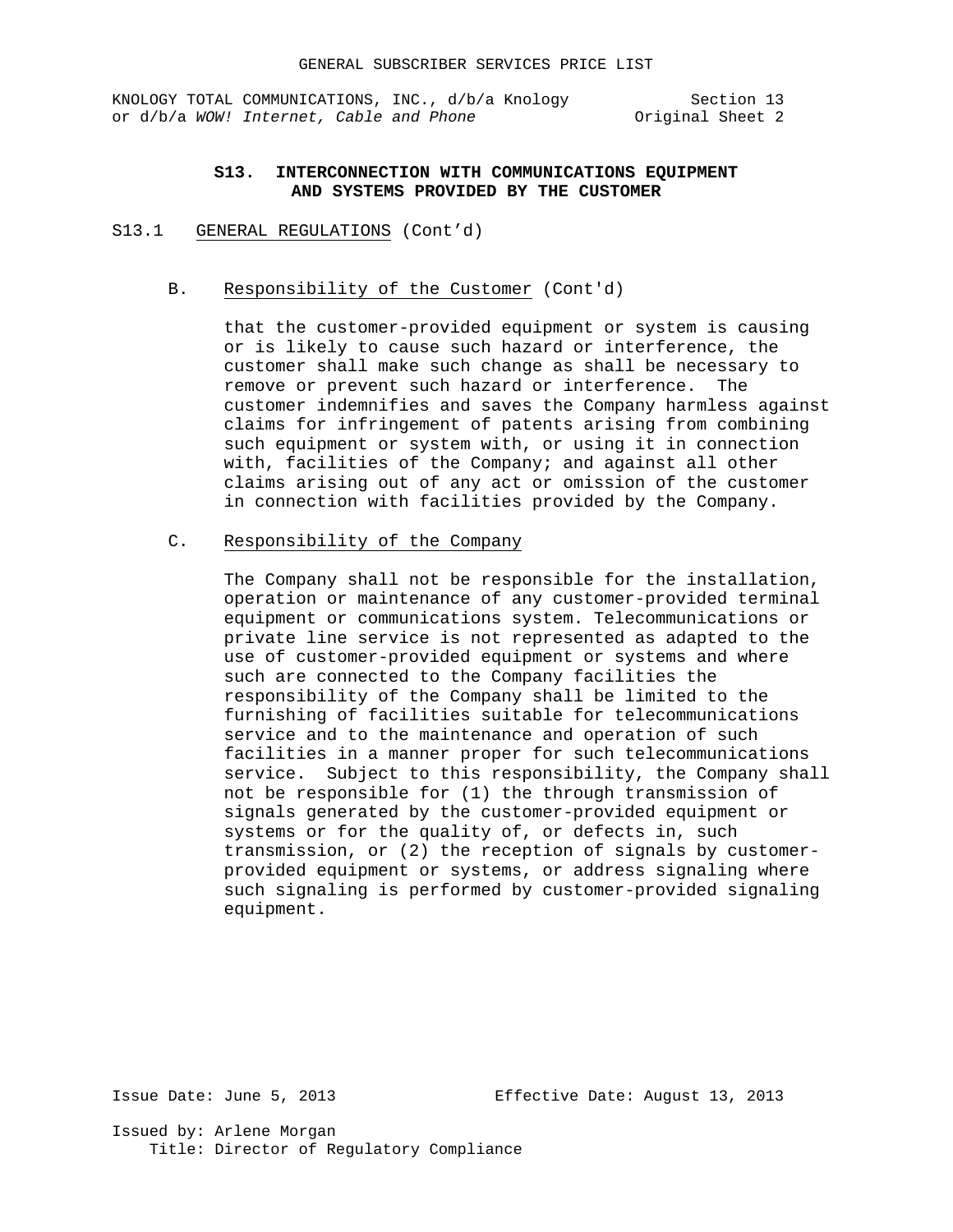KNOLOGY TOTAL COMMUNICATIONS, INC., d/b/a Knology Section 13<br>or d/b/a WOW! Internet, Cable and Phone (1997) Original Sheet 3 or d/b/a WOW! Internet, Cable and Phone

# **S13. INTERCONNECTION WITH COMMUNICATIONS EQUIPMENT AND SYSTEMS PROVIDED BY THE CUSTOMER**

### S13.1 GENERAL REGULATIONS

C. Responsibility of the Company (Cont'd)

The Company will, at a subscriber's request, provide information concerning interface parameters, including the number of ringers which may be connected to a particular telephone line needed to permit customer-provided terminal equipment to operate in a manner compatible with telecommunications or private line service.

The Company may make changes in its telecommunications or private line services, equipment, operations or procedures, where such action is not inconsistent with Part 68 of the Federal Communications Commission's Rules and Regulations. If such changes can be reasonably expected to require modification or alteration of customer-provided terminal equipment or communications systems or materially affect its performance, the Company will make a reasonable effort to notify the customer in advance, to allow the customer an opportunity to maintain uninterrupted service.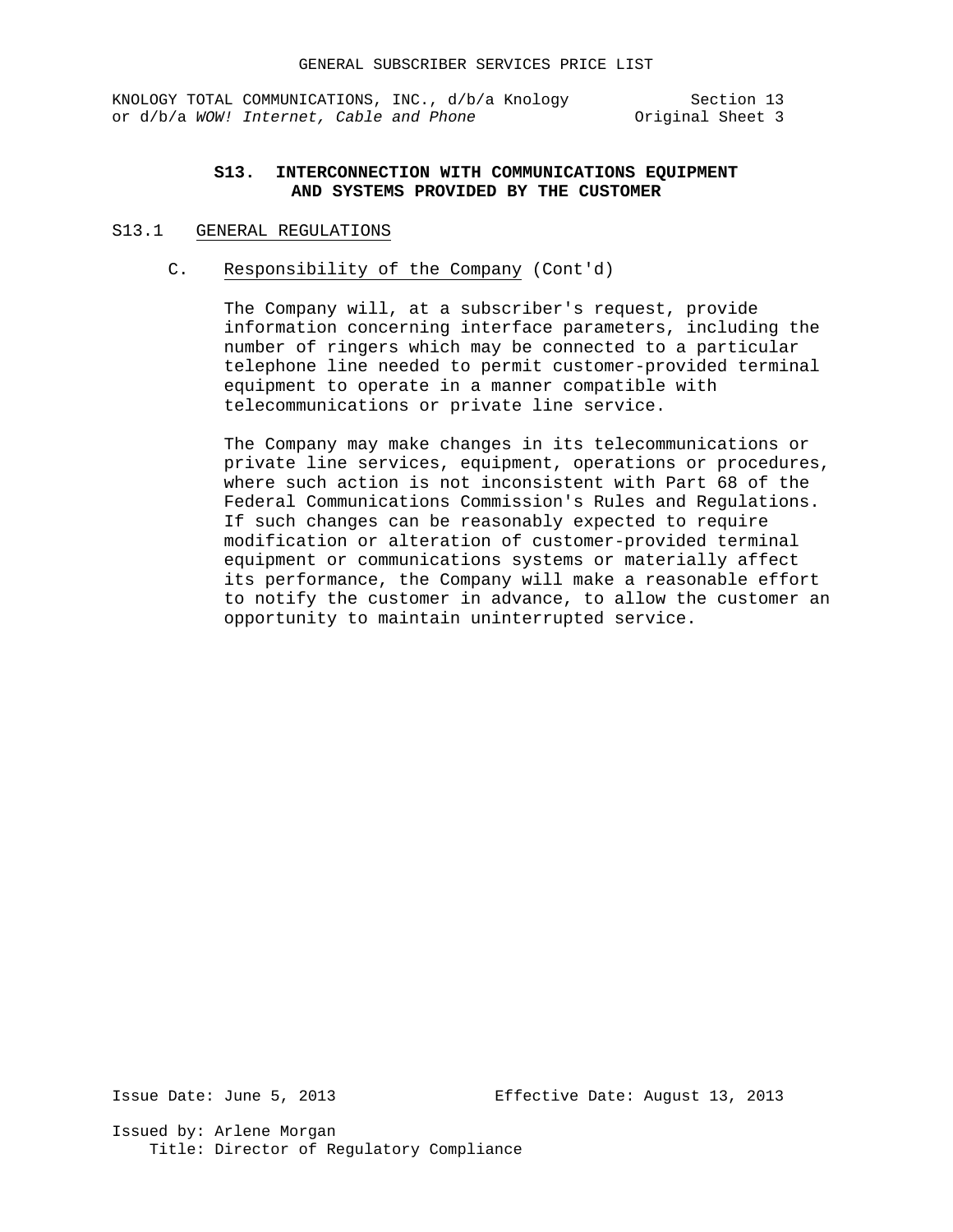KNOLOGY TOTAL COMMUNICATIONS, INC., d/b/a Knology Section 13<br>or d/b/a WOW! Internet, Cable and Phone original Sheet 4 or d/b/a WOW! Internet, Cable and Phone

# **S13. INTERCONNECTION WITH COMMUNICATIONS EQUIPMENT AND SYSTEMS PROVIDED BY THE CUSTOMER**

## S13.1 GENERAL REGULATIONS (Cont'd)

### D. Violation of Regulations

Where any customer-provided equipment or system or communication system provided to a customer is used with telecommunications service in violation of any of the provisions in this Price list, the Company will take such immediate action as necessary for the protection of its services, and will promptly notify the customer of the violation. The customer shall discontinue such use of the equipment or system or correct the violation and shall confirm in writing to the Company within 5 days, following the receipt of written notice from the Company, that such use has ceased or that the violation has been corrected. Failure of the customer to discontinue such use or to correct the violation and to give the required written confirmation to the Company within the time stated above shall result in termination of the customer's service until such time as the customer complies with the provisions of this Price List. The right of the Company to terminate service as provided above, includes the right to suspend the service or to disconnect such customer-provided equipment or communications system.

### E. Hazardous or Inaccessible Locations

Customer-provided equipment which serves a location which the Company considers impracticable to service because of hazard or inaccessibility may be connected with telecommunications service by means of connecting equipment furnished by the Company.

Issue Date: June 5, 2013 Effective Date: August 13, 2013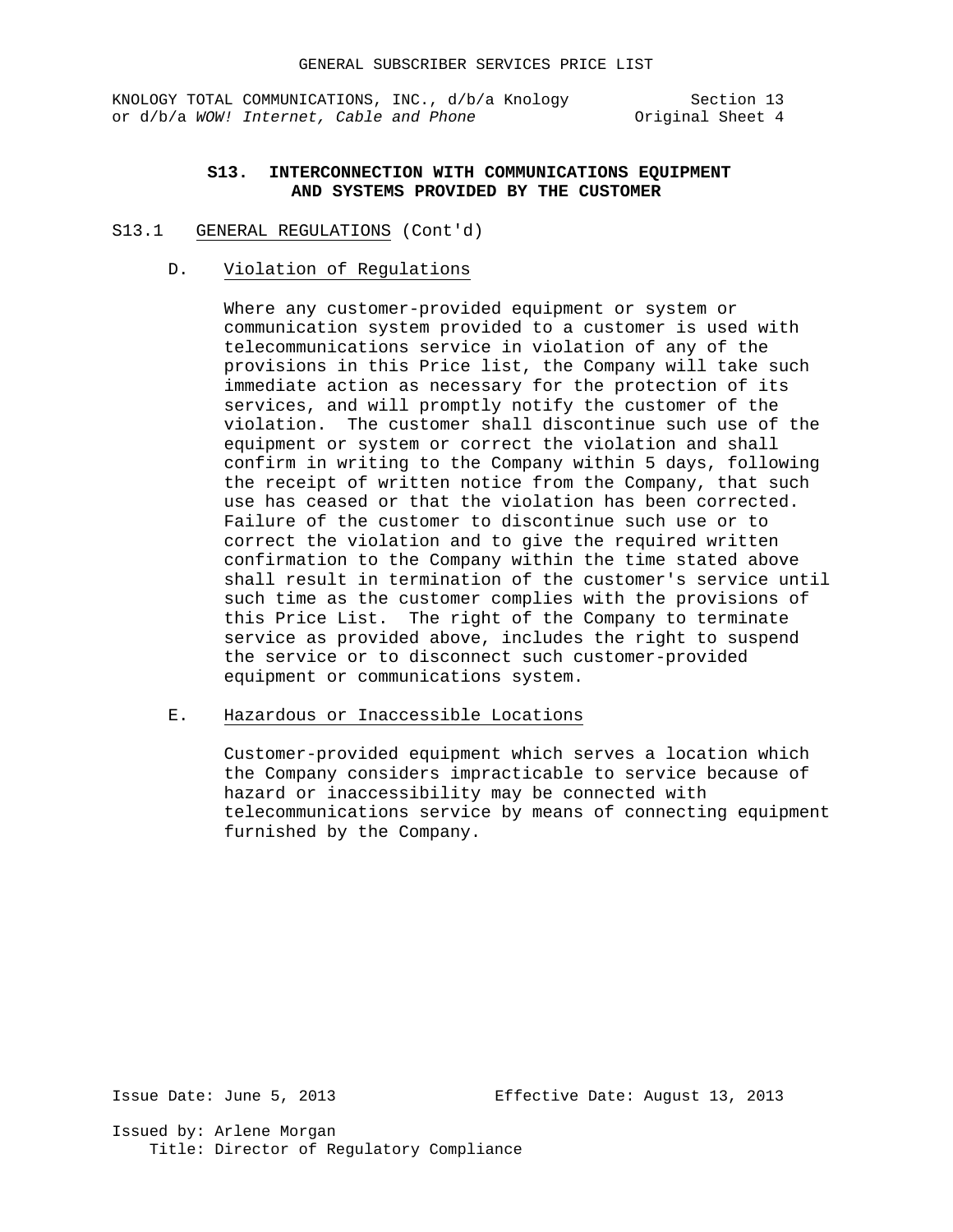KNOLOGY TOTAL COMMUNICATIONS, INC., d/b/a Knology Section 13<br>or d/b/a WOW! Internet, Cable and Phone (1997) Original Sheet 5 or d/b/a WOW! Internet, Cable and Phone

# **S13. INTERCONNECTION WITH COMMUNICATIONS EQUIPMENT AND SYSTEMS PROVIDED BY THE CUSTOMER**

- S13.1 GENERAL REGULATIONS (Cont'd)
	- F. Provisions of Channels and Equipment

When the customer elects to provide his own communications system, it is contemplated that the customer shall provide all station apparatus and associated channels which are a part of the system and which are located on the same customer's premises as the system.

# G. Recording, Reproducing, and Automatic Answering and Recording Equipment

1. Recording or Two-way Telephone Conversations Telecommunications and private line services are not represented as adapted to the recording of two-way telephone conversations. Customer-provided voice recording equipment may be connected with telecommunications and private line services, in accordance with the provisions in this Price list, subject to the following conditions:

When recording equipment is in use and is a direct electrical connection with services of the Company, a recorder tone that is repeated at intervals of approximately fifteen seconds is required except that the recorder tone described is not required:

a. When the equipment will be used by public fire and police departments exclusively for the receipt of intrastate fire and police calls, and attended at all times for such purpose.

Issue Date: June 5, 2013 Effective Date: August 13, 2013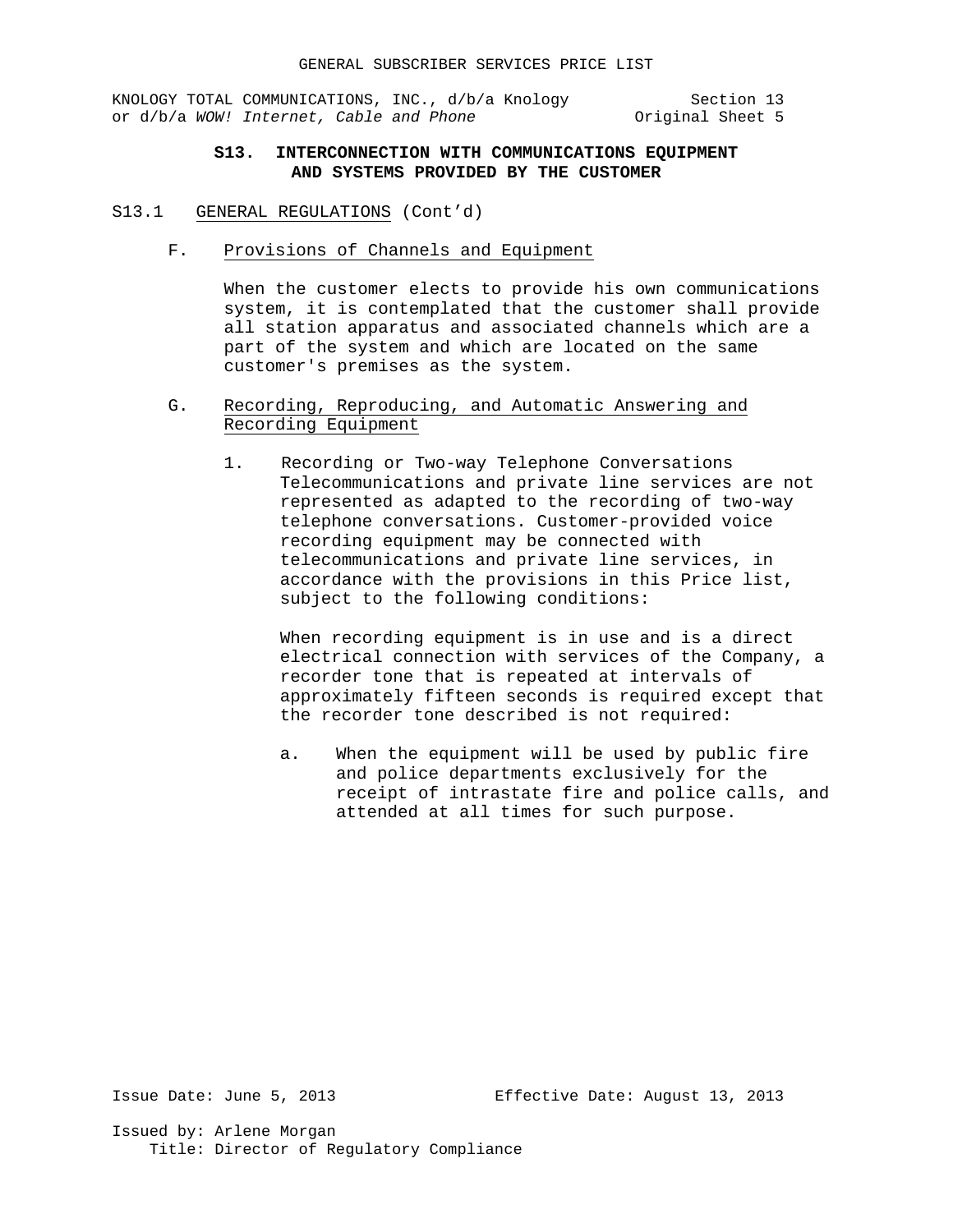KNOLOGY TOTAL COMMUNICATIONS, INC., d/b/a Knology Section 13 or d/b/a *WOW!* Internet, Cable and Phone **Original** Sheet 6

# **S13. INTERCONNECTION WITH COMMUNICATIONS EQUIPMENT AND SYSTEMS PROVIDED BY THE CUSTOMER**

- S13.1 GENERAL REGULATIONS (Cont'd)
	- G. Recording, Reproduction, and Automatic Answering and Recording Equipment (Cont'd)
		- 1. (Cont'd)
			- b. For Federal Communications Commission licensed broadcast stations for the purpose of recording two-way telephone conversations for broadcast over the air, so long as those activities are consistent with the applicable broadcast regulations.
			- c. When such equipment is used by the United States Department of Defense at command centers for emergency communications transmitted over the Defense Department's private line system when connected to the telecommunications network.
			- d. For the United States Secret Service of the Treasury Department to record telephone conversations which endanger the safety and security of the President of the United States, and members of his immediate family.

Customer-provided voice recording equipment shall be so arranged that it can be physically connected to and disconnected from Company facilities and switched on and off.

Issue Date: June 5, 2013 Effective Date: August 13, 2013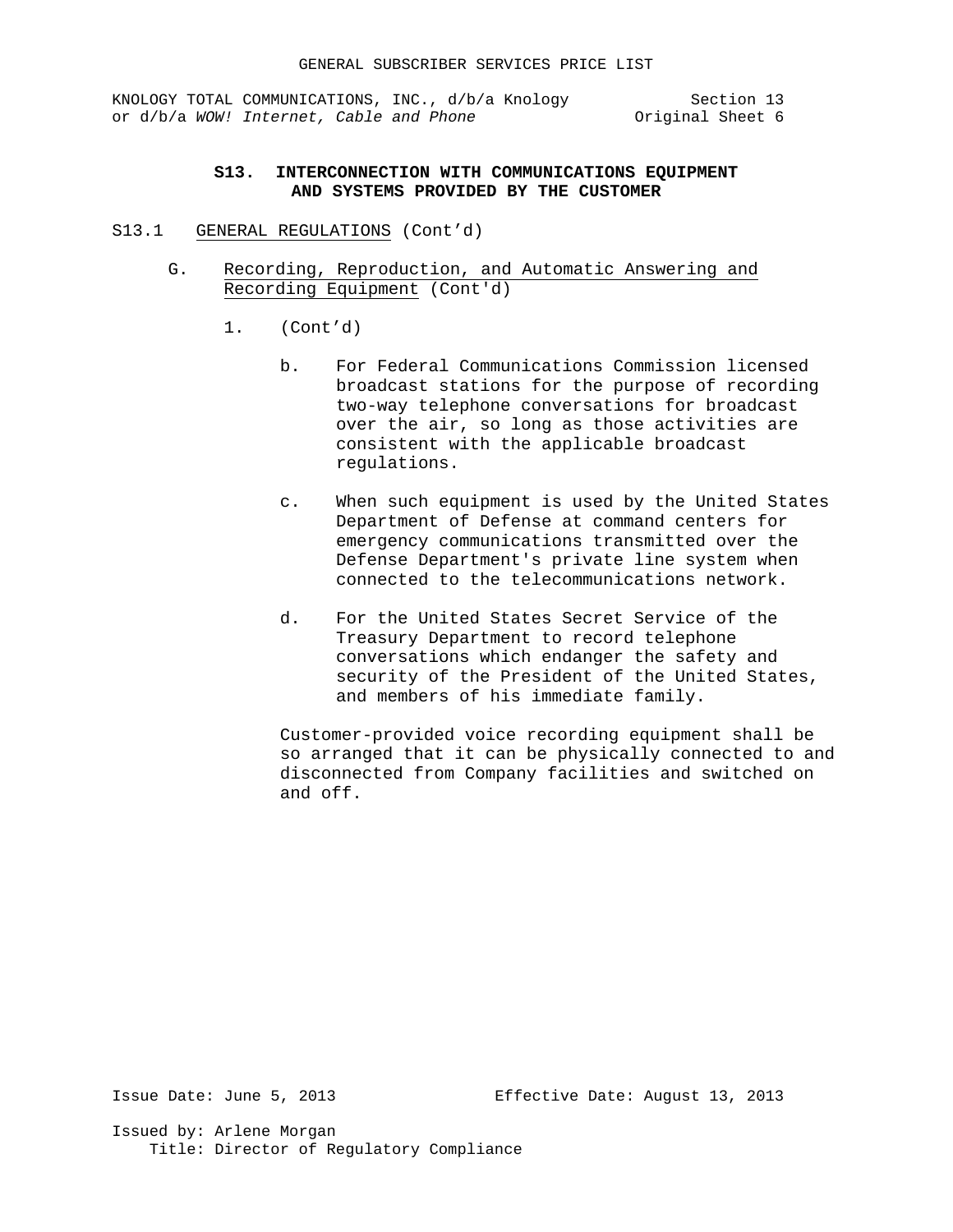KNOLOGY TOTAL COMMUNICATIONS, INC., d/b/a Knology Section 13<br>or d/b/a WOW! Internet, Cable and Phone original Sheet 7 or d/b/a WOW! Internet, Cable and Phone

# **S13. INTERCONNECTION WITH COMMUNICATIONS EQUIPMENT AND SYSTEMS PROVIDED BY THE CUSTOMER**

- S13.2 CONNECTIONS OF REGISTERED TERMINAL EQUIPMENT AND SYSTEMS
	- A. Customer-provided registered terminal equipment, registered protective circuitry, and registered communications systems may be directly connected at the customer's premises to the telecommunications network, subject to Part 68 of the Federal Communication Commission's Rules and Regulations:
		- 1. A customer-provided registered PBX or key system may be connected directly to the public switched network or behind a Company-provided Centrex system, provided that the customer-provided equipment and the associated customer-provided premises wiring are in compliance with Section 68.214 and 68.215 of the FCC's Rules and Regulations.
		- 2. The customer shall notify the Company of each line to which registered equipment is to be connected and shall notify the Company when such registered equipment is permanently disconnected. The customer shall provide the Company the registration number and ringer equivalence number for the registered equipment. The customer is also responsible for specification of the appropriate protective connecting arrangement when other than the standard jack is required. (See FCC Part 68, Section 68.1-0-6, Notification to Telephone Company.)
		- 3. The Company is not obligated to provide system and/or terminal equipment or station wiring beyond the point of connection (network interface) with customerprovided systems and/or terminal equipment.

Issue Date: June 5, 2013 Effective Date: August 13, 2013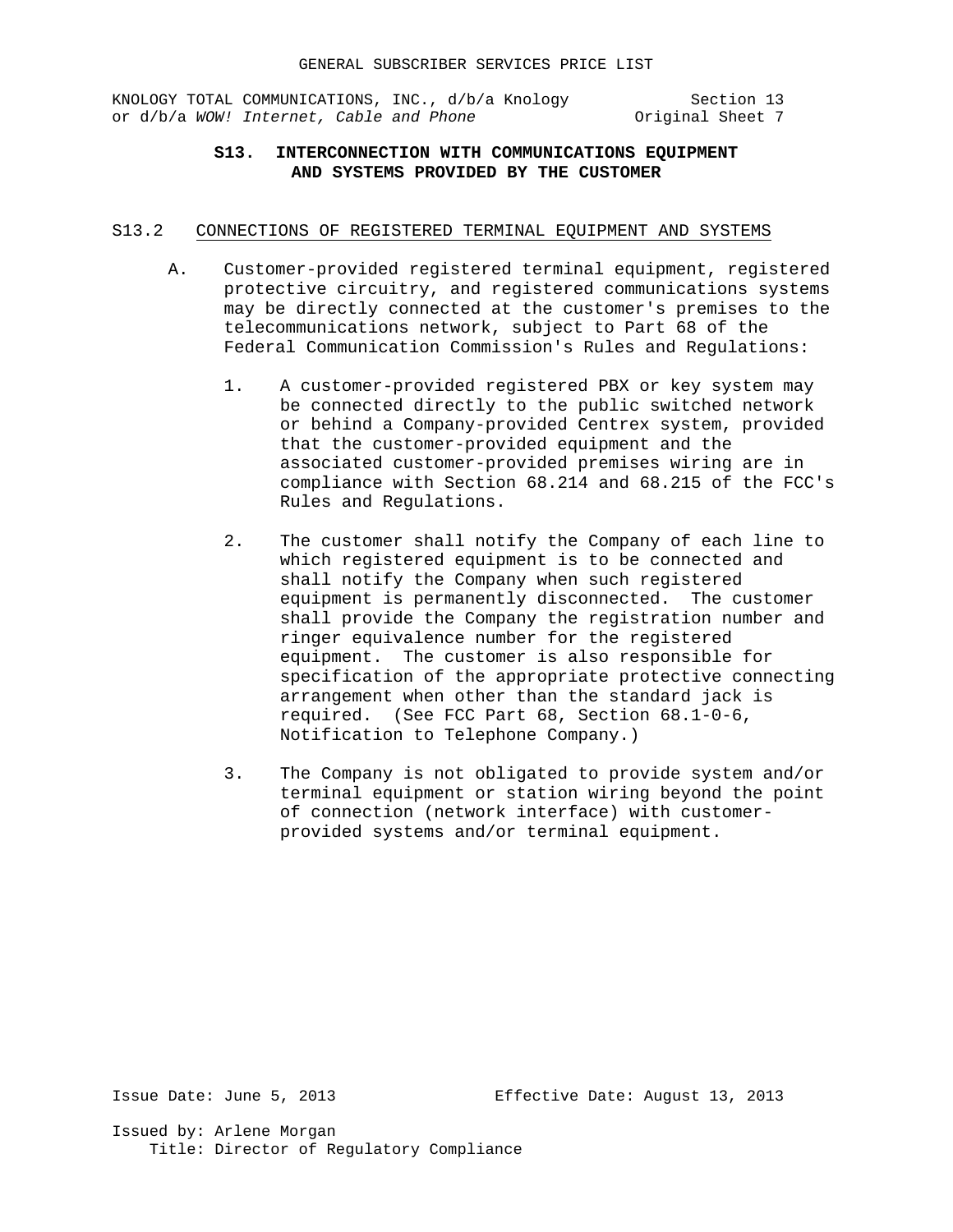KNOLOGY TOTAL COMMUNICATIONS, INC., d/b/a Knology Section 13<br>or d/b/a WOW! Internet, Cable and Phone original Sheet 8 or d/b/a WOW! Internet, Cable and Phone

# **S13. INTERCONNECTION WITH COMMUNICATIONS EQUIPMENT AND SYSTEMS PROVIDED BY THE CUSTOMER**

- S13.2 CONNECTIONS OF REGISTERED TERMINAL EQUIPMENT AND SYSTEMS (Cont'd)
	- B. Premises Wiring Associated with Registered or Grandfathered Communications Systems
		- 1. Premises Wiring is wiring which connects separatelyhoused equipment entities or system components to one another, or wiring which connects and equipment entity or system component With the telephone network interface, located at the customer's premises and not within an equipment housing.
			- a. Fully-protected Premises Wiring is premises wiring which is:
				- (1) No greater than 25 feet in length (measured linearly between the point where it leaves equipment or connector housings) and registered as a component of and supplied to the user with the registered terminal equipment or protective circuitry with which it is to be used.
				- (2) A cord which complies with (1) preceding and which is extended once by a registered extension cord. Extension cords may not be used as a substitute for wiring which for safety reasons should be affixed to or embedded in a building's structure.
				- (3) Wiring located in an equipment room with restricted access, provided that this wiring remains exposed for inspection and is not concealed or embedded in the building's structure, and that it conforms to Part 68 of the Federal Communications Commission's Rules and Regulations.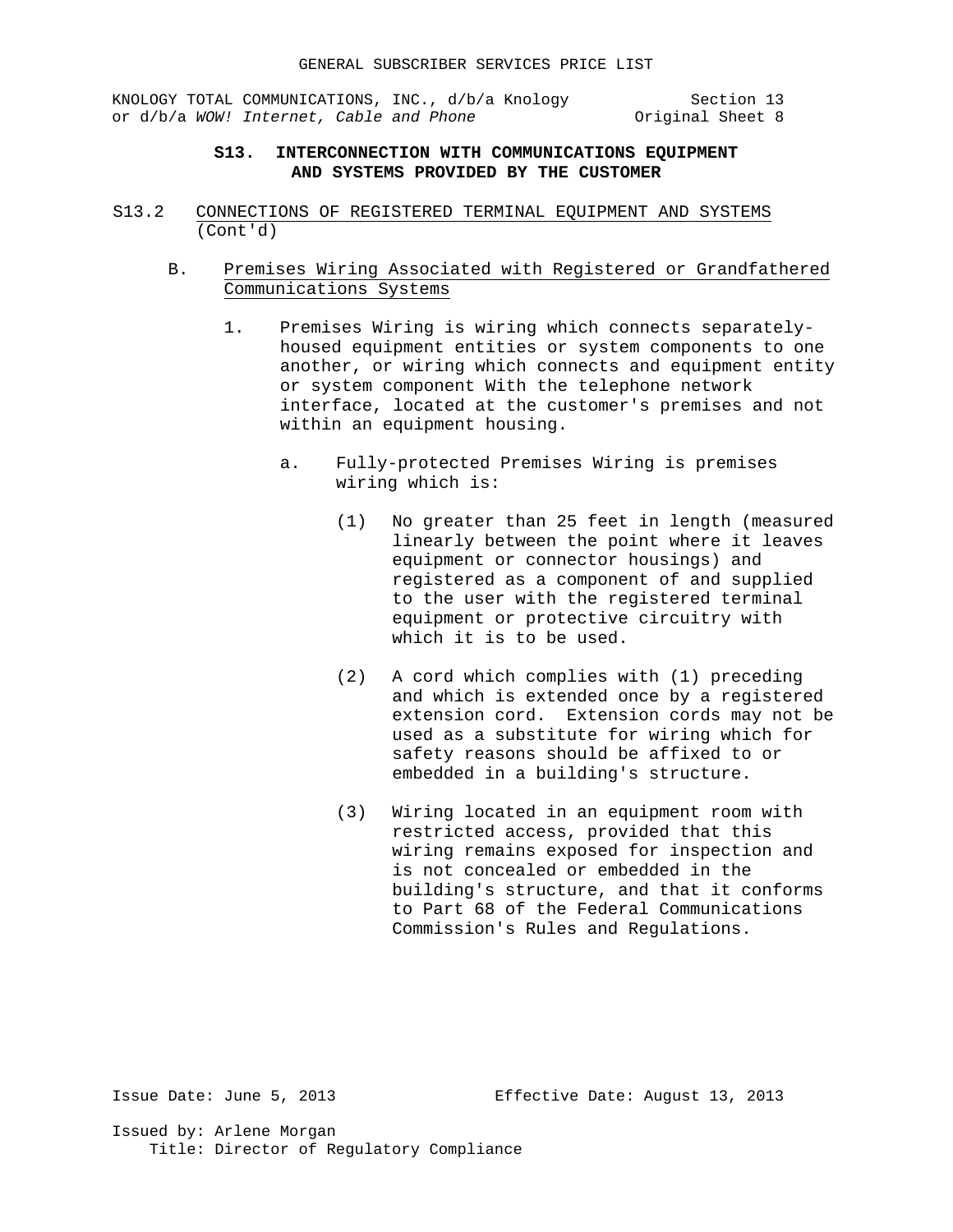KNOLOGY TOTAL COMMUNICATIONS, INC., d/b/a Knology Section 13 or d/b/a *WOW!* Internet, Cable and Phone **Original Sheet** 9

## **S13. INTERCONNECTION WITH COMMUNICATIONS EQUIPMENT AND SYSTEMS PROVIDED BY THE CUSTOMER**

- S13.2 CONNECTIONS OF REGISTERED TERMINAL EQUIPMENT AND SYSTEMS (Cont'd)
	- B. Premises Wiring Associated with Registered or Grandfathered Communications Systems (Cont'd)
		- 1. (Cont'd)
			- a. (Cont'd)
				- (4) Electrically behind registered equipment, system components or protective circuitry<br>which assure that electrical contact assure that electrical contact between the wiring and commercial power wiring or earth ground will not result in<br>hazardous voltages or excessive hazardous voltages or longitudinal imbalance at the telephone network interface.
			- b. Protected Premises Wiring Requiring Acceptance Testing for Imbalance is premise wiring which is electrically behind registered equipment, system components or circuitry, which assure that electrical contact between the wiring and commercial power wiring will not result in hazardous voltages at the telephone network interface.
			- c. Unprotected Premises Wiring is all other premises wiring.
		- 2. Customers who intend to connect premise wiring other than Fully-Protected Premises Wiring to the telephone network shall give advance notice to the Company in accordance with the procedures specified in Part 68, Section 68.106(c) of the Federal Communication Commission's Rules and Regulations.

Issue Date: June 5, 2013 Effective Date: August 13, 2013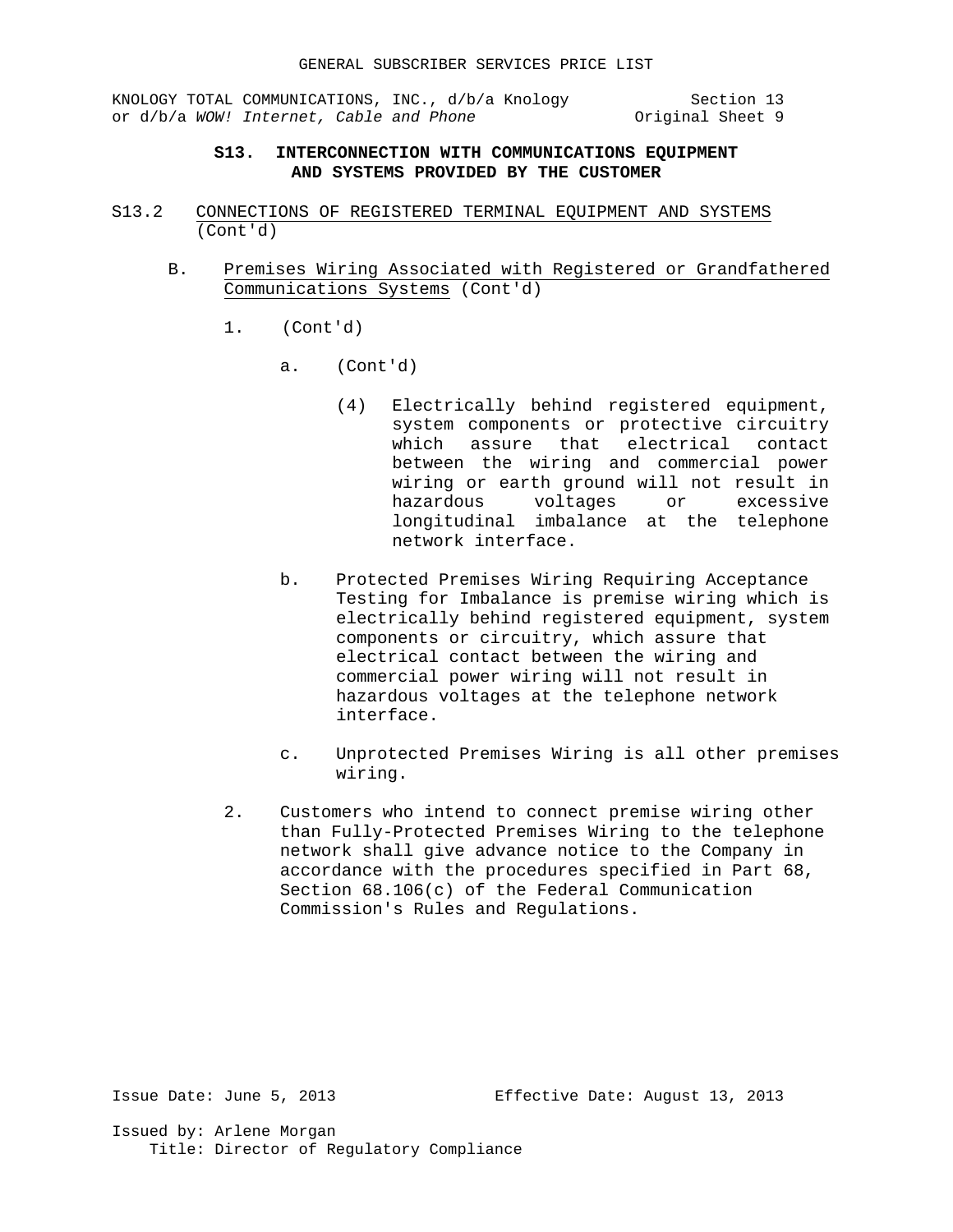KNOLOGY TOTAL COMMUNICATIONS, INC., d/b/a Knology Section 13<br>
or d/b/a WOW! Internet, Cable and Phone (1991) Original Sheet 10 or d/b/a WOW! Internet, Cable and Phone

# **S13. INTERCONNECTION WITH COMMUNICATIONS EQUIPMENT AND SYSTEMS PROVIDED BY THE CUSTOMER**

- S13.3 CONNECTIONS OF GRANDFATHERED TERMINAL EQUIPMENT AND GRANDFATHERED COMMUNICATIONS SYSTEMS
	- A. Direct Connections and Connections Through Connecting Arrangements Provided by the Company
		- 1. If the initial rule-compliance connection was made prior to January 1, 1980, grandfathered Terminal Equipment and Grandfathered Communication Systems may remain directly connected and be moved and reconnected to the telecommunications network for the life of the equipment without registration. The equipment or system may be modified only in accordance with Part 68 of the Federal Communication Commission's Rules and Regulations, subject to the following:
			- a. The customer shall notify the Company when grandfathered terminal equipment or a communication system is to be connected. Notification should include a description of the equipment, manufacturer's name, model number and type of equipment and state its previous connection, which qualifies it for continued connection. The customer shall also notify the Company when such communications equipment and systems are to be permanently disconnected.
			- b. All connections are made through a network interface agreeable to the Company and the customer.

Issue Date: June 5, 2013 Effective Date: August 13, 2013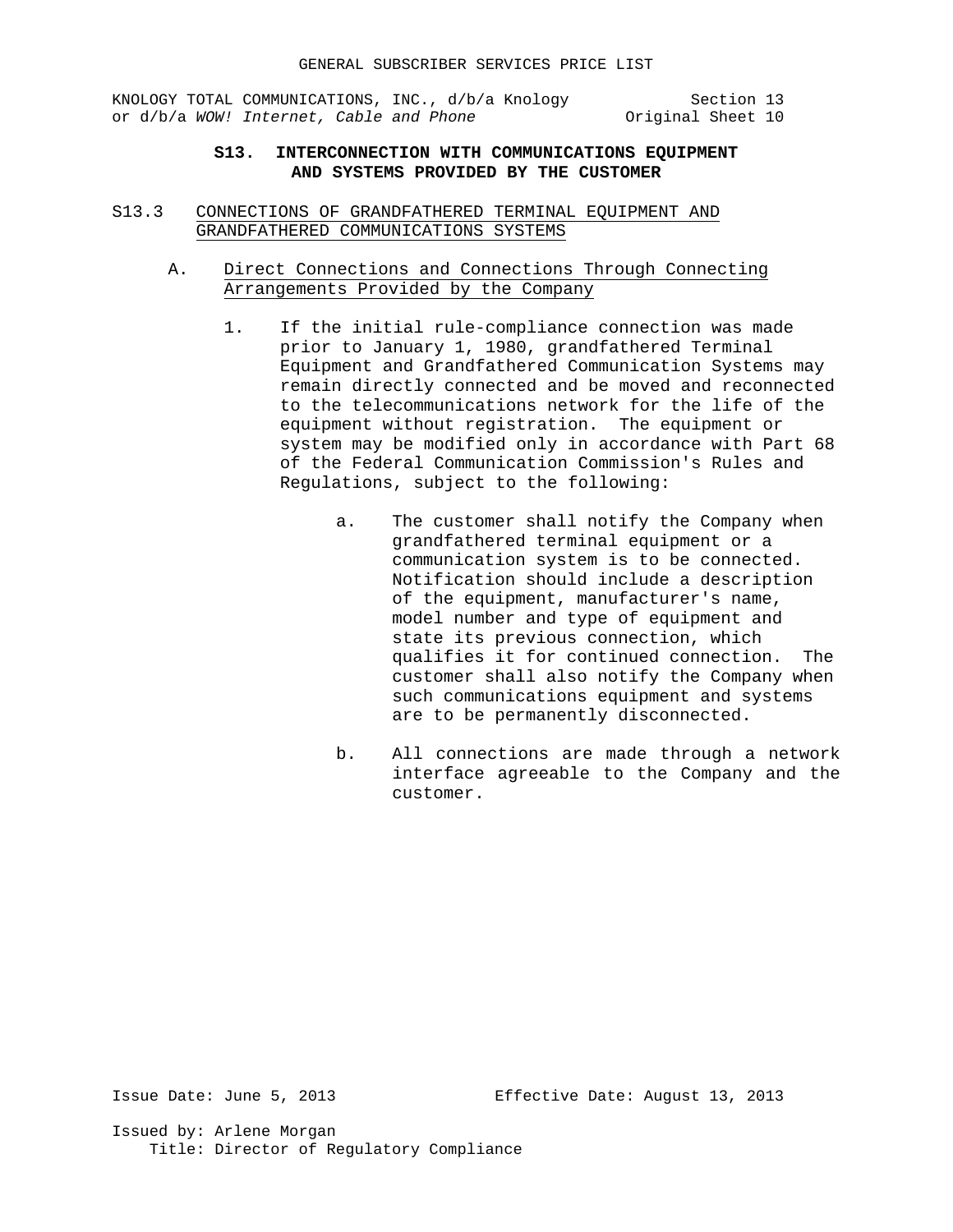KNOLOGY TOTAL COMMUNICATIONS, INC., d/b/a Knology Section 13<br>or d/b/a WOW! Internet, Cable and Phone 91 0riginal Sheet 11 or d/b/a WOW! Internet, Cable and Phone

# **S13. INTERCONNECTION WITH COMMUNICATIONS EQUIPMENT AND SYSTEMS PROVIDED BY THE CUSTOMER**

- S13.3 CONNECTIONS OF GRANDFATHERED TERMINAL EQUIPMENT AND GRANDFATHERED COMMUNICATIONS SYSTEMS (Cont'd)
	- A. Direct Connections and Connections Through Connecting Arrangements Provided by the Company (Cont'd)
		- 1. (Cont'd)
			- c. All such connections shall comply with all the criteria contained in Subpart D of Part 68 of the Federal Communication Commission's Rules and Regulations both prior to and after the application of each of the mechanical and electrical stresses specified in that section.

### S13.4 ACOUSTIC OR INDUCTIVE CONNECTIONS

A. General

Customer-provided voice or data terminal equipment and customer-provided communications systems may be acoustically or inductively connected at the customer's premises to the telecommunications network provided the connection is made externally to the network control signaling unit when the unit is Company-provided. The customer-provided communications equipment must comply with all the criteria contained in Subpart D of Part 68 of the Federal Communications Commission's Rules and Regulations both prior to and after the application of each of the mechanical and electrical stresses specified in that section.

Issue Date: June 5, 2013 Effective Date: August 13, 2013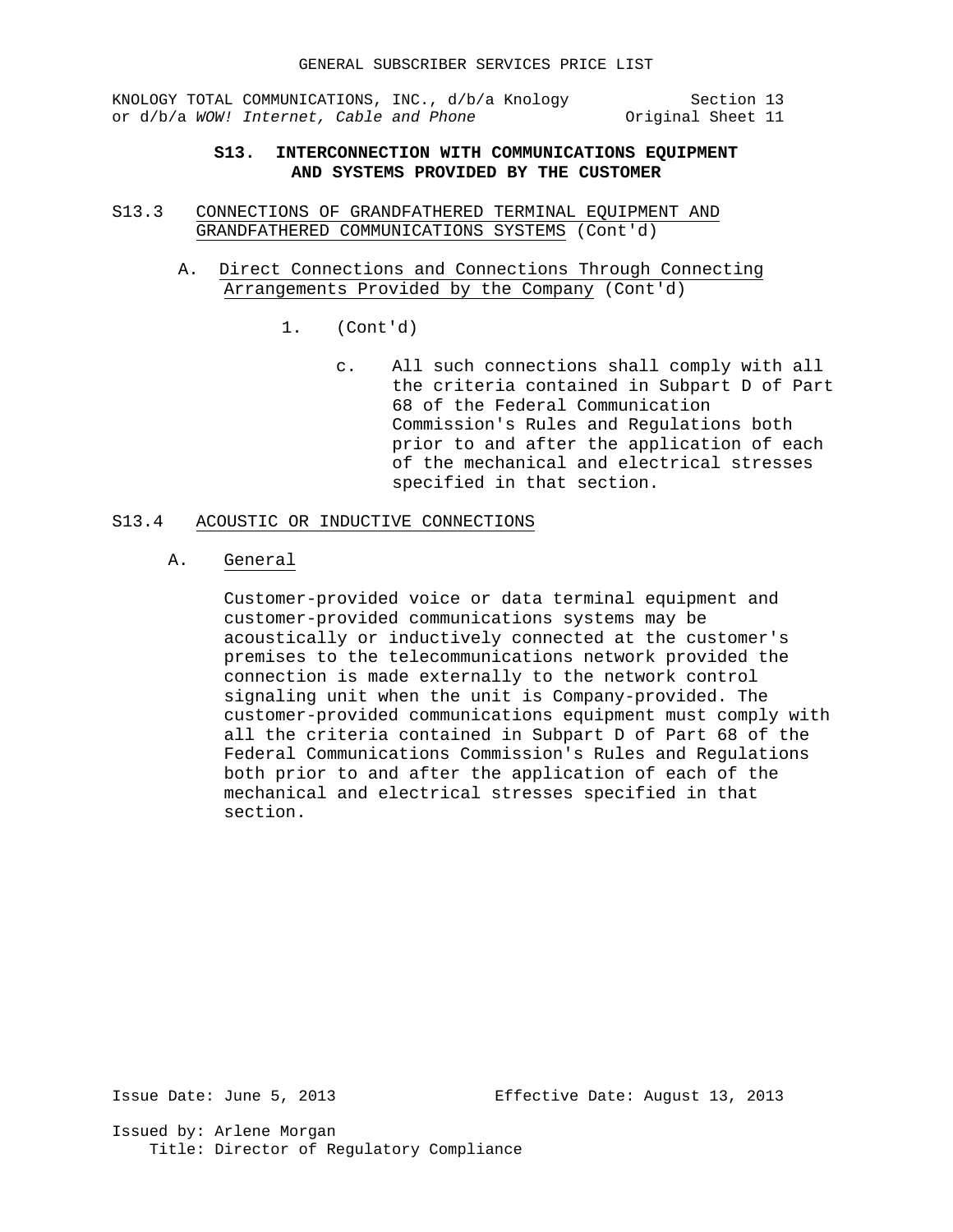KNOLOGY TOTAL COMMUNICATIONS, INC., d/b/a Knology Section 13<br>2 or d/b/a WOW! Internet, Cable and Phone State Coriginal Sheet or d/b/a WOW! Internet, Cable and Phone

# **S13. INTERCONNECTION WITH COMMUNICATIONS EQUIPMENT AND SYSTEMS PROVIDED BY THE CUSTOMER**

- S13.5 CONNECTION OF CUSTOMER-PROVIDED COMMUNICATIONS SYSTEMS NOT SUBJECT TO PART 68 OF THE FCC RULES AND REGULATIONS
	- A. Customer-provided communications systems not subject to Part 68 of the Federal Communications Commission's Rules and Regulations may be connected with telecommunications services in accordance with this Tariff. These communications systems (including channels derived from such systems), not exceeding voice grade, may be connected at the customer's premises provided that:
		- 1. Such telecommunications service or customerprovided communications system is utilized for the origination or termination of communications at the customer's premises where the connection is made.
		- 2. The connection shall be through a network control signaling unit and connecting arrangement furnished by the Company.
		- 3. The connection shall be made through switching equipment provided either by the customer or by the Company.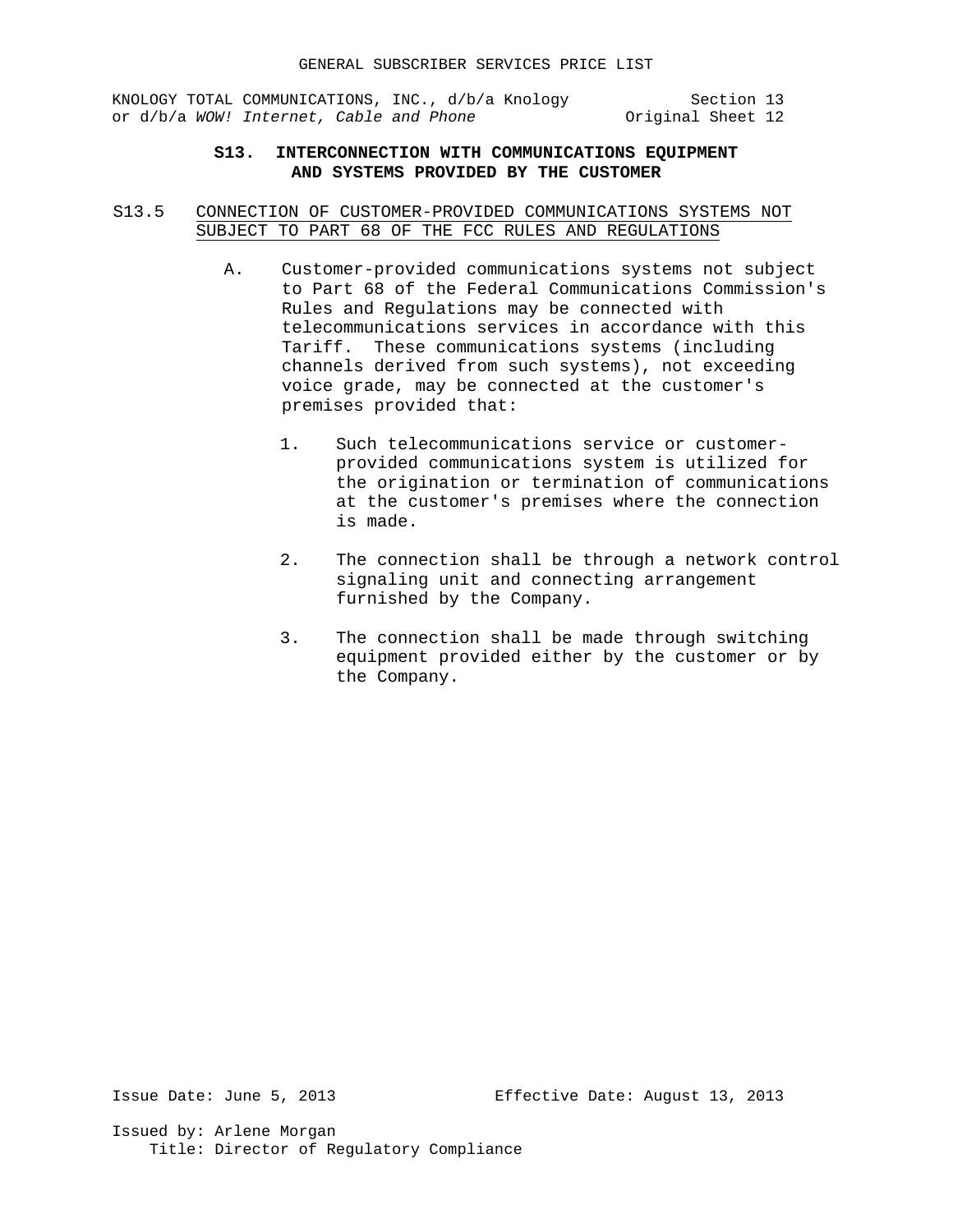KNOLOGY TOTAL COMMUNICATIONS, INC., d/b/a Knology Section 13<br>
or d/b/a WOW! Internet, Cable and Phone State original Sheet 13 or d/b/a WOW! Internet, Cable and Phone

# **13. INTERCONNECTION WITH COMMUNICATIONS EQUIPMENT AND SYSTEMS PROVIDED BY THE CUSTOMER**

S13.5 CONNECTION OF CUSTOMER-PROVIDED COMMUNICATIONS SYSTEMS NOT SUBJECT TO PART 68 OF THE FCC RULES AND REGULATIONS(Cont'd)

A. (Cont'd)

4. The provisions relating to minimum protection criteria set forth in Subpart D of Part 68 of the Federal Communications Commission's Rules and Regulations both prior to and after the application of each of the mechanical and electrical stresses specified in that section. As related to minimum protection criteria and when applied to the connection of customerprovided communications systems, the term "Customer's premises" shall include any premises on which the customer-provided communications system is terminated.

Where a telecommunications service is used in the provision of a composite data service for others and connection of such service is made to a communications system provided by a customer and the connection is made through customer-provided data switching equipment, the provisions of 1. and 3. above do not apply.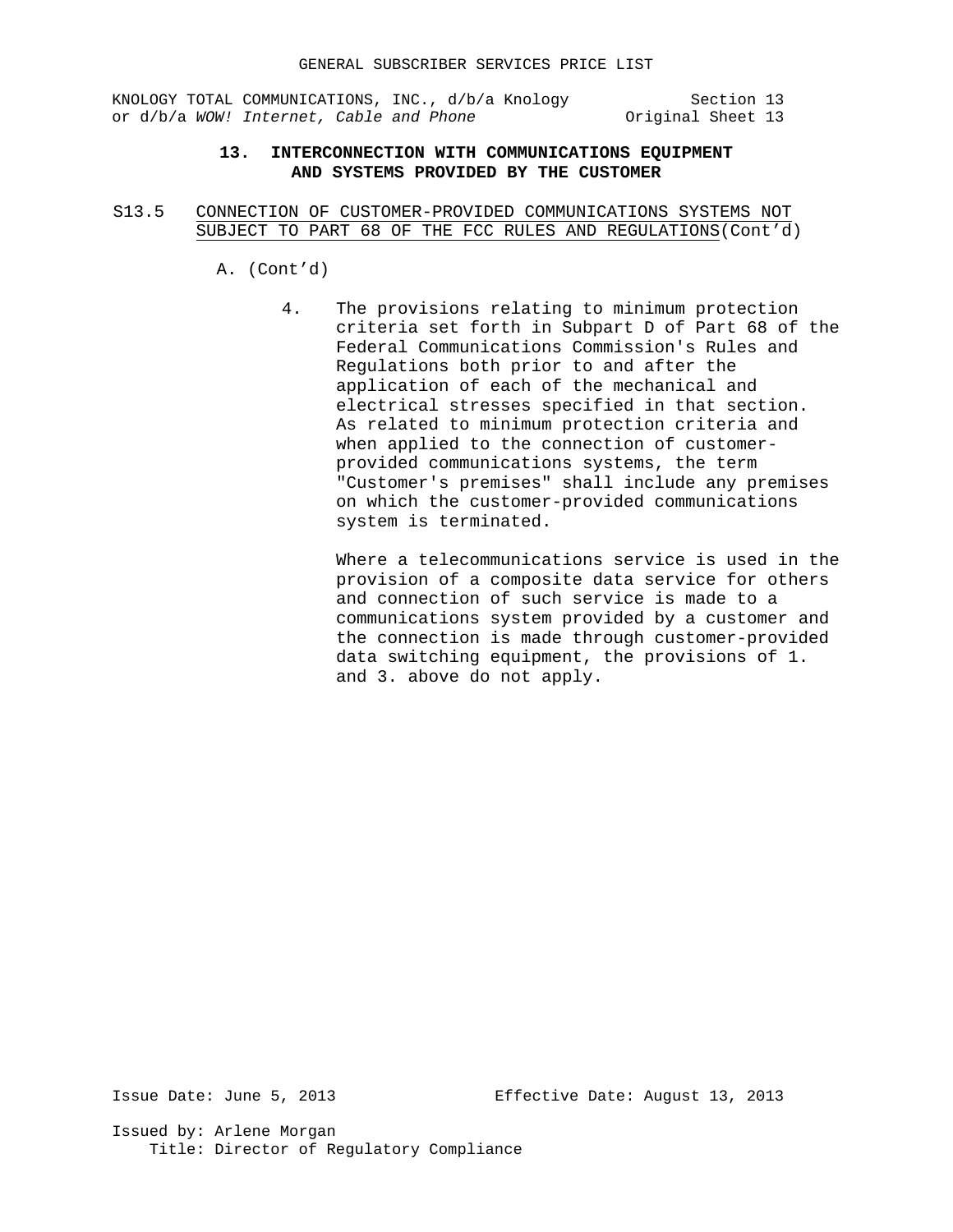KNOLOGY TOTAL COMMUNICATIONS, INC., d/b/a Knology Section 13<br>or d/b/a WOW! Internet, Cable and Phone or d/b/a Worly Sheet 14 or d/b/a WOW! Internet, Cable and Phone

# **S13. INTERCONNECTION WITH COMMUNICATIONS EQUIPMENT AND SYSTEMS PROVIDED BY THE CUSTOMER**

## S13.6 CONNECTIONS OF CUSTOMER-PROVIDED TERMINAL EQUIPMENT SPECIFICALLY EXCLUDED FROM THE FCC REGISTRATION PROGRAM

- A. Customer-provided terminal equipment may be connected at the customer's premises to party line and semipublic coin services of the Company in accordance with the following:
	- 1. The connection of customer-provided terminal equipment to services specifically excluded from the Federal Communications Commission's Registration programs shall be through a protective connecting arrangement which must be furnished by the Company.
	- 2. The connection of customer-provided communications equipment must comply with all the criteria contained in Subpart D of Part 68 of the Federal Communications Commission's Rules and Regulations both prior to and after the application of each of the mechanical and electrical stresses specified in that section.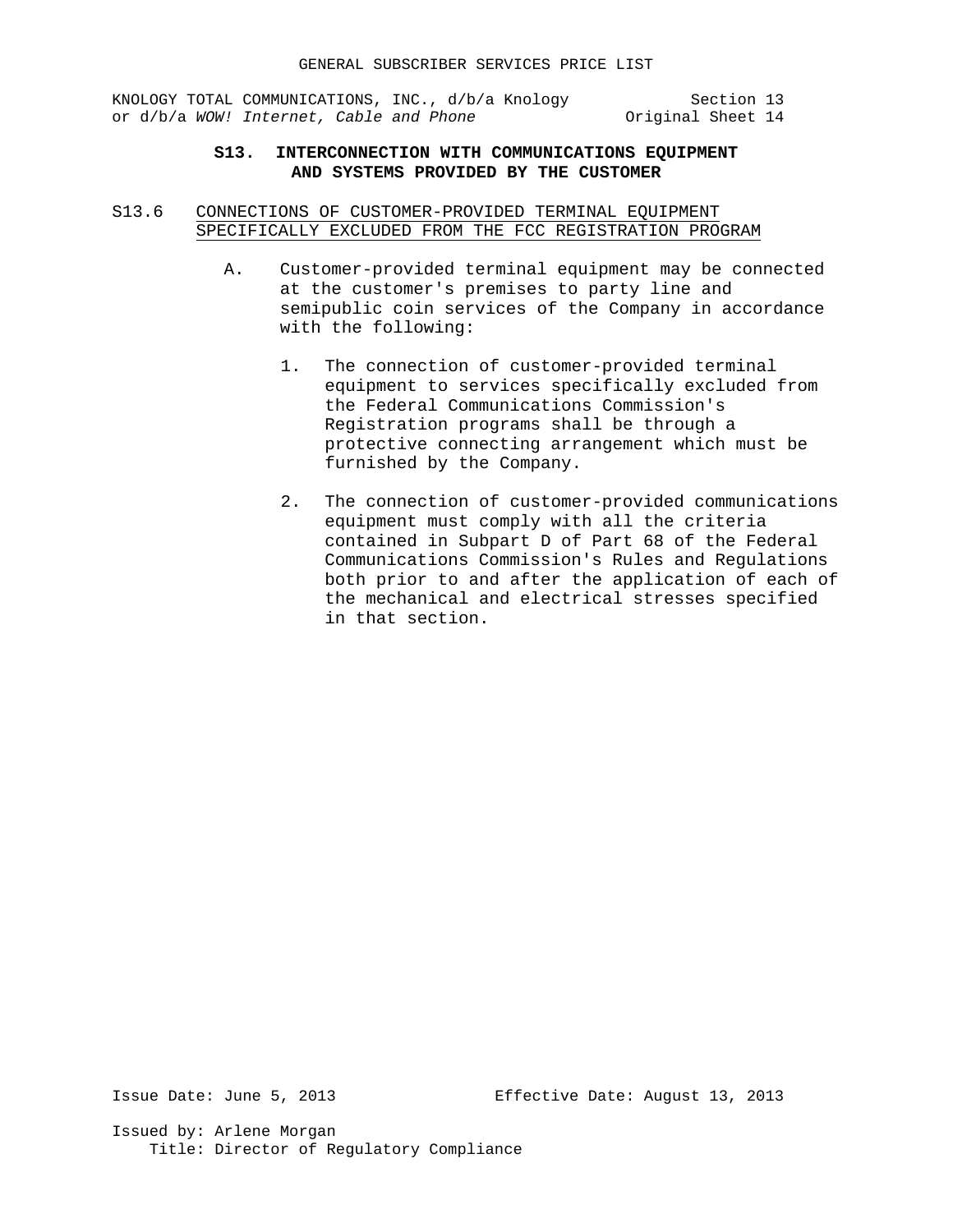KNOLOGY TOTAL COMMUNICATIONS, INC., d/b/a Knology Section 13<br>or d/b/a WOW! Internet, Cable and Phone original Sheet 15 or d/b/a WOW! Internet, Cable and Phone

# **S13. INTERCONNECTION WITH COMMUNICATIONS EQUIPMENT AND SYSTEMS PROVIDED BY THE CUSTOMER**

### S13.7 CUSTOMER PREMISES INSIDE WIRE

- A. General Regulations
	- 1. Customer premises inside wire and standard jacks associated with residence and business individual line basic local exchange services, as defined elsewhere in this Price list, may be provided by either the Company or the customer.
	- 2. Customer premises inside wire is defined as that wire, including connectors, blocks and jacks, within a customer's premises that extends between the termination of the Exchange Access Line and those standard jack locations within the customer's premises to which terminal equipment can be connected for access to the Network Access Line.
	- 3. Customer premises inside wire provided by the customer must be installed in accordance with the technical standards and installation guidelines furnished to the Commission by the Company and must comply with the National Electric Safety Code and applicable local codes.
	- 4. Customer premises inside wire provided by the customer may be connected to residence and business individual line basic local exchange service furnished by the Company at a specified network interface.
	- 5. The network interface for the connection of customer premises inside wire consists of a standard modular jack or appropriate device and is provided as part of the network access line. This will be installed in side or outside the customer's premises at a location determined by the Company which is accessible to the customer. The normal location will be in close proximity to the protector or entrance facility, whenever practicable.

Issue Date: June 5, 2013 Effective Date: August 13, 2013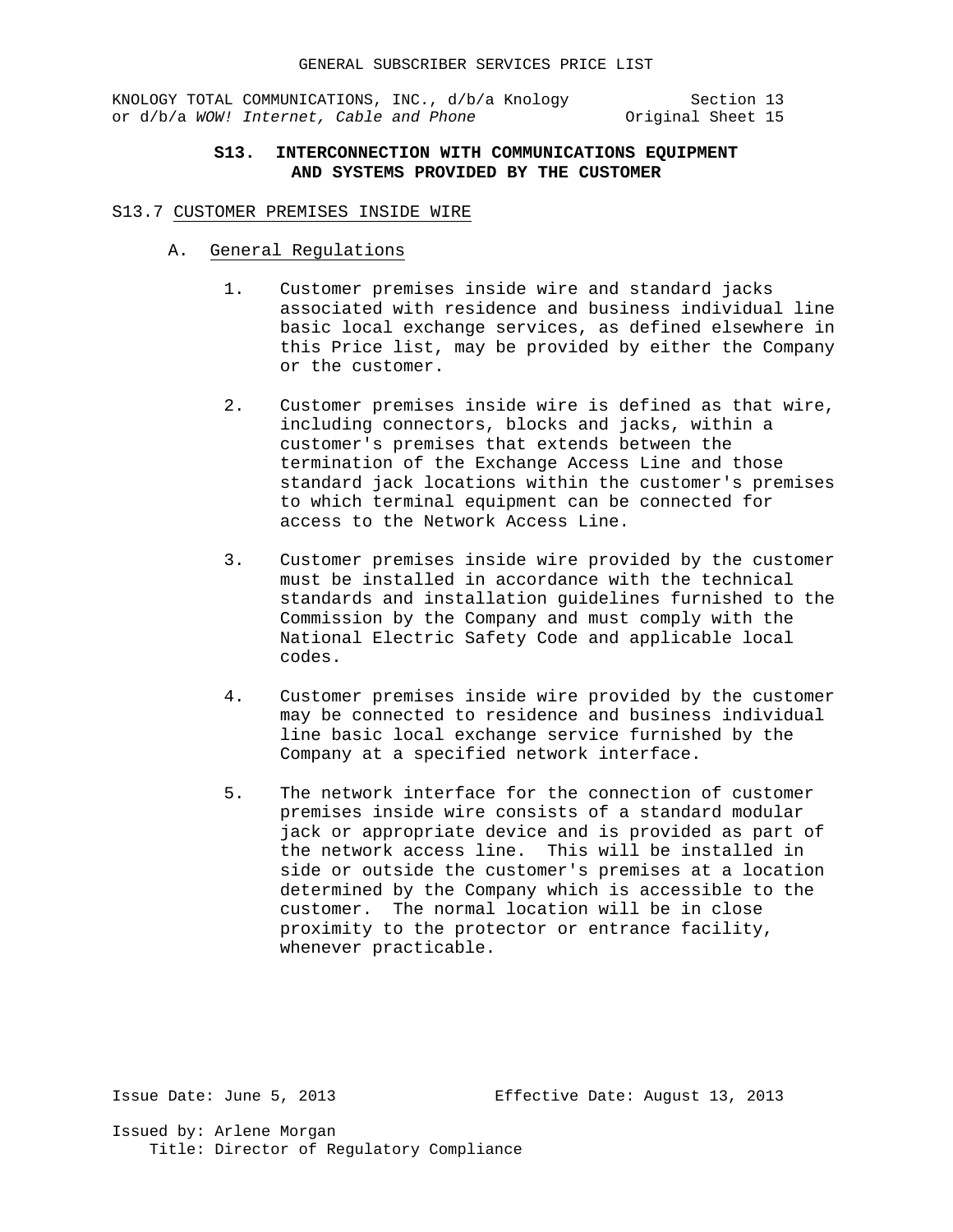KNOLOGY TOTAL COMMUNICATIONS, INC., d/b/a Knology Section 13 or d/b/a WOW! Internet, Cable and Phone

# **S13. INTERCONNECTION WITH COMMUNICATIONS EQUIPMENT AND SYSTEMS PROVIDED BY THE CUSTOMER**

- S13.7 CUSTOMER PREMISES INSIDE WIRE (Cont'd)
	- A. General Regulations (Cont'd)
		- 6. The Company is not obligated to connect telephone instruments and standard modular jacks to customerprovided inside wire.
		- 7. Maintenance of customer owned premises inside wire may be performed by either the Company or the customer.
	- B. Responsibility of the Customer
		- 1. When the customer provides the inside wire and standard jacks, the installation must be in accordance with the technical standards furnished to the Commission by the Company.
		- 2. In the event the customer maintains or attempts to maintain inside wire, the customer assumes the risk of loss of service, damage to property, or death to or injury of the customer or the customer's agent. The customer will save the Company harmless from any and all liability claims, or other damage suits arising out of the customer's wire maintenance activity.
	- C. Responsibility of the Company
		- 1. The Company will make the technical standards and installation guidelines for customer provision of inside wire available to customers at Business office or other designated locations.

Issue Date: June 5, 2013 Effective Date: August 13, 2013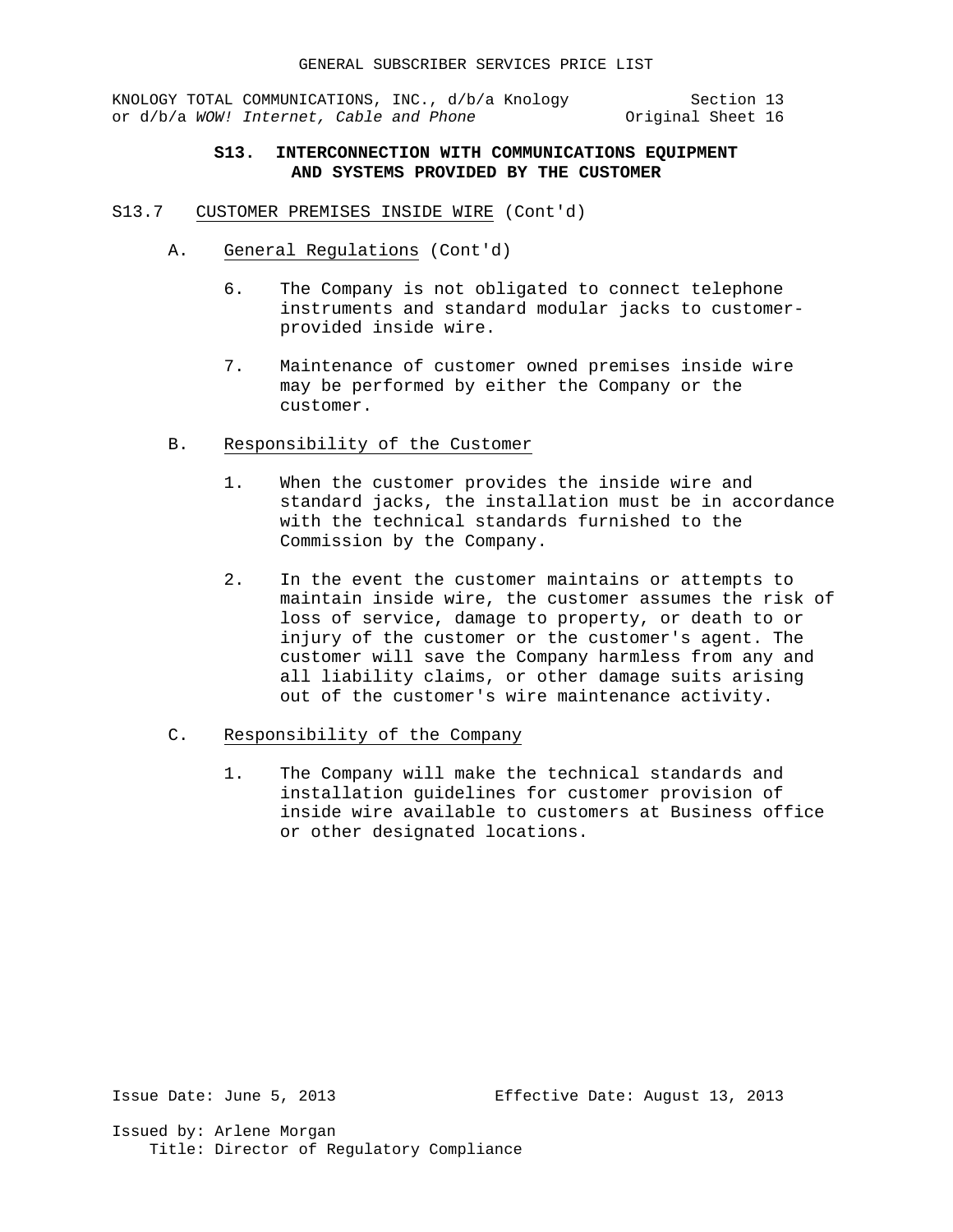KNOLOGY TOTAL COMMUNICATIONS, INC., d/b/a Knology Section 13<br>or d/b/a WOW! Internet, Cable and Phone original Sheet 17 or d/b/a WOW! Internet, Cable and Phone

# **S13. INTERCONNECTION WITH COMMUNICATIONS EQUIPMENT AND SYSTEMS PROVIDED BY THE CUSTOMER**

### S13.7 CUSTOMER PREMISES INSIDE WIRE (Cont'd)

- D. Violation of Regulations
	- 1. Where customer-provided inside wire is a violation of Section 2, the Company will properly notify the customer of the violation and will take such immediate action as is necessary for the protection of the telecommunications network and Company employees.
	- 2. The customer shall discontinue use of the customerprovided inside wire or correct the violation and notify the Company in writing that the violation has been corrected within 20 days after receipt of such notice.

Failure of the customer to discontinue such use or to correct the violation will result in the suspension of the customer's service until such time as the customer complies with the provisions of this Price List.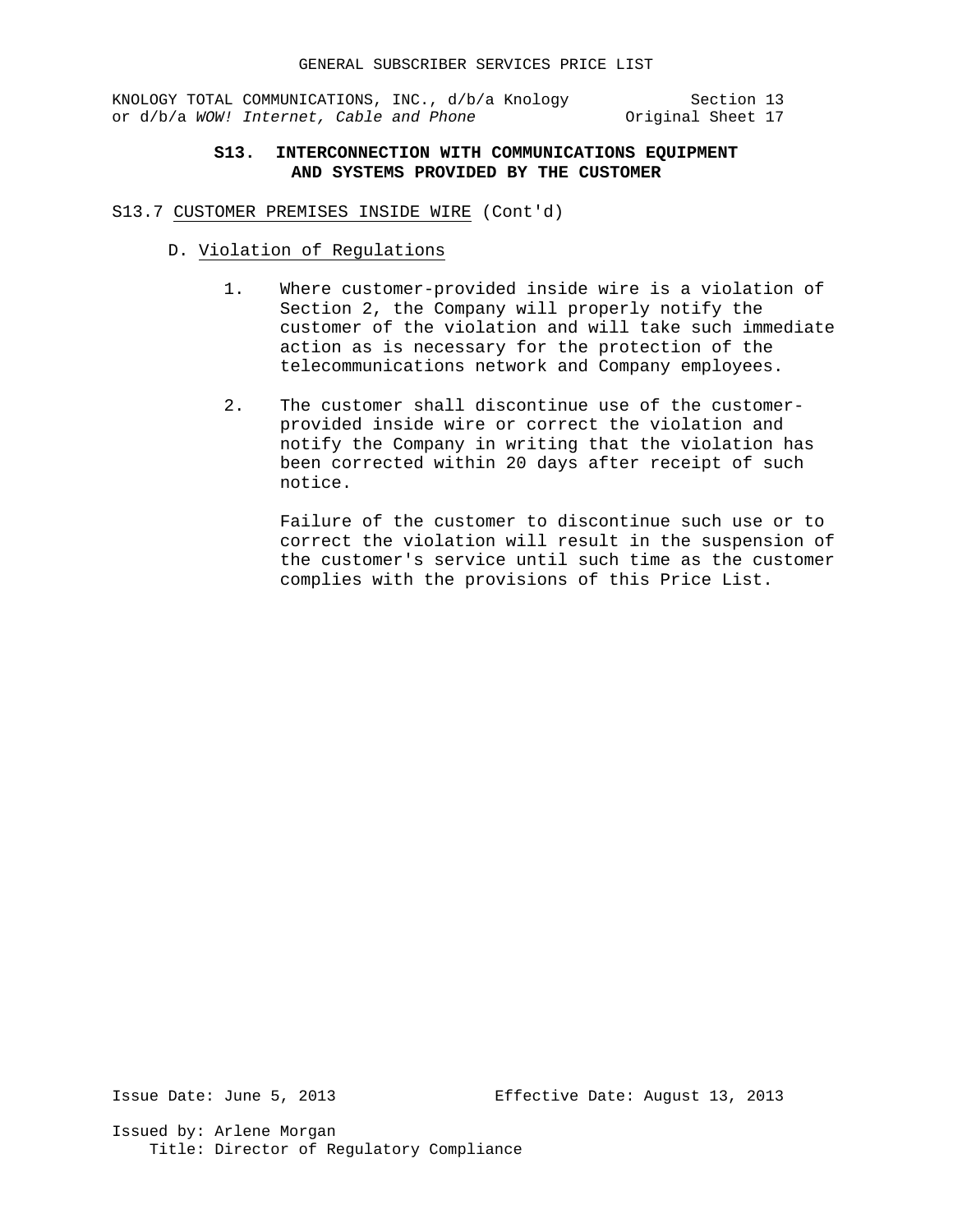KNOLOGY TOTAL COMMUNICATIONS, INC., d/b/a Knology Section 14 or d/b/a *WOW!* Internet, Cable and Phone **Original** Sheet 1

## **S14. EMERGENCY SERVICE**

The Company provides 911 service to its subscribers, whereby a public safety answering point designated by the customer may receive and answer telephone calls placed by dialing the number 911. It includes the services provided by the lines and equipment associated with the service arrangement for answering and dispatching of public emergency telephone calls dialed to 911. The Company does not directly interconnect with Emergency District Providers but provides access to Emergency Number Service through arrangements with other carriers.

Issue Date: June 5, 2013 Effective Date: August 13, 2013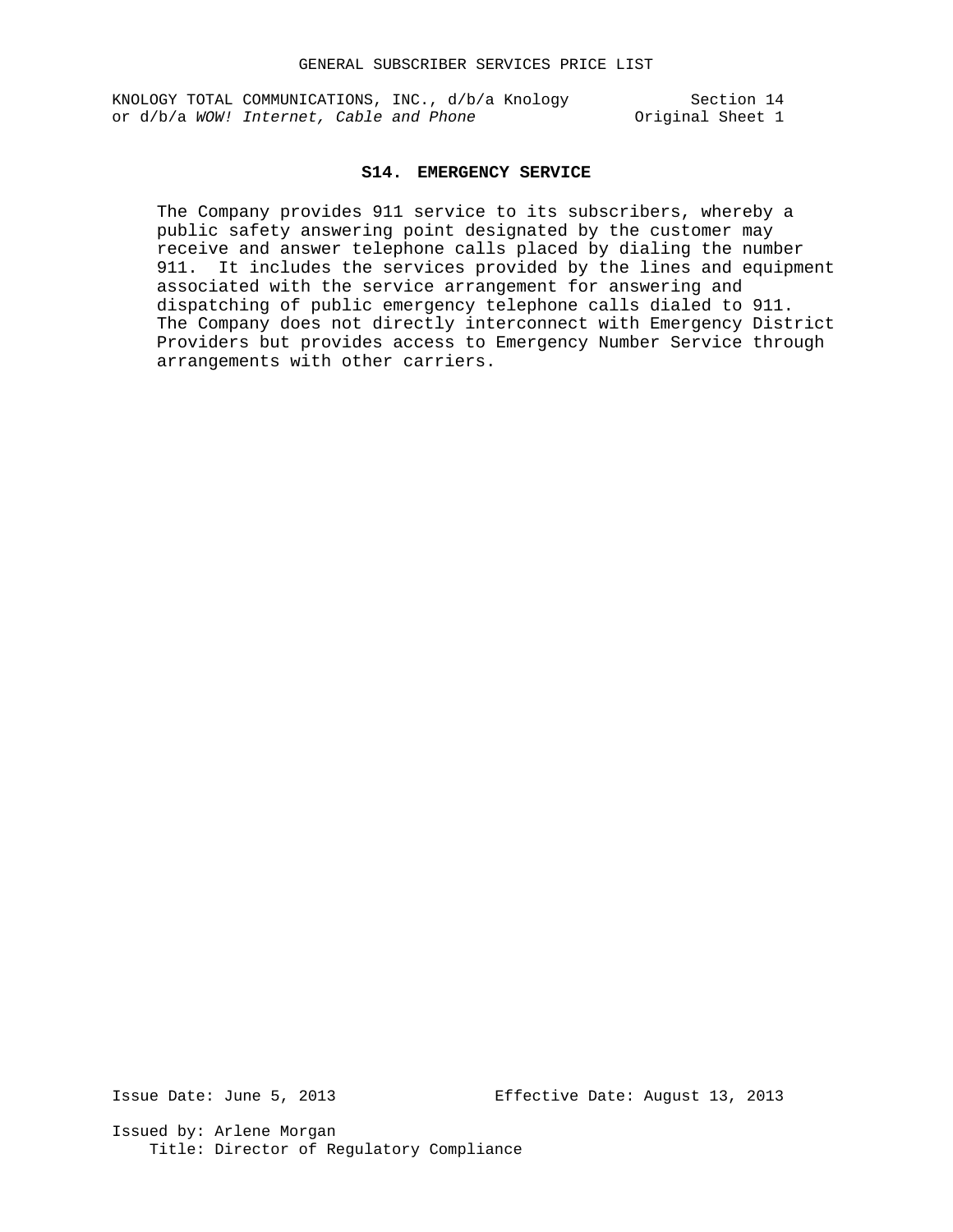KNOLOGY TOTAL COMMUNICATIONS, INC., d/b/a Knology Section 15 or d/b/a *WOW!* Internet, Cable and Phone **Original** Sheet 1

# **S15. RESERVED FOR FUTURE USE**

Issue Date: June 5, 2013 Effective Date: August 13, 2013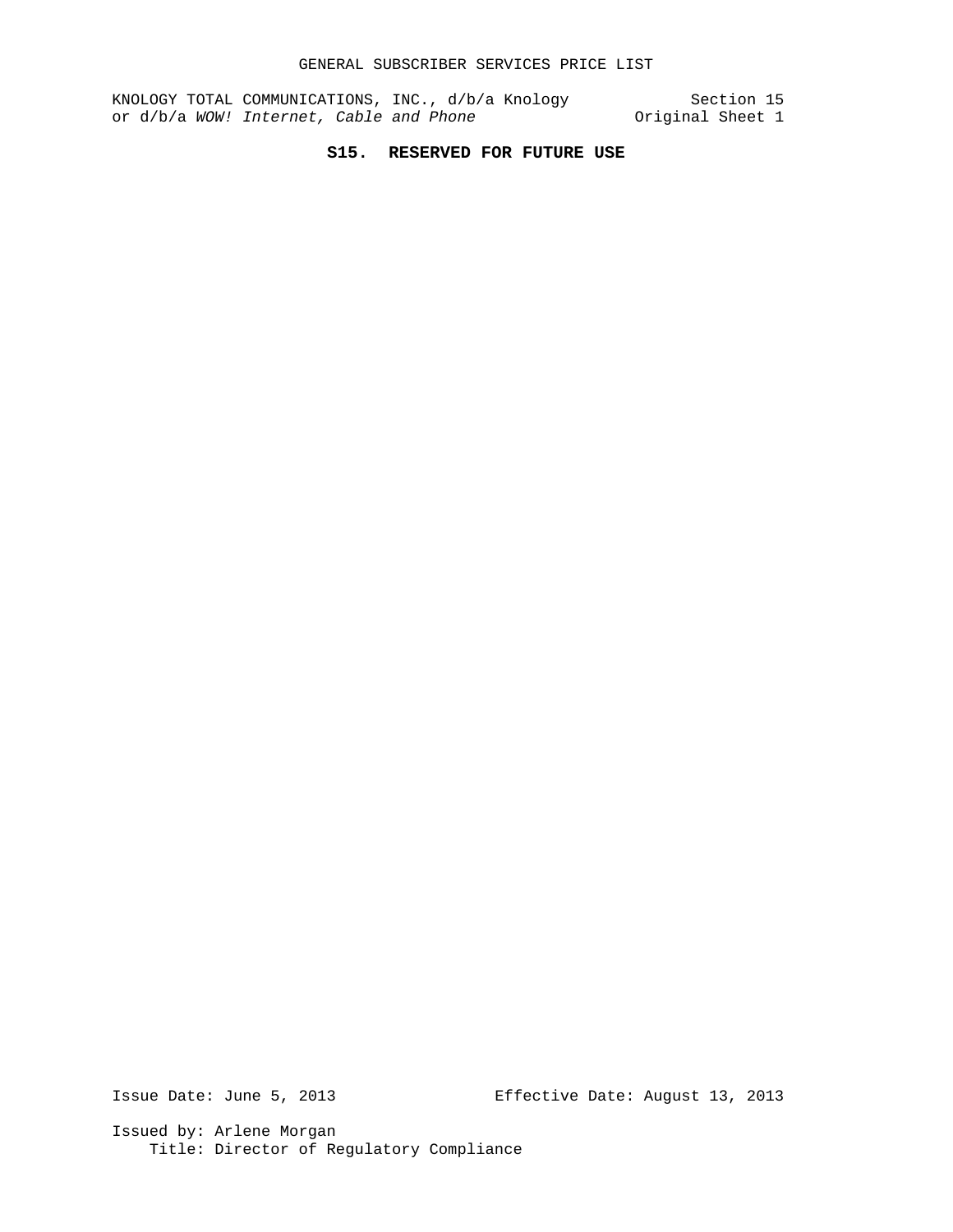KNOLOGY TOTAL COMMUNICATIONS, INC., d/b/a Knology Section 16 or d/b/a *WOW!* Internet, Cable and Phone **Original** Sheet 1

# **S16. RESERVED FOR FUTURE USE**

Issue Date: June 5, 2013 Effective Date: August 13, 2013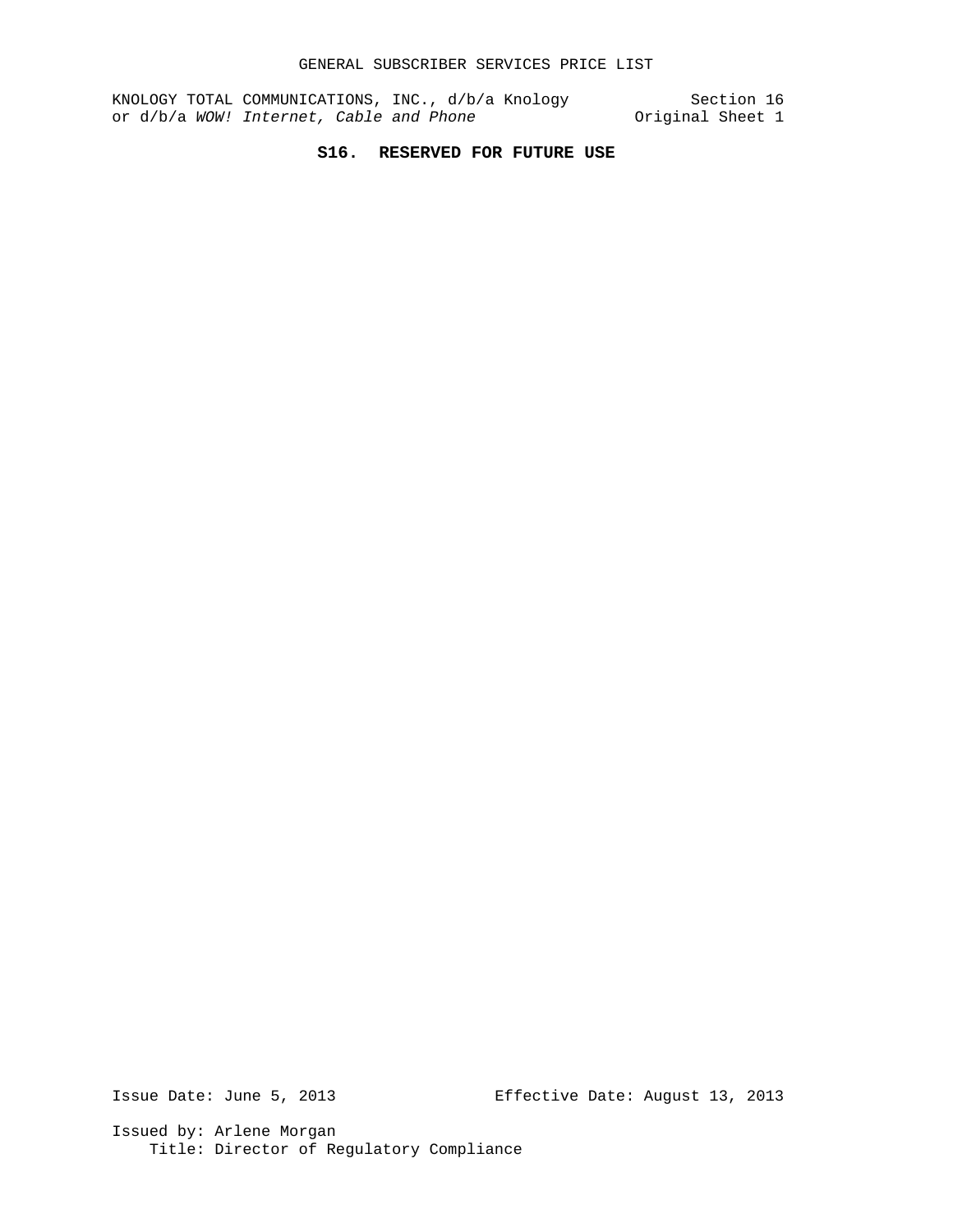### **S25. GENERAL RULES AND REGULATIONS**

| CONTENTS |                                                | Sheet No. |                |
|----------|------------------------------------------------|-----------|----------------|
| S25.1    | Application of Regulations                     |           | $\mathbf{1}$   |
| S25.2    | Use of Service                                 |           | 2              |
|          | A. Abuse or Fraudulent Use of Service          |           | 2              |
|          | B. Use of Service for Unlawful Purposes        |           | $\overline{2}$ |
|          | C. Use of Party Lines Service                  |           | 3              |
|          | D. Use of Customer Service                     |           | 3              |
|          | E. Minimum Contract Period                     |           | 3              |
|          | F. Termination of Service                      |           | $\overline{4}$ |
|          | G. Resale of Service                           |           | 6              |
|          | H. Restoration of Service                      |           | 6              |
|          | I. Subscriber Complaints                       |           | 6              |
|          | J. Alabama Relay Center Restrictions           |           | 6              |
| S25.3    | Establishment and Furnishing of Service        |           | 7              |
|          | A. Application for Service                     |           | 7              |
|          | B. Application of Business Rates               |           | 7              |
|          | C. Application of Residence Rates              |           | 8              |
|          | D. Advance Payments                            |           | 10             |
|          | E. Customer Billing                            |           | 10             |
|          | F. Telephone Numbers                           |           | 11             |
|          | G. Alterations                                 |           | 11             |
|          | H. Special Construction                        |           | 11             |
|          | I. Special Assemblies of Speculative Projects. |           | 13             |
| S25.4    | Establishment and Maintenance of Credit        |           | 14             |
|          | A. Establishment of Credit                     |           | 14             |
|          | B. Discontinuance of Service for               |           |                |
|          | Failure to Maintain Credit                     |           | 15             |
|          | C. Restoration Charge                          |           | 15             |
|          | D. Adjustments for Local Taxing Authority      |           |                |
|          |                                                |           | 15             |

Issue Date: June 5, 2013 Effective Date: August 13, 2013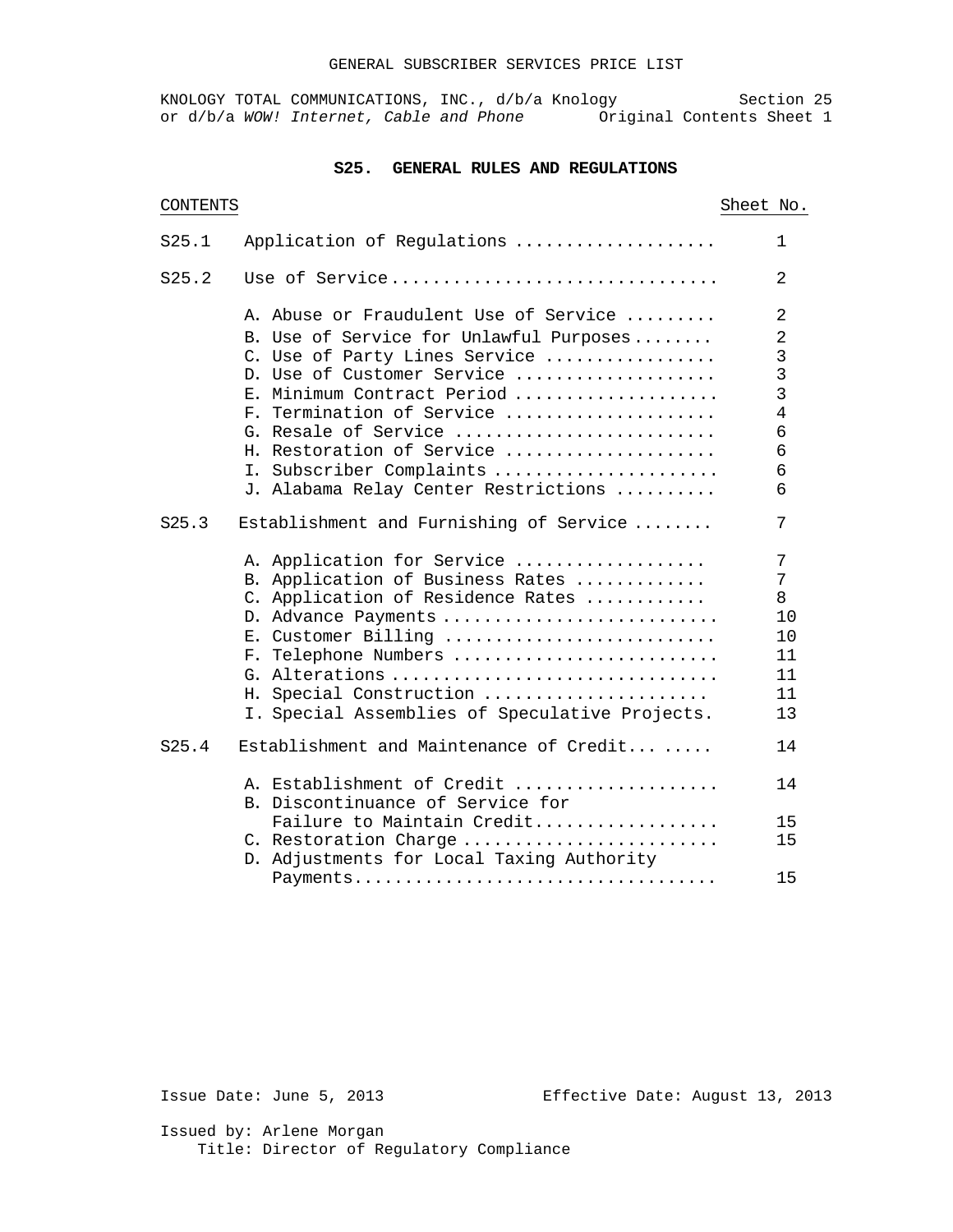### **S25. GENERAL RULES AND REGULATIONS**

|                   |                                                                                                                                                       | Sheet No.                  |
|-------------------|-------------------------------------------------------------------------------------------------------------------------------------------------------|----------------------------|
| S <sub>25.5</sub> | Obligation and Liability of the Company                                                                                                               | 17                         |
|                   | Undertaking of the Company<br>Α.<br>Furnishing of Equipment<br>В.<br>Furnishing of Service<br>C.<br>Maintenance and Repair<br>D.<br>Directories<br>F. | 17<br>18<br>20<br>20<br>20 |
| S25.6             | Limitations and Use of Service                                                                                                                        | 21                         |
|                   | Network Facilities for Use With Automatic<br>Α.<br>Dialing and Announcing Devices                                                                     | 21                         |

Issue Date: June 5, 2013 Effective Date: August 13, 2013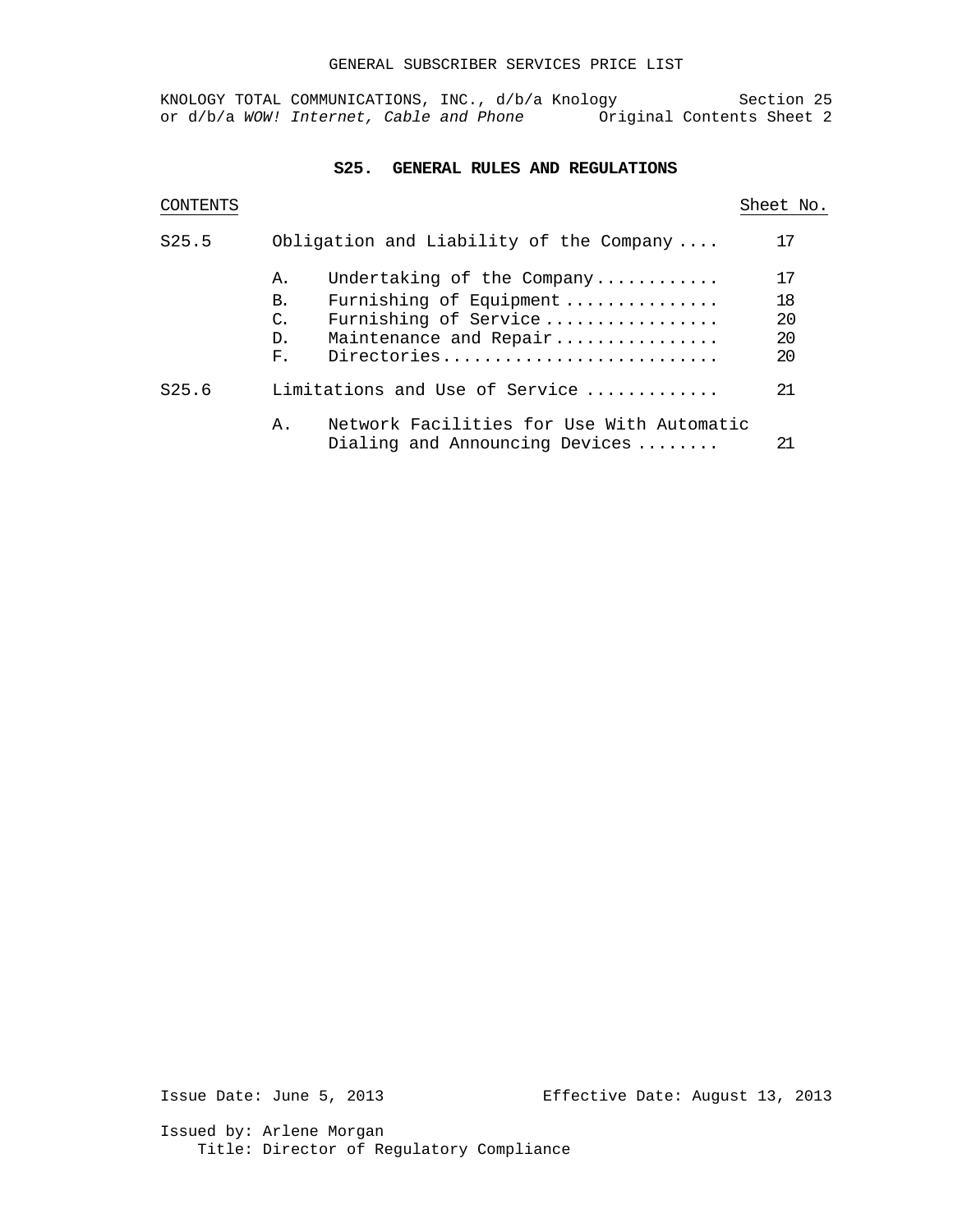### **S25. GENERAL RULES AND REGULATIONS**

### S25.1 APPLICATION OF REGULATIONS

The regulations set forth herein apply to intrastate services and facilities furnished within the State of Alabama by Knology Total Communications, Inc. d/b/a Knology or d/b/a *WOW! Internet, Cable and Phone*, hereinafter referred to as the Company. When services and facilities are provided in part by the Company and in part by other companies, the regulations of the Company apply to that portion of the service or facilities furnished by it.

Issue Date: May 25, 2017 Effective Date: July 1, 2017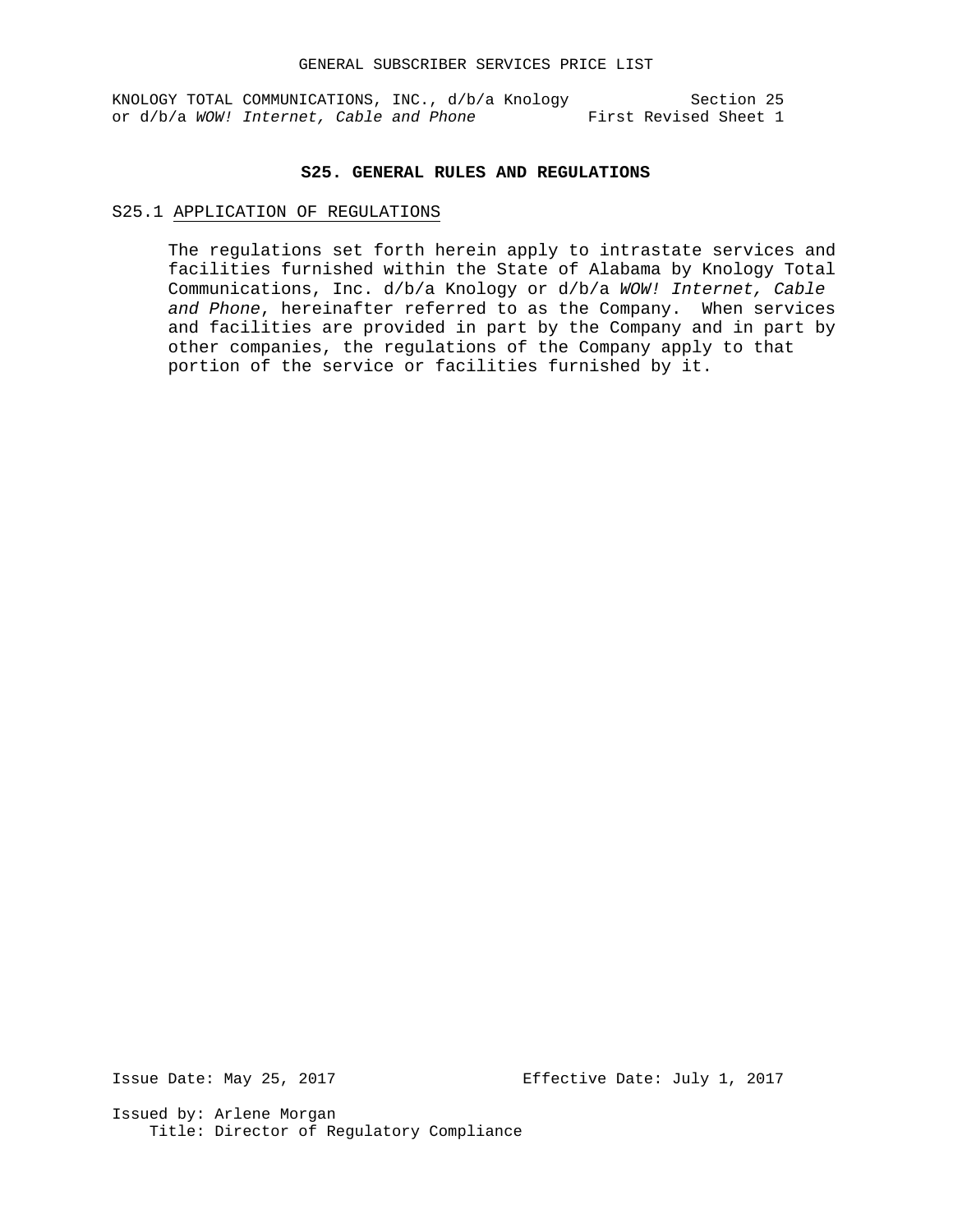### **S25. GENERAL RULES AND REGULATIONS**

### S25.2 USE OF SERVICE

- A. Abuse or Fraudulent Use of Service
	- 1. The service is furnished subject to the condition that there will be no abuse or fraudulent use of the service. Abuse or fraudulent use of service includes:
		- a. the use of service or facilities of the Company to transmit a message or to locate a person or otherwise to give or obtain information without payment of the charge applicable for service;
		- b. rearrangement of, tampering with or connection of equipment to the facilities of the Company to obtain, to attempt to obtain or to assist others to obtain service without payment (in total or in part) of regular charges for the service.
		- c. false representation, scheme, trick or device whatsoever intended to avoid payment (in total or in part) of regular charges for the service;
		- d. the use of service or facilities of the Company for a call or calls, anonymous or otherwise, if in a manner reasonably to be expected to frighten, abuse, torment or harass another;
		- e. the use of profane or obscene language;
		- f. the use of the service in such manner as to interfere unreasonably with the use of the service by one or more other customers;
		- g. the impersonation of another;
- B. Use of Service for Unlawful Purposes

The service is furnished subject to the condition that it shall not be used for any unlawful purpose.

Issue Date: May 25, 2017 Effective Date: July 1, 2017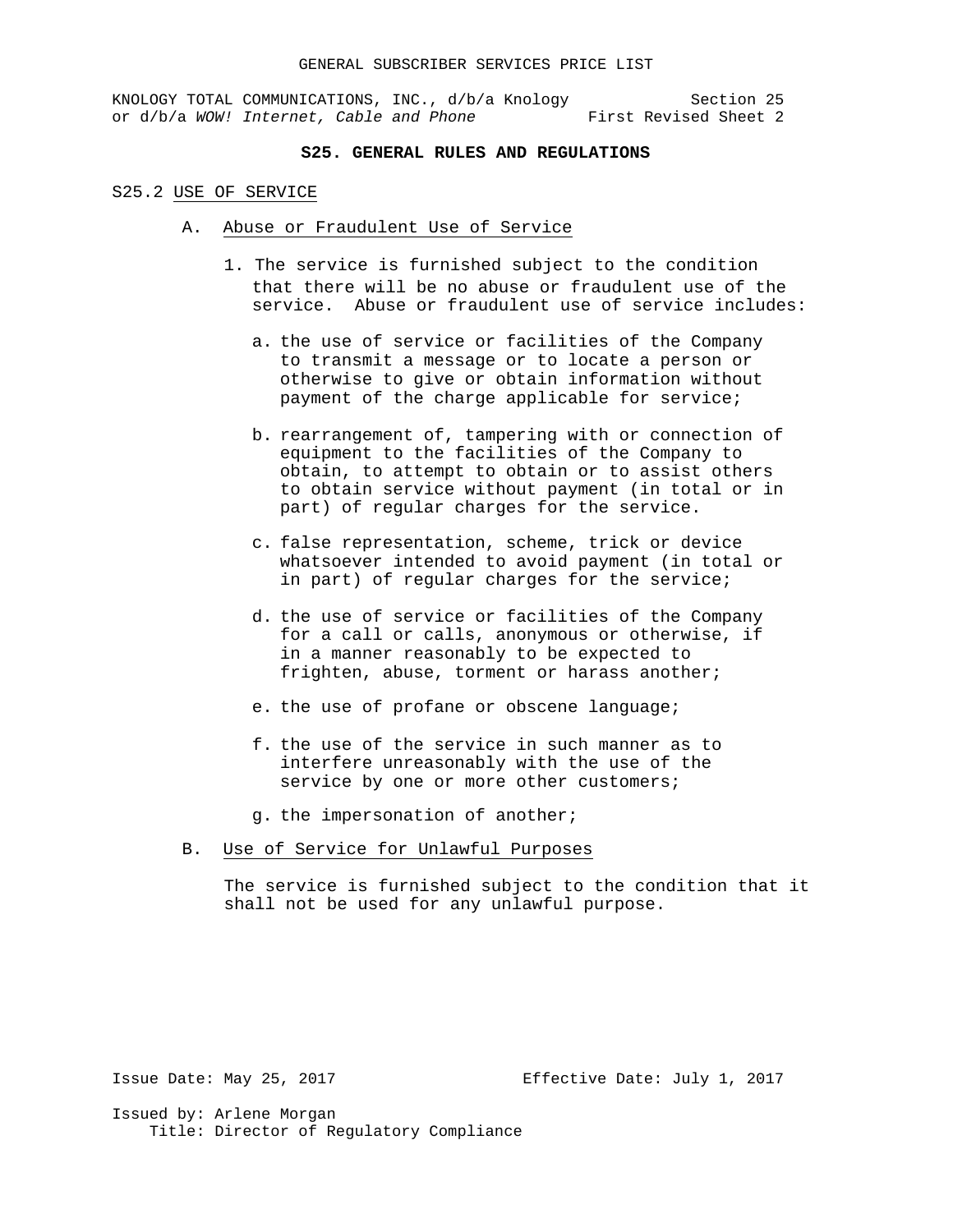KNOLOGY TOTAL COMMUNICATIONS, INC., d/b/a Knology Section 25<br>or d/b/a WOW! Internet, Cable and Phone First Revised Sheet 3 or d/b/a WOW! Internet, Cable and Phone

### **S25. GENERAL RULES AND REGULATIONS**

### S25.2 USE OF SERVICE (Cont'd)

C. Use of Party Line Service

Does Not Apply to Knology Total Communications, Inc.

D. Use of Customer Service

Customer telephone service, as distinguished from public and semi-public telephone service, is furnished only for use by the customer, his family, employees, or business associates, or persons residing in the customer's household, except as the use of the service may be extended to joint users or to persons temporarily subleasing a customer's residential premises. The Company has the right to refuse to install customer service or to permit such service to remain on premises of a public or semipublic character when the station is so located that the publicin-general, or patrons of the customer may make use of the service. At such locations, however, customer service may be installed, provided the instrument is so located that it is not accessible for public use.

E. Minimum Contract Period

Except as specified elsewhere in this Price List, the minimum contract period is one month from the date service or additions to service are established, and the minimum charge is the authorized rate for one month. For purposes of rate administration, each month is considered to have 30 days.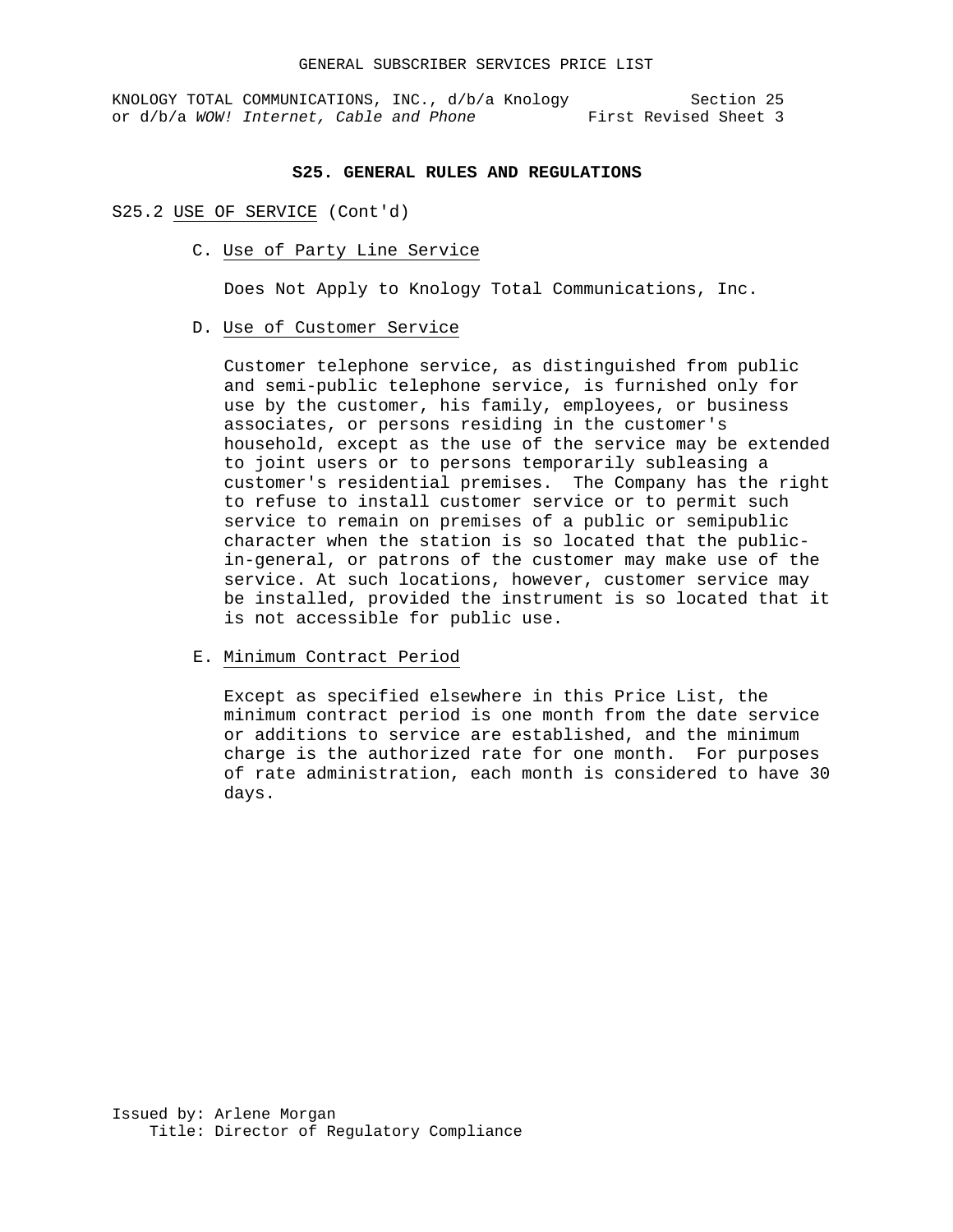### **S25. GENERAL RULES AND REGULATIONS**

### S25.2 USE OF SERVICE (Cont'd)

- F. Termination of Service
	- 1. By the Company
		- a. The Company may refuse to furnish or may terminate the service and remove its equipment under the following circumstances, provided suitable notice has been given to the customer:
			- (1) upon the continuance of any unpaid amount due for a period of 5 days following temporary suspension;
			- (2) upon the continuance of any unauthorized attachment, as stated elsewhere in this Price list.
			- (3) upon objection to the furnishing of a service made in writing by or on behalf of any governmental law enforcement agency acting within its jurisdiction on the grounds that such service is, or will be, used for an illegal purpose;
			- (4) upon the use of a service in such a manner that, in the opinion of the Company, constitutes abuse or fraud or may tend to injuriously affect the efficiency of the Company's plant, property, or service;
			- (5) upon a violation of any of the regulations governing the furnishing of a service.

Issue Date: May 25, 2017 Effective Date: July 1, 2017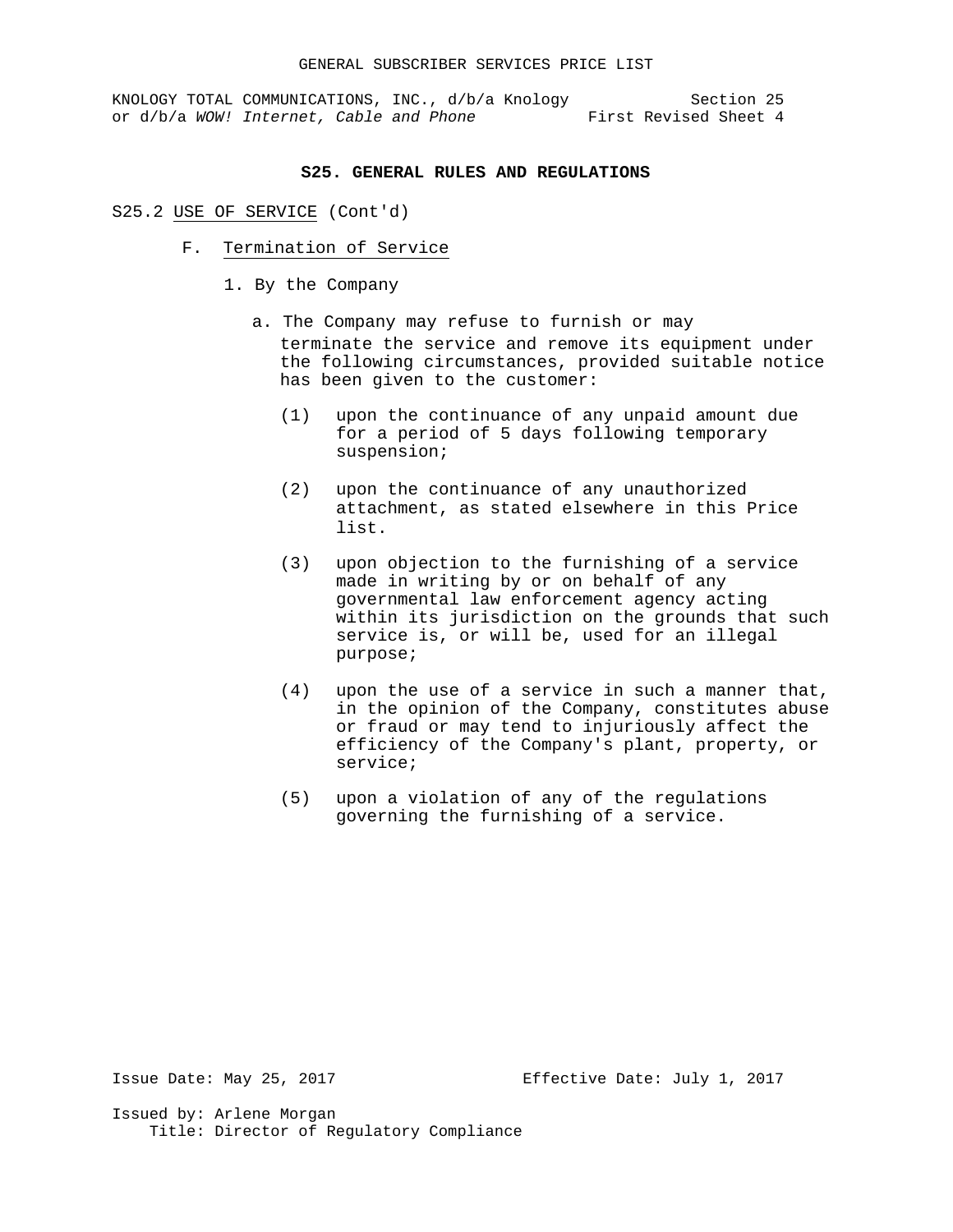### **S25. GENERAL RULES AND REGULATIONS**

### S25.2 USE OF SERVICE (Cont'd)

- F. Termination of Service (Cont'd)
	- 2. At customer's request
		- a. Contracts for service may be terminated prior to the expiration of the contract period provided advance notice is given to the Company and upon agreement to pay all charges due for the service furnished, plus any termination charges which might be applicable.
		- b. Where a contract for service with a one month minimum period is cancelled before establishment of the service is completed, a charge not to exceed the service charge specified is applied if all or a portion of the facilities has been installed.
		- c. No minimum or termination charge will apply (unless otherwise stated specifically in this Price list) where a new customer takes over the service of the former customer, provided the service is to be furnished at the same location without interruption and that the new customer assumes all unpaid charges on the original contract. Minimum and termination charges will apply for any service furnished under the original contract which is not retained by the new customer.
		- d. No minimum or termination charge will apply in the event the service is terminated because of condemnation, destruction, or damage to property by fire or other cause beyond the control of the customer.

Issue Date: May 25, 2017 Effective Date: July 1, 2017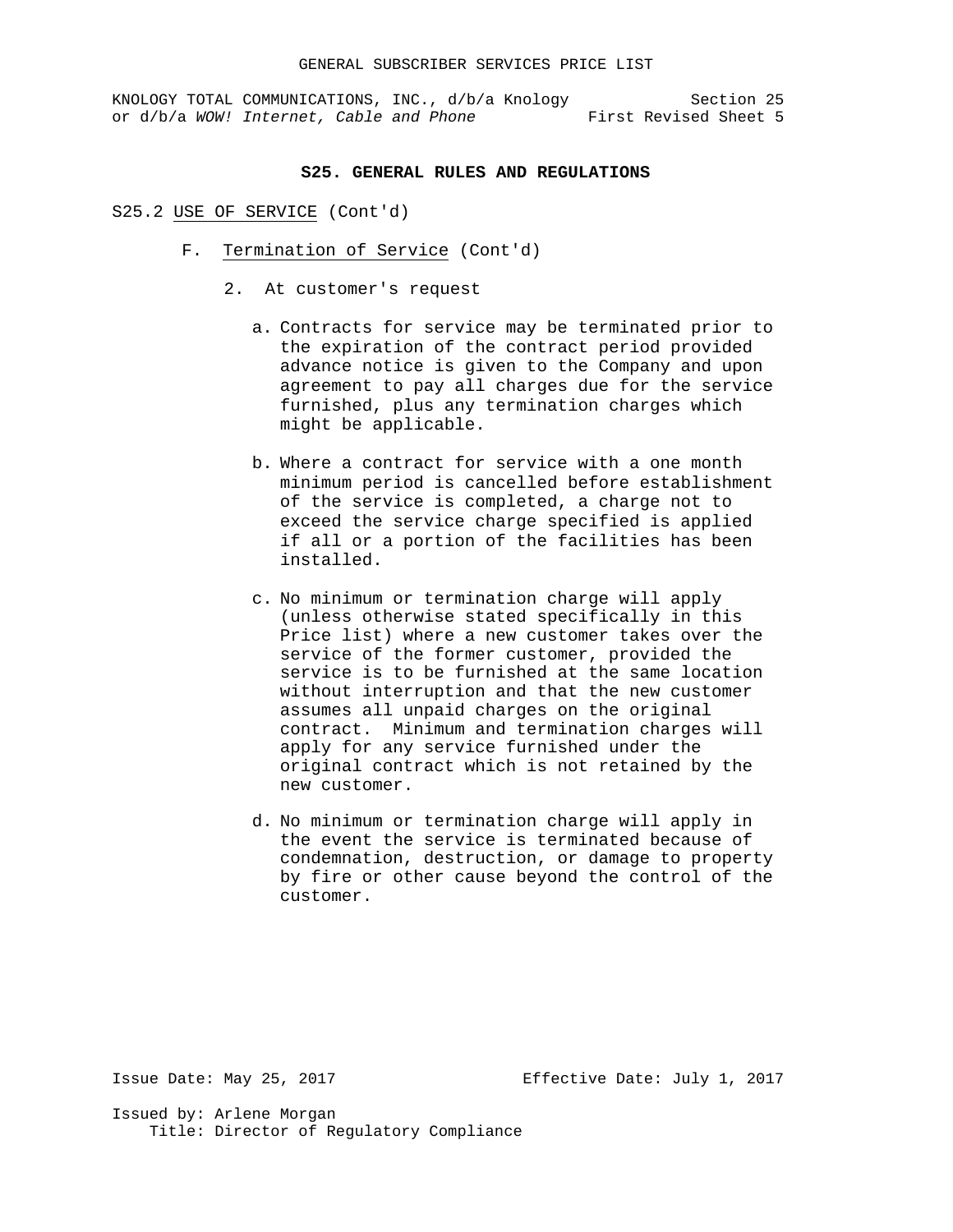# **S25. GENERAL RULES AND REGULATIONS**

### S25.2 USE OF SERVICE (Cont'd)

G. RESALE OF SERVICE

The resale of any service provided by the Company is not permitted except as provided elsewhere in this Price List or as specifically authorized by the Company.

### H. RESTORATION OF SERVICE

In the event service is temporarily suspended for nonpayment of charges, such service will be restored upon payment of charges due, or at the discretion of the Company, a substantial portion thereof. A restoration charge equal to the service ordering charge, central office access line connection charge, plus any other applicable charges, will apply.

### I. SUBSCRIBER COMPLAINTS

Subscriber complaints can be filed with the Telephone Company directly or with the Public Service Commission, The subscriber should attempt to contact the utility first and try to resolve the problem with them. If the subscriber is unable to achieve results thereby, the subscriber may then contact the Alabama Public Service Commission.

J. ALABAMA RELAY CENTER RESTRICTIONS

The following calls may not be placed through the Alabama Relay Center.

- 1. Calls to 976, 900, or 700 numbers
- 2. Calls to time or weather recorded messages
- 3. Calls to other informational messages
- 4. Station sent paid calls from coin telephones
- 5. Operator handled conference service and other teleconference calls
- 6. All calls billed to cards (i.e. credit cards and calling cards) other than those issued by AT&T or the local exchange companies.

Issue Date: May 25, 2017 Effective Date: July 1, 2017 Issued by: Arlene Morgan Title: Director of Regulatory Compliance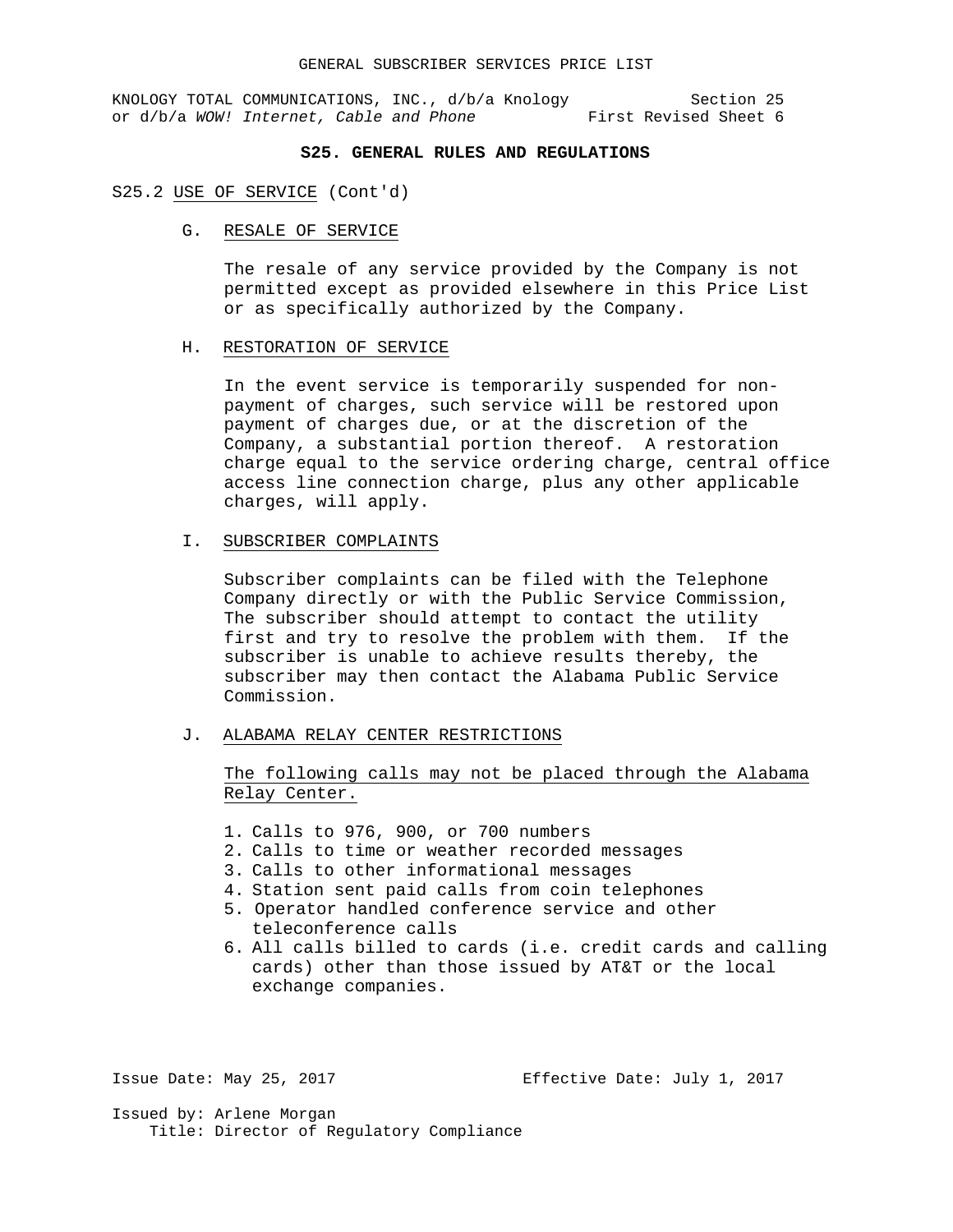# **S25. GENERAL RULES AND REGULATIONS**

### S25.3 ESTABLISHMENT AND FURNISHING OF SERVICE

- A. Applications for Service
	- 1. Applications for service may be made orally or in writing.
	- 2. The Company reserves the right to refuse service to any applicant who is found to be indebted to the Company for service previously furnished until satisfactory arrangements have been made for the payment of all such indebtedness. The Company may also refuse to furnish service to any applicant desiring to establish service for former subscribers of the Company who are indebted for previous service, regardless of the listing requested for such service, until satisfactory arrangements have been made for the payment of such indebtedness.
	- 3. If telephone service is established and it is subsequently determined that either condition in 2. above exists, the Company may suspend or disconnect such service until satisfactory arrangements have been made for the payment of the prior indebtedness.

### B. Application of Business Rates

- 1. Business rates apply in offices, stores, factories, and all other places of a strictly business nature.
- 2. Business rates apply in boarding houses (except as noted elsewhere), offices of hotels, halls and offices of apartment buildings, quarters occupied by clubs or lodges, public, private, or parochial schools, or colleges, hospitals, libraries, churches, college fraternity houses, and other similar institutions (but excluding dormitory rooms at such schools or colleges).

Issue Date: May 25, 2017 Effective Date: July 1, 2017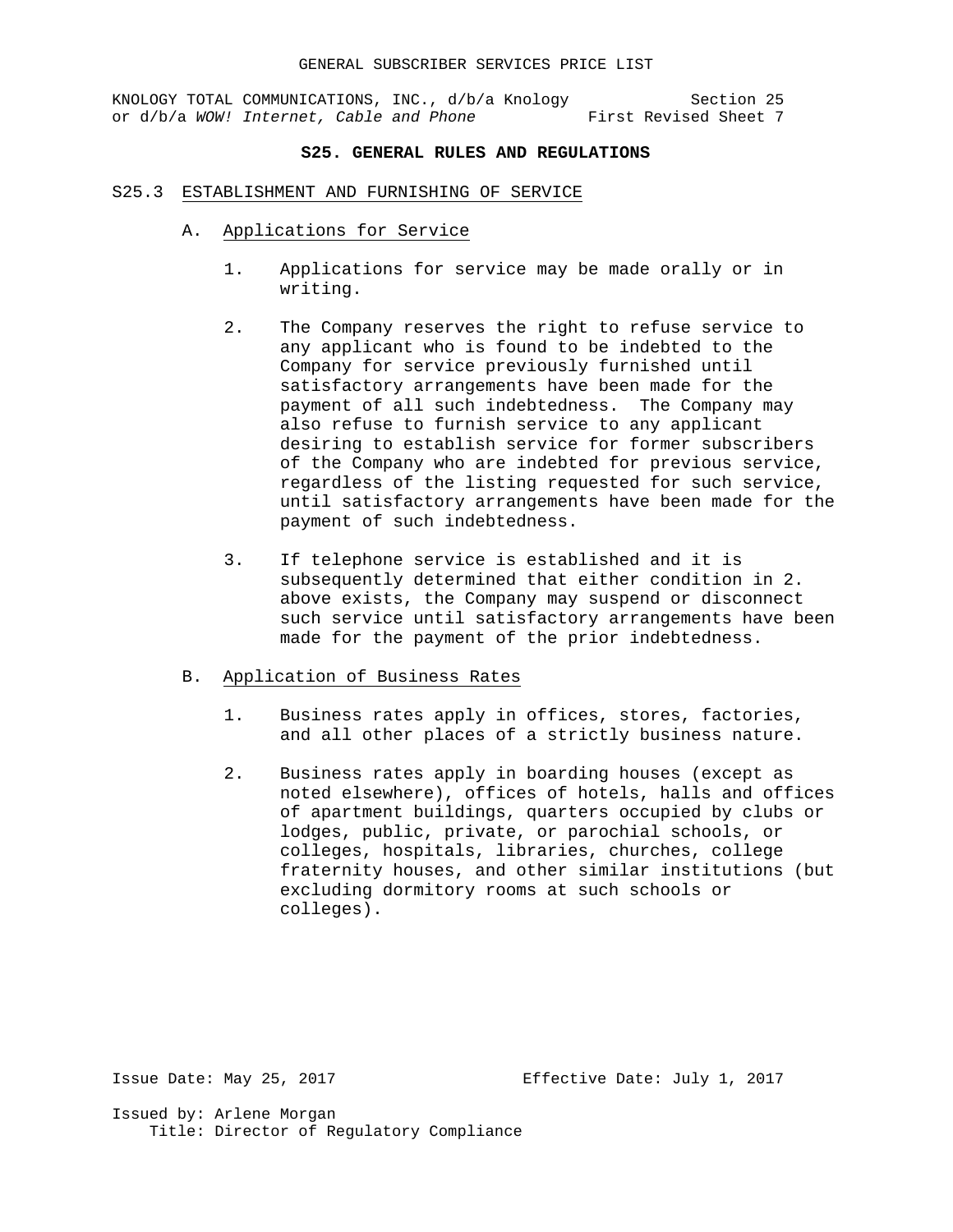# **S25. GENERAL RULES AND REGULATIONS**

- S25.3 ESTABLISHMENT AND FURNISHING OF SERVICE (Cont'd)
	- B. Application of Business Rates (Cont'd)
		- 3. Business rates apply at residence locations when the customer has no regular business telephone and the use of the service either by himself, members of his household, or his guests, or parties calling him can be considered as more of a business than of a residence nature, which fact might be indicated by advertising, either by business cards, newspapers, hand bills, billboards, circulars, motion picture screens, or other advertising matter, such as on vehicles, etc., or when such business use is not such as commonly arises and passes over to residence telephones during the intervals when, in compliance with the law or established custom, business places are ordinarily closed.
		- 4. Where the place of business and residence of a customer are in the same premises and no telephone is installed in the place of business, the business rate shall be charged for the telephone installed in the residence.
		- 5. At residence locations, when a telephone station or extension bell is located in a shop, office, or other place of business.
		- 6. At any location where the listing of service at that location indicates a business, trade, or profession, except as specified below.
	- C. Application of Residence Rates
		- 1. Residence rates apply in private residences where business alphabetical or classified telephone directory listings are not provided.

Issue Date: May 25, 2017 Effective Date: July 1, 2017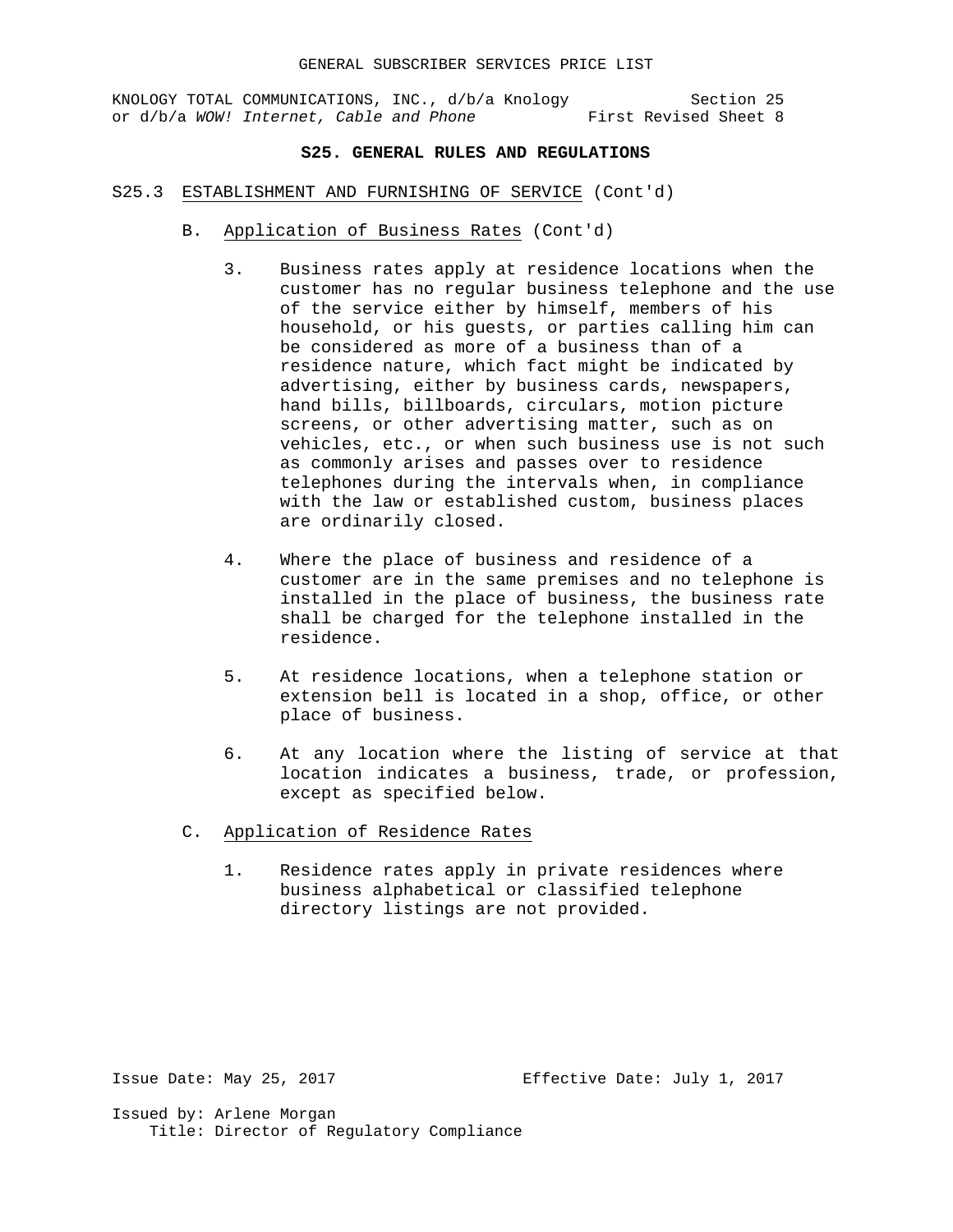# **S25. GENERAL RULES AND REGULATIONS**

### S25.3 ESTABLISHMENT AND FURNISHING OF SERVICE (Cont'd)

- C. Application of Residence Rates (Cont'd)
	- 2. Residence rates apply in private apartments of hotels, rooming houses, or boarding houses where service is confined to the customer's use, and elsewhere in rooming houses which are not advertised as a place of business or which have less than five rooms for roomers or which furnish meals to less than ten boarders, provided business telephone directory listings are not furnished.
	- 3. Residence rates apply in the places of residence of a clergyman, and in the place of residence of a physician, dentist, veterinary, surgeon or other medical practitioner, provided the customer does not maintain an office in the residence; in the residence of a Christian Science practitioner, nurse or midwife, or in the office of any of this group of persons, provided the office is located in the customer's<br>residence and is not part of an office building. In residence and is not part of an office building. any of such cases, the listing may indicate the customer's profession, but only in connection with an individual name. If listings of firms or partnerships, etc., or additional listings of persons not residing in the same household are desired, business rates apply.
	- 4. Where the place of business and residence of a customer are in the same premises and no telephone is installed in the place of business, the business rate shall be charged for the telephone installed in the residence.

Issue Date: May 25, 2017 Effective Date: July 1, 2017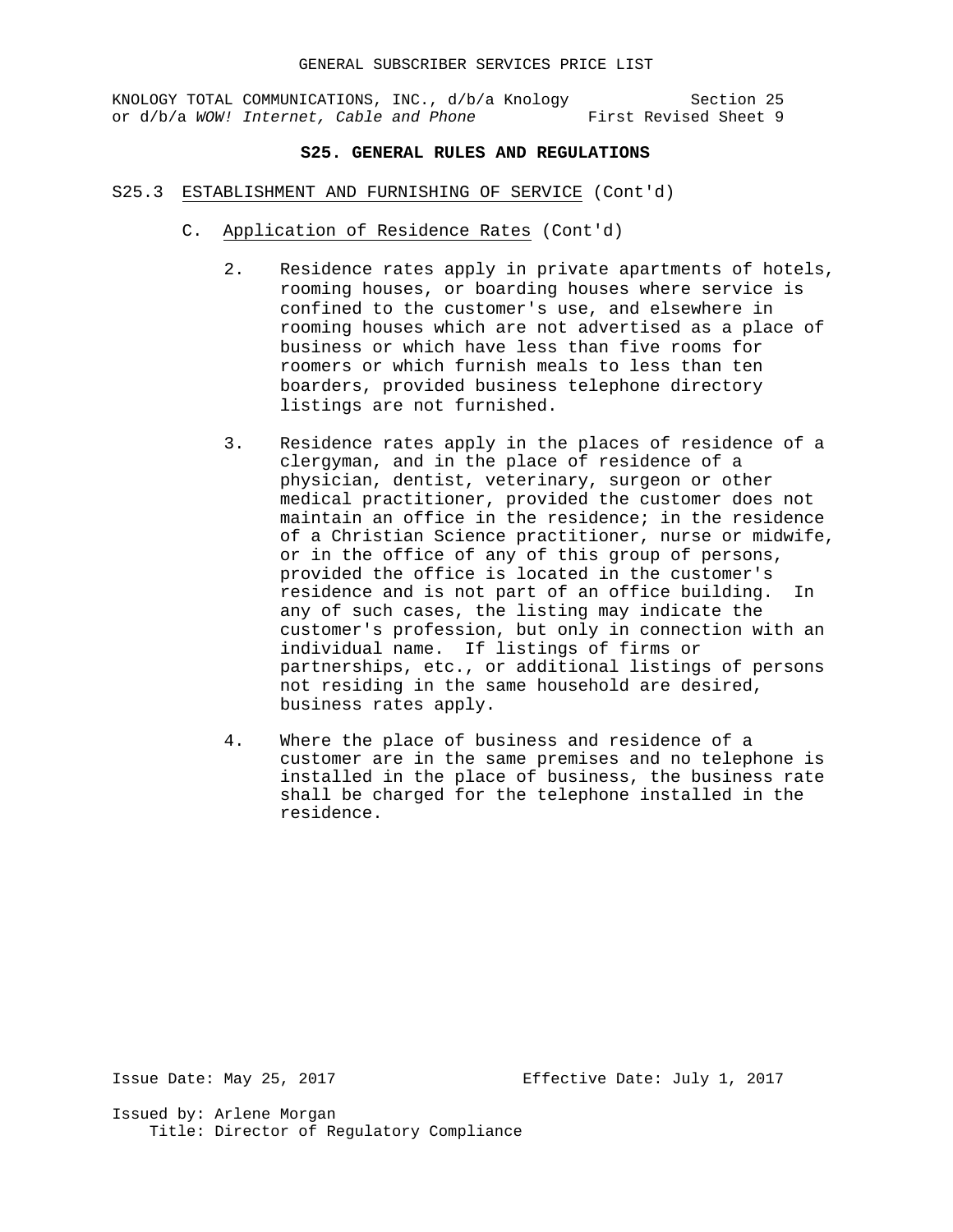### GENERAL SUBSCRIBER SERVICES PRICE LIST

KNOLOGY TOTAL COMMUNICATIONS, INC., d/b/a Knology Section 25 or d/b/a *WOW! Internet, Cable and Phone* First Revised Sheet 10

# **S25. GENERAL RULES AND REGULATIONS**

### S25.3 ESTABLISHMENT AND FURNISHING OF SERVICE (Cont'd)

- D. Advance Payments
	- 1. At the time an application for service is made, an applicant may be required to pay an advanced payment, in addition to such special construction and installation charges as are to be borne by the applicant. The amount of the advance payment is credited to the customer's account on the first bill rendered.
	- 2. Federal, State or Municipal governmental agencies may not be required to make advance payments.

### E. Customer Billing

- 1. The customer is responsible for all charges in conjunction with the services furnished him, including collect toll messages which have been accepted at the customer's telephone.
- 2. Monthly recurring charges are billed in advance and toll charges are billed in arrears. Special billing arrangements may be established for services provided to Governmental agencies.
- 3. Bills are due when rendered, unless otherwise specified on the bill, and may be paid at any business office of the Company or at any agency authorized to receive such payments.
- 4. For billing purposes, each month is presumed to have thirty days.
- 5. Retroactive billing adjustments will not be made for a period exceeding three years.

Issue Date: May 25, 2017 Effective Date: July 1, 2017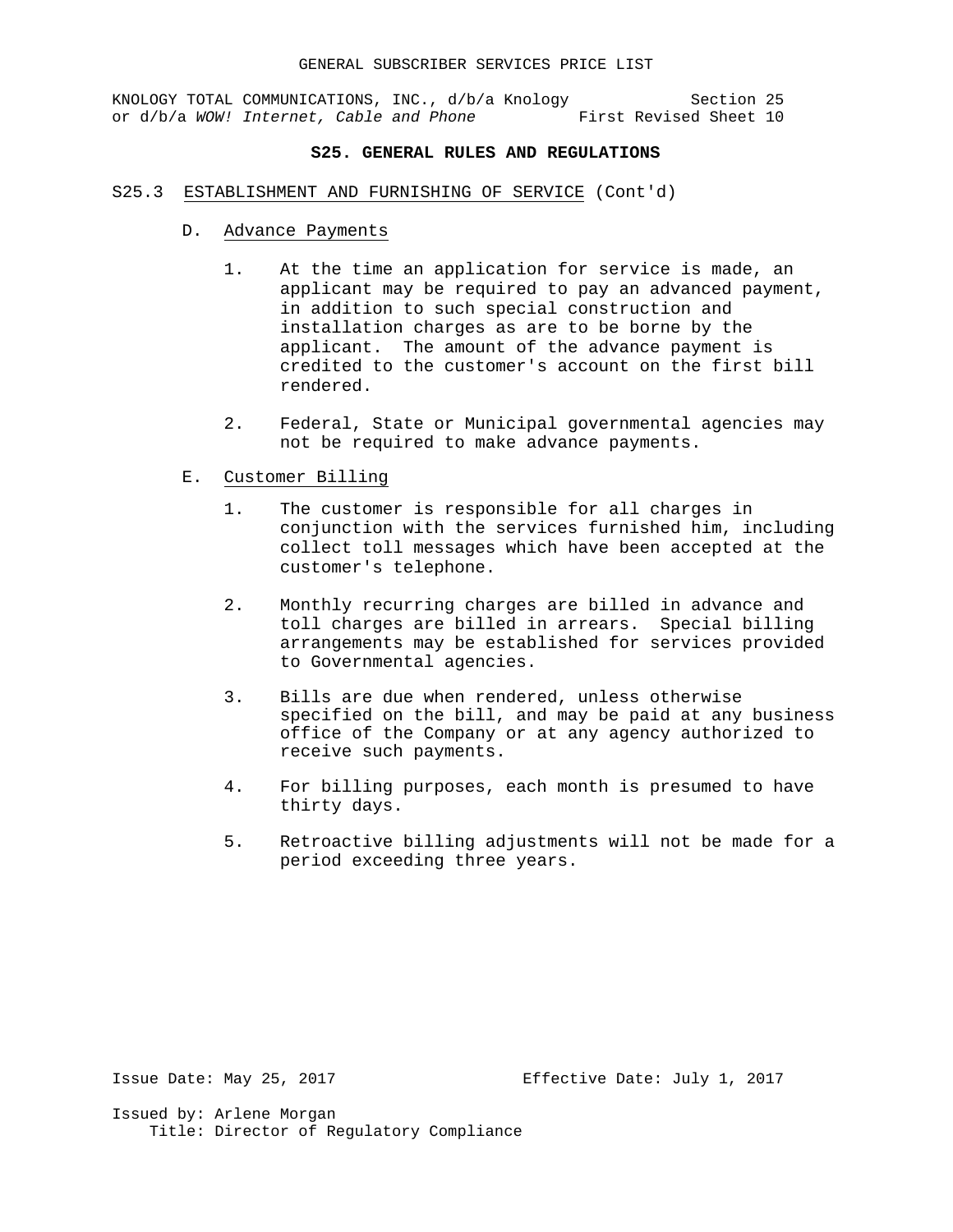### **S25. GENERAL RULES AND REGULATIONS**

### S25.3 ESTABLISHMENT AND FURNISHING OF SERVICE (Cont'd)

- E. Customer Billing (Cont'd)
	- 6. The Company may temporarily suspend service in the event the customer fails to pay any amount due. Such suspension shall not be made until at least five days following written or verbal notification to the customer of the intention to suspend service.
- F. Telephone Numbers
	- 1. The customer has no property right to the telephone number or any right to continuance of service through any particular central office.
	- 2. The Company reserves the right to change the customer's telephone number or the central office associated with such number, or both, as may be required for the proper conduct of its business.

# G. Alterations

The customer agrees to notify the Company promptly whenever alterations or new construction on premises owned or leased by him necessitates changes in the Company's equipment, and the customer agrees to pay the Company's current charges for such changes.

- H. Special Construction
	- 1. Private Property. (See also Section 12, Charges Applicable Under Special Conditions.)

Issue Date: May 25, 2017 Effective Date: July 1, 2017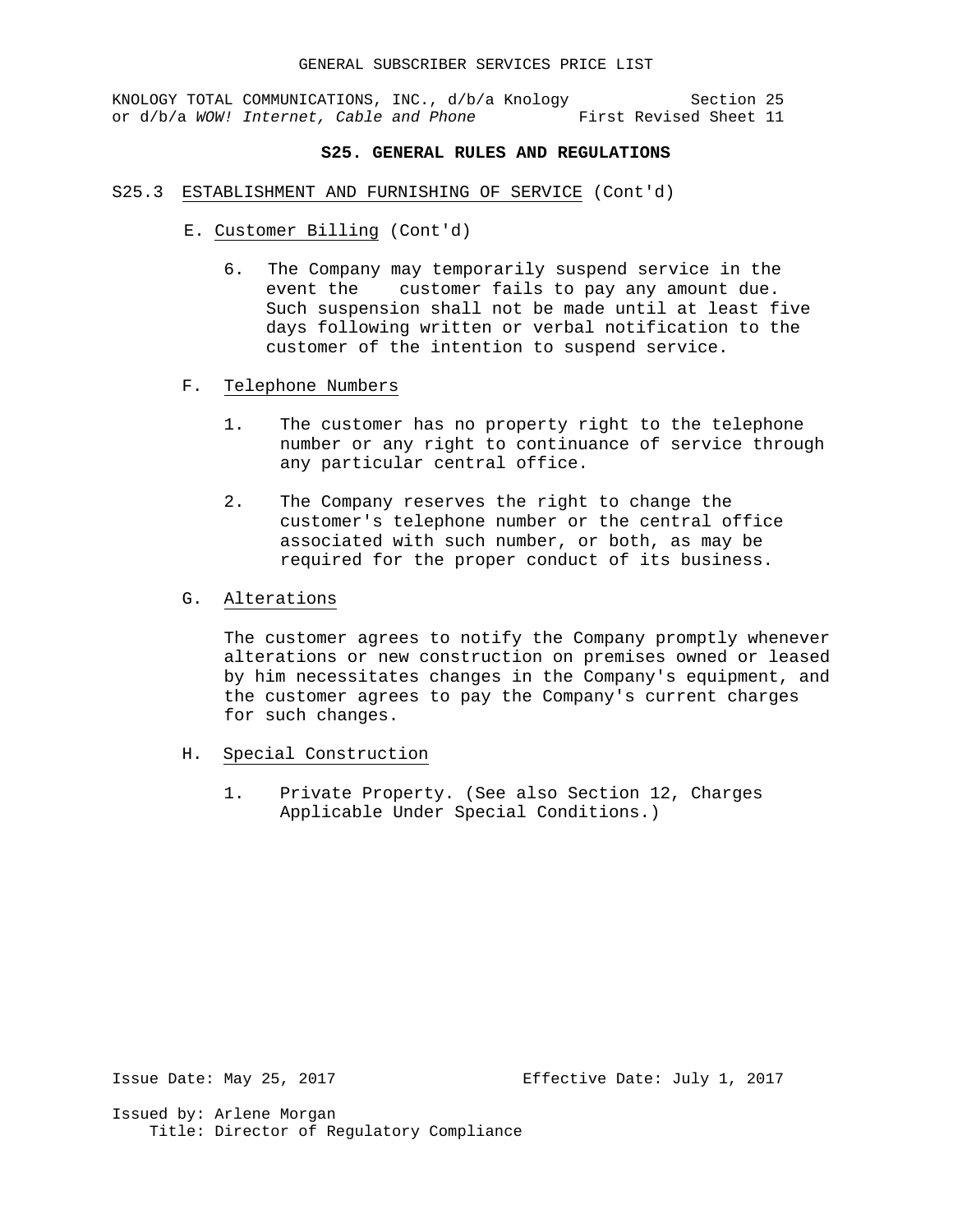# **S25. GENERAL RULES AND REGULATIONS**

### S25.3 ESTABLISHMENT AND FURNISHING OF SERVICE (Cont'd)

- H. Special Construction (Cont'd)
	- 1. Private Property (Cont'd)
		- a. An average amount of entrance and distribution facilities may be furnished by the Company provided the facilities are of the standard type normally furnished for the particular location or kind of service.
		- b. If additional entrance or distribution facilities are required; if the conditions are such as to require special equipment, maintenance or methods of construction; if the stability of the customer has not been established; if the installation is for a temporary or semipermanent purpose or if for any other reason the construction costs are excessive as compared with the revenue to be derived, the applicant shall be required to pay the costs over and above those applicable for a normal installation, as provided in the Company's Price List.
		- c. The customer will provide the Company without charge written permission for the placing of the Company's facilities on the property.
	- 2. Underground
		- a. When feasible, conduit will be furnished by the Company at cost, or conduit may be provided by the applicant subject to the Company's specifications. Conduit used for Company facilities may not be used for any other purpose without the consent of the Company. The distance between the conduit and any Electric Light or Power Conduit or Conductor shall be in accordance with the Company's specifications.

Issue Date: May 25, 2017 Effective Date: July 1, 2017 Issued by: Arlene Morgan Title: Director of Regulatory Compliance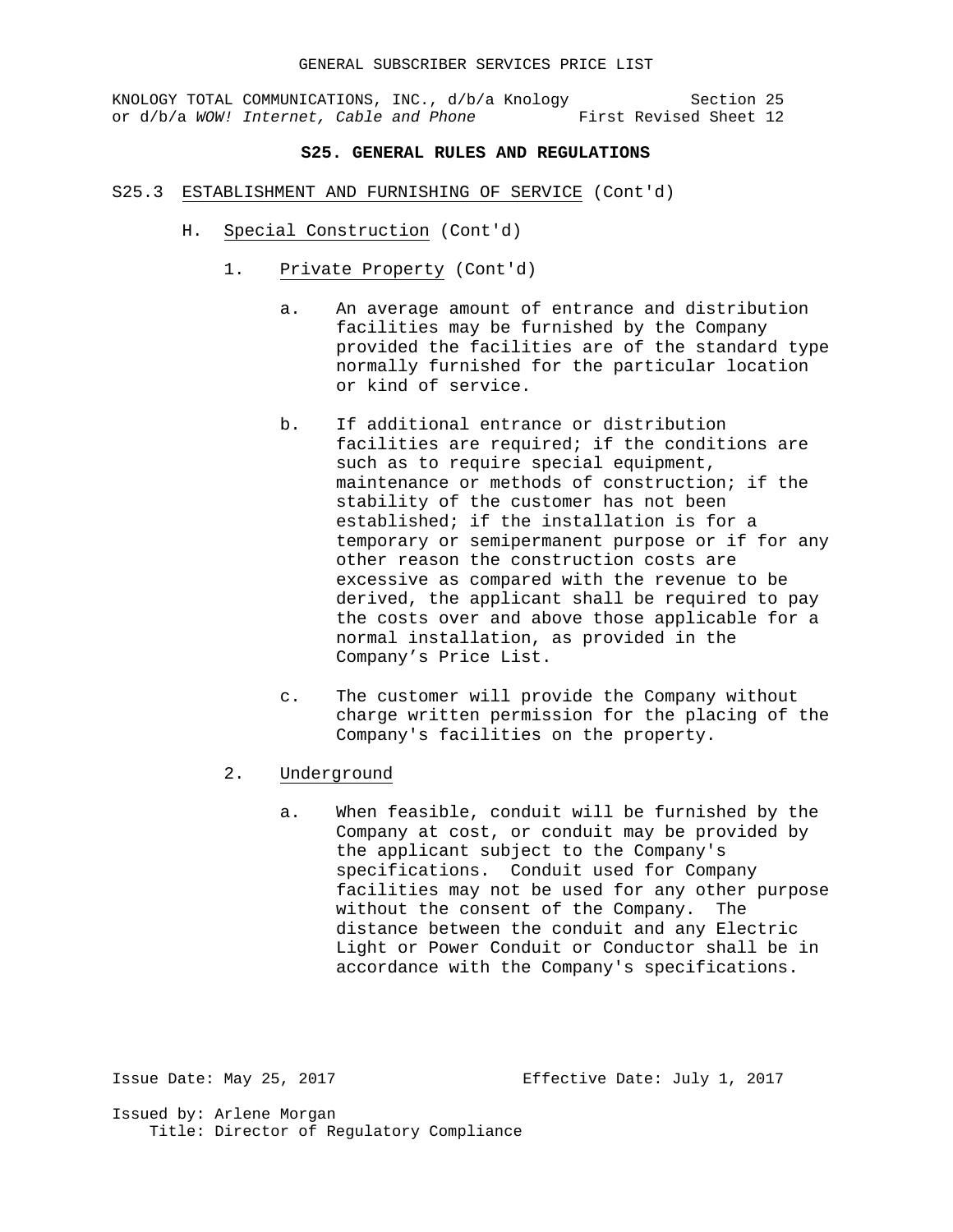# **S25. GENERAL RULES AND REGULATIONS**

### S25.3 ESTABLISHMENT AND FURNISHING OF SERVICE (Cont'd)

- H. Special Construction (Cont'd)
	- 2. Underground (Cont'd)
		- a. (Cont'd)

The customer shall be required to pay the entire cost of maintenance of conduit, including subsequent excavations and replacements necessary because of damage resulting from negligence on the part of the customer or his representatives or from freezing or improper drainage.

- b. The cost of relocating underground entrance facilities at the customer's request will be borne by the customer, in accordance with rates, terms and conditions under the Company's Price List.
- I. Special Assemblies of Speculative Projects
	- 1. Special assemblies of speculative projects for which provision is not otherwise made in this Price list may be provided where practicable, if not detrimental to any of the services furnished by the Company.
		- a. The charge for such facilities may be in the form of an installation charge, a monthly charge, a termination charge or any combination thereof and will include, when applicable, one or more of the following estimated expense items associated with the special service provided:
			- (1) maintenance expense
			- depreciation expense including reusable and non-recoverable items
			- (3) administration expense<br>(4) taxes including Fede:
			- (4) taxes including Federal Income Tax
			- any other specific items of expense that may be associated with the facility provided
			- (6) a reasonable return on investment

Issue Date: May 25, 2017 Effective Date: July 1, 2017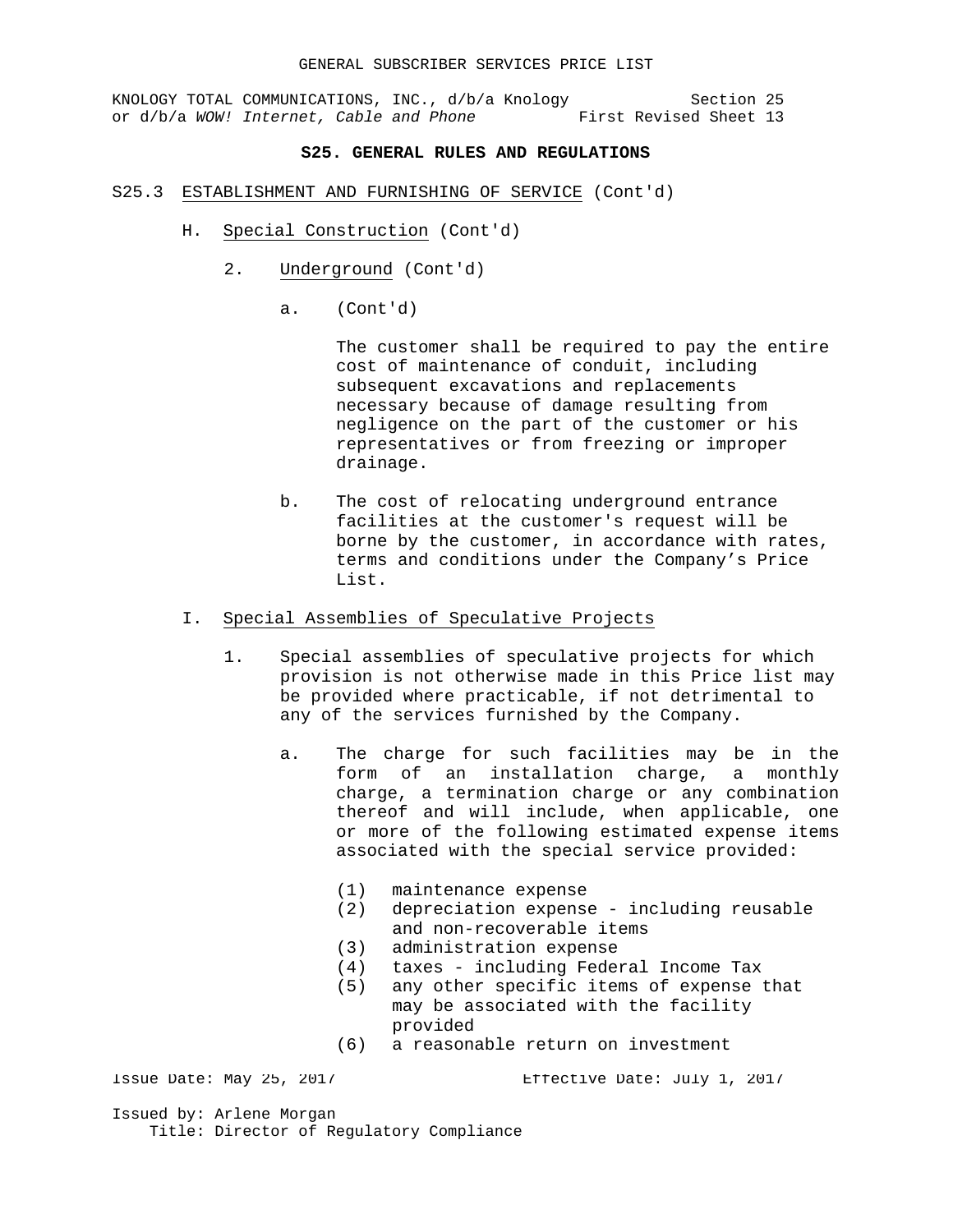# **S25. GENERAL RULES AND REGULATIONS**

### S25.3 ESTABLISHMENT AND FURNISHING OF SERVICE (Cont'd)

- I. Special Assemblies of Speculative Projects (Cont'd)
	- 1. (Cont'd)
		- b. The estimated installation cost used in the derivation of the various expense items shall include the following:
			- (1) material
			- (2) material overhead
			- (3) installation labor
			- (4) installation labor overhead
	- 2. In connection with Marketing and Sales studies and/or Marketing and Sales programs, the Company reserves the right to waive service charges within specified areas for such periods of time as designated by the Company.

# 525.4 ESTABLISHMENT AND MAINTENANCE OF CREDIT

- A. Establishment of Credit
	- 1. The Company is not obligated to establish, furnish or continue to furnish service to any individual or firm that owes for service previously rendered at the same or a different address until arrangements have been made to liquidate such previous indebtedness to the Company. In order to insure the payment of all charges due for its service, the Company may require any customer to establish and maintain his credit in one of the following ways:
		- a. By furnishing acceptable credit references to the Company.
		- b. By providing a suitable guarantee in writing, in a form prescribed by the Company.
		- c. By means of a cash deposit. Such deposit shall not exceed the monthly amount for local exchange service and other monthly charges, added to twice the estimated monthly toll charges.

Issue Date: May 25, 2017 Effective Date: July 1, 2017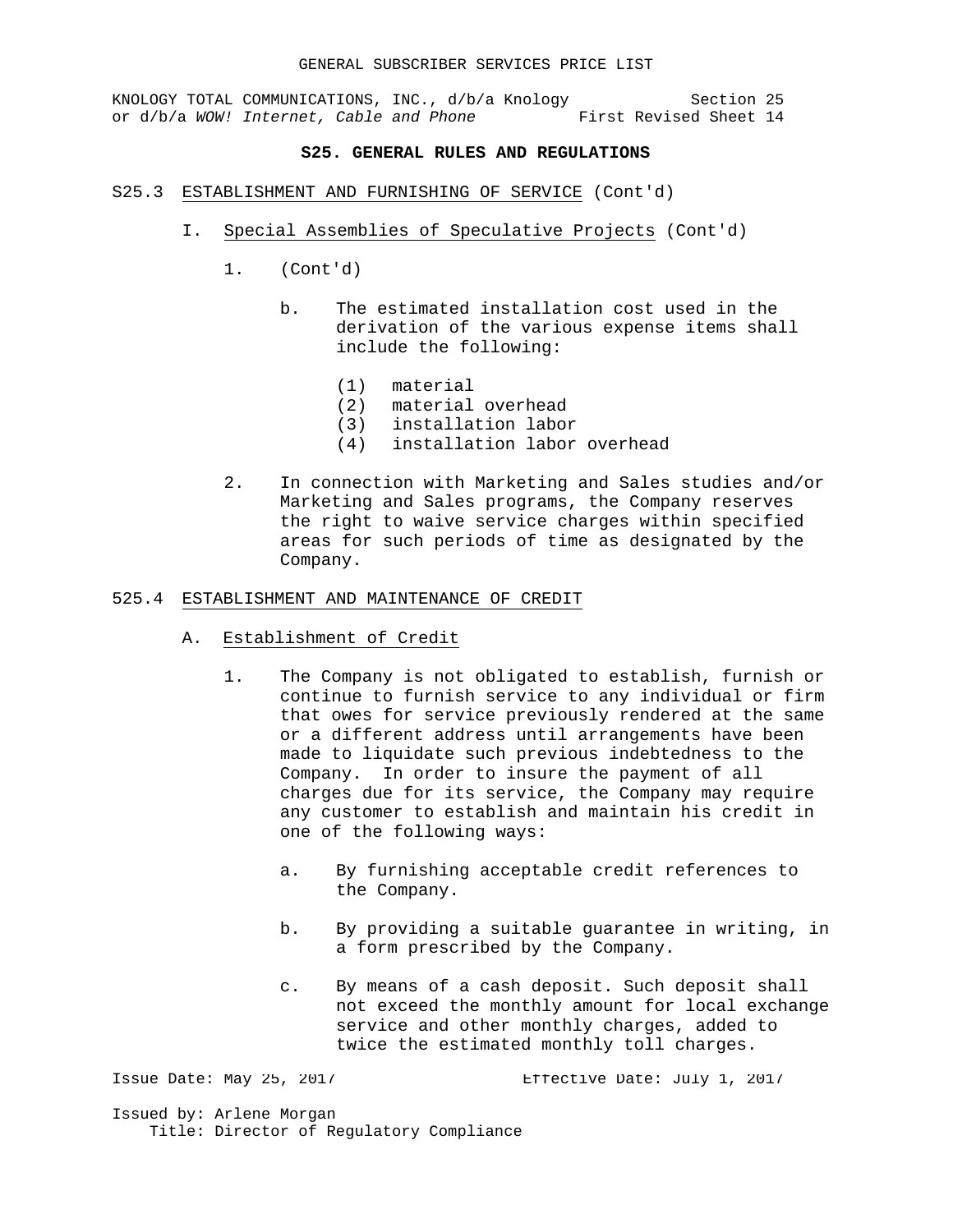# **S25. GENERAL RULES AND REGULATIONS**

### S25.4 ESTABLISHMENT AND MAINTENANCE OF CREDIT (Cont'd)

- A. Establishment of Credit (Cont'd)
	- 1. (Cont'd)
		- c. (Cont'd) Interest shall be paid by the Company upon such deposit at a rate of seven percent (7%) per annum as prescribed by the Alabama Public Service Commission. Interest shall be calculated by December 1st of each year and credited on customers' December billing.
	- 2. The Company shall be the sole judge as to whether or not the references or guarantee in writing are acceptable.
- B. Discontinuance of Service for Failure to Maintain Credit

Service may be discontinued for failure to maintain credit within five days after the Company has served or mailed notice requiring the customer to do so.

C. Restoration Charge

Where service has been discontinued for failure to maintain credit, appropriate service charges will be made and collected by the Company.

- D. Adjustments for Local Taxing Authority Payments
	- 1. In the event a municipality imposes, collects or receives from the Company any license, occupational, franchise, privilege, inspection, or other similar tax or fee, or otherwise, whether in a lump sum, or at a flat rate, or based on receipts, or based on poles, wires, conduits, or other facilities, or otherwise, so much of the aggregate amount of such tax or fee as exceeds the sums listed below will be billed, insofar as practical, pro rata to the customers receiving exchange service within such municipality:

Issue Date: May 25, 2017 Effective Date: July 1, 2017 Issued by: Arlene Morgan Title: Director of Regulatory Compliance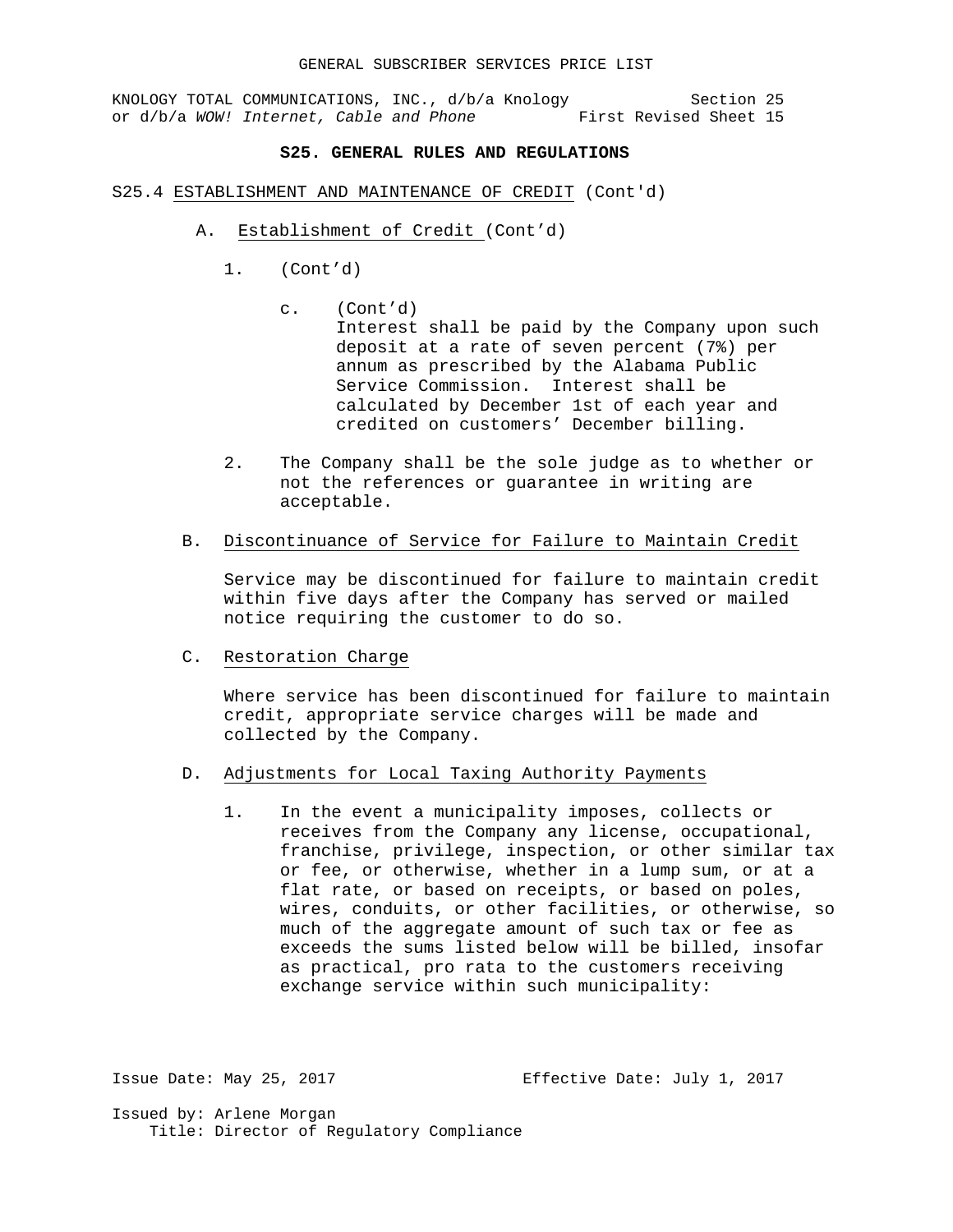# **S25. GENERAL RULES AND REGULATIONS**

#### S25.4 ESTABLISHMERT AND MAINTENANCE OF CREDIT (Cont'd)

- D. Adjustments for Local Taxing Authority Payments (Cont'd)
	- 1. (Cont'd)

| Population of Municipality based on | Annual amount which will   |
|-------------------------------------|----------------------------|
| Federal census next preceding the   | not be billed to customers |
| year of collection                  | by the Company             |
|                                     |                            |
| 500<br>$1 -$                        | \$<br>-23                  |
| $500 - 1,000$                       | 38                         |
| $1,001 - 2,000$                     | 75                         |
| $2,001 - 3,000$                     | 132                        |
| $3,001 - 4,000$                     | 188                        |
| $4,001 - 5,000$                     | 263                        |
| $5,001 - 6,000$                     | 338                        |
| $6,001 - 7,000$                     | 413                        |
| $7,001 - 8,000$                     | 488                        |
| $8,001 - 9,000$                     | 563                        |
| $9,001 - 10,000$                    | 638                        |
|                                     |                            |

- Note: Nothing in this Price List shall authorize the billing to customers of the amount of any tax or fee imposed by any municipality at the time of the imposition of this Price list or of future payments to such municipality in the same or smaller amounts.
	- 2. In the event a county or other local taxing authority, excluding municipalities, imposes, collects or receives from the Company any license, occupational, franchise, privilege, inspection or other similar tax or fee, or otherwise, whether in a lump sum, or at a flat rate, or based on receipts, or based on poles, wires, conduits or other facilities, or otherwise, the amount of such tax or fee will be billed, insofar as practical, pro rata to the customers receiving exchange service within such county or territory of other local taxing authority.

Issue Date: May 25, 2017 Effective Date: July 1, 2017 Issued by: Arlene Morgan Title: Director of Regulatory Compliance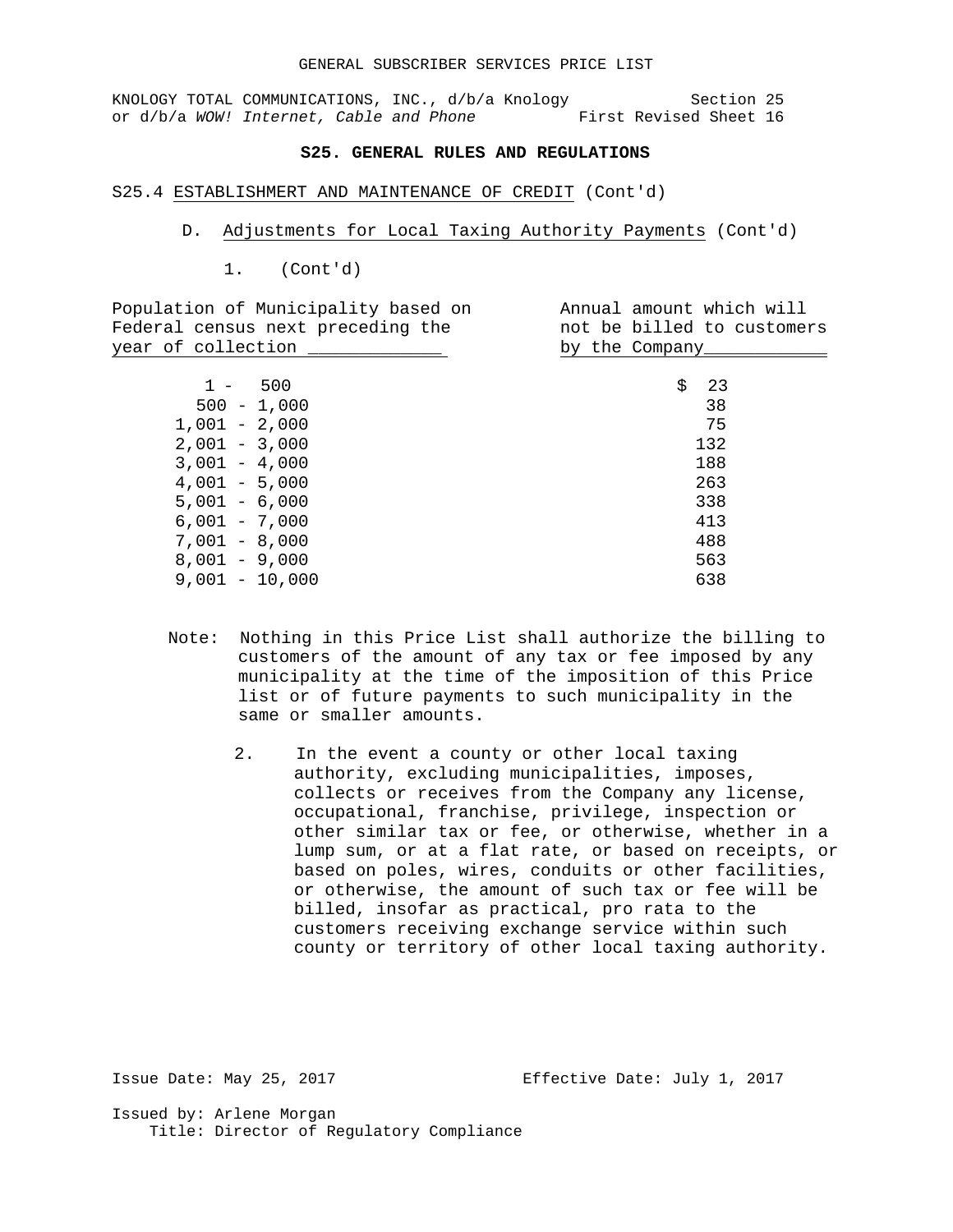#### **S25. GENERAL RULES AND REGULATIONS**

#### S25.4 ESTABLISHMENT AND MAINTENANCE OF CREDIT (Cont'd)

- D. Adjustments for Local Taxing Authority Payments (Cont'd)
	- 2. (Cont'd)

Note: Nothing in this Price List shall prohibit the billing to customers of the amount of any tax or fee imposed by a county or other local taxing authority at the time of the imposition of this Price List.

#### S25.5 OBLIGATION AND LIABILITY OF THE COMPANY

## A. Undertaking of the Company

The Company will not transmit messages, but offers the use of its facilities when available, and will not be liable for errors in transmission or for failure to establish connections. Employees of the Company are forbidden to accept either oral or written messages to be transmitted over the facilities of the Company, except where the Company transmits messages for Telecommunications Devices for the Deaf (TDD).

Where the Company transmits messages through the Alabama Relay Center, the Company shall not be liable for errors in translating, transmitting, receiving or delivering messages by telephone, TDD or any other instrumentality over the facilities of the Company, connecting utilities or through the Alabama Relay Center, in the absence of gross negligence or willful misconduct.

Issue Date: May 25, 2017 Effective Date: July 1, 2017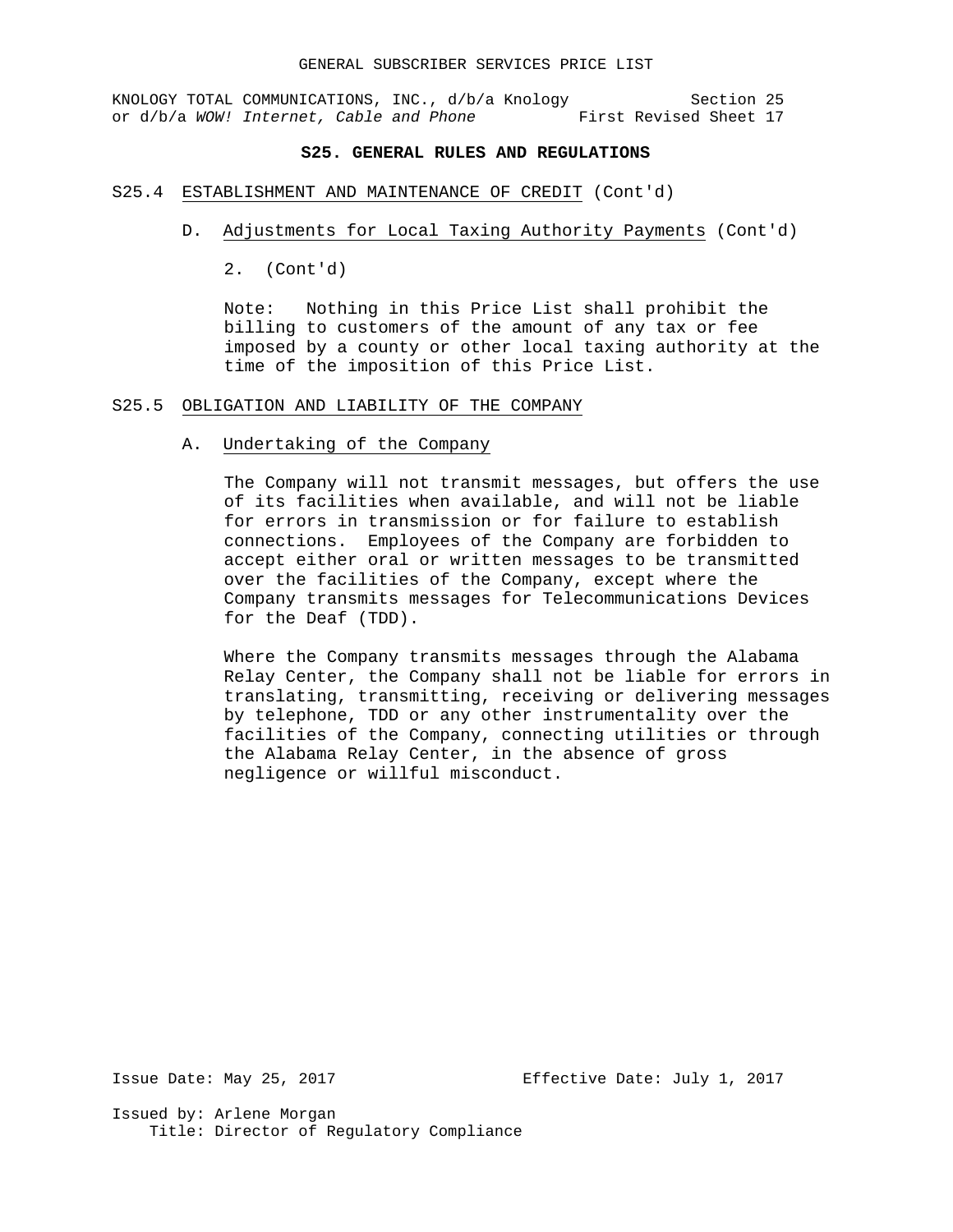# **S25. GENERAL RULES AND REGULATIONS**

- S25.5 OBLIGATION AND LIABILITY OF THE COMPANY (Cont'd)
	- B. Provision of Equipment
		- 1. All equipment necessary for the provision of a given service will be furnished by the Company or by the customer, except as provided elsewhere in this Price List. The customer may be required to provide suitable housing or other protective measures where equipment is to be installed in locations exposed to weather or other hazards. Commercial power will be furnished by the customer on his premises in suitable outlets when required.
		- 2. No equipment, apparatus, circuit or device not furnished by the Company shall be attached to or connected with the facilities furnished by the Company; whether physically, by induction, acoustically or other; except as provided in this Price List or as otherwise authorized in writing by the Company. In case any such unauthorized attachment or connection is made, the Company shall have the right to remove or disconnect the same or to terminate the service.
		- 3. The provisions of the preceding shall not be construed or applied to bar a customer from using devices which serve his convenience in his use of the facilities of the Company provided any such device, so used does not:
			- a. endanger the safety of Company employees or the public;
			- b. damage, require change in or alteration of, or involve direct electrical connection to, the equipment or other facilities of the Company, unless as provided for elsewhere in this Price List;

Issued by: Arlene Morgan

Issue Date: May 25, 2017 Effective Date: July 1, 2017

Title: Director of Regulatory Compliance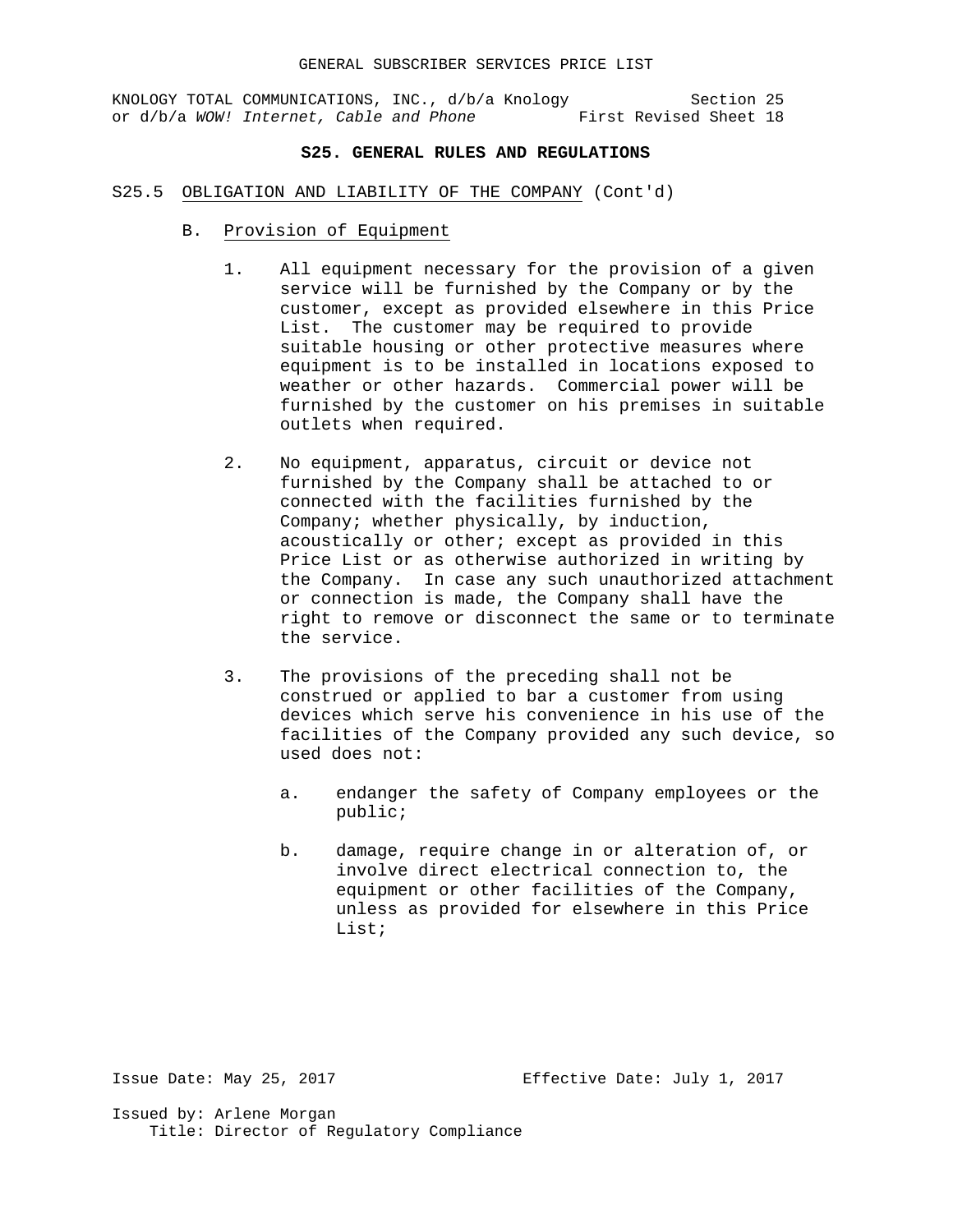# **S25. GENERAL RULES AND REGULATIONS**

#### S25.5 OBLIGATION AND LIABILITY OF THE COMPANY (Cont'd)

- B. Provision of Equipment (Cont'd)
	- 3. (Cont'd)
		- c. interfere with the proper functioning of such equipment or facilities;
		- d. impair the operation of the communication system;
		- e. otherwise injure the public in its use of the Company's services.
	- 4. Except as otherwise provided in this Price List, nothing herein shall be construed to permit the use of a recording device or of a device to interconnect any line or channel of the Company with any other communication line or channel of the Company or of any other person.
	- 5. Facilities of an electric power company or oil, oil products or natural gas pipe line company, or railroad company, provided primarily to communicate with points located along a right-of-way (including premises of such company anywhere in cities, towns, or villages along the right-of-way) owned or controlled by such company and extending between or beyond exchange areas of the Company, may be connected with Private Branch Exchange, station, or regulated private line facilities furnished by the Company, subject to terms and conditions found in the Company's Price List.

Issue Date: May 25, 2017 Effective Date: July 1, 2017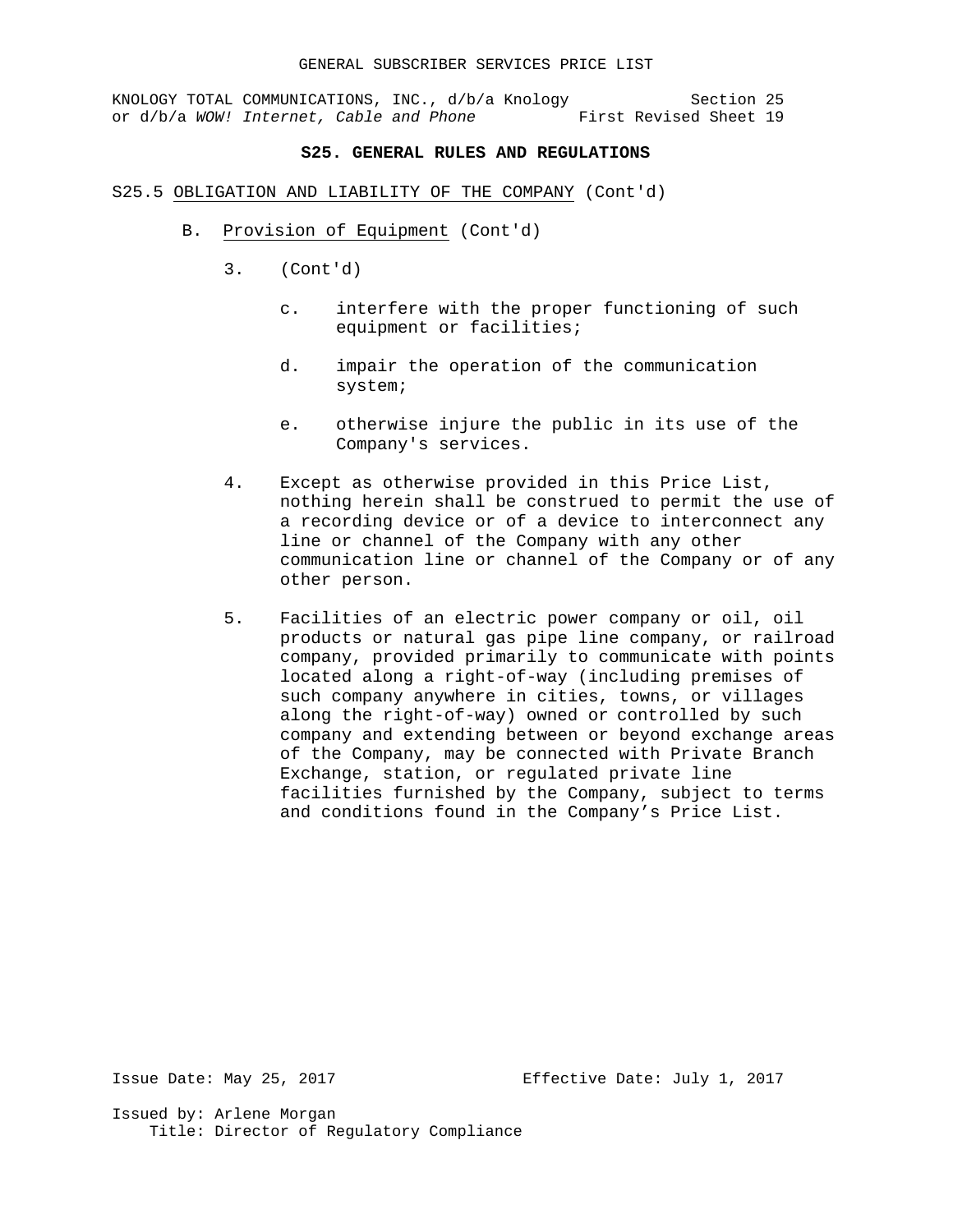## **S25. GENERAL RULES AND REGULATIONS**

#### S25.5 OBLIGATION AND LIABILITY OF THE COMPANY (Cont'd)

C. Furnishing of Service

The Company's obligation to furnish service is dependent upon its ability to secure and retain, without unreasonable expense, suitable facilities and rights for the construction and maintenance of the necessary circuits and equipment.

- D. Maintenance and Repair
	- 1. All costs associated with the maintenance and repair of regulated services furnished by the Company will be borne by the Company, except as specified elsewhere in this Price List.
	- 2. The Company will be reimbursed for any loss or damage to its facilities on the customer's premises resulting from intentional destruction or any other cause, except from fire or unavoidable accidents.
	- 3. Access to customer's premises, at any reasonable hour, will be given to representatives of the Company for the purpose of inspecting, repairing, testing or removing any part of the Company's facilities.

#### E. Directories

1. The Company will furnish to its customers, without charge, a directory for each access line. Additional directories will be furnished at the discretion of the Company. Foreign directories may be provided at an additional charge.

**(D)**

Issue Date: May 25, 2017 Effective Date: July 1, 2017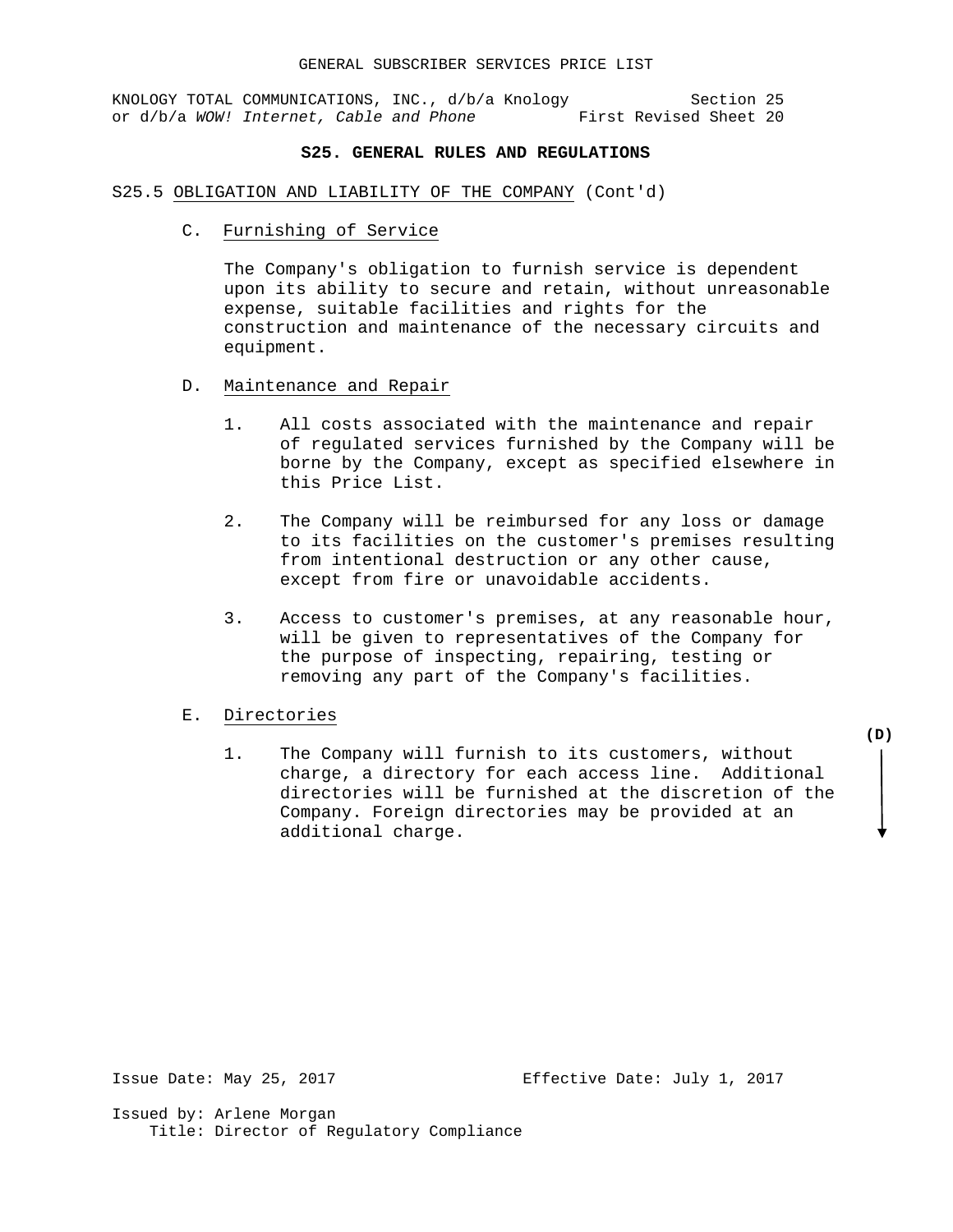# **S25. GENERAL RULES AND REGULATIONS**

#### S25.6 LIMITATIONS AND USE OF SERVICE

- A. Network Facilities for Use With Automatic Dialing and Announcing Devices
	- 1. Subscribers who wish to use automatic dialing and announcing devices for solicitation purposes must do so pursuant to the following terms and conditions.
		- a. No numbers will be called in sequential fashion. Sequentially placed calls refer to those calls automatically dialed by successively increasing or decreasing integers, or similar methods.
		- b. Where facilities permit, the equipment shall be so programmed or utilized in such a manner as to automatically disconnect a called party's line not later than ten seconds after the called party hangs up.
		- c. Within 20 seconds after the called party answers, the name and telephone number of the individual or firm making or paying for the call, including but not limited to, the name of the individual or firm on whose behalf the call is made, must be clearly stated.
		- d. At the conclusion of the call, the name and telephone number of the individual or firm making or paying for the call, including but not limited to, the name of the individual or firm on whose behalf the call is made, must again be clearly stated.
		- e. If the customer's response is to be recorded, the customer must be informed of such and permission must be granted by the customer.

Issue Date: May 25, 2017 Effective Date: July 1, 2017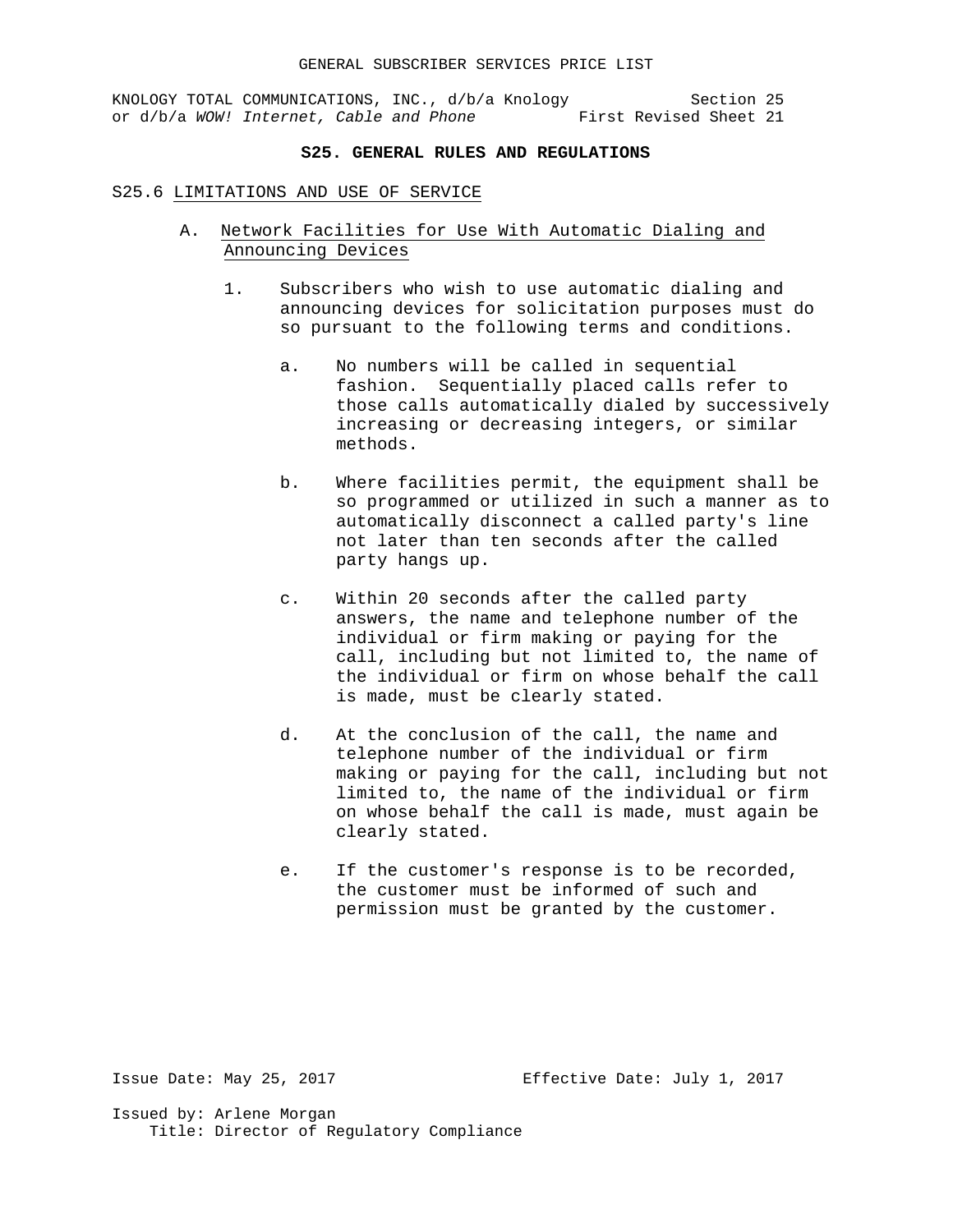# **S25. GENERAL RULES AND REGULATIONS**

#### S25.6 LIMITATIONS AND USE OF SERVICE (Cont'd)

- A. Network Facilities for Use With Automatic Dialing and Announcing Devices (Cont'd)
	- 1. (Cont'd)
		- f. If the solicitation call requires a response by the customer and a charge will apply, the customer must be informed that the response is not a free call. The vendor must, at this time, give the customer the amount of the charges that will be applied if the customer responds.
		- g. No calls will be placed to organizations providing emergency services, including but not limited to hospitals, nursing homes, fire departments, and law enforcement agencies.
		- h. No calls will be placed on Sundays or Holidays. No calls will be placed between the hours of 8:00 p.m. and 8:00 a.m., Monday through Saturday.
		- i. The Company is under no obligation to provide lists of telephone numbers or any directory information other than normally issued telephone directories.
		- j. Messages must not contain obscene or profane language.
		- k. Solicitation calls for the sale of pornographic material will not be allowed.
		- 1. This type of telecommunication service will not be used for any unlawful purpose.

Issue Date: May 25, 2017 Effective Date: July 1, 2017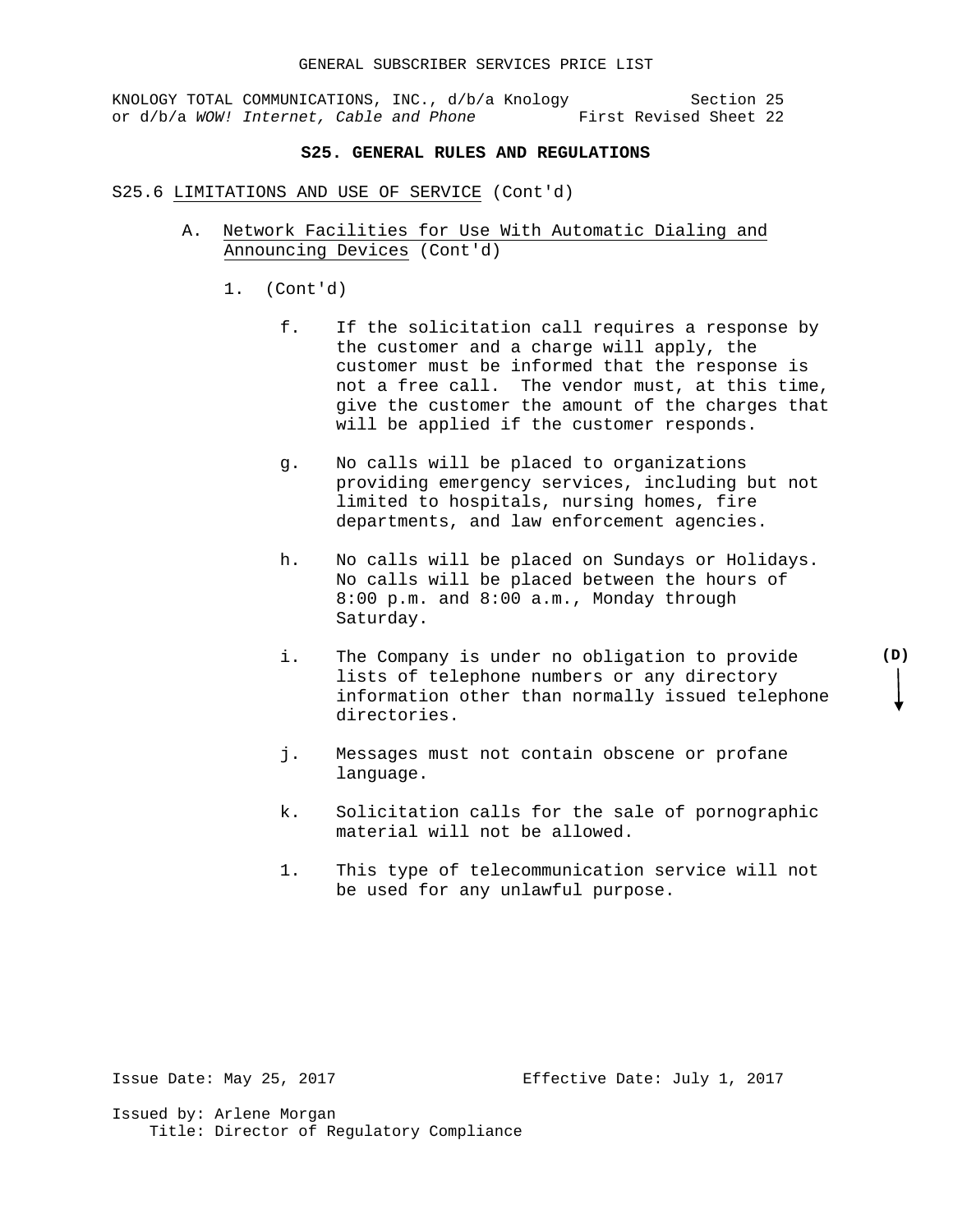## **S25. GENERAL RULES AND REGULATIONS**

## S25.6 LIMITATIONS AND USE OF SERVICE (Cont'd)

- A. Network Facilities for Use With Automatic Dialing and Announcing Devices (Cont'd)
	- 1. (Cont'd)
		- m. Connection of customer provided communication systems must meet the Company's requirements, as well as Part 68 of the Federal Communications Commission's Rules and Regulations.
		- n. Emergency and unlisted telephone numbers will not be used with recorded solicitation communication.
	- 2. In cases where there is an existing business relationship between the called party and the subscriber and where the subscriber uses the dialing and announcing devices strictly as a follow up device to supply information related to these prior dealings, the preceding terms and conditions will not apply. However, even subscribers who have had prior dealings with the called party will not be allowed to utilize the automatic dialing and announcing devices for solicitation purposes.
	- 3. Any subscriber operating or utilizing automatic dialing equipment who does so in violation of the provisions set forth preceding will be subject to immediate disconnection of telephone service.

Issue Date: May 25, 2017 Effective Date: July 1, 2017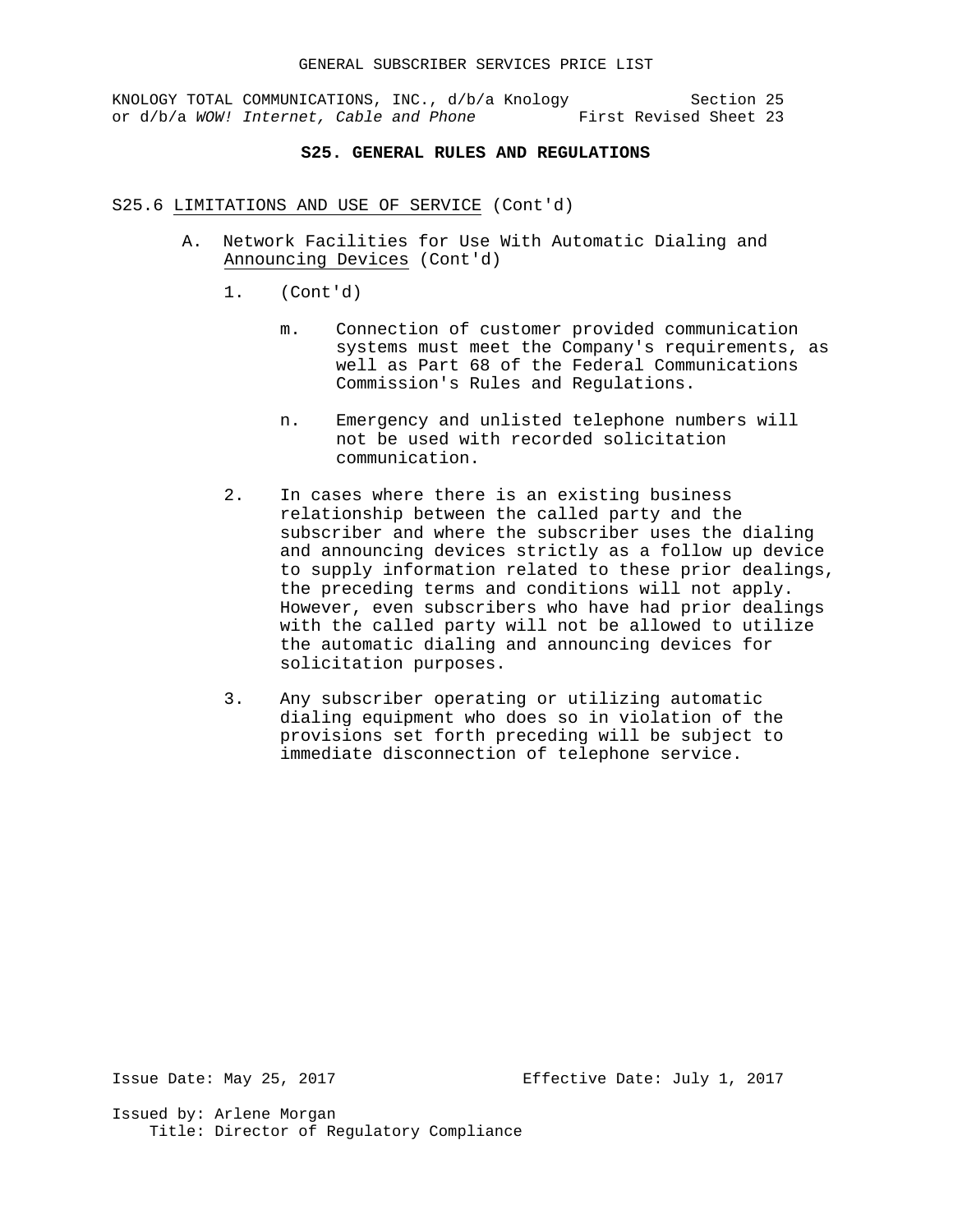## GGENERAL SUBSCRIBER SERVICES PRICE LIST

KNOLOGY TOTAL COMMUNICATIONS, INC., d/b/a Knology Section 26 or d/b/a WOW! Internet, Cable and Phone **Original Contents Sheet 1** 

# **S26. DEFINITIONS**

| CONTENTS |                                  | Sheet No. |    |
|----------|----------------------------------|-----------|----|
|          |                                  |           |    |
|          | S26.2 Acronyms and Abbreviations |           | 17 |

Issue Date: June 5, 2013 Effective Date: August 13, 2013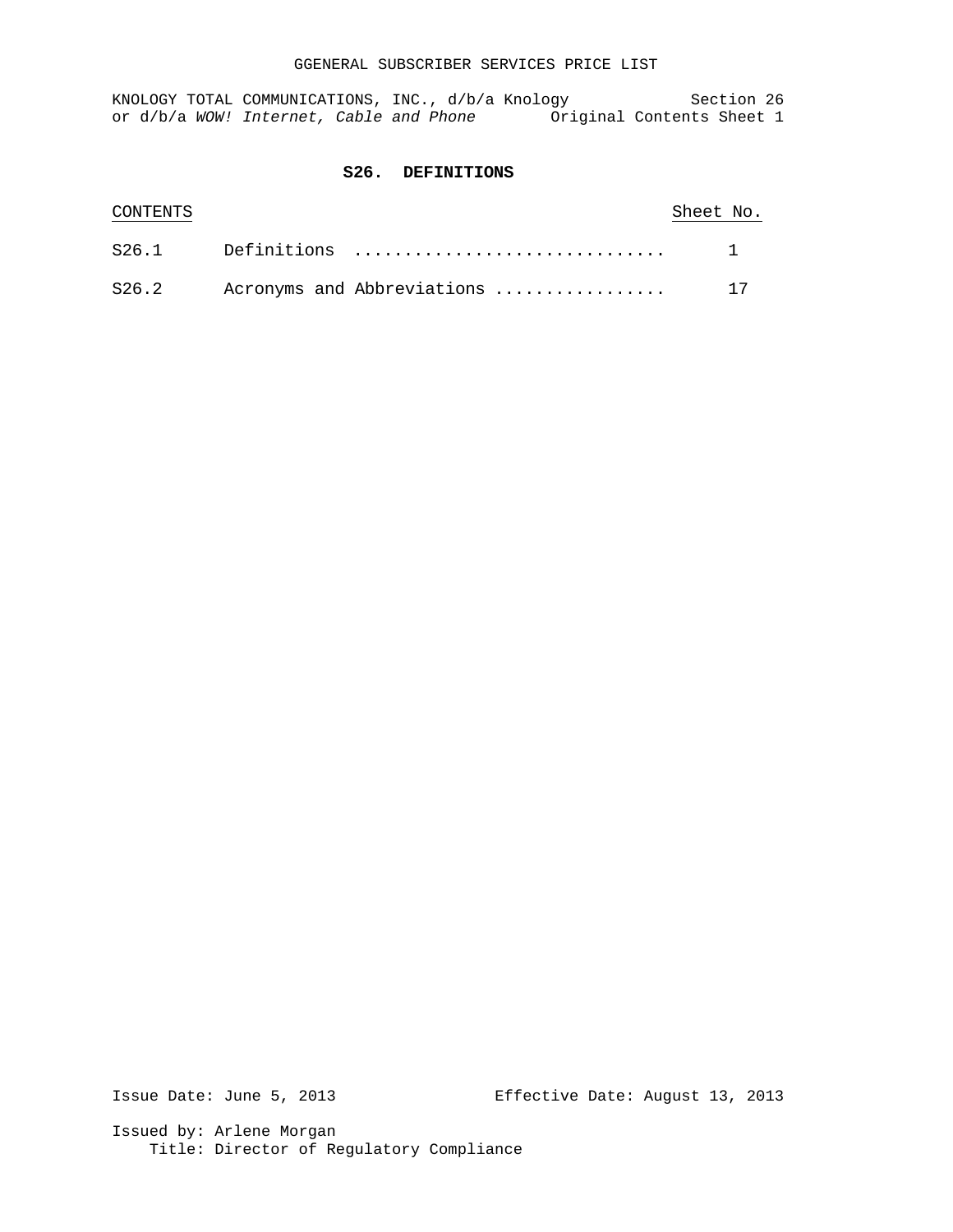## **S26. DEFINITIONS**

ACCESS LINE - A circuit directly connecting the central office switching equipment with the subscriber's termination point.

ACCESS LINE WORK CHARGE - The charge for work associated on the circuit between the serving central office up to and including the protector on the customer's premises or on an outside circuit between premises or between -locations on the same premises.

ADDITIONAL LINE - A circuit connecting a station with another station or a circuit connecting a private branch exchange station with a private branch exchange switchboard. An additional line may terminate on a key in lieu of an instrument.

ALABAMA RELAY CENTER - The Alabama Relay Center permits hearing and speech impaired users of Telecommunications Devices for the Deaf (TDD) to communicate with users of ordinary telephones. Communications take place by relaying conversations (voice to TDD and TDD to voice). These calls are between one party who must communicate by means of a TDD and another who communicates by means of an ordinary telephone. Messages are rated form the rate center of the calling party to the rate center of the called party.

AUXILIARY LINE - An additional individual line main station used for one-way (inward to the subscriber) service.

BASE RATE - A schedule rate for any form of exchange service which does not include mileage charges.

BASE RATE AREA - The developed sections which are a part of or contiguous to the community in which the exchange is located as set forth in the telephone utility's tariffs and within which specified area local exchange service is furnished at uniform rates without mileage or zone rate charges.

BILL TO THIRD PARTY - Denotes a billing arrangement by which a long distance call may be charged to an authorized station as determined by the Company other than the station originating the call of the station where the call is terminated. Calls through the Alabama Relay Center may be billed only to a third number within Alabama.

BUSINESS SERVICE - Telephone service furnished to customers where the actual or obvious use is principally or substantially of a business, professional, or occupational nature.

Issue Date: June 5, 2013 Effective Date: August 13, 2013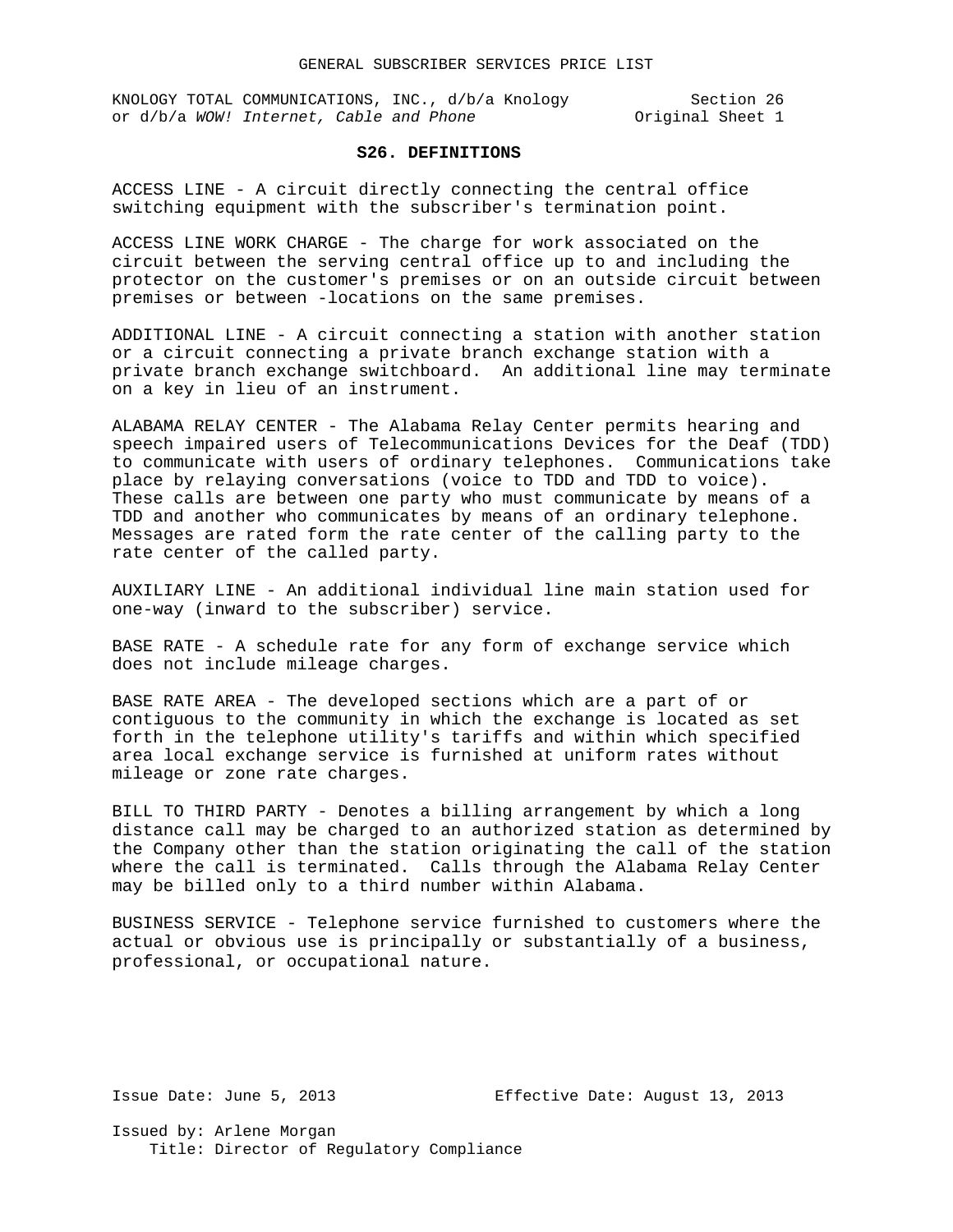## **S26. DEFINITIONS**

CALL - An attempted or completed communication.

CENTRAL OFFICE - A unit in which connections are made and switching is accomplished between telephone access lines and to the toll network.

CENTRAL OFFICE EQUIPMENT - Switching, transmission and power equipment located within a central office for the purpose of connecting local, EAS and toll calls.

CENTRAL OFFICE WORK CHARGE - The charge for work associated with the central office applicable for functions required within the central office.

CHANNEL - A path for communication between two or more stations, or central offices, furnished in such a manner as the Company may elect, whether by wire, radio or a combination thereof and whether or not by a single physical facility or route.

CLASS OF SERVICE - A description of telecommunications service furnished a customer which denotes such characteristics as nature of use (business or residence) or type of rate (flat rate, measured rate, or message rate). Classes of service are usually subdivided in "grades", such as individual line, two-party or four party.

COMMISSION - Alabama Public Service Commission.

COMMUNICATIONS SYSTEM - Channels and other facilities which are capable, when not connected to exchange telecommunications service, of two-way communications between customer-provided terminal equipment or deregulated Company provided stations.

COMMUNITY OF INTEREST FACTOR (CIF) - A unit of measurement for determining the feasibility of Extended Area Service. A CIF is arrived at by dividing the total long distance (toll) calls made during a study period by the total number of customers (access lines) of the originating telephone exchanges involved in the study.

COMPANY - Wherever used in this Price list, refers to Knology Total Communications, Inc. d/b/a Knology or d/b/a *WOW! Internet, Cable and Phone*, unless the context clearly indicates otherwise.

Issue Date: June 5, 2013 Effective Date: August 13, 2013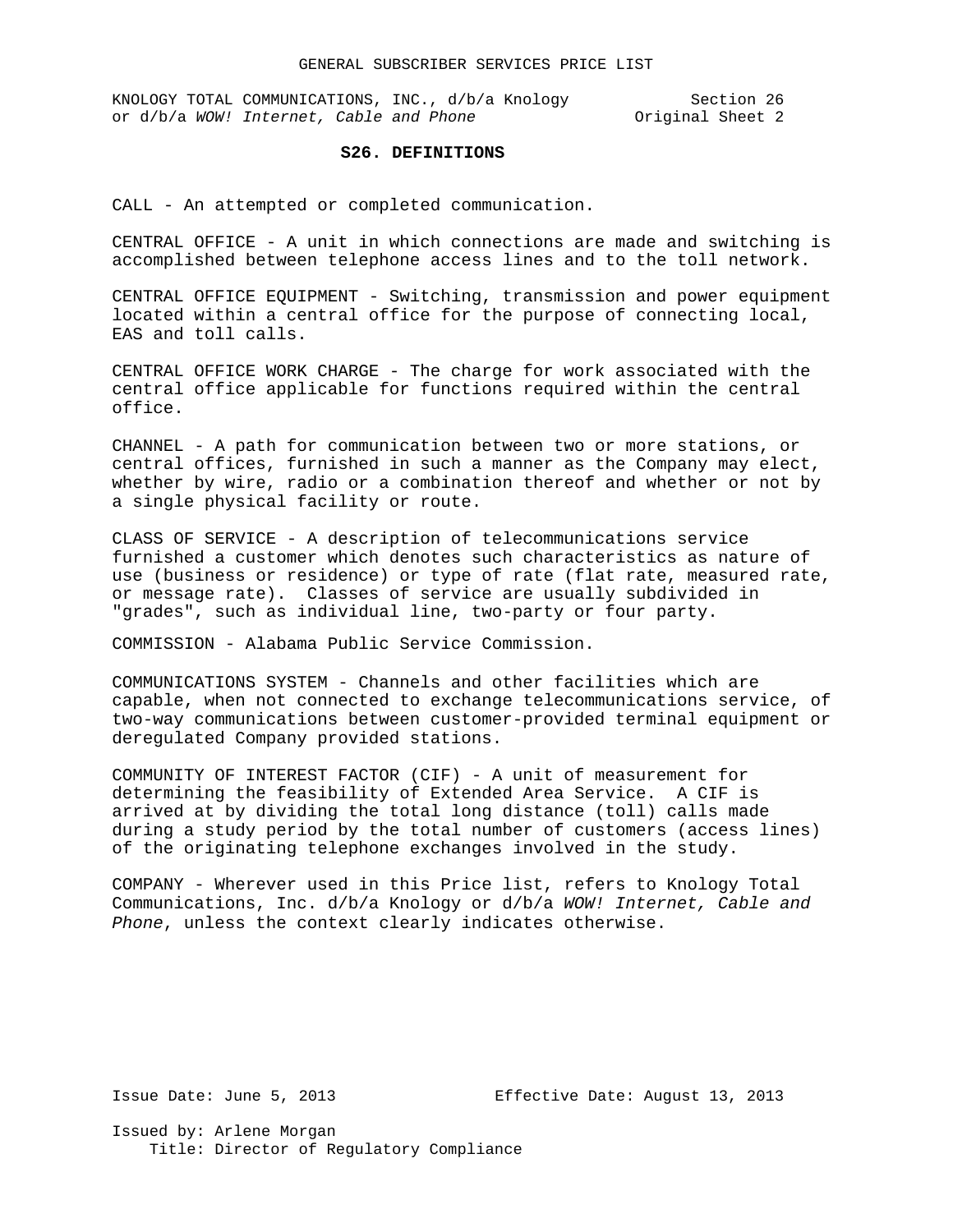#### **S26. DEFINITIONS**

CONNECTING ARRANGEMENT - The equipment provided by the Company to accomplish the direct electrical connection of customer-provided facilities with the facilities of the Company or of facilities of the Company with other facilities of the Company.

CONNECTING COMPANY - A corporation, association, partnership or individual owning or operating one or more exchanges and with which communications services are interchanged.

CONSTRUCTION CHARGE - A separate nonrecurring charge made for the construction of facilities in excess of those contemplated under the rates quoted in the service order schedule.

CONTINUOUS PROPERTY - The plot of ground, together with any buildings thereon, occupied by the customer, which is not divided by public highways or separated by property occupied by others. Where a customer occupies property on both sides of a street, alley, highway, body of water, railroad right-of-way, etc., and the properties would otherwise be continuous, such properties are treated as continuous property provided local wire or cable facilities are used and the customer furnished all local distribution pole line facilities or underground conduit required in connection therewith.

CONTRACT - The arrangement between a customer and the Company under which service and facilities are furnished in accordance with the applicable provisions of the Price List and/or service aorder, as applicable.

COST - The cost of labor and materials, which includes appropriate amounts to cover the Company's general operating and administrative expenses.

CUSTOMER- The individual, partnership, association or corporation which contracts for telephone service and is responsible for the payment of charges and compliance with the rules and regulations of the Company.

CUSTOMER PREMISES EQUIPMENT (CPE) - All telecommunications equipment located at a customer's premises (except pay phones).

CUSTOMER PROVIDED TERMINAL EQUIPMENT - Devices or apparatus and their associated wiring, provided by a customer, which do not constitute a communications system and which, when connected to the communications path of the telecommunications system, are so connected either electrically, acoustically, or inductively.

Issue Date: June 5, 2013 Effective Date: August 13, 2013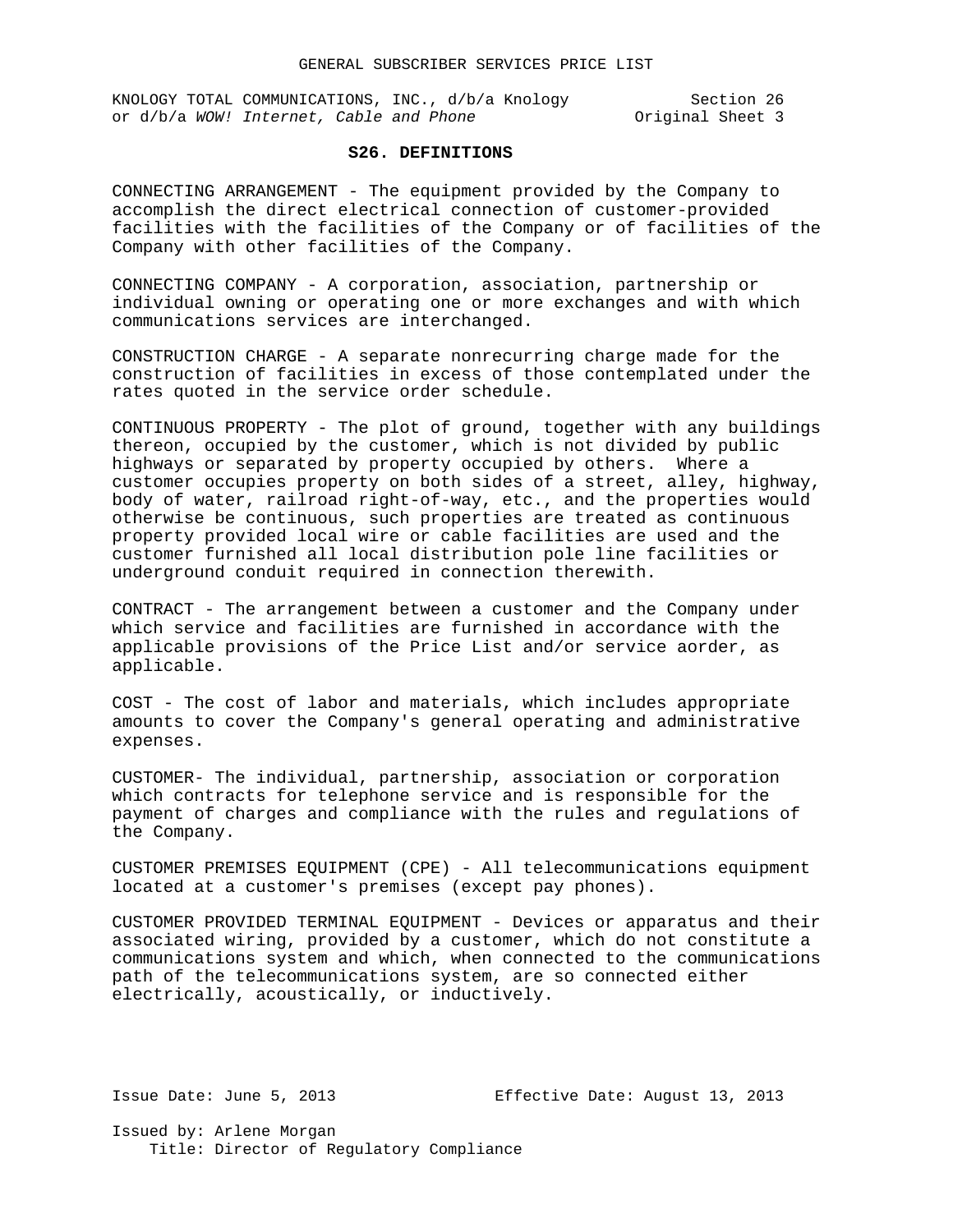## **S26. DEFINITIONS**

CREDIT CARD - Denotes a billing arrangement by which a long distance call may be charged to an authorized Company credit card number.

DATA ACCESS ARRANGEMENT - A protective connecting arrangement for use with the network control signaling unit, or in lieu of the connecting arrangement, an arrangement to identify a central office line and protective facilities and procedures to assure proper operation and protection of the telecommunications network.

DEMARCATION POINT - Subscriber side of the network interface device.

DIAL SWITCHING EQUIPMENT - A unit of electro-mechanical or electronic switching equipment used in a central office or in connection with a private branch exchange system.

DIRECTORY LISTING - A publication in the Company's alphabetical directory of information relative to a customer's name or other identification and telephone number.

DROP WIRE - Paired wires, insulated and under a common cover, which connect a subscriber's line from the terminal on the pole to the point of demarcation on the customer's premises.

DUAL NAME LISTING - Provided for customers subscribing to residence service who share the same surname and reside at the same address, and for a person known by two first names.

EMERGENCY RATES - A third class of service exclusive of business and residence class, whereby service restoration is performed on a 24 hour 7 day week basis.

EXCHANGE - A geographical area established for the administration of telephone service in a specified area, called the "Exchange Area", which usually embraces a city, town, or village, and its environs. It may contain one or more central offices, together with the associated plant, equipment, and facilities used in furnishing communication service within that area.

EXCHANGE SERVICE AREA - The territory served by an exchange within which local telephone service is furnished at the exchange rates applicable within that area.

Issue Date: June 5, 2013 Effective Date: August 13, 2013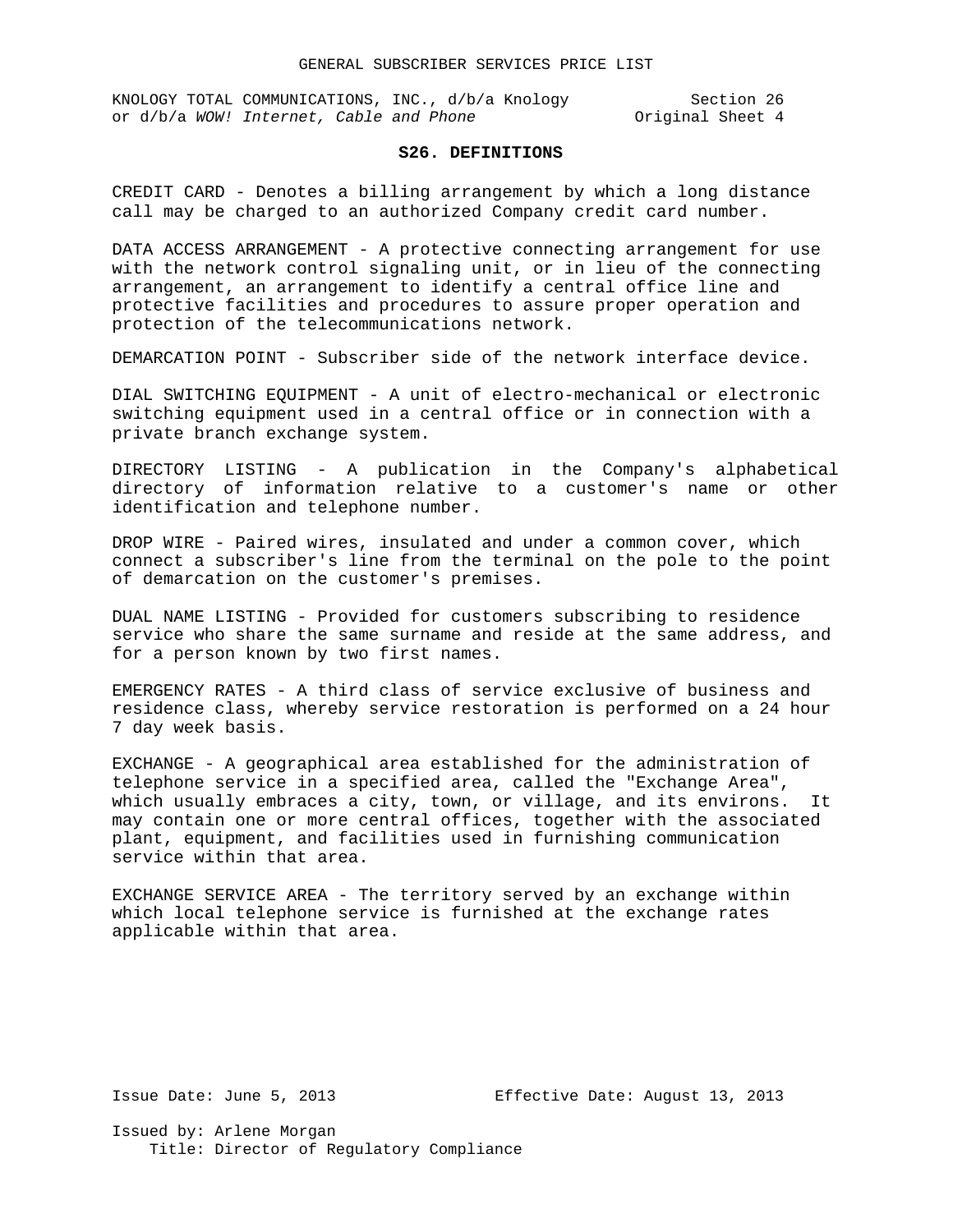## **S26. DEFINITIONS**

EXCHANGE SERVICE - The furnishing of facilities for the telephone communication within an exchange area, in accordance with the regulation and charges specified in the Price List and/or Tariff, as applicable. Exchange facilities are used to establish and maintain connection between an exchange station and the other telephone plant and facilities in connection with long distance calls or extended area service calls.

EXTENDED AREA SERVICE (EAS) - A type of telephone switching and trunking arrangement which provides for unlimited calling between two or more telephone exchanges based on a usage-sensitive structure and/or a flat rate additive, if applicable.

EXISTING CUSTOMER - Reference to existing customer means customer as of the date of this Price list.

EXTRA MILEAGE - An additional charge made to cover the additional cost of providing and maintaining circuits and facilities outside the base rate area, for special services and off-premise extensions.

> Type 1 - Owned by the Company Type 2 - Owned by the customer

FCC - Federal Communications Commission-Federal regulator body on communications.

FACILITIES - All property and means owned, operated, leased, licensed, used, furnished, or supplied for, by or in connection with the rendition of telephone service.

FLAT RATE SERVICE - Service furnished at a fixed monthly charge, including extended area service, where applicable, which provides unlimited local calling.

FOREIGN ATTACHMENT - Lines, instruments, appliances, or apparatus not owned or furnished by the Company.

FOREIGN CENTRAL OFFICE - Any central office other than that which serves the area in which the customer is located.

FOREIGN EXCHANGE - Any other exchange but that in which the customer is located.

Issue Date: June 5, 2013 Effective Date: August 13, 2013 Issued by: Arlene Morgan

Title: Director of Regulatory Compliance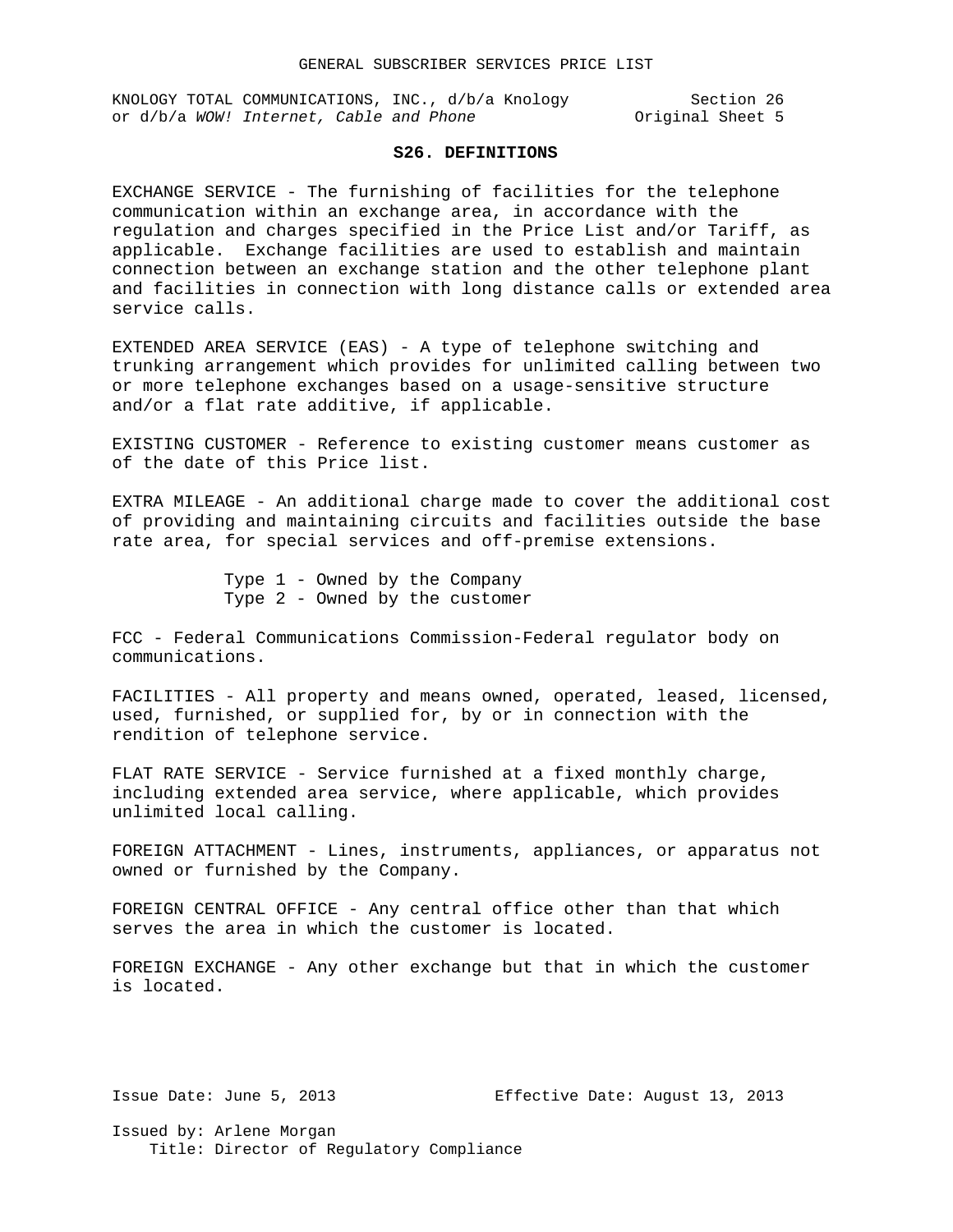# **S26. DEFINITIONS**

FOREIGN EXCHANGE LINE MILEAGE - The measurement applying to that portion of a central office line connecting customer with a foreign central office, from the common boundary line to the customer's station, for which a monthly charge is made in addition to the base rate for exchange service.

FOREIGN EXCHANGE SERVICE - Telephone exchange service furnished to a customer through a central office of an exchange other than the exchange regularly serving the area in which the customer is located.

GRADE OF SERVICE - The terra used in describing exchange service with respect to the number of main telephones which may be connected to a central office line. (One-party, two-party, four-party)

HARM - Harm as defined by the FCC consists of "electrical hazards to telephone company personnel, damage to telephone company equipment, malfunction of telephone company billing equipment, and degradation of service to persons other than the user of the subject terminal equipment, his calling party."

INDIVIDUAL LINE - (or 1-party line) A classification of exchange service furnished under the provision that no other subscriber shall be served by the circuit connecting such station with the central office subscriber.

INITIAL SERVICE PERIOD - The minimum length of time for which a customer is obligated to pay for service, facilities and equipment, whether or not retained by the customer for such minimum length of time.

INSTALLATION CHARGE - A nonrecurring charge applying to the provision of certain items of equipment or facilities, as distinguished from the service connection charge applicable for establishment of basic telephone service.

INTERCOMMUNICATING SYSTEM - An arrangement involving two or more stations which enables a user to signal and connect with other stations in the system.

INTEREXCHANGE CHANNEL - That portion of a channel which connects stations in two or more exchanges.

Issue Date: June 5, 2013 Effective Date: August 13, 2013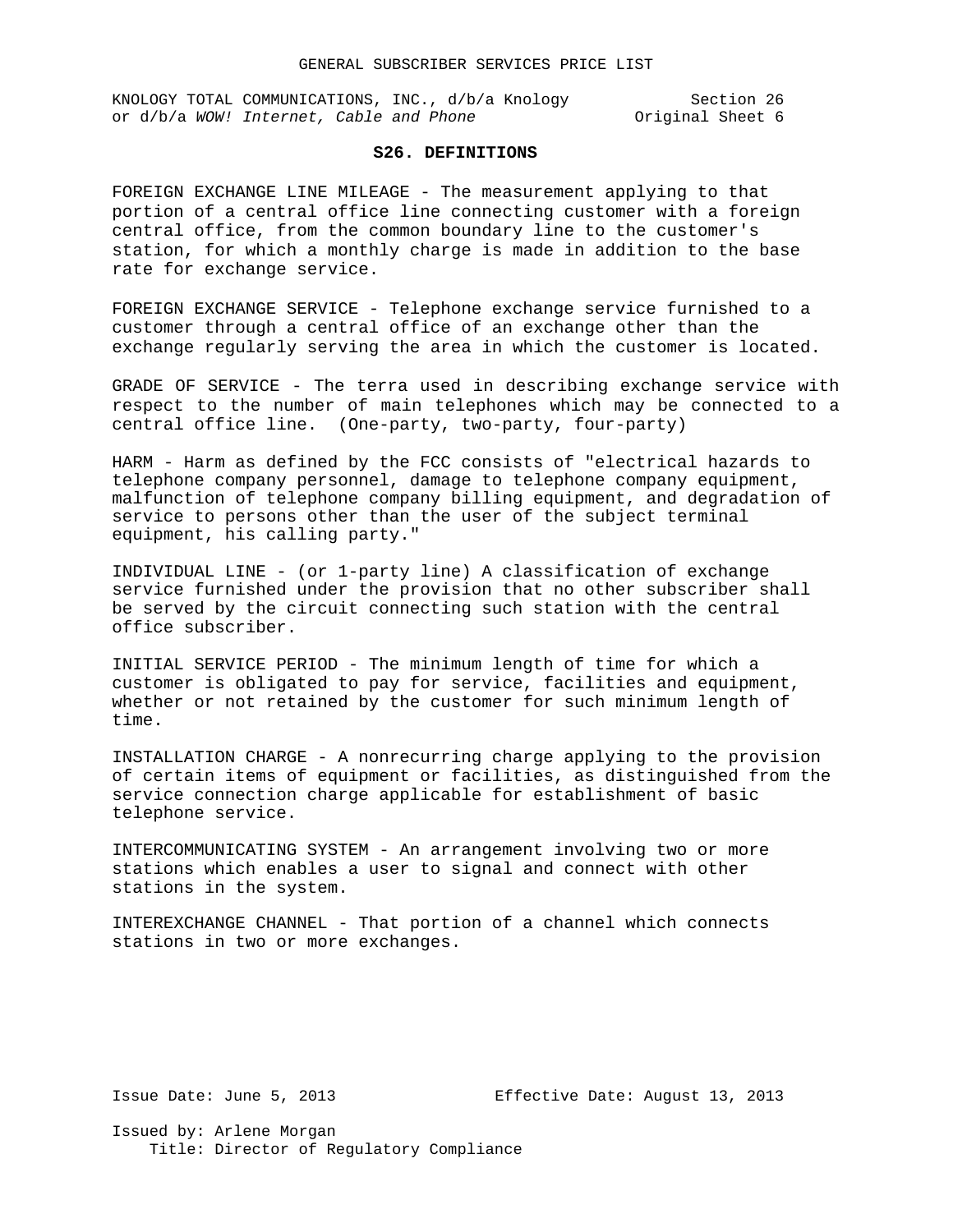# **S26. DEFINITIONS**

JOINT USE OF SERVICE - A person, firm or corporation whose use of the subscriber's service is not contemplated under the terms of the subscriber's contract, but who, subject to the consent of the subscriber and the rules and regulations specified in this Price list, is privileged to use the subscriber's service.

KEY LINE - A circuit connecting a key system with a central office.

KEY LINE TELEPHONE SERVICE - A service that enables access lines to terminate in an expandable multi-button telephone set utilizing common equipment which continuously connects a subscriber to a switching center (exchange) or common carrier operating center.

LEASE LINE - A channel tying together two or more points in the exchange area for the sole use of the subscriber. It is terminated at each point on the subscriber owned equipment and is not connected to the central office switching equipment.

LINK UP ALABAMA - Link Up Alabama provides subsidized assistance Qualifying low income households by providing a credit to the installation and connection charges applicable to the provisioning of residence service.

LOCAL ACCESS AND TRANSPORT AREA (LATA) - Geographic area established for the purpose of defining the territory within which a Bell Operating Company may offer its telecommunications services.

LOCAL CHANNEL - That portion of a channel which connects a station to an interexchanging channel or a channel connecting two or more stations within an exchange area.

LOCAL MESSAGE - A completed communication between customer's stations located within the same exchange area or local service area.

LOCAL SERVICE AREA - The area within which telephone service is furnished customers under a specific schedule of exchange rates and without toll charges. A local service area may include one or more exchange areas.

Issue Date: June 5, 2013 Effective Date: August 13, 2013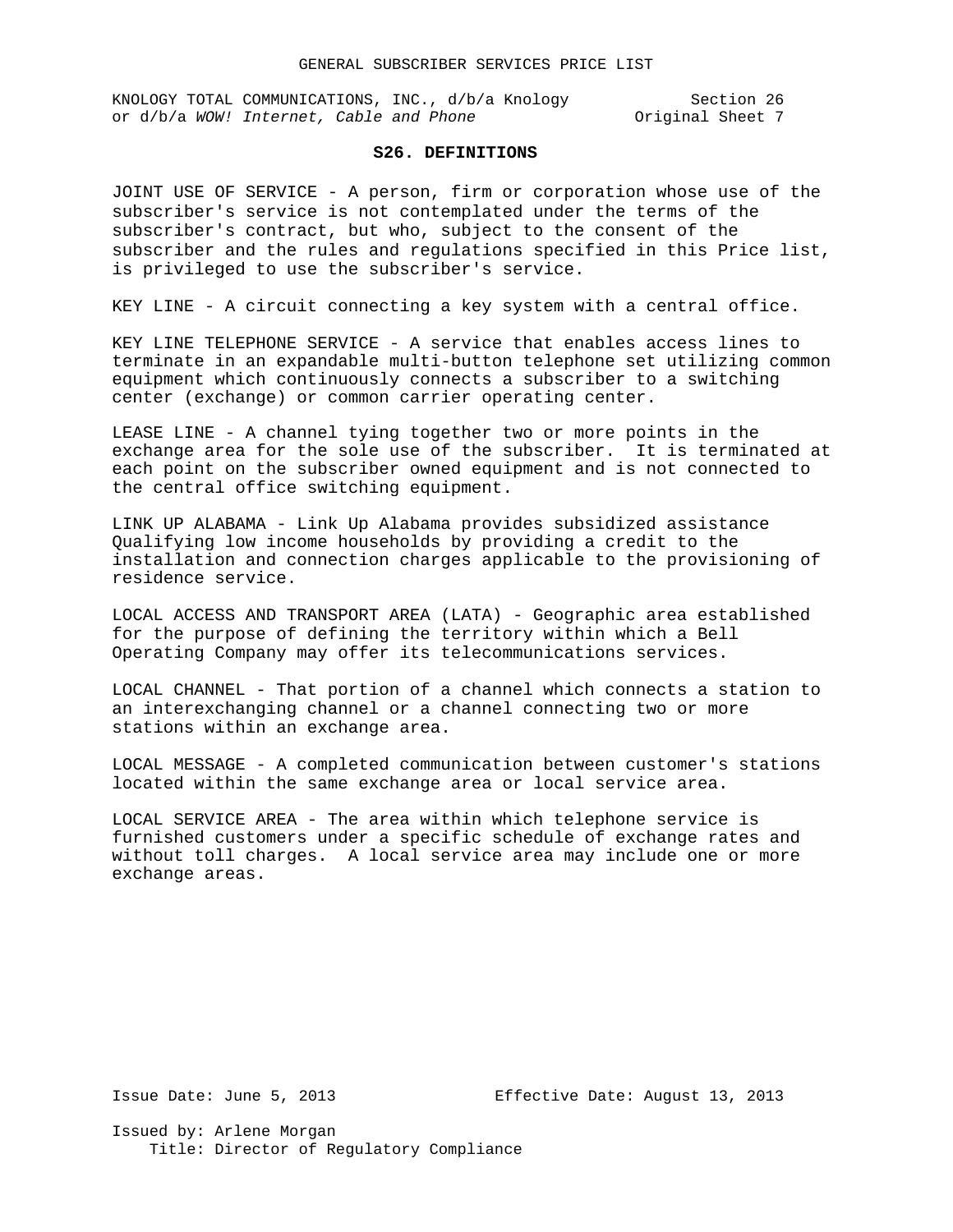## **S26. DEFINITIONS**

LONGITUDINAL VOLTAGE - The ratio of the absolute value of longitudinal voltage divided by metallic voltage in decibels (voltage) with the magnitudes of the longitudinal and metallic voltages obtained as follows:

- (1) A longitudinal voltage of 12.5 volts, r.m.s. is impressed;
- (2) No metallic voltage is impressed; and
- (3) The metallic voltage resulting from imbalance of the equipment is determined over a sufficient number or permutations of frequency and simulated loop current to specify the longitudinal balance of the equipment under test over frequency and loop current.

NOTE: (On Longitudinal Balance) The first two requirements are met if means are employed by test equipment to impress equal voltages with respect to earth ground, and the ring connection and earth ground.

LONGITUDINAL VOLTAGE - One half the sum of the potential difference between the tip connection and earth ground, and the ring connection and earth ground.

LOOP SIMULATOR CIRCUIT - A circuit consisting of a current source, variable from 20 to 160 miliamperes d.c. in parallel with an impedance consisting of 900 ohms  $\pm$  1% in a series with 2.14 microfarads  $\pm$  1%. Equipment connected to the loop simulator circuit shall be paralleled with this impedance, and tests shall be conducted over the full range of variation of the current source, both polarities, with sufficient time allowed for the 2.14 microfarad capacitor to charge to a steadystate condition.

MAINTENANCE OF SERVICE CHARGE - The charge for each visit by the Company to the premises of the customer, or authorized user, where the report results from the use of equipment provided by the customer, or authorized user.

MESSAGE - A completed telephone call, regardless of length of call or time and distance involved.

MESSAGE RATE - Local exchange service billed on a per-message basis.

Issue Date: June 5, 2013 Effective Date: August 13, 2013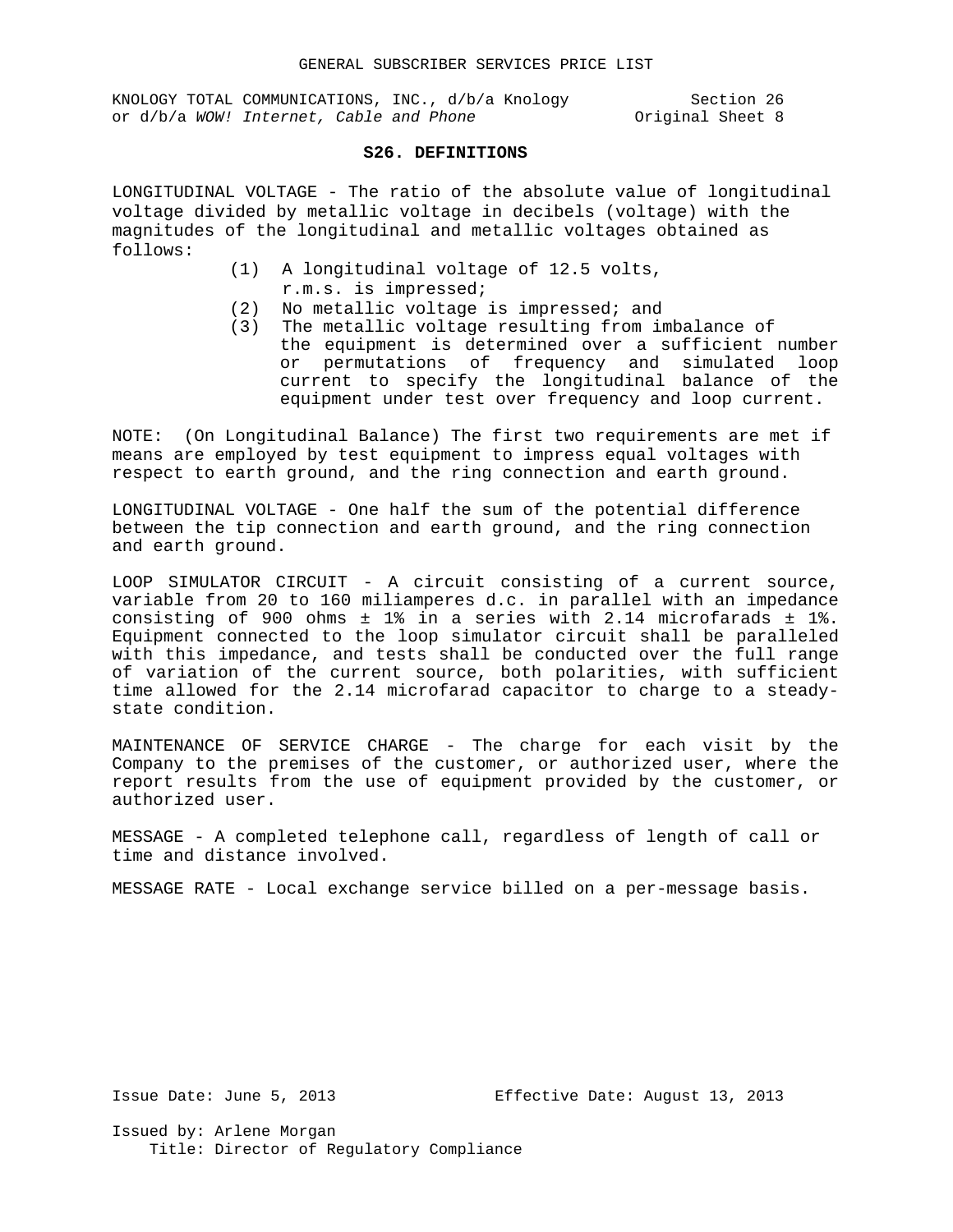## **S26. DEFINITIONS**

MESSAGE TOLL SERVICE OR MESSAGE TELECOMMUNICATION SERVICE (MTS) - The furnishing of facilities for subscriber's communications on an individual basis between rate centers.

- A. Person-to-Person: The MTS class of service where the person originating the call specifies to the Company operator or the communications assistant at the Alabama Relay Center a particular person to be reached. When the person originating such a call agrees to talk to anyone other than the one specified, the classification of the call remains person-to-person.
- B. Station-to-Station: The MTS class of service where the person originating the call either dials the telephone number desired, gives to the Company operator or gives to the communications assistant at the Alabama Relay Center the telephone number of the desired station and does not specify a particular person to be reached.

Three classes of Station-to-Station service are offered as follows:

- 1. Dial" is that Station-to-Station service in which a call is
	- (a) dialed by the customer, expect when an operator
		- reaches the called telephone number where facilities are not available for dial completion, or
		- places a call for a calling party who is identified as being handicapped and unable to dial the call because of the handicap, or
		- reestablishes a call which has been interrupted after the called number has been reached, or
		- assists in the completion of calls between hearing and speech impaired Customers who use Telecommunications Devices for the Deaf (TDD) and users of ordinary telephones;
	- (b) billed to the originating number

Issue Date: June 5, 2013 Effective Date: August 13, 2013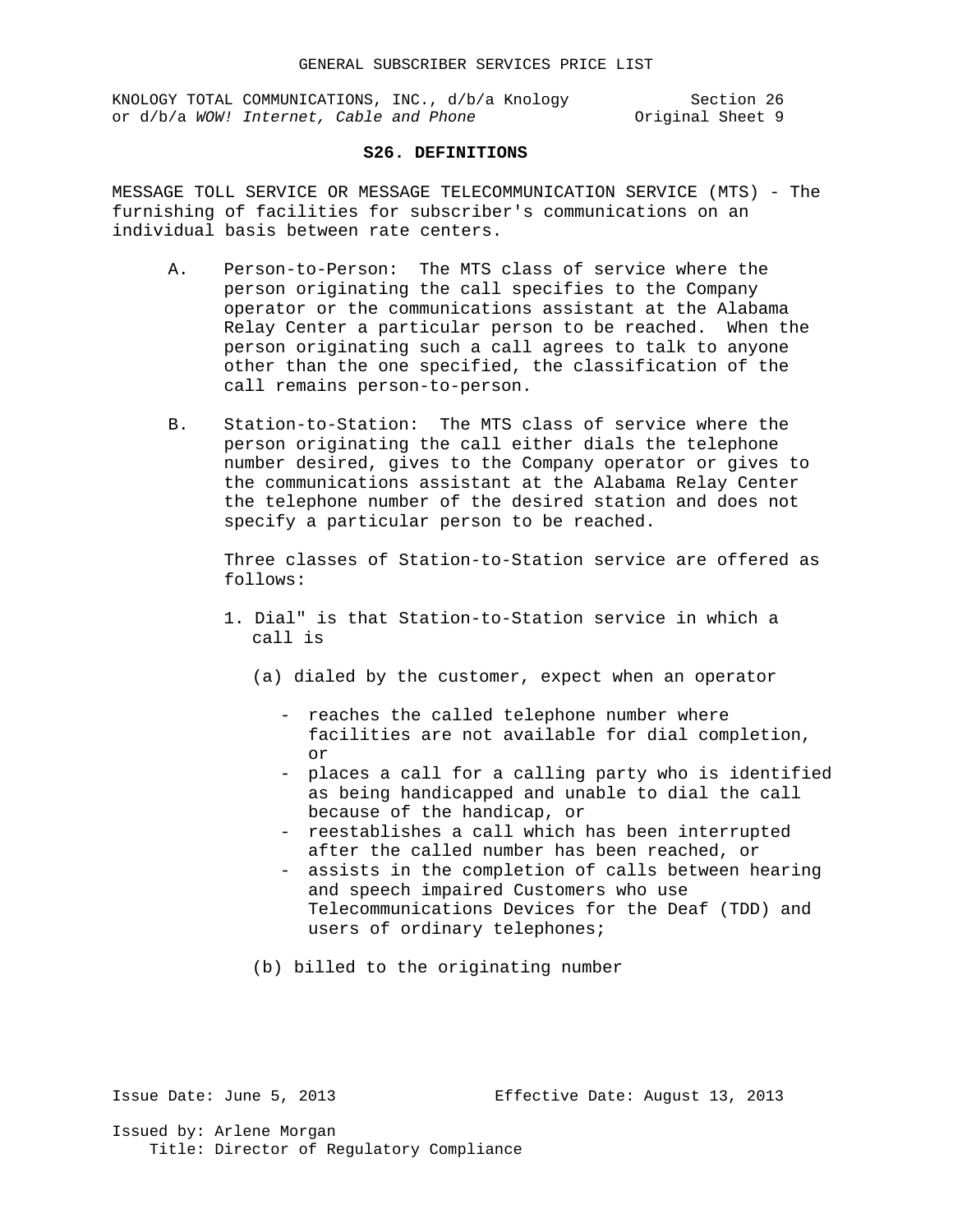#### **S26. DEFINITIONS**

MESSAGE TOLL SERVICE OR MESSAGE TELECOMMUNICATION SERVICE (MTS) (Cont'd)

- B. Station-to-Station:(Cont'd)
	- (c) completed without the assistance of a Company operator, except that an operator may establish the call under one of the conditions listed in a., preceding or may record the originating telephone number where no automatic recording equipment is available; and
	- (d) not originated from a public or semipublic coin telephone.
	- 2. "Dial Calling Card" is that Station-to-Station service in which a call is
		- (a) dialed by the customer, expect when a operator
			- reaches the called telephone number where facilities are not available for dial completion, or
			- places a call for a calling party who is identified as being handicapped an unable to dial the call because of the handicap, or
			- reestablishes a call which has been reached or interrupted after the called number has been, or
			- assists in the completion of calls between hearing and speech impaired Customers who use Telecommunications Devices for the Deaf (TDD) and users of ordinary telephones;
		- (b) billed to the customer's Company Calling Card number; calls through the Alabama Relay Center may be billed only to an Alabama Calling Card Number; and
		- (c) completed without the assistance of a Company operator, except that an operator may establish the call under one of the conditions listed in 1., preceding, or may record the customer's Company Calling Card Number.

Issue Date: June 5, 2013 Effective Date: August 13, 2013 Issued by: Arlene Morgan Title: Director of Regulatory Compliance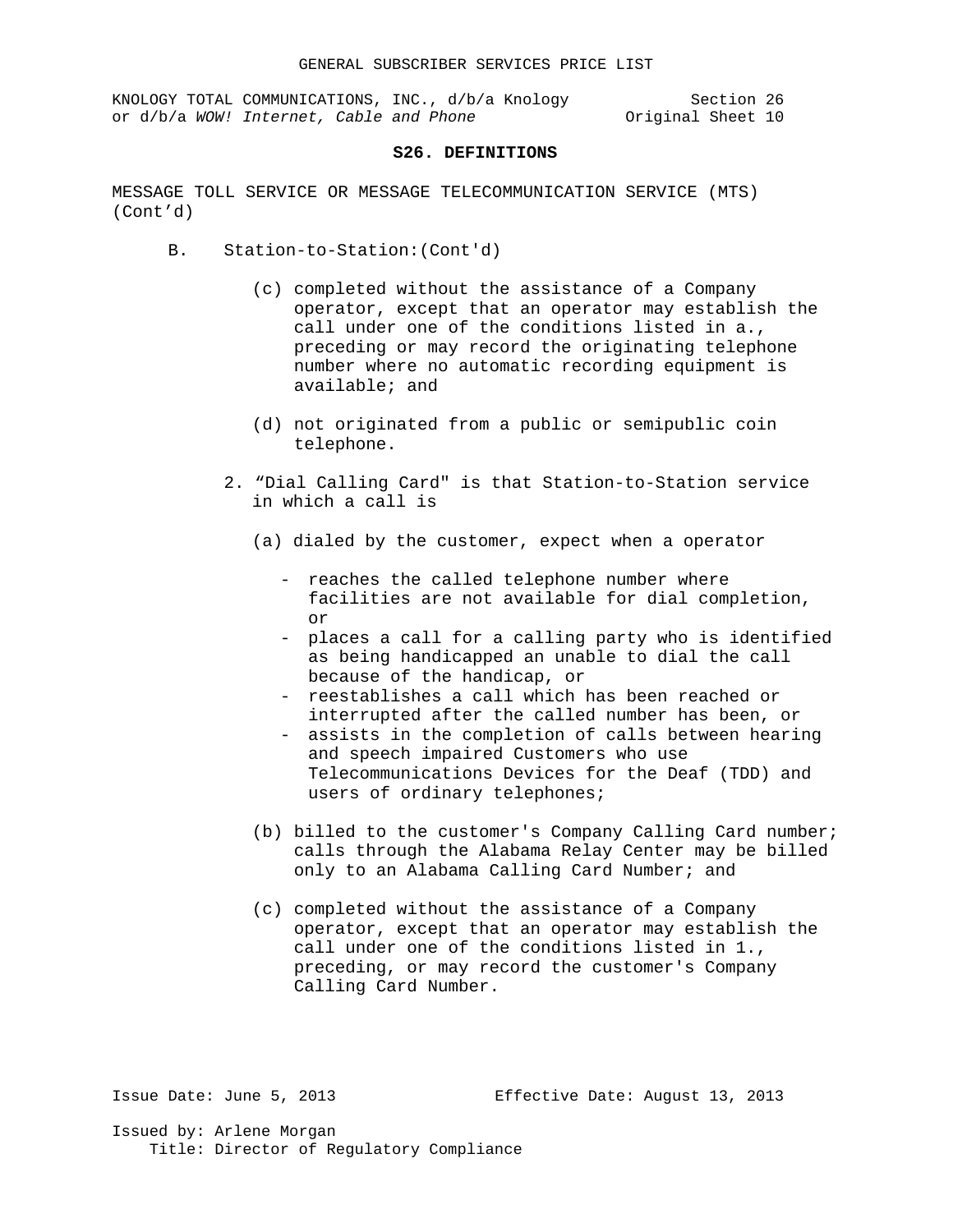#### **S26. DEFINITIONS**

MESSAGE TOLL SERVICE OR MESSAGE TELECOMMUNICATION SERVICE (MTS) (Cont'd)

- B. Station-to-Station: (Cont'd)
	- 3. "Operator" is that Station-to-Station service other than "Dial" or "Dial Calling Card". Operator Station-to-Station includes Station-to-Station calls which originate at a public or semi-public coin telephone and do not qualify as "Dial Calling Card" calls.

MILEAGE - The measurement upon which charges are computed for Foreign Exchange, tie lines and private lines.

MINIMUM CONTRACT PERIOD - The minimum length of time for which a customer is obligated to pay for service, facilities and equipment, whether or not retained by the customer for such minimum length of time.

MISCELLANEOUS COMMON CARRIERS - Miscellaneous Common Carriers, as defined in Part 21 of the Federal Communications Commission Rules, are communications common carriers which are not engaged in the business of providing either a public landline message telephone service or public message telegraph service.

MISCELLANEOUS SERVICE - Service not regularly furnished with the various classes of exchange service.

MOBILE TELEPHONE SERVICE - A communication service provided by means of radio frequencies through a land radio telephone base station. Connections may be established between a wire station and a mobile or fixed unit or between two mobile or fixed units.

MOVE - A transfer of telephone service from one location to another on the same premise where there is no interruption of service other than is incident to the work involved. Transfers of telephone service from one premise to another or from location to another on the same premise involving a break in the continuity of service and resulting in cessation of local service charges are not considered as moved, but as new service, and service charges may be applicable.

NETWORK ACCESS CHARGE - This covers the Company cost for interfacing the national network to the subscriber's facilities.

Issue Date: June 5, 2013 Effective Date: August 13, 2013 Issued by: Arlene Morgan Title: Director of Regulatory Compliance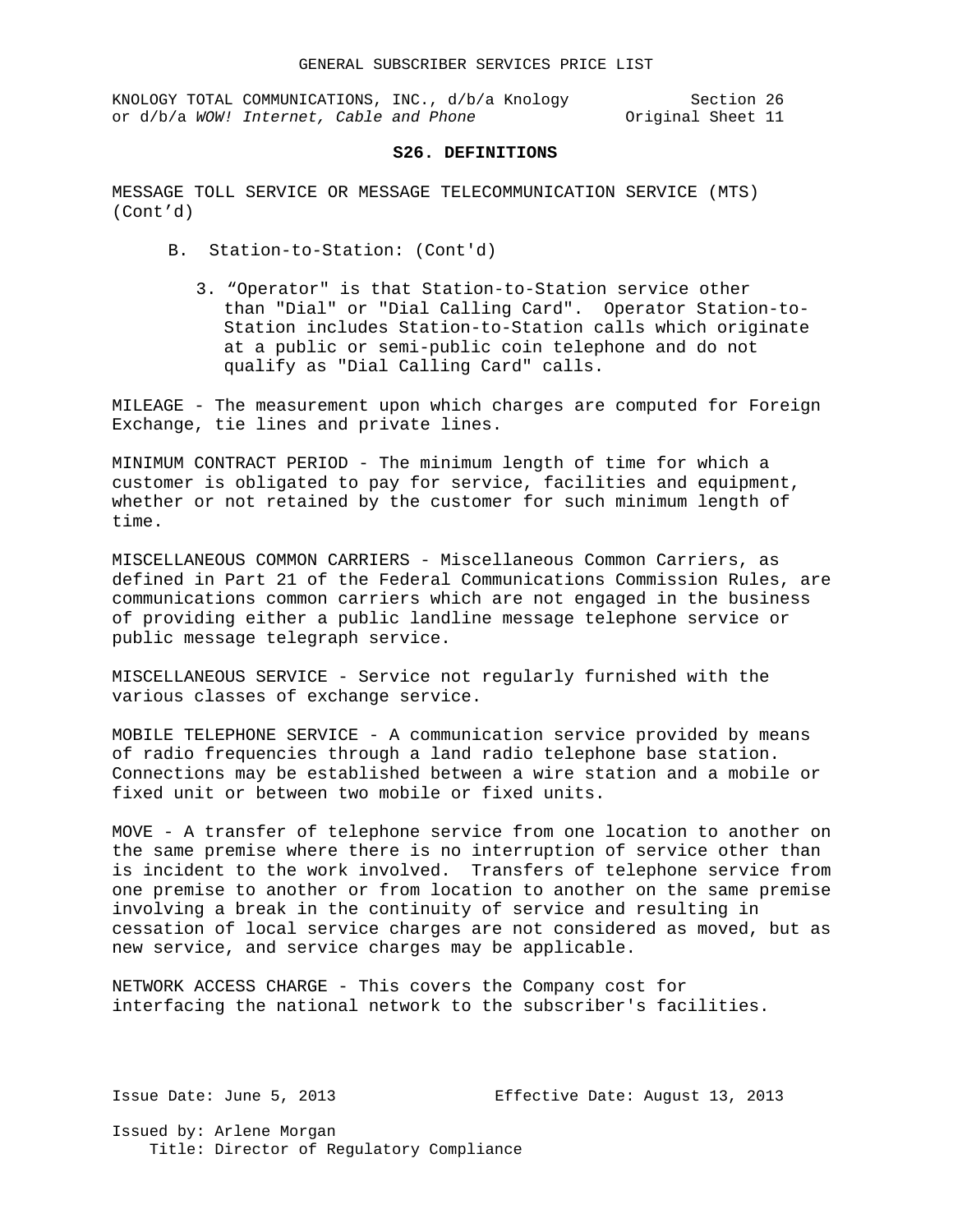## **S26. DEFINITIONS**

NETWORK CONTROL SIGNALING - The transmissions of signals used in the telecommunications system which perform functions such as supervision (control, status, and charging signals), address signaling (e.g., dialing) calling and called number identification, audible tone signals (call progress signals indicating reorder or busy conditions, alerting, coin denominations, coin collect and coin return tones) to control the operation of switching machines in the telecommunications system.

NETWORK CONTROL SIGNALING UNIT - The terminal equipment furnished, installed, and maintained by the Company for the provision of network control signaling.

NETWORK INTERFACE DEVICE (NID) - A standard FCC Registration Program jack or equivalent that is installed by the Company as part of the network access line on a customer's premises at a location determined by the Company which is accessible to the customer and consistent with RCC Registration regulations governing the location of the network interface. The network interface is located on the customer's premises and serves as the point of connection for all premises services to the telecommunications network.

NETWORK TERMINATING WIRE - Wire installed for network service for a specific customer and used to connect the intrabuilding network cable or the outside plant distribution facilities to the Network Interface.

NEW SUBSCRIBER - Applicants having no basic monthly service or those subscribers changing service premises.

NONLISTED TELEPHONE - An exchange station which has the listing omitted from the telephone directory but listed in the directory assistance records.

NONPUBLISHED TELEPHONE - An exchange station which has the listing omitted from both the telephone directory and directory assistance records at the customer's request.

PREMISES - The building, portion or portions of a building on continuous property used and/or occupied at one time by the customer in the conduct of his business or as a residence. Where floor space adjoining buildings is made continuous at one or more floor levels, all floor space in both buildings is considered the same premises insofar as the customer who uses and occupies such continuous floor space is concerned, the two buildings otherwise being considered as separate buildings.

Issue Date: June 5, 2013 Effective Date: August 13, 2013 Issued by: Arlene Morgan Title: Director of Regulatory Compliance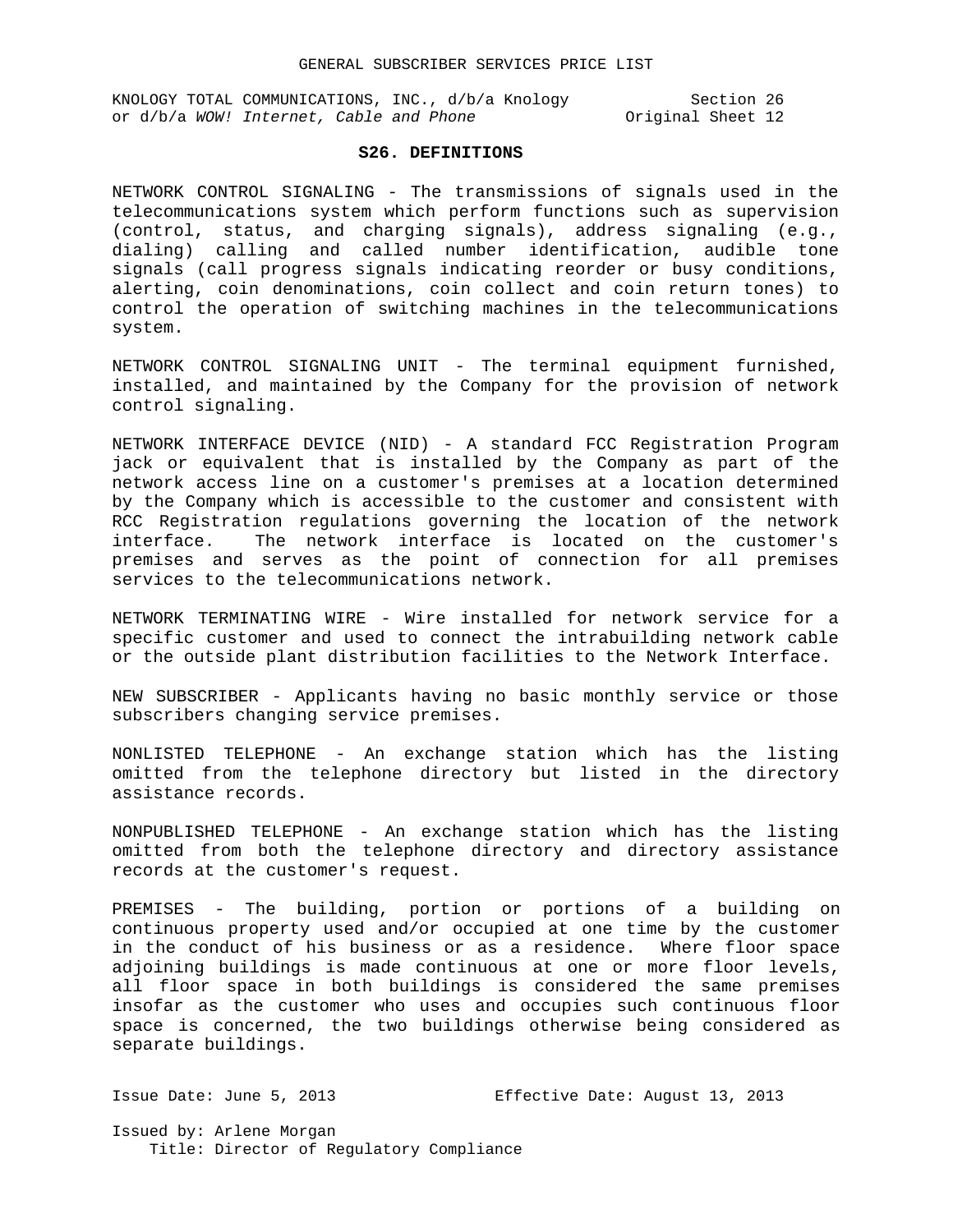#### **S26. DEFINITIONS**

PREMISES WIRE - All wiring within the same building or between buildings on the same continuous property of a customer and located on the customer's side of the network interface. In the absence of a network interface, all wiring on the customer's side of the first point of connection at a customer's premise.

PRIVATE BRANCH EXCHANGE SERVICE - An arrangement of equipment consisting of switching apparatus with attendant's telephone, trunks to a central office and stations connected with the switching apparatus, providing for intercommunication between these stations and communication with the general exchange and interexchange systems. Throughout this Price list, the commonly used abbreviation "P.B.X," will be substituted for the words Private Branch Exchange.

PRIVATE BRANCH EXCHANGE TRUNK - A circuit connecting a private branch system with a Central Office.

PRIVATE LINE - A circuit provided to furnish communication between two or more instrumentalities directly connected to it. Such instrumentalities do not have access to the general exchange and interexchange networks.

PUBLIC TELEPHONE - An exchange station, either attended or equipped with a coin collecting device, designed and placed for use by the public in general at locations chosen or accepted by the Company.

REGRADE - A change in the classification of service.

REGISTERED PROTECTIVE CIRCUITRY - Separate, identifiable and discrete electrical circuitry designed to protect the telephone network from harm, which is registered in accordance with the rules and regulations of Part 68 FCC.

RESIDENCE SERVICE - Telephone service furnished to customers when the actual or obvious use is for domestic purposes.

RESTORATION CHARGE - A charge applying to restore service following a temporary suspension of such service for nonpayment of charges.

Issue Date: June 5, 2013 Effective Date: August 13, 2013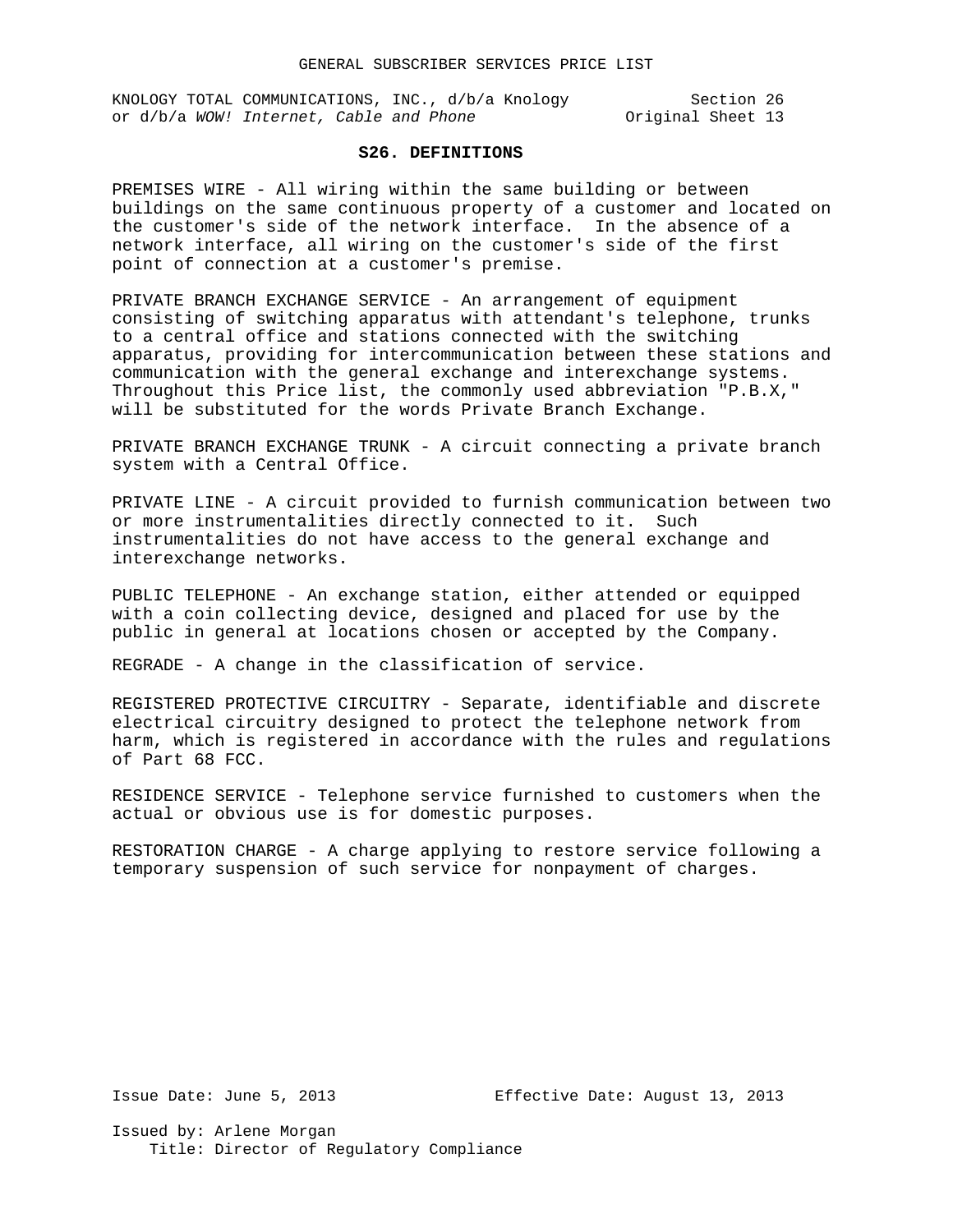#### **S26. DEFINITIONS**

ROTARY HUNTING - Routes a call to an idle station line in a prearranged group when the called station line is busy.

- a. Terminal The hunt always starts with the called station line and ends with the last station line in the prearranged group completing the call to the first idle station line encountered. Unless the first station line is called, only a portion of the group is tested.
- b. Circular Hunting The hunt starts with the called station line and always proceeds in a prearranged order to test all lines in the group once, completing the call to the first idle station line.

SEMIPUBLIC TELEPHONE - An exchange station, equipped with a coin collecting device, designed for a combination of customer and public use at locations more or less public in character. Semipublic telephone service is considered as a form of customer service.

SERVICE CHARGE - A nonrecurring charge applying to the establishment of telephone service for a subscriber and subsequent alterations to that service.

SERVICE ORDER CHARGE - The charge for receiving and recording information and/or taking action in connection with a subscriber or applicant and processing the necessary data.

SUBSCRIBER - See "CUSTOMER".

SWITCH - A unit of dial switching equipment which provides interconnection between station lines or trunks.

TARIFF - The rates, charges, rules and regulations adopted and filed by the Company and approved by the Alabama Public Service Commission.

TELEPHONE COMPANY - See "COMPANY".

TELEPHONE NUMBER - A designation assigned to a telephone station or private branch exchange necessary for placing calls to the telephone station or private branch exchange for identification in the assessment of message charges, etc.

Issue Date: June 5, 2013 Effective Date: August 13, 2013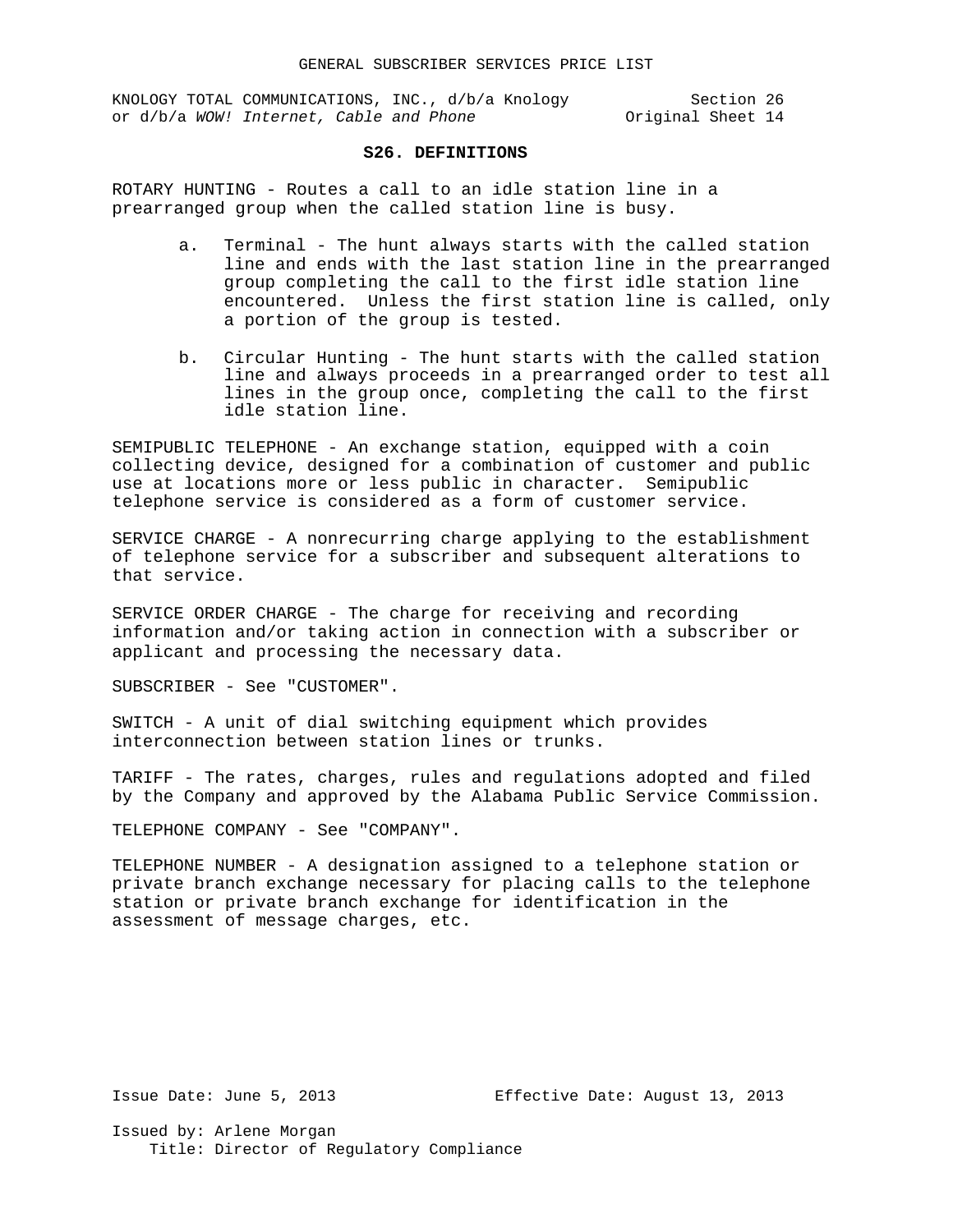## **S26. DEFINITIONS**

TERMINAL EQUIPMENT - All equipment provided by common carriers and located on customer premises except over voltage protection equipment, coin-operated or pay telephones, and multiplexing equipment to deliver multiple channels to the customer. Mobile radio equipment transmit earth stations are also not considered to be terminal equipment.

TERMINATION CHARGE - A charge applying when a customer discontinues an item of service or equipment prior to the expiration of the initial service period designated for such item.

TIE LINE - A circuit connecting two private branch exchange systems for the purpose of interconnection between the stations connected with such systems.

TIE LINE MILEAGE - The measurement on which the rates for tie lines connecting customer's switchboard is based.

TOLL CALL - A call to a point outside the local calling area of an exchange for which a long distance charge applies.

TOLL CENTER - A telephone switching center at which the operations (manual or dial) function (message timing, switching, and recording) takes place in connection with the provision of toll message service.

TOLL LINE - A circuit used exclusively for the transmission of messages between points located in different exchange areas where specific charges for each such message are applicable.

TOLL RATE - The initial period charge prescribed for toll messages based upon a minimum initial period and distance between exchanges.

TOLL SERVICE - Toll Service (Long Distance Service) is that part of the total telephone service rendered by the Company which is furnished between customers in different exchange areas in accordance with the rates and regulations specified in the Company's Toll Price List.

TOUCHTONE CALLING SERVICE - A classification of exchange service whereby calls are originated through the use of pushbuttons in lieu of rotary dials.

Issue Date: June 5, 2013 Effective Date: August 13, 2013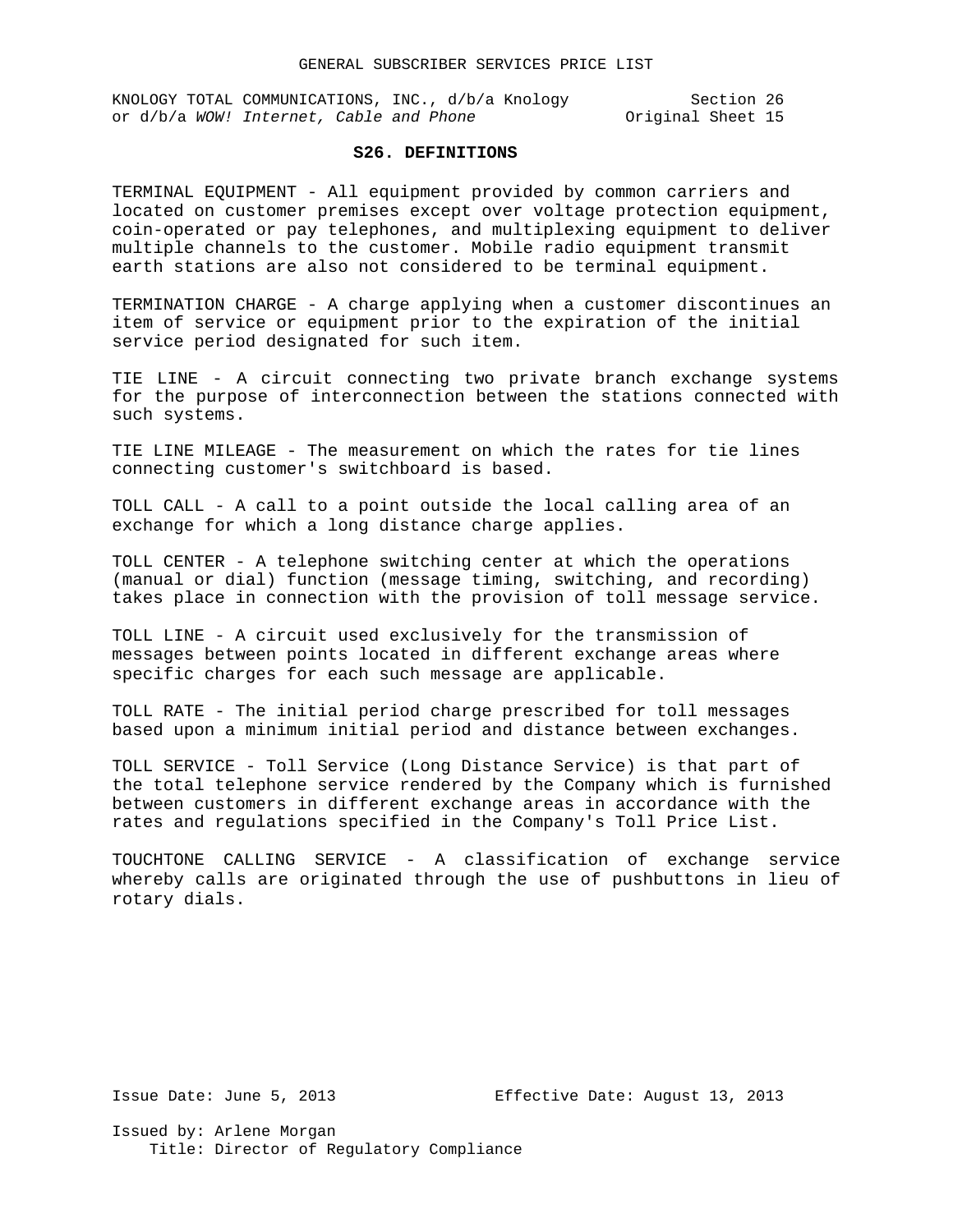# **S26. DEFINITIONS**

TRUNK LINE - A circuit over which customers' messages are sent between two central offices or between a central office and a private branch exchange system.

UNDERGROUND SERVICE CONNECTION - A customer's "drop" wire which is run underground from a pole line or an underground distributing cable.

Issue Date: June 5, 2013 Effective Date: August 13, 2013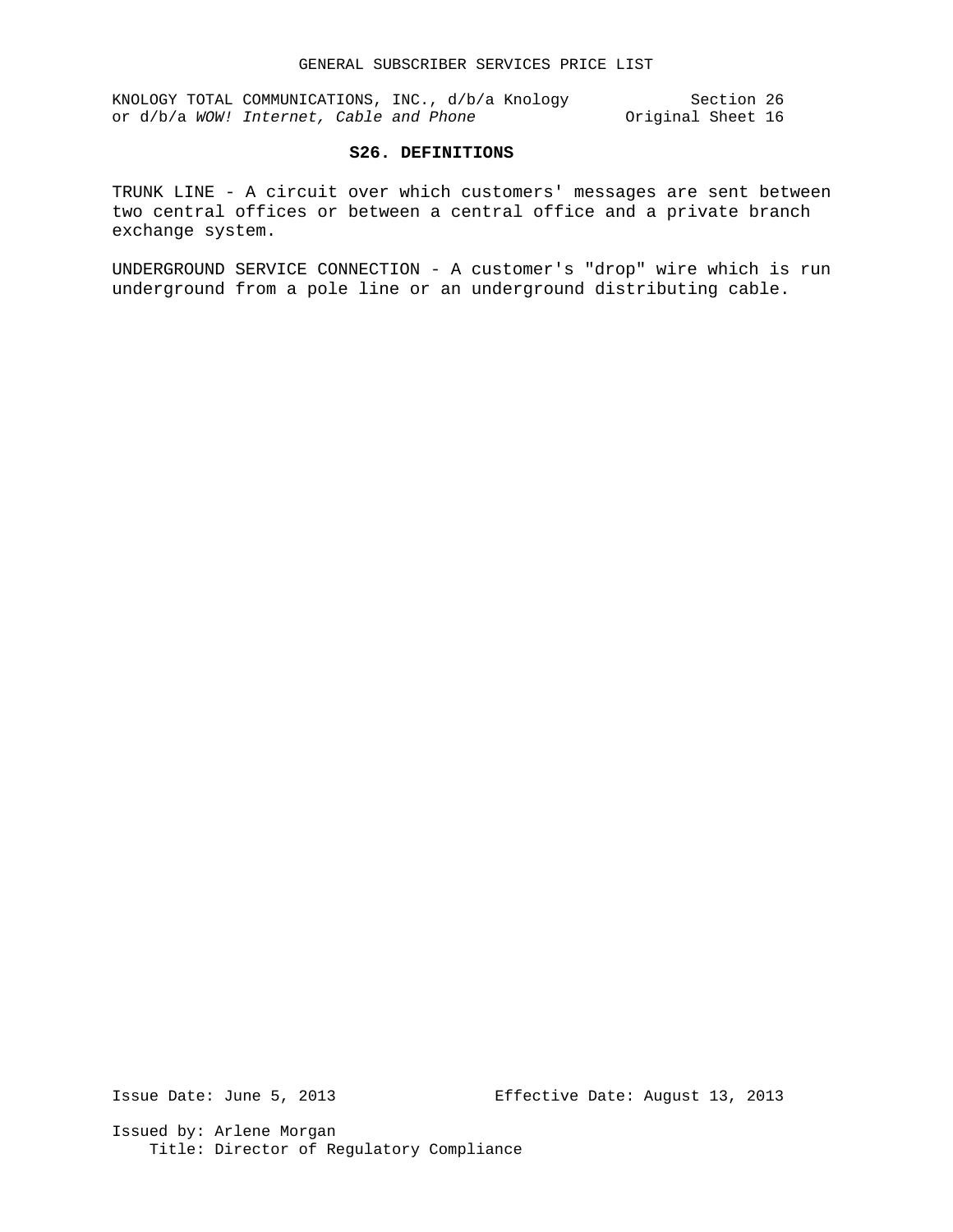KNOLOGY TOTAL COMMUNICATIONS, INC., d/b/a Knology Section 26<br>or d/b/a WOW! Internet, Cable and Phone (1994) Original Sheet 17 or d/b/a WOW! Internet, Cable and Phone

## **S26.2 ACRONYMS AND ABBREVIATIONS**

- ABH Average Busy Hour
- ACCUNET AT&T Switched Data Service Network
- AND Automatic Network Dialing
- ARC Alabama Relay Center
- ATTCOM AT&T Communications
- ATTIS AT&T Information Services
- ATUR Automatic Telephone Using Radio (Cellular System)
- BCR Billing, Collecting, Remitting
- BHC Busy Hour Calls
- BNS Bill Number Screening (TSPS)
- BOC Bell Operating Companies
- BRA Base Rate Area
- BV Busy Verification
- CALC Customer Access Line Charge
- CCB Coin Collecting Box
- CCIS Common Channel Inter-Office Signaling
- CCLC Common Carrier Line Charge
- CDA Coin Detection and Announcement
- CDR Call Detail Recording
- CDRR Call Detail Recording and Reporting

Issue Date: June 5, 2013 Effective Date: August 13, 2013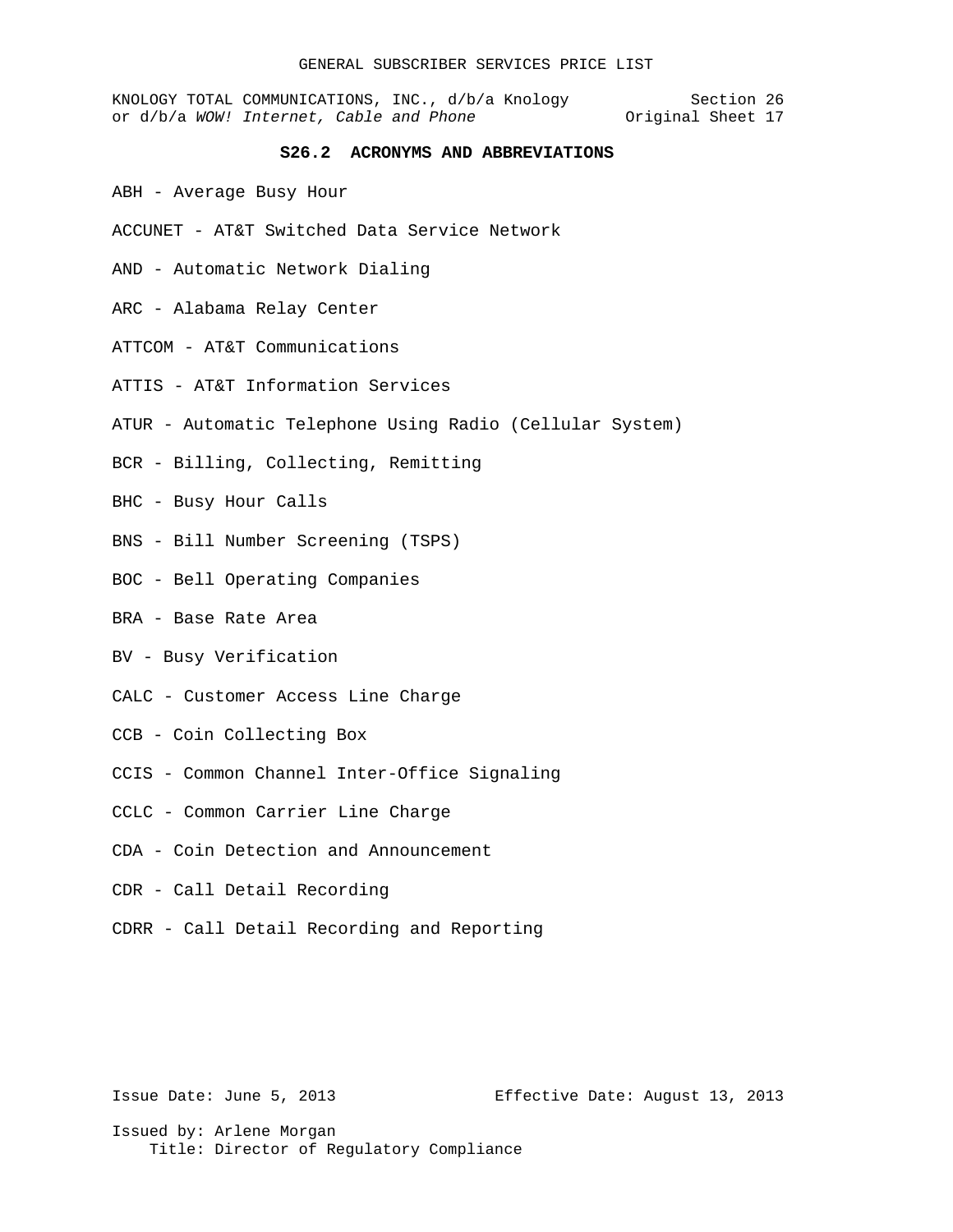#### **S26.2 ACRONYMS AND ABBREVIATIONS**

- CIC Carrier Identification Code
- CMRS Cellular Mobile Radio Telecommunications Service
- COCOT Customer Owned Coin Operated Telephone
- CPE Customer Premises Equipment
- DDD Direct Distance Dialing
- DID Direct Inward Dialing
- DOJ Department of Justice
- EAS Extended Area Service
- ECA Exchange Carrier Association
- EDA Embedded Direct Analysis
- FCC Federal Communications Commission
- FGA Feature Group A
- FGB Feature Group B
- FGC Feature Group C
- FGD Feature Group D
- FX Foreign Exchange
- IXC Interexchange Carrier
- ISDN Integrated Services Digital Network
- KTS Key Telephone System

Issue Date: June 5, 2013 Effective Date: August 13, 2013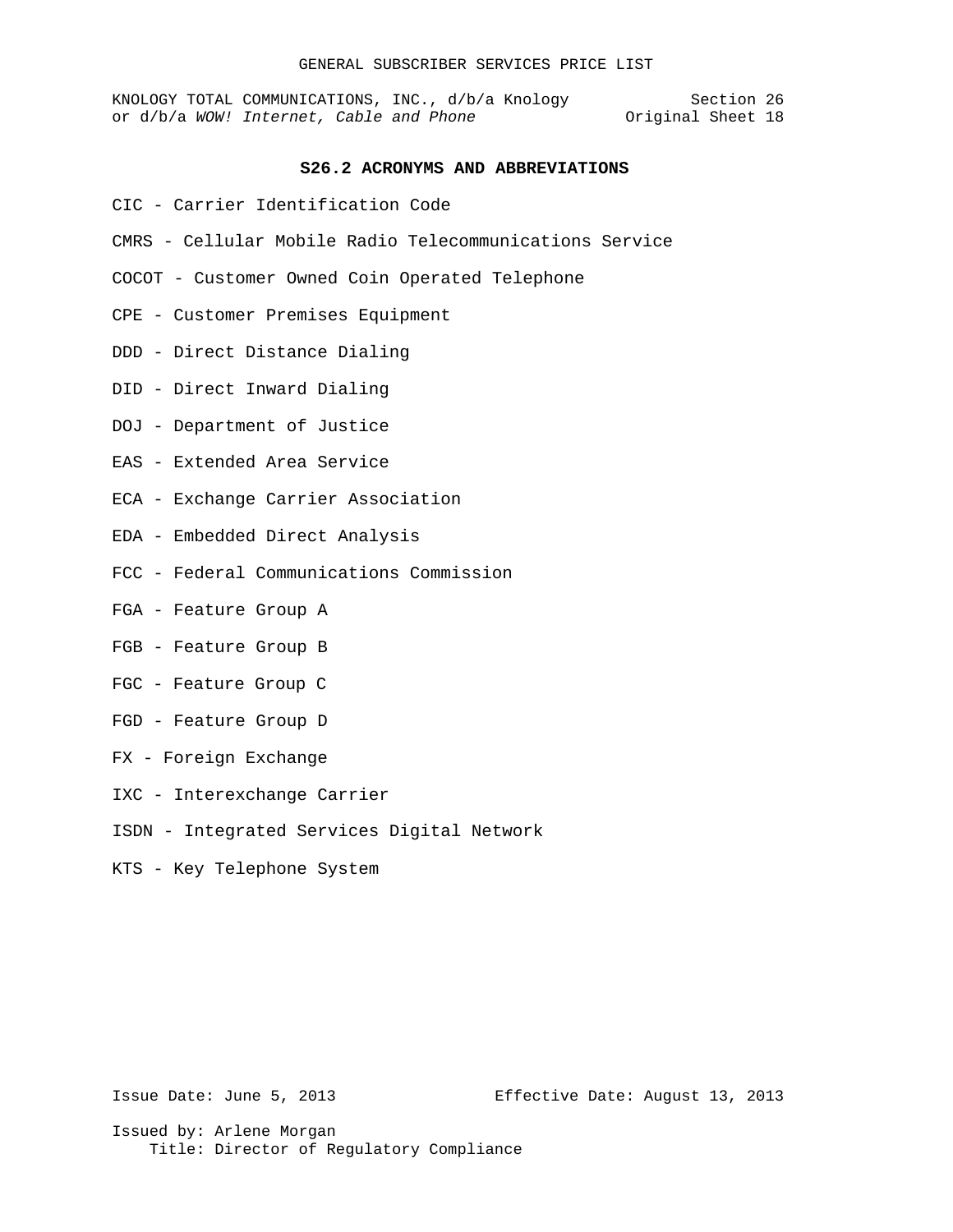KNOLOGY TOTAL COMMUNICATIONS, INC.,  $d/b/a$  Knology Section 26<br>or  $d/b/a$  WOW! Internet, Cable and Phone Original Sheet 19 or d/b/a WOW! Internet, Cable and Phone

# **S26.2 ACRONYMS AND ABBREVIATIONS**

- LATA Local Access and Transport Area
- LCR Least Cast Routing
- LEC Local Exchange Company
- LMS Local Measured Service
- MTS Message Telecommunications Service
- NECA National Exchange Carrier Association
- NID *-* Network Interface Device
- ONA Open Network Architecture
- PBX Private Branch Exchange Service
- PIN Personal Identification Number
- PL Private Line
- POP Point of Presence
- PSN Public Switched Network
- RBOC Regional Bell Operating Company
- RCC Radio Common Carrier
- RCF Remote Call Forwarding
- SLC Subscriber Line Charge

Issue Date: June 5, 2013 Effective Date: August 13, 2013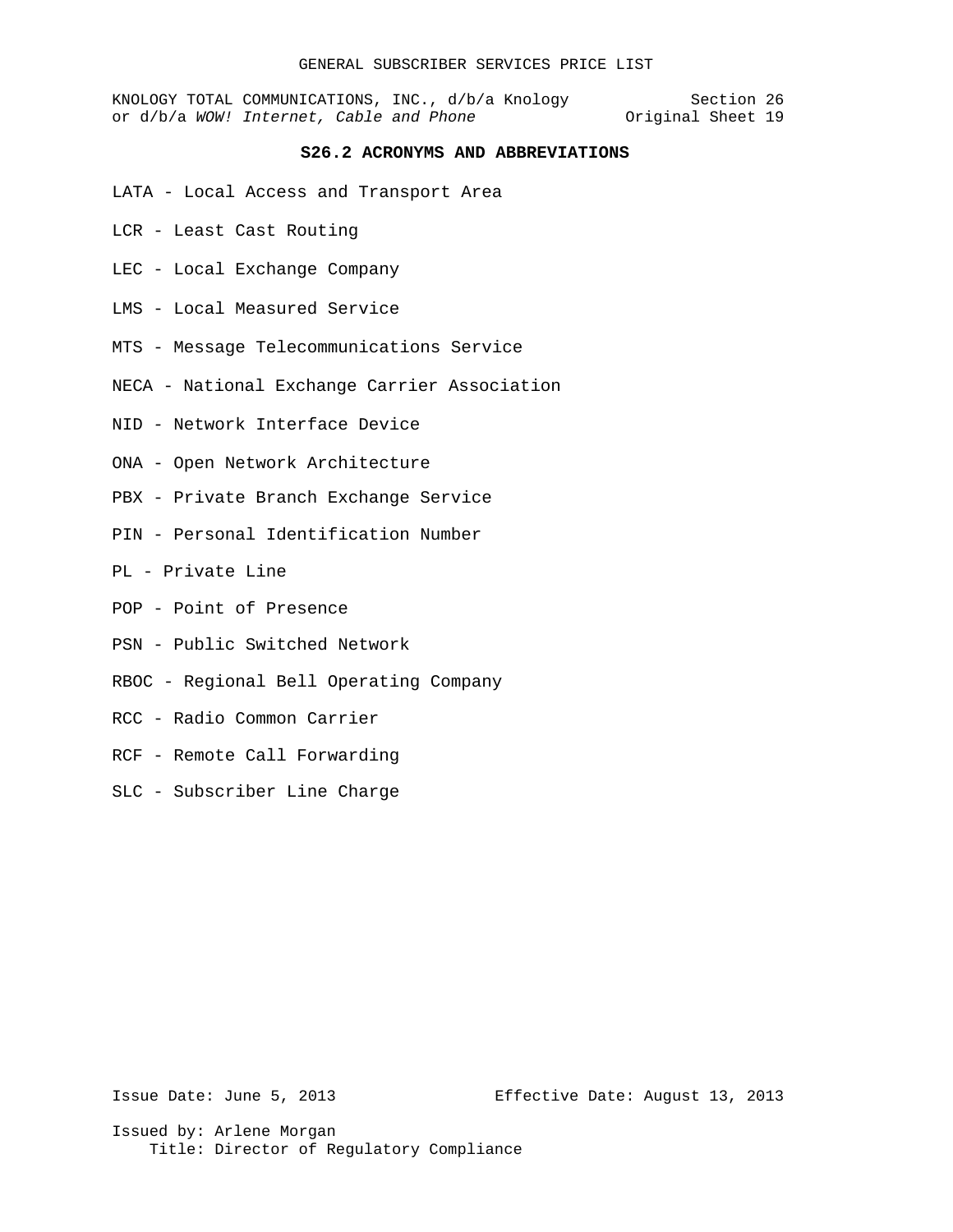## GENERAL SUBSCRIBER SERVICES PRICE LIST

KNOLOGY TOTAL COMMUNICATIONS, INC., d/b/a Knology Section 27 or d/b/a WOW! Internet, Cable and Phone **Original Contents Sheet 1** 

# **S27. DIRECTORY LISTINGS**

| CONTENTS | Sheet No. |
|----------|-----------|
|          |           |
|          |           |
|          |           |

Issue Date: June 5, 2013 Effective Date: August 13, 2013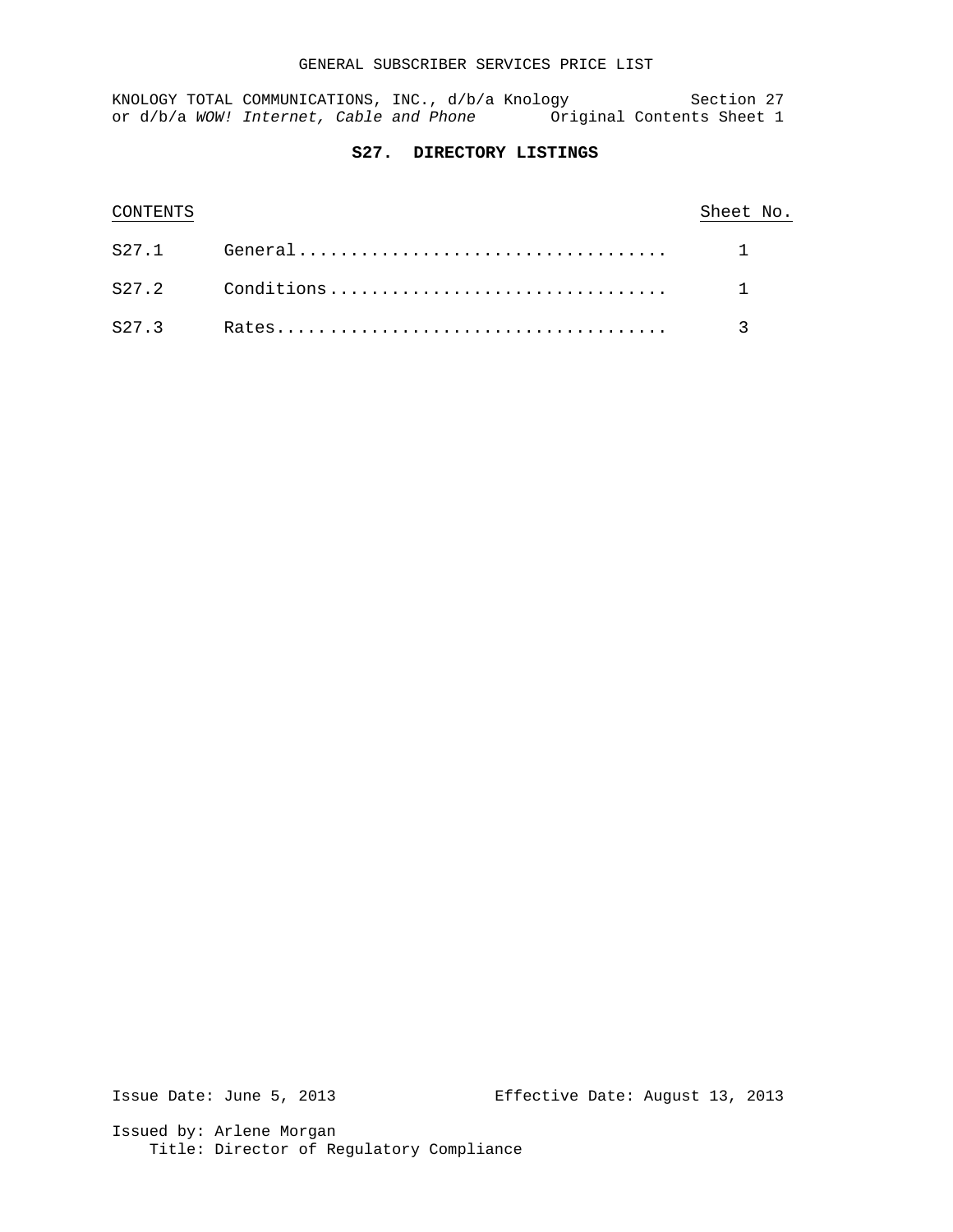KNOLOGY TOTAL COMMUNICATIONS, INC., d/b/a Knology Section 27<br>or d/b/a WOW! Internet, Cable and Phone (Original Sheet 1 or d/b/a WOW! Internet, Cable and Phone

## **S27. DIRECTORY LISTINGS**

#### S27.1 GENERAL

A. Directory listings encompassed by this Price list are applicable to listings in the alphabetical section in the telephone directory covering the exchange from which such customers receive service.

#### S27.2 CONDITIONS

- A. Primary listing which may include the name, address and telephone number of the individual, organization, firm or corporation for whom the service has been contracted will be furnished without additional charge.
	- 1. Listings will be limited to such information as is necessary for identification to facilitate use of the service.
	- 2. The length of a listing may be limited by the use of abbreviations where the clarity of the listing and the identification of the customer will not be impaired.
	- 3. The Company may refuse to insert any listing which in its judgment does not facilitate the use of the directory.
- B. An additional listing may include the same address and telephone number as the primary listing, except that a different address may be shown for off-premises stations located on other premises occupied solely by the customer. Additional listings may be furnished with businesses which occupy the same premises at the rates shown in section S27.3 (See Joint Use of Service.)

Issue Date: June 5, 2013 Effective Date: August 13, 2013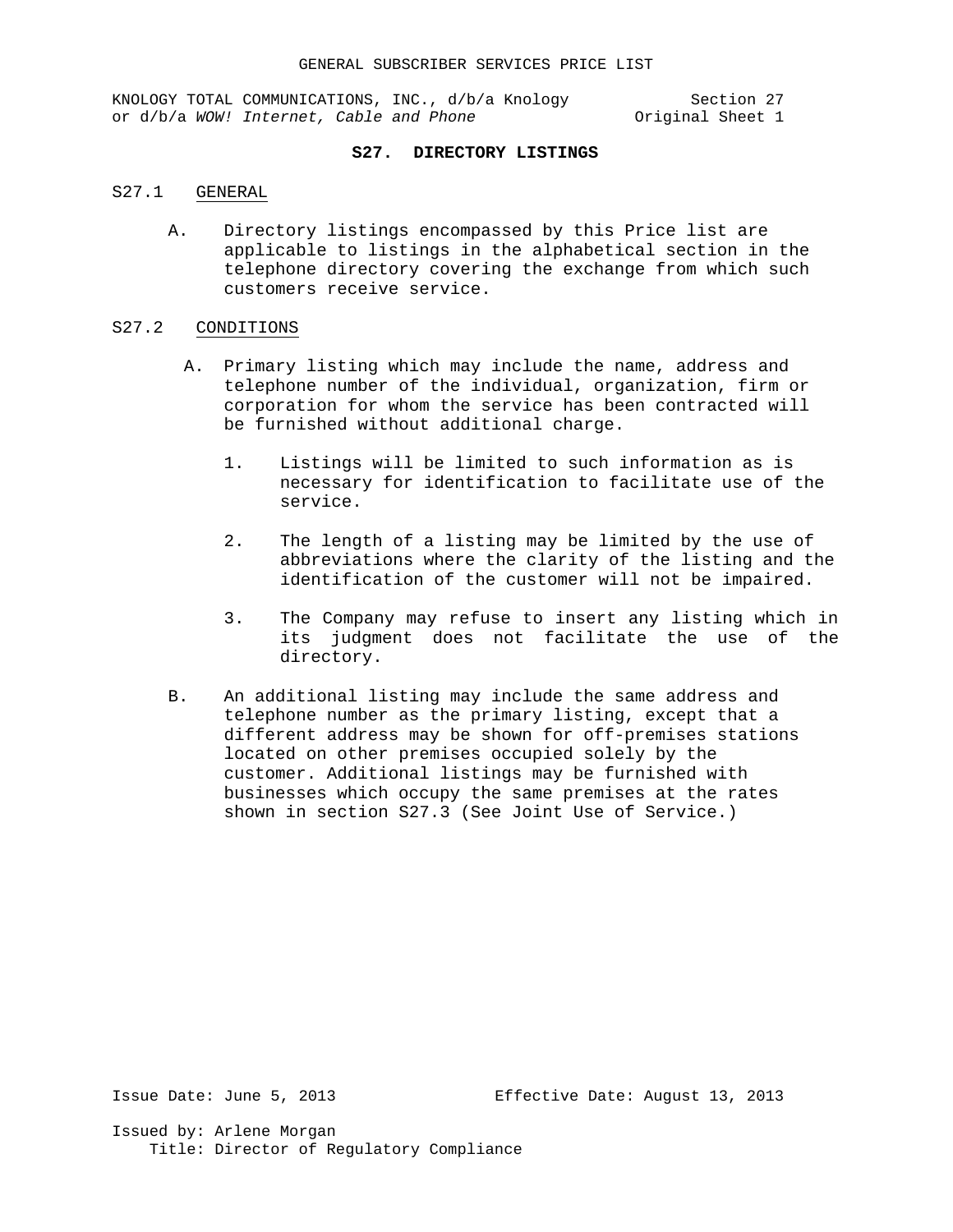KNOLOGY TOTAL COMMUNICATIONS, INC., d/b/a Knology Section 27<br>2 or d/b/a WOW! Internet, Cable and Phone Stiginal Sheet or d/b/a WOW! Internet, Cable and Phone

#### **S27. DIRECTORY LISTINGS**

#### S27.2 CONDITIONS (Cont'd)

- C. An alternate call listing refers to a calling party to certain other telephone numbers after business hours or on Sundays or holidays or if there is no answer on the first listed number. Where the alternate call number is to be that of another customer, the listing will be furnished only with written approval of the other customer.
- D. A foreign or noncustomer listing may be furnished customers requesting that their listing be included in a directory of an exchange other than that from which service is rendered. The rate of a foreign company listing will be the rate applicable in the directory where the listing appears.
- E. Unlisted service is the withholding of a customer's listing from the printed telephone directory. The number may be obtained from the information operator.
- F. Nonpublished service is the withholding of a customer's listing from both the telephone directory and information records.
	- a. The rate for nonpublished service is specified in Section 27.3
- G. The charges for additional, alternate unlisted or unpublished listings begin on the day the information records are posted.

Issue Date: June 5, 2013 Effective Date: August 13, 2013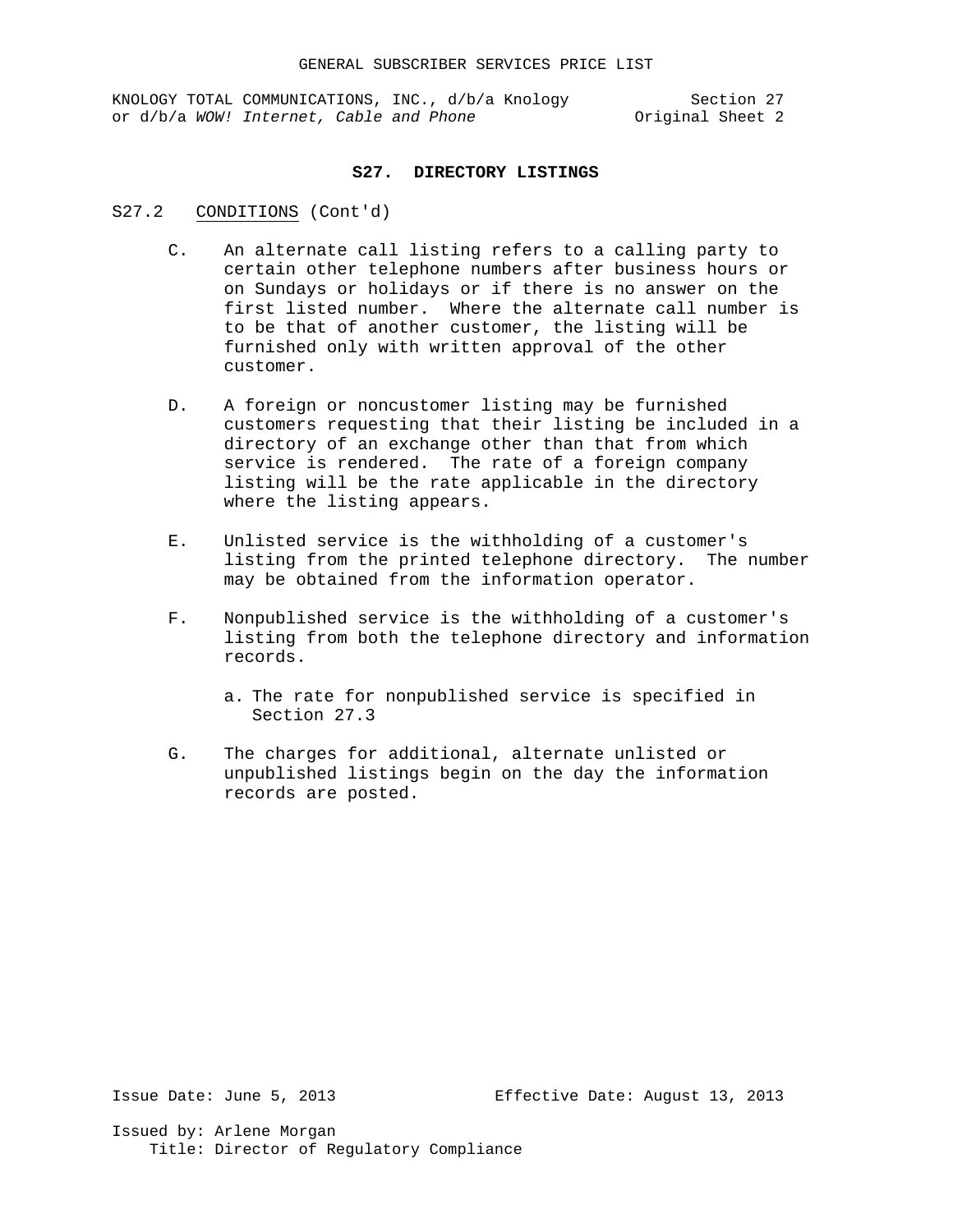KNOLOGY TOTAL COMMUNICATIONS, INC., d/b/a Knology Section 27<br>or d/b/a WOW! Internet, Cable and Phone (Original Sheet 3 or d/b/a WOW! Internet, Cable and Phone

## **S27. DIRECTORY LISTING**

#### S27.2 CONDITIONS (Cont'd)

- H. The length of contract period for directory listings, where the listing actually appears in the directory, is the directory period. The directory period is from the day on which the directory is distributed to the customers to the day the succeeding directory is distributed to the customers. Unless the listing no longer serves the customer because of disconnection, removal, etc., of the service, the minimum contract period will be for 30 days.
- I. A dual name listing consists of a surname, two given names, the address and telephone number. A dual name listing may be provided for residence subscribers when either the two names listed are those of persons sharing the same surname and live at the same address or the two names listed are those of one person known by both names. This listing may be a primary listing of an additional listing provided at the Price listed rates.

# S27.3 RATES

A. Primary Service Listings

|                                                                                              | Monthly<br>Rate |
|----------------------------------------------------------------------------------------------|-----------------|
| 1. Additional or alternate listings,<br>per line of information<br>requested by the customer | \$1.00          |
| 2. Unlisted, each (see CONDITION E.)                                                         | 1.00            |
| 3. Nonpublished, each (see CONDITION F.)                                                     | 1.00            |
| 4. Dual Name Listing (see CONDITION I.)                                                      | 1.00            |

Issue Date: June 5, 2013 Effective Date: August 13, 2013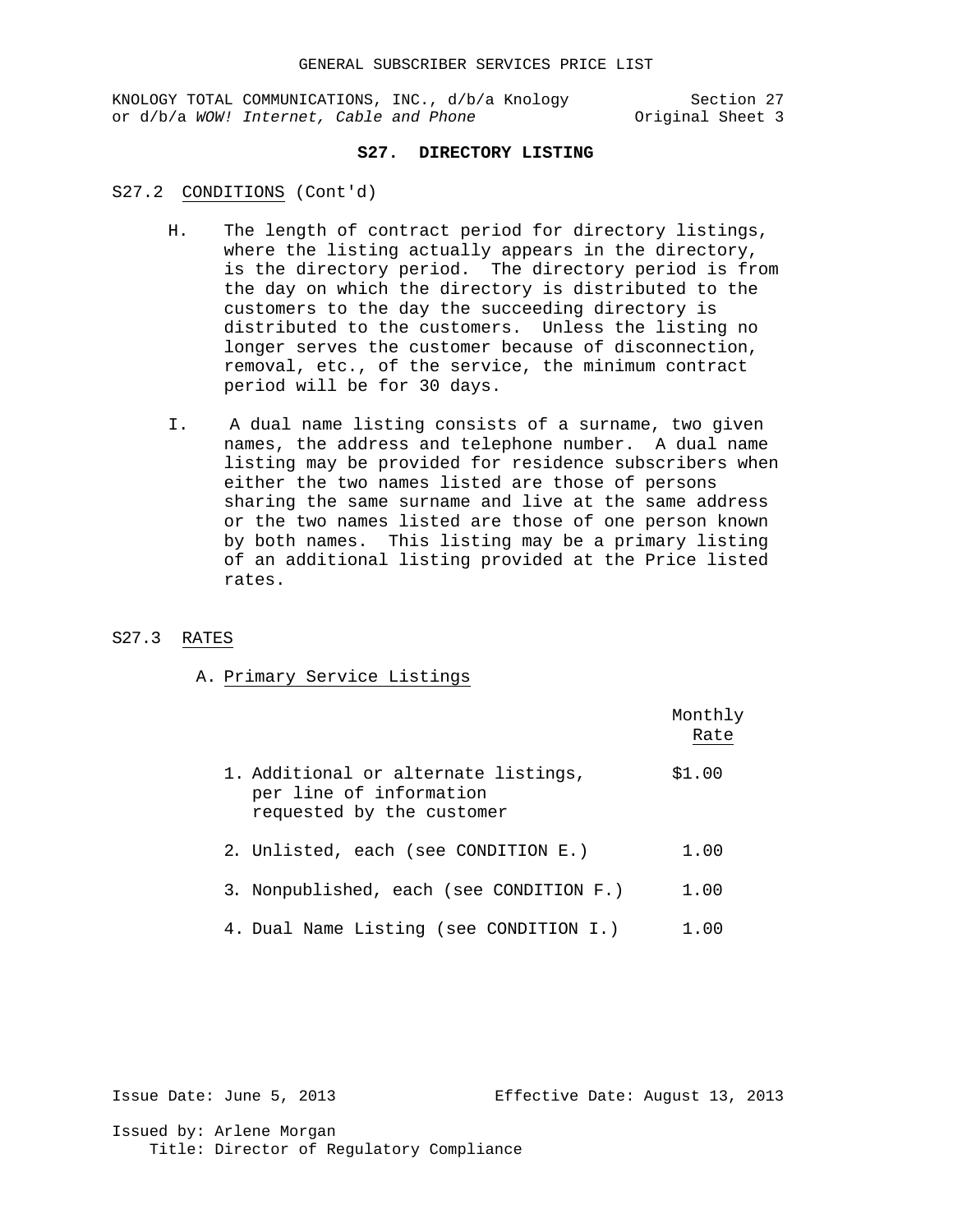## GENERAL SUBSCRIBER SERVICES PRICE LIST

KNOLOGY TOTAL COMMUNICATIONS, INC., d/b/a Knology Section 28 or d/b/a WOW! Internet, Cable and Phone **Original Contents Sheet 1** 

#### **S28. SUPPLEMENTAL EQUIPMENT**

CONTENTS Sheet No.

S28.1 Impaired Hearing Equipment ................. 1

Issue Date: June 5, 2013 Effective Date: August 13, 2013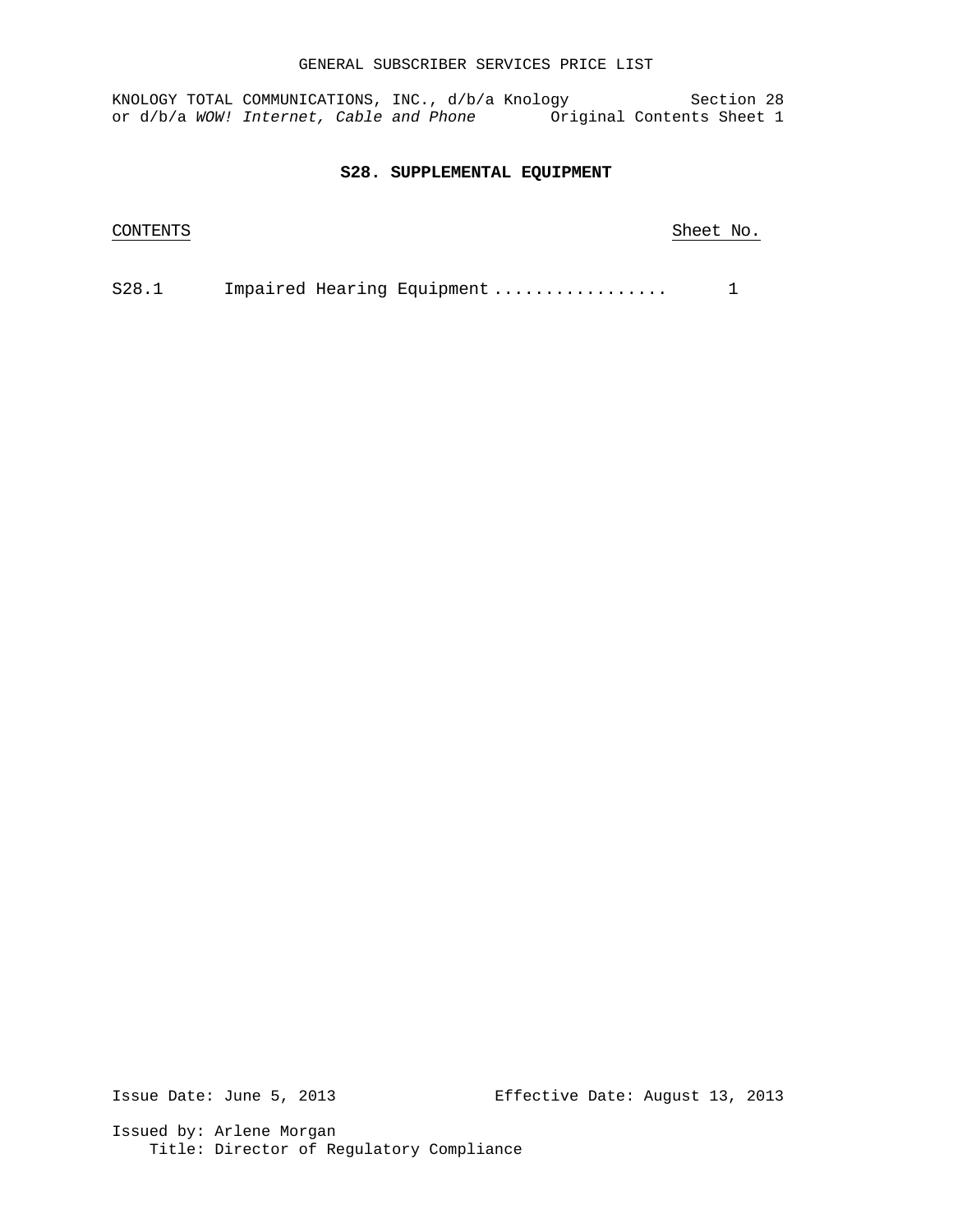## **S28. SUPPLEMENTAL EQUIPMENT**

## S28.1 IMPAIRED HEARING EQUIPMENT

A. General

Special equipment items for the hearing impaired may be leased or sold at the Telephone Company's option. Rates are available at the Business Office.

Issue Date: June 5, 2013 Effective Date: August 13, 2013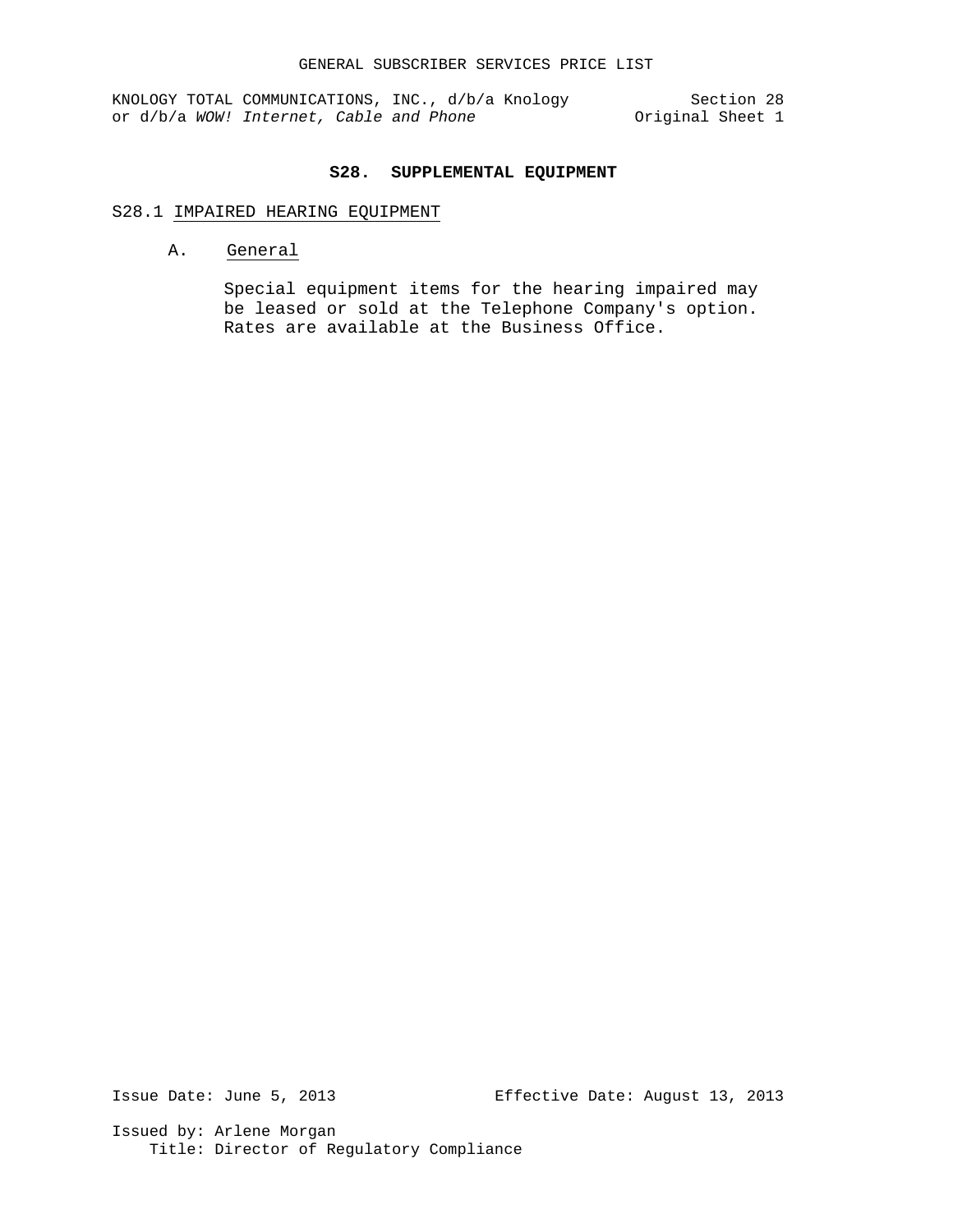## **S100. RESERVED FOR FUTURE USE**

Issue Date: June 5, 2013 Effective Date: August 13, 2013